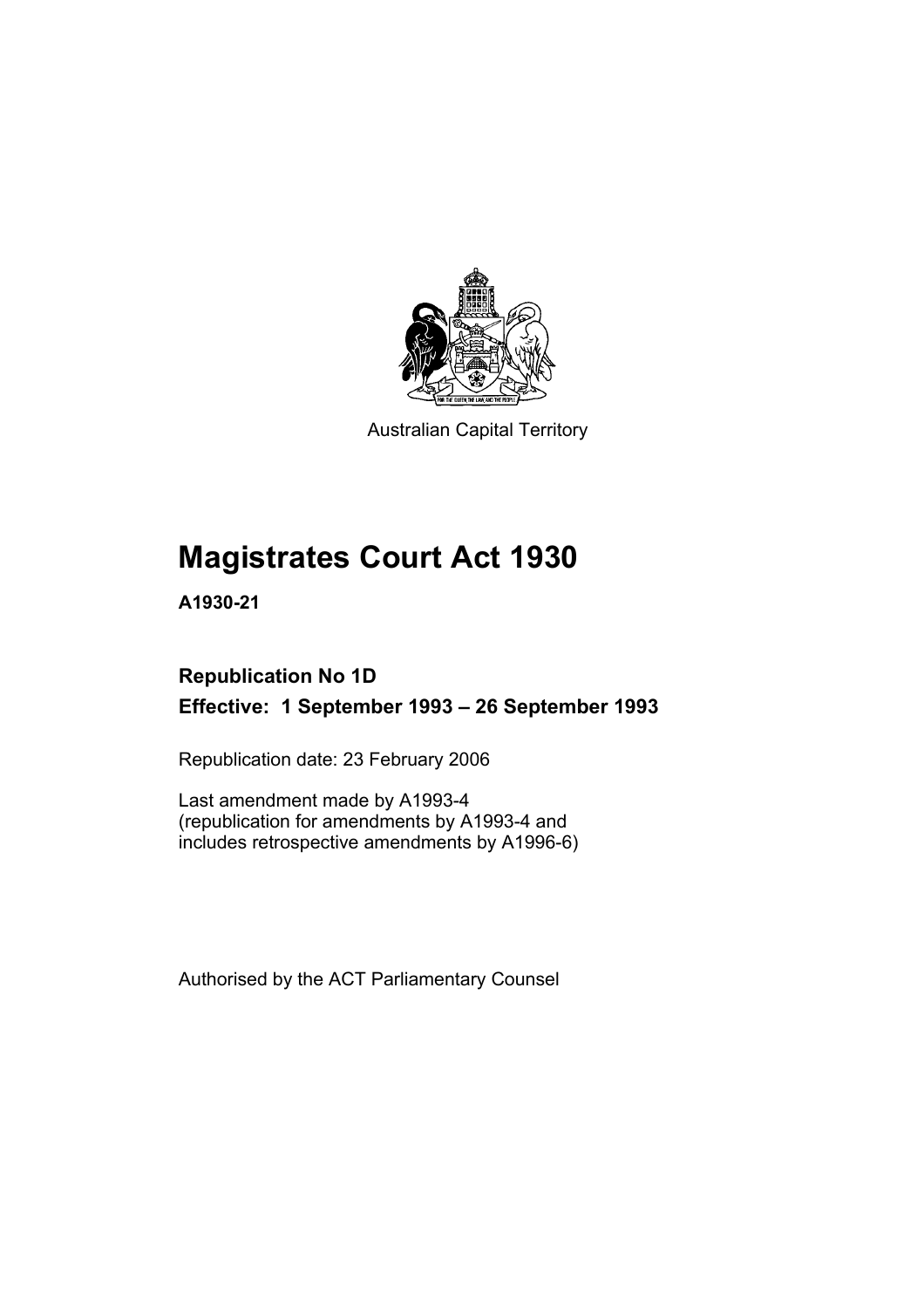## **About this republication**

#### **The republished law**

This is a republication of the *Magistrates Court Act 1930* effective from 1 September 1993 to 26 September 1993.

### **Kinds of republications**

The Parliamentary Counsel's Office prepares 2 kinds of republications of ACT laws (see the ACT legislation register at www.legislation.act.gov.au):

- authorised republications to which the *Legislation Act 2001* applies
- unauthorised republications.

The status of this republication appears on the bottom of each page.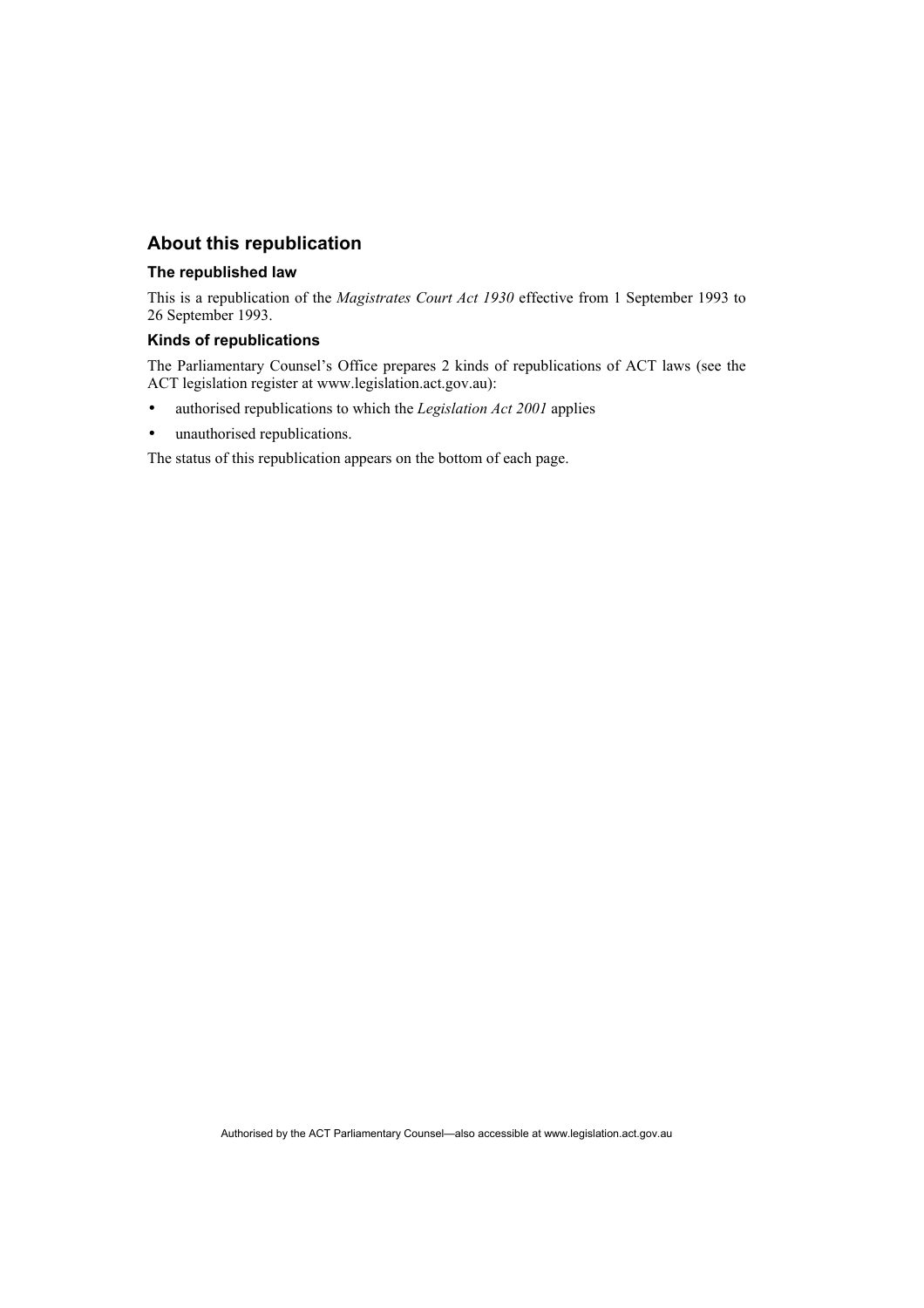

Australian Capital Territory

## **MAGISTRATES COURT ACT 1930**

*As at 1 September 1993* 

### **TABLE OF PROVISIONS**

#### Section

#### PART I—PRELIMINARY

- 1. Short title
- 3. Repeal
- 5. Interpretation
- 6. Application to Jervis Bay Territory

### PART II—APPOINTMENT AND JURISDICTION OF MAGISTRATES

*Division 1—Appointment of Chief Magistrate and Magistrates* 

- 6A. Interpretation
- 7. Chief Magistrates, Magistrates
- 8. Eligibility for appointment as Magistrate
- 9. Seniority of Magistrates
- 10. Terms and conditions of appointment
- 10A. Tenure of office
- 10B. Resignation
- 10C. Acting Chief Magistrate
- 10D. Removal from office
- 10E. Magistrates not to undertake other work
- 10F. Rights of public servants
- 10G. Arrangement of business of Courts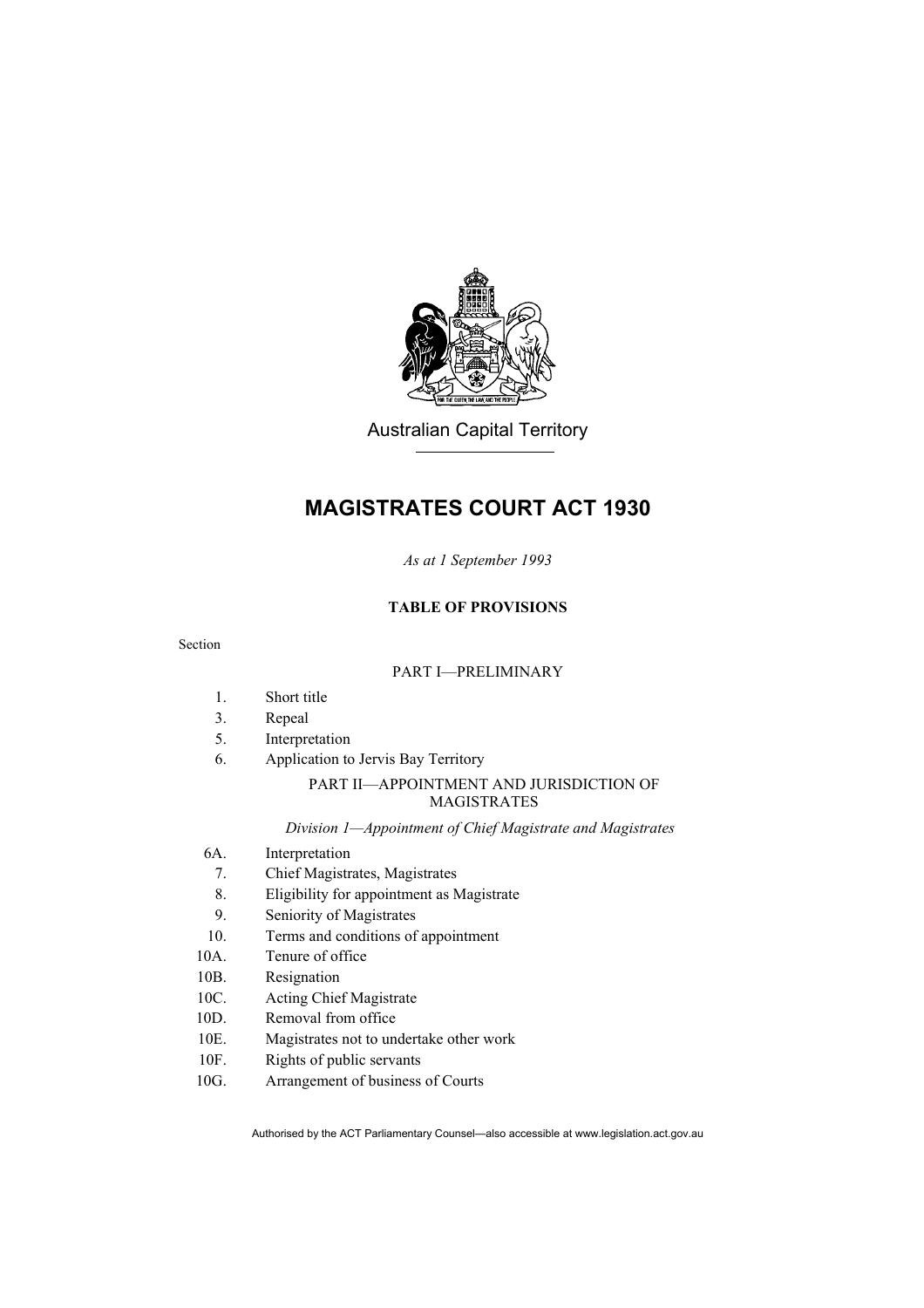### **TABLE OF PROVISIONS**—continued

### Section

|         | Division 2-Special Magistrates                                                                   |
|---------|--------------------------------------------------------------------------------------------------|
| 10H.    | Appointment of special magistrates                                                               |
| 10J.    | Tenure of office                                                                                 |
| 10K.    | Resignation                                                                                      |
| 10L.    | Terms and conditions of appointment                                                              |
|         | Division 3-Registrar and other officers of the Magistrates Court                                 |
| 10M.    | Appointment of Registrar etc.                                                                    |
| 10N.    | Duties of the Registrar                                                                          |
|         | Division 4-Jurisdiction of Magistrates                                                           |
| 10P.    | Oath etc. of office                                                                              |
| 10Q.    | Acts done beyond the Territory                                                                   |
| 11.     | Authentication of acts of Magistrate or Registrar                                                |
| 12.     | Acts by a Magistrate or Registrar                                                                |
| 13.     | Issue of warrant of execution or commitment                                                      |
| 15.     | Summons or warrant not avoided by death of Magistrate or Registrar                               |
| 16.     | Order in lieu of mandamus                                                                        |
| 17.     | Powers and functions of Magistrates                                                              |
|         | PART III—MAGISTRATES COURT                                                                       |
|         | Division 1-Establishment of Magistrates Court                                                    |
| 18.     | Constitution of the Court                                                                        |
|         | Division 2-Jurisdiction of Magistrates Court                                                     |
| 19.     | Jurisdiction of the Court                                                                        |
| 21.     | Jurisdiction of the Court where defendant absent from the Territory                              |
| 22.     | Proceedings of Court where it considers offence should be dealt with on<br>indictment            |
| 23.     | Ex parte order may be set aside                                                                  |
| 23AA.   | Ex parte conviction may be set aside on application by informant                                 |
| $23A$ . | Requests under Conventions regarding Legal Proceedings in Civil and<br><b>Commercial Matters</b> |
| 23B.    | Rectification of certain orders etc.                                                             |
|         | PART IV-COMMENCEMENT OF PROCEEDINGS                                                              |
|         | Division 1—General                                                                               |
| 25.     | Informations                                                                                     |
|         | Division 2-Informations                                                                          |
| 26.     | Offences for which an information may be laid                                                    |
| 27.     | Description of persons and property and of offences                                              |
| 28.     | Power of Court to amend information                                                              |
|         |                                                                                                  |

29. Court may adjourn hearing where amendment made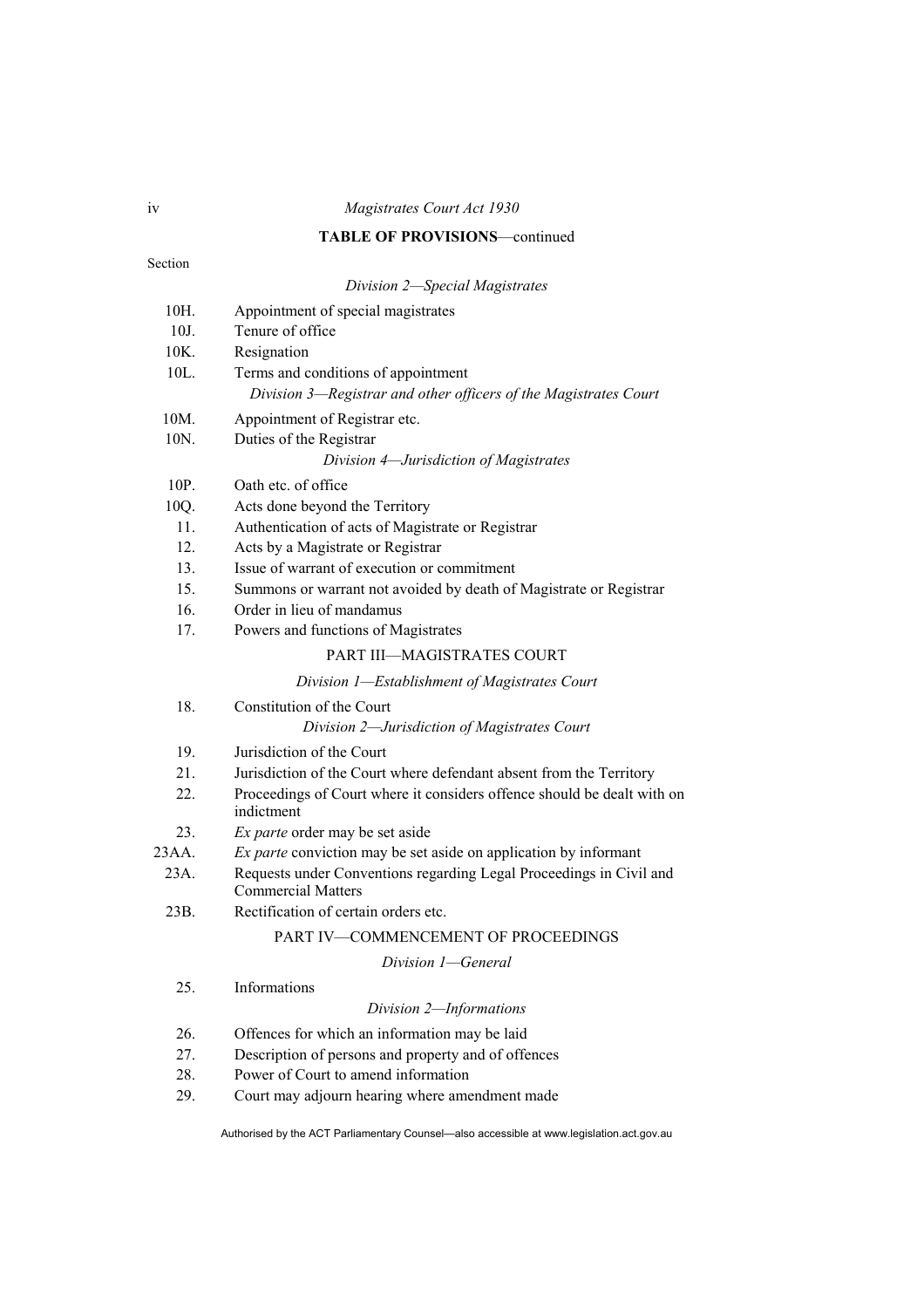#### **TABLE OF PROVISIONS**—continued

### Section

- 30. Form of information
- 31. Limitation of proceedings

#### *Division 4—Summonses*

- 37. When Magistrate may issue summons
- 38. Form of summons
- 40. Signature of summons
- 41. Service of summons

#### *Division 5—Warrants of Arrest*

- 42. Issue of warrant and summons
- 43. Procedure on filing of indictment
- 44. Direction of warrant
- 45. Any police officer may execute warrant
- 46. Warrants to be signed and, where so required, sealed
- 47. Form of warrant
- 48. Warrant to be in force till executed
- 49. Sunday warrants

#### PART V—HEARING

#### *Division 1—General*

- 51. Open Court
- 52. Exclusion of strangers
- 53. Conduct of case
- 54. Where both parties present Court to hear case
- 54A. Recording of proceedings

#### *Division 2—Evidence*

- 55. Examination to be on oath
- 56. Power to order witnesses out of Court
- 58. Defendant and husband or wife, when competent in criminal proceedings
- 59. Proof of negative etc.
- 60. Record of proceedings and transcript
- 61. Power of Magistrate to summon witnesses to attend and give evidence
- 62. Service etc. of summons on witness
- 63. Warrant to attend
- 64. Warrant in the first instance
- 65. Refusal of witness to be examined
- 66. Production of documents before Magistrate
- 66A. Setting aside summons
	- 67. Person about to leave Territory may be ordered to be examined or produce documents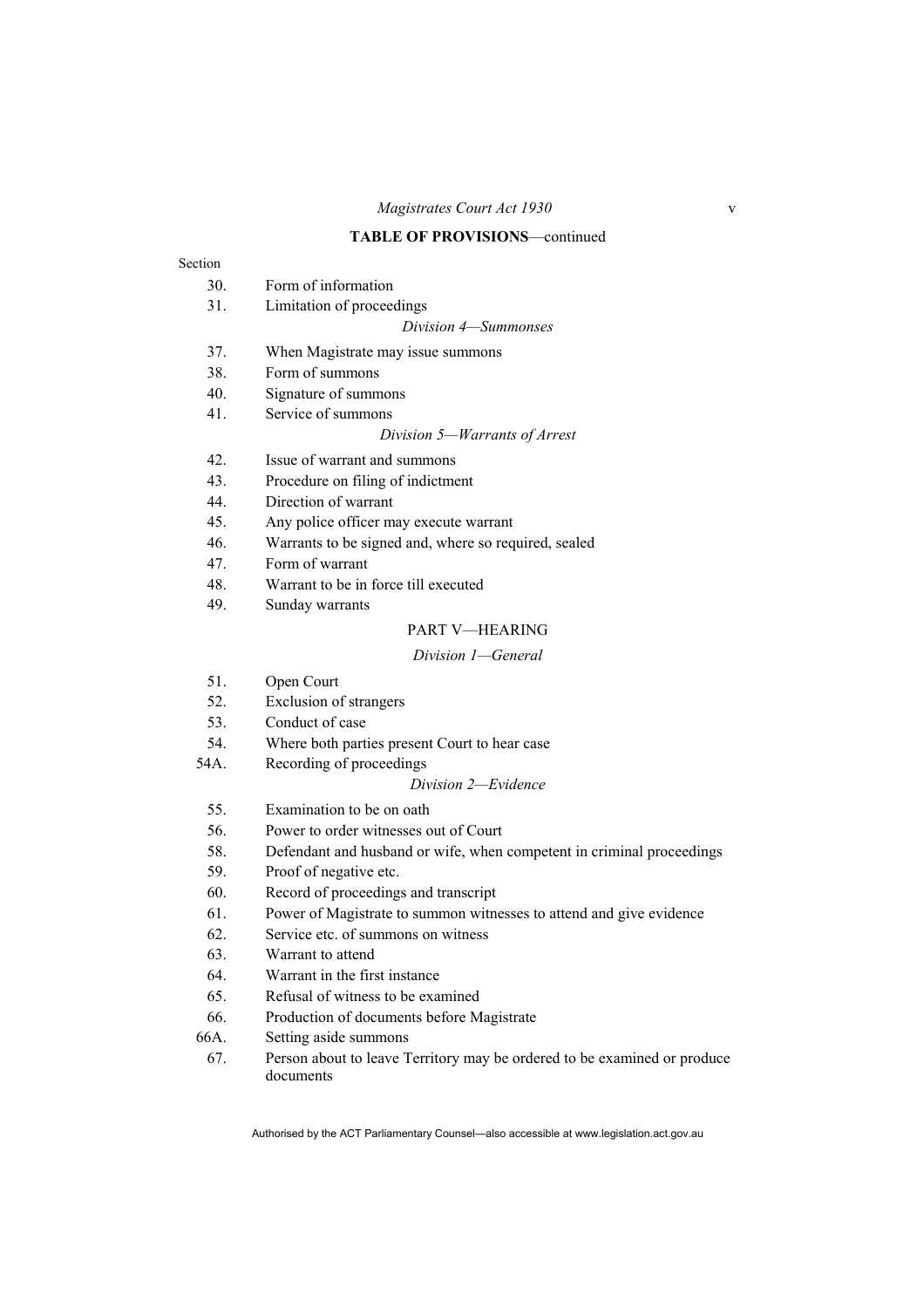## **TABLE OF PROVISIONS**—continued

| Section |                                                                                                 |
|---------|-------------------------------------------------------------------------------------------------|
| 67A.    | Examination of witnesses—application of Magistrates Court (Civil Jurisdiction)<br>Act 1982      |
| 67B.    | Affidavits-application of Magistrates Court (Civil Jurisdiction) Act 1982                       |
| 68.     | Witnesses' rights and liabilities                                                               |
| 69.     | Depositions to be delivered to the Registrar                                                    |
|         | Division 3-Remand                                                                               |
| 70.     | Remand of defendant                                                                             |
| 71.     | Verbal remand                                                                                   |
| 72.     | Bringing up during remand                                                                       |
| 73.     | Bail of defendant during examination                                                            |
|         | Division 4-Committal and Recognizance                                                           |
| 73A.    | Application of Division                                                                         |
| 74.     | Place of committal or detention                                                                 |
| 75.     | Places to which committal to be made                                                            |
| 76.     | Witnesses may be discharged on recognizance                                                     |
| 77.     | Recognizances                                                                                   |
| 78.     | Issue of warrant for non-appearance                                                             |
| 79.     | Recognizances taken out of Court                                                                |
| 80.     | Forfeited recognizances-how enforced                                                            |
| 82.     | Conveying prisoners to gaol etc.                                                                |
|         | Division 5-Adjournment of Proceedings                                                           |
| 83.     | Magistrate may adjourn Court generally                                                          |
| 84.     | Particular cases may be adjourned                                                               |
| 85.     | Proceedings when either party is not present at adjourned hearing                               |
| 86.     | Proceedings when both parties are present at adjourned hearing                                  |
| 87.     | Witnesses to attend adjourned sittings                                                          |
| 88.     | Postponement of hearing                                                                         |
|         | PART VI-PROCEEDINGS IN CASE OF INDICTABLE OFFENCES                                              |
|         | Division 1A-Preliminary                                                                         |
| 88A.    | Meaning of "jury"                                                                               |
|         | Division 1-Institution of Proceedings                                                           |
| 89.     | Disobedience of summons                                                                         |
| 89A.    | Accused person may be excused from attendance before Court                                      |
| 90.     | Procedure where informant proposes to tender written statements to Court                        |
| 90AA.   | Written statements may be admitted in evidence                                                  |
| 90AB.   | Preliminary examination where written statements not tendered                                   |
| 90ABA.  | Attendance not required under section 90AA or 90AB where order made under<br>subsection $89(1)$ |
| 90A.    | Plea of guilty in committal proceedings                                                         |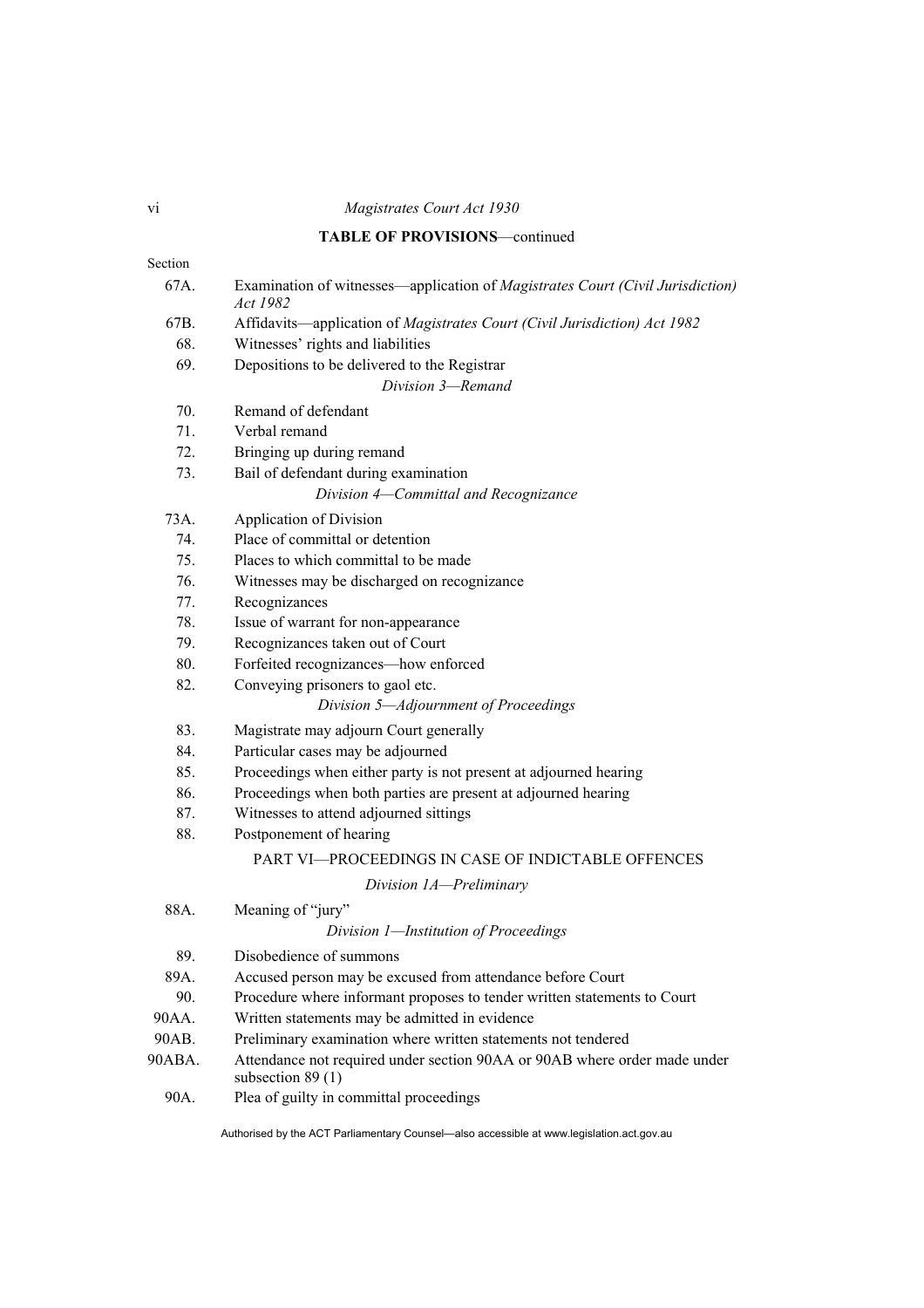## *Magistrates Court Act 1930* vii

### **TABLE OF PROVISIONS**—continued

| Section |                                                                                |
|---------|--------------------------------------------------------------------------------|
| 91.     | Court may discharge accused                                                    |
| 92.     | Proceedings where evidence sufficient to put accused on trial                  |
| 92A.    | Committal for sentence for indictable offence tried summarily                  |
| 92B.    | Depositions as evidence                                                        |
| 93.     | Admissions and confessions                                                     |
|         | Division 2-Proceedings subsequent to Hearing of Evidence                       |
| 94.     | Discharge or committal for trial                                               |
| 95.     | Depositions of dead or absent persons                                          |
| 96.     | Evidence for defence                                                           |
|         | Division 2A-Costs                                                              |
| 97.     | Discontinued proceedings                                                       |
|         | Division 3-Recognizances of Witnesses                                          |
| 103.    | Recognizance of witnesses etc.                                                 |
| 104.    | Signature of Magistrate                                                        |
|         | Notice to witnesses                                                            |
| 105.    | Court may commit refractory witness                                            |
|         | Division 4-Miscellaneous                                                       |
| 106.    | Transmission of depositions etc. to Director of Public Prosecutions            |
| 107.    | Delivery of documents to proper officer of Court                               |
| 108.    | Copies of depositions may be obtained by accused                               |
|         | <b>PART VII—PROCEEDINGS IN CASE OF OFFENCES PUNISHABLE</b><br><b>SUMMARILY</b> |
| 108A.   | Indictable offences dealt with summarily                                       |
| 109.    | Dismissal or adjournment in absence of informant                               |
| 110.    | Ex parte hearing in absence of defendant                                       |
| 111.    | Magistrate may adjourn the case                                                |
| 112.    | Both parties appearing                                                         |
| 113.    | Proceedings at the hearing on defendant's confession                           |
| 114.    | Where defendant does not admit the case                                        |
| 115.    | Court may proceed to hearing in absence of both or either of the parties       |
| 116.    | Conduct of summary proceedings regulated                                       |
|         | PART VIIA—SERVICE AND PLEADING BY POST WITH<br>RESPECT TO CERTAIN OFFENCES     |
| 116A.   | Interpretation                                                                 |
| 116B.   | Service of summons                                                             |
| 116BA.  | Giving of notice                                                               |
| 116C.   | Proof of service                                                               |
| 116D.   | Pleas                                                                          |

116E. Procedure where plea of guilty entered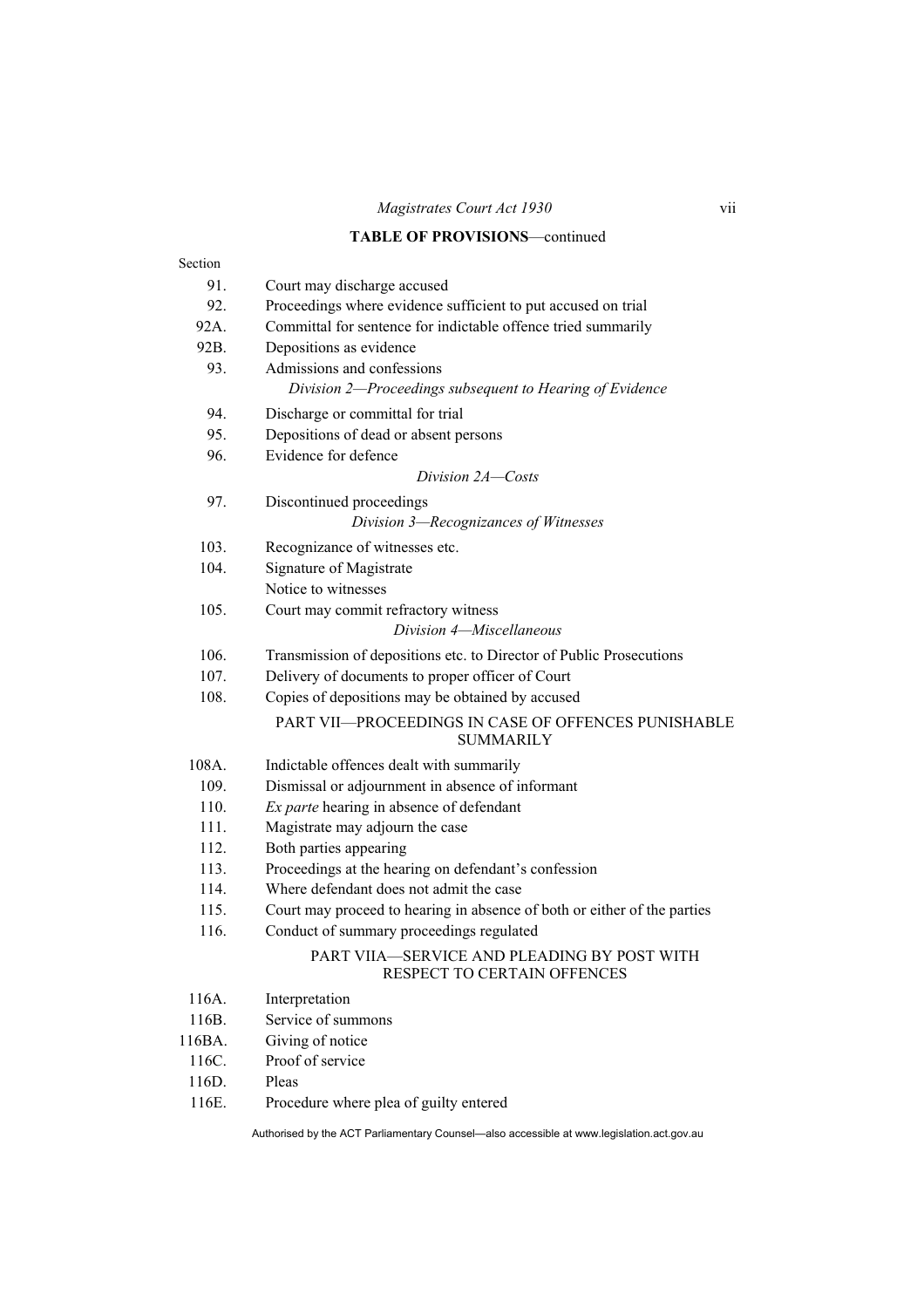#### viii *Magistrates Court Act 1930*

#### **TABLE OF PROVISIONS**—continued

| 116F.  | Procedure where notice of intention to defend given |
|--------|-----------------------------------------------------|
| 116FA. | Procedure where defendant pleads not guilty         |

- 
- 116G. Procedure where defendant does not plead
- 116H. Restrictions on the imposition of penalties under this Part
- 116I. Consequences of conviction *ex parte*

#### PART IX—ENFORCEMENT OF DECISIONS

#### *Division 1—General*

- 141. Minute of decision to be made and served on defendant
- 142. Formal convictions and orders
- 143. Proceedings in case of dismissal
- 144. Copies of information etc.
- 145. Imprisonment in first instance
	- *Division 2—Warrants of Execution and Commitment*
- 146. Interpretation
- 146A. No imprisonment for breach of reparation order
- 147. Warrants of execution
- 147A. Parking and traffic offences
- 148. Court may allow time to pay etc.
- 150. Committal to prison where fine or costs not paid
- 150A. Parking and traffic offences—further orders in respect of natural persons
- 150B. Parking and traffic offences—further orders in respect of bodies corporate
- 150C. Further orders—service
- 151. Committal to prison
- 152. Form of warrant of commitment
- 153. Term of imprisonment where part payment is made
- 153A. Parking and traffic offences—instalment payments
- 153B. Consequence of non-compliance with certain orders
- 153C. Part payments
- 154. Warrant of commitment where defendant already in prison
- 155. Moneys to be paid to Registrar
- 155A. Costs to be paid to Registrar by Registrar of Motor Vehicles
- 156. Execution to cease on payment of amount due
- 157. Payment of amount to keeper or Superintendent
- 158. Issue of warrant of execution
- 159. Payment of amounts levied to the Registrar
- 160. Cross judgments
- 161. Issue of execution without revival of judgment
- 162. Procedure on execution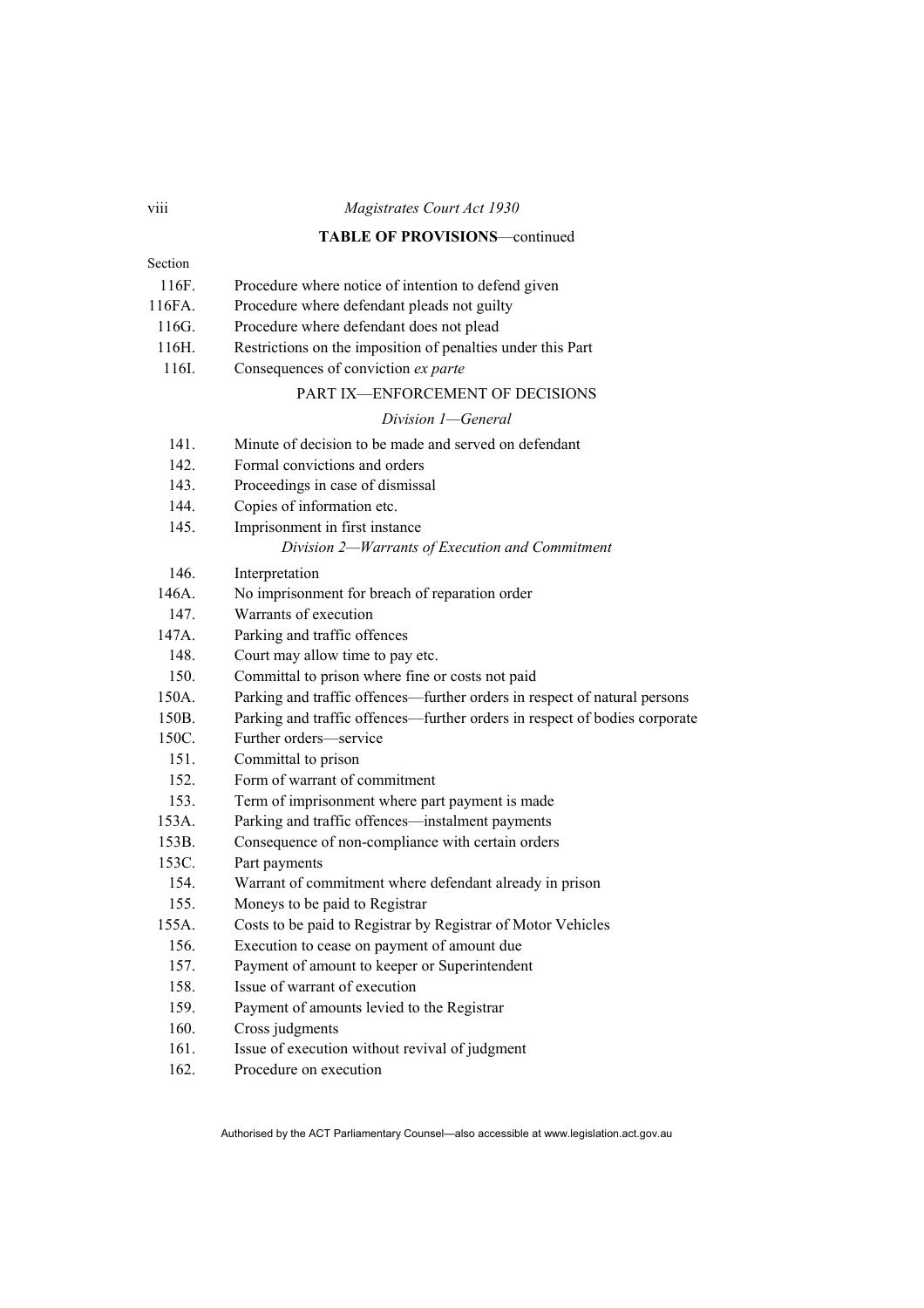### **TABLE OF PROVISIONS**—continued

| Section |                                                                                                              |
|---------|--------------------------------------------------------------------------------------------------------------|
| 164.    | Money, Australian notes and bank notes may be seized and choses in action may<br>be seized, sued on and sold |
| 165.    | Time of application to be recorded                                                                           |
| 166.    | Warrant of execution, when to be executed                                                                    |
|         | Division 2A—Reciprocal Enforcement of Fines against Bodies Corporate                                         |
| 166A.   | Interpretation                                                                                               |
| 166B.   | Declarations relating to reciprocating courts                                                                |
| 166C.   | Enforcement of fine                                                                                          |
| 166D.   | Effect of enforcement by reciprocating court                                                                 |
| 166E.   | Registrar to notify payment of Territory fine                                                                |
|         | Division 4-Attachment of Debts                                                                               |
| 170.    | Oral Examination of Debtor                                                                                   |
| 171.    | Order nisi for attachment of debt                                                                            |
| 172.    | Service of order nisi to bind debts                                                                          |
| 173.    | Court's power where garnishee does not dispute debt                                                          |
| 174.    | Where garnishee disputes debt                                                                                |
| 175.    | Issue may be filed                                                                                           |
| 176.    | Where third party claims lien or charge on debt                                                              |
| 177.    | Court may order warrant to levy amount or issue to be tried                                                  |
| 178.    | Payment by debtor under order to be valid discharge                                                          |
| 179.    | Debt attachment book                                                                                         |
| 180.    | Costs of attachment                                                                                          |
|         | Division 5-Imprisonment of Fraudulent Debtors                                                                |
| 181.    | Defendants in civil cases not to be imprisoned except under certain circumstances                            |
| 182.    | Warrant in default of compliance                                                                             |
| 183.    | Ex parte order of commitment                                                                                 |
| 184.    | Debtor, how discharged                                                                                       |
| 186.    | Examination to be a judicial proceeding                                                                      |
| 187.    | Imprisonment for fraud no satisfaction of debt                                                               |
|         | Division 6-Miscellaneous                                                                                     |
| 188.    | Mitigation of payment by court                                                                               |
| 189.    | Scale of imprisonment for non-payment of money                                                               |
| 190.    | Proceeds of warrants of execution                                                                            |
| 191.    | Accounts to be kept in the form in Third Schedule                                                            |
| 192.    | Executors and Administrators may enforce orders in civil matters                                             |
| 193.    | Forfeited goods may be sold                                                                                  |
| 194.    | Warrant of commitment or distress not to be void for form only                                               |
| 195.    | Convictions etc. to be transmitted to Registrar of Supreme Court                                             |
|         | PART X-RESTRAINING ORDERS                                                                                    |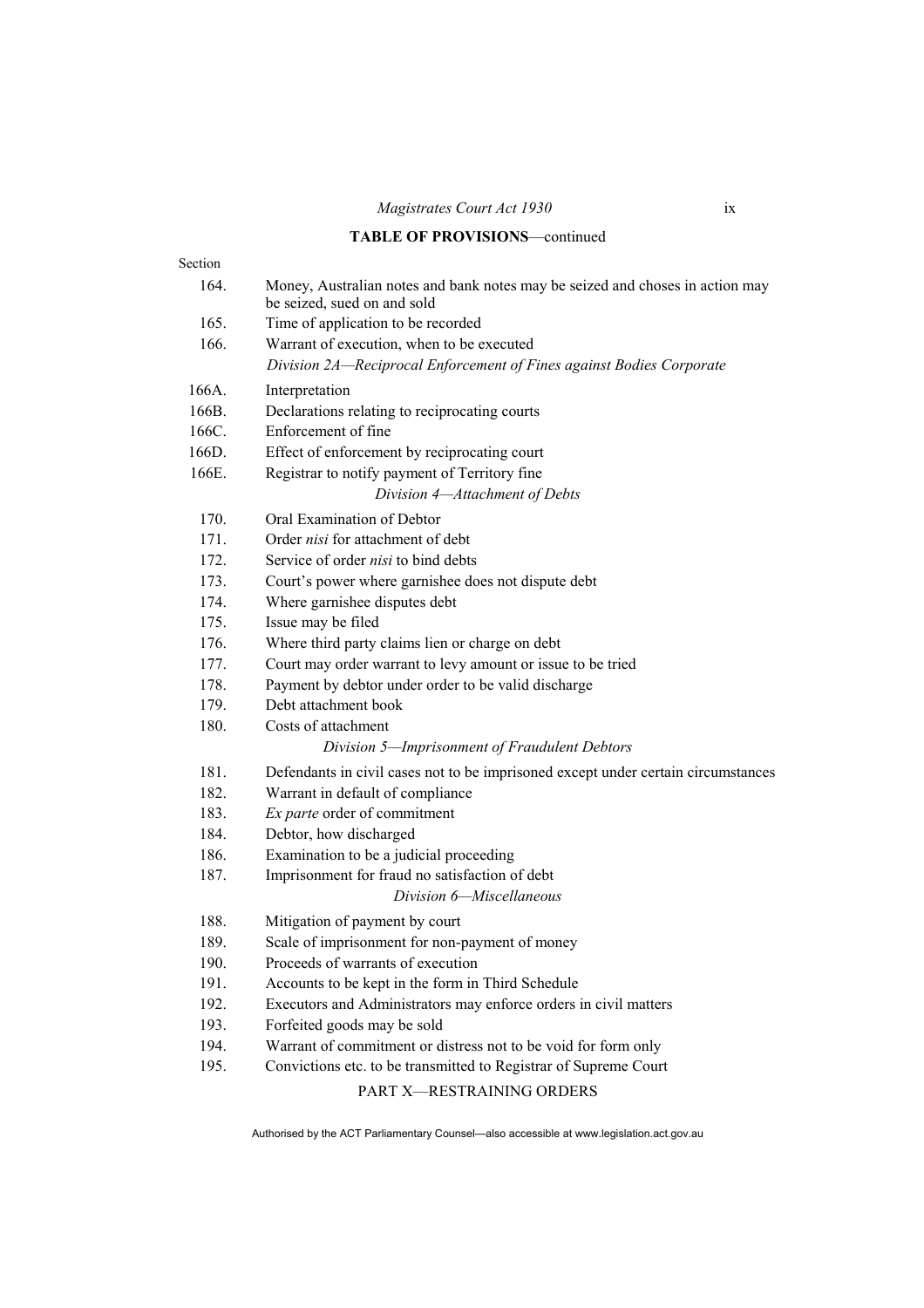## **TABLE OF PROVISIONS**—continued

| Interpretation                                                                                              |
|-------------------------------------------------------------------------------------------------------------|
| Power to make                                                                                               |
| Entitlement to apply                                                                                        |
| Hearing dates                                                                                               |
| Parties—applications by relatives and police officers                                                       |
| Parties—applications involving children                                                                     |
| Representation of children                                                                                  |
| Hearing of applications                                                                                     |
| Matters to be taken into account                                                                            |
| Restrictions in orders                                                                                      |
| Consent orders                                                                                              |
| Service of applications                                                                                     |
| Procedure in absence of respondent                                                                          |
| Interim restraining orders                                                                                  |
| Seizure                                                                                                     |
| Explaining proposed orders                                                                                  |
| Counselling                                                                                                 |
| Power of Court to make orders where person charged                                                          |
| Duration of orders                                                                                          |
| Variation and revocation of orders                                                                          |
| Service etc. of orders                                                                                      |
| Offence                                                                                                     |
| Service other than personal service                                                                         |
| Service by police officers                                                                                  |
| Restrictions on publication of reports of proceedings                                                       |
| Appeals                                                                                                     |
| Application of Crimes Act                                                                                   |
| PART XI-APPEALS TO THE SUPREME COURT                                                                        |
| Division 1—The Appellate Jurisdiction of the Supreme Court                                                  |
| Jurisdiction of Supreme Court                                                                               |
| Division 2-Appeals                                                                                          |
| Appeals to which this Division applies                                                                      |
| Institution of appeal                                                                                       |
| Substituted service of notice of appeal                                                                     |
| Appeals in cases other than civil cases                                                                     |
| Stay of execution pending appeal in certain cases                                                           |
| Orders by Supreme Court on appeals                                                                          |
| Barring of right of appeal under this Division if order to review is granted<br>Division 3-Orders to Review |
|                                                                                                             |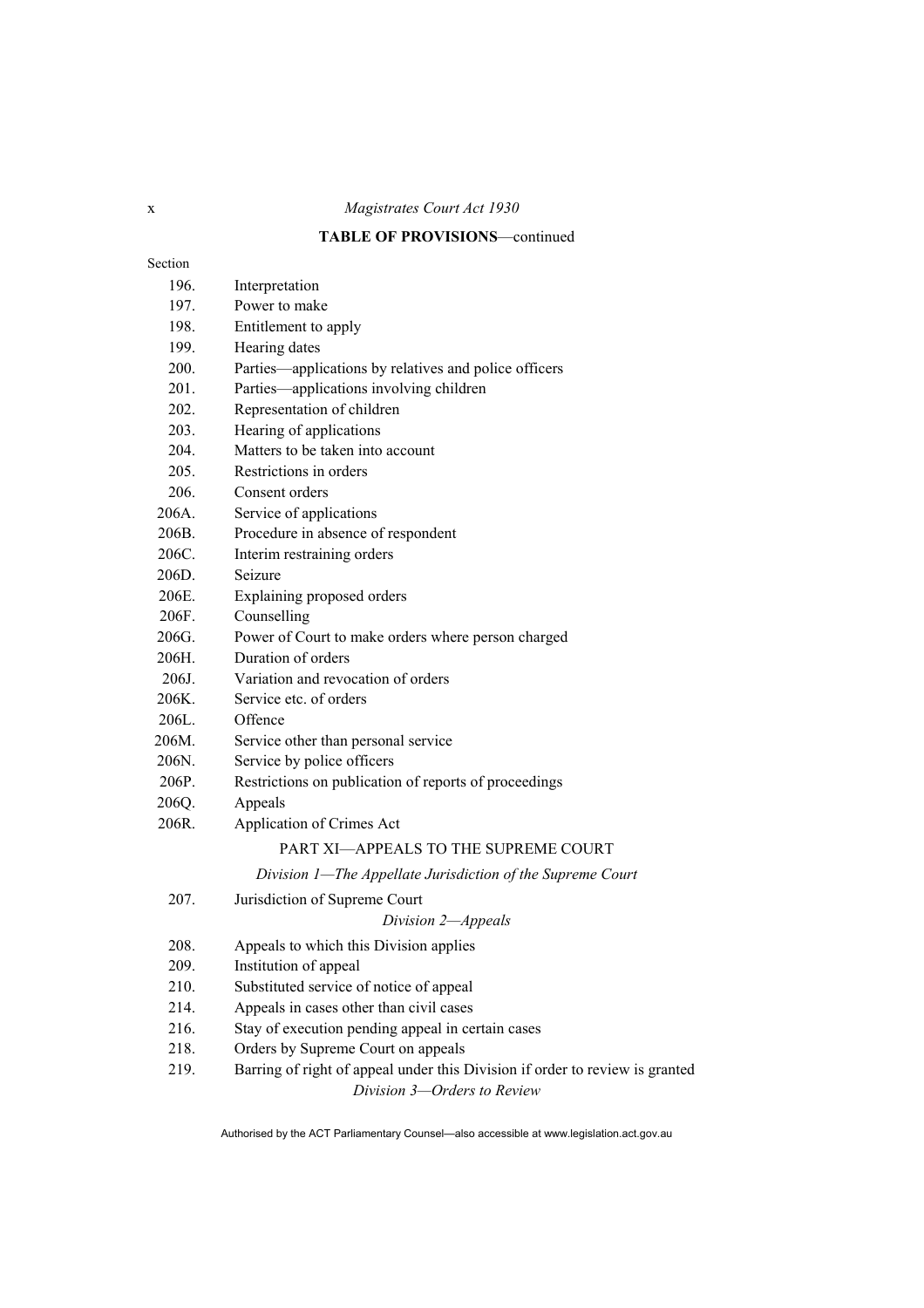## **TABLE OF PROVISIONS**—continued

| Section |                                                                                                                                       |
|---------|---------------------------------------------------------------------------------------------------------------------------------------|
| 219A    | Interpretation                                                                                                                        |
| 219B.   | Appeals by way of orders to review                                                                                                    |
| 219C.   | Grant of order nisi to review                                                                                                         |
| 219D.   | Security for costs and stay of execution                                                                                              |
| 219E.   | Non-appearance of applicant                                                                                                           |
| 219F.   | Powers of Supreme Court                                                                                                               |
|         | Division 4–General Provisions                                                                                                         |
| 222.    | Control of Supreme Court over summary convictions                                                                                     |
| 223.    | Amendment                                                                                                                             |
| 224.    | In cases of <i>certiorari</i>                                                                                                         |
| 225.    | Notice dispensed with                                                                                                                 |
| 226.    | Power of Court or Judge to admit to bail                                                                                              |
| 227.    | Respecting the amendment of convictions etc.                                                                                          |
| 228.    | Want of summons or information                                                                                                        |
| 229.    | Distribution of penalty                                                                                                               |
| 230.    | Provisions applicable in relation to security given for costs of appeal                                                               |
|         | PART XII-PROTECTION OF MAGISTRATES IN THE<br><b>EXECUTION OF THEIR OFFICE</b>                                                         |
| 231.    | Magistrate sued for act not within her or his jurisdiction                                                                            |
| 232.    | No action against Magistrate after order nisi to quash conviction has been granted                                                    |
| 233.    | Warrant by Magistrate upon an order of a Court                                                                                        |
| 234.    | No action for acts done under order of Supreme Court                                                                                  |
| 235.    | No action where proceeding confirmed on appeal                                                                                        |
| 236.    | Actions in cases prohibited                                                                                                           |
| 239.    | Payment of money into court                                                                                                           |
| 240.    | No action against Magistrate for judicial acts in Magistrates Court                                                                   |
| 241.    | Magistrate sued for acts within her or his jurisdiction only liable in case of malice<br>and absence of reasonable and probable cause |
| 242.    | Verdict for defendant                                                                                                                 |
| 243.    | Damages                                                                                                                               |
|         | <b>PART XIII-COSTS AND FEES</b>                                                                                                       |
| 244.    | Award of costs                                                                                                                        |
| 245.    | Court fees                                                                                                                            |
| 245A.   | Remission of fees                                                                                                                     |
| 247.    | Witnesses expenses                                                                                                                    |
| 248.    | Costs in garnishee proceedings                                                                                                        |
|         | PART XIV-SECURITIES                                                                                                                   |
| 249.    | Securities taken in pursuance of Act                                                                                                  |
| 250.    | Recovery of sum due under security                                                                                                    |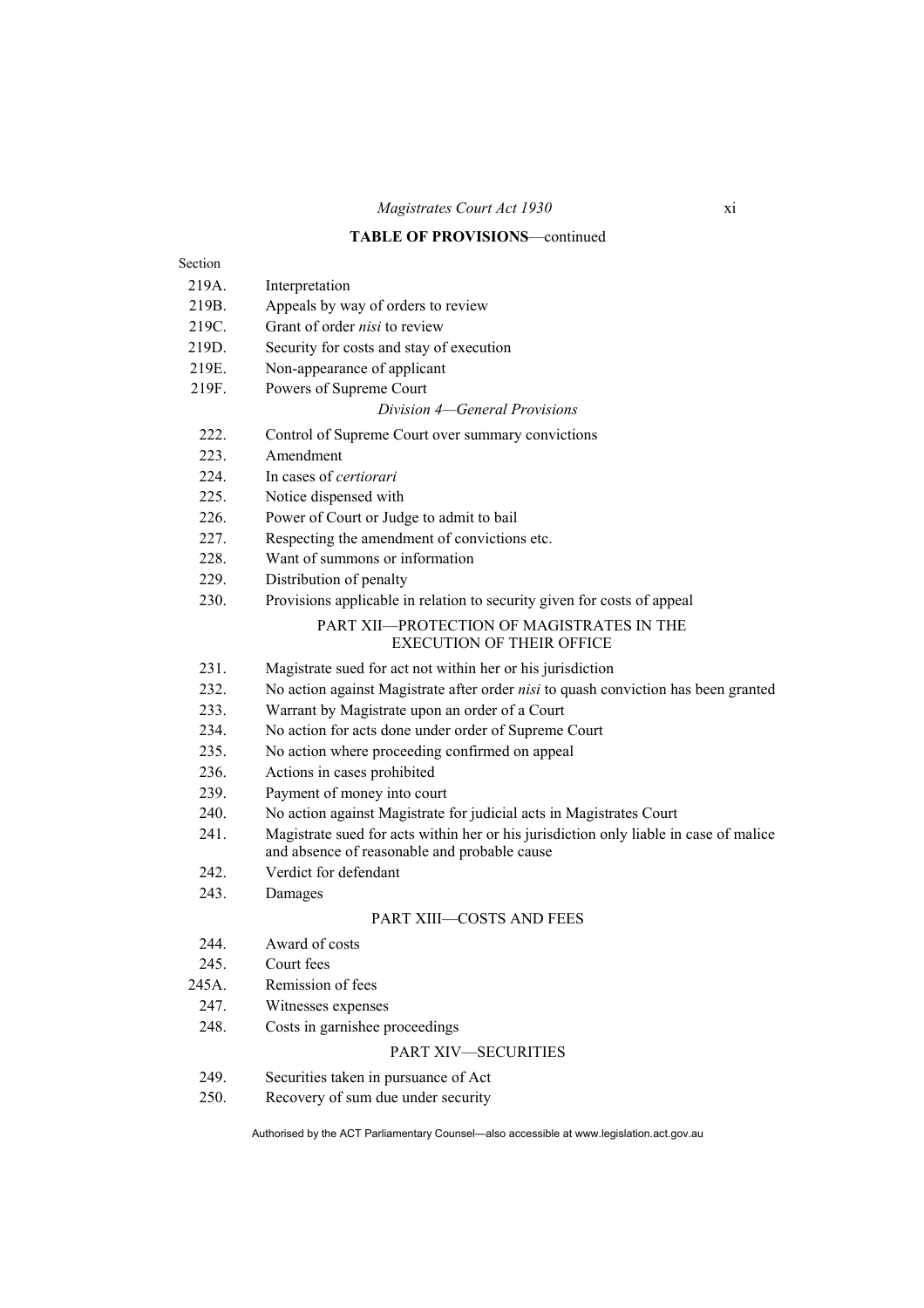### **TABLE OF PROVISIONS**—continued

### Section

- 252. Sums paid by surety may be recovered from principal
- 253. Payment enforced by security
- 254. Enforcement of recognizance
- 254A. Directions as to procedure

### PART XV—MISCELLANEOUS

- 255. Contempt
- 255A. Commitment to remand centre
- 255B. Registrar to give directions for preparation of transcript
- 255C. Applications for transcripts
- 256. Forms
- 257. Power of Minister to determine fees
- 258. Rules and Regulations

#### THE FIRST SCHEDULE FORMS

#### SECOND SCHEDULE OATHS AND AFFIRMATIONS

#### THE THIRD SCHEDULE ACCOUNT OF REGISTRAR OF MAGISTRATES COURT AND OF THE KEEPER OF THE GAOL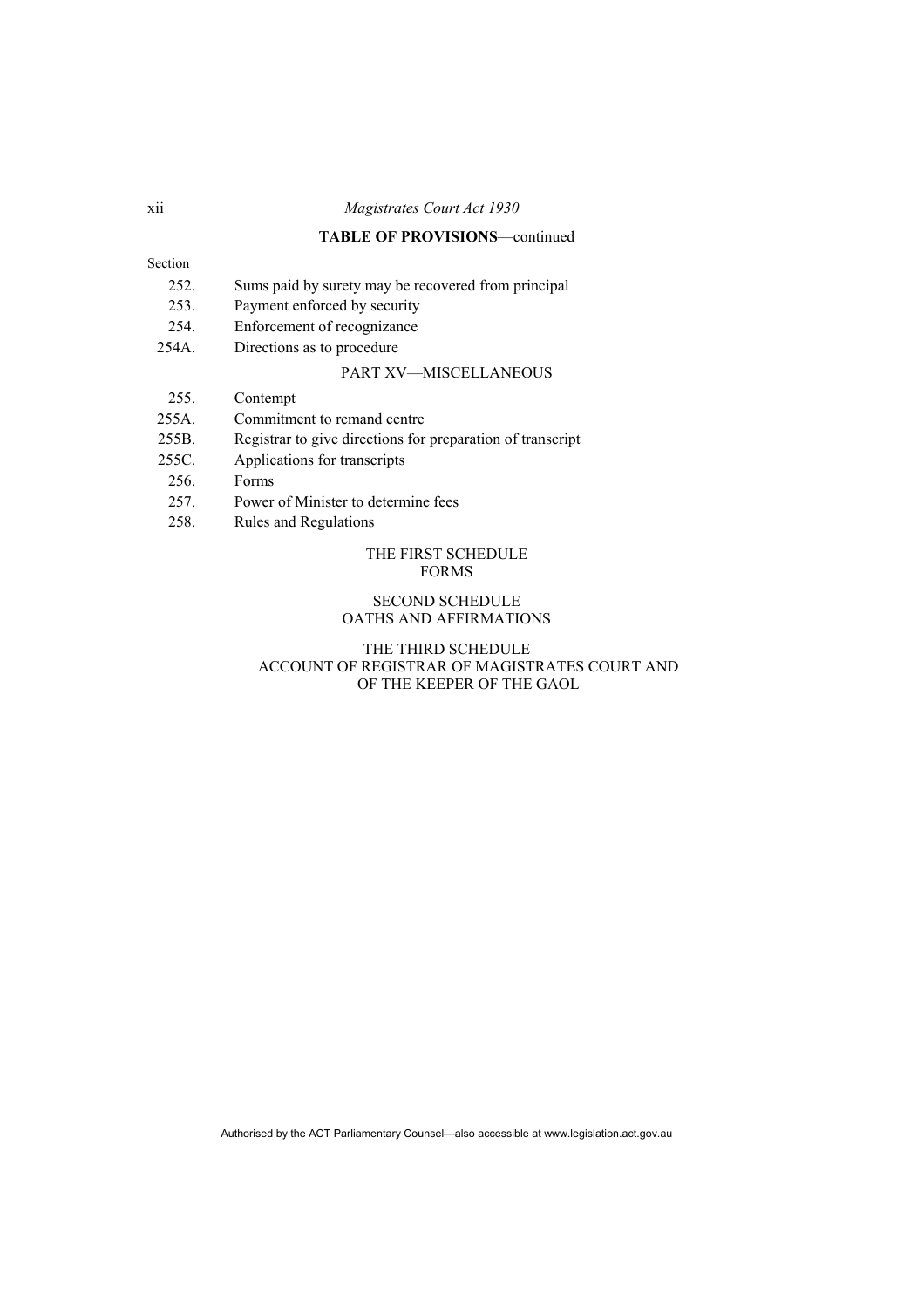

Australian Capital Territory

## **MAGISTRATES COURT ACT 1930**

An Act to establish a Magistrates Court, to provide for the appointment of Magistrates, and for other purposes

### **PART I—PRELIMINARY**

### **Short title**

**1.** This Act may be cited as the *Magistrates Court Act 1930.*<sup>1</sup>

### **Repeal**

**3. (1)** The *Court of Petty Sessions Ordinance 1930* is repealed.

**(2)** Notwithstanding anything contained in the *Court of Petty Sessions Ordinance 1930* or in this Act, where any action or proceedings have been instituted before the commencement of this Act in pursuance of the provisions of any Act of the State of New South Wales which by reason of section three of the *Court of Petty Sessions Ordinance 1930* has ceased to apply to the Territory, the action or the proceedings may be continued and determined, and any person in whose favour a judgment or order of any Court has been or shall be given or made in pursuance of any such Act shall be entitled to enforce it by execution or otherwise, as if the *Court of Petty Sessions Ordinance 1930* and this Act had not been made.

## **Interpretation**

**5. (1)** In this Act, unless the contrary intention appears—

"approved form" means a form approved under subsection 256 (3);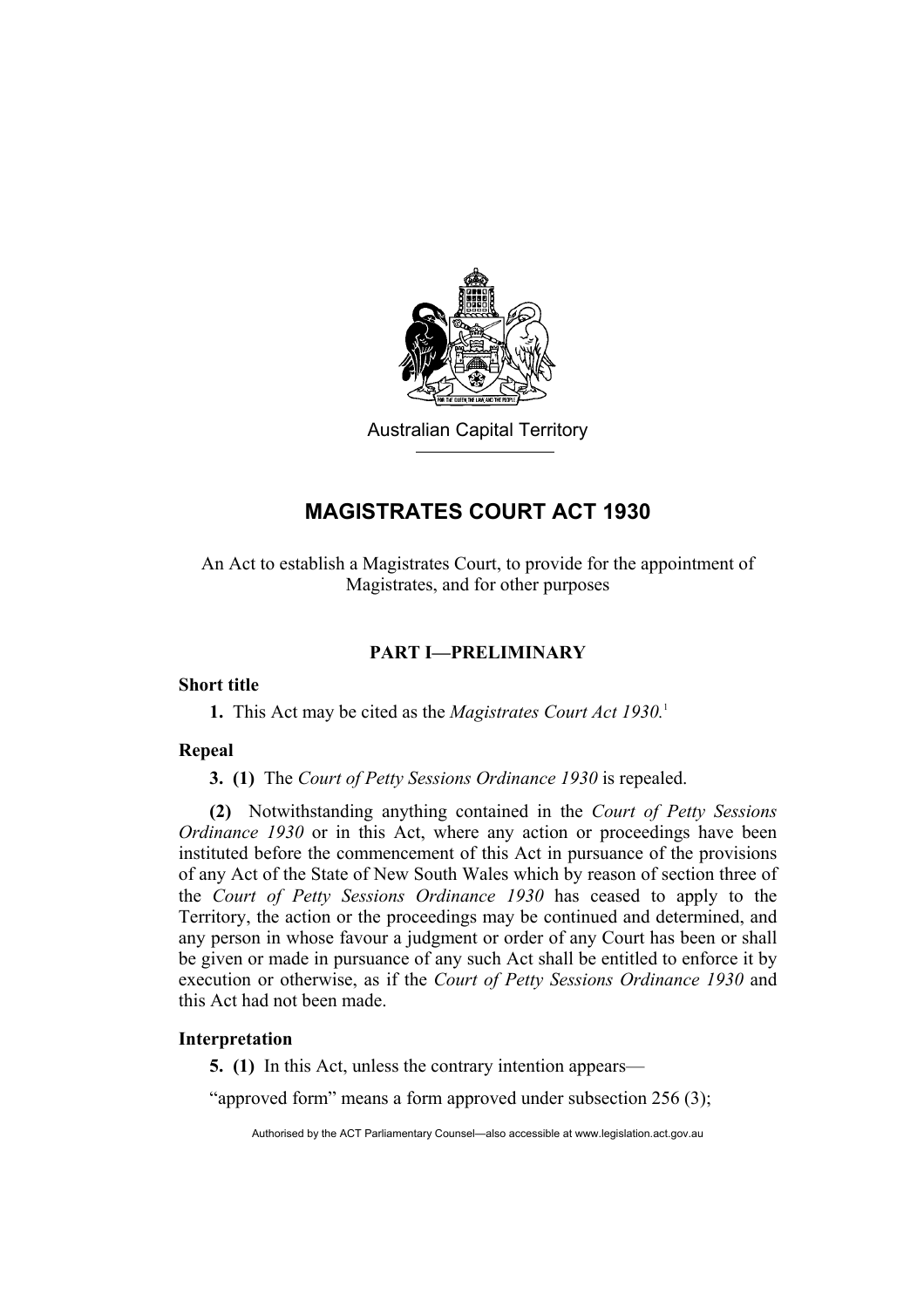- "bail undertaking" means an undertaking given by a person charged with an offence in order to obtain bail in relation to the offence;
- "Bailiff" means a bailiff appointed under this Act;
- "Charge of an indictable offence" means charge of an indictable offence as such and an order to a committal for trial therefor;
- "Claim" means a claim under the *Magistrates Court (Civil Jurisdiction) Act 1982*;

"Court" means Magistrates Court;

- "Crimes Act" means the Crimes Act, 1900 of the State of New South Wales in its application to the Territory;
- "Decision" includes a committal for trial and an admission to bail, and a conviction, order, order of dismissal, or other determination;
- "Defendant" means a person against whom an information is laid;
- "determined fee" means the fee determined by the Minister under section 257 for the purposes of the provision in which the expression occurs;
- "Hearing" includes the examination of a person charged with an indictable offence;
- "Indictable offence" means an offence which may be prosecuted before the Supreme Court by charge or indictment;
- "Indictment" means an information for an indictable offence presented by some authorized officer to a court having jurisdiction to try the accused person;
- "Information" includes a complaint or application under the *Maintenance Act 1968* and any complaint upon which an order may be made for the payment of money under any Act of the State of New South Wales which has been continued in force as a law by virtue of section six of the *Seat of Government Acceptance Act 1909* of the Commonwealth;
- "Judge" has the same meaning as in the *Australian Capital Territory Supreme Court Act 1933* of the Commonwealth;
- "Magistrate" means the Chief Magistrate, a magistrate or a special magistrate appointed under this Act and, where any power or function of a magistrate is exercisable by a Registrar, includes a Registrar;
- "Motor Traffic Act" means the *Motor Traffic Act 1936*;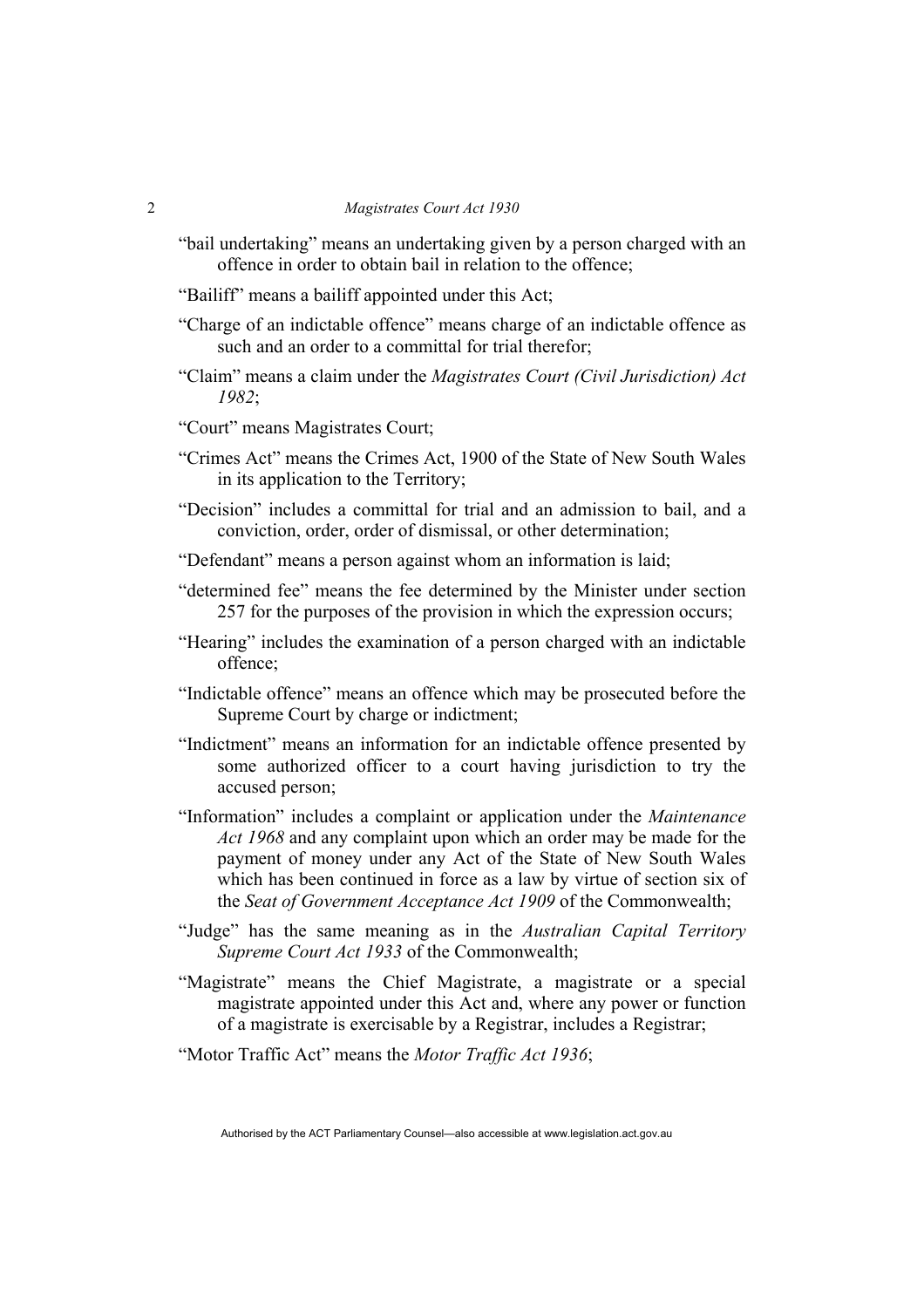- "Notice to Defendant form" means the approved form containing the heading "Notice to Defendant";
- "Notice of Intention to Defend form" means the approved form containing the heading "Notice of Intention to Defend";
- "Plea of Guilty form" means the approved form containing the heading "Plea of Guilty":
- "Police officer" means any member of the Police Force of the Territory;
- "Registrar" means the Registrar of the Court, and includes a Deputy Registrar of the Court;
- "Remand Centre" means a remand centre or a temporary remand centre established under the *Remand Centres Act 1976*;
- "Summary conviction" or "Conviction" means a conviction by a magistrate for an offence;
- "Superintendent" has the same meaning as in the *Remand Centres Act 1976*;
- "the Territory" includes the Territory accepted by the Commonwealth in pursuance of the *Jervis Bay Territory Acceptance Act 1915* of the Commonwealth.

**(2)** A reference in this Act to a certified copy of depositions or to a certified copy of a statement made by a person in reply to the question referred to in subsection 92 (1) shall be read as a reference to—

- (a) if a record of the depositions or statement was made in accordance with subsection 54A (2)—a transcript of the record certified in accordance with subsection 255B (2); or
- (b) if the depositions were or the statement was taken down in writing and signed in accordance with subsection 54A (3)—the depositions or statement as so taken down and signed.

### **Application to Jervis Bay Territory**

**6. (1)** This Act extends to the Territory accepted by the Commonwealth in pursuance of the *Jervis Bay Territory Acceptance Act 1915* of the Commonwealth.

### **PART II—APPOINTMENT AND JURISDICTION OF MAGISTRATES**

*Division 1—Appointment of Chief Magistrate and Magistrates*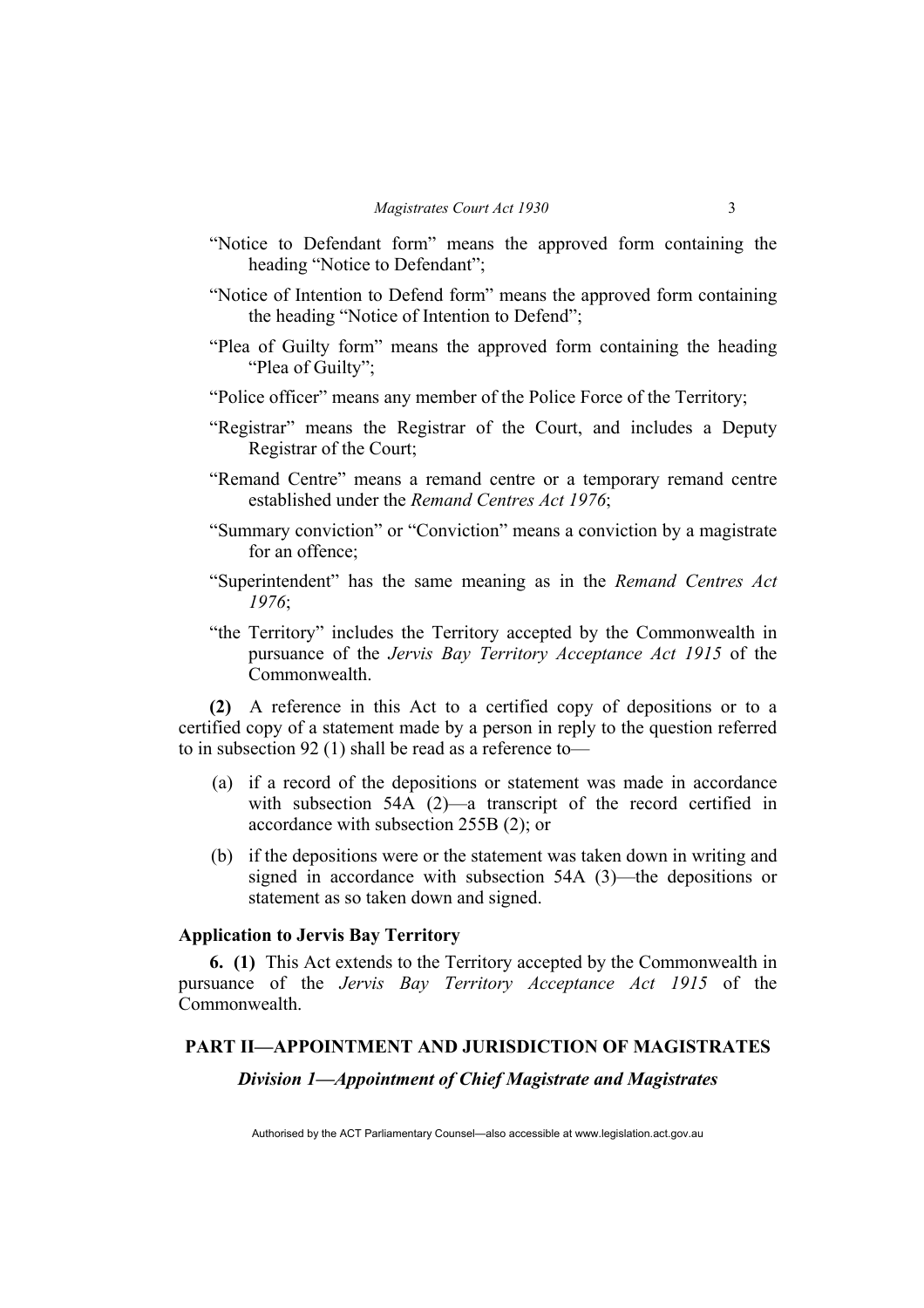### **Interpretation**

**6A.** In this Division, "Magistrate" means—

- (a) a person who holds the office of Chief Magistrate; or
- (b) a person who is appointed under section 7 to hold an office of Magistrate.

#### **Chief Magistrates, Magistrates**

**7. (1)** For the purposes of this Act, there shall be a Chief Magistrate and such other Magistrates as from time to time hold office in accordance with this Act.

**(2)** The Chief Magistrate and each other Magistrate shall be appointed by the Executive.

**(3)** Where a person holding an office of Magistrate is appointed to hold the office of Chief Magistrate, the person ceases to hold the office of Magistrate.

### **Eligibility for appointment as Magistrate**

**8.** A person is not eligible for appointment under subsection 7 (2) unless he is enrolled as a legal practitioner of the High Court or of the Supreme Court of a State or Territory and has been so enrolled for not less than 5 years.

#### **Seniority of Magistrates**

**9.** The Magistrates other than the Chief Magistrate have seniority according to the dates on which their appointments took effect or, where the appointments of 2 or more of them took effect on the same date, according to the precedence assigned to them by the instruments of their appointment.

### **Terms and conditions of appointment**

**10.** Subject to the *Remuneration Tribunals Act 1973* of the Commonwealth, a Magistrate—

- (a) shall be paid such remuneration and allowances; and
- (b) holds office on such terms and conditions,

as the Executive, from time to time, determines.

### **Tenure of office**

**10A. (1)** Subject to this Act, a Magistrate holds office until she or he attains the age of 65 years.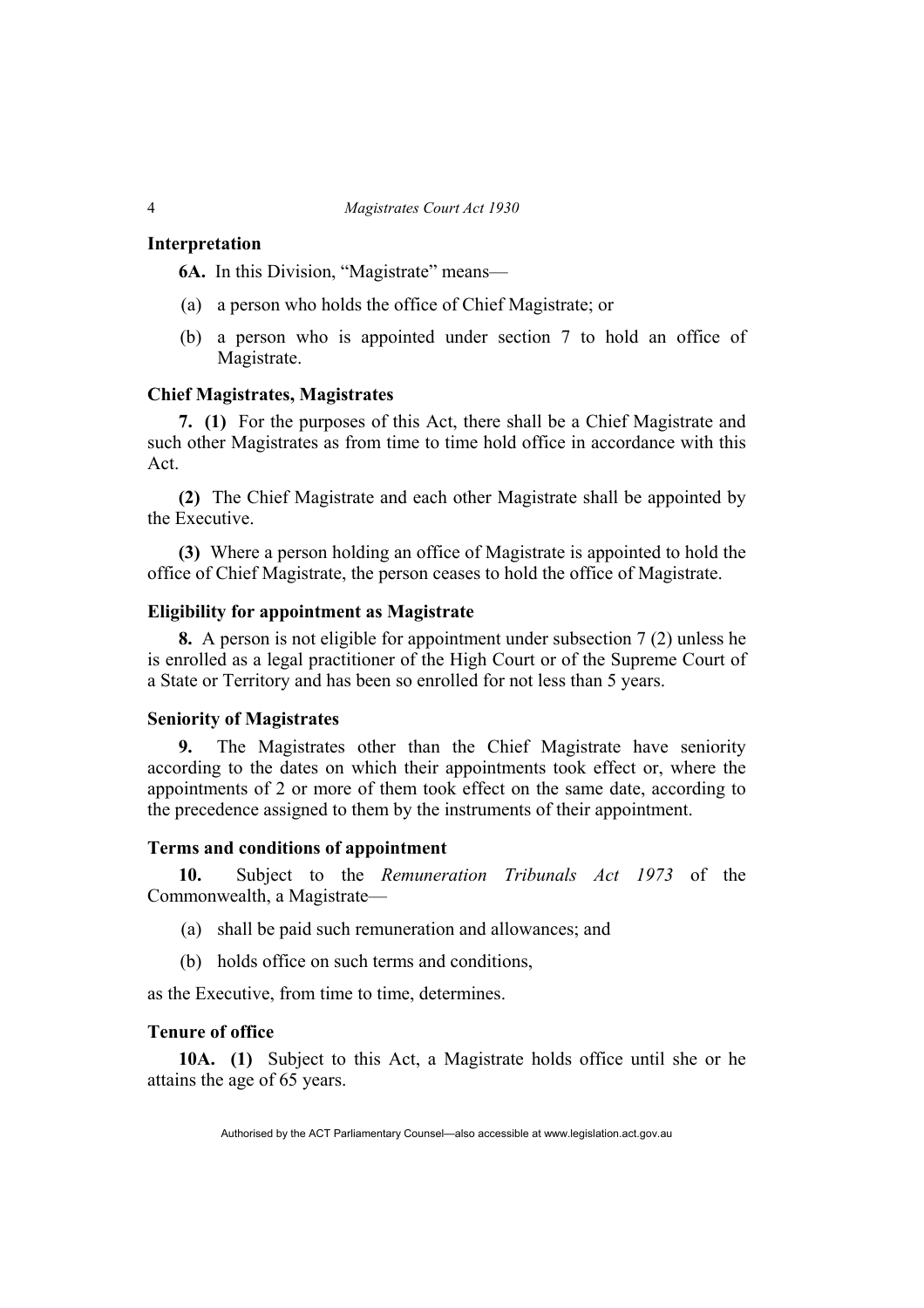**(2)** A person who has attained the age of 65 years shall not be appointed under section 7.

### **Resignation**

**10B.** A Magistrate may resign her or his office by writing signed by her or him and delivered to the Executive.

### **Acting Chief Magistrate**

**10C. (1)** Where—

- (a) there is a vacancy in the office of Chief Magistrate; or
- (b) the Chief Magistrate is absent from duty or from the Territory or, for any other reason, is unable to carry out the duties of her or his office,

the Executive may appoint a Magistrate to act as Chief Magistrate during that vacancy, absence or inability, as the case may be.

- **(2)** Where—
- (a) either—
	- (i) there is a vacancy in the office of Chief Magistrate; or
	- (ii) the Chief Magistrate is absent from duty or from the Territory or, for any other reason, is unable to carry out the duties of her or his office; and
- (b) no appointment is in force under subsection (1),

the senior Magistrate who is in the Territory and is able and willing to do so shall act as Chief Magistrate.

**(3)** Subject to this section, a person appointed under subsection (1) shall not continue to act as Chief Magistrate for more than 12 months.

**(4)** Where a person is acting as Chief Magistrate in pursuance of subsection  $(1)$  or  $(2)$ —

- (a) a reference in a law of the Territory (including this Act) to the Chief Magistrate includes a reference to that person; and
- (b) that person has all the powers, functions and duties conferred or imposed upon the Chief Magistrate by this Act or by any other law of the Territory.
- **(5)** The Executive may—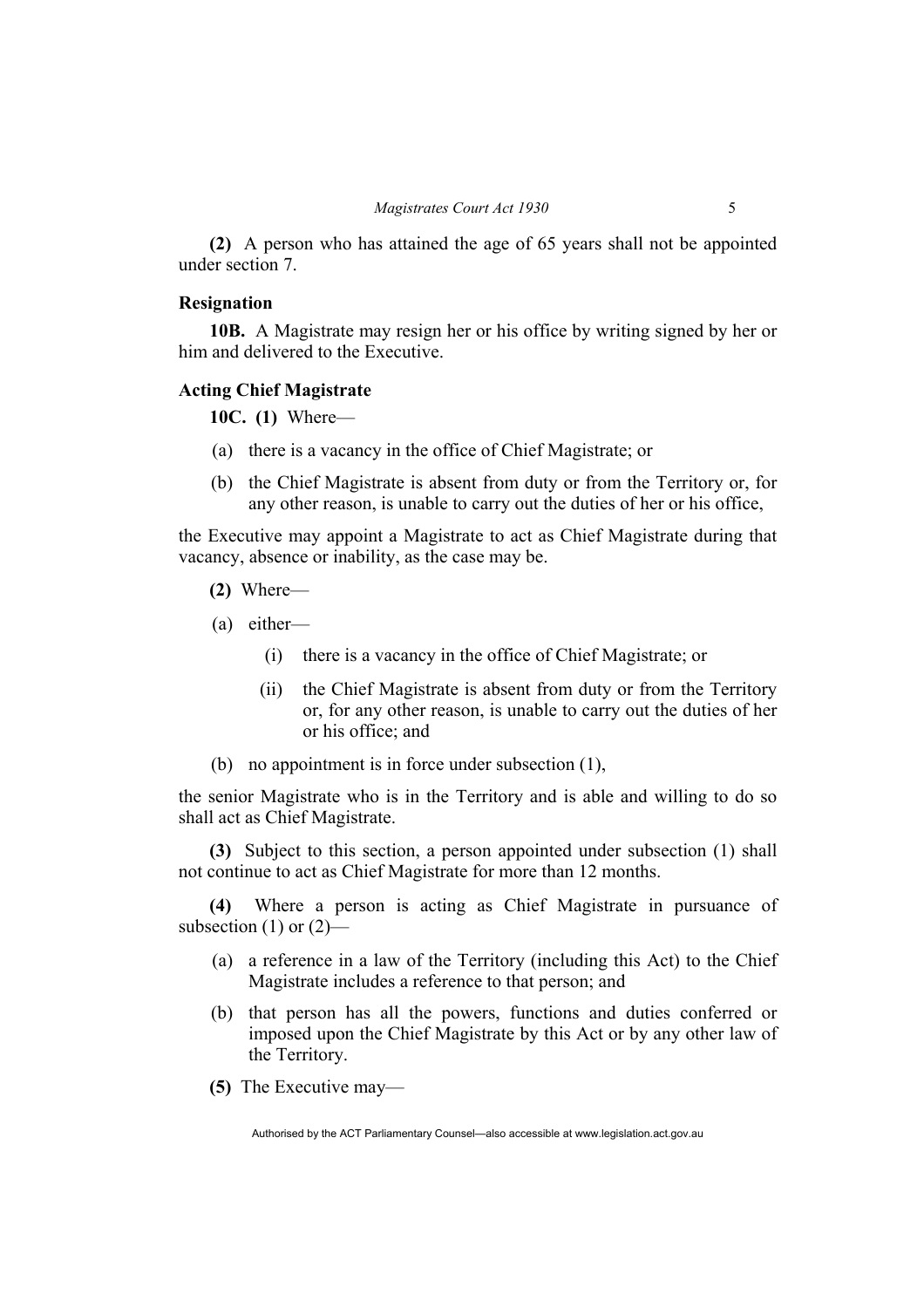- (a) determine the terms and conditions of appointment of a person under this section; and
- (b) at any time terminate such an appointment.

**(6)** Where a person is acting as Chief Magistrate in pursuance of an appointment under subsection (1) and the office of Chief Magistrate becomes vacant while that person is so acting, that person may continue so to act until the Executive otherwise directs, the vacancy is filled or a period of 12 months from the date on which the vacancy occurred expires, whichever first happens.

**(7)** A person may resign an appointment under subsection (1) by writing signed by her or him and delivered to the Executive.

**(8)** The validity of anything done by a person acting as Chief Magistrate in pursuance of this section shall not be called in question—

- (a) on the ground that the occasion for her or his action had not arisen or had ceased; or
- (b) in the case of a person acting in pursuance of an appointment under subsection (1)—by reason of any defect or irregularity in, or in connexion with, that appointment.

### **Removal from office**

**10D. (1)** The Governor-General may remove a Magistrate from office on an address praying for her or his removal on the ground of proved misbehaviour or incapacity being presented to the Governor-General by each House of the Parliament in the same session of the Parliament.

**(2)** The Governor-General may suspend a Magistrate from office on the ground of misbehaviour or incapacity.

**(3)** When the Governor-General suspends a Magistrate from office, the Attorney-General shall cause a statement of the ground of the suspension to be laid before each House of the Parliament.

- **(4)** Where—
- (a) a statement has been laid before each House of the Parliament in accordance with subsection (3) within the period of 15 sitting days of that House after the date of the suspension to which the statement relates; and
- (b) each House of the Parliament, within the period of 15 sitting days of that House after the statement was laid before it, by resolution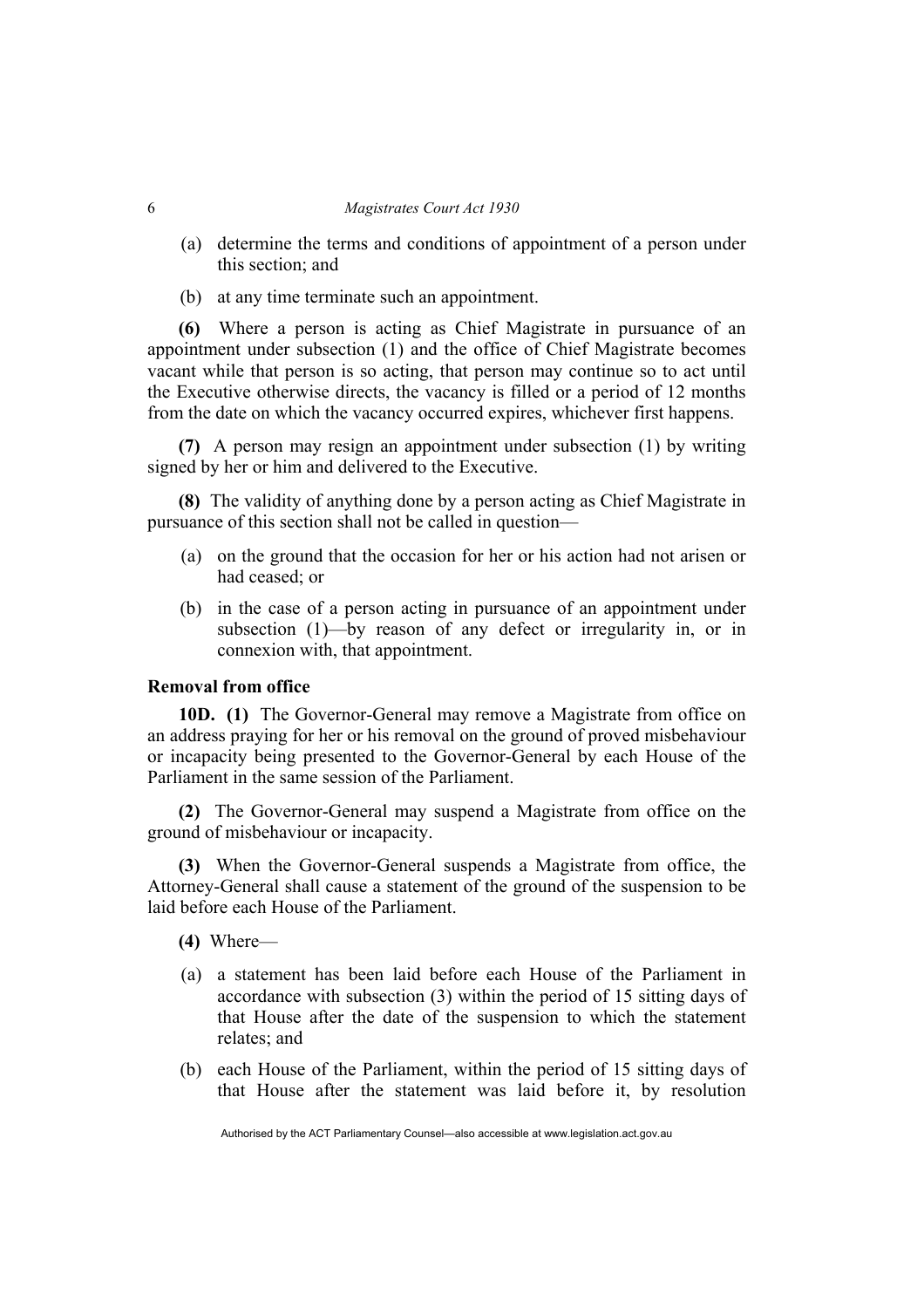declares that the Magistrate to whom the statement relates should be removed from office,

the Governor-General shall remove that Magistrate from office.

- **(5)** Where—
- (a) the Governor-General has suspended a Magistrate from office; and
- (b) on the first day on which a period of 15 sitting days of a House of the Parliament after the date of the suspension expires, the Attorney-General has not caused a statement of the ground of the suspension to be laid before that House,

the Governor-General shall cancel the suspension of the Magistrate from office.

- **(6)** Where—
- (a) a statement has been laid before each House of the Parliament in accordance with subsection (3); and
- (b) on the first day on which a period referred to in paragraph (4) (b) expires, a House of the Parliament has failed to pass the resolution referred to in that paragraph,

the Governor-General shall cancel the suspension of the Magistrate from office.

**(7)** The suspension of a Magistrate from office under this section does not affect any entitlement of the Magistrate to be paid remuneration and allowances.

**(8)** The Governor-General may, with the consent of the Magistrate, retire the Magistrate from office on the ground of invalidity or physical or mental incapacity.

**(9)** A Magistrate shall not be removed or suspended from office except as provided by this section.

### **Magistrates not to undertake other work**

**10E. (1)** A Magistrate shall not engage in practice as a barrister, as a solicitor or as a barrister and solicitor.

**(2)** A Magistrate is not, without the written approval of the Minister, entitled to—

 (a) engage in remunerative employment otherwise than in connection with the duties of office as a Magistrate or any office, appointment or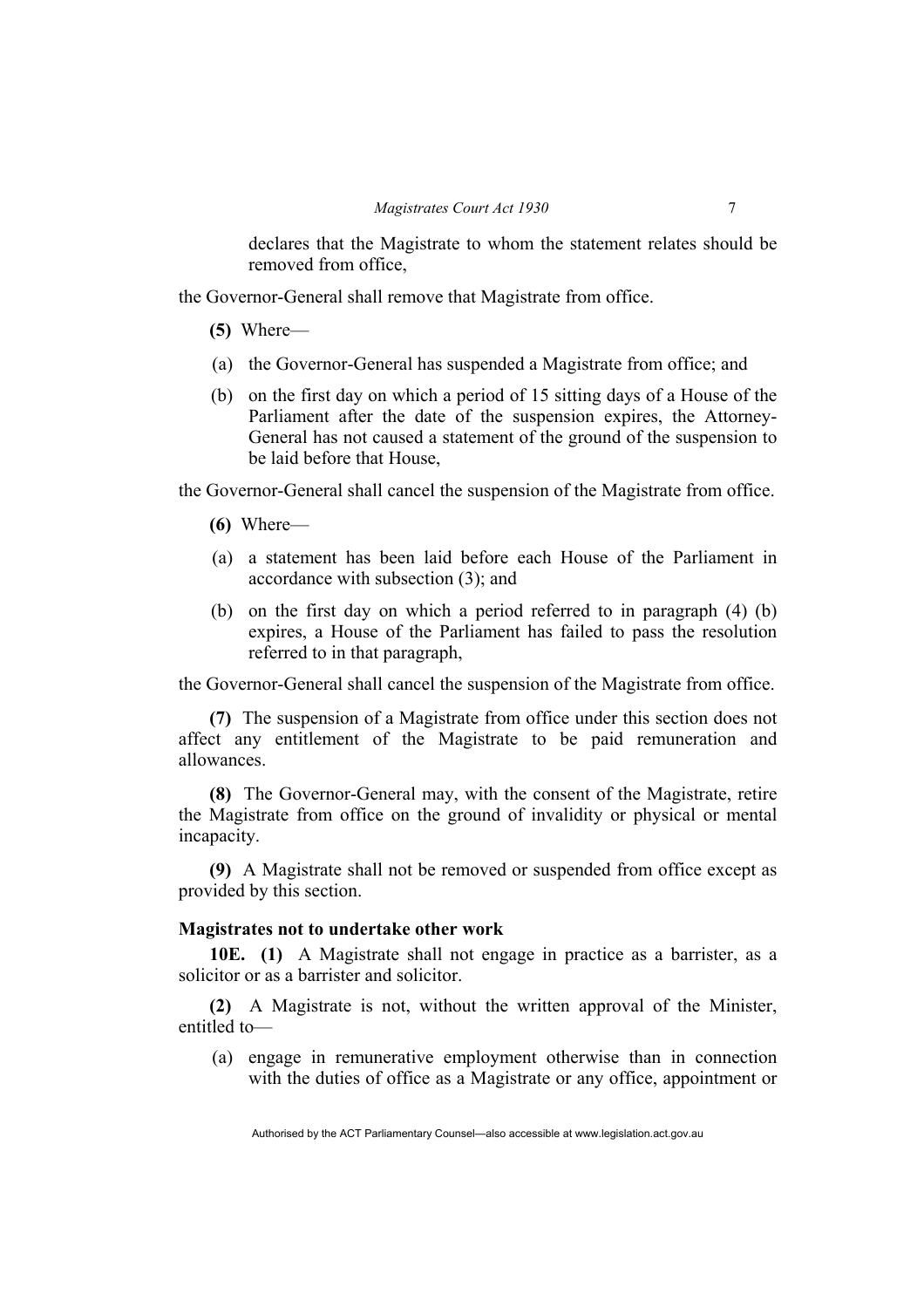commission held by him or her in the Defence Force of the Commonwealth; or

 (b) accept appointment to another office under a law of the Territory, the Commonwealth, a State or another Territory.

**(3)** The Minister shall consult with the Chief Magistrate before giving the approval.

### **Rights of public servants**

**10F.** Where a Magistrate was, immediately before her or his appointment, an officer of the Australian Public Service or a person to whom the *Officers' Rights Declaration Act 1928* of the Commonwealth applied, she or he retains her or his existing and accruing rights.

### **Arrangement of business of Courts**

**10G.** The Chief Magistrate is responsible for ensuring the orderly and expeditious discharge of the business of the Magistrates Court, the Childrens Court and the Coroner's Court and accordingly may, subject to this Act and to such consultation with the Magistrates and special magistrates as is appropriate and practicable, make arrangements as to the Magistrate or special magistrate who is to constitute each of those Courts in particular matters or classes of matters.

### *Division 2—Special Magistrates*

### **Appointment of special magistrates**

**10H.** For the purposes of this Act, the Executive may appoint such special magistrates as are required.

#### **Tenure of office**

**10J.** A special magistrates holds office during the pleasure of the Governor-General.

### **Resignation**

**10K.** A special magistrate may resign her or his office by writing signed by her or him and delivered to the Executive.

### **Terms and conditions of appointment**

**10L.** Subject to the *Remuneration Tribunals Act 1973* of the Commonwealth and to section 10J, a special magistrate holds office upon such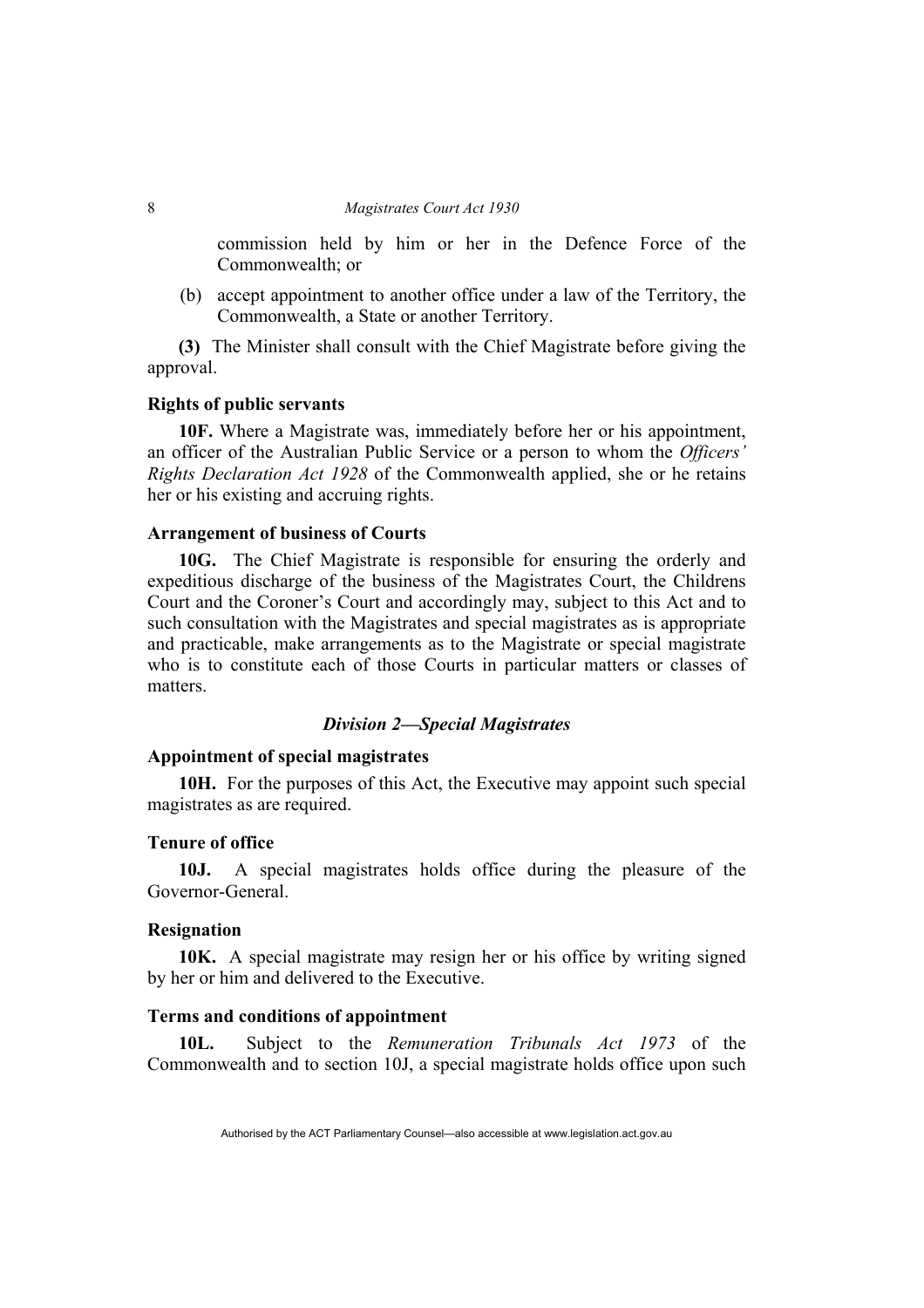terms and conditions, whether as to remuneration or otherwise, as the Executive, from time to time, determines.

### *Division 3—Registrar and other officers of the Magistrates Court*

### **Appointment of Registrar etc.**

**10M. (1)** The Minister may appoint a Registrar of the Magistrates Court.

**(2)** The Registrar may appoint such Deputy Registrars of the Court, bailiffs and other officers as are required.

**(3)** The power conferred by subsection (2) may not be exercised by a Deputy Registrar of the Court.

#### **Duties of the Registrar**

**10N.** The Registrar shall perform such duties as are prescribed by or under this Act or as the Chief Magistrate directs.

#### *Division 4—Jurisdiction of Magistrates*

#### **Oath etc. of office**

**10P. (1)** A person appointed under subsection 7 (2) or section 10H shall not exercise or perform any of the powers, functions or duties conferred or imposed upon a Magistrate by any law of the Territory unless she or he has made an oath or affirmation in accordance with the form in the Second Schedule.

**(2)** An oath or affirmation for the purpose of subsection (1) shall be made before the Chief Justice of the Supreme Court.

### **Acts done beyond the Territory**

**10Q. (1)** An act done by a Magistrate, by virtue of her or his office, outside the Territory for the purpose of authenticating the signature of a person to an instrument intended to take effect in the Territory shall, unless the act is required by law to be done in the Territory, be effective for the purposes of any law of the Territory.

**(2)** An oath or affirmation administered by a Magistrate, by virtue of her or his office, outside the Territory in any case in which an oath or affirmation may be administered by a Magistrate shall, unless the oath or affirmation is required by law to be administered in the Territory, be effective for the purposes of any law of the Territory.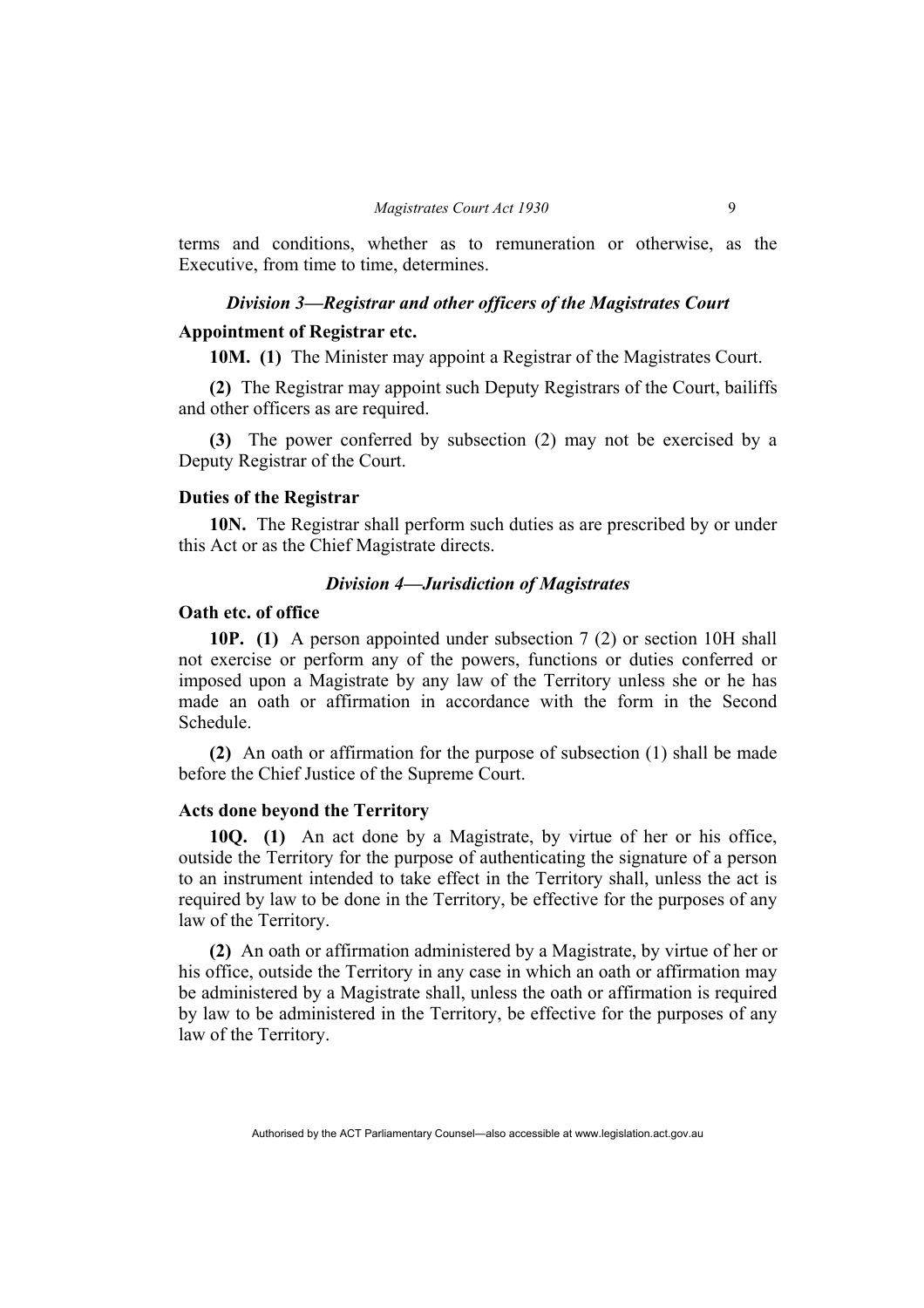#### **Authentication of acts of Magistrate or Registrar**

**11.** Every summons, warrant, conviction, and order (not being by law authorized to be made by word of mouth only) shall be under the hand of the Magistrate or Registrar issuing or making it.

### **Acts by a Magistrate or Registrar**

**12. (1)** Any Magistrate out of court or a Registrar may receive an information and grant a summons or warrant thereon and may issue her or his summons or warrant to compel the attendance of witnesses and do all other necessary acts and matters preliminary to the hearing.

**(2)** Without affecting the generality of the last preceding subsection, where it is provided in any law in force in the Territory that an information or complaint may be laid or made before, or a summons or warrant issued by, a Court, a Justice of the Peace, Clerk of Petty Sessions or a Registrar of Petty Sessions, the information or complaint may be laid or made, and the summons or warrant may be issued by, a Magistrate or the Registrar.

### **Issue of warrant of execution or commitment**

**13.** After a case has been heard and determined, any Magistrate or a Registrar may issue any warrant of execution or commitment thereon.

### **Summons or warrant not avoided by death of Magistrate or Registrar**

**15.** A warrant or summons issued by a Magistrate or Registrar shall not be avoided by reason of the Magistrate or Registrar dying or ceasing to hold office.

### **Order in lieu of mandamus**

**16. (1)** Where a Magistrate or Registrar refuses to do any act relating to the duties of her or his office as a Magistrate or Registrar, the party requiring the act to be done may apply to the Supreme Court, upon affidavit of the facts, for an order calling upon the Magistrate or Registrar and also the party to be affected by the act to show cause why the act should not be done, and if, after due service of the order, good cause is not shown against it, the Supreme Court may make the order absolute, with or without payment of costs.

**(2)** A Magistrate or Registrar upon being served with an order absolute shall obey the order, and do the act required by it to be done.

**(3)** Where, before the date fixed under subsection 3 (2) of the *Court of Petty Sessions (Amendment) Ordinance 1977*, a Magistrate or the Registrar had refused to do an act relating to the duties of her or his office, subsections (1)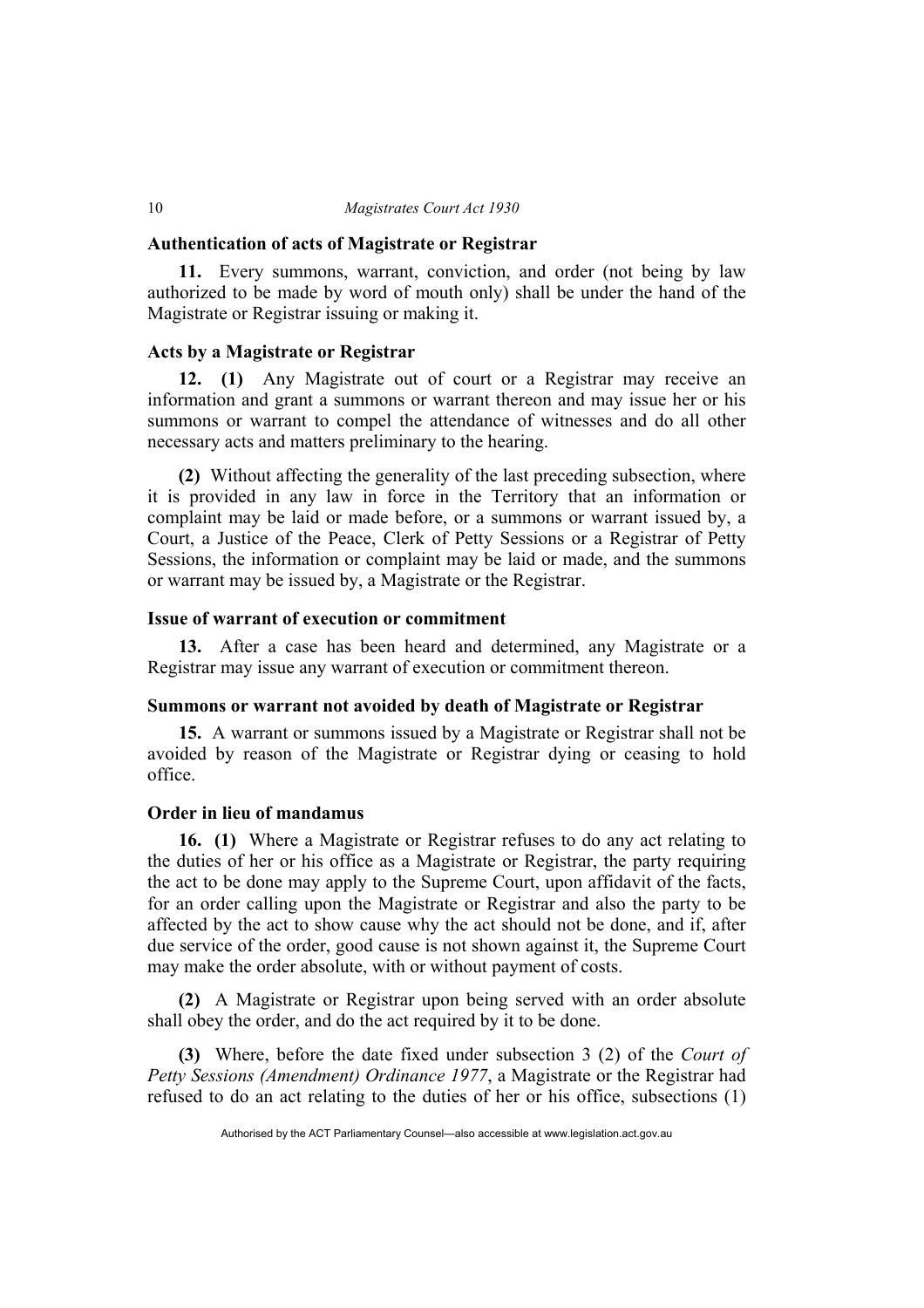and (2) apply, on and after that date, and proceedings under subsection (1) may be continued, as if—

- (a) sections 7, 10H and 10M had been in operation at the time of the refusal; and
- (b) the Magistrate or Registrar had held office under section 7, section 10H or section 10M, as the case may be.

### **Powers and functions of Magistrates**

**17.** Where in pursuance of any law in force in the Territory, anything is required or permitted to be done before, to or by a justice of the peace, it may be done before, to or by a Magistrate.

### **PART III—MAGISTRATES COURT**

#### *Division 1—Establishment of Magistrates Court*

### **Constitution of the Court**

**18. (1)** There is hereby established a Magistrates Court which shall have and exercise jurisdiction in the Territory and shall sit at Canberra, Jervis Bay and such other places as are notified in the *Gazette*.

**(2)** The jurisdiction of the Court may be exercised by a Magistrate (other than a Special Magistrate) or by one or more Special Magistrates.

**(3)** When two or more Special Magistrates are divided in opinion on any case, the case shall be decided according to the decision of the majority, if there is a majority; but if the Court is equally divided in opinion, the case shall be adjourned for hearing and determination by a Magistrate (other than a Special Magistrate) on the next day appointed for the holding of the court constituted by that Magistrate.

### *Division 2—Jurisdiction of Magistrates Court*

### **Jurisdiction of the Court**

**19. (1)** Whenever, by any law for the time being in force in the Territory, any offence is punishable on summary conviction or any person is made liable to a penalty or punishment or to pay a sum of money for any offence, act or omission, and no other provision is made for the trial of the person committing the offence, the matter may be heard and determined by the Court in a summary manner under the provisions of this Act, and the jurisdiction shall be deemed to be conferred on and may be exercised by the Court.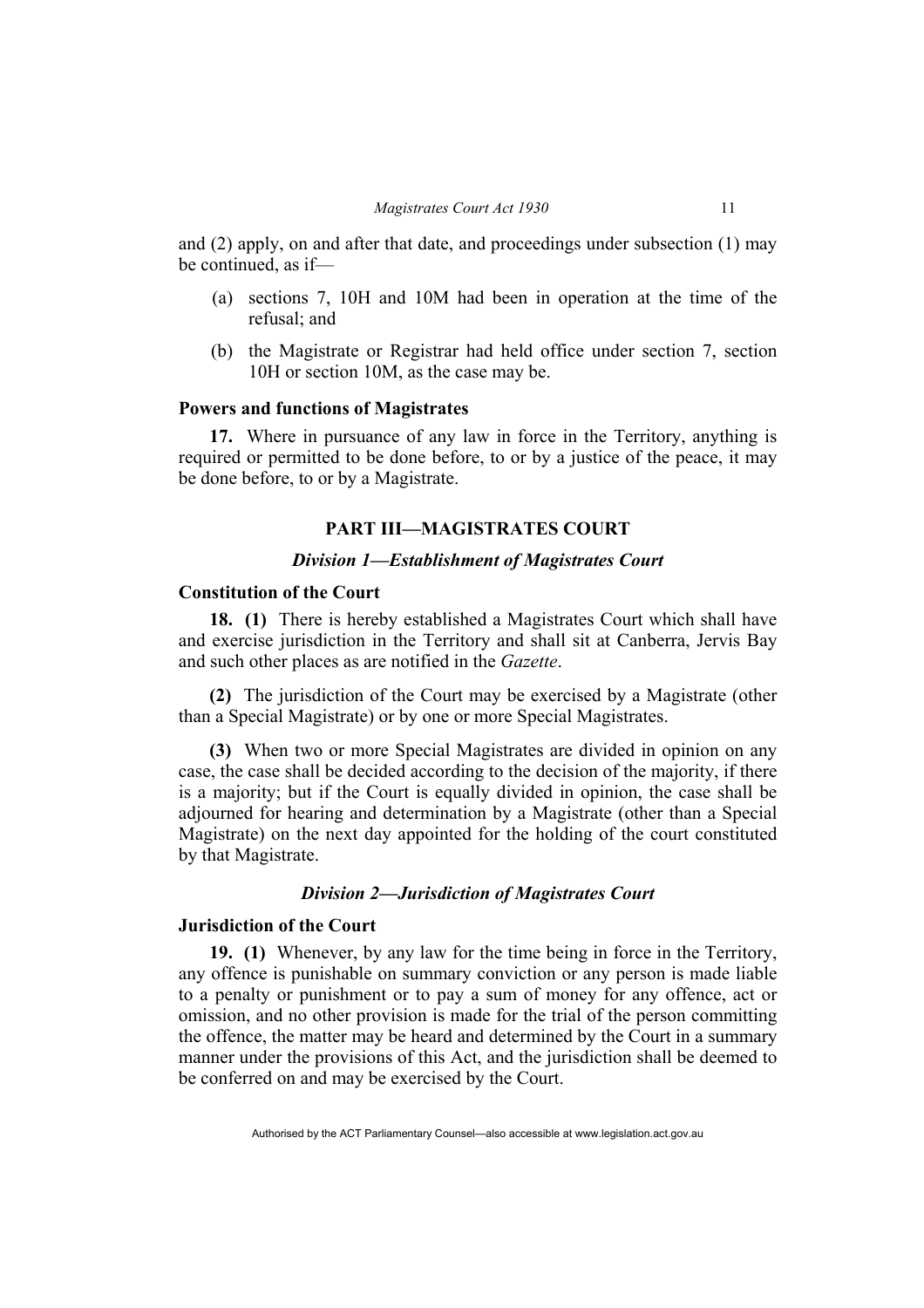**(2)** Where, by any law in force in the Territory pursuant to section 6 of the *Seat of Government Acceptance Act 1909* of the Commonwealth or the *Imperial Acts Application Act 1986*, any jurisdiction is given to a Court of Petty Sessions or of summary jurisdiction or any court constituted by a Police or Stipendiary Magistrate or justices, or to a Magistrate or to a justice or justices or a Children's Court the jurisdiction shall be deemed to be conferred on, and may be exercised by, the Court.

#### **Jurisdiction of the Court where defendant absent from the Territory**

**21. (1)** The Court shall have jurisdiction notwithstanding that the defendant is not within the Territory.

### **Proceedings of Court where it considers offence should be dealt with on indictment**

**22.** If, in the case of an information with respect to an offence which is punishable either summarily or upon indictment it appears to the Court, upon the close of the case for the prosecution, that the offence ought to be dealt with on indictment, the Court shall abstain from adjudication thereon and shall deal with the case for the purpose of committal for trial only.

#### *Ex parte* **order may be set aside**

**23. (1)** Where a conviction or order is made when one party does not appear, the party in whose absence the conviction or order was made may apply to the Court for an order that the Court set aside the conviction or order.

**(2)** Subsection (1) does not apply to or in relation to a conviction or order made in the absence of a defendant who has entered a plea of guilty in accordance with section 116D and has not, before the entry of the conviction or the making of the order, withdrawn her or his plea.

**(3)** Where, in her or his absence, a conviction is entered or an order is made against a person who has duly been served with a summons in accordance with section 116B and—

- (a) that person did not return the Notice of Intention to Defend form or the Plea of Guilty form to the Registrar before the day on which he or she was required by the summons to appear before the Court;
- (b) the Court, in a case in which it has previously, in the absence of that person, adjourned the hearing in pursuance of subsection 116E (3), is satisfied that a notice under that subsection did not come to her or his attention before the conviction is entered or the order made; or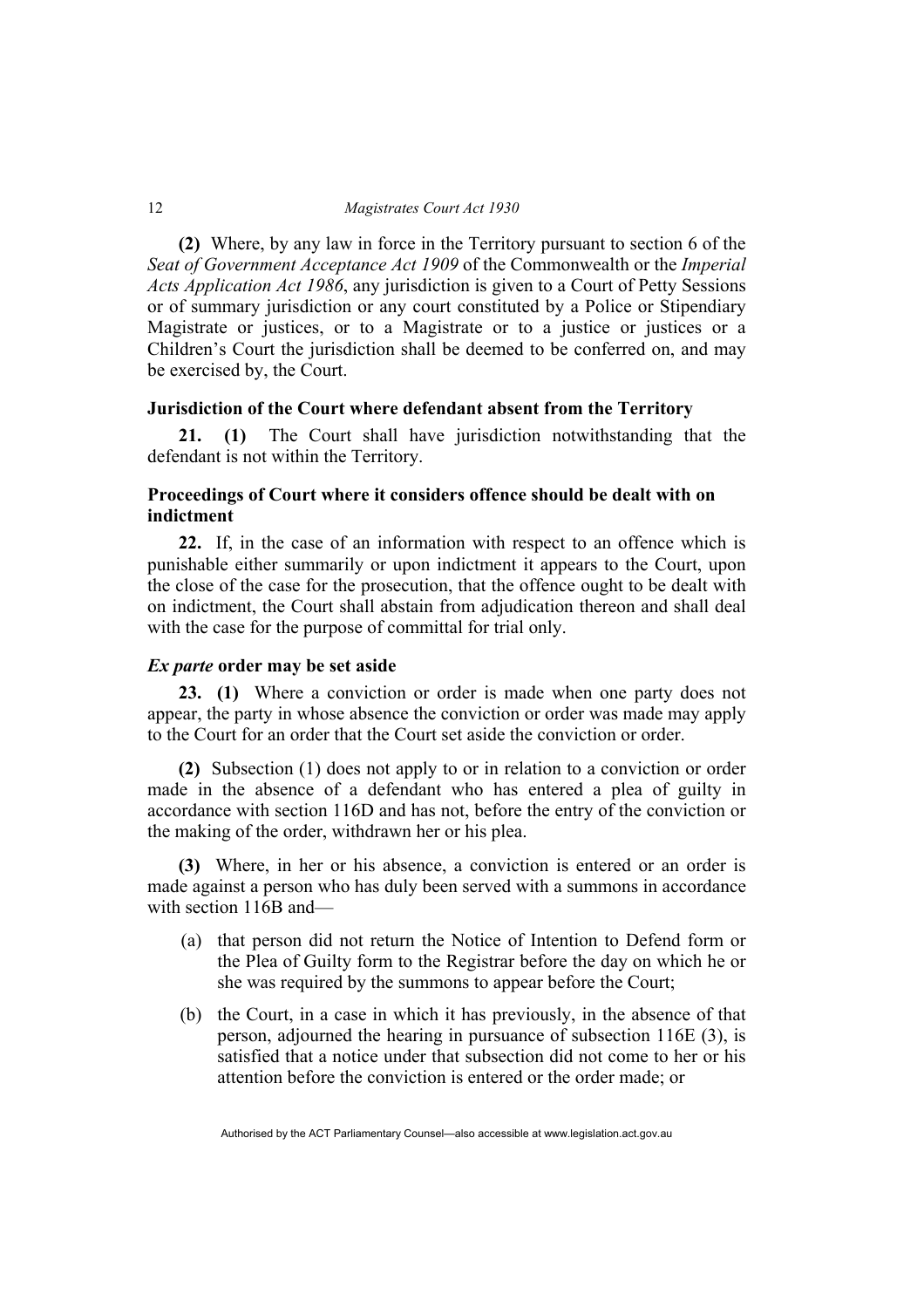(c) the Court is satisfied that the notice referred to in section 116F or 116H did not come to her or his attention before the date fixed under that section for the hearing of the matter,

the Court, upon the application of that person, shall set aside the conviction or order.

**(4)** In any case other than an application to set aside a conviction or order referred to in subsection (3), the Court may set aside the conviction, order or judgment on such terms as to costs or otherwise as the Court thinks just.

Where, in pursuance of this section, the Court has set aside a conviction, the Court may set aside a warrant issued under this Act in consequence of the conviction.

**(7A)** Where, pursuant to this section, the Court has set aside a conviction or order for a parking or traffic offence within the meaning of Division 2 of Part IX—

- (a) the Court shall set aside any further order made under section 150A or 150B, as the case requires, in consequence of that conviction or order; and
- (b) if, in consequence of that conviction or order or an order made under section 147A, a driving licence or the registration of a motor vehicle has been cancelled, or a person's right to drive in the Territory or the right to drive a motor vehicle in the Territory has been suspended, under section 162E or 180F of the Motor Traffic Act, the Court shall make an order directing the Registrar of Motor Vehicles, pursuant to section 162H or 180H, as the case requires, of that Act—
	- (i) to re-issue the licence;
	- (ii) to re-register the motor vehicle; or
	- (iii) cancel the suspension;

as the case requires.

**(8)** Where, in pursuance of this section, the Court has set aside a conviction or order, the Court may, upon service of such reasonable notice upon the parties as the Court directs, proceed to hear and determine the matter, or may adjourn the hearing to such time and place as the Court thinks fit.

**(9)** Where the Court has adjourned the hearing of a matter under subsection (8), the Court shall direct such notice as the Court thinks fit of the adjourned hearing to be given to the parties.

Authorised by the ACT Parliamentary Counsel—also accessible at www.legislation.act.gov.au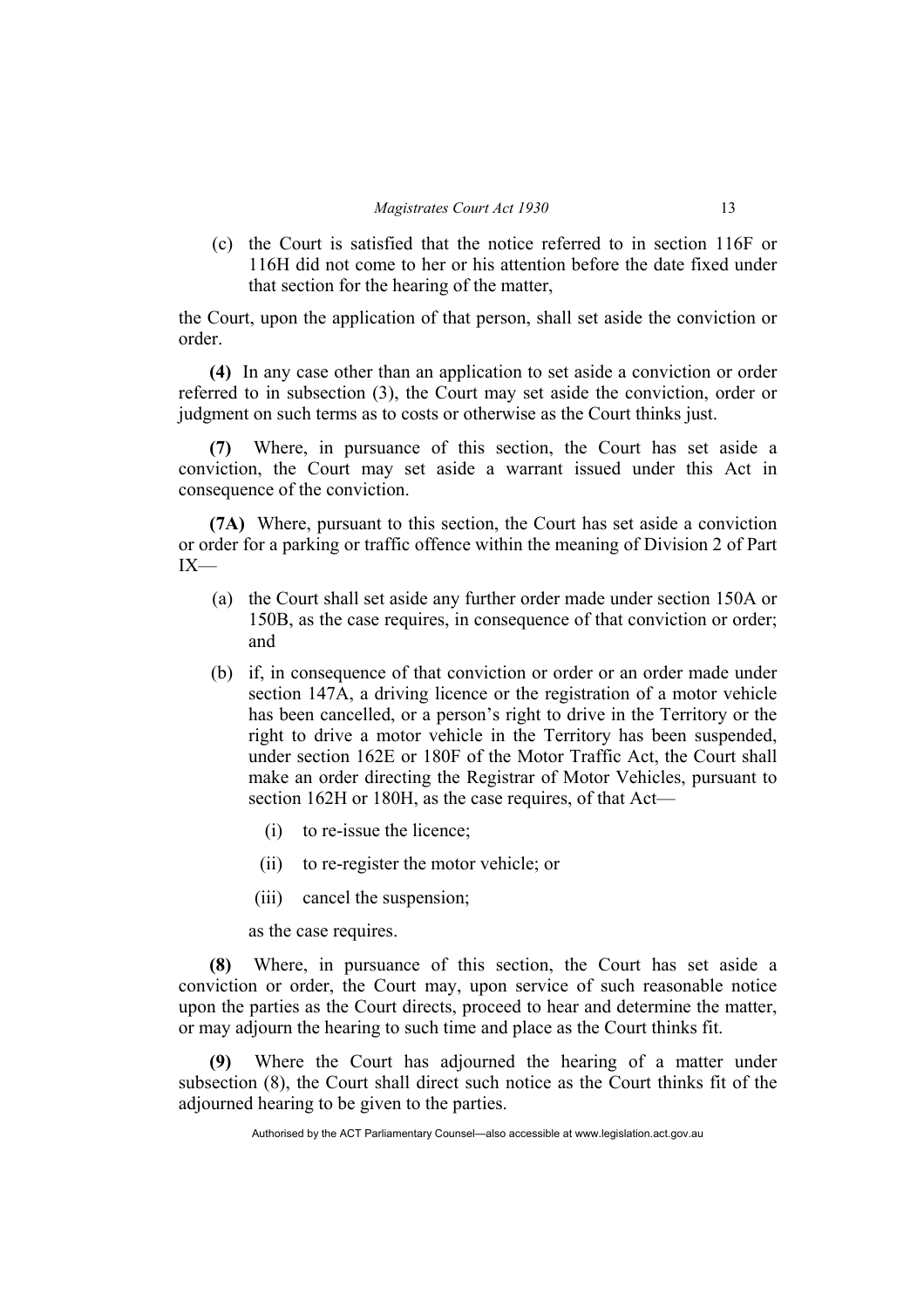#### *Ex parte* **conviction may be set aside on application by informant**

**23AA. (1)** Subject to subsection (2), where a conviction is entered or an order is made against a person charged with an offence and the conviction is entered or the order is made in the absence of that person, the informant may apply to the Court for an order that the Court set aside the conviction or order.

**(2)** Subsection (1) does not apply to, or in relation to, a conviction entered or an order made in the absence of a defendant who has entered a plea of guilty in accordance with section 116D and has not, before the entry of the conviction or the making of the order, withdrawn her or his plea.

**(3)** Where an application to set aside a conviction or order is made under this section, the Court may set aside the conviction or order on such terms as to costs or otherwise as the Court thinks just.

**(4)** Where, in pursuance of this section, the Court sets aside a conviction or order, the Court shall dismiss the information and set aside any warrant issued under this Act in consequence of the conviction.

### **Requests under Conventions regarding Legal Proceedings in Civil and Commercial Matters**

**23A.** The Court shall have jurisdiction to make any Order or take any action which is necessary in order to comply with any request received from the Consular or other authority of a foreign country, with which a Convention regarding Legal Proceedings in Civil and Commercial Matters has been made and extended to the Commonwealth, for the service of documents in the Territory or for the taking of evidence in the Territory.

### **Rectification of certain orders etc.**

**23B. (1)** In this section—

- (a) a reference to a penalty shall be read as including a reference to a cancellation, forfeiture, suspension or other loss of a licence or privilege and to a disqualification of a person from obtaining, holding, using or enjoying a licence or exercising a privilege;
- (b) a reference to the Court in relation to proceedings shall be read as a reference to the magistrate who convicted the defendant or made the order against the defendant; and
- (c) a reference to a business day shall be read as a reference to a day other than a Saturday, a Sunday or a public holiday.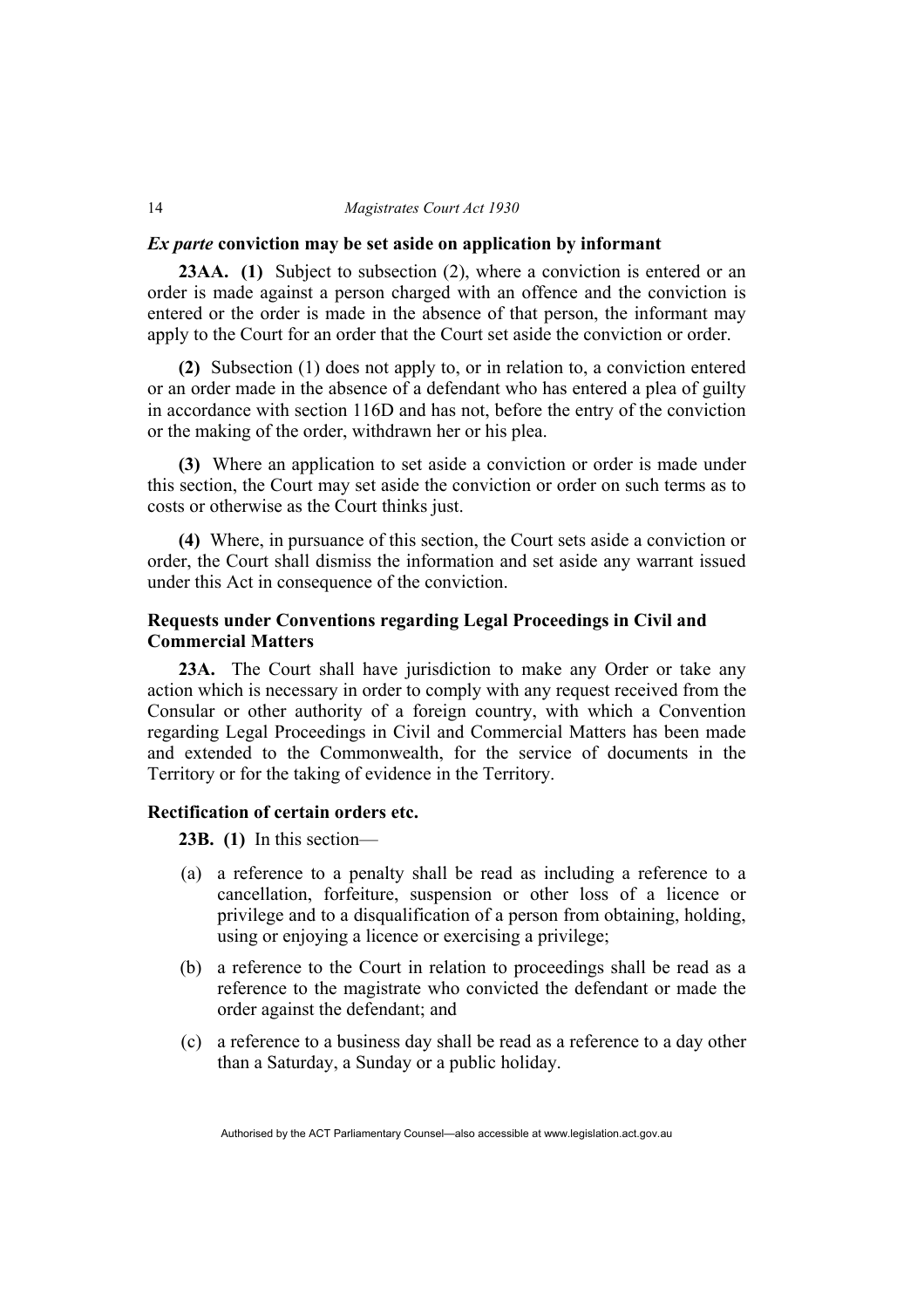**(2)** Subject to subsection (3), where the Court enters a conviction or makes an order against a defendant and—

- (a) imposes a penalty that is contrary to law; or
- (b) fails to impose a penalty that is required by law to be imposed,

the Court may, of its own motion or on the application of a party to the proceedings, re-open the proceedings and, after giving the parties an opportunity of being heard, amend the conviction or order to impose a penalty that is in accordance with the law.

- **(3)** The Court may re-open proceedings under subsection (2)—
- (a) of its own motion before the expiration of 28 days after the day on which the penalty was imposed, the conviction was entered or the order was made, as the case may be;
- (b) on application under subsection (2) before the expiration of 28 days after the day on which the penalty was imposed, the conviction was entered or the order was made, as the case may be; or
- (c) with the consent of the parties to the proceedings—at any time.
- **(4)** Subject to subsection (5)—
- (a) the Registrar shall serve on each party to the proceedings written notice of the intention of the Court to re-open proceedings of its own motion under subsection (2) at least 3 business days before the proceedings are re-opened; and
- (b) an applicant shall serve on the Registrar and, at least 3 business days before the day on which the application is heard, on the other party to the proceedings, written notice of an application referred to in subsection (2).

**(5)** The requirements of subsection (4) may be dispensed with by the Court when each of the parties is before the Court.

**(6)** Where, under subsection (2), the Court re-opens proceedings and, in the absence of a party to those proceedings, amends a conviction or an order, the Registrar shall cause written notice of the amended conviction or order to be served on that absent party forthwith.

**(7)** Service of any notice referred to in subsection (4) or (6) may be effected in accordance with section 41 as if the notice were a summons issued in respect of an information.

Authorised by the ACT Parliamentary Counsel—also accessible at www.legislation.act.gov.au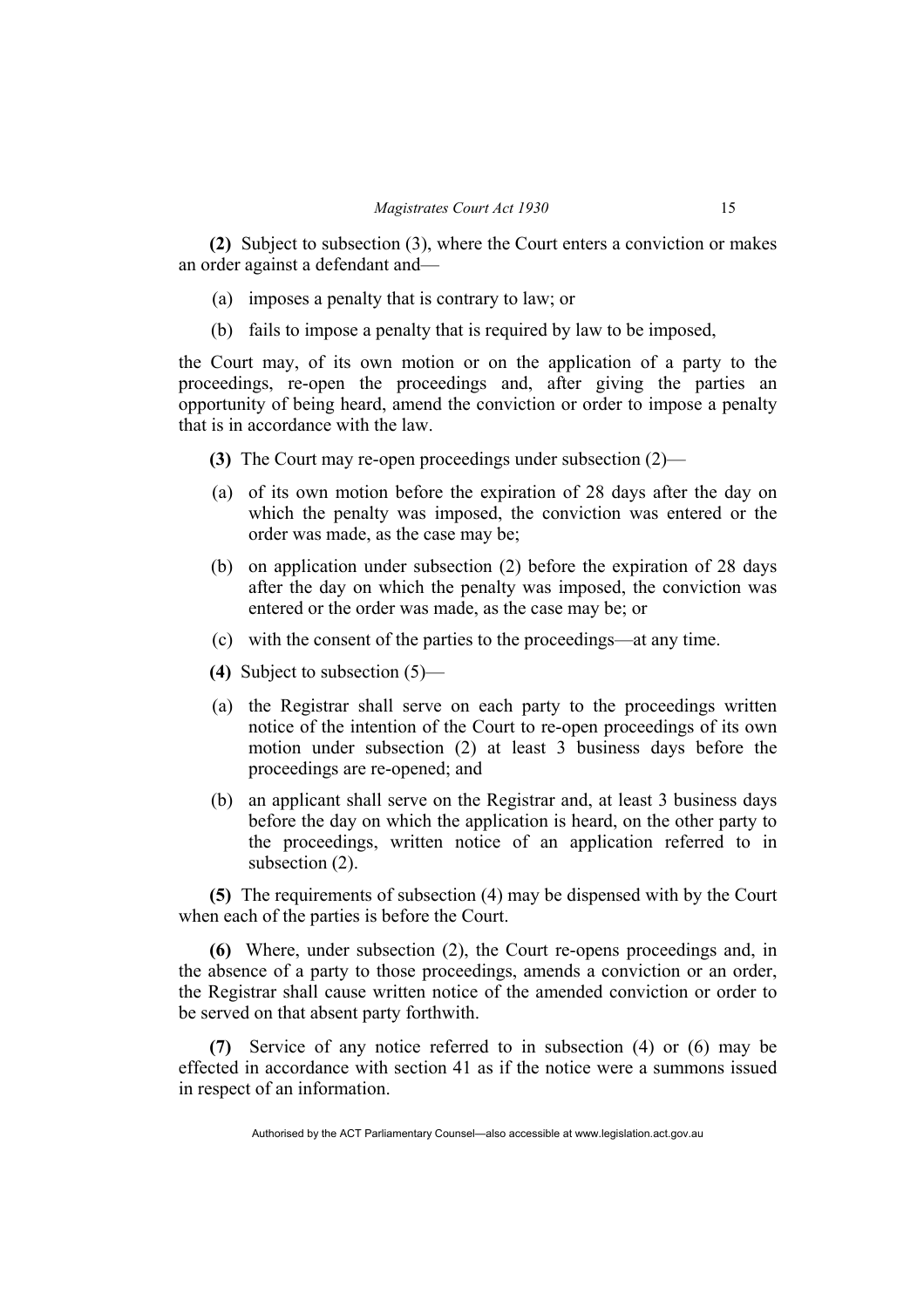**(8)** The jurisdiction conferred on the Court by subsection (2) shall be exercised only on the evidence and material before the Court in the original proceedings.

**(9)** Proceedings shall not be re-opened under subsection (2) in respect of a conviction or order that is the subject of an appeal.

**(10)** Where proceedings re-opened under this section have not been determined in respect of a conviction or order that, after the proceedings have been re-opened but before they are determined, becomes the subject of an appeal, the re-opened proceedings shall be stayed until the appeal is determined.

**(11)** Where the Court re-opens proceedings under subsection (2), the Court may make such order as to costs as it thinks just and reasonable.

**(12)** Subject to subsection (13), an order made or a conviction or order amended by the Court in determining proceedings that have been re-opened under this section shall, unless the Court otherwise directs, take effect from the beginning of the day on which the original conviction was entered or on which the original order was made, as the case requires.

**(13)** For the purposes of Part XI, where the Court, in determining proceedings that have been re-opened under this section, makes an order or amends a conviction or order, the time within which an appeal may be made from that order, amended conviction or amended order shall commence on the day on which that order was made, or that conviction or order was amended, as the case may be.

### **PART IV—COMMENCEMENT OF PROCEEDINGS**

### *Division 1—General*

### **Informations**

**25.** Proceedings may be commenced in the Court by information laid by the informant or by that person's counsel or solicitor or other person authorized in that behalf.

### *Division 2—Informations*

### **Offences for which an information may be laid**

**26. (1)** An information may be laid before a Magistrate in any case where a person has committed or is suspected of having committed, in the Territory,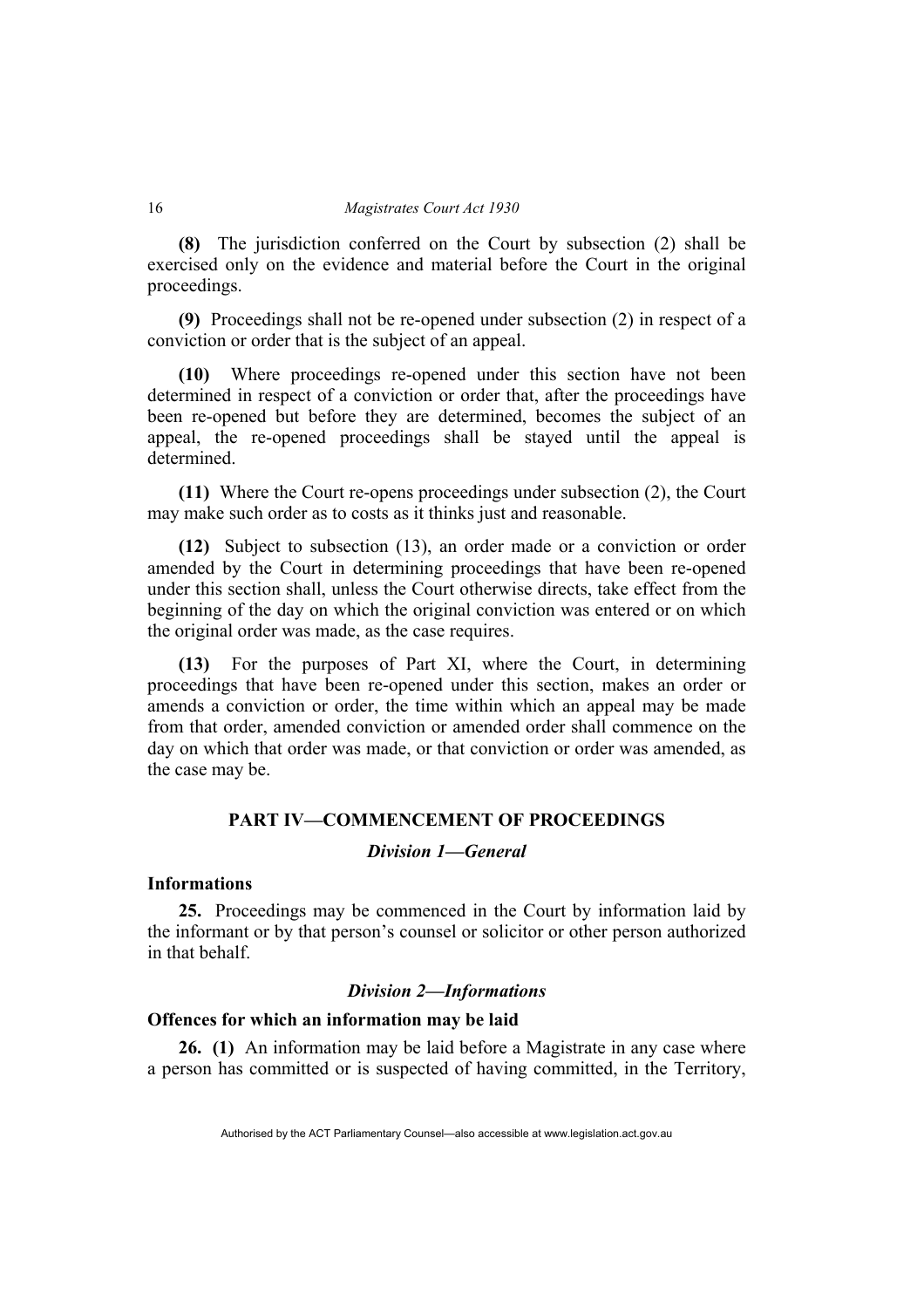an indictable offence or an offence which may be dealt with summarily as provided in section nineteen of this Act.

**(2)** The determined fee in respect of the laying of an information under subsection (1) is not payable where the information is laid by—

- (a) the Director of Public Prosecutions; or
- (b) a police officer;

acting in the exercise of a power or the performance of a function.

**(3)** The determined fee in respect of the laying of an information under subsection (1) is not payable in respect of an offence under subsection 255 (1).

### **(4)** Where—

- (a) an information is laid in circumstances in which, under subsection (2) or (3) or section 245A, no fee is paid by the informant; and
- (b) the defendant is convicted of the alleged offence and is ordered to pay a fine;

the Court shall order the defendant to pay by way of costs, in addition to the amount of the fine and any other costs, an amount equal to the amount that would have been payable on the laying of an information but for subsection (2) or (3) or section 245A.

### **Description of persons and property and of offences**

**27. (1)** Such description of persons or things as would be sufficient in an indictment shall be sufficient in informations.

**(2)** The description of any offence in the words of the Act, Ordinance, law, order, by-law, regulation, or other instrument creating the offence, or in similar words, shall be sufficient in law.

### **Power of Court to amend information**

**28.** If at the hearing of any information or summons any objection is taken to an alleged defect therein in substance or form or if objection is taken to any variance between the information or summons and the evidence adduced at the hearing thereof, the Court may make such amendment in the information or summons as appears to it to be desirable or to be necessary to enable the real question in dispute to be determined: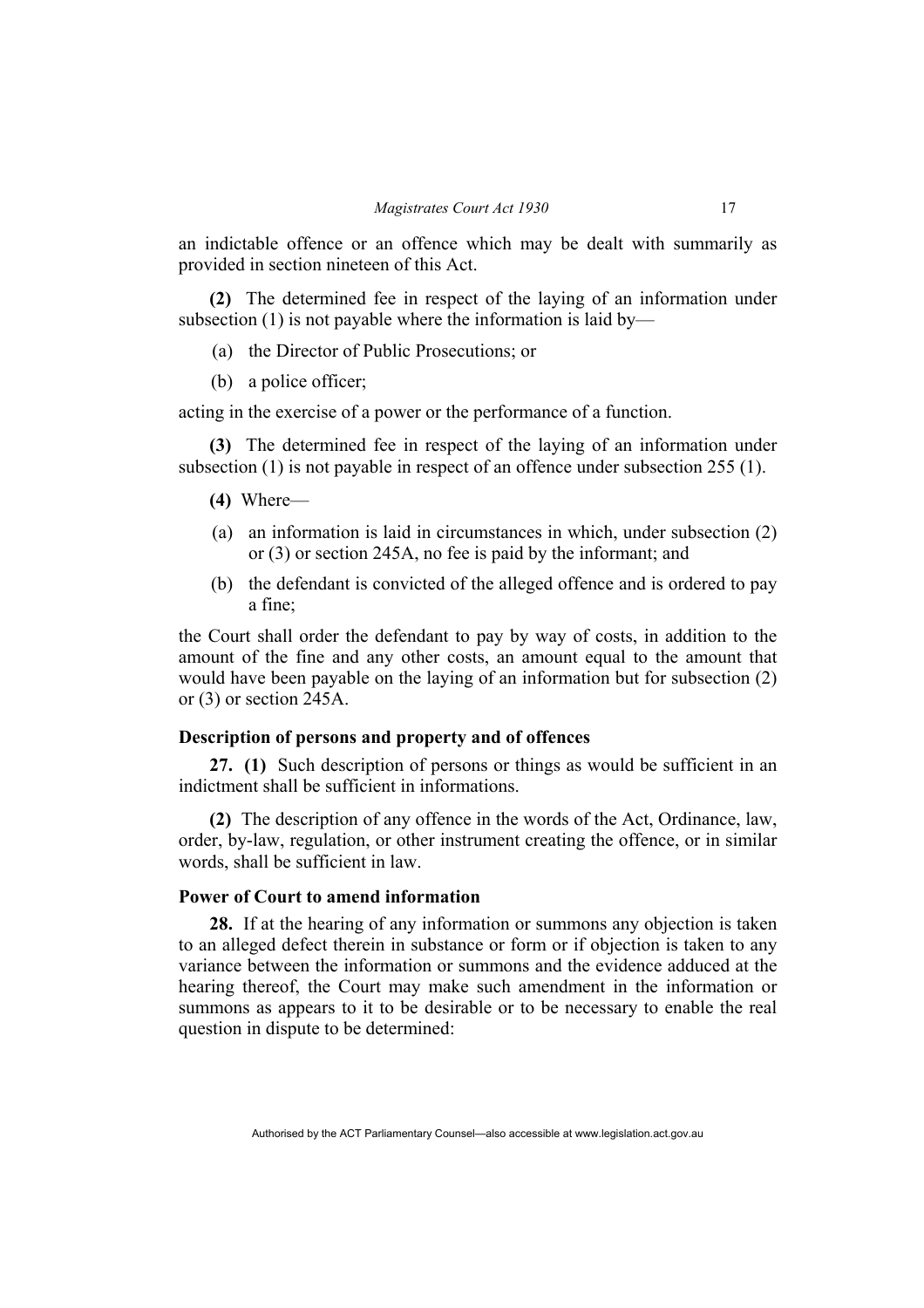Provided that the Court shall not make any such amendment where it considers that the amendment cannot be made without injustice to the defendant.

### **Court may adjourn hearing where amendment made**

**29.** If in any case where an amendment in an information or summons has been made under the last preceding section the Court considers that the defendant has been misled by the form in which the information or summons has been made out, it may adjourn the hearing of the case for such period as it thinks fit and may make such order as to the costs of the adjournment as it thinks proper.

### **Form of information**

**30. (1)** Where it is intended to issue a warrant in the first instance against the party charged, the information shall be in writing and on oath, which oath may be made either by the informant or some other person.

**(2)** Where it is intended to issue a summons instead of a warrant in the first instance, the information need not be in writing or on oath, but may be verbal merely, and without oath, whether any law under which the information is laid requires it to be in writing or not.

### **Limitation of proceedings**

**31. (1)** A prosecution in respect of an offence of which cognizance may be taken by the Court may be commenced as follows:

- (a) Where the maximum term of penal servitude or imprisonment in respect of the offence, in the case of a first conviction, exceeds six months—at any time after the commission of the offence;
- (b) Where the maximum term of penal servitude or imprisonment in respect of the offence, in the case of a first conviction, does not exceed six months—at any time within one year after the commission of the offence; and
- (c) Where the punishment provided in respect of the offence is a pecuniary penalty and no term of penal servitude or imprisonment is mentioned—at any time within one year after the commission of the offence.

**(2)** Where by any law in force in the Territory, any longer time than the time provided by this section is provided for the commencement of a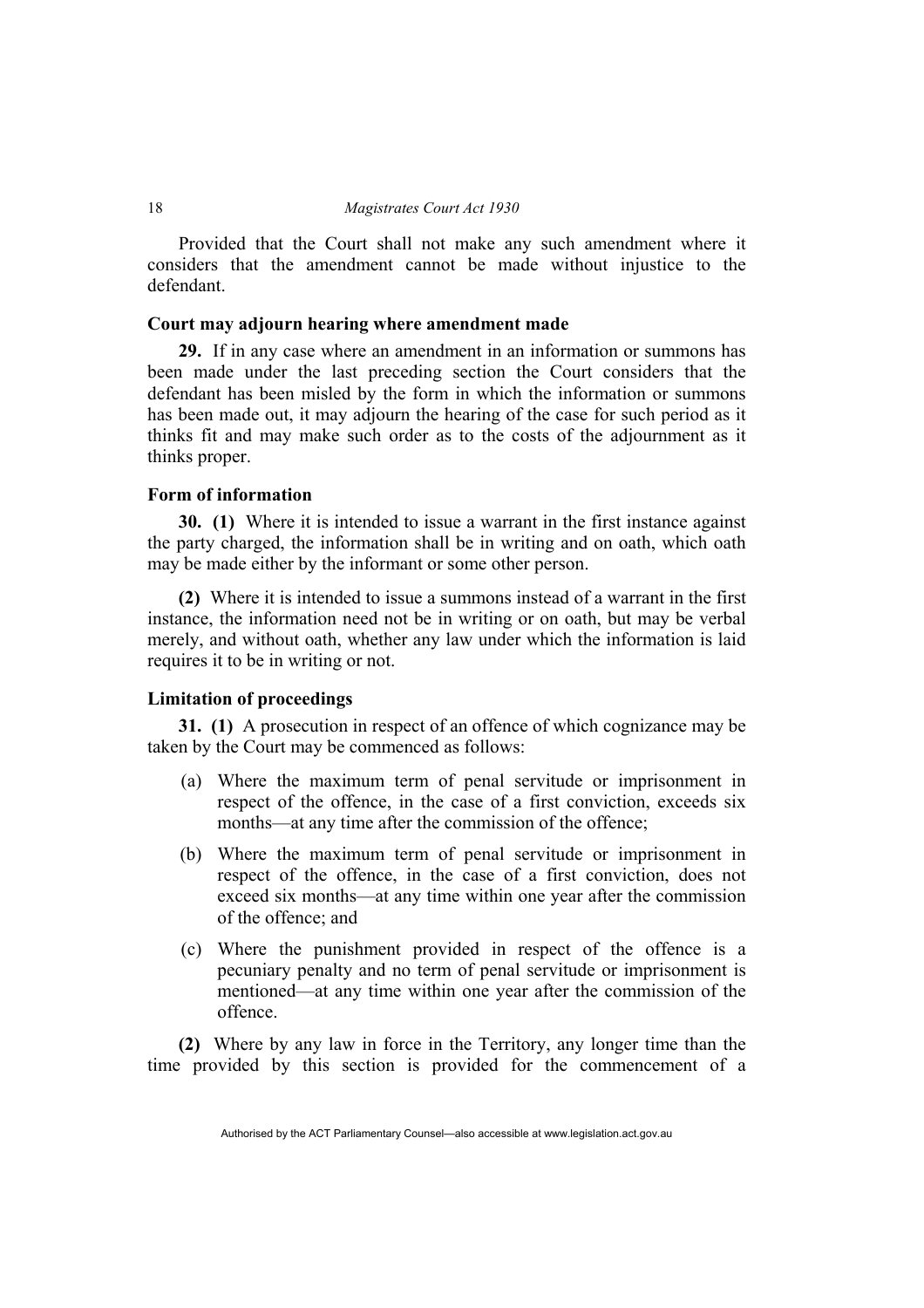prosecution in respect of an offence against that law, a prosecution in respect of the offence may be commenced at any time within that longer time.

### *Division 4—Summonses*

### **When Magistrate may issue summons**

**37. (1)** Where an information is laid before a Magistrate as hereinbefore provided, the Magistrate may issue a summons.

### **Form of summons**

**38. (1)** A summons issued in the case of an information shall be directed to the defendant, and shall state shortly the matter of the information and require her or him to appear at a certain time and place before the Court, to answer to the information and to be further dealt with according to law.

#### **Signature of summons**

**40. (1)** A summons shall be signed by the person issuing it.

**(2)** A summons or process shall not be signed in blank.

### **Service of summons**

**41. (1)** A summons issued in respect of an information may be served upon the person to whom it is directed by—

- (a) delivering a copy of the summons to that person; or
- (b) by leaving a copy of the summons at the last known or usual place of abode or business of that person with some other person who is apparently an inmate of, or employed at, that place and apparently over the age of sixteen years.

**(1A)** Service of a summons under subsection (1) shall be effected at least 72 hours before the time appointed in the summons for the hearing of the information.

**(2)** If it appears to the Court or a Magistrate or the Registrar, by statement on oath or by affidavit, that from any cause service in accordance with the preceding provisions of this section cannot be effected, the Court or Magistrate or the Registrar may extend the time for hearing.

**(3)** Service of a summons in accordance with this section may be proved by the oath of the person who served it or by affidavit or otherwise.

### *Division 5—Warrants of Arrest*

Authorised by the ACT Parliamentary Counsel—also accessible at www.legislation.act.gov.au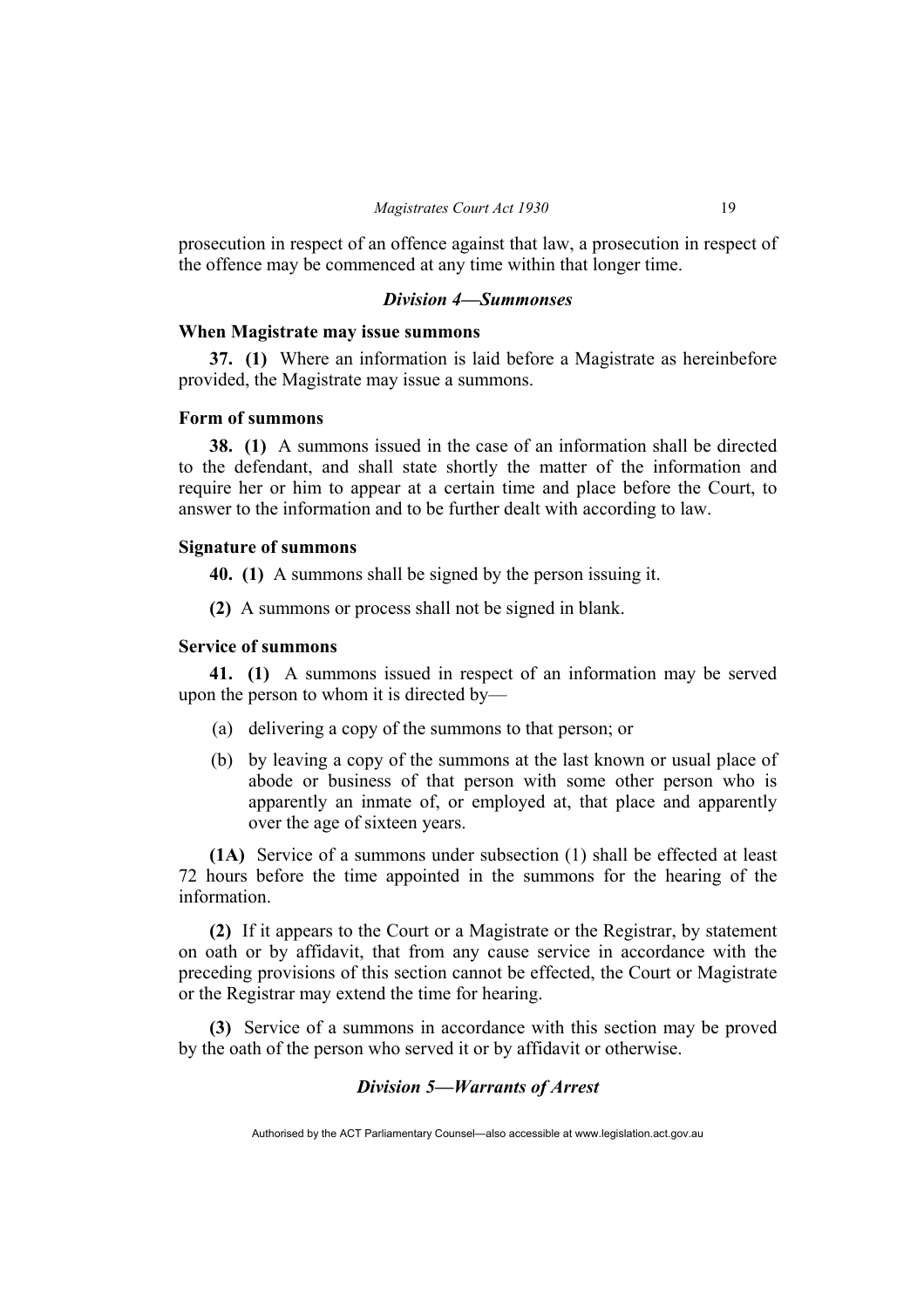#### **Issue of warrant and summons**

**42. (1)** Where an information is laid before a Magistrate as hereinbefore provided, against any person and the matter thereof is substantiated by the oath of the informant or a witness, the Magistrate may, if such a person is not then in custody, issue her or his warrant in the first instance for the arrest of that person, and for bringing her or him before the Court to answer to the information, and to be further dealt with according to law:

Provided that the Magistrate, if she or he thinks fit, instead of issuing her or his warrant in the first instance for the arrest of the person charged, may proceed by summons and issue a summons against her or him accordingly.

**(2)** Subject to subsection (3), a Magistrate may, notwithstanding the issue of a summons, issue her or his warrant at any time before or after the time mentioned in the summons for the appearance of the defendant.

**(3)** Subsection (2) does not authorize the issue of a warrant for bringing a person before the Court to answer to an information in relation to which a summons has been served in accordance with section 116B.

### **Procedure on filing of indictment**

**43. (1)** Where an indictment in respect of an offence committed in the Territory has been filed in the Supreme Court by the Attorney-General, Attorney-General of the Commonwealth or other officer, authority or person duly appointed in that behalf against any person then at large, whether on bail or not, the Registrar of the Supreme Court shall at any time after the end of the then sittings of such Court if the person so indicted has not already appeared and pleaded to such indictment, upon application by or on behalf of the prosecutor, grant to the prosecutor or person applying on her or his behalf a certificate that such indictment has been filed.

**(2)** Upon production of such certificate to a Magistrate, the Magistrate shall—

 (a) In any case where the person so indicted is, at the time of the application for the certificate, and of the production thereof, confined in prison for any other offence than that charged in the indictment, upon proof upon oath that the person so confined in prison is the person charged and named in the indictment, issue her or his warrant directed to the gaoler of the prison in which the person is so confined, commanding her or him to detain such person in her or his custody until, by His Majesty's writ of *habeas corpus*, she or he is removed therefrom for the purpose of being tried upon the indictment, or until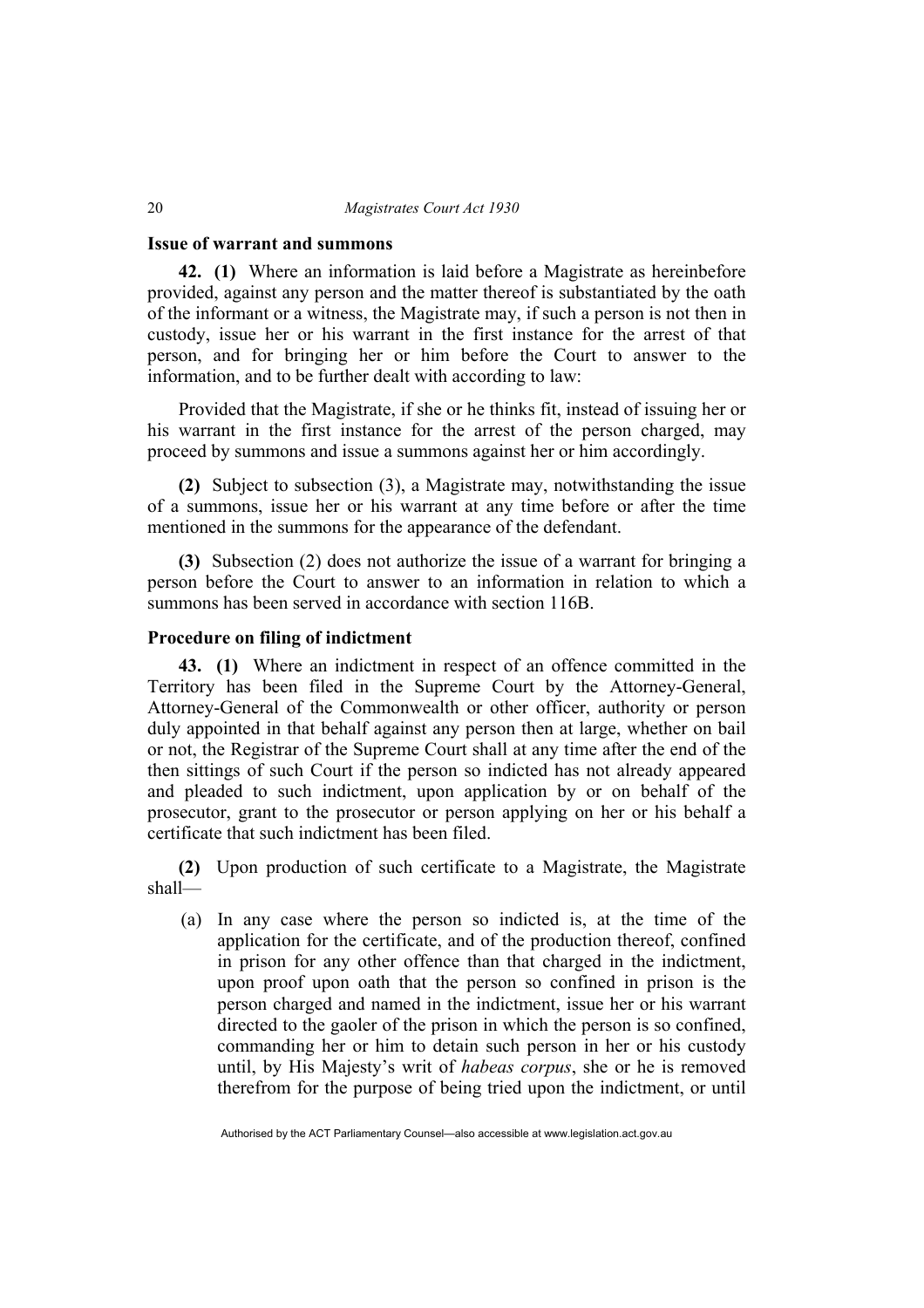she or he is otherwise removed or discharged out of custody by due course of law; and

 (b) In any other case, issue her or his warrant to apprehend the person so indicted and to cause her or him to be brought before the Court to be dealt with according to law and the Court when any person apprehended under any such warrant is brought before it shall upon proof upon oath that such person is the person charged and named in such indictment, and without further inquiry commit her or him for trial or admit her or him to bail in accordance with the provisions of the *Bail Act 1992*.

### **Direction of warrant**

**44.** A warrant to apprehend a defendant that she or he may answer to an information may be directed either to any police officer by name or generally to all police officers within the Territory, without naming them, or to both.

### **Any police officer may execute warrant**

**45.** When a warrant is directed to all police officers, any police officer may execute the warrant as if it were directed specially to her or him by name.

#### **Warrants to be signed and, where so required, sealed**

**46.** Every warrant shall be in writing and shall be signed by the Magistrate issuing the same and, where expressly provided by any Act or law of the Territory, sealed with the seal of such Magistrate.

#### **Form of warrant**

**47.** A warrant shall state shortly the offence or matter of the information on which it is founded, and shall name or otherwise describe the person against whom it is issued, and it shall order the police officers to whom it is directed to apprehend the defendant, and to bring her or him before the Court to answer to the information and to be further dealt with according to law.

### **Warrant to be in force till executed**

**48.** A warrant need not be returnable at any particular time, but may remain in force until executed.

#### **Sunday warrants**

**49.** A Magistrate may grant or issue a warrant upon an information of an indictable offence, or a search warrant, on a Sunday as on any other day.

### **PART V—HEARING**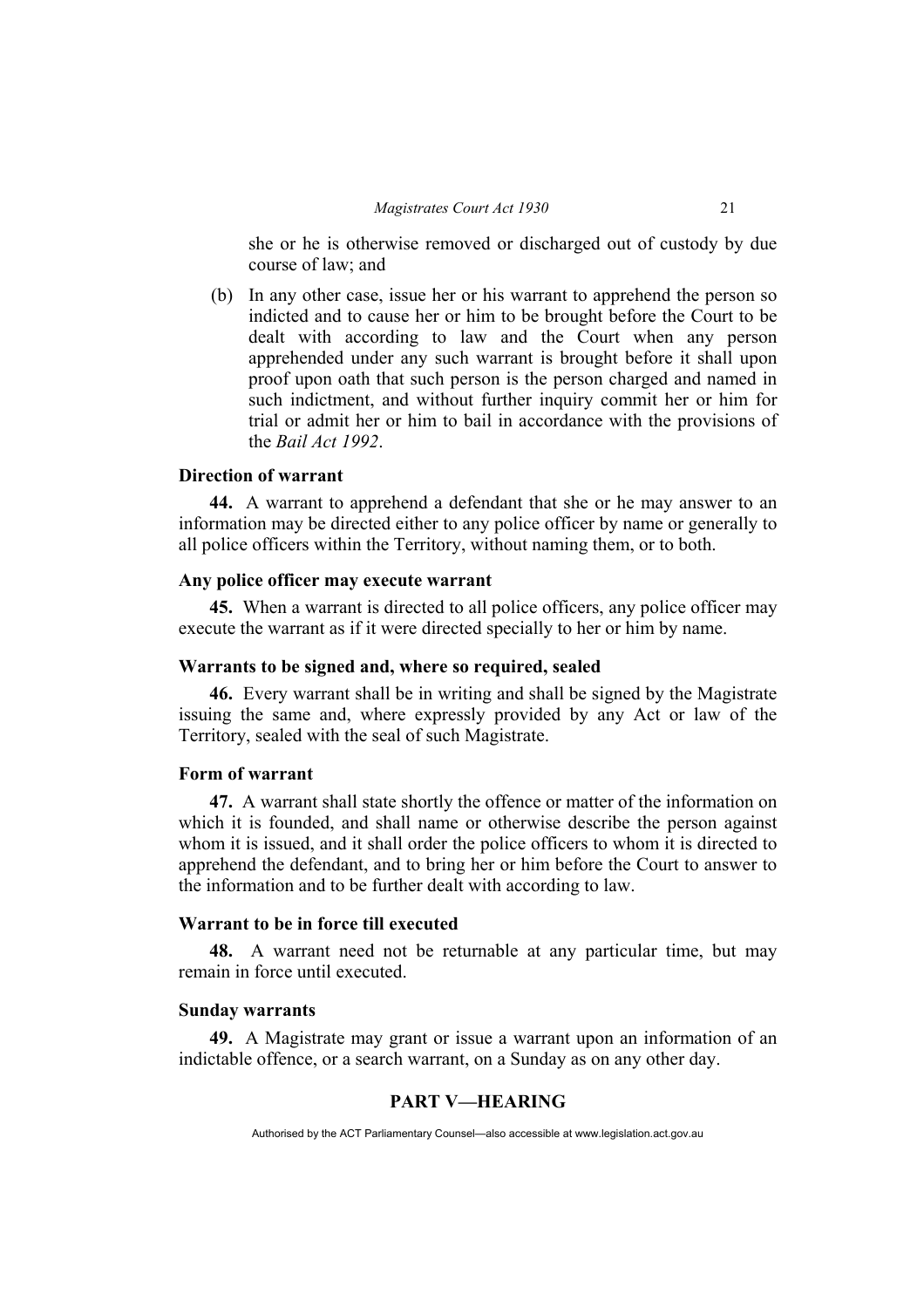### *Division 1—General*

### **Open Court**

**51.** The room or place in which the Court sits to hear and determine any information shall be deemed an open and public Court, to which all persons may have access so far as it can conveniently contain them:

Provided that, in any case in which, in the opinion of the Court, the interests of public morality require that all or any persons should be excluded from the Court, the Court may exclude those persons therefrom accordingly:

Provided further that that power shall not be exercised for the purpose of excluding the counsel or attorney for the defendant.

### **Exclusion of strangers**

**52.** The room or place in which the Court takes the examinations and statements of persons charged with indictable offences for the purpose of committal for trial, and the depositions of the witnesses in that behalf, shall not be deemed an open Court, and the Court may order that no person shall be in that room or place without its permission; but it shall not make the order unless it appears to it that the ends of justice require it so to do.

### **Conduct of case**

**53. (1)** The informant may herself or himself or by her or his counsel or solicitor conduct her or his case and may examine and cross-examine the witnesses giving evidence for or against her or him and may, if the defendant gives any evidence or examines any witness as to any matter other than as to general character, call and examine witnesses in reply.

**(2)** The defendant may herself or himself or by her or his counsel or solicitor make full answer and defence and may give evidence herself or himself and may examine and cross-examine the witnesses giving evidence for or against her or him respectively.

### **Where both parties present Court to hear case**

**54.** If both parties appear either personally or by their respective counsel or solicitors or other persons empowered by law to appear for them before the Court, the Court shall proceed to hear and determine the information.

### **Recording of proceedings**

**54A. (1)** In this section, unless the contrary intention appears, "deposition" includes a statement made by an accused person in reply to the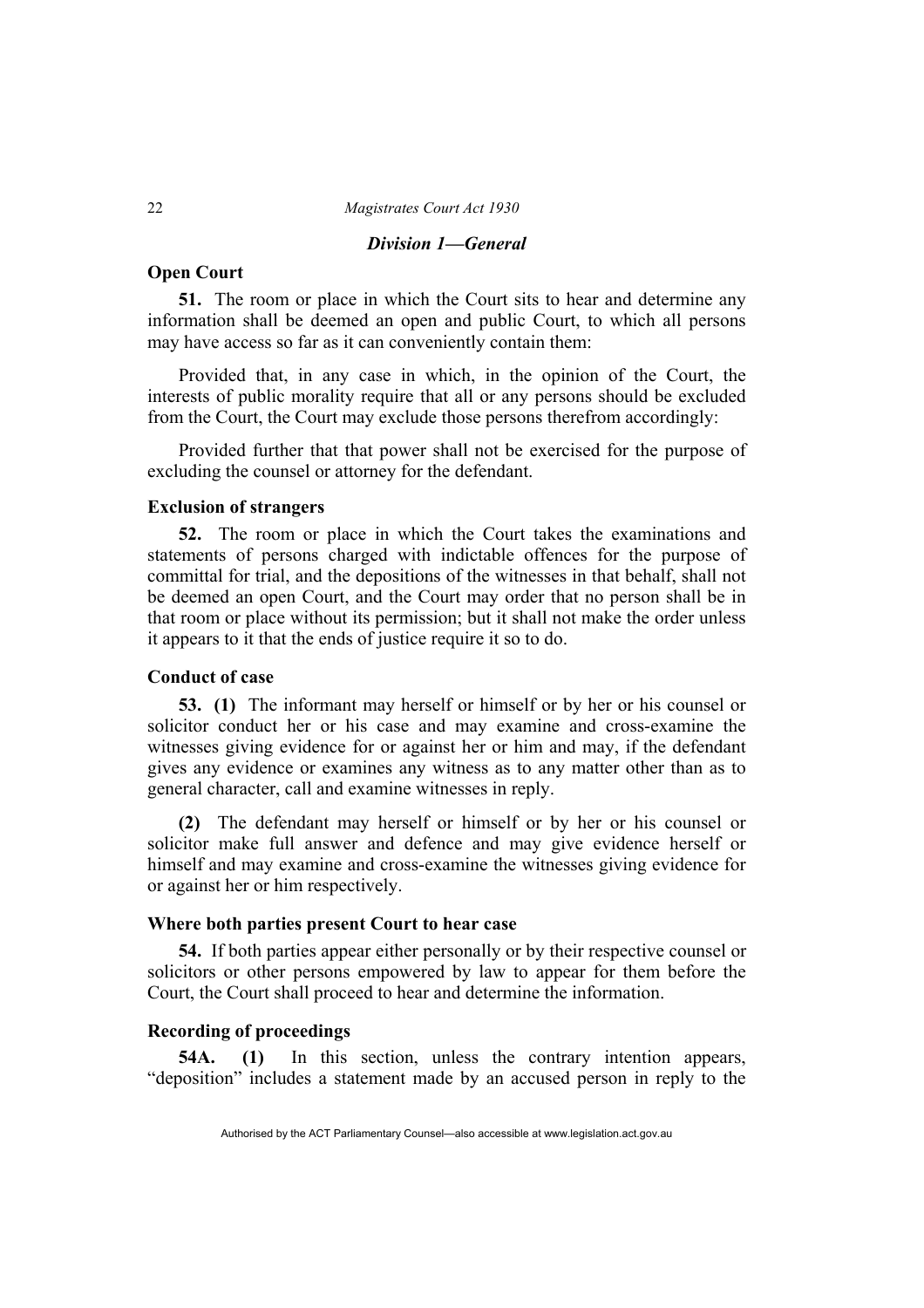question referred to in subsection 92 (1), but does not include a written statement admitted in pursuance of section 90AA or subsection 110 (2).

**(2)** Subject to subsection (3), a record of the depositions of a witness in any proceedings shall be made—

- (a) by means of sound-recording apparatus; or
- (b) if the Court so directs, by means of shorthand or any similar means.

**(3)** Where the Court so directs, the depositions of a witness in any proceedings shall not be recorded in accordance with subsection (2), but shall be taken down in writing, and, after being read over to the witness or given to her or him to read, signed by the witness and the Magistrate constituting the Court.

**(4)** The Registrar shall have the custody of any record of depositions made in accordance with subsection (2).

**(5)** The Registrar may cause to be erased the record of the depositions of a witness recorded by means of sound-recording apparatus and the record of any other part of a proceeding made by means of sound-recording apparatus after the expiration of 7 years after the date of completion of the proceedings in which the record was made.

**(5A)** Notwithstanding subsection (5), the sound recording of any part of proceedings—

- (i) under the *Maintenance Act 1968*;
- (ii) in which a person charged with an indictable offence is committed to take his or her trial before the Supreme Court;
- (iii) in which evidence is taken in pursuance of a request referred to in section 23A;
- (iv) under the *Commonwealth Employees' Rehabilitation and Compensation Act 1988* of the Commonwealth; or
- (v) under the *Workers' Compensation Act 1951* (other than prosecutions for offences against that Act),

shall not be erased unless a transcript of the record of that part of the proceedings has been prepared.

**(6)** This section applies to and in relation to proceedings before a Magistrate as if a reference to the Court were a reference to a Magistrate.

### *Division 2—Evidence*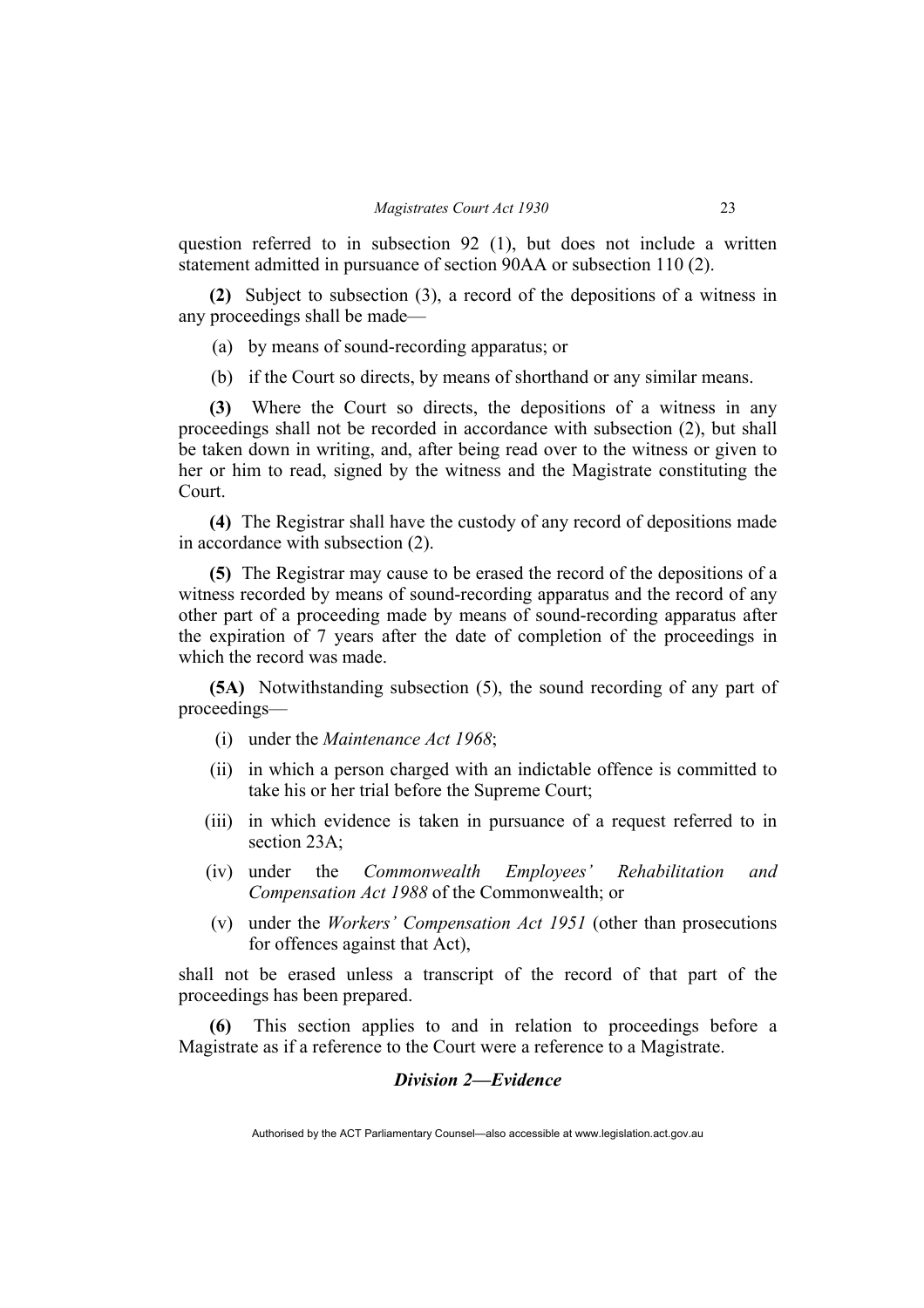### **Examination to be on oath**

**55. (1)** Every person appearing to give evidence shall be examined on oath.

**(2)** The Court may administer or cause to be administered to every person so appearing the usual or other lawful oath:

Provided that it shall not be necessary to administer an oath to any person who appears solely for the purpose of producing documents.

### **Power to order witnesses out of Court**

**56. (1)** The Court may, if it thinks fit, and shall, if required by any party, except in so far as in particular cases and for special circumstances it sees fit otherwise so to do, at any time during the hearing, order all witnesses, other than the informant, the defendant and the witnesses under examination, to go and remain outside and beyond the hearing of the Court until required to give evidence.

**(2)** If any witness wilfully disobeys any such order she or he shall be deemed guilty of a contempt of court.

### **Defendant and husband or wife, when competent in criminal proceedings**

**58.** Every accused person in a criminal proceeding, and the husband or wife of such person shall be competent, but not compellable, to give evidence in such proceeding:

Provided that no such person shall be liable—

- (a) to be called as a witness on behalf of the prosecution; or
- (b) without the leave of the Court, to be questioned on cross-examination as to her or his previous character or antecedents.

### **Proof of negative etc.**

**59.** If the information in any case negatives any exemption, exception, proviso, or condition contained in the Act, Ordinance or law on which the information is framed, it shall not be necessary for the informant to prove the negative; but the defendant may prove the affirmative in her or his defence.

### **Record of proceedings and transcript**

**60. (1)** Where a record made by means of sound-recording apparatus, shorthand or similar means is produced out of the custody of the Registrar and the record purports to be a record made in accordance with subsection 54A (2)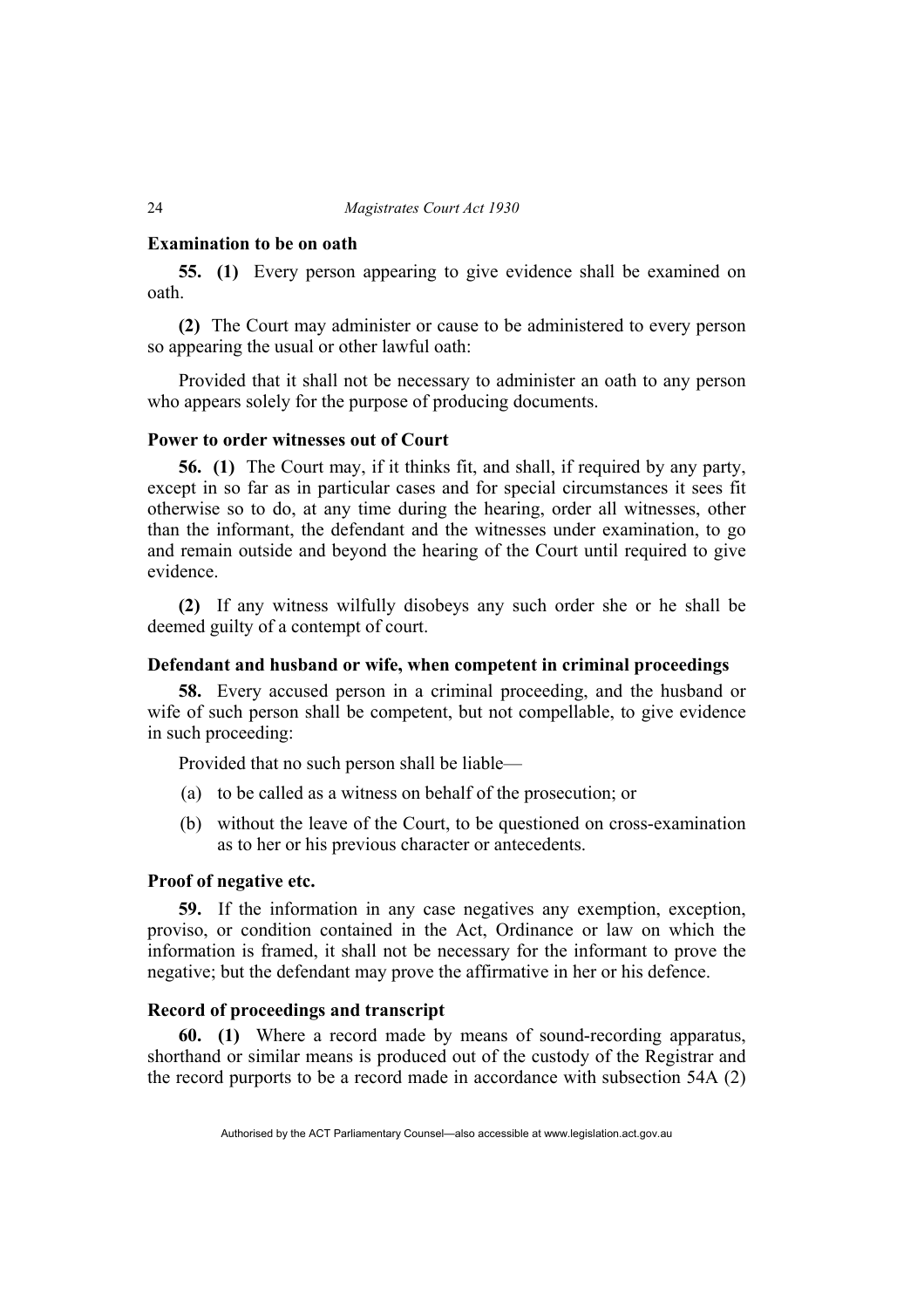of the depositions of a witness in any proceedings, the record is evidence that that person made those depositions in those proceedings.

- **(2)** Where—
- (a) a sound-recording is produced out of the custody of the Registrar; and
- (b) the sound-recording contains a record of comments that purport—
	- (i) to have been made at the same time as a sound-recording made in accordance with subsection 54A (2) of the depositions of a person in any proceedings; and
	- (ii) to have been made for the purpose of identifying the proceedings, voices recorded on the last-mentioned soundrecording or any other matter or thing so recorded,

the first-mentioned sound-recording is evidence of the identity of the proceedings, of the voices or of that other matter or thing, as the case may be.

- **(3)** Where—
- (a) a document purports to be a transcript, or a copy of a transcript, of a record made in accordance with subsection 54A (2) of depositions made by a person in any proceedings; and
- (b) the document bears a certificate that purports to be a certificate given in accordance with subsection 255B (2) or 255C (6),

the document is evidence that the person made those depositions in those proceedings.

- **(4)** Where a document—
- (a) purports to be the depositions of a witness in any proceedings as taken down in writing and signed in accordance with subsection 54A (3); or
- (b) purports to be a copy of the depositions of a witness in any proceedings as so taken down in writing and signed and bears a certificate that purports to be a certificate given in accordance with subsection 255C (6).

the document is evidence that the witness made those depositions in those proceedings.

## **Power of Magistrate to summon witnesses to attend and give evidence**

**61.** If it is made to appear to a Magistrate that any person is likely to give material evidence, and will not voluntarily appear for the purpose of being examined as a witness at the hearing of any information, the Magistrate shall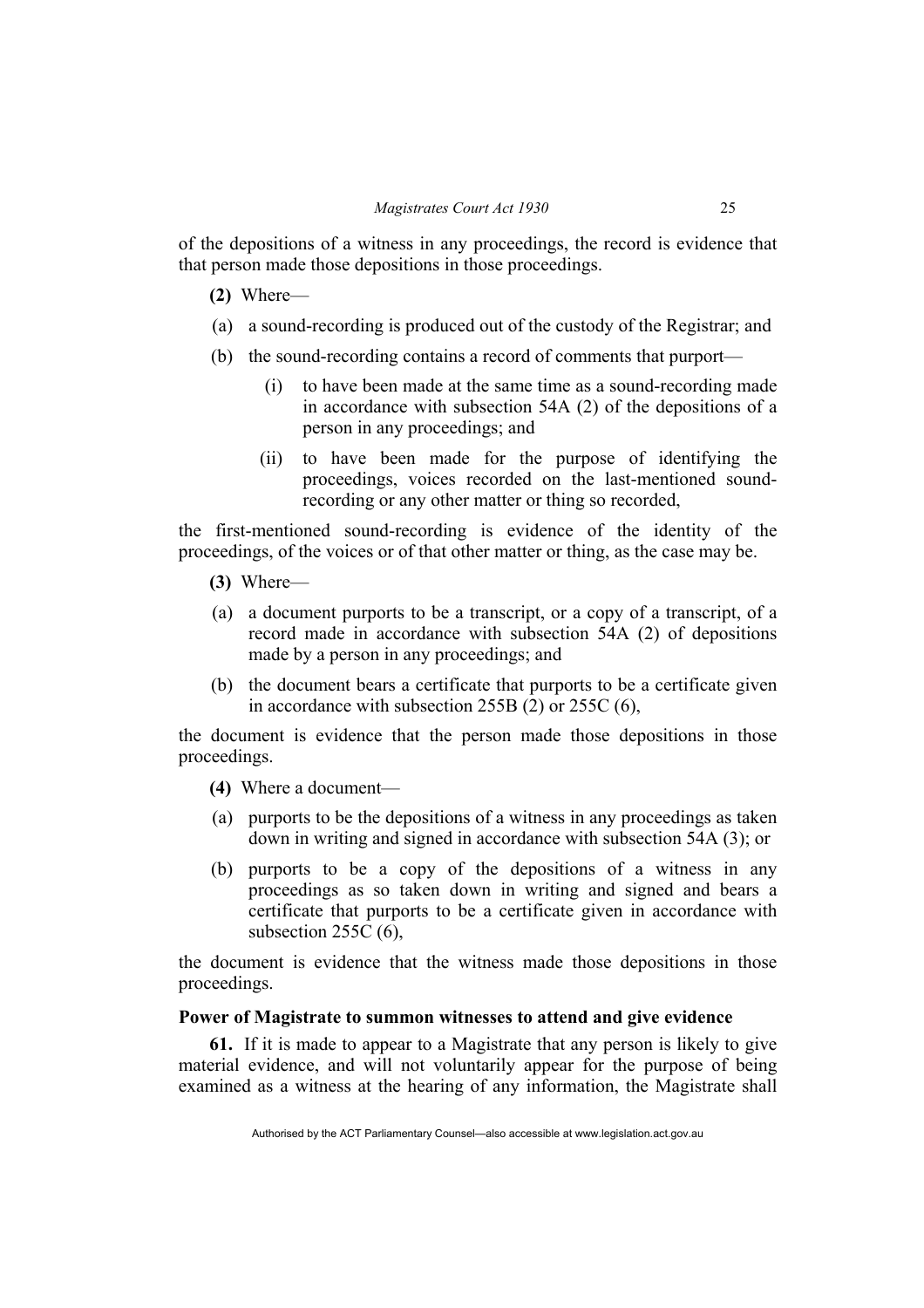issue her or his summons to that person, requiring her or him to be and appear at a time and place mentioned in the summons before the Court, to testify what she or he knows concerning the matter of the information.

### **Service etc. of summons on witness**

**62.** A summons to a witness shall be served, and proof of service may be given, in the same manner as provided in section forty-one of this Act in the case of a summons to a defendant.

#### **Warrant to attend**

**63. (1)** If a person summoned as a witness refuses or neglects to appear at the time and place appointed by the summons, and no just excuse is offered for the refusal or neglect, then (after proof upon oath that the summons was duly served upon that person, and that a reasonable sum was paid or tendered to her or him for her or his costs and expenses of attendance) the Court may then and there impose upon her or him in her or his absence a penalty not exceeding Forty dollars, which may be recovered in the same manner as penalties imposed upon a summary conviction as provided in this Act.

**(2)** The Court may also issue its warrant to bring and have that person, at a time and place to be therein mentioned, before the Court so to testify.

## **Warrant in the first instance**

**64.** If a Magistrate is satisfied by evidence upon oath that it is probable that a person whose evidence is desired will not attend to give evidence without being compelled to do so, then, instead of issuing a summons, she or he may issue a warrant in the first instance.

# **Refusal of witness to be examined**

**65. (1)** Where any person appears to give evidence or to produce any document or writing, either in obedience to a summons or by virtue of a warrant, or being present is orally required by the Court to give evidence or produce documents, if that person—

- (a) without lawful excuse, refuses to be examined on oath touching the matter of the information; or
- (b) refuses to take the oath; or
- (c) having taken the oath, refuses, without lawful excuse, to answer any question concerning the matter that is put to her or him; or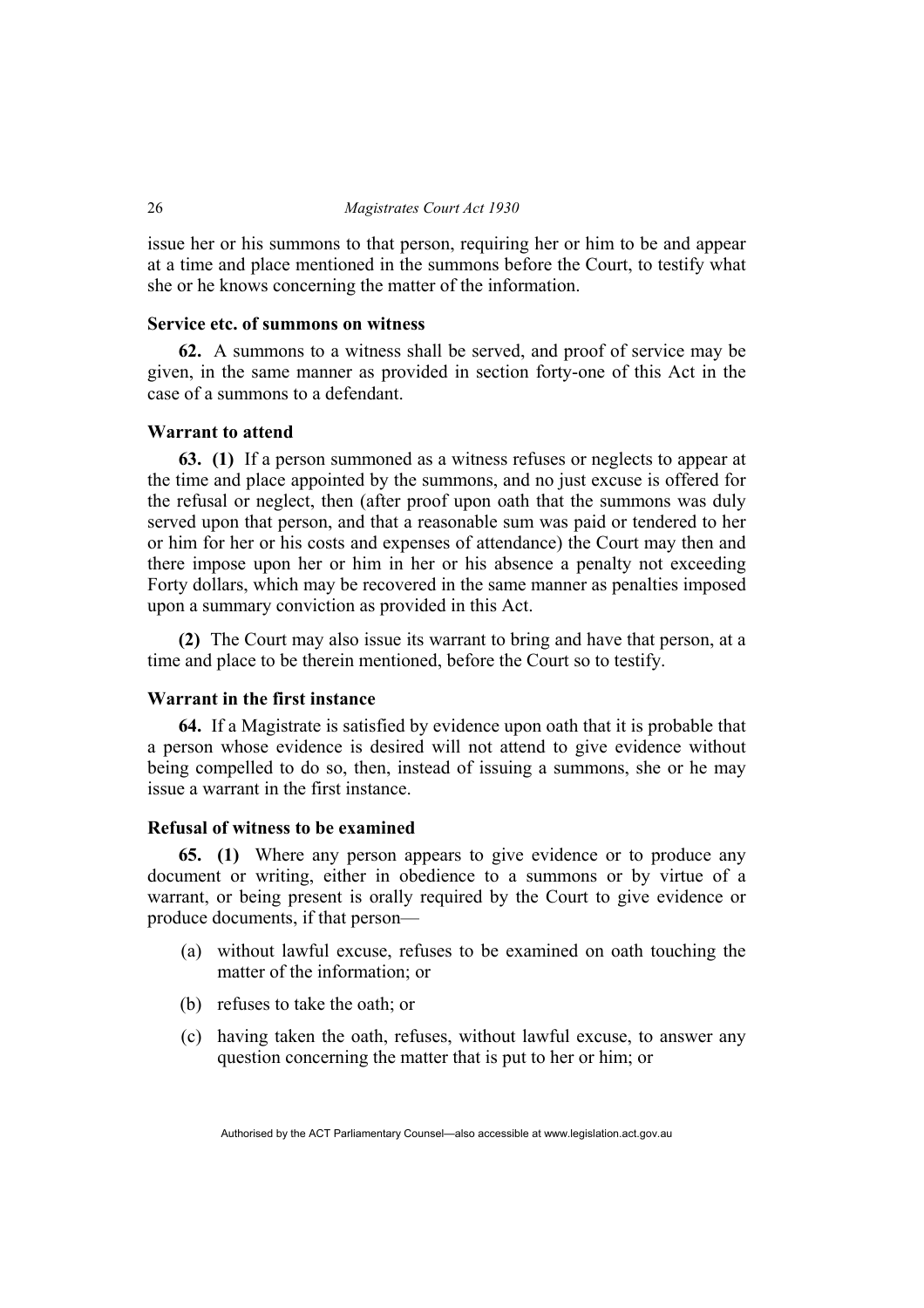(d) refuses or neglects to produce any documents mentioned in the summons or warrant or orally required to be produced (without offering sufficient excuse for any such refusal or neglect),

the Court may adjourn the proceedings for any period not exceeding eight clear days, and may in the meantime by warrant commit that person to gaol, a lockup or a remand centre.

**(2)** If that person, upon being brought up on the adjourned hearing, again so refuses or neglects, the Court if it thinks fit may again adjourn the proceedings and commit the person for the like period, and so again from time to time until she or he consents to be sworn or to give evidence or to produce the documents:

Provided that any such imprisonment shall not in any case in the whole exceed one month.

## **Production of documents before Magistrate**

**66.** Where a Magistrate has authority to summon any person as a witness, she or he shall have the like authority to require and compel her or him to bring and produce, for the purposes of evidence, all documents and writings in her or his possession or power, and to proceed against her or him, in case of neglect or refusal so to do, in the same manner as in case of neglect or refusal to attend or refusal to be examined:

Provided that a person shall not be bound to produce any document or writing not specified or otherwise sufficiently described in the summons, or which she or he would not be bound to produce upon a subpoena *duces tecum* in the Supreme Court.

#### **Setting aside summons**

**66A. (1)** A summons issued under section 61 or 66 may be set aside, wholly or in part, by the Court on the application of the person to whom the summons is addressed.

**(2)** An applicant shall serve a copy of the application on the party to the proceedings on whose request the summons was issued.

# **Person about to leave Territory may be ordered to be examined or produce documents**

**67. (1)** Where, by evidence on oath, a Magistrate is satisfied that any person is able to give material evidence or to produce relevant or material documents relating to any information or claim pending before a Court, and that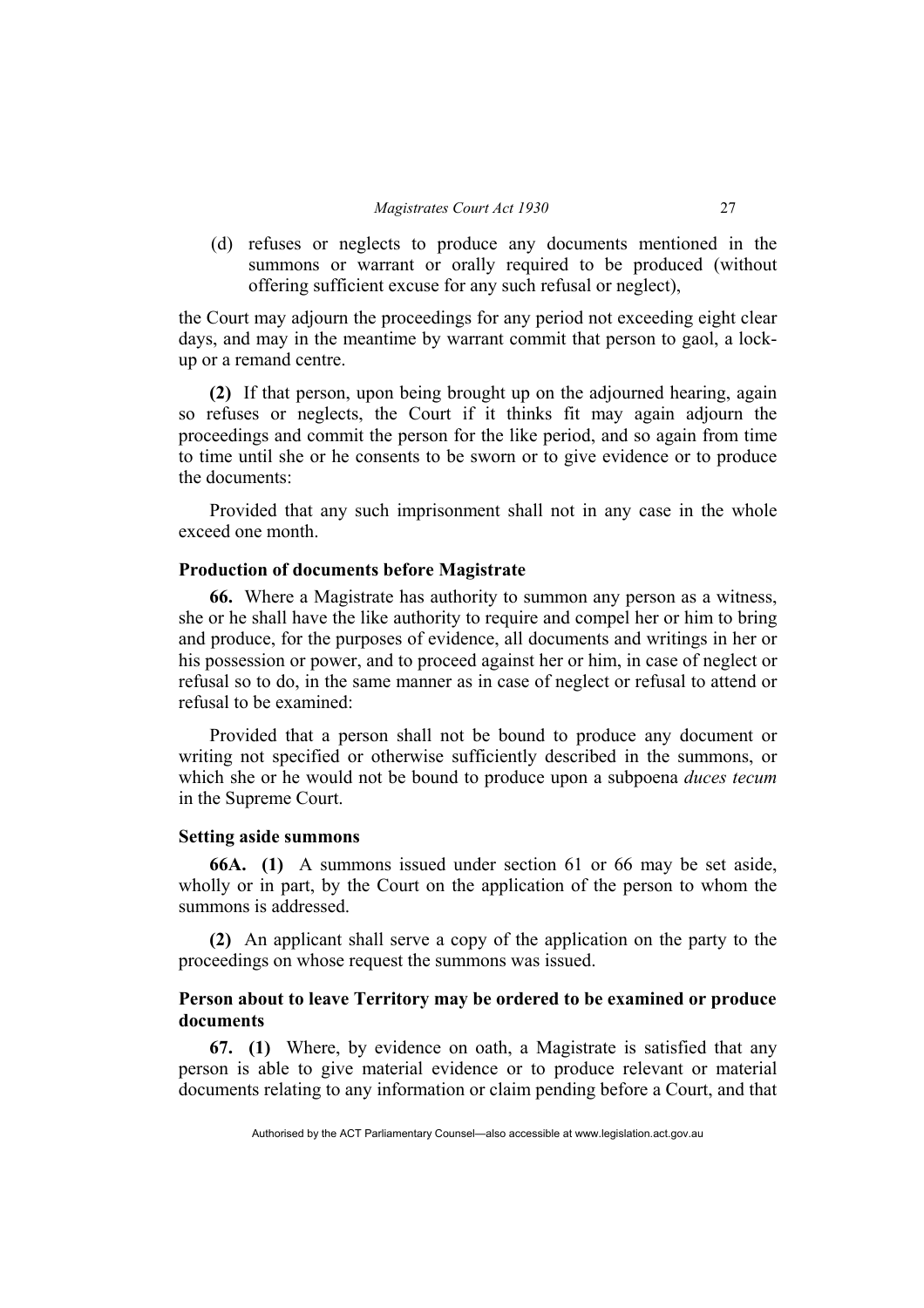that person is likely to be absent from the Territory when the case comes on for hearing, the Magistrate may, on the application of any party, order that the evidence of that person be taken or the documents be produced before her or him, at any time before the hearing, in the same manner as the evidence would be taken or the documents be produced at the hearing and after reasonable notice of the intended examination or production is given to the other party.

**(2)** The taking of depositions before a Magistrate under subsection (1) is a proceeding for the purposes of section 54A.

# **Examination of witnesses—application of** *Magistrates Court (Civil Jurisdiction) Act 1982*

**67A.** Section 201 of the *Magistrates Court (Civil Jurisdiction) Act 1982*  applies in relation to proceedings on an information in respect of the alleged commission of an offence against a law in force in the Territory, as if references in that section to proceedings were references to proceedings on an information.

## **Affidavits—application of** *Magistrates Court (Civil Jurisdiction) Act 1982*

**67B.** Sections 202, 203, 204, 209, 210, 211, 212 and 213 of the *Magistrates Court (Civil Jurisdiction) Act 1982* apply in relation to affidavits for use in proceedings under this Act.

## **Witnesses' rights and liabilities**

**68.** Upon service on any person of an order in pursuance of the last preceding section, together with the payment or tender of a reasonable sum for expenses, that person shall attend at the time and place thereby appointed, and shall have all the rights and liabilities which she or he would have if she or he was duly summoned to appear to give evidence or to produce documents on the hearing.

# **Depositions to be delivered to the Registrar**

**69. (1)** Where depositions are taken before a Magistrate in pursuance of section 67 there shall be delivered to the Registrar—

- (a) the record of the depositions made in accordance with subsection 54A (2) or the document containing the depositions as taken down in writing and signed in accordance with subsection 54A (3); and
- (b) any documents produced to the Magistrate.

**(2)** Where documents are produced by a person not giving evidence, the documents, shall, on delivery to the Registrar, be accompanied by a certificate signed by the Magistrate stating the name of the person producing them.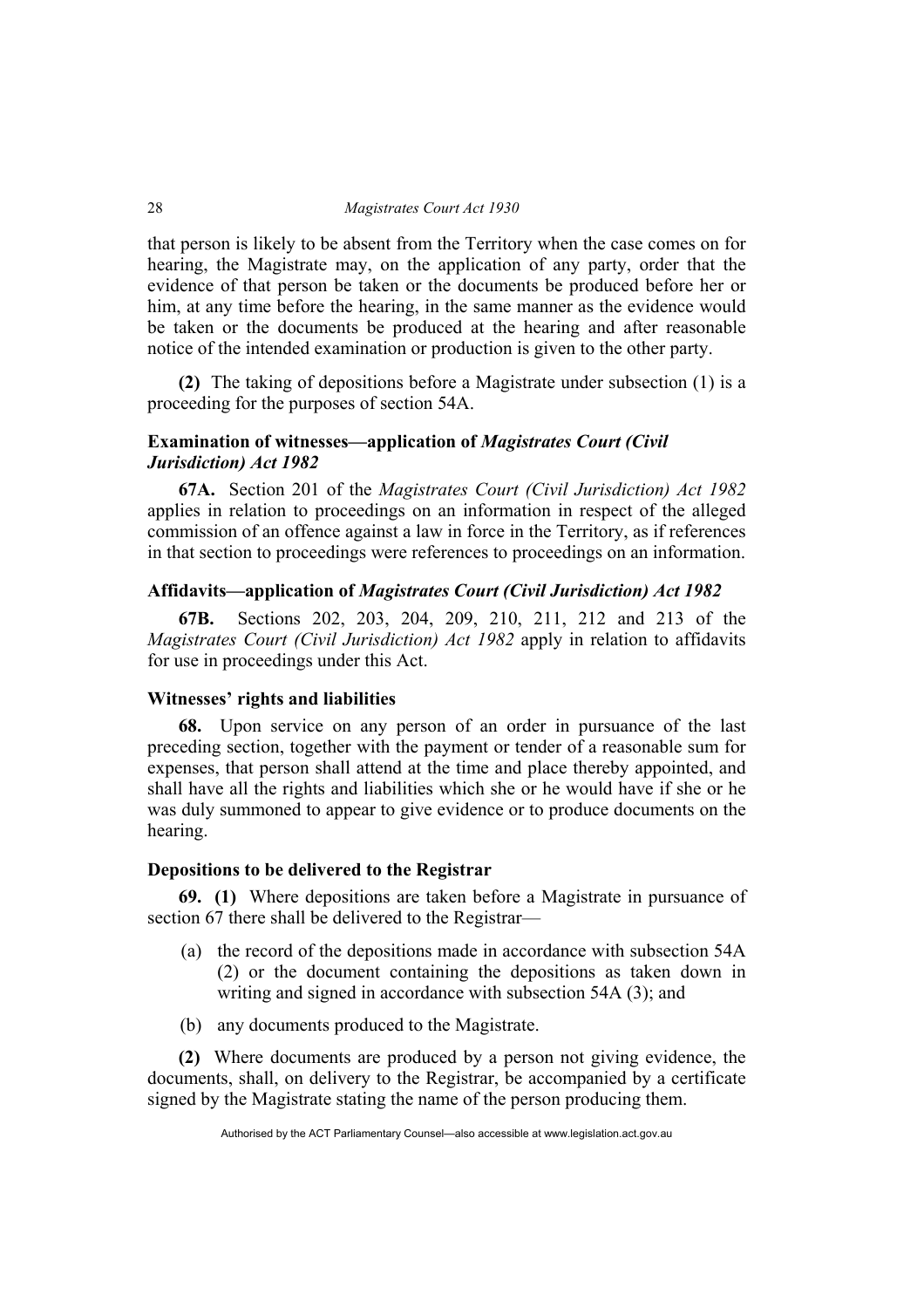**(3)** Where the Court is satisfied that the person who made the depositions is not in the Territory, her or his depositions may be read by any party.

**(4)** Any documents so delivered to the Registrar may, subject to all just exceptions, be put in at the hearing as if produced at the hearing by the person producing them.

#### *Division 3—Remand*

#### **Remand of defendant**

**70.** In any case of a person alleged to have committed an indictable offence, if, from the absence of witnesses or from any other reasonable cause, it becomes necessary or advisable to defer the hearing of the case, the Court may adjourn the hearing to the same or some other place, and may by its warrant from time to time remand the defendant to some gaol, lock-up or other place of security, for such period as the Court, in its discretion, deems reasonable, but not exceeding fifteen clear days at any one time, to be there kept, and to be brought before the Court at the time or place appointed for continuing the hearing.

#### **Verbal remand**

**71.** If the remand is for a time not exceeding three clear days, the Court may verbally order the person in whose custody the defendant then is, or any other person named by the Court in that behalf, to keep the defendant in her or his custody, and bring her or him before the Court at the time and place appointed for continuing the hearing.

# **Bringing up during remand**

**72.** The Court may order the defendant to be brought before it at any time before the expiration of the time for which she or he was so remanded, and the officer in whose custody she or he then is shall duly obey the order.

# **Bail of defendant during examination**

**73.** Instead of detaining the defendant in custody during the period for which she or he is remanded, the Magistrate before whom she or he appears or is brought may admit the defendant to bail in accordance with the provisions of the *Bail Act 1992*.

# *Division 4—Committal and Recognizance*

# **Application of Division**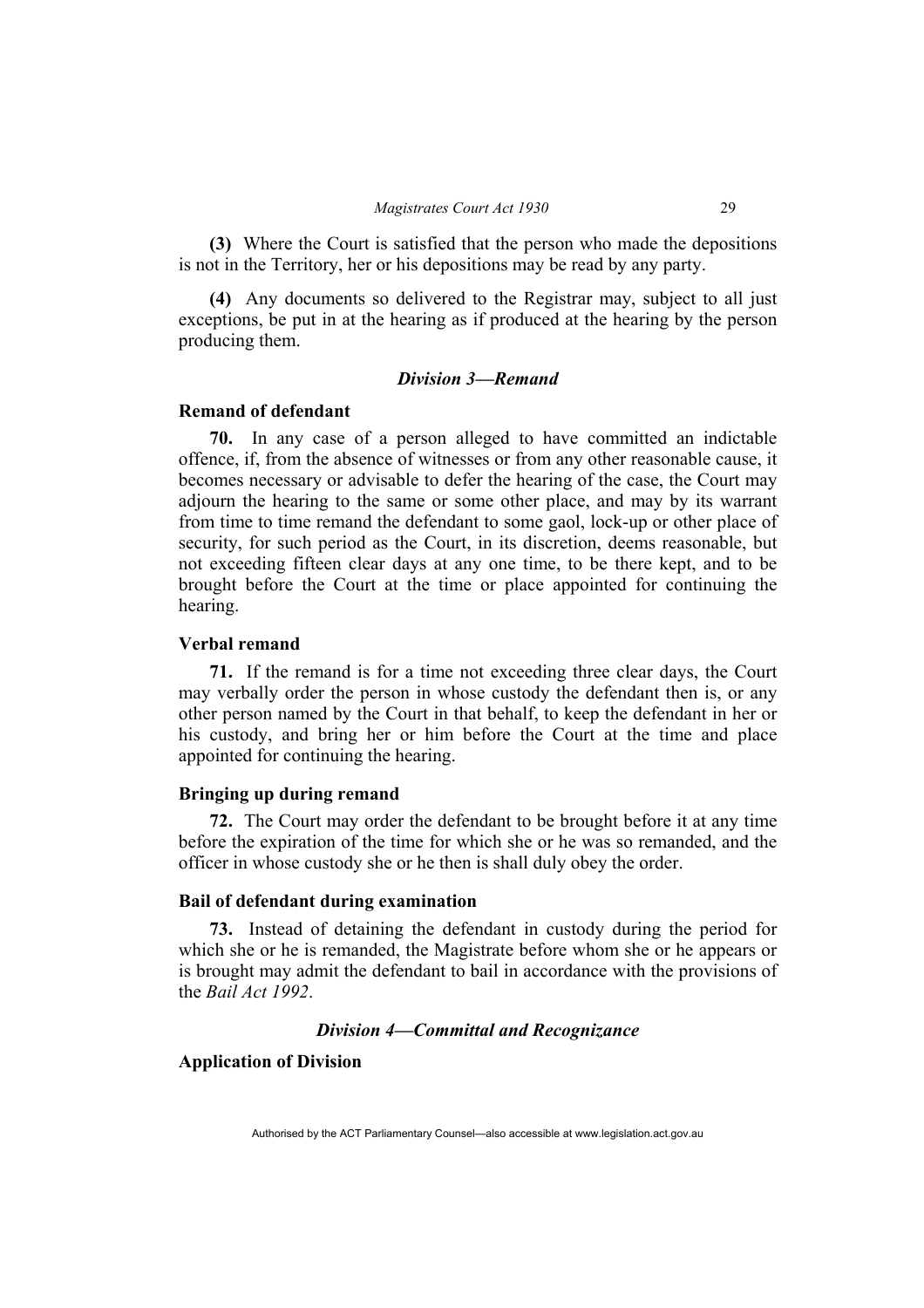**73A.** This Division applies in relation to a person in respect of whom a warrant has been issued under subsection 185 (8) of the *Magistrates Court (Civil Jurisdiction) Act 1982*.

#### **Place of committal or detention**

**74.** Where the Court commits a defendant by way of remand or upon adjournment, or at any time before the decision, it may commit to a gaol or lock-up, or any other place of security, or to such other safe custody as it thinks fit.

## **Places to which committal to be made**

**75. (1)** Where the Court commits a witness, or a person sought to be made a witness, it shall commit the person to a gaol, lock-up or remand centre.

**(2)** Where the Court commits a defendant after the decision, it shall commit the person to a gaol or lock-up.

# **Witnesses may be discharged on recognizance**

**76.** A witness, other than a witness committed under section 65 or under section 196 of the *Magistrates Court (Civil Jurisdiction) Act 1982*, or person sought to be made a witness may be discharged upon recognizance.

#### **Recognizances**

**77.** Where the Court is authorized to discharge the witness, or person sought to be made a witness, upon recognizance, it may order her or his discharge upon her or his entering into a recognizance, with or without a surety or sureties at its discretion, conditioned for her or his appearance at the time and place to which the hearing is adjourned, or which is named in the recognizance.

#### **Issue of warrant for non-appearance**

**78.** If the witness, or person sought to be made a witness does not appear at the time and place mentioned in the recognizance the Court may adjourn the hearing, and may issue a warrant for her or his apprehension in accordance with the provisions of Division 5 of Part IV of this Act.

#### **Recognizances taken out of Court**

**79.** Notwithstanding anything in this or any other Act, a recognizance under this Act need not be entered into before the Court, but may be entered into by the parties before any Magistrate or before any Registrar, or before a police officer who is in charge of a police station, or, where any one of the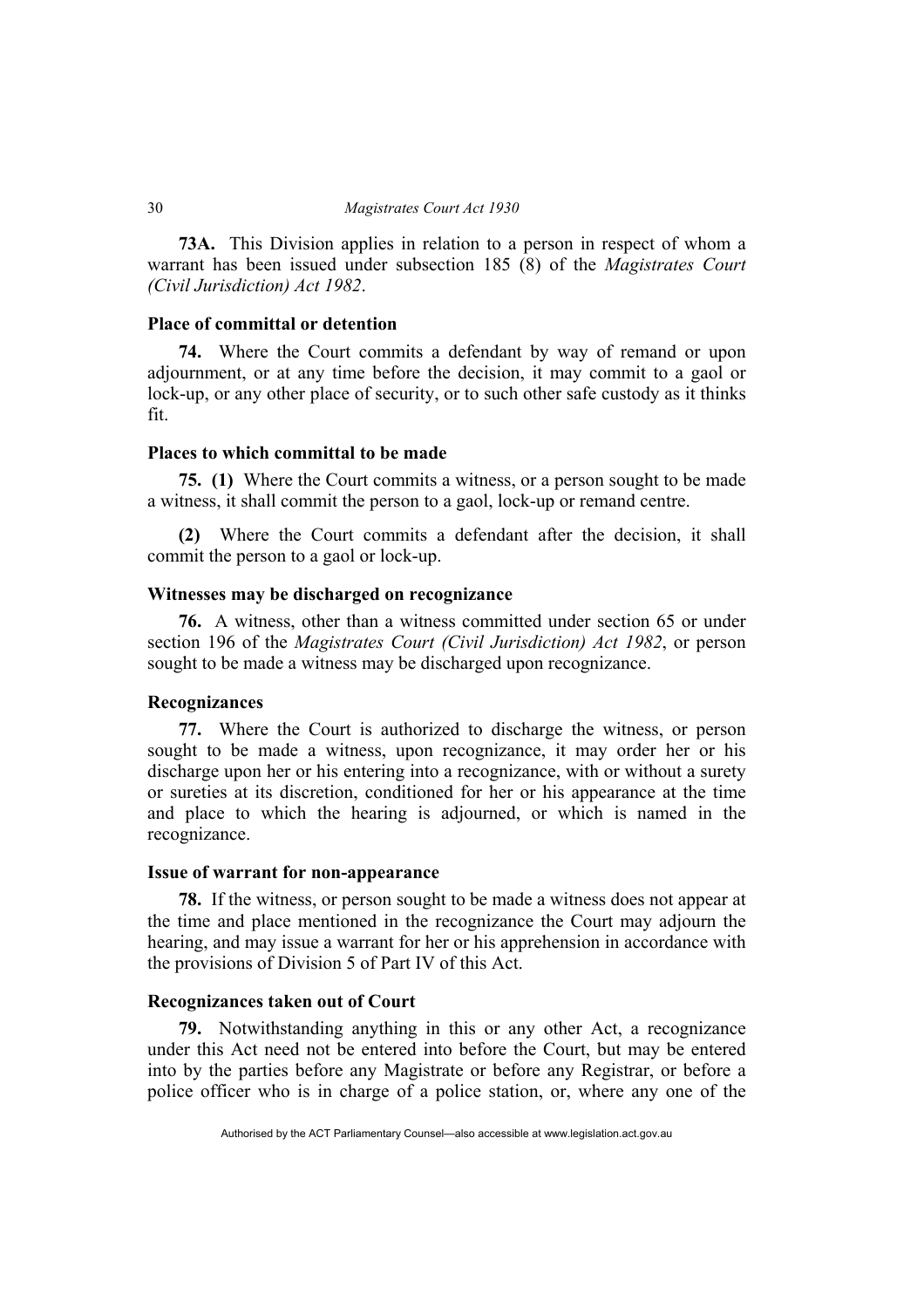parties is in gaol or in a remand centre, before the keeper of the gaol or Superintendent of the remand centre, as the case requires; and thereupon all the consequences of the law shall ensue, and the provisions of this Act with respect to recognizances taken before the Courts shall apply, as if the recognizance had been entered into before the Court in accordance with the provisions of section seventy-seven of this Act.

## **Forfeited recognizances—how enforced**

**80. (1)** Where the conditions, or any of them, in a recognizance entered by a witness or a person sought to be made a witness are not complied with, any Magistrate may certify upon the back of the recognizance in what respect the conditions have not been observed, and transmit it to the proper officer, to be proceeded upon in like manner as other recognizances, and that certificate shall be deemed sufficient *prima facie* evidence of the recognizance having been forfeited.

#### **Conveying prisoners to gaol etc.**

**82.** The person to whom a warrant of commitment is directed shall convey the person therein named or described to the gaol or other place mentioned in the warrant and there deliver her or him together with the warrant to the keeper of the gaol or place or, in the case of a remand centre, to the Superintendent of the remand centre, who shall thereupon give the person delivering the prisoner into her or his custody a receipt for the prisoner, setting forth the state and condition in which the prisoner was when she or he was delivered into the custody of the keeper or Superintendent.

#### *Division 5—Adjournment of Proceedings*

## **Magistrate may adjourn Court generally**

**83.** Where all the cases have not been heard and determined at any sitting of the Court, the Magistrate may adjourn the cases remaining unheard or undetermined, either to the next day appointed for the holding of the Court or to such other time as she or he thinks fit.

## **Particular cases may be adjourned**

**84. (1)** Where, before or during the hearing or further hearing of any information, it appears advisable, the Magistrate may, in her or his discretion, adjourn the hearing or further hearing to a certain time and place to be then appointed and stated in the presence and hearing of the parties or their respective counsel or solicitors or other persons appearing for them.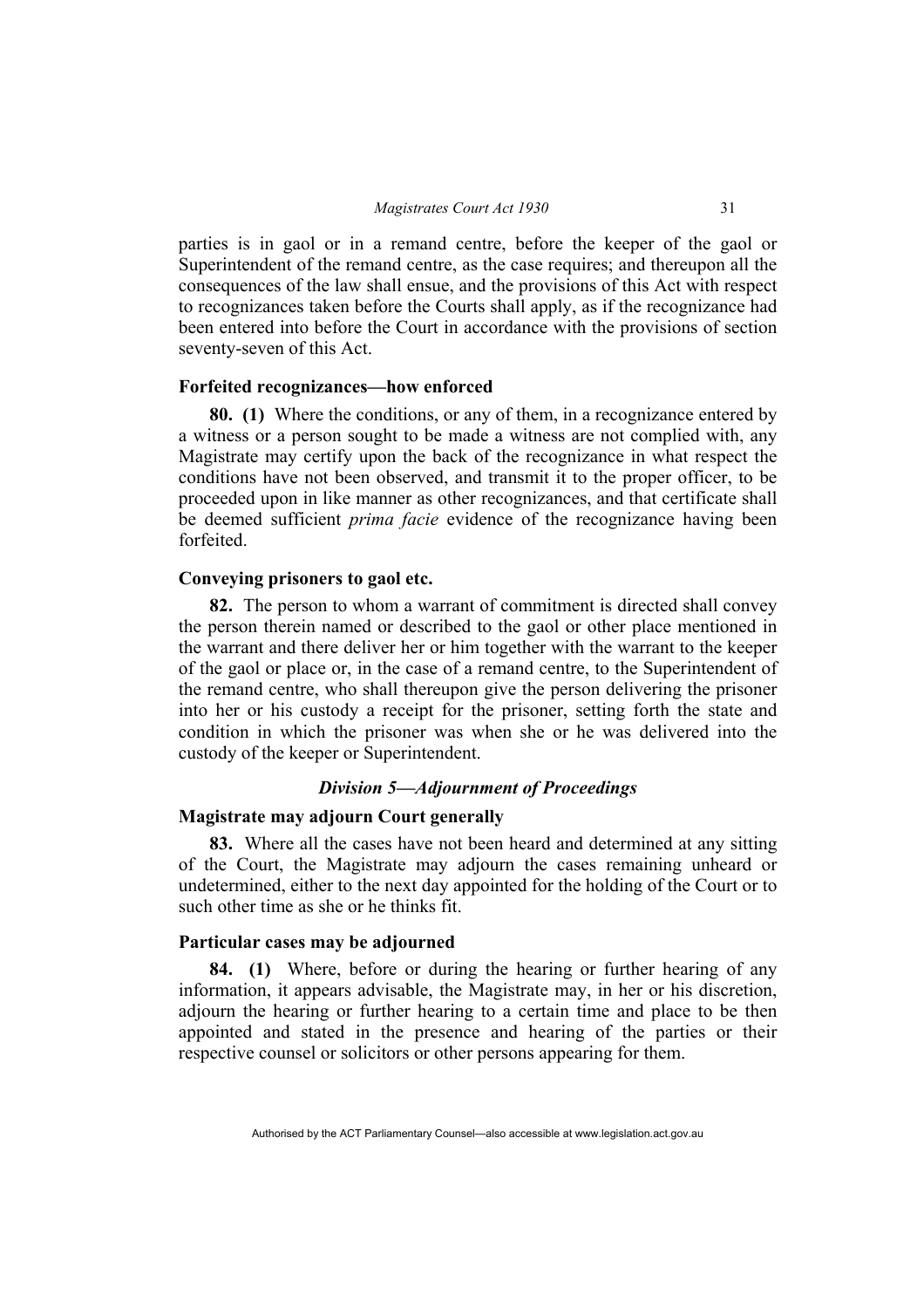**(2)** The Magistrate may, in the meantime, suffer the defendant to go at large or commit her or him to gaol or a place of security, or to such other safe custody as the Magistrate thinks fit, or may admit the defendant to bail in accordance with the provisions of the *Bail Act 1992*.

# **Proceedings when either party is not present at adjourned hearing**

**85.** If, at the time and place to which the hearing or further hearing is so adjourned, either or both of the parties do not appear personally or by her or his or their counsel or solicitors or other persons appearing for them respectively, the Court may proceed to the hearing or further hearing as if the party or parties were present, or, if the informant does not appear, the Court may dismiss the information, with or without costs as to the Court appears just.

# **Proceedings when both parties are present at adjourned hearing**

**86.** If, at the time and place to which the hearing or further hearing is so adjourned, the parties appear personally or by their respective counsel, solicitors or other persons appearing for them, the Court may, subject to the provisions of this Act, proceed with the further hearing.

## **Witnesses to attend adjourned sittings**

**87.** All persons whose attendance to give evidence or produce documents has been required by summons in any cases which have been adjourned or postponed, shall attend at the time and place to which the case has been adjourned or postponed without the issue or service of any further summons, but shall nevertheless be entitled to their additional expenses for so attending.

# **Postponement of hearing**

**88.** If, on the return of any summons or at any adjournment of the hearing or at the time to which the hearing is postponed, a Magistrate is not present, the Registrar may, and after the lapse of an hour, at the request of the informant, shall, postpone the hearing until the next day on which a Court will be held at the place mentioned in the summons or to which the case has been so adjourned.

# **PART VI—PROCEEDINGS IN CASE OF INDICTABLE OFFENCES**

*Division 1A—Preliminary* 

# **Meaning of "jury"**

**88A.** In this Part, "jury" means a reasonable jury properly instructed.

### *Division 1—Institution of Proceedings*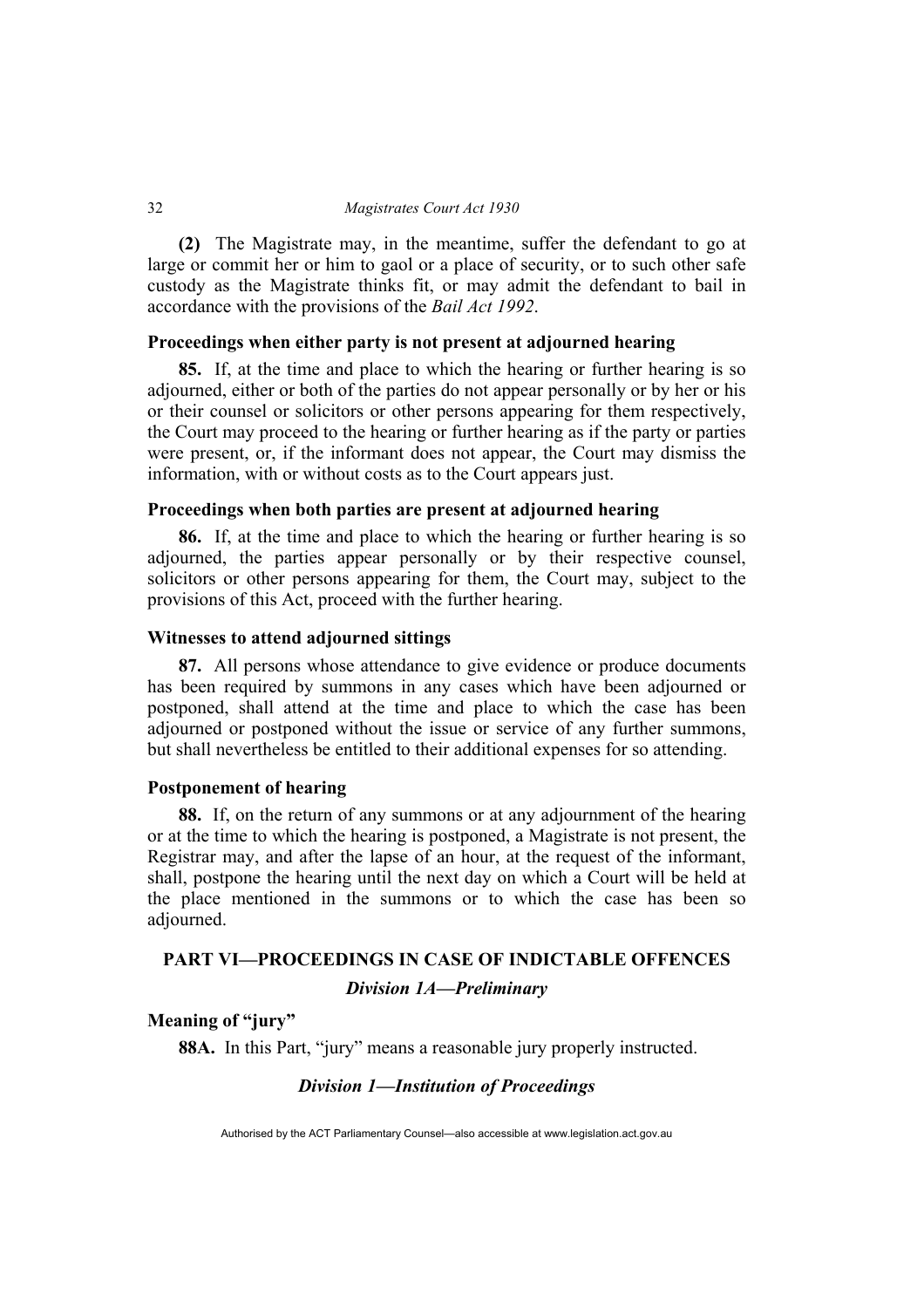#### **Disobedience of summons**

**89. (1)** Subject to subsection (2), where a person who is alleged by an information to have committed an indictable offence and against whom a summons has been issued does not appear before the Court at the time and place mentioned in the summons, and it is made to appear to the Court, by oath, that the summons was duly served upon her or him a reasonable time before the time therein appointed for appearing to it, the Court, upon oath being made before it substantiating the matter of the information to its satisfaction, may issue its warrant for the arrest of the defendant and to bring her or him before the Court to answer to the information and to be further dealt with according to law.

**(2)** Subsection (1) does not apply where an order has been made under subsection 89A (1).

#### **Accused person may be excused from attendance before Court**

#### **89A. (1)** Where—

- (a) an information for an indictable offence has been laid; and
- (b) a summons has been issued against the person named in the information;

the Court may, on an application made by or on behalf of that person, by order excuse that person from attendance before the Court to answer the information or for any other purpose in connexion with the proceedings commenced by the information.

- **(2)** An order under subsection (1) may be made—
- (a) at any time after the issue of the summons and before the completion of the taking of evidence for the prosecution;
- (b) whether or not any evidence has been taken in the proceedings; and
- (c) whether or not the applicant for the order is before the Court or has attended before the Court in connexion with the proceedings.

**(3)** The Court shall not make an order under subsection (1) unless the Court has been informed, by or on behalf of the applicant, that the applicant is represented by counsel or solicitor for the purposes of the proceedings.

**(4)** The Court may, at any time during proceedings commenced by an information for an indictable offence, direct the informant to give to a person in respect of whom an order has been made under subsection (1) notice in writing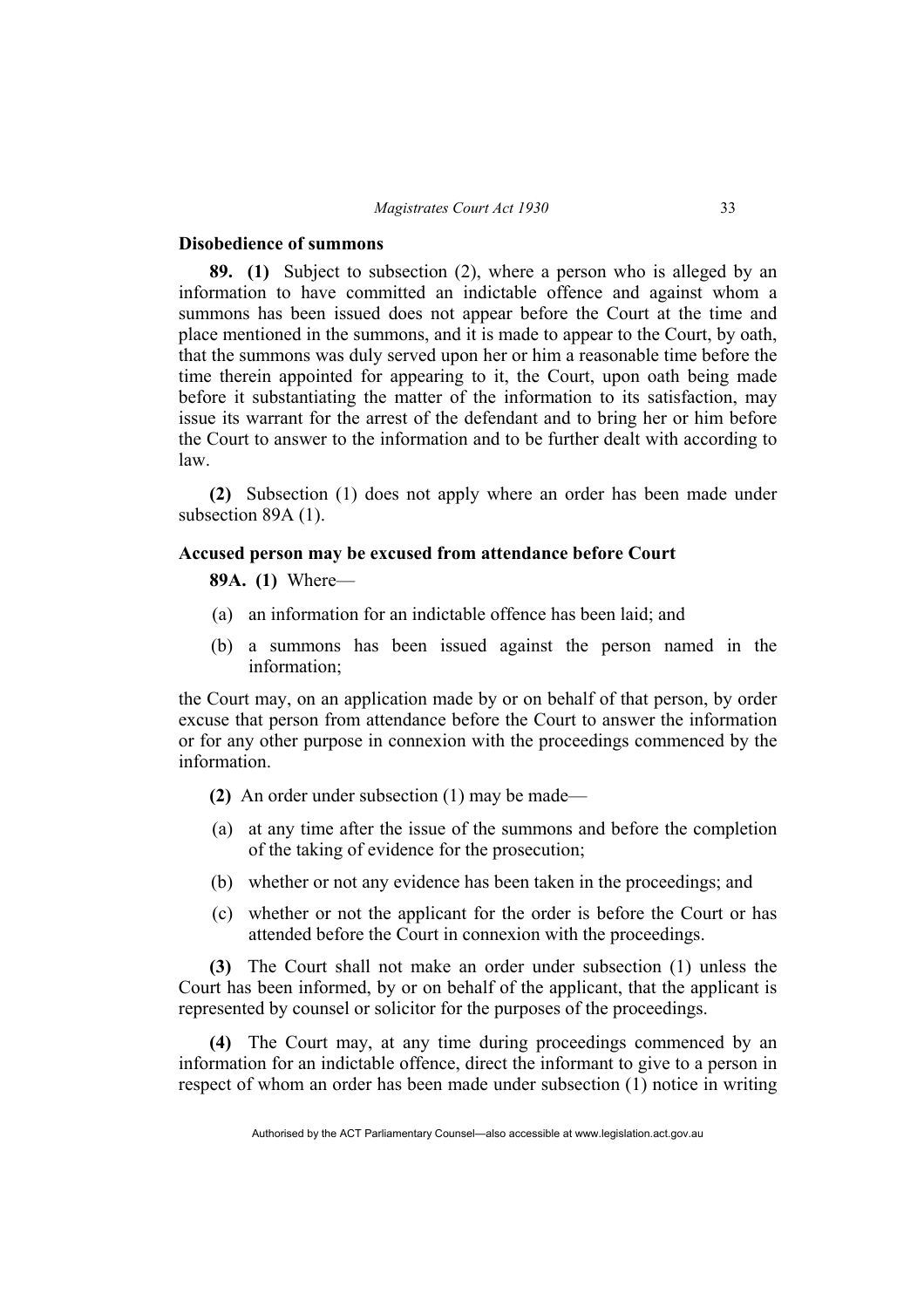requiring her or him to attend before the Court, for the purposes of those proceedings, at such time and place as are specified by the Court.

- **(5)** Where—
- (a) a person has been excused, under subsection (1), from attendance before the Court; and
- (b) after all the evidence for the prosecution has been taken, the Court is of the opinion, having regard to all the evidence before it, that the evidence is capable of satisfying a jury beyond reasonable doubt that the person has committed an indictable offence;

the Court shall direct the informant to give to the person a notice in writing requiring her or him to attend, at such time and place as are specified by the Court, to be dealt with in accordance with section 92.

**(6)** A notice under subsection (4) or (5) may be given to a person by delivering a copy of the notice to her or him or by leaving a copy of the notice at her or his last-known or usual place of residence or business with a person who is apparently an inmate of, or employed at, that place and is apparently over the age of 16 years.

**(7)** The giving of a notice under subsection (4) or (5) may be proved in the same manner as the service of a summons.

**(8)** If an accused person does not attend before the Court in accordance with a notice under subsection (4) or (5), the Court may issue a warrant for the arrest of the person and for bringing her or him before the Court at the time and place specified in the warrant.

## **Procedure where informant proposes to tender written statements to Court**

**90. (1)** Where a person is alleged to have committed an indictable offence, the informant, not later than 14 days, or such shorter period as the Court may approve, before the date fixed for the taking of the preliminary examination, may give to that person a notice in writing—

- (a) informing her or him of the time and place of the preliminary examination;
- (b) stating that the Court will be asked to admit written statements as evidence without requiring the attendance of the persons who made the statements; and
- (c) setting out the terms of this section and section 90AA.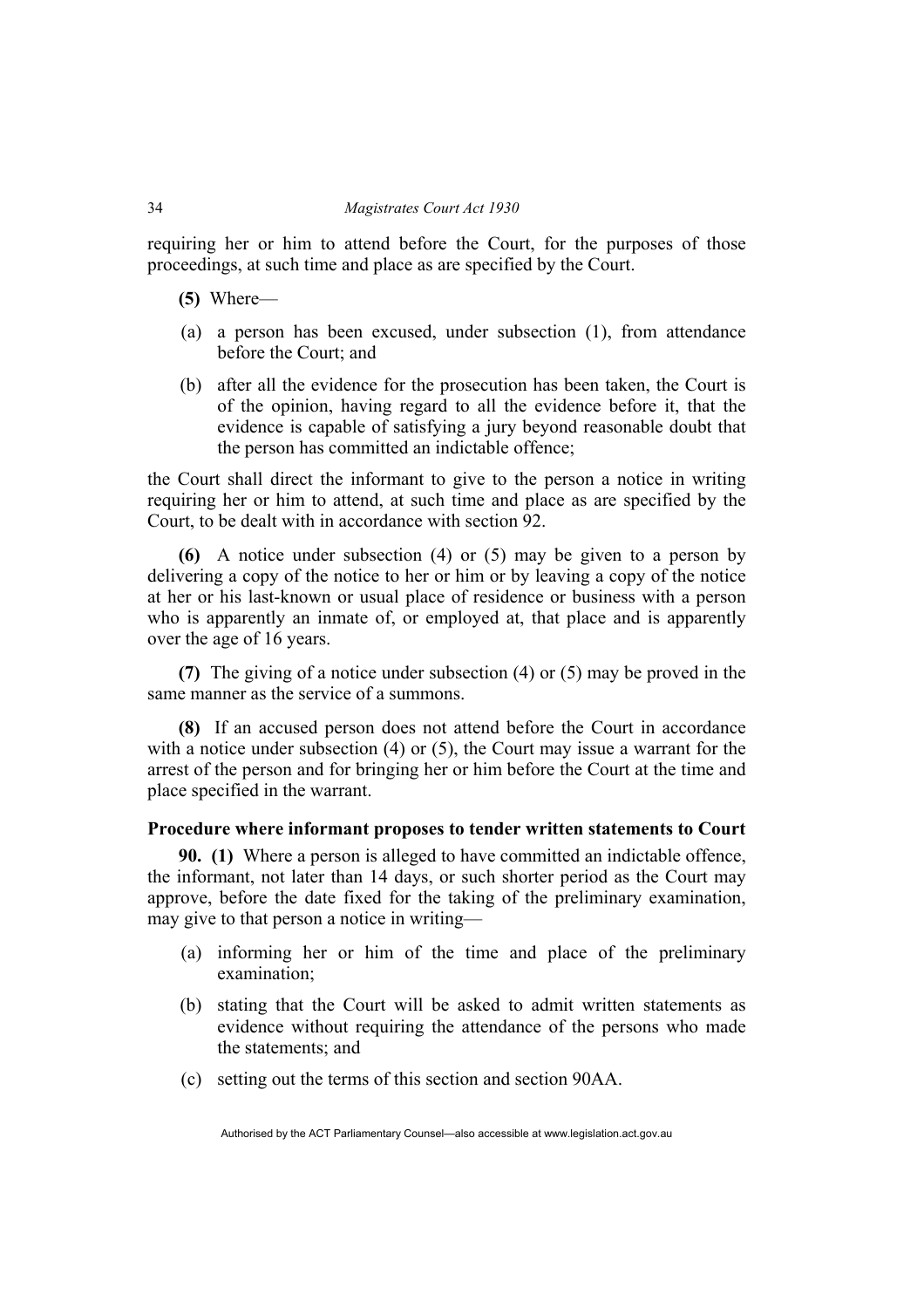**(2)** A notice under subsection (1) is not duly given unless it is accompanied by—

- (a) a copy of the information;
- (b) a list of persons who have made written statements which the informant proposes to tender to the Court at the preliminary examination;
- (c) a copy of each of those statements;
- (d) a list of the documents and things (if any) referred to in those statements which the informant proposes to tender to the Court at the preliminary examination;
- (e) where a thing, not being a document, cannot adequately be described in that list, a photograph of that thing; and
- (f) a copy of each document mentioned in the list.

**(3)** A notice and accompanying documents may be given to an accused person in any manner in which a summons issued in respect of an information may be served under any provision of this Act.

**(4)** The giving of a notice under subsection (3) may be proved in the same manner as the service of a summons.

**(5)** Where a notice has been given to an accused person under this section, the informant, not later than 7 days, or such shorter period as the Court may approve, before the date set down for the preliminary examination, shall file with the Registrar a copy of the notice together with a copy of each document and photograph accompanying the notice.

**(6)** Where copies are filed with the Registrar under subsection (5), she or he shall transmit them before the preliminary examination to the Magistrate constituting the Court for the preliminary examination.

**(7)** The informant, if so requested by the accused person or her or his counsel or solicitor shall, before the taking of the preliminary examination, permit that person or her or his counsel or solicitor to inspect the documents and things referred to in the list (if any) given to the accused person in pursuance of paragraph (2) (d).

#### **Written statements may be admitted in evidence**

**90AA. (1)** Subject to this section, where an informant has duly given notice to an accused person under section 90, the Court at the preliminary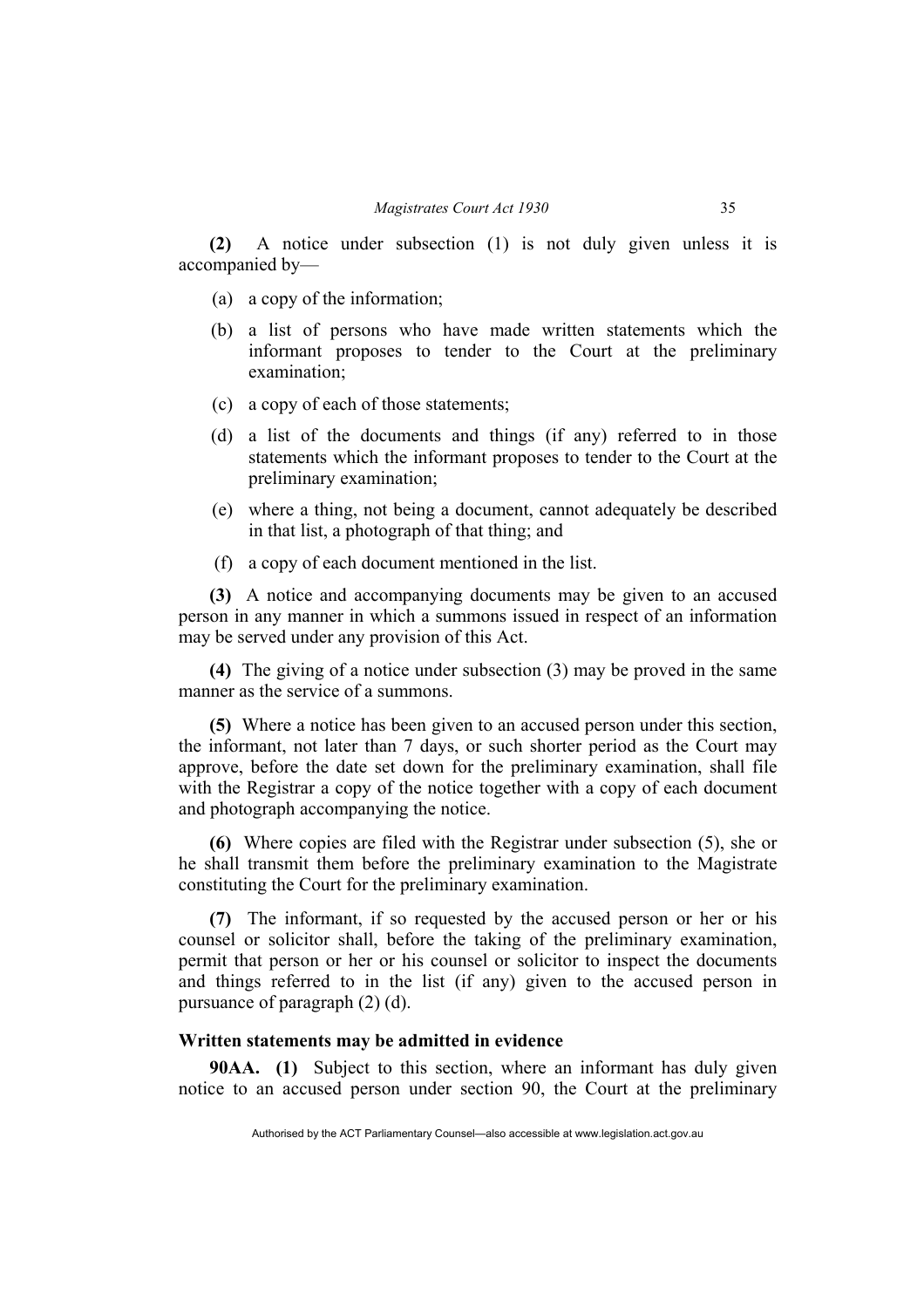examination may admit a written statement, a copy of which accompanied that notice, as evidence of the matters stated in the statement, and the statement shall thereupon constitute depositions of the person who made it.

**(2)** A written statement shall not be admitted in evidence by the Court unless—

- (a) it is made in the form of a statutory declaration;
- (b) it contains a statement that the person who made it—
	- (i) has attained the age of 18 years; or
	- (ii) has attained the age of 14 years but not the age of 18 years; and
- (c) it contains a statement that before she or he signed it, the person who made it read the statement or had it read to her or him.

**(3)** Where a person has made a written statement which, but for this subsection, would be admissible under subsection (1), that statement shall not be admissible where the accused person, not later than 5 days before the date set down for the preliminary examination, gives notice in writing to the informant that she or he requires the attendance at the preliminary examination of the person who made the statement.

**(4)** Where the accused person gives notice in writing to the informant under subsection (3), she or he shall file a copy of that notice with the Registrar.

**(5)** Where an accused person has given notice under subsection (3), she or he may, at any time before the preliminary examination, notify the informant in writing that she or he withdraws that notice and this section shall apply as if the notice under subsection (3) had not been given.

**(6)** Notwithstanding the failure by an accused person to give notice under subsection (3), she or he may object at the preliminary examination to a written statement being tendered in evidence and the Court may, if it thinks fit, uphold the objection and require the person who made the statement to attend and give evidence to the Court.

**(7)** Where, under this section, the Court admits a written statement, the Court may, of its own motion, require the person who made the statement to attend before the Court to give evidence.

**(8)** Where it appears to the Court that any part of a written statement tendered in evidence under this section is inadmissible according to the rules of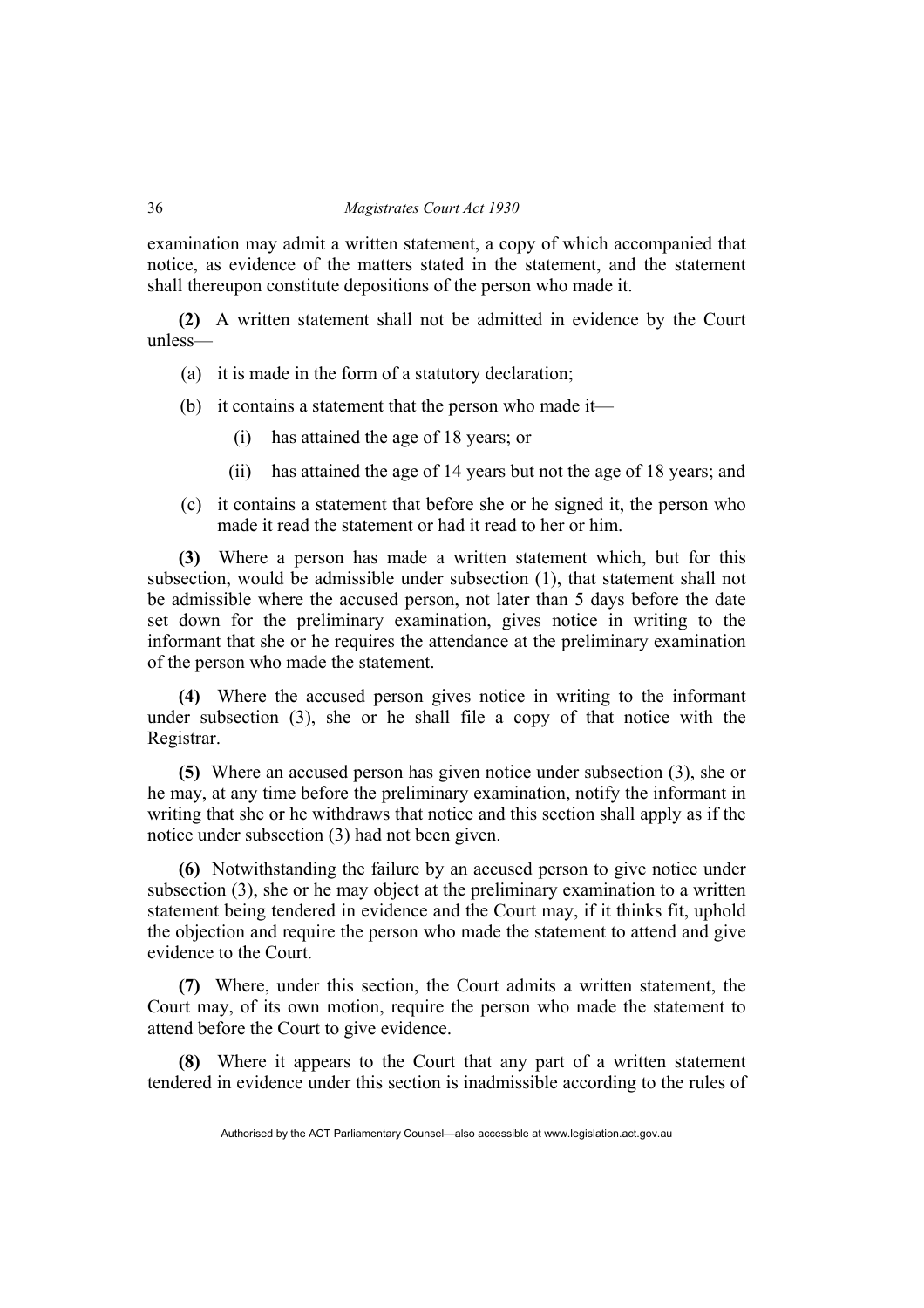evidence, the Court may, where the statement is otherwise admissible under this section, admit that statement, but, where it does so, shall identify the part that is inadmissible and shall, with reference to that part, write on the statement the words "ruled inadmissible" or words to that effect.

**(9)** Where the Court admits a written statement under this section, the informant, or the counsel or solicitor for the prosecution, may call the person who made the statement to give oral evidence and that person and any other witnesses, not being witnesses called by the accused person, who attend before the Court—

- (a) shall be examined in the presence or hearing of the accused person and, if the accused person so desires, in the presence or hearing of her or his counsel or solicitor; and
- (b) may be cross-examined by the accused person or her or his counsel or solicitor.

## **Preliminary examination where written statements not tendered**

**90AB.** Where a person is alleged to have committed an indictable offence and a notice has not been given to that person in accordance with section 90, the Court shall, in the presence or hearing of the accused person and, if the accused person so desires, in the presence or hearing of her or his counsel or solicitor, take the preliminary examination or statement on oath of any persons who know the facts and circumstances of the case, and the accused person or her or his counsel or solicitor may cross-examine those persons.

# **Attendance not required under section 90AA or 90AB where order made under subsection 89 (1)**

**90ABA.** An accused person is not required to be present during the preliminary examination under subsection 90AA (9) or section 90AB where she or he is excused from attendance during that examination under section 89A.

# **Plea of guilty in committal proceedings**

**90A. (1)** This section does not apply in relation to a person charged with an indictable offence punishable by imprisonment for life.

**(1A)** Subsections (1B), (2), (3) and (4) do not apply in relation to a person charged with an offence in relation to which section 477 of the Crimes Act applies.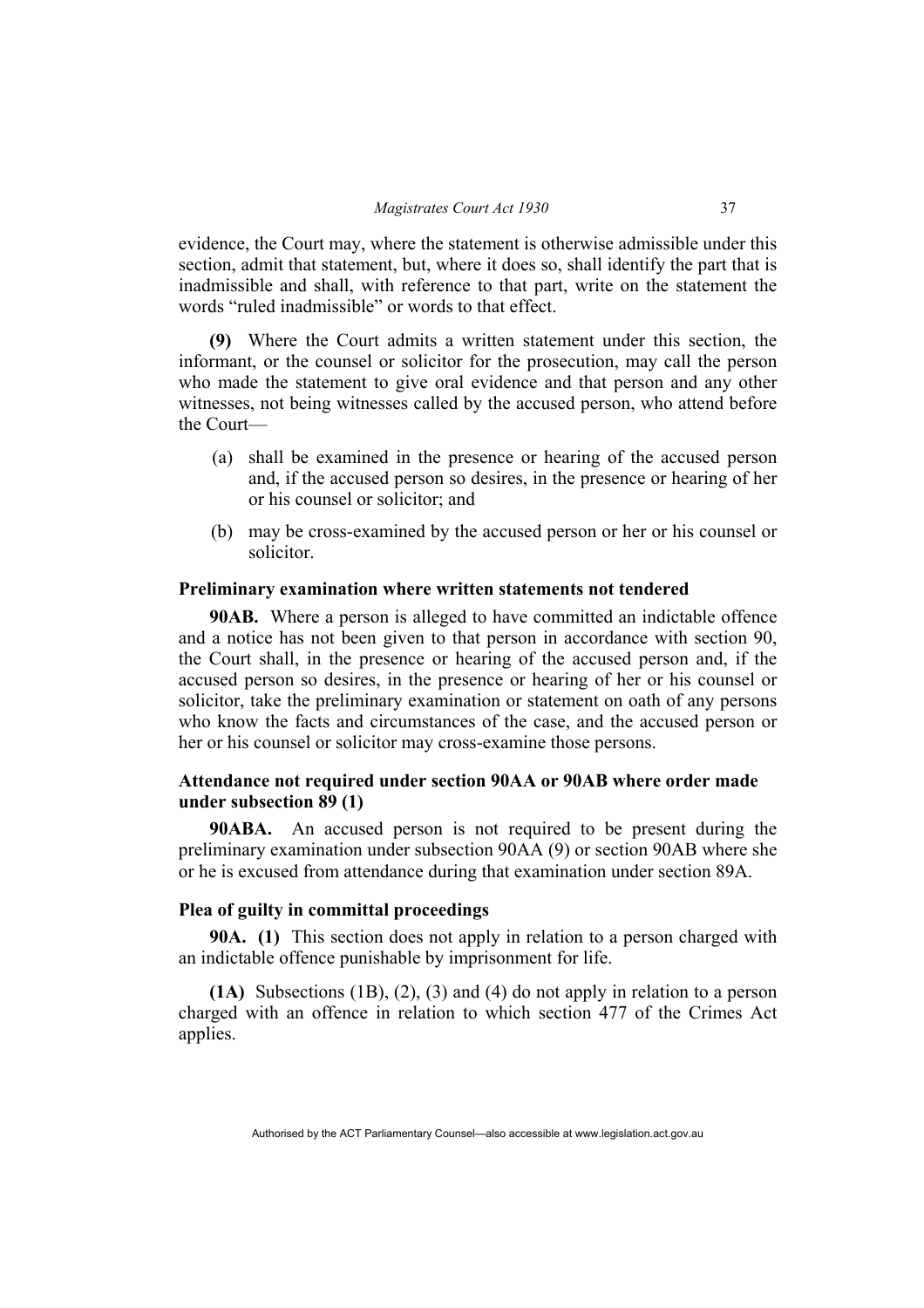**(1B)** A person (in this section referred to as "the accused person") who is before the Court charged with an indictable offence may at any stage of the proceedings plead guilty to the charge.

**(2)** The Court may accept or reject the plea but the rejection of the plea at any stage of the proceedings does not prevent the accused person from pleading guilty in pursuance of this section at a later stage of the proceedings and the Court may accept or reject the plea at that later stage.

**(3)** Where the Court rejects the plea, the proceedings before the Court shall continue as if the plea had not been made.

- **(4)** Where the Court accepts the plea and—
- (a) the offence is one that, under any law in force in the Territory is punishable either on indictment or on summary conviction;
- (b) the offence is one that may be dealt with summarily without the consent of the accused person;
- (c) the offence is one that may be dealt with summarily if the accused person consents to its being so dealt with and the accused person does so consent; or
- (d) the offence is one that may, upon the request of the prosecutor, be dealt with summarily and the prosecutor requests that it be so dealt with,

and it appears to the Court that it is proper to deal with the case summarily, the Court may, without hearing further evidence, sentence or otherwise deal with the accused person and finally dispose of the charge and all incidental matters.

- **(5)** Where the Court accepts the plea and—
- (a) it does not appear to the Court that it is proper to deal with the case summarily;
- (b) the offence is one that is punishable only on indictment;
- (c) the offence is one that may be dealt with summarily if the accused person consents to it being so dealt with and the accused person does not so consent;
- (d) the offence is one that may, upon the request of the prosecutor, be dealt with summarily and the prosecutor does not so request; or
- (e) this section applies to an accused person by virtue of section 477 of the Crimes Act,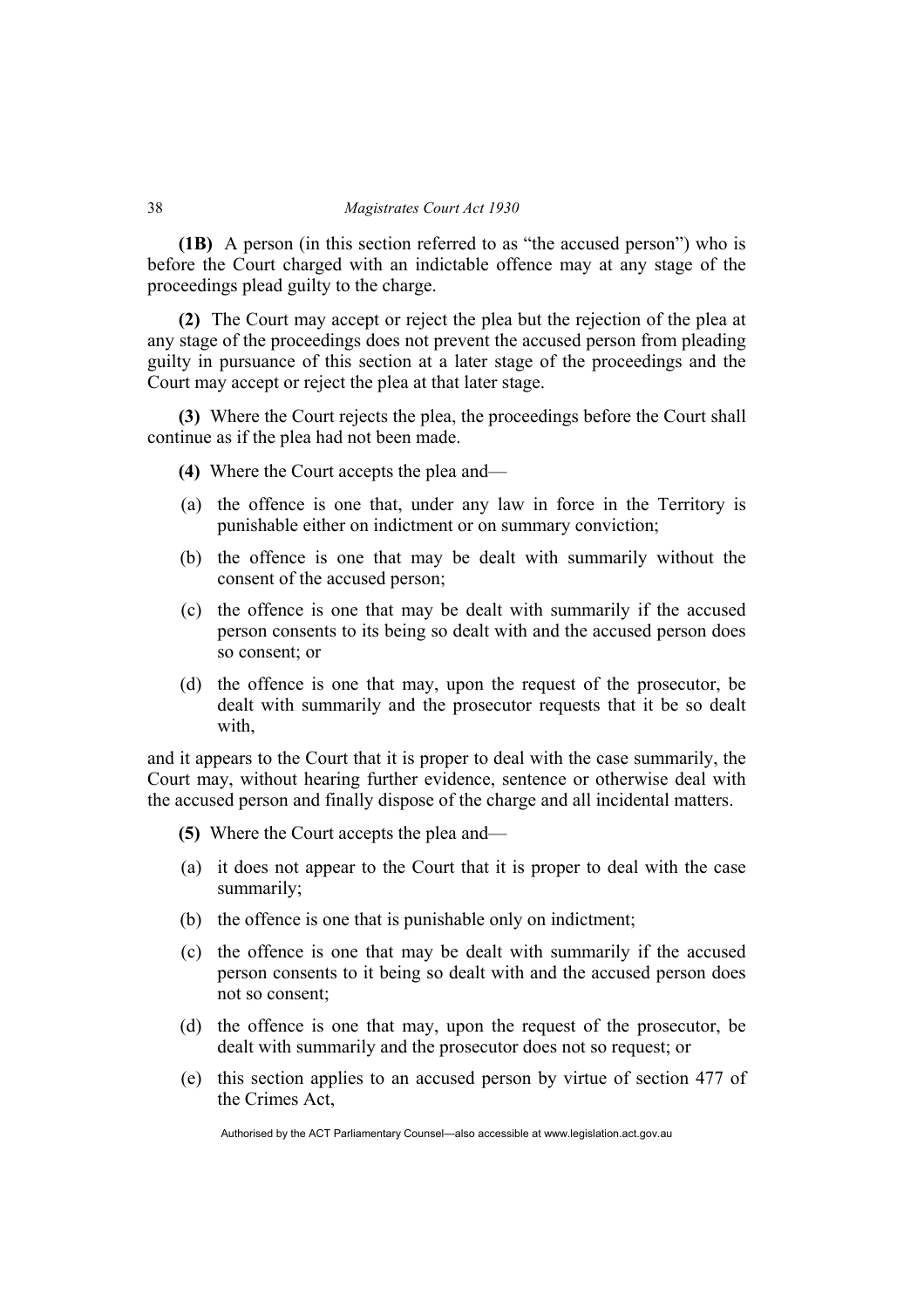the Court shall commit the accused person to such sittings of the Supreme Court as the Court directs and the Supreme Court shall deal with the accused person in accordance with the succeeding provisions of this section.

**(6)** A committal under the last preceding subsection shall, for all purposes relating to the venue or change of venue of proceedings consequent on that committal, be deemed to be a committal for trial.

**(7)** The Supreme Court shall, where it appears to the Supreme Court from the information or evidence given to or before it that the facts in respect of which the accused person was charged before the Court do not support the charge to which the accused person pleaded guilty or where the accused person or counsel for the Crown requests that an order be made under this subsection, and may, where for any other reason it sees fit so to do, order that the proceedings before the Court at which the accused pleaded guilty be continued at a time or place specified in the order.

**(8)** Except where an order is made in pursuance of the last preceding subsection, the Supreme Court has the same powers of sentencing or otherwise dealing with the accused person and of finally disposing of the charge and of all incidental matters as it would have had if the accused person, or arraignment at any sittings of the Court, had pleaded guilty to the offence charged on an indictment filed by the Attorney-General or the Attorney-General of the Commonwealth.

**(9)** The procedure relating to committal for trial applies, as nearly as may be, to a committal under subsection (5) of this section and bail may be granted as on a committal for trial, but a person shall not be bound over to give evidence on a committal under that subsection unless the Court otherwise orders.

**(10)** Where an order is made by the Supreme Court under subsection (7) of this section that proceedings before a Court at which an accused person pleaded guilty be continued at a time and place specified in the order—

- (a) those proceedings shall be continued in all respects as if the accused person had not pleaded guilty and as if those proceedings had been adjourned by the Court to the time and place so specified; and
- (b) the Supreme Court may exercise any power that the Court might have exercised under Division 3 of Part V of this Act if the order had been an order made by the Court adjourning the proceedings to the time and place so specified, and the provisions of Division 3 of Part V apply to and in respect of the accused person.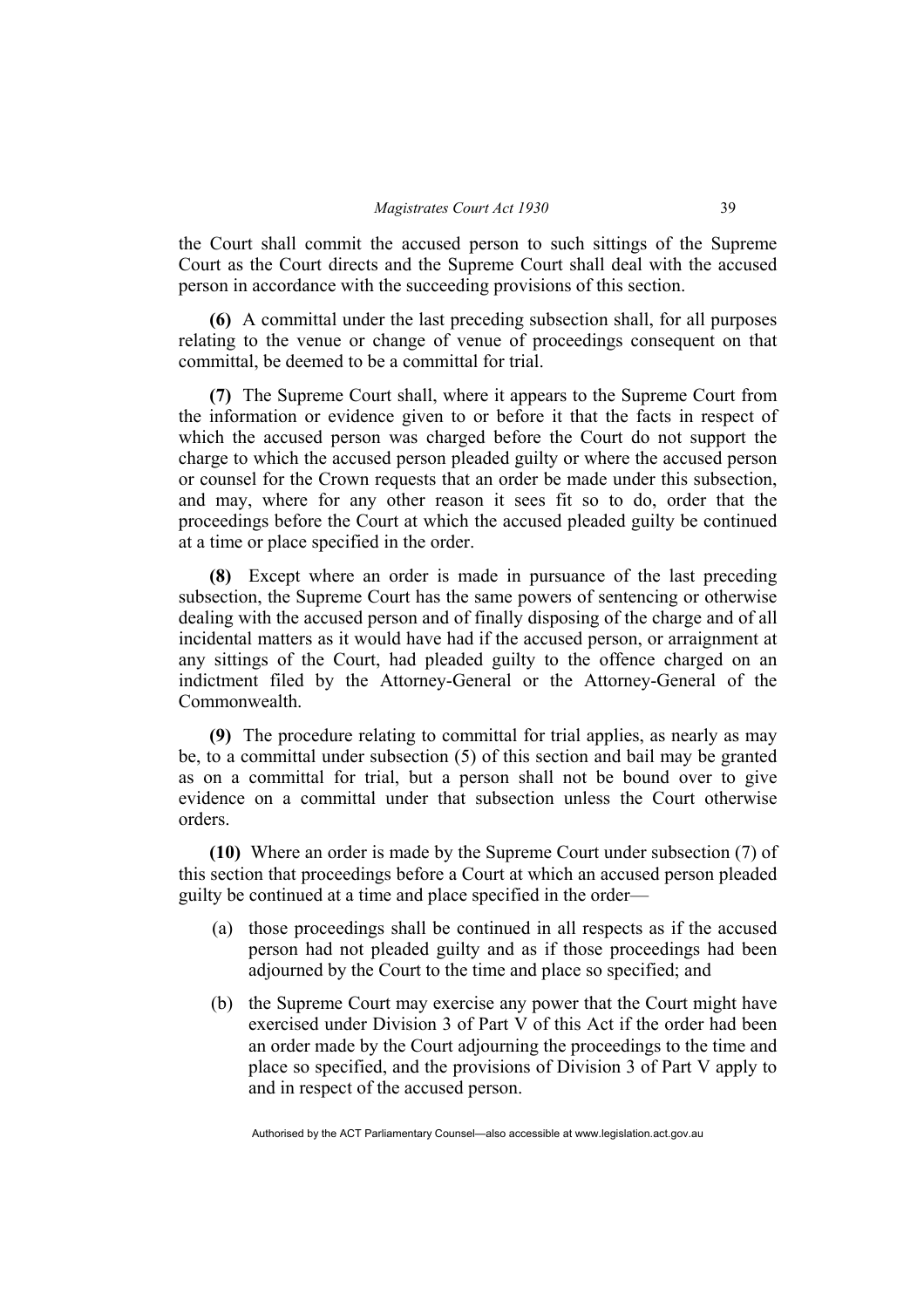#### **Court may discharge accused**

**91.** When all the evidence offered upon the part of the prosecution against a person charged with an indictable offence has been taken, the Court shall—

- (a) if the Court is not of the opinion referred to in paragraph  $(b)$  forthwith order the accused person, if in custody, to be discharged from custody in respect of that offence; or
- (b) if the Court is of the opinion, having regard to all the evidence before it, that the evidence is capable of satisfying a jury beyond reasonable doubt that the accused person has committed an indictable offence proceed as hereinafter provided.

# **Proceedings where evidence sufficient to put accused on trial**

**92. (1)** Where the Court is of the opinion, having regard to the evidence for the prosecution, that the evidence is capable of satisfying a jury beyond reasonable doubt that the accused person has committed an indictable offence, the Court shall charge the accused person with such offence and shall say to the accused person these words, or words to the like effect: "Do you wish to say anything in answer to the charge? You are not obliged to say anything unless you desire to do so; but whatever you say may be given in evidence against you upon your trial. You are clearly to understand that you have nothing to hope from any promise or favour, and nothing to fear from any threat which may have been held out to you to induce you to make any admission or confession of your guilt; but whatever you now say may be given in evidence against you upon your trial, notwithstanding any such promise or threat.".

**(1A)** Subsection (1) does not apply in relation to a person charged with an indictable offence if the Court has decided to dispose of the case summarily pursuant to a law in force in the Territory.

**(2)** Where the Court commits the accused person for trial before the Supreme Court, any statement made by the person in reply to the question referred to in subsection (1) is, upon the trial of the accused person, admissible as evidence.

**(3)** Whether or not the accused person makes a statement in reply to the question referred to in subsection (1), the Magistrate shall ask her or him if she or he desires to give evidence herself or himself or to call any witnesses on her or his behalf and, if the accused person or any other person then gives evidence, the prosecutor is at liberty to cross-examine the witness and to adduce evidence in reply.

# **Committal for sentence for indictable offence tried summarily**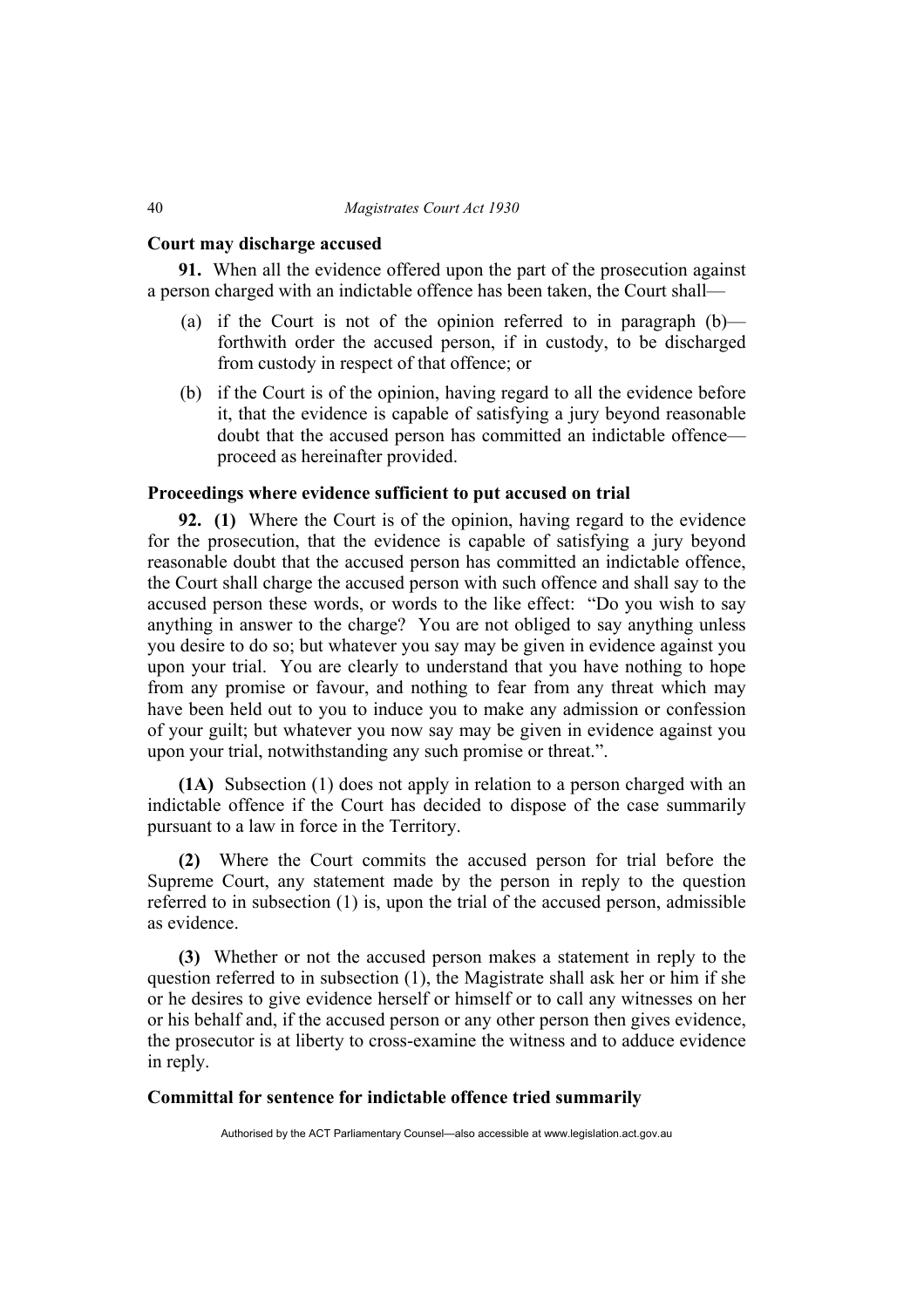**92A. (1)** Upon the summary conviction of a person charged with an indictable offence, the Court may, where it appears to it that by reason of the character and antecedents of that person it is desirable that sentence be passed upon her or him by the Supreme Court, commit her or him for sentence to such sittings of the Supreme Court as the Court directs.

**(2)** Where the Court commits a person for sentence in pursuance of subsection (1), the Court shall deal with her or him in the same way as a person who is committed for trial in pursuance of paragraph 94 (b).

**(3)** The Supreme Court has the same powers of sentencing or otherwise dealing with a person committed for sentence in pursuance of this section as it would have had if that person had been convicted in that court.

# **Depositions as evidence**

**92B.** Where—

- (a) a person is charged with an indictable offence;
- (b) the person has not admitted the truth of the charge; and
- (c) the Court has decided to dispose of the case summarily pursuant to a law in force in the Territory,

the depositions of the witnesses who gave evidence for the prosecution at the preliminary hearing shall be deemed to be evidence given on the hearing of the charge and those witnesses, or any of them, shall, if so required by the prosecutor or the defendant, be called or recalled, as the case requires, for examination or cross-examination.

# **Admissions and confessions**

**93.**

**(4)** Nothing in this Act shall prevent the prosecutor in any case from giving in evidence any admission or confession or other statement of the defendant made at any time, which by law would be admissible as evidence against that person.

## *Division 2—Proceedings subsequent to Hearing of Evidence*

## **Discharge or committal for trial**

**94.** When all the evidence for the prosecution and the defence has been taken—

 (a) if the Court is of opinion, having regard to all the evidence before it, that a jury would not convict the defendant of an indictable offence—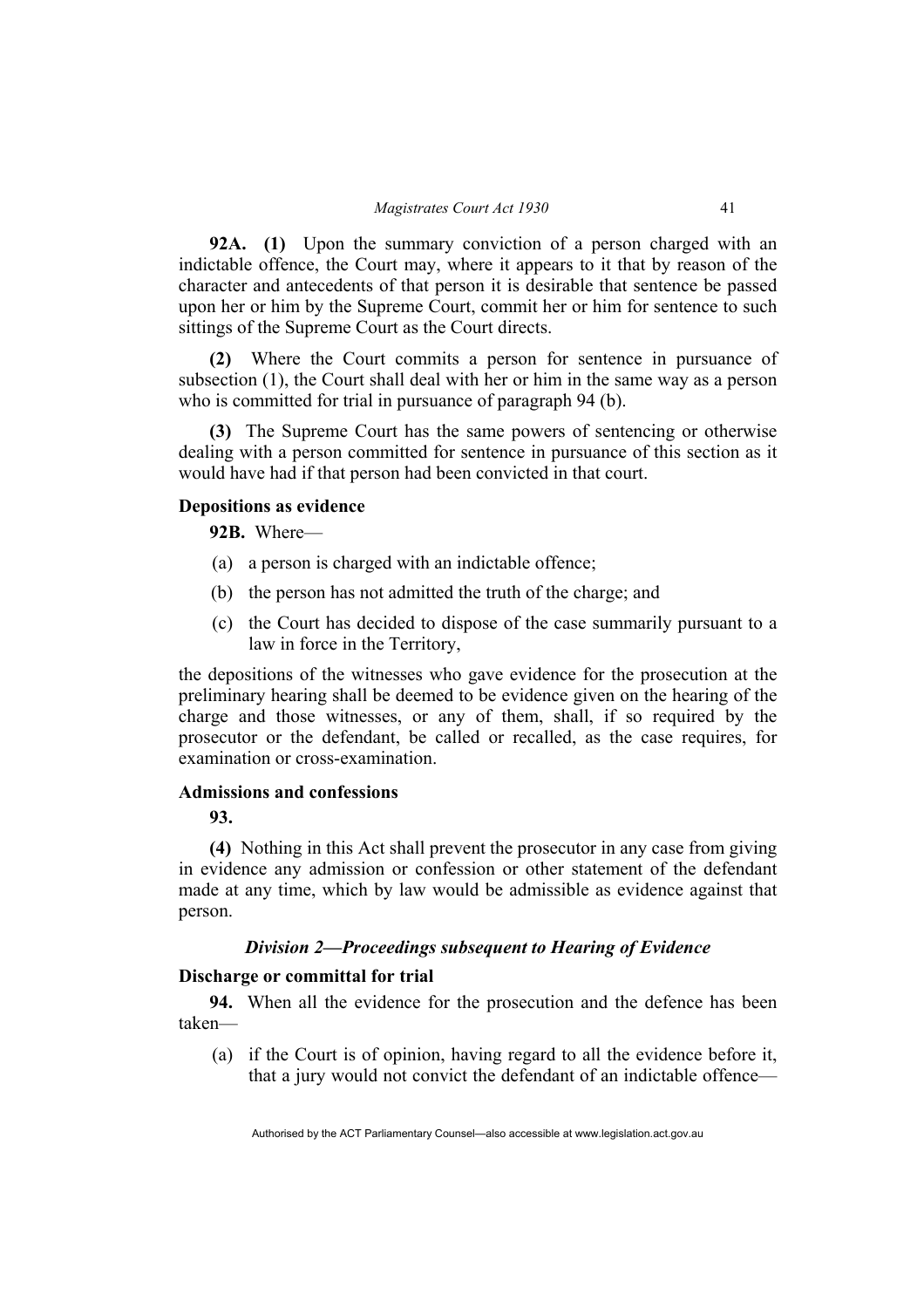it shall forthwith order the defendant, if she or he is in custody, to be discharged as to the information then under inquiry; and

 (b) if the Court is not of the opinion referred to in paragraph (a)—it shall commit her or him to take her or his trial for the offence before the Supreme Court, and in the meantime either shall by warrant commit her or him to gaol, a lock-up or a remand centre, to be there safely kept until the sittings of the Court before which she or he is to be tried, or until she or he is delivered by due course of law or admitted to bail as provided in this Act or at once admit her or him to bail as hereinafter provided.

#### **Depositions of dead or absent persons**

**95.** Where, upon the trial of a person who has previously been charged before the Court with an indictable offence and committed for trial, it is proved—

- (a) that a witness whose depositions were taken at the hearing of the charge before the Magistrate is dead or so ill as not to be able to travel or to give evidence, or is absent from the Commonwealth;
- (b) that the depositions of the witness were taken in the presence of the accused person; and
- (c) that the accused person or her or his counsel or solicitor had a full opportunity of cross-examining the witness,

the depositions are admissible as evidence—

- (d) if taken in the manner specified in subsection 54A (3), be read as evidence at the trial of the accused person without further proof unless it is proved that the Magistrate by whom the depositions purport to have been signed did not in fact sign them; or
- (e) if recorded by one of the means specified in subsection 54A (2), be read as evidence at the trial of the accused person if it is proved that the record is a correct record of the depositions and that the transcript is a correct transcript of that record.

# **Evidence for defence**

**96.** Where a person is charged with an indictable offence as such, the Court shall be bound to hear any evidence tendered on her or his behalf tending to show that the defendant is not guilty of the offence with which she or he is charged.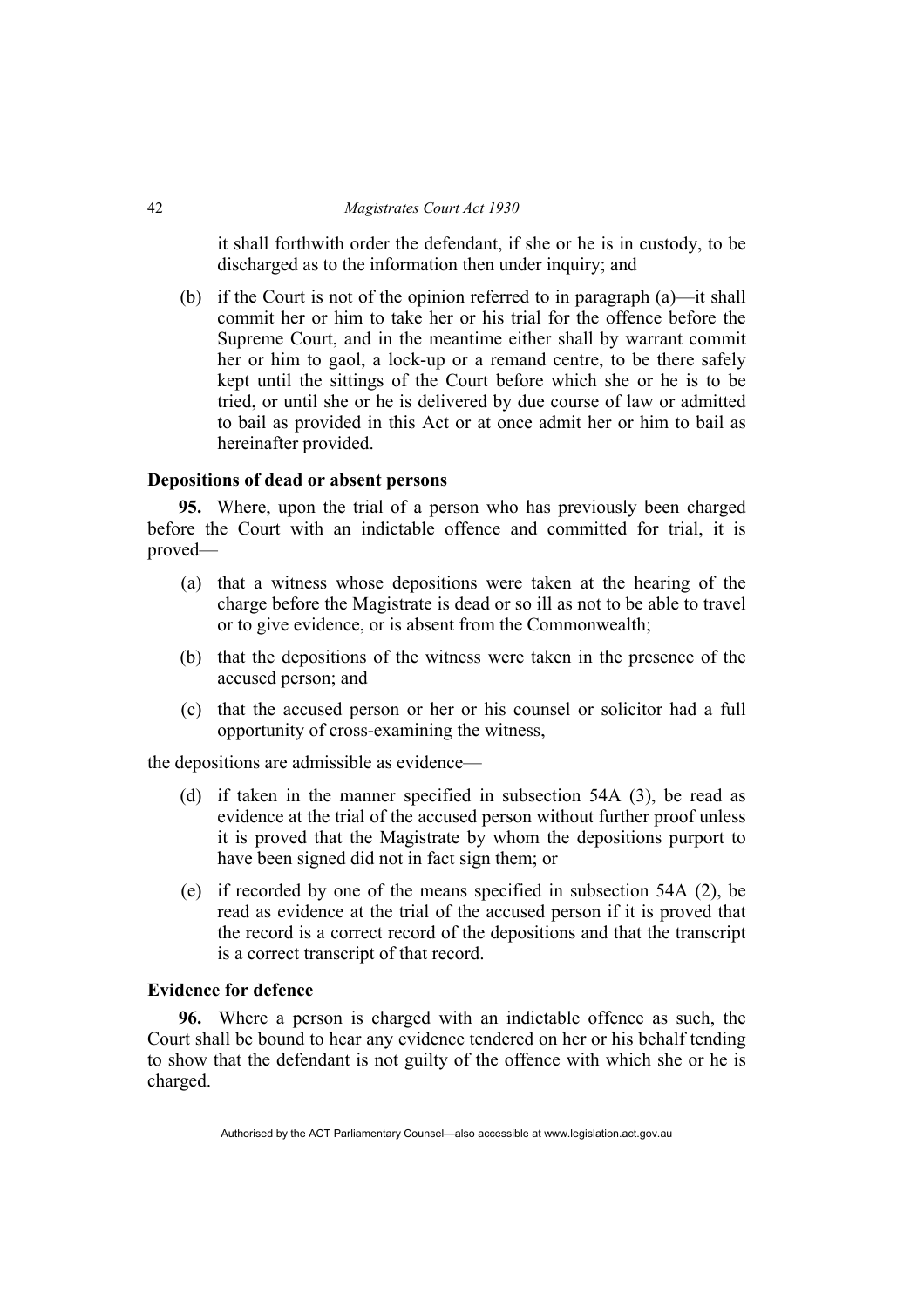#### *Division 2A—Costs*

#### **Discontinued proceedings**

**97.** Where—

- (a) in proceedings under this Part, the Court is of the opinion that the evidence for the prosecution is not capable of satisfying a jury beyond reasonable doubt that the accused person has committed an indictable offence or is of the opinion, having regard to all the evidence before it, that a jury would not convict the defendant of an indictable offence; or
- (b) proceedings under this Part are discontinued for any other reason,

the Court may order that the informant shall pay to the defendant such costs as the Court thinks just.

# *Division 3—Recognizances of Witnesses*

# **Recognizance of witnesses etc.**

**103. (1)** The Court may bind by recognizance every person whose written statement was admitted in evidence in pursuance of section 90AA, or who was examined before it, to appear at the court at which the defendant is to be tried, and then and there to give evidence against the defendant.

**(2)** The recognizance shall particularly specify the profession, trade, or calling of every person who enters into it, together with her or his Christian name and surname, and the place of her or his residence.

# **Signature of Magistrate**

#### **Notice to witnesses**

**104.** Every such recognizance shall be duly acknowledged by every person who enters into it, and shall be subscribed by the Magistrate before whom it is acknowledged, and a notice thereof signed by the Magistrate shall at the same time be given to every person bound thereby.

# **Court may commit refractory witness**

**105.** If a witness refuses to enter into the recognizance, the Court may by warrant commit her or him to gaol or to a remand centre, there to be safely kept until after the trial of the defendant, unless in the meantime the witness duly enters into the recognizance before a Magistrate:

Provided that if afterwards, the defendant is not committed for trial for the offence with which she or he is charged, or if the duly appointed officer declines to file an information against the defendant for the offence, any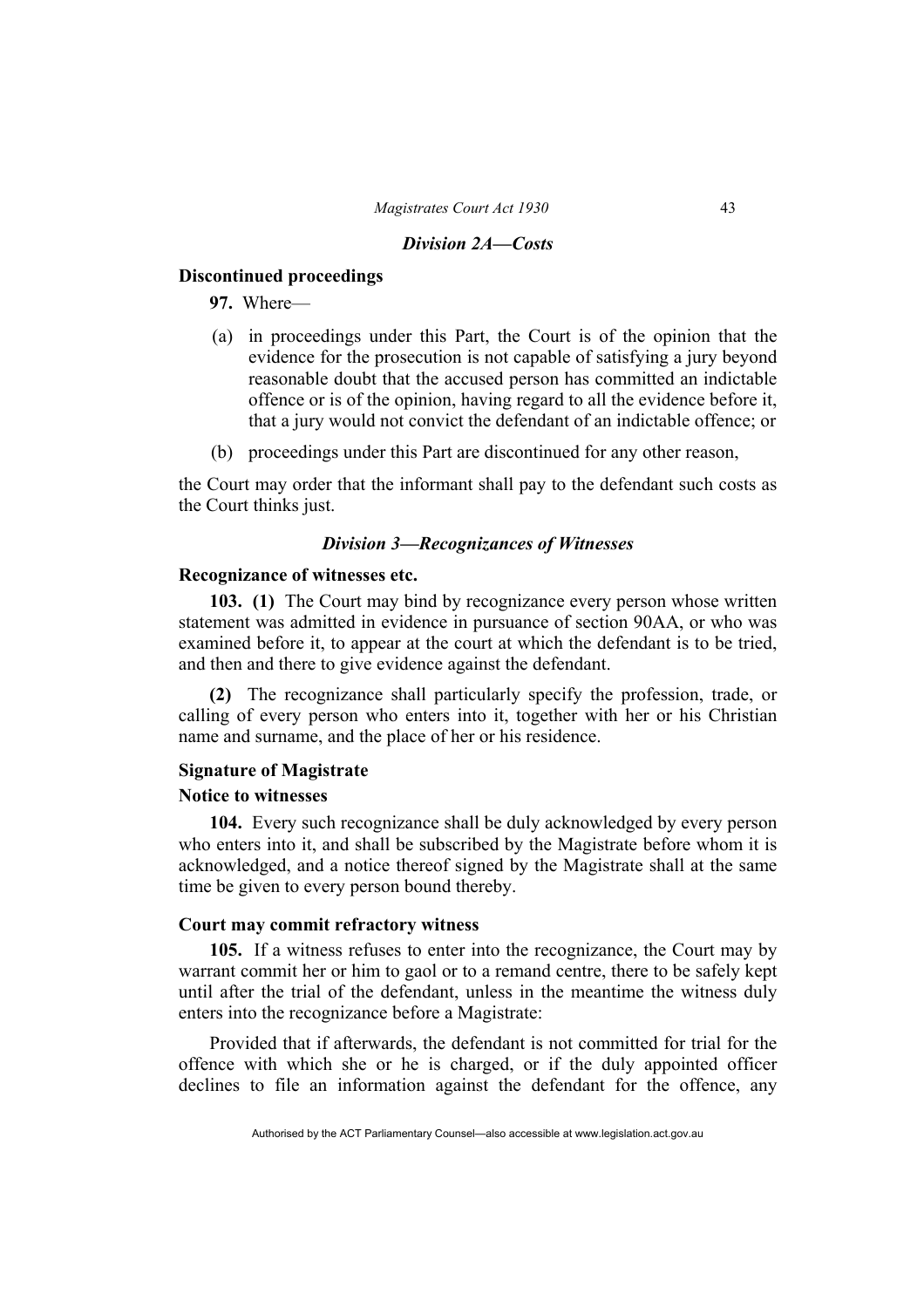Magistrate, upon being duly informed of the fact, may, by her or his order in that behalf, order and direct the keeper of the goal or Superintendent of the remand centre, as the case requires where the witness is in custody to discharge her or him from custody, and the keeper or Superintendent shall thereupon forthwith discharge her or him accordingly, as to that warrant.

## *Division 4—Miscellaneous*

#### **Transmission of depositions etc. to Director of Public Prosecutions**

**106. (1)** Where a defendant is committed for trial or for sentence the Court shall as soon as possible after the conclusion of the case before it, transmit to the Director of Public Prosecutions or a person authorized by the Director of Public Prosecutions all informations, examinations, depositions, statements, bail undertakings and other documents sworn taken or acknowledged in the case.

**(2)** The reference in the last preceding subsection to depositions shall be read as a reference to a certified copy of depositions and the reference in that subsection to statements shall be read as including a reference to a certified copy of the statement, if any, made by a defendant in reply to the question referred to in subsection 92 (1).

#### **Delivery of documents to proper officer of Court**

**107. (1)** After the transmission of the documents and before the day of trial, the Director of Public Prosecutions or a person authorized by the Director of Public Prosecutions shall have and be subject to the same duties and liabilities with respect to the documents upon a *certiorari* directed to her or him, or upon a rule or order directed to her or him in lieu of that writ, as the Court would have had and been subject to upon a *certiorari* to it if the documents had not been transmitted.

**(2)** The Director of Public Prosecutions, a person authorized by the Director of Public Prosecutions, the person representing the Director of Public Prosecutions or the officer in any case prosecuting on behalf of the Crown, shall, at any time after the opening of the Court at the sitting at which the trial is to be had, deliver or cause to be delivered the documents or any of them to the proper officer of the Court, if the presiding judge so directs.

## **Copies of depositions may be obtained by accused**

**108. (1)** Where any person charged with any indictable offence is directed by the Court to be tried, if that person, at any time after the examinations in her or his case have been concluded and before the first sitting of the Court at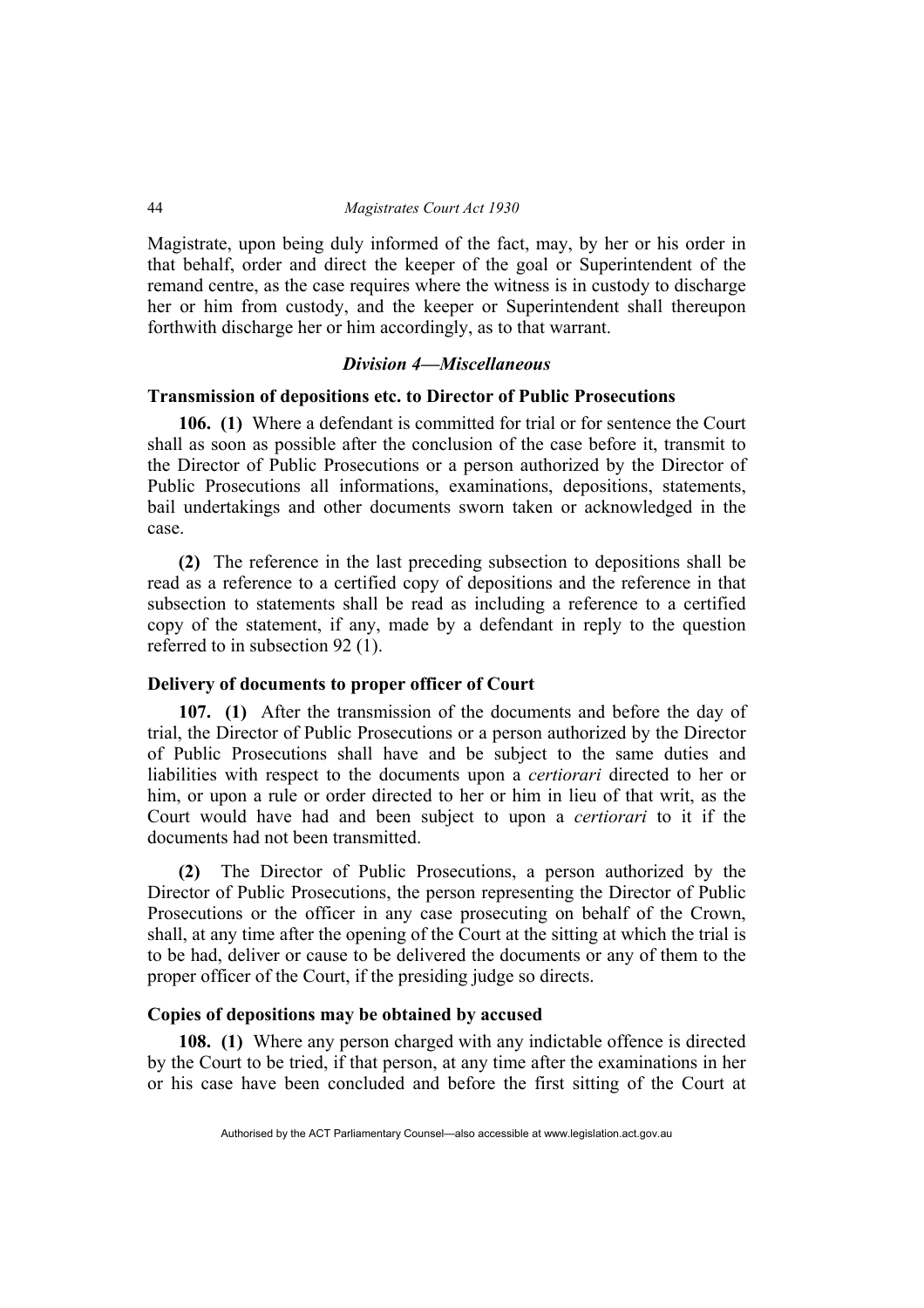which she or he is to be tried, makes application to the officer having the custody thereof, that person shall receive from the officer certified copies of the depositions on which she or he has been directed to be tried, and of the evidence given on the cross-examination or the examination of any witnesses that have been cross-examined or called and examined by or on behalf of that person.

**(2)** Any gaoler or officer having that person in his custody shall convey or cause to be conveyed any such application to the officer having the custody of the depositions and evidence.

# **PART VII—PROCEEDINGS IN CASE OF OFFENCES PUNISHABLE SUMMARILY**

# **Indictable offences dealt with summarily**

**108A.** Where—

- (a) a person is charged with an indictable offence; and
- (b) the Court has decided to dispose of the case summarily pursuant to a law in force in the Territory,

this Part applies, so far as it is applicable, to the summary disposal of the case.

## **Dismissal or adjournment in absence of informant**

**109.** If upon the day at the place appointed by the summons for hearing and determining an information of an offence punishable summarily, the defendant attends voluntarily in obedience to the summons, or is brought before the Court by virtue of a warrant, and the informant (having had notice of the day and place) does not appear by herself or himself, her or his counsel, or solicitor, the Court shall dismiss the information unless for some reason it thinks proper to adjourn the hearing of the information to some other day.

## *Ex parte* **hearing in absence of defendant**

**110. (1)** Where a summons has been served in accordance with section 41 and the defendant does not appear when called, the Court may either—

- (a) proceed *ex parte* to hear and determine the case in the absence of the defendant; or
- (b) upon oath being made before it, substantiating the matter of the information to its satisfaction, issue its warrant for the arrest of the defendant and to bring her or him before the Court to answer to the information and be further dealt with according to law.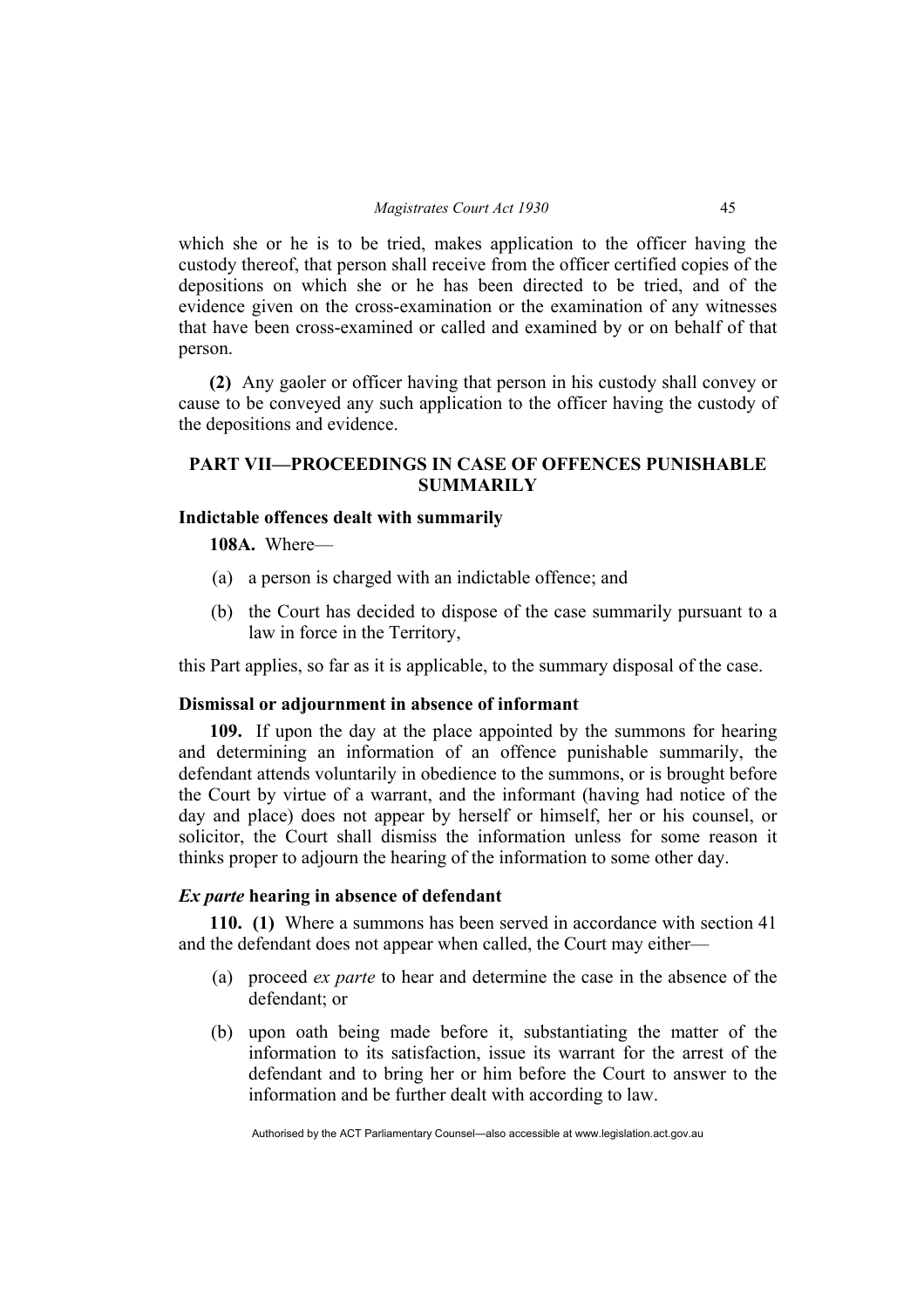- **(2)** Where the Court proceeds pursuant to paragraph (1) (a)—
- (a) the evidence of the informant or another person may be given orally; or
- (b) a written statement made by the informant or another person may be admitted as evidence of the matters contained in it.

**(3)** A written statement admitted in evidence shall constitute the depositions of the person who made the statement.

**(4)** A written statement shall not be admitted in evidence unless it is sworn before—

- (a) a person who is enrolled as a legal practitioner of the High Court or of the Supreme Court of a State or Territory;
- (b) a Justice of the Peace;
- (c) a Commissioner for Affidavits;
- (d) a Commissioner for Declarations;
- (e) a Notary Public; or
- (f) a police officer holding or acting in the rank of Superintendent authorised in writing by the Commissioner of Police for the purpose.

**(5)** Where the Court admits a written statement in evidence it may, of its own motion, adjourn the hearing of the information and require the person who made the statement to attend before the Court to give evidence.

**(6)** Although a part of a written statement tendered in evidence under this section is inadmissible according to the rules of evidence, that statement is nevertheless admissible under this section as evidence of the matters contained in the remainder of that statement, but if the Court admits such a statement, the Court shall identify the part that is inadmissible and shall, with reference to that part, write on the statement "ruled inadmissible" or words to that effect.

#### **Magistrate may adjourn the case**

**111.** Where the Court upon the non-appearance of the defendant issues its warrant, it shall adjourn the hearing of the information until the defendant is arrested, and if the defendant is afterwards arrested under the warrant she or he shall be detained in safe custody until she or he can be brought up before the Court at a convenient time and place of which the informant shall have due notice.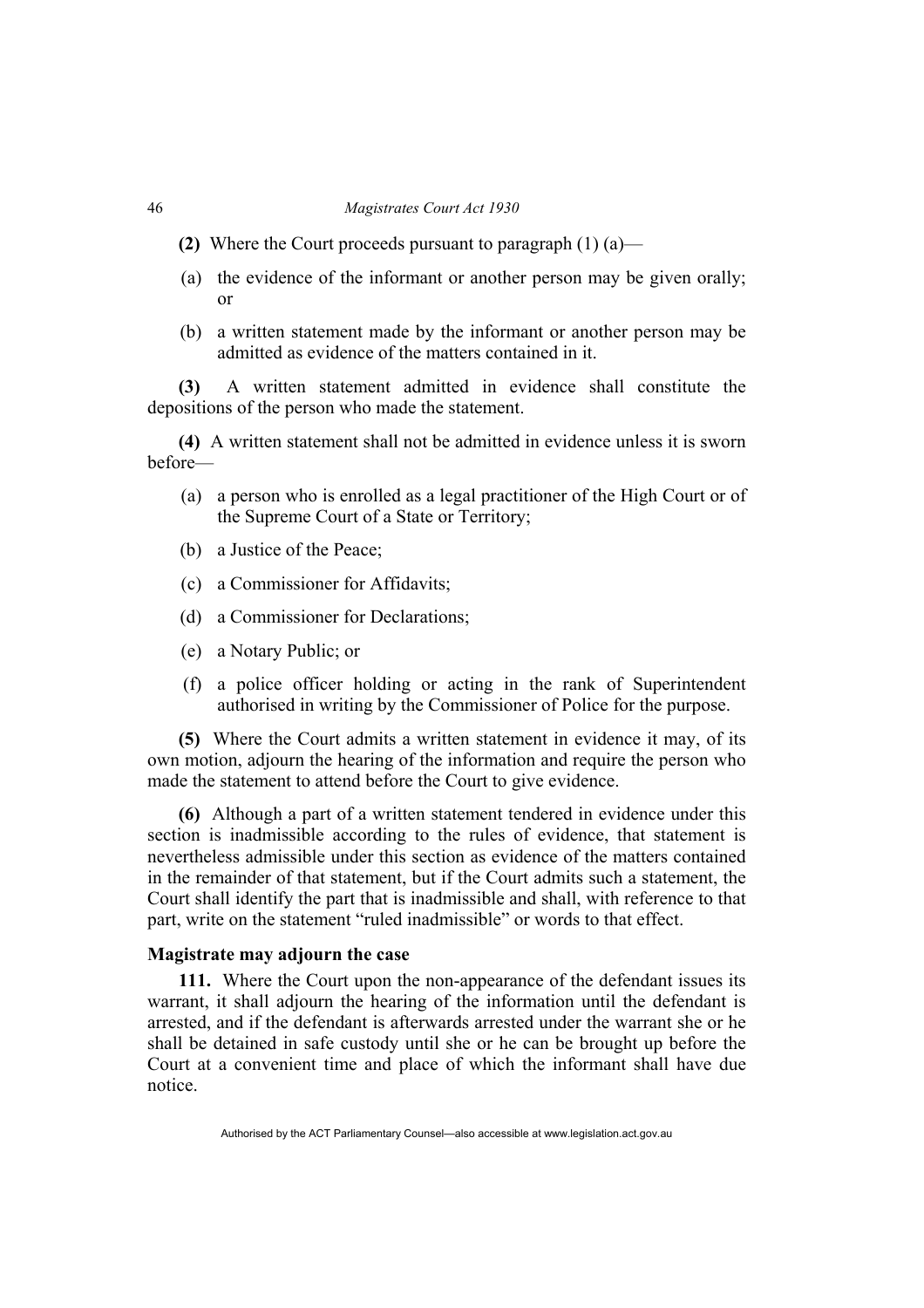#### **Both parties appearing**

**112.** If both parties appear either personally or by counsel or solicitor, the Court shall proceed to hear and determine the information.

#### **Proceedings at the hearing on defendant's confession**

**113.** Where the defendant is present at the hearing, the substance of the information shall be stated to her or him, and she or he shall be asked if she or he has any cause to show why she or he should not be convicted or why an order should not be made against her or him, and if she or he has no cause to show, the Court may convict her or him, or make an order against her or him accordingly.

# **Where defendant does not admit the case**

**114.** If the defendant does not admit the truth of the information, the Court shall proceed to hear the informant and her or his witnesses and also the defendant and her or his witnesses and also such witnesses as the informant may examine in reply, if the defendant has given any evidence other than as to her or his general character; and the Court having heard what each party has to say, and the evidence so adduced, shall consider the whole matter and determine it, and shall convict or make an order upon the defendant or dismiss the information as justice requires.

# **Court may proceed to hearing in absence of both or either of the parties**

**115.** If at the time or place to which a hearing or further hearing is adjourned, either or both of the parties does not or do not appear personally or by counsel or solicitor, the Court may proceed to the hearing or further hearing as if the party or parties were present, or if the informant does not appear the Court may dismiss the information with or without costs.

#### **Conduct of summary proceedings regulated**

**116.** The defendant or her or his counsel or solicitor may address the Court after all the evidence for the informant and the evidence (if any) for the defendant and for the informant in reply has been given and the informant or her or his counsel or solicitor shall have a closing address.

# **PART VIIA—SERVICE AND PLEADING BY POST WITH RESPECT TO CERTAIN OFFENCES**

# **Interpretation**

**116A. (1)** In this Part, unless the contrary intention appears—

"defendant" means a person who has been duly served with a summons in accordance with section 116B;

Authorised by the ACT Parliamentary Counsel—also accessible at www.legislation.act.gov.au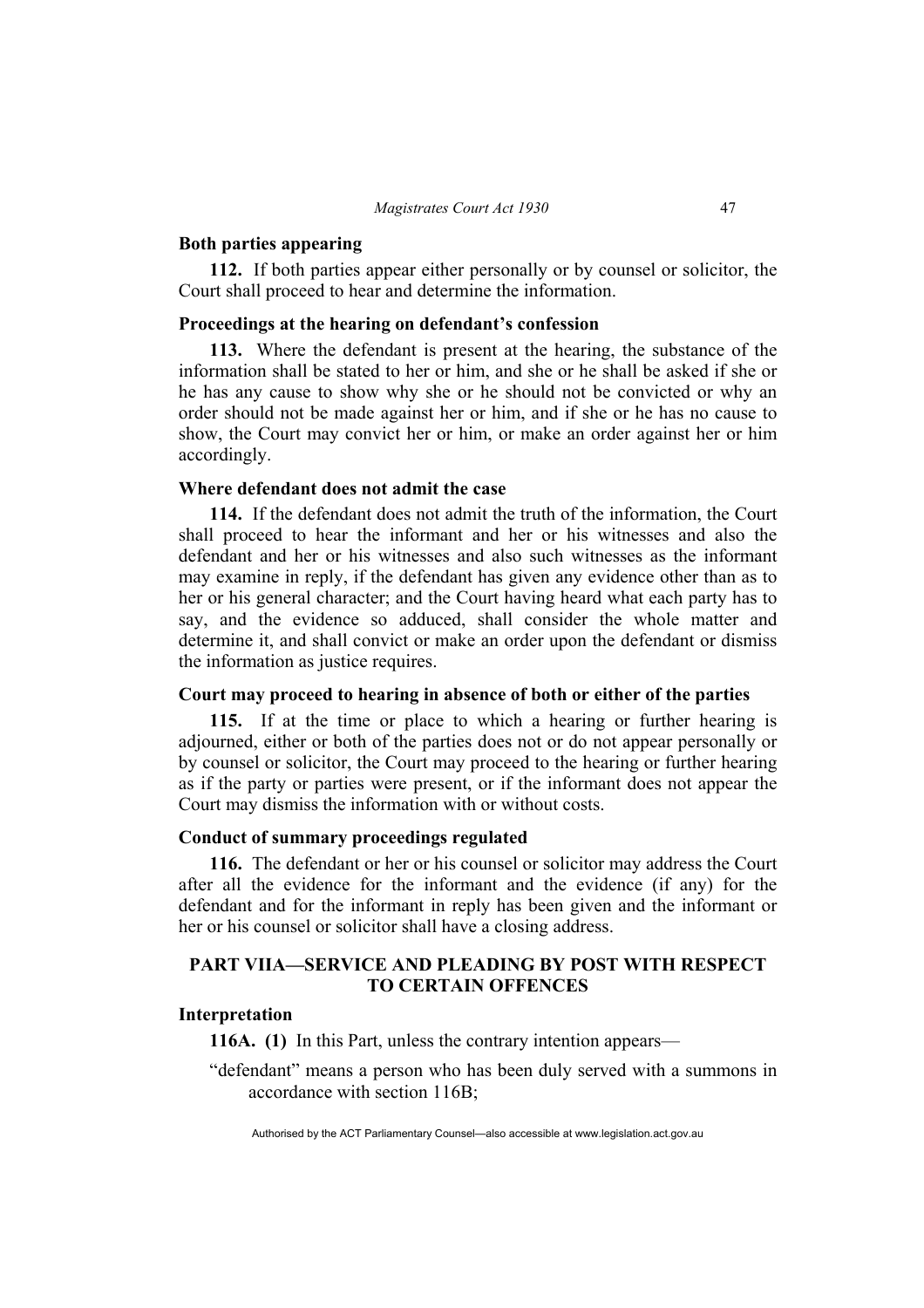"prescribed offence" has the meaning given by subsection (3).

**(2)** A reference in this Part, other than in subsection 116B (2), to the Notice to Defendant form, the Notice of Intention to Defend form or the Plea of Guilty form shall be read as a reference to a copy of that form printed on the back of a copy of a summons.

**(3)** An offence against a law in force in the Territory is a prescribed offence in relation to a person if—

- (a) in the case of an offence against the *Motor Traffic Act 1936*—the maximum penalty applicable to that person is a fine not exceeding the amount specified in subsection 192 (2) of that Act;
- (b) in the case of an offence against the *Motor Vehicles (Dimensions and Mass) Act 1990*—the maximum penalty applicable to that person is a fine not exceeding \$2,000; or
- (c) in the case of an offence against any other law in force in the Territory—the maximum penalty applicable to that person is a fine not exceeding \$1,000;

whether or not any other penalty may be imposed with that fine.

**(4)** In this Part, a reference to a law in force in the Territory includes a reference to—

- (a) the Australian National University Parking and Traffic Statute as amended and in force from time to time; and
- (b) where that statute is repealed and remade—any such remade statute as amended and in force from time to time.

#### **Service of summons**

**116B. (1)** Without prejudice to the methods of service provided for by subsection 41 (1), a summons with respect to a prescribed offence may be served upon the person to whom it is directed—

- (a) by delivering 2 copies of the summons to her or him personally;
- (b) by sending 2 copies of the summons by post addressed to her or him at her or his last known place of residence or business; or
- (c) by leaving 2 copies of the summons at her or his last known place of residence or business with a person apparently resident or employed at that place and apparently over the age of 16 years.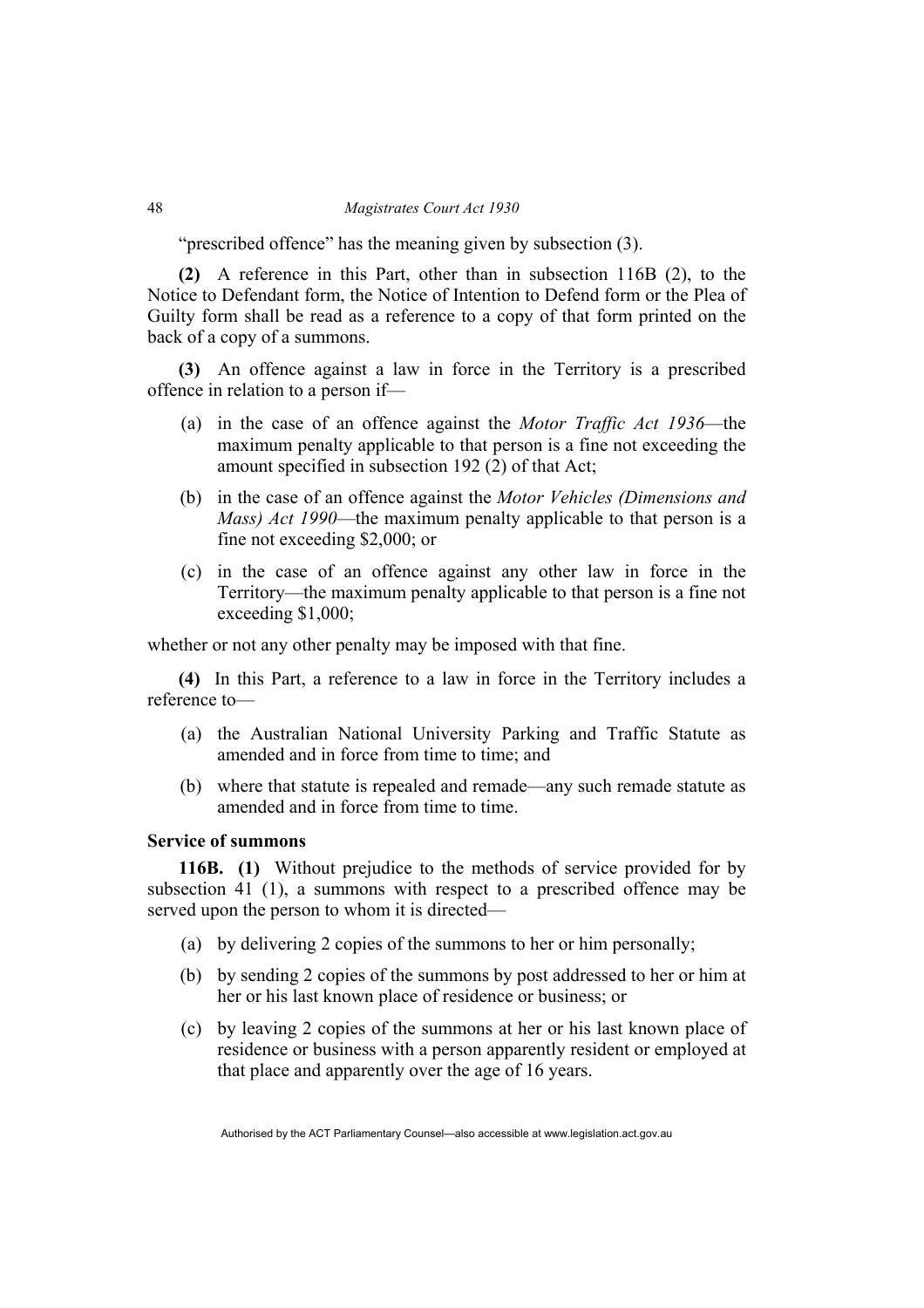**(2)** One copy of a summons with respect to a prescribed offence served in accordance with this section shall have the Notice to Defendant form printed on the back of it, and the other copy of that summons so served shall have the Notice of Intention to Defend form and the Plea of Guilty form printed on the back of it.

**(3)** Service in accordance with this section of a summons with respect to a prescribed offence, being service in a manner referred to in paragraph (1) (a) or (c), shall be effected not less than 14 days before the day on which the person to whom it is directed is required by the summons to appear before the Court.

**(4)** Where a summons with respect to a prescribed offence is served in accordance with this section in the manner referred to in paragraph (1) (b), the 2 copies of the summons shall be sent by post not less than 21 days before the day on which the person to whom it is directed is required by the summons to appear before the Court.

# **Giving of notice**

**116BA.** Where the Registrar is required to give notice to a person under this Part, the notice may be served by sending a copy by post addressed to the person at his or her last known place of residence or business.

# **Proof of service**

**116C. (1)** Service of a summons or notice for the purposes of this Part may be proved by the oath of the person who served it, by affidavit or otherwise.

**(2)** For the purposes of this Part, where—

- (a) a summons has been served in accordance with section 116B; and
- (b) a copy of the summons is returned to the Registrar with the Notice of Intention to Defend form or the Plea of Guilty form completed,

the defendant shall, unless the contrary is proved, be taken to have completed and signed the form so completed and to have returned the form to the Registrar.

**(3)** The Plea of Guilty form shall be signed in the presence of one of the following persons:

- (a) the Registrar;
- (b) a person who is enrolled as a legal practitioner of the High Court or of the Supreme Court of a State or Territory;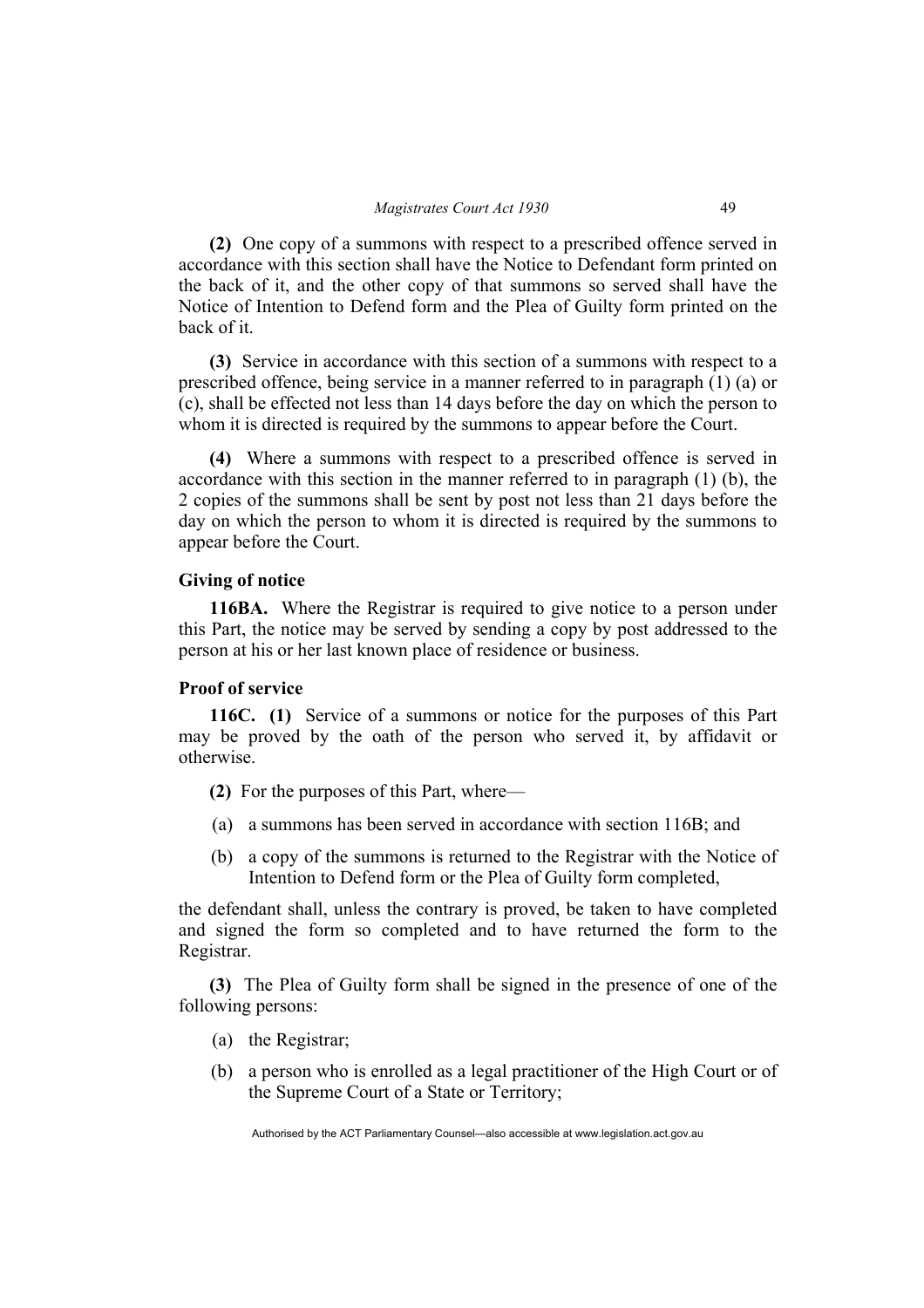- (c) a Justice of the Peace;
- (d) a prescribed person.

# **Pleas**

**116D.** A defendant may—

- (a) without prejudice to any other means of pleading guilty, enter a plea of guilty by completing the Plea of Guilty form and returning the form, whether by post or otherwise, to the Registrar; or
- (b) give notice of her or his intention to defend by completing the Notice of Intention to Defend form and returning the form, whether by post or otherwise, to the Registrar.

# **Procedure where plea of guilty entered**

**116E. (1)** Where—

- (a) a defendant enters a plea of guilty in accordance with section 116D;
- (b) the defendant—
	- (i) does not appear at the hearing; or
	- (ii) appears but does not withdraw her or his plea of guilty;

and

(c) the Court accepts the plea of guilty,

the Court shall record a plea of guilty and determine the proceedings accordingly.

**(2)** The Court shall, in determining proceedings in pursuance of subsection (1), have regard to the matters (if any) drawn to the attention of the Court in the plea of guilty and shall give to those matters such weight as to the Court seems proper.

**(3)** Where the Court declines to accept a plea of guilty entered in accordance with section 116D—

- (a) the Court shall adjourn the hearing and fix a time and place for the hearing of the proceedings; and
- (b) if the defendant is not before the Court, the Registrar shall give to the defendant notice of the time and place so fixed.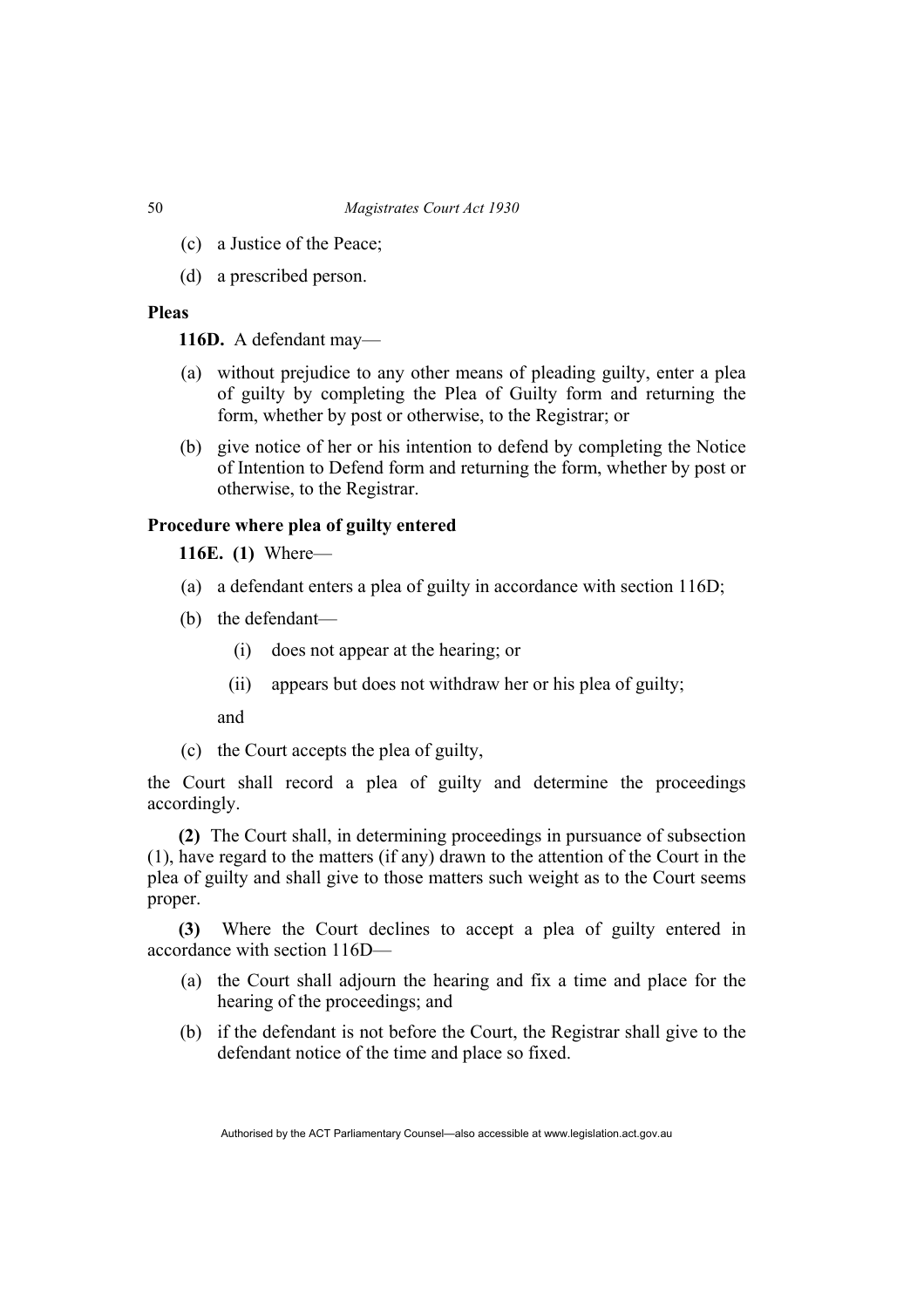**(4)** Where a defendant does not appear at the time and place fixed under subsection (3), the Court may hear and determine the proceedings in the absence of the defendant.

# **Procedure where notice of intention to defend given**

**116F.** Where a defendant returns the Notice of Intention to Defend form to the Registrar before the day on which she or he is required by the summons to appear before the Court—

- (a) the Court shall fix a time and place for the hearing of the proceedings; and
- (b) the Registrar shall give to the defendant notice of the time and place so fixed.

# **Procedure where defendant pleads not guilty**

**116FA.** Where the defendant appears before the Court at the time and place at which he or she is required by the summons to appear and pleads not guilty, the Court shall adjourn the hearing, fix a time and place for the hearing of the proceedings and inform the defendant of the time and place so fixed.

#### **Procedure where defendant does not plead**

**116G.** Where—

- (a) a summons has been served in accordance with section 116B;
- (b) either—
	- (i) the defendant does not enter a plea of guilty in accordance with section 116D or return the Notice of Intention to Defend form to the Registrar before the day on which she or he is required by the summons to appear before the Court, and does not appear before the Court at the time and place specified in the summons; or
	- (ii) the defendant does not appear before the Court at the time and place specified in the notice given to her or him in accordance with section 116F or fixed by the Court in accordance with section 116FA; and
- (c) the Court is satisfied—
	- (i) that the matters alleged in the summons are reasonably sufficient to inform the defendant of the offence alleged against her or him; and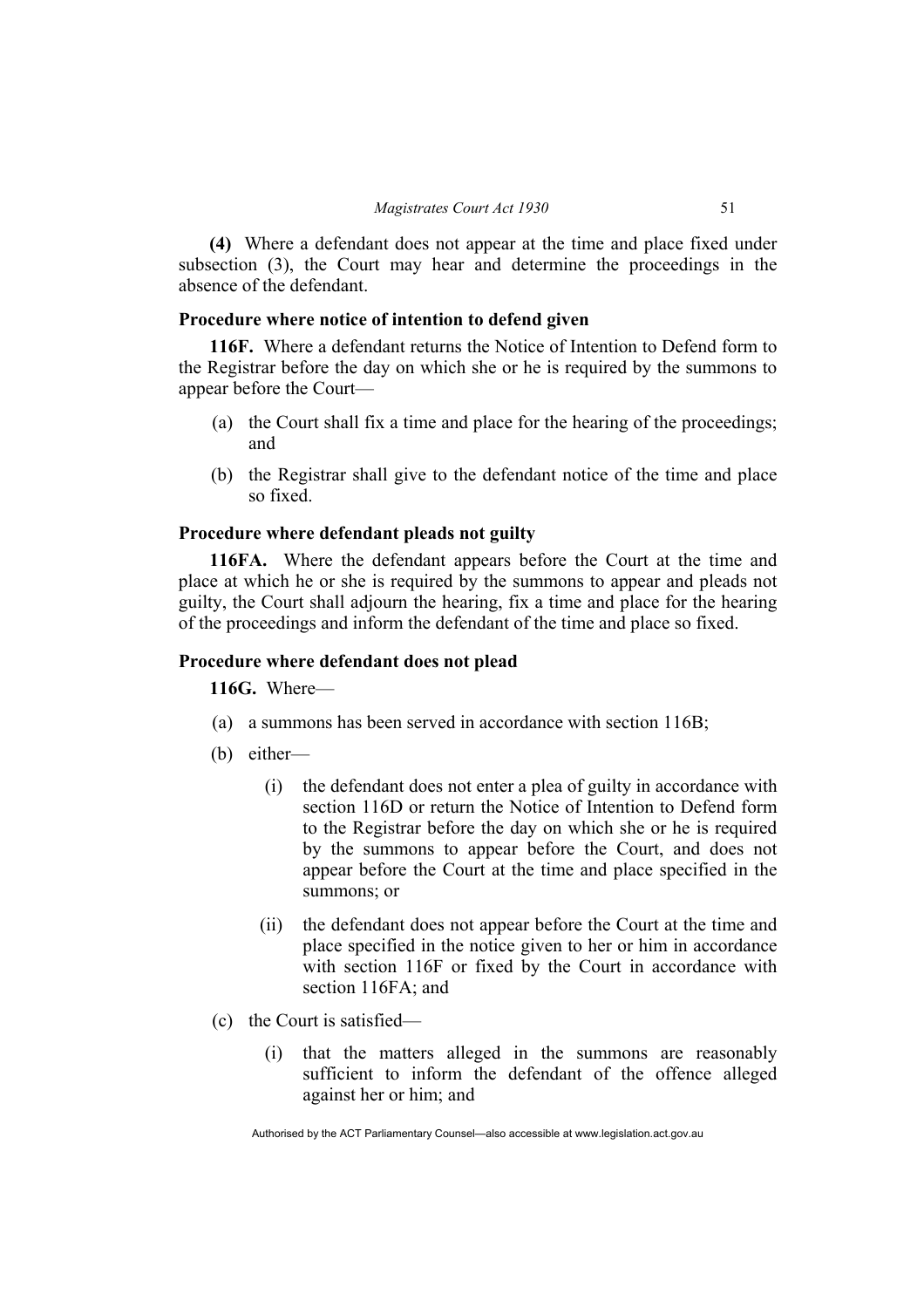(ii) that the matters so alleged constitute the offence charged in the summons,

the Court may convict the defendant of the offence charged in the summons.

# **Restrictions on the imposition of penalties under this Part**

**116H. (1)** Subject to subsection (4), where—

- (a) a defendant is convicted under this Part of an offence against a law referred to in a paragraph of subsection 116A (3); and
- (b) at the time that the defendant is sentenced, the defendant is not before the Court or is not represented before the Court by counsel or a solicitor;

the only penalty that the Court may impose is a fine of an amount not exceeding the amount referred to in that paragraph.

**(2)** Subsection (1) does not prevent a Court imposing a penalty of imprisonment in default of payment of a fine.

- **(3)** Where—
- (a) the Court convicts a defendant of an offence against a law referred to in a paragraph of subsection 116A (3);
- (b) the law provides in effect that a penalty other than a fine may be imposed on the defendant; and
- (c) at the time that the defendant is sentenced, the defendant is not before the Court or is not represented before the Court by counsel or a solicitor;

and the Court considers that a penalty other than a fine may be appropriate—

- (d) the Court shall adjourn the hearing and fix a time and place for sentence; and
- (e) the Registrar shall give to the defendant notice of the time and place so fixed.

**(4)** Where a defendant convicted of an offence against a law referred to in a paragraph of subsection 116A (3) does not appear at the time and place fixed under subsection (3), the Court, in the absence of the defendant, may impose on the defendant any penalty that is applicable under that law.

# **Consequences of conviction** *ex parte*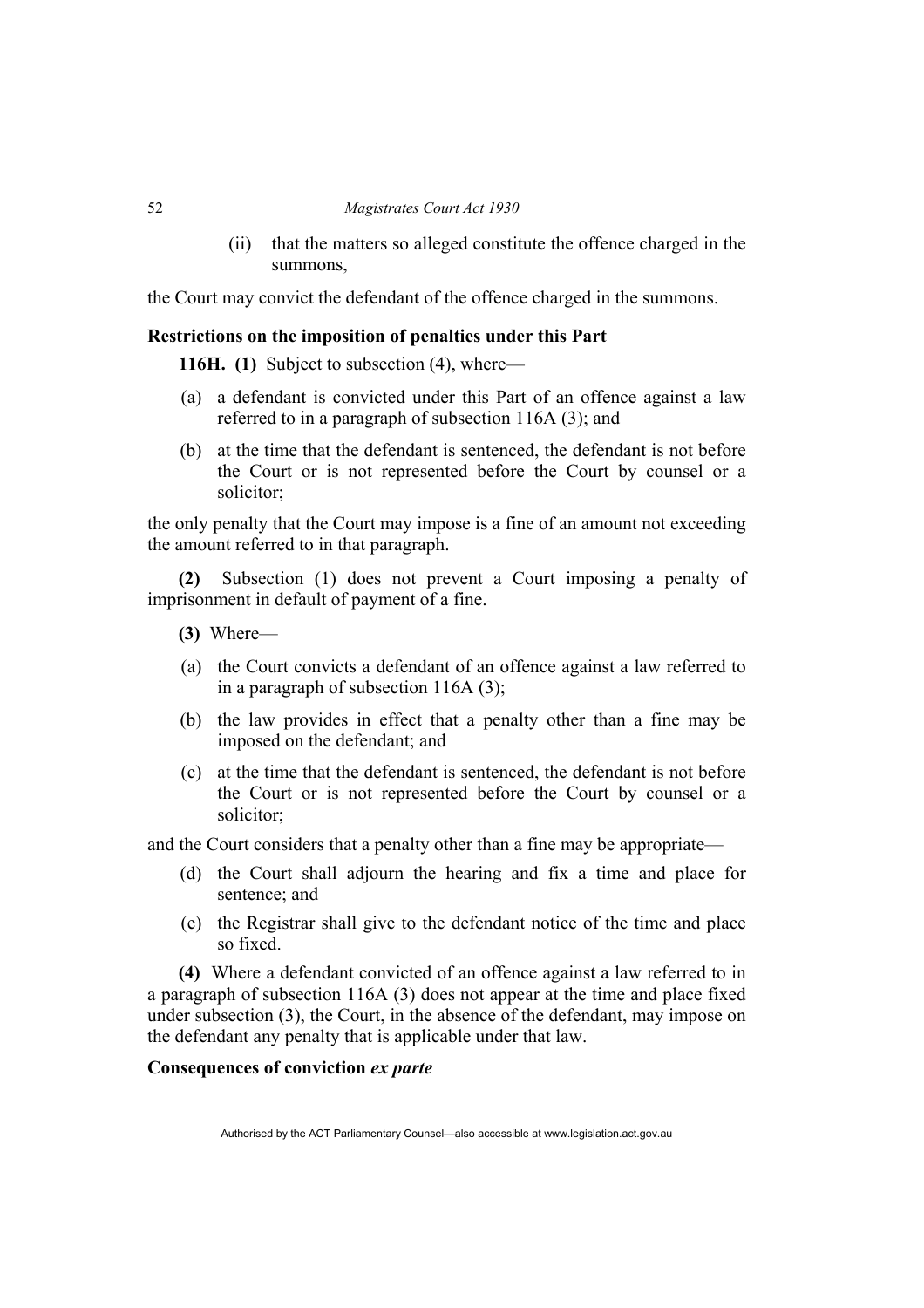**116I. (1)** Where a defendant is, in her or his absence, convicted of an offence, the Registrar shall give to the defendant notice in writing of—

- (a) the conviction and order of the Court;
- (b) where the order of the Court includes the imposition of a fine, the time allowed by the Court for the payment of the fine; and
- (c) except where the proceedings are determined in accordance with subsection 116E (1), the defendant's right to apply for the setting aside of the conviction or order in accordance with section 23.

# **PART IX—ENFORCEMENT OF DECISIONS**

# *Division 1—General*

#### **Minute of decision to be made and served on defendant**

**141. (1)** Where the Court convicts or makes an order against a defendant—

- (a) a minute or memorandum of the conviction or order shall be made and signed by the Magistrate exercising the jurisdiction of the Court; and
- (b) the defendant shall be notified in writing of the conviction or order.

**(1AA)** Failure to comply with subsection (1) does not invalidate a conviction or order or the enforcement of a conviction or order.

**(1A)** Where the Court convicts a person under subsection (2) of section one hundred and thirty-nine B of the *Motor Traffic Act 1936-1972* the Court shall, in the minute or memorandum of conviction, add a memorandum in accordance with or to the effect of Form 35A in the First Schedule to this Act.

**(2)** The minute shall not form any part of the warrant of commitment or of execution.

**(3)** A document purporting to be a copy of the minute or memorandum signed by the Registrar shall be *prima facie* evidence in all courts of law of the making of the conviction or order.

# **Formal convictions and orders**

**142.** The conviction or order shall afterwards, if required, be drawn up by the Court in proper form, and it shall cause the conviction or order to be lodged with the Registrar, to be by her or him filed among the records of the Court:

Provided that it shall not be necessary for a Court formally to draw up a conviction or order or any other record of a decision, unless it is demanded by a party to the proceedings for the purpose of an appeal against the decision, or is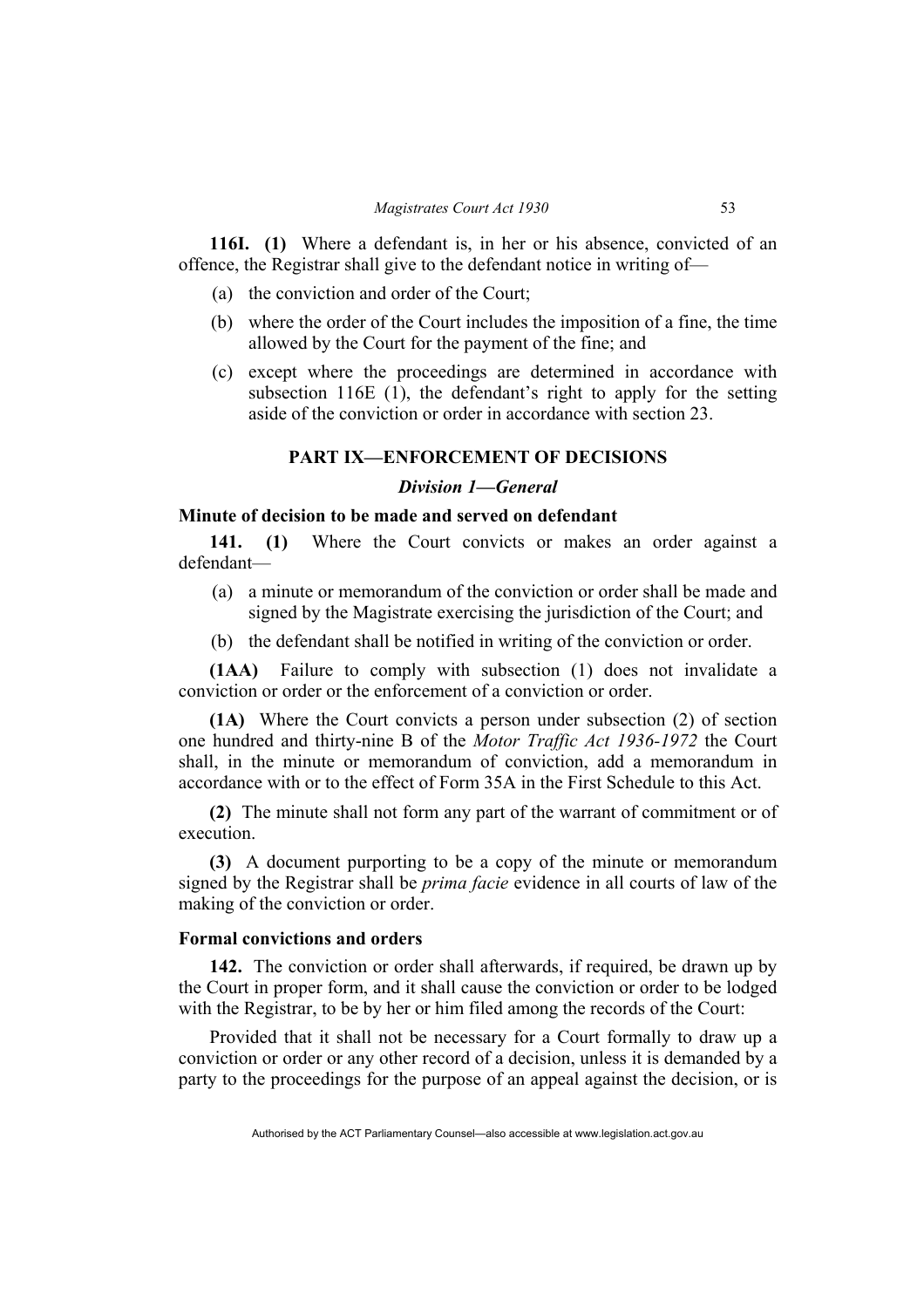required for the purpose of a return to a writ of *habeas corpus* or other writ from the Supreme Court.

#### **Proceedings in case of dismissal**

**143. (1)** If the Court dismisses the information the Court shall make an order of dismissal, and shall, on application, give the defendant a certificate thereof signed by the adjudicating Magistrate or the Registrar.

**(2)** The certificate, without further proof, shall, on its production be a bar to any other information or legal proceeding in any Court (other than proceedings on appeal) for the same matters respectively against the same party.

# **Copies of information etc.**

**144. (1)** Upon application made to her or him by a person and upon payment by that person of the determined fee, the Registrar shall furnish to that person a copy of—

- (a) an information;
- (c) a minute or memorandum of a conviction or order; or
- (d) a formal conviction or order.

**(2)** Nothing in the last preceding subsection requires the Registrar to furnish a copy of a document referred to in that subsection to a person, not being a party to the proceedings the subject of the information, unless the person applying for the copy satisfies the Registrar or Magistrate that she or he has good reason for so applying.

## **Imprisonment in first instance**

**145.** Where the Court upon a conviction sentences the defendant to be imprisoned with or without hard labour, it shall issue its warrant of commitment accordingly.

#### *Division 2—Warrants of Execution and Commitment*

# **Interpretation**

**146.** In this Division—

"parking offence" means the contravention, before 14 February 1990, of a provision of Part X of the Motor Traffic Act, other than sections 150, 163G, 163H, 163J, 163K and 163MA; and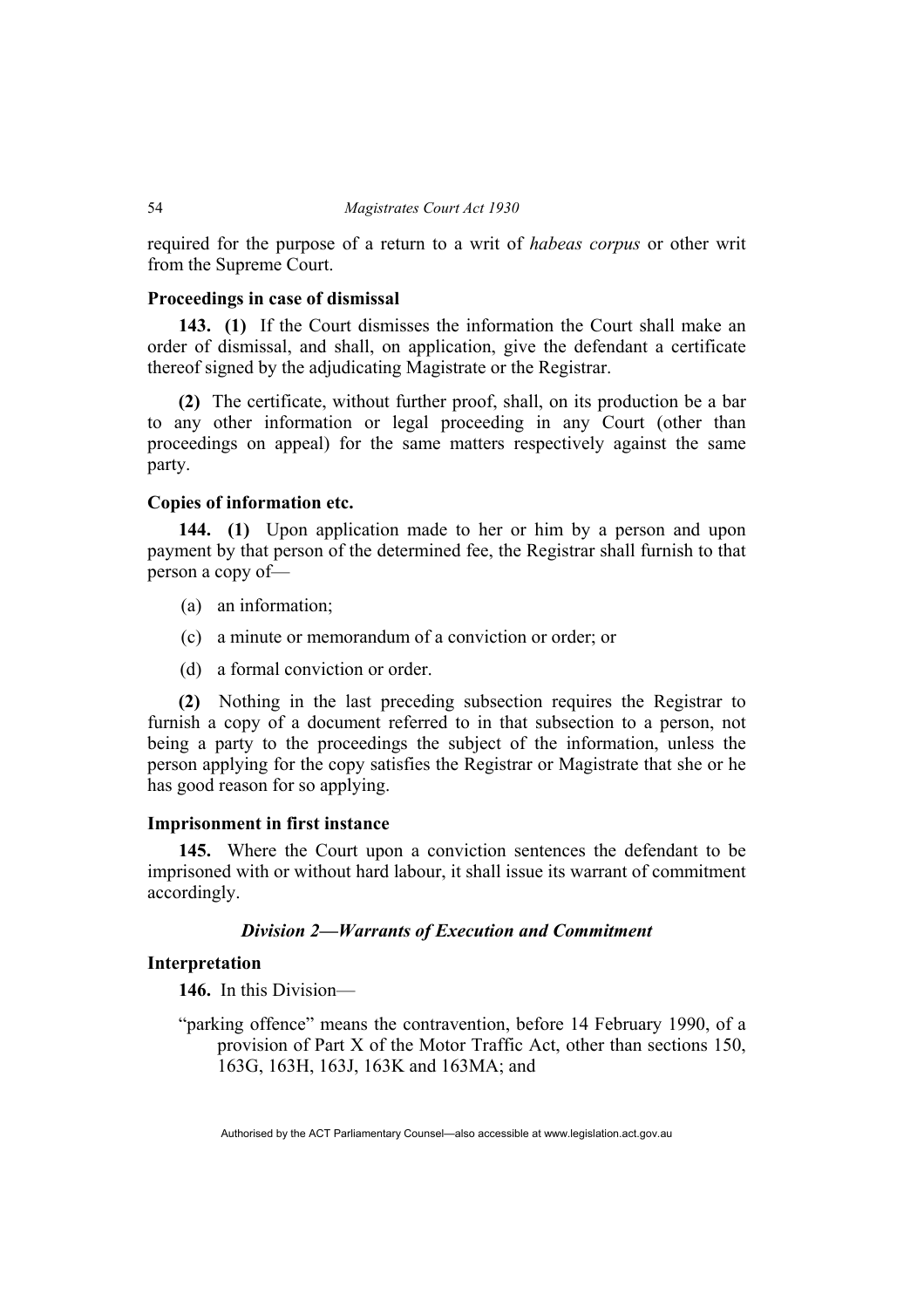"traffic offence" means the contravention, before 18 May 1992, of a provision of the Motor Traffic Act in respect of which a traffic infringement notice under section 180A may be issued.

# **No imprisonment for breach of reparation order**

**146A.** A reference in subsection 147 (2) or 150 (1) or in paragraph 151 (1) (b) to an order shall not be read as including a reference to an order under section 437 of the Crimes Act, 1900 of the State of New South Wales in its application to the Territory.

## **Warrants of execution**

**147. (1)** Except where the conviction or order is made against a corporate body, the judgment is given or entered or the order is made in respect of a claim or the order is that costs be paid by an informant to a defendant or by a defendant to an informant, any fine or penalty or any sum of money or costs adjudged to be paid by any conviction or order made by the Court shall not be, or be adjudged to be, levied by distress.

**(2)** Where a natural person is ordered to pay an amount being a penalty, sum of money or costs under a conviction or order, the conviction or order shall also provide that in default of payment of the amount in accordance with the terms of the conviction or order, the person shall be imprisoned for the period specified in the conviction or order until the amount is paid.

**(2A)** Subsection (2) does not apply to a judgment given or entered or an order made in respect of a claim.

**(2B)** Subsection (2) does not affect the provisions relating to periodical payments contained in the *Maintenance Act 1968* or in the Lunacy Act of 1898, of the State of New South Wales in its application in the Territory.

**(2C)** Where a person is ordered to pay an amount or do any other thing under a conviction or order, the conviction or order shall also provide that in default of compliance with the order the person shall become liable to pay the determined fee.

**(3)** Whenever any corporate body is by any conviction or order adjudged to pay any fine, penalty, sum of money or costs or an informant is ordered to pay costs to a defendant or a defendant is ordered to pay costs to an informant, the conviction or order shall operate as a judgment given or entered in respect of a claim for the payment of money and be enforceable as such order.

**(3AA)** Subsections (2) and (3) do not apply in relation to a natural person or a body corporate, as the case requires, against whom a conviction or order in

Authorised by the ACT Parliamentary Counsel—also accessible at www.legislation.act.gov.au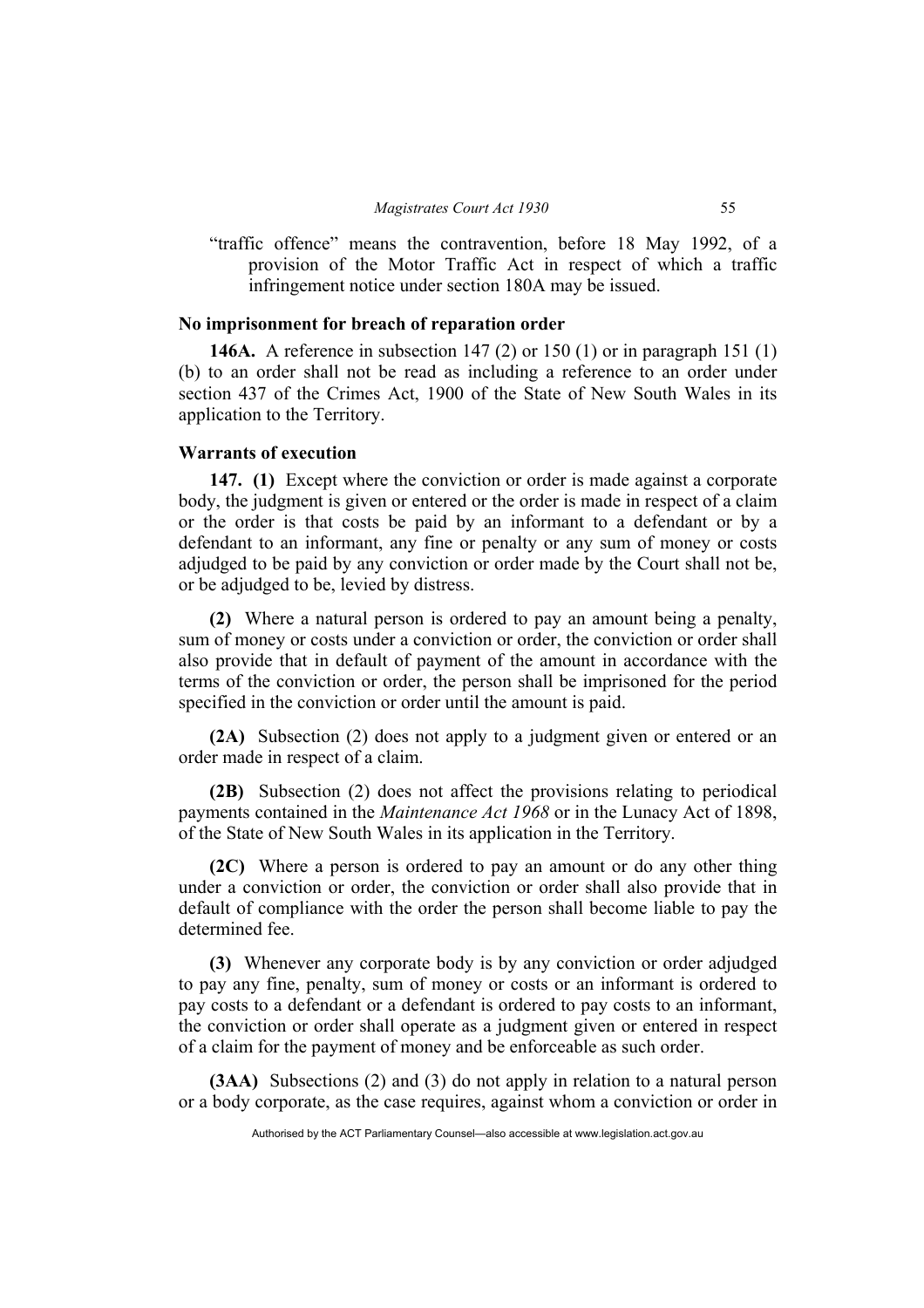respect of a parking offence is made after the commencement of this subsection.

**(3AB)** Subsections (2) and (3) do not apply in relation to a natural person or a body corporate, as the case requires, against whom a conviction or order in respect of a traffic offence is made after the commencement of this subsection.

**(3A)** Where, in the enforcement of a conviction or order of the kind referred to in subsection (3), a warrant of execution is issued under section 158, the provisions of Part XVII of the *Magistrates Court (Civil Jurisdiction) Act 1982*, other than section 232, apply to and in relation to property taken or to be taken by a bailiff under that warrant, and to the proceeds of a sale of that property, as if—

- (a) a reference in that Part to a judgment debtor were a reference to the party against whom the warrant is issued; and
- (b) a reference in that Part to the plaintiff or judgment creditor were a reference to the party obtaining the warrant.

**(4)** Notwithstanding anything contained in this section, where in any law in force in the Territory provision is made for the recovery or enforcement of payment of any fine, penalty, sum of money or costs in any particular manner, such fine, penalty, sum of money or costs may be recovered or payment thereof may be enforced in that manner.

# **Parking and traffic offences**

**147A. (1)** This section applies to a conviction or order in respect of a parking offence made after the commencement of this section.

**(1A)** This section applies to a conviction or order in respect of a traffic offence made after the commencement of this subsection.

**(2)** Where, by a conviction or order in respect of a parking or traffic offence to which this section applies, it is adjudged that any penalty for the offence and costs (if any) shall be paid by a person, the Court shall order that, in default of payment in accordance with the terms of the conviction or order, a copy of the conviction or order shall be forwarded to the Registrar of Motor Vehicles—

 (a) for cancellation of the person's driving licence or cancellation of the registration of the motor vehicle in respect of which the parking or traffic offence occurred; or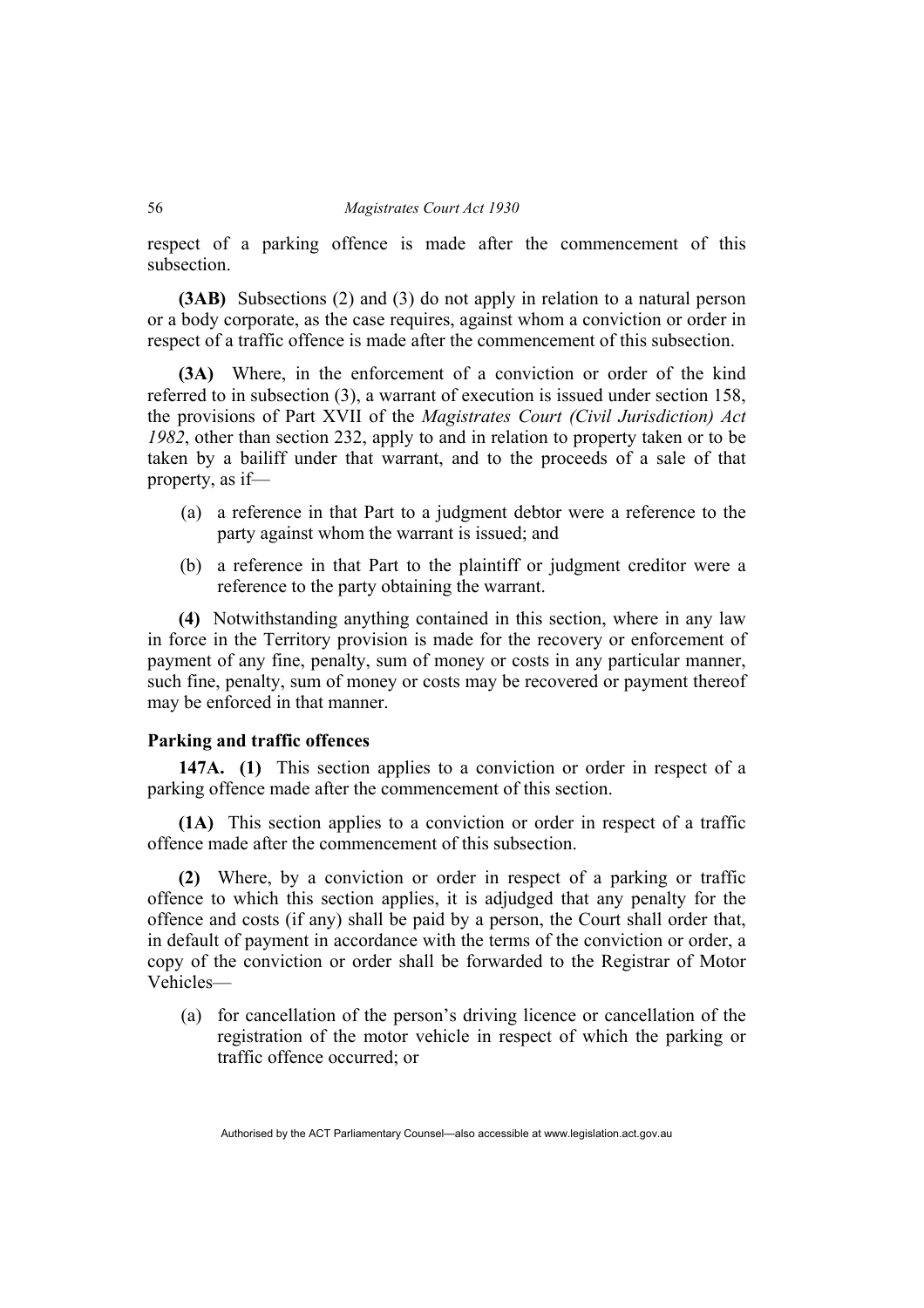(b) for suspension of the person's right to drive in the Territory, suspension of the right to drive in the Territory the motor vehicle in respect of which the parking or traffic offence occurred, or suspension of the person's right to drive in the Territory and the right to drive the motor vehicle in the Territory, as the case requires;

in accordance with section 162E or 180F, as the case requires, of the Motor Traffic Act.

- **(3)** When a conviction or order to which this section applies is made—
- (a) if the defendant is before the Court, the Registrar shall cause a copy of section 162E or 180F of the Motor Traffic Act, as the case requires, to be given to the defendant; or
- (b) if the defendant is not before the Court, the Registrar shall cause a copy of section 162E or 180F of the Motor Traffic Act, as the case requires, to be attached to the notice of the conviction or order served on the defendant.

# **Court may allow time to pay etc.**

**148. (1)** Where the Court, by a conviction or order, imposes a fine or penalty, or orders that a sum of money or costs be paid—

- (a) the Court shall, in the case of a fine imposed on conviction for an offence where the summons was served in accordance with section 116B; and
- (b) the Court may, in any other case,

allow time for the payment of the amount.

**(1A)** In the case of a fine referred to in paragraph (1) (a), the time allowed by the Court shall be not less than 14 days from the date of conviction.

**(1B)** In addition to allowing time for the payment of an amount, the Court may, in any case—

- (a) direct payment of the amount to be made by instalments; and
- (b) direct that the person liable to pay the amount give security, to the satisfaction of such person as is specified by the Court, with or without sureties, for the payment of the amount or of an instalment of the amount.

**(1C)** The security referred to in paragraph (1B) (b) shall be given, and may be enforced, in the manner provided by this Act.

Authorised by the ACT Parliamentary Counsel—also accessible at www.legislation.act.gov.au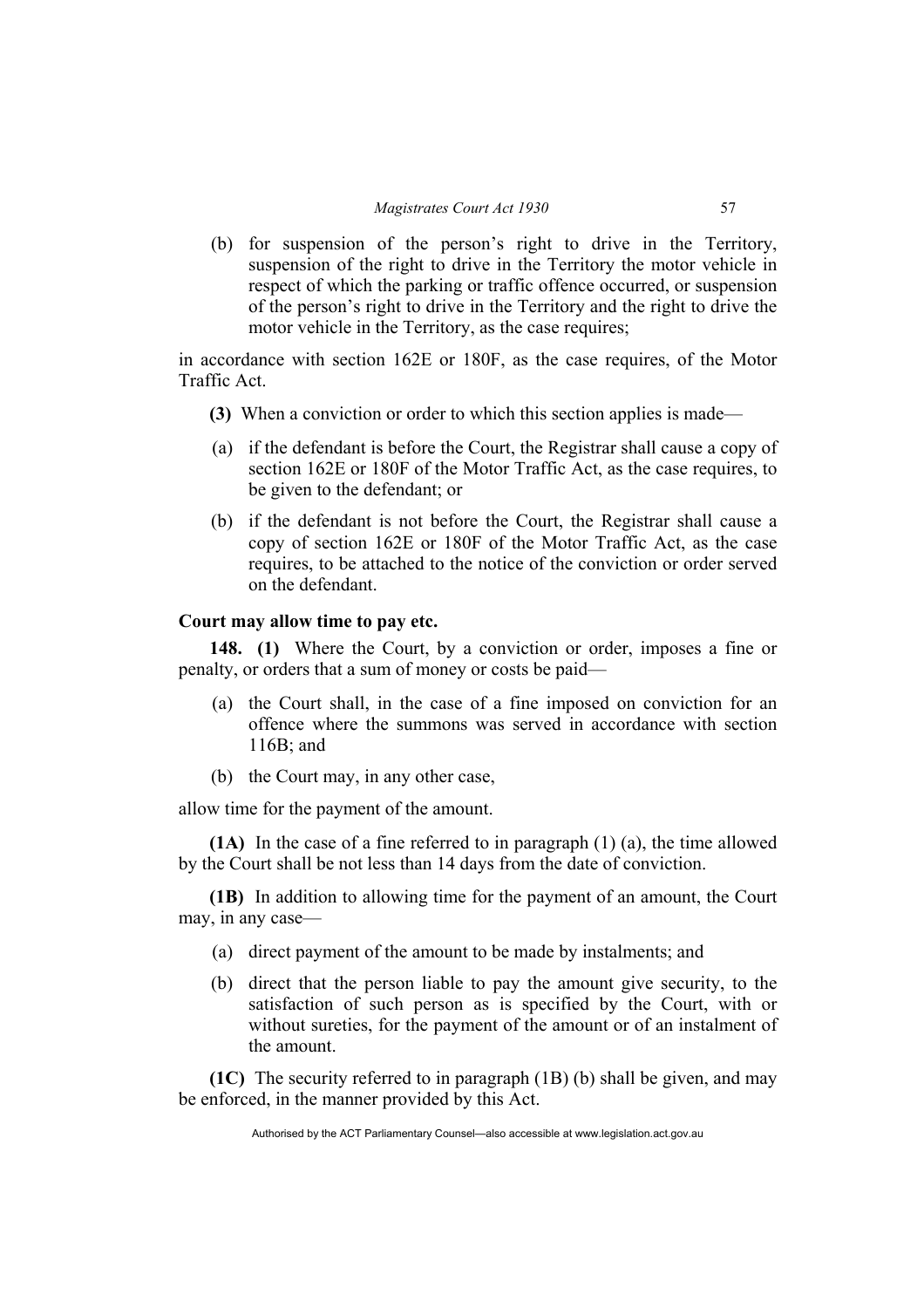**(2)** Where a sum or costs is or are directed to be paid by instalments and default is made in the payment of any one instalment, the same proceedings may be taken as if the original conviction or order had ordered the payment of all the instalments then remaining unpaid and default had been made therein.

**(3)** The Court directing the payment of a sum or costs, or of an instalment of a sum or costs, may direct the payment to be made at such time or times and in such place, and to such person, as the Court specifies; and every person to whom any such sum or costs or instalments is or are paid, if she or he is not the Registrar, shall forthwith pay over or account for the sum or costs or instalment to the Registrar.

# **Committal to prison where fine or costs not paid**

**150. (1)** Where a natural person defaults in payment of an amount being a penalty, sum of money or costs that is payable under a conviction or order, a Magistrate may, by warrant, commit the person to prison in accordance with the terms of the conviction or order until the amount is paid.

**(1AA)** Subsection (1) does not apply in respect of an amount payable under a judgment given or entered or an order made in respect of a claim.

**(1A)** Subsection (1) does not apply in relation to a person against whom a conviction or order has been made in respect of a parking offence before the commencement of this subsection if a warrant has not been issued under subsection  $(1)$ .

**(1B)** Subsection (1) does not apply in relation to a person against whom a conviction or order has been made in respect of a traffic offence before the commencement of this subsection if a warrant has not been issued under subsection  $(1)$ .

- **(2)** Where—
- (a) the summons in proceedings was served in accordance with section 116B;
- (b) the defendant was convicted in her or his absence; and
- (c) it was adjudged that the defendant pay a fine or penalty or a sum of money,

a warrant issued under subsection (1) shall not be executed unless—

 (d) a member of the Police Force has made a demand upon the defendant for payment of the fine, penalty or sum of money;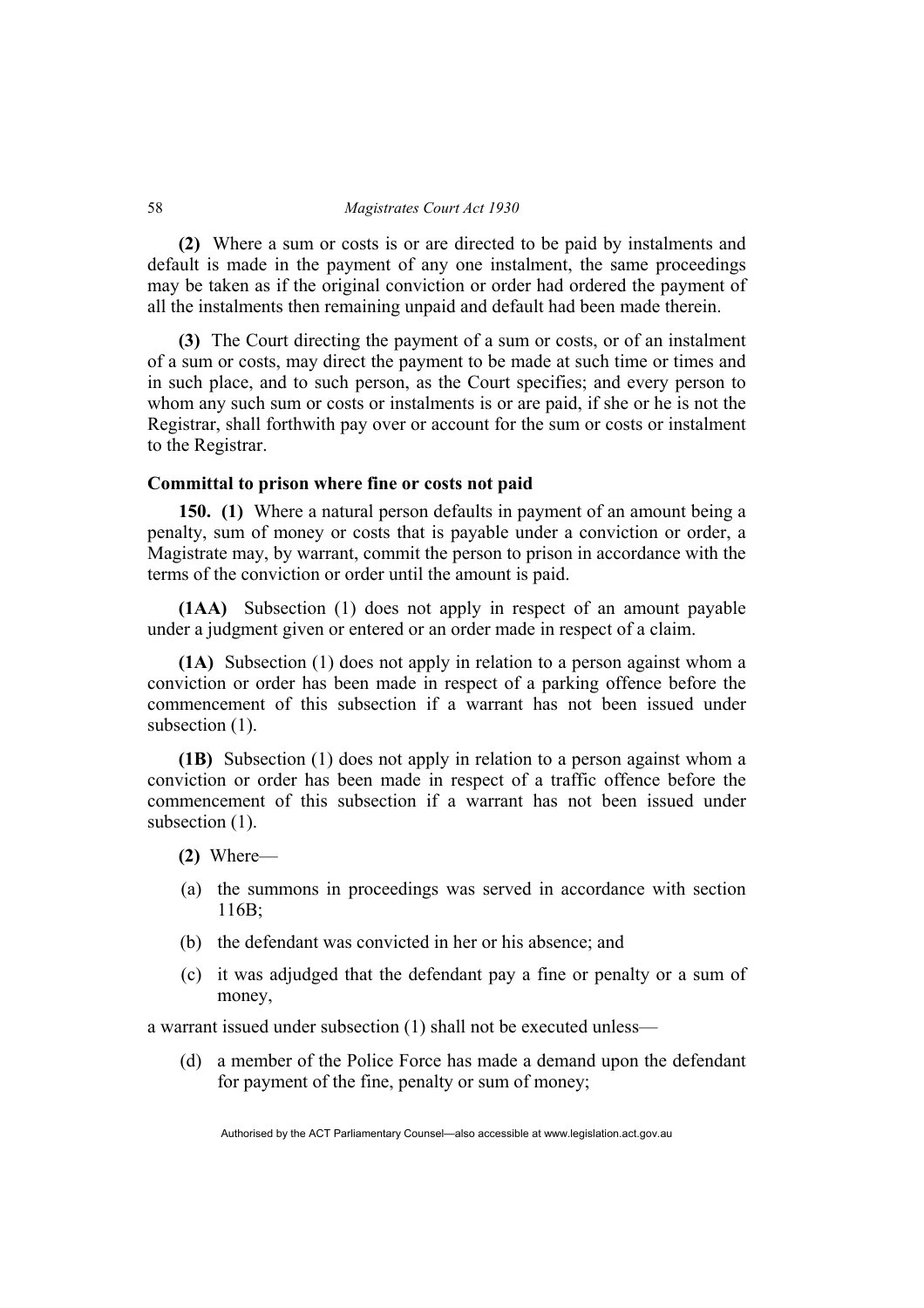#### *Magistrates Court Act 1930* 59

- (e) a period of 7 days has expired since that demand was made; and
- (f) the fine, penalty or sum of money has not been paid in full.
- **(3)** A demand referred to in paragraph (2) (d) shall be made—
- (a) to the defendant in person; or
- (b) by writing addressed to the defendant and left at her or his last known place of residence or business with a person apparently resident or employed at that place and apparently over the age of 16 years.

#### **Parking and traffic offences—further orders in respect of natural persons**

**150A. (1)** Where, but for subsection 150 (1A), a person would have been liable to be committed to prison pursuant to subsection 150 (1) in respect of a conviction or order in respect of a parking or traffic offence, the Court shall, on the matter being placed before the Court by the Registrar, make a further order that, unless the person pays the amount adjudged to be paid (including costs) in accordance with the conviction or order within 14 days after the date of service of a copy of the further order on the defendant, a copy of the further order shall be forwarded to the Registrar of Motor Vehicles—

- (a) for cancellation of the person's driving licence or cancellation of the registration of the motor vehicle in respect of which the parking or traffic offence occurred; or
- (b) for suspension of the person's right to drive in the Territory, or suspension of the person's right to drive in the Territory and the right to drive the motor vehicle in the Territory, as the case requires;

in accordance with section 162E or 180F of the Motor Traffic Act, as the case requires, and where a further order is made under this subsection, the defendant shall not be committed to prison in respect of that liability.

**(2)** Where a further order is made under subsection (1), the Registrar shall cause a copy of the order and a copy of section 162E or 180F of the Motor Traffic Act, as the case requires, to be served on the defendant.

## **Parking and traffic offences—further orders in respect of bodies corporate**

**150B. (1)** Where, but for this section, in default of payment of an amount adjudged to be paid (including costs) by a body corporate a warrant of execution could be issued against the body corporate in respect of a conviction or order in respect of a parking or traffic offence, the Court shall, on the matter being placed before the Court by the Registrar, make a further order that, unless the body corporate pays the amount adjudged to be paid (including costs) in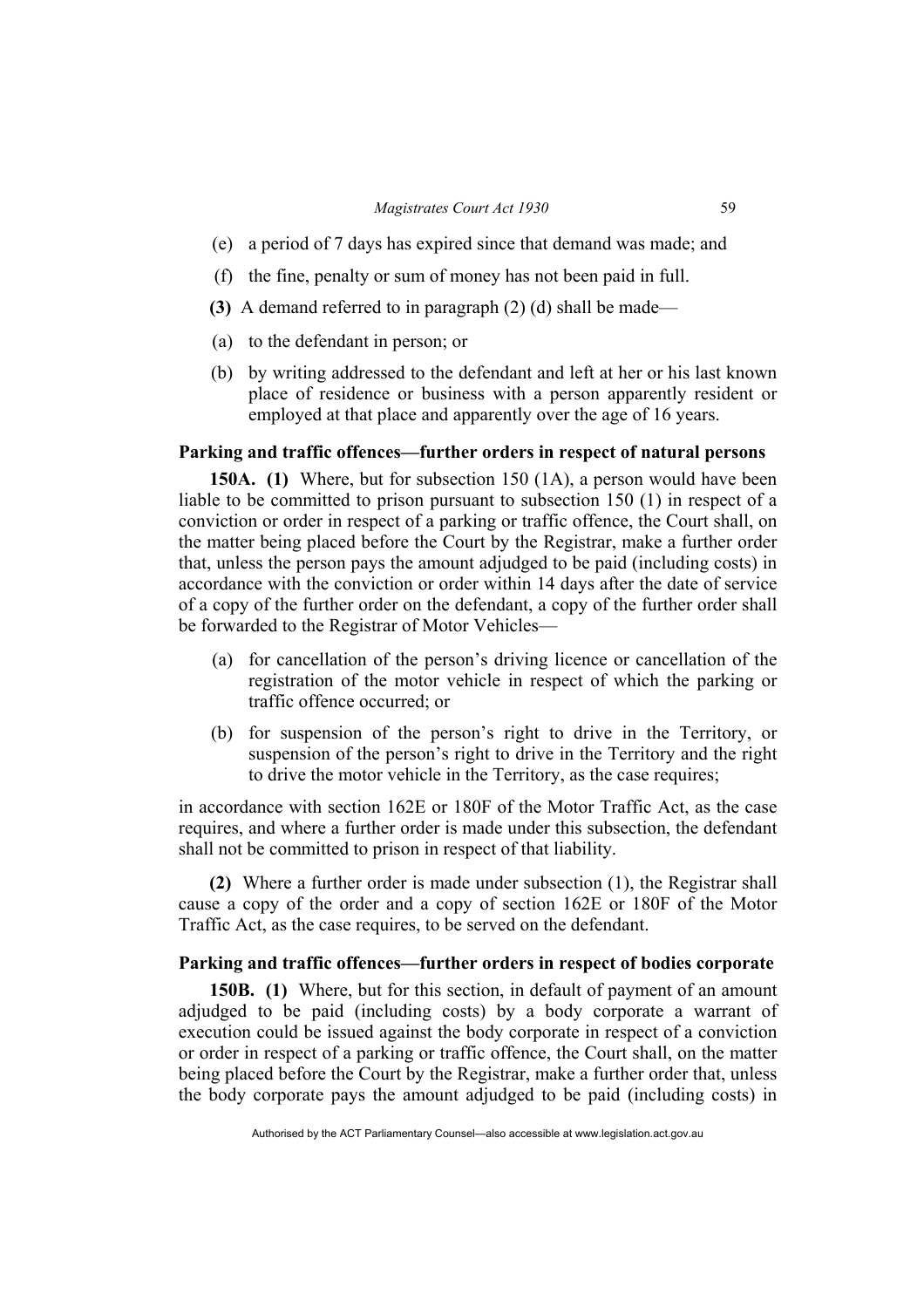accordance with the conviction or order within 14 days after the date of service of a copy of the further order on the defendant, a copy of the further order shall be forwarded to the Registrar of Motor Vehicles—

- (a) for cancellation of the registration of the motor vehicle in respect of which the parking or traffic offence occurred; or
- (b) for suspension of the right to drive in the Territory the motor vehicle in respect of which the parking or traffic offence occurred;

in accordance with section 162E or 180F of the Motor Traffic Act, as the case requires.

**(2)** Where a further order is made under subsection (1), the Registrar shall cause a copy of the order and a copy of section 162E of the Motor Traffic Act to be served on the defendant.

**(3)** Where a further order is made under subsection (1), a warrant of execution shall not be issued in respect of the parking or traffic offence to which the order relates.

# **Further orders—service**

**150C.** A copy of a further order required to be served under section 150A or 150B shall be served by sending it by pre-paid post to the address of the place of residence or business of the person last-known to the Registrar.

# **Committal to prison**

**151. (1)** Where—

- (a) a conviction does not order the payment of any fine or penalty but orders that the defendant be imprisoned with or without hard labour for her or his offence; or
- (b) an order is not for the payment of money but for the doing of some other act and directs that, if she or he neglects or refuses to do the act, the defendant be imprisoned with or without hard labour and the defendant neglects or refuses to do such act,

the Court or a Magistrate may by warrant commit the defendant to prison there to be kept according to the terms in that behalf of the conviction or order.

# **Form of warrant of commitment**

**152.** Every such warrant of commitment shall be under the hand and seal of the Magistrate issuing it and shall require the police officer to whom it is directed to take and convey the person named therein to a prison therein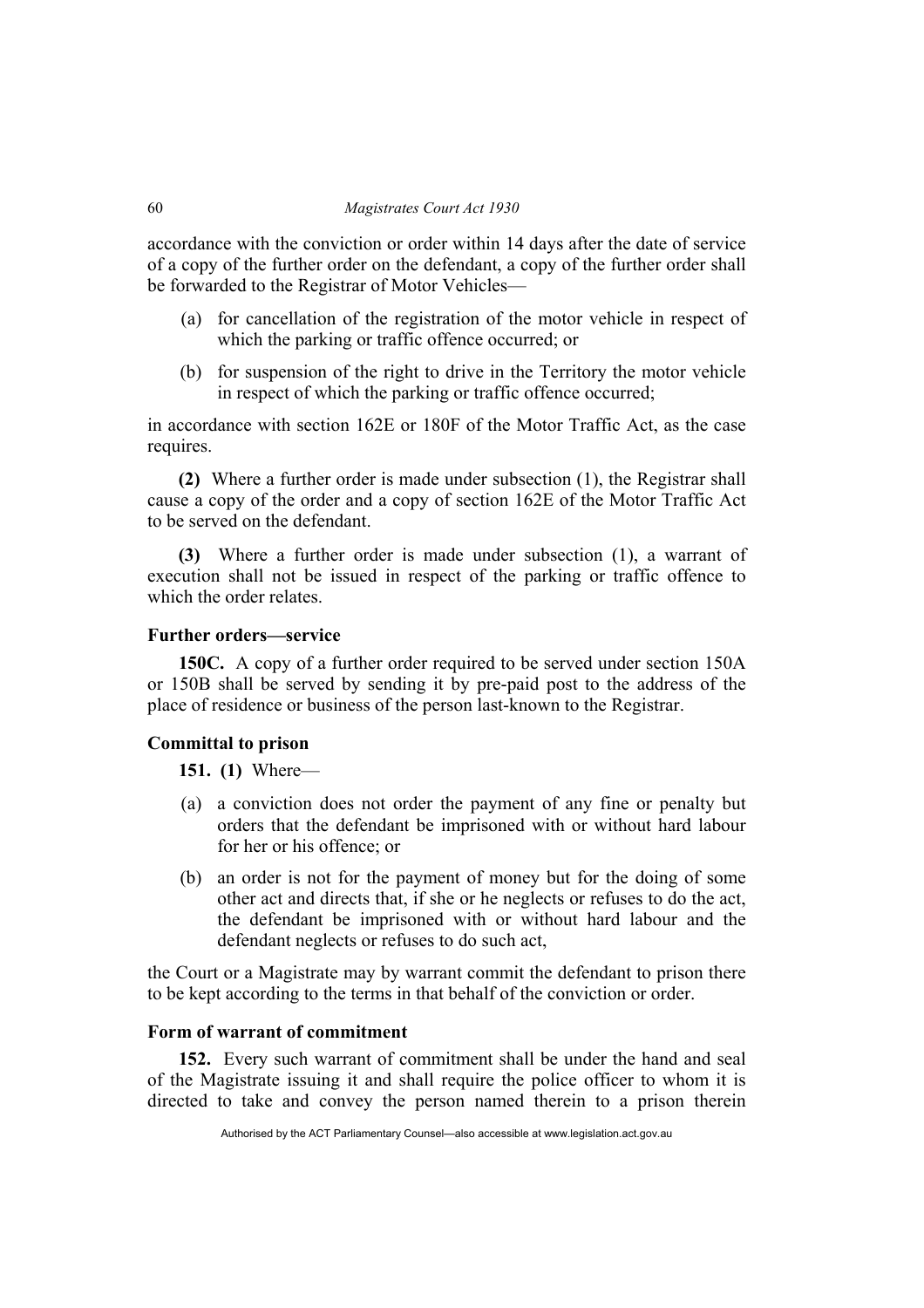mentioned and there deliver her or him to the keeper of such prison and shall further require the keeper to receive the person into the prison and there imprison her or him or to imprison her or him and keep her or him to light or hard labour according to the terms of the warrant of commitment.

## **Term of imprisonment where part payment is made**

**153. (1)** The Court, Magistrate or Registrar to whom application is made to issue a warrant of commitment for non-payment of an amount adjudged to be paid by a conviction or order may, if it or she or he deems it expedient so to do, allow further time for the payment of the amount or any part thereof or direct that payment of the amount or any part thereof be made by instalments or may postpone the issue of the warrant until such time and on such conditions, if any, as it or she or he thinks just.

**(2)** Where, upon an application to the Court or a Magistrate to issue any such warrant of commitment, it appears to the Court or magistrate to whom the application is made that, by payment of part of the amount, whether by instalments or otherwise, the amount has been reduced, the Court or the Magistrate shall by its or her or his warrant of commitment order that the term of imprisonment be reduced by a number of days bearing as nearly as possible the same proportion to the total number of days in the term as the amount of the reduction bears to the total amount adjudged to be paid.

### **Parking offences—instalment payments**

**153A. (1)** Where the Court makes a further order under subsection 150A (1) or 150B (1), the defendant may apply in writing to the Court, Magistrate or Registrar—

- (a) for further time for the payment of the whole or any part of the amount the subject of the order; or
- (b) for a direction that payment of the whole or any part of that amount be made by instalments.

**(2)** The Court, Magistrate or Registrar, as the case requires, may, if satisfied that it is expedient to do so—

- (a) allow further time for the payment of the whole or any part of the amount the subject of the order; or
- (b) direct that payment of the whole or any part of that amount be made by instalments.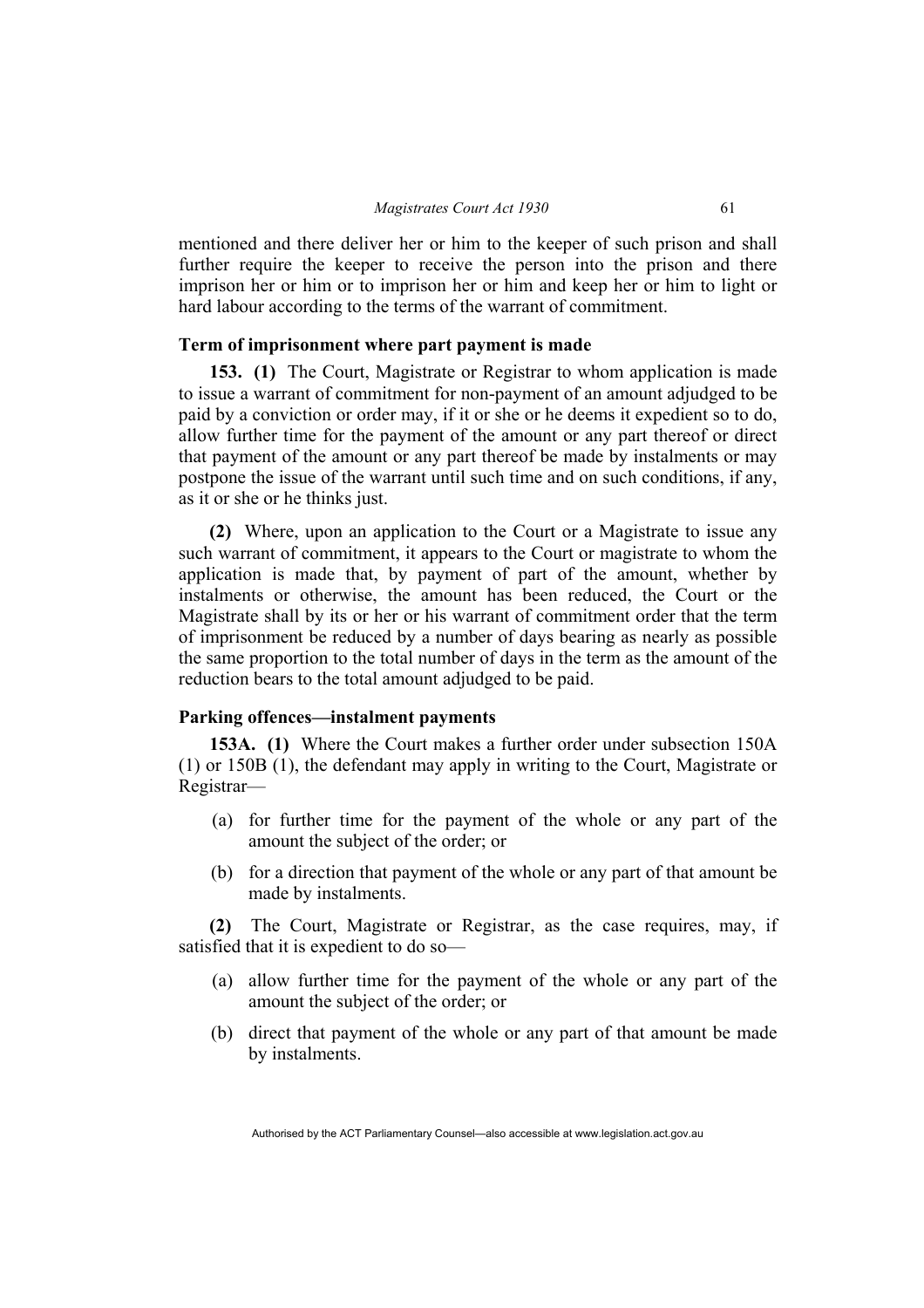**(3)** The Registrar shall not forward a copy of a further order to the Registrar of Motor Vehicles under section 153B unless default is made in the payment of an instalment or the further time allowed for payment has expired.

## **Consequence of non-compliance with certain orders**

**153B.** In default of payment in accordance with—

- (a) a conviction or order to which section 147A applies;
- (b) a further order under subsection 150A (1) or 150B (1), as the case may be;

the Registrar shall cause a copy of the order or further order to be forwarded to the Registrar of Motor Vehicles.

## **Part payments**

**153C.** Where the defendant pays part of an amount in accordance with an order to which section 147A applies, or a further order under subsection 150A (1) or 150B (1), the Registrar shall endorse on the order or further order the amount the subject of the order or further order remaining unpaid.

# **Warrant of commitment where defendant already in prison**

**154. (1)** Where by any conviction or order it is adjudged that the defendant be imprisoned and the defendant is then undergoing imprisonment upon a conviction for another offence the warrant of commitment in respect of the subsequent offence shall be forthwith delivered to the gaoler to whom it is directed.

**(2)** The Court or Magistrate issuing the warrant of commitment may order thereby that the imprisonment for the subsequent offence shall commence at the termination of the imprisonment which the defendant is then undergoing.

## **Moneys to be paid to Registrar**

**155.** If a person adjudged by the conviction or order of a Court or Magistrate to pay any amount of money pays the amount to any police officer or other person such police officer or other person shall forthwith pay the amount to the Registrar.

# **Costs to be paid to Registrar by Registrar of Motor Vehicles**

**155A.** Where a sum of money payable on account of costs pursuant to a conviction or order in respect of a parking or traffic offence is paid to the Registrar of Motor Vehicles, he or she shall pay an amount equal to that sum to the Registrar.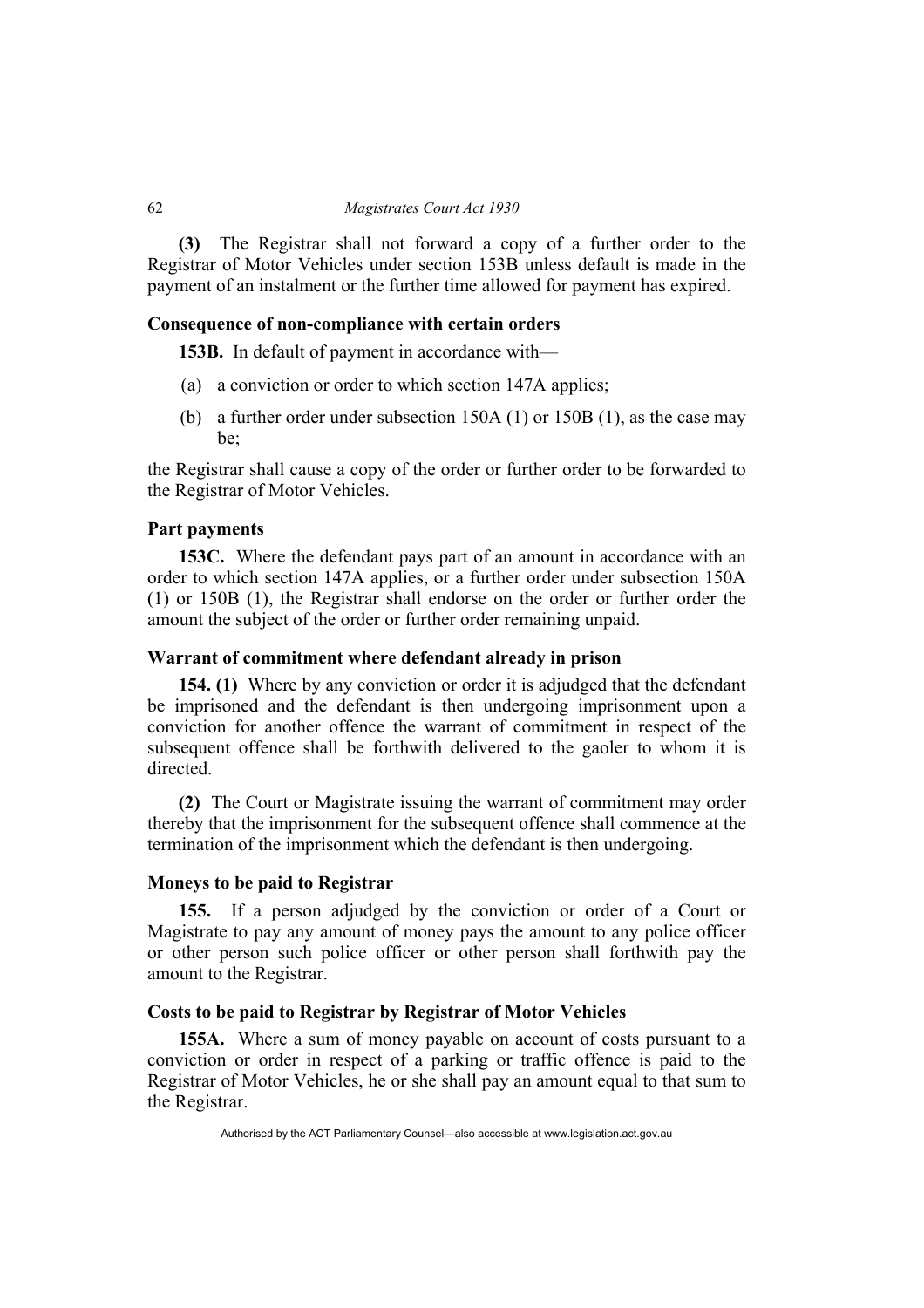#### **Execution to cease on payment of amount due**

**156.** In any case where a warrant of commitment has been issued, the defendant pays or tenders to the police officer having the execution of the warrant the sum or sums mentioned therein, the police officer shall cease to execute the warrant.

## **Payment of amount to keeper or Superintendent**

**157. (1)** Where a person is imprisoned for non-payment of an amount adjudged to be paid by a conviction or order of the Court or a Magistrate, the person may pay, or cause to be paid, to the keeper of the prison or, in the case of a person in respect of whom a warrant under section 255A has been issued, the Superintendent of the remand centre, and the keeper or Superintendent shall receive—

- (a) the sum mentioned in the warrant of commitment and the keeper or Superintendent shall thereupon discharge the person unless she or he is in custody for some other matter;
- (b) any sum in part satisfaction of the sum so adjudged to be paid and thereupon the term of imprisonment shall be reduced by a number of days bearing as nearly as possible the same proportion to the total number of days for which she or he was committed as the sum so paid bears to the sum for which she or he is so liable and the keeper or Superintendent shall on the expiration of the term so reduced discharge the person unless she or he is in custody for some other matter.

**(2)** The keeper or Superintendent shall forthwith pay all sums received by her or him under the last preceding subsection to the Registrar.

# **Issue of warrant of execution**

**158.** Whenever the Court gives or enters a judgment or makes an order in respect of a claim for the payment of money or orders the amount of any penalty, compensation or sum of money or costs to be levied by distress and sale of the goods and chattels of the person liable to make the payment or by execution, the Registrar may on the application of the person in whose favour the order was made issue a warrant of execution.

## **Payment of amounts levied to the Registrar**

**159.** In every warrant of execution the person to whom it is directed shall be thereby ordered to pay the amount of the sum and costs to be levied to the Registrar.

Authorised by the ACT Parliamentary Counsel—also accessible at www.legislation.act.gov.au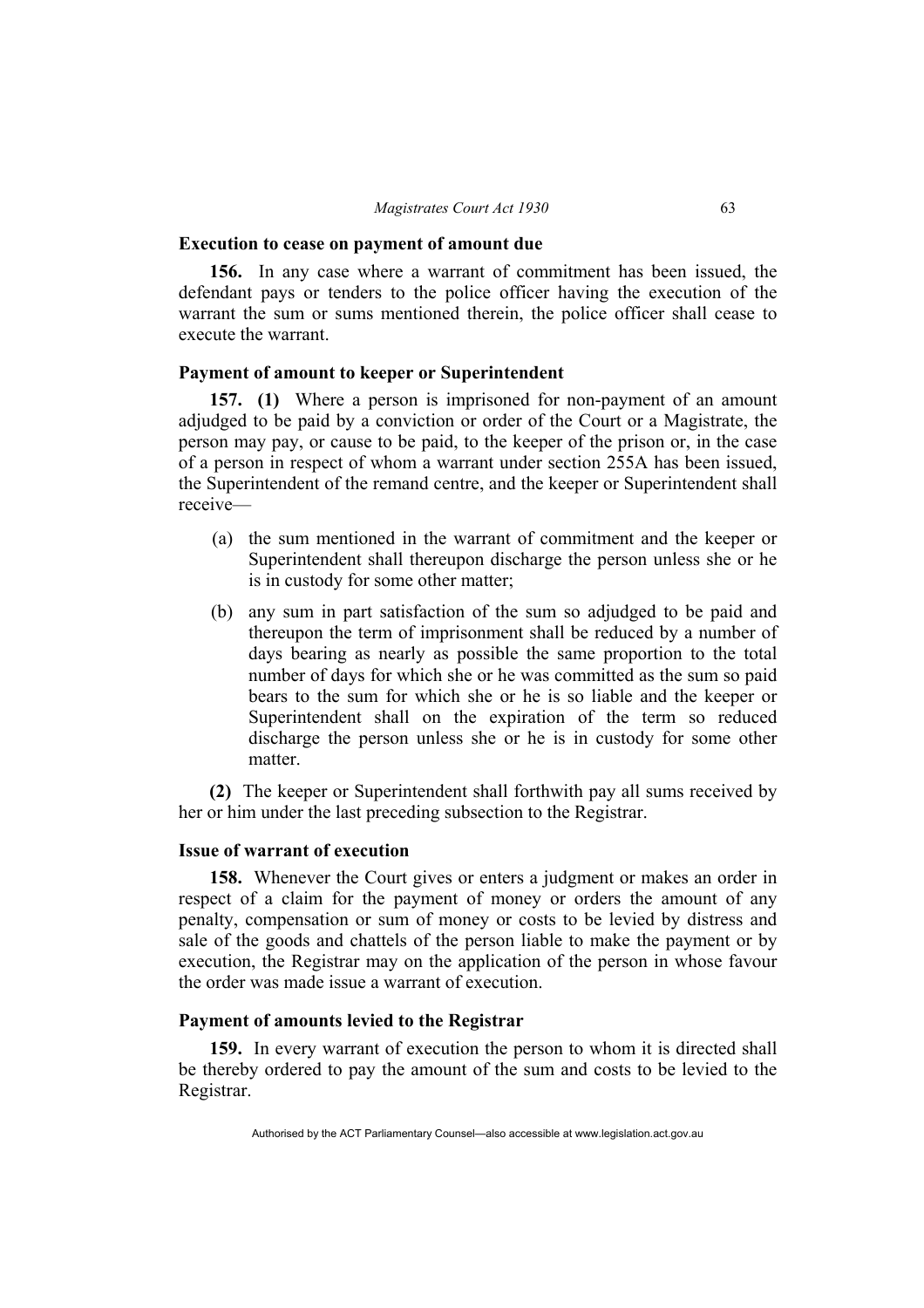## **Cross judgments**

**160.** If there are cross judgments between the parties execution shall be taken out by that party only who has obtained judgment for the larger sum and for so much only as remains after deducting the smaller sum and satisfaction for the remainder shall be entered as well as satisfaction on the judgment for the smaller sum and if both sums are equal satisfaction shall be entered upon both judgments.

# **Issue of execution without revival of judgment**

**161.** During the lives of the parties to a judgment given or entered or an order made in respect of a claim, or those of them during whose lives execution may at present issue within a year and a day without a *scire facias*, and within six years from the giving or entering of the judgment or the making of the order, execution may issue without a revival of the judgment.

## **Procedure on execution**

**162. (1)** A warrant of execution issued by the Court or a Magistrate shall be executed by a seizure and sale of the goods and chattels of the person against whom the warrant is issued, and shall be executed by or under the direction of a police officer or a bailiff:

Provided that any such warrant of execution shall not apply to the wearing apparel, bedding, tools and implements of trade of the person, against whom the warrant is issued, and her or his family, to the value of One hundred dollars in the whole.

**(2)** Except so far as the person against whom the execution is issued otherwise consents in writing, the goods and chattels seized shall be sold by public auction, and five clear days, at least, shall intervene between the making of the levy and the sale, of which due and public notice shall be given, except in the case of perishable goods, which may be sold at the expiration of twentyfour hours after seizure after such notice as is practicable; but where written consent is so given, the sale may be made in accordance with the consent.

**(3)** Subject to the last preceding subsection, the goods and chattels seized shall be sold within the period fixed by the warrant, and if no period is so fixed, then within the period of fourteen days after the date of making the levy, unless the sum for which the warrant was issued, together with the charges of the execution, is sooner paid.

**(4)** Subject to any directions to the contrary given by the warrant of execution, where household goods are seized, the goods shall not, except with the consent in writing of the person against whom the execution is issued, be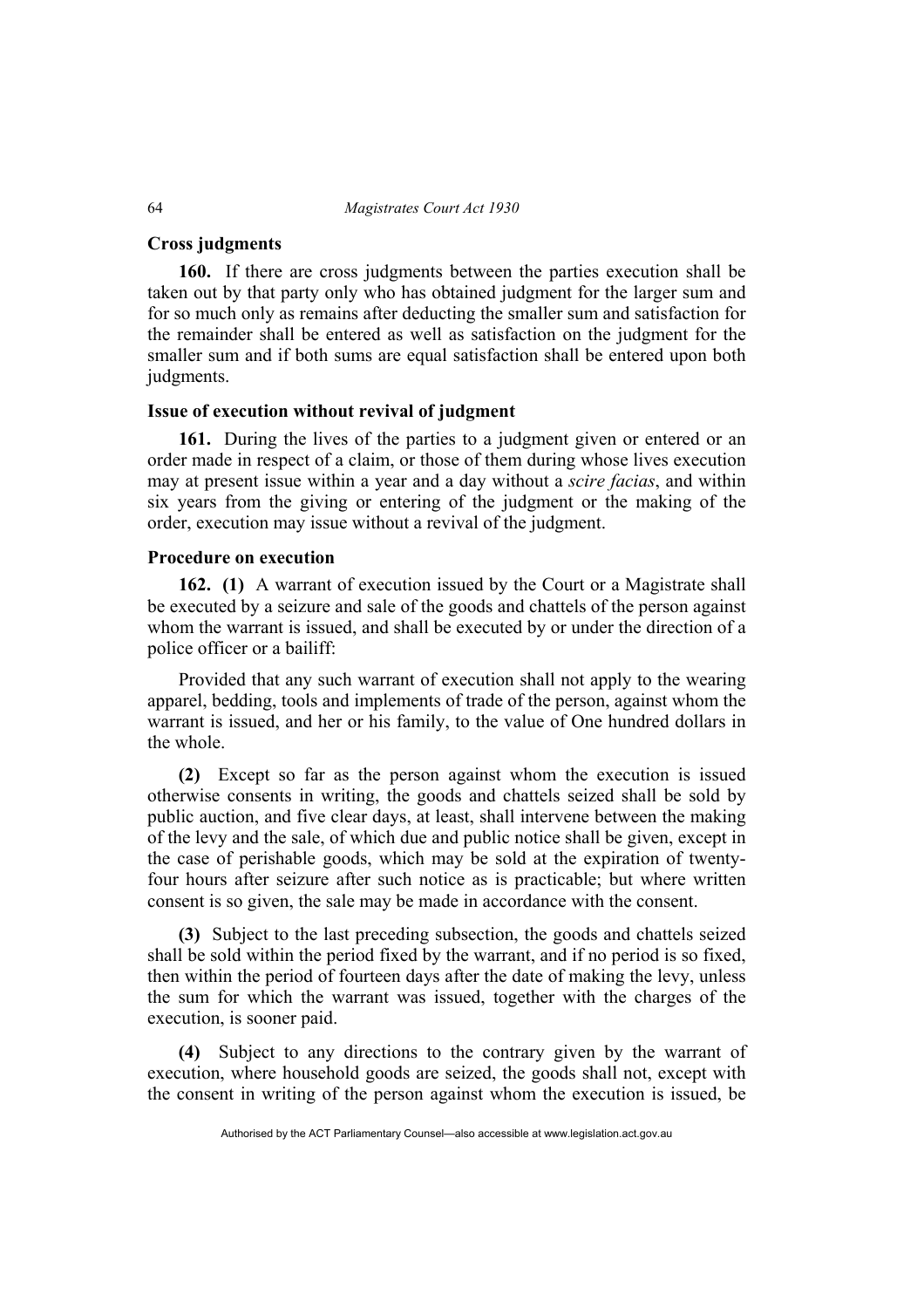removed from the house until the day of sale; but so much of the goods as is, in the opinion of the person executing the warrant, sufficient to satisfy the execution shall be impounded by affixing to the articles impounded a conspicuous mark; and any person who removes any goods so marked, or defaces or removes the mark, shall be guilty of an offence.

Penalty: Ten dollars.

**(5)** Where a person charged with the execution of a warrant of execution wilfully retains from the produce of any goods sold to satisfy the execution, or otherwise exacts, any greater costs and charges than those to which she or he is for the time being entitled by law, or makes any improper charge, she or he shall be liable to a penalty not exceeding Forty dollars; and the Court may order her or him to pay any sum so retained, exacted, or improperly charged, to the person entitled thereto.

**(6)** A written account of the costs and charges incurred in respect of the execution of any warrant of execution shall be sent by the police officer or bailiff charged with the execution of the warrant, as soon as practicable, to the Registrar; and the person against whom the warrant was issued may, at any time within one month after the levy, inspect the account without fee or reward at any reasonable time, and take a copy of the account.

**(7)** The police officer or bailiff charged with the execution of a warrant of execution shall cause the goods and chattels seized under it to be sold, and may deduct out of the amount realized by the sale all costs and charges actually incurred in effecting the sale, and shall render to the owner the overplus (if any) after retaining the amount of the sum for which the warrant was issued, and the proper costs and charges of the execution of the warrant.

**(8)** Where a person pays or tenders to the police officer or bailiff charged with the execution of a warrant of execution the sum mentioned in the warrant, or produces the receipt of the Registrar for the sum, and also pays the amount of the costs and charges of the execution up to the time of the payment or tender, the police officer or bailiff, as the case may be, shall not execute the warrant.

**(9)** Any police officer or bailiff by whom a warrant of execution is executed may, after the levying of the distress, leave the house or place in which any goods on which she or he has levied then are, and at all reasonable times re-enter therein.

Authorised by the ACT Parliamentary Counsel—also accessible at www.legislation.act.gov.au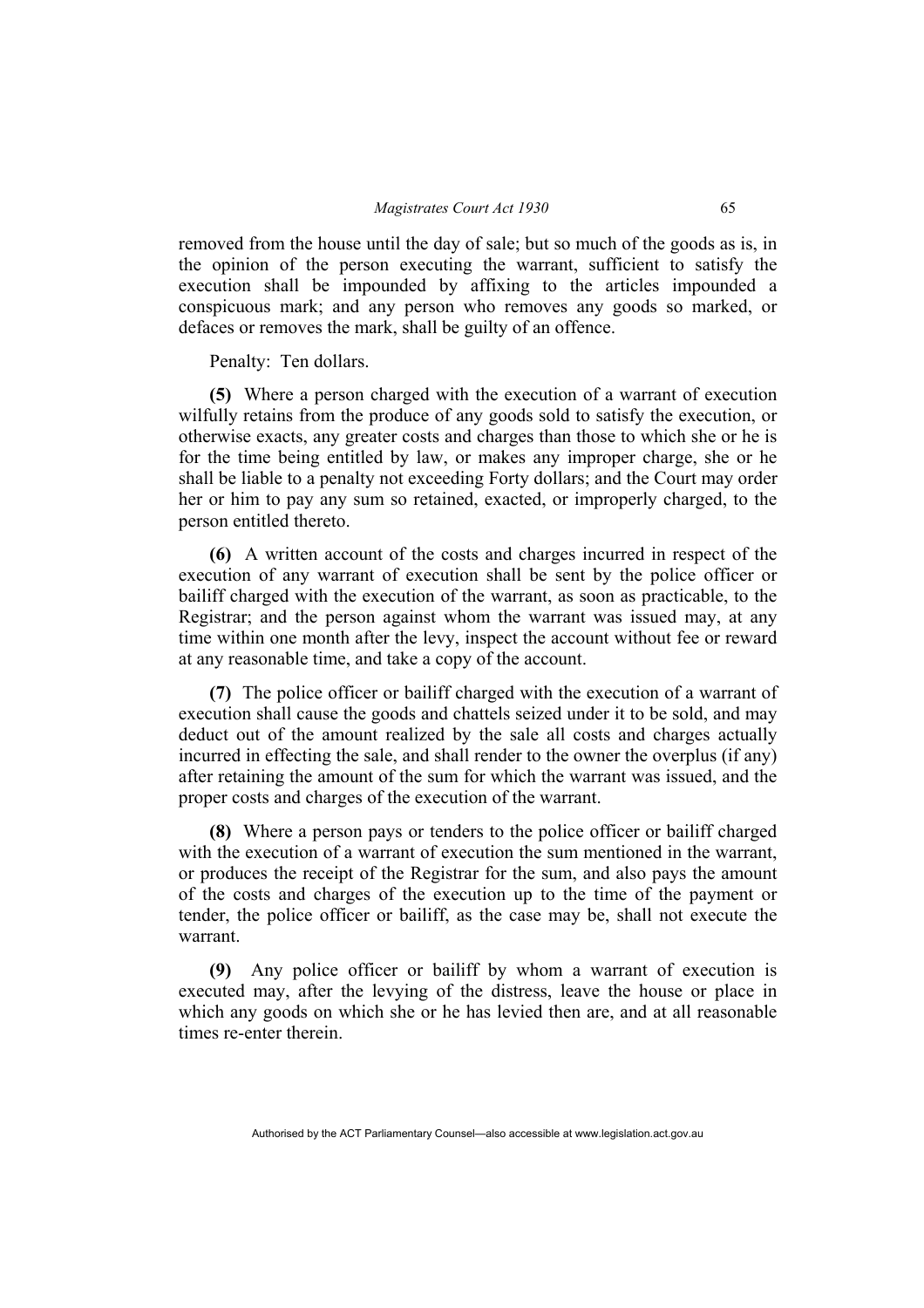**(10)** Any such police officer or bailiff leaving and subsequently returning to any such house or place shall not be deemed thereby to have abandoned the distress.

# **Money, Australian notes and bank notes may be seized and choses in action may be seized, sued on and sold**

**164.** Where this Act or any other Act, Ordinance, law or any warrant of a Magistrate directs any sum to be levied by execution against the goods and chattels of any person—

- (a) any money, Australian notes or bank notes belonging to that person may be seized, taken and applied towards satisfaction of the warrant but need not be sold; and
- (b) any cheques, bills of exchange, promissory notes, bonds, specialities, or securities for money belonging to that person may be seized and taken and held as security or securities for the amount directed to be levied, or so much thereof as has not been otherwise levied or raised for the benefit of the person on whose behalf the warrant has issued; and, when the time of payment has arrived, that person may demand and receive payment thereof, and may sue in any proper court in the name of the person against whom the warrant has issued, or in the name of any person in whose name the person against whom the warrant has issued might have sued, for the recovery of the sum or sums secured or made payable thereby.

# **Time of application to be recorded**

**165.** The precise time when any application is made to the Registrar to issue a warrant of execution shall be entered by her or him in a book to be kept by her or him for that purpose and on the warrant and when one or more than one warrant is delivered to any police officer or bailiff she or he shall execute them in the order of the times as entered.

# **Warrant of execution, when to be executed**

**166. (1)** A warrant of execution shall not be executed at any time after sunset and before sunrise.

**(2)** If any person executes any such warrant after sunset and before sunrise she or he shall be guilty of an offence.

Penalty: Twenty dollars.

## *Division 2A—Reciprocal Enforcement of Fines against Bodies Corporate*

#### **Interpretation**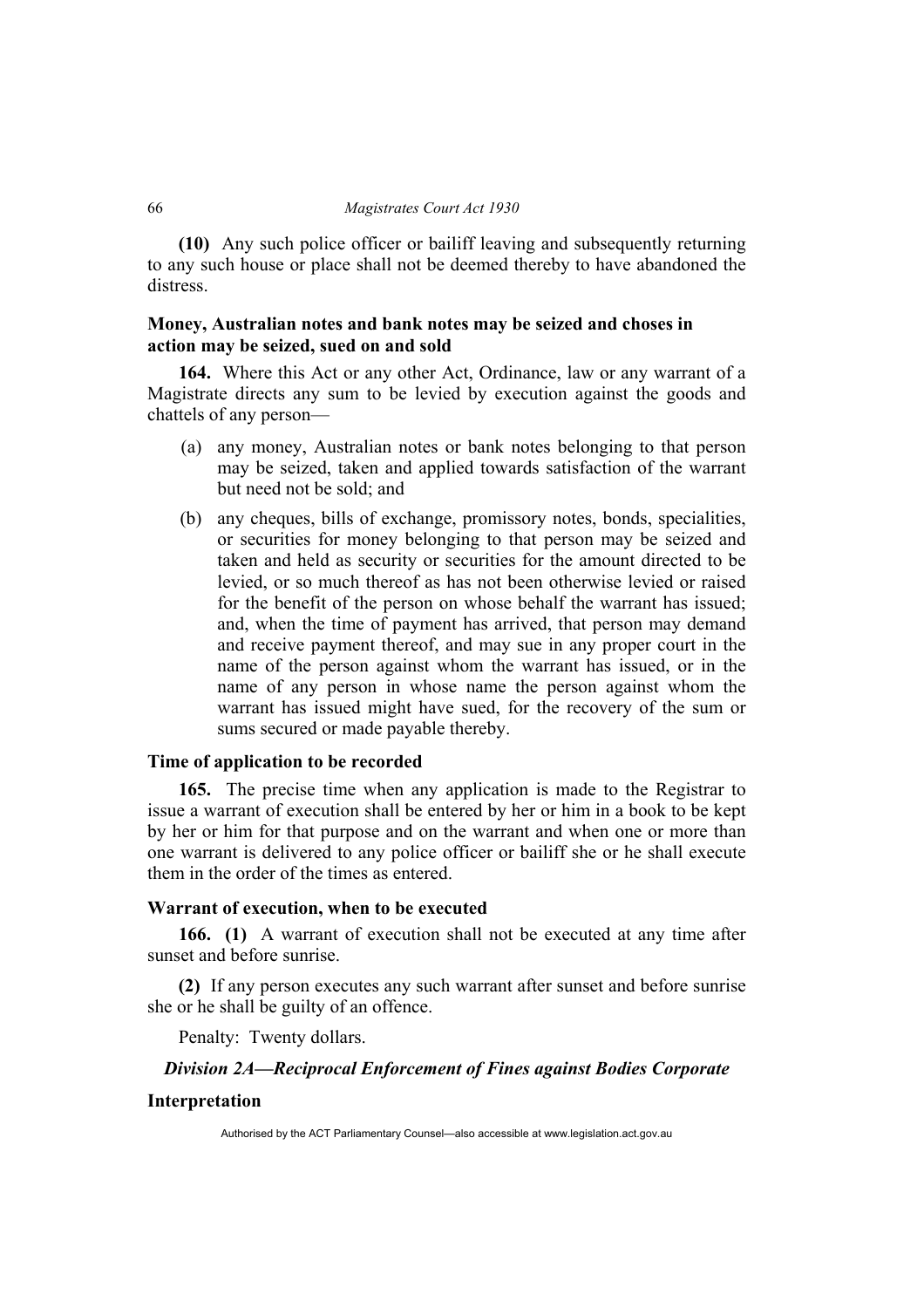**166A.** In this Division, unless the contrary intention appears—

"conviction" means a conviction or order entered or made by a court in the exercise of summary jurisdiction in proceedings for an offence;

"fine" includes—

- (a) a pecuniary penalty, pecuniary forfeiture and pecuniary compensation; and
- (b) fees, charges and costs payable by a body corporate under an order made in proceedings in which a conviction was entered in respect of the body corporate;

"reciprocating court" means—

- (a) a court declared under section 166B to be a reciprocating court; and
- (b) a court included in a class of courts declared under section 166B to be a class of reciprocating courts;
- "relevant officer", in relation to a reciprocating court, means the Registrar or other corresponding officer of the court;
- "State" includes a Territory other than the Australian Capital Territory and the Jervis Bay Territory;

"Territory fine" means a fine payable under a conviction of the Court.

## **Declarations relating to reciprocating courts**

**166B.** Where a State has laws providing for enforcement in the State of a Territory fine against a body corporate, the Attorney-General may, by notice published in the *Gazette*—

- (a) declare a court of summary jurisdiction in the State to be a reciprocating court; or
- (b) declare a class of courts of summary jurisdiction in the State to be a class of reciprocating courts.

# **Enforcement of fine**

**166C. (1)** Where a fine is payable by a body corporate under a conviction of a reciprocating court and the Registrar receives a request in writing from the relevant officer of the reciprocating court for the enforcement of the conviction accompanied by—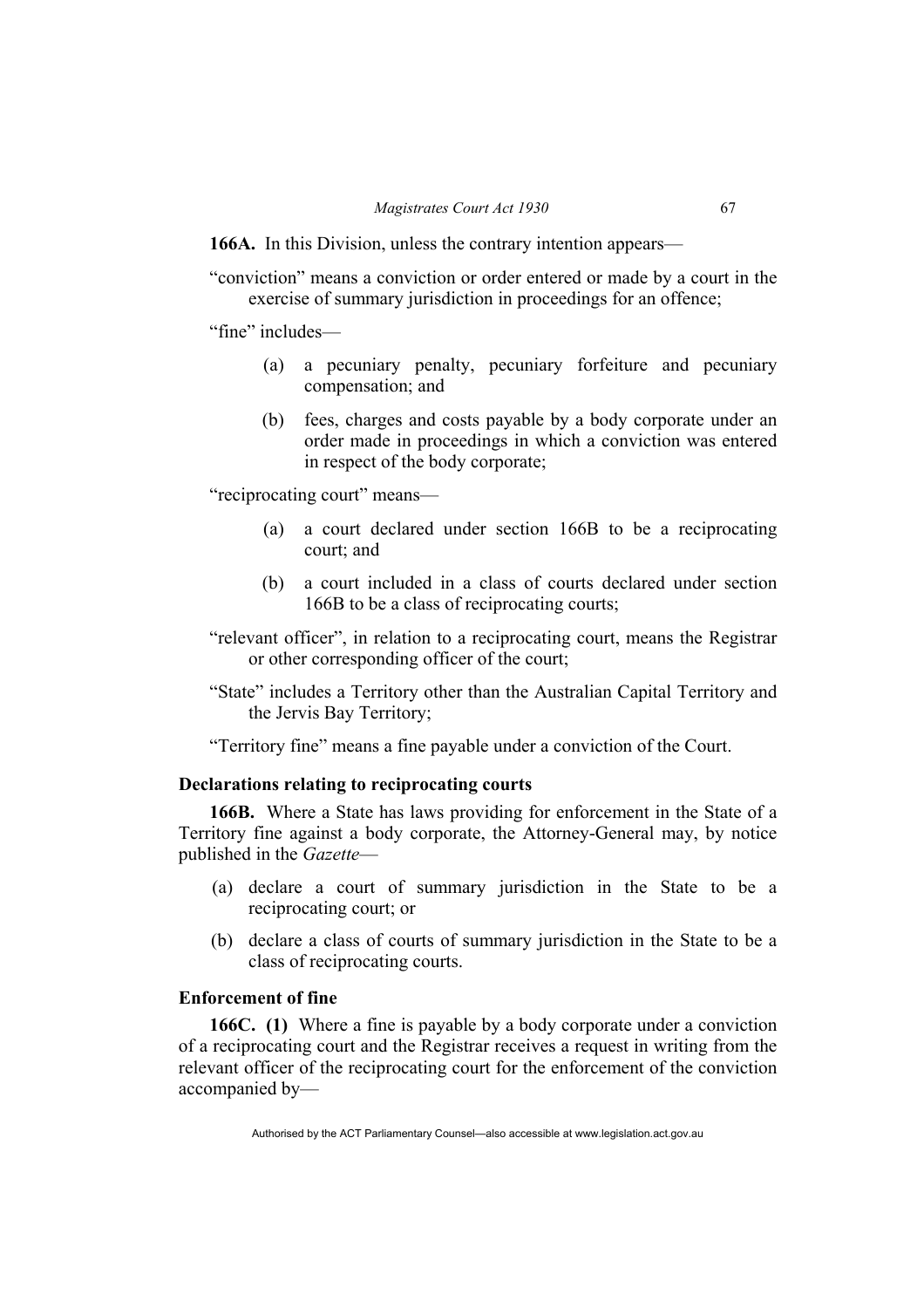- (a) a copy, certified by the relevant officer to be correct, of the conviction; and
- (b) a certificate under the hand of the relevant officer specifying the amount of the fine that remains unpaid,

the Registrar shall—

- (c) register the conviction by filing in the Court the certified copy of the conviction; and
- (d) note the date of the registration on the copy.
- **(2)** On the registration of a conviction under subsection (1)—
- (a) the conviction shall, for the purposes of this Part, be deemed to be a conviction of the Court adjudging payment of a fine by the body corporate in the amount specified as unpaid in the certificate referred to in paragraph  $(1)$  (b);
- (b) the Registrar shall issue a warrant of execution for the purpose of recovering the amount referred to in paragraph (a); and
- (c) the provisions of this Act shall, subject to this section, apply to and in relation to a warrant so issued and the execution of such a warrant as if the warrant had been issued in connection with a conviction of the Court.

**(3)** Where a request is made under this section in respect of a fine payable under a conviction of a reciprocating court and the Registrar later receives a notification from the relevant officer of the reciprocating court of payment of an amount in satisfaction in whole or part of the amount of the fine, the Registrar shall note the particulars of the payment on the certified copy of the conviction filed in the Court.

- **(4)** Notwithstanding anything in this Part, where—
- (a) a warrant is issued under subsection (2) in respect of a fine; and
- (b) before execution, the Registrar receives a notification referred to in subsection (3) relating to the fine,

the Registrar shall arrange for the return of the warrant and, upon its return, she or he shall—

 (c) if the amount of the fine has been paid in full—withdraw the warrant; or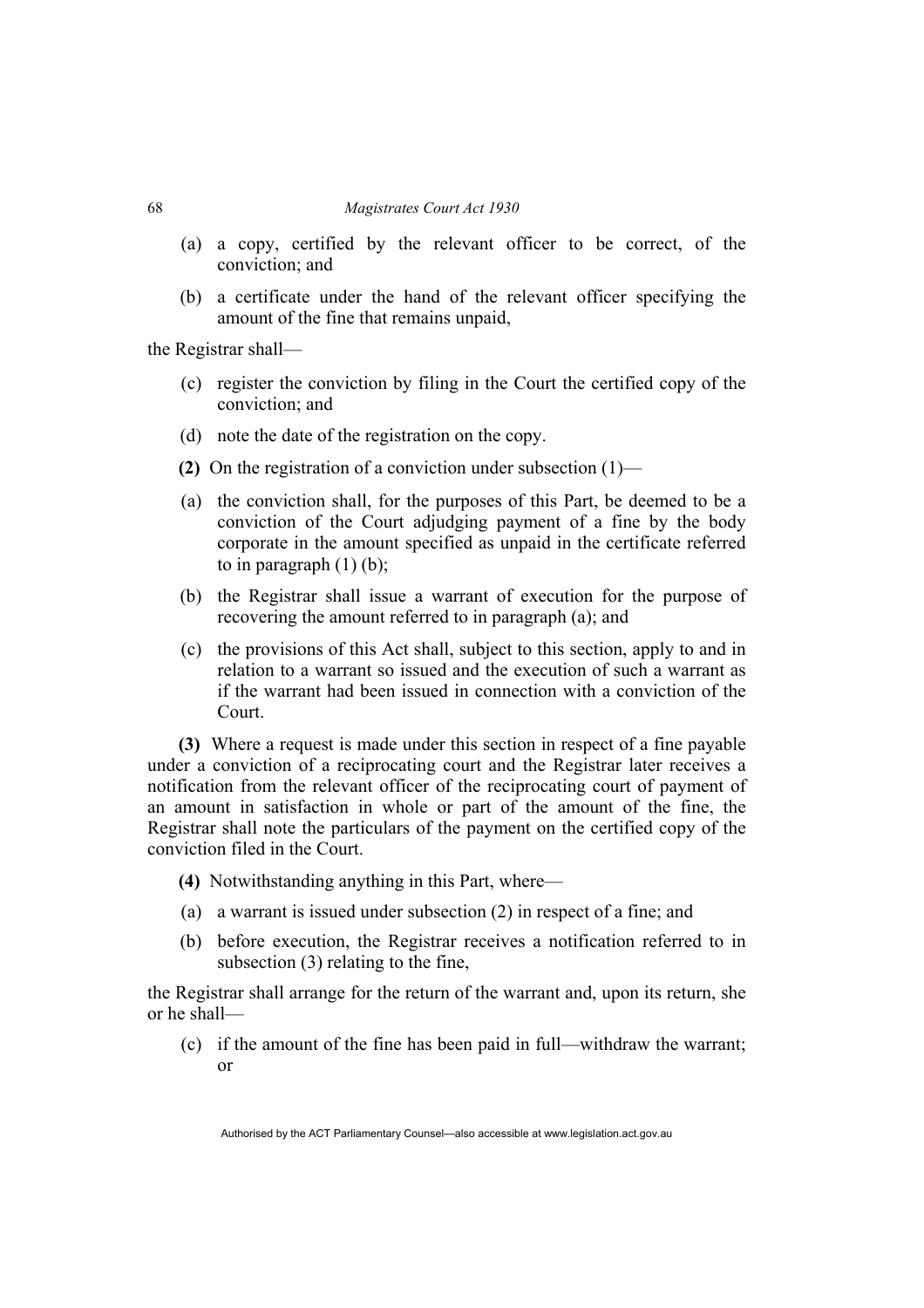(d) if part of the amount of the fine remains unpaid—amend the warrant to show the amount still unpaid.

**(5)** Where a warrant is amended in pursuance of subsection (4), the warrant shall be enforced in respect of the amount of the fine for the time being shown in the warrant as unpaid.

**(6)** Notwithstanding section 190, where a sum of money is paid to the Registrar in satisfaction in whole or in part of a fine payable under a conviction registered under subsection (1), the Registrar shall remit the sum of money to the relevant officer of the reciprocating court by which the conviction was entered.

**(7)** For the purposes of this section, a document that purports to have been signed by the relevant officer of a reciprocating court shall be taken to have been so signed unless the contrary is proved.

# **Effect of enforcement by reciprocating court**

**166D.** A sum of money received by the Registrar from a reciprocating court in satisfaction in whole or in part of a Territory fine shall be applied to the Registrar as if the sum had been paid to her or him by the body corporate by which the fine was payable in satisfaction in whole or in part of the fine.

### **Registrar to notify payment of Territory fine**

**166E.** Where—

- (a) a conviction of the Court under which a fine is payable is registered by the relevant officer of a reciprocating court; and
- (b) a sum of money is received by the Registrar in satisfaction in whole or in part of the fine,

the Registrar shall, as soon as practicable, notify the relevant officer of the amount of that payment.

## *Division 4—Attachment of Debts*

## **Oral Examination of Debtor**

**170. (1)** Where—

- (a) an order has been made by the Court for the recovery of a sum of money from, or for the payment of a sum of money by, a person (in this Division referred to as "the debtor"); and
- (b) the amount or any part of the amount payable by the debtor has not been paid,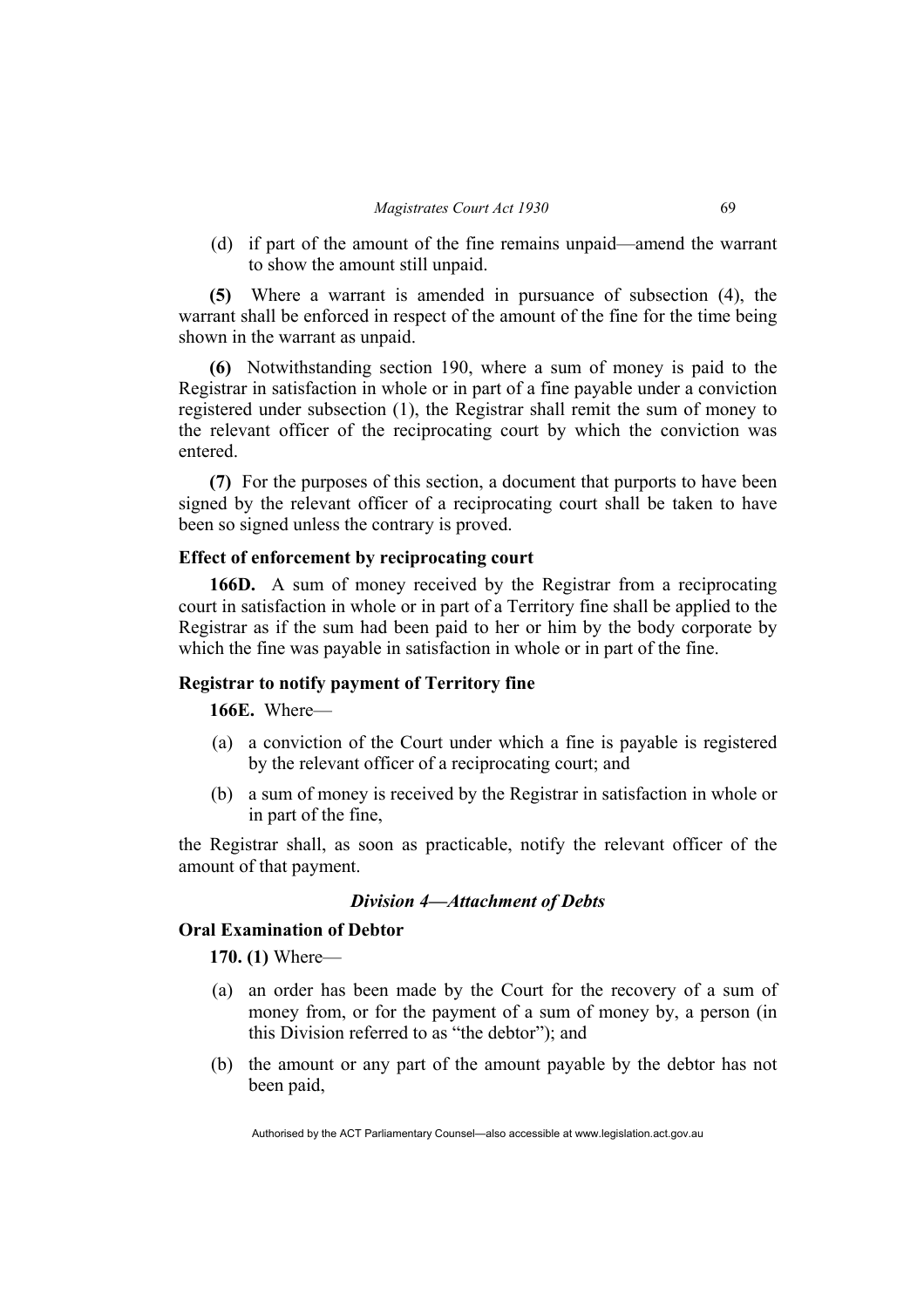the Registrar may, upon application made by the person entitled to enforce the order, issue a summons calling upon the debtor or, in a case where the debtor is a corporate body, a specified officer of the corporate body to attend to be orally examined before the court on the day and at the time specified in the summons for the purpose of ascertaining—

- (c) whether any, and, if so, what debts are owing to the debtor; and
- (d) whether the debtor has any property or other means of satisfying the order, and, if so, what the property or other means are.

**(1A)** A reference in paragraph (a) of the last preceding subsection to an order made by the Court for the payment of a sum of money—

- (a) shall be read as including a reference to an order for the payment of costs; and
- (b) shall not be read as including a reference to an order made by the Court in or by which the Court has, under subsection (2) of section one hundred and forty-seven of this Act, adjudged that, in default of payment of the sum of money specified in the order, the person against whom the order has been made shall be imprisoned for a specified period.

**(2)** The debtor shall be examined on oath, and any person may be summoned to give evidence or produce documents and may be examined on oath as in any case of summary jurisdiction.

## **Order** *nisi* **for attachment of debt**

**171. (1)** The Court or any Magistrate or the Registrar may, upon the *ex parte* application of any person who has obtained any such order for the recovery or payment of money or costs, and upon affidavit by herself or himself or her or his solicitor stating that the order has been made and that it is still unsatisfied and to what amount, and that any other person is indebted to the debtor and is within the Territory, order that all debts owing or accruing from the other person (in this Division referred to as "the garnishee") to the debtor shall be attached to answer the order.

**(2)** By the same or any subsequent order, the Court or Magistrate or the Registrar may order that the garnishee shall appear before the Court to show cause why she or he should not pay, to the person who has obtained the order for the recovery, or payment of money or costs, the debt due from her or him to the debtor, or so much thereof as is sufficient to satisfy the order.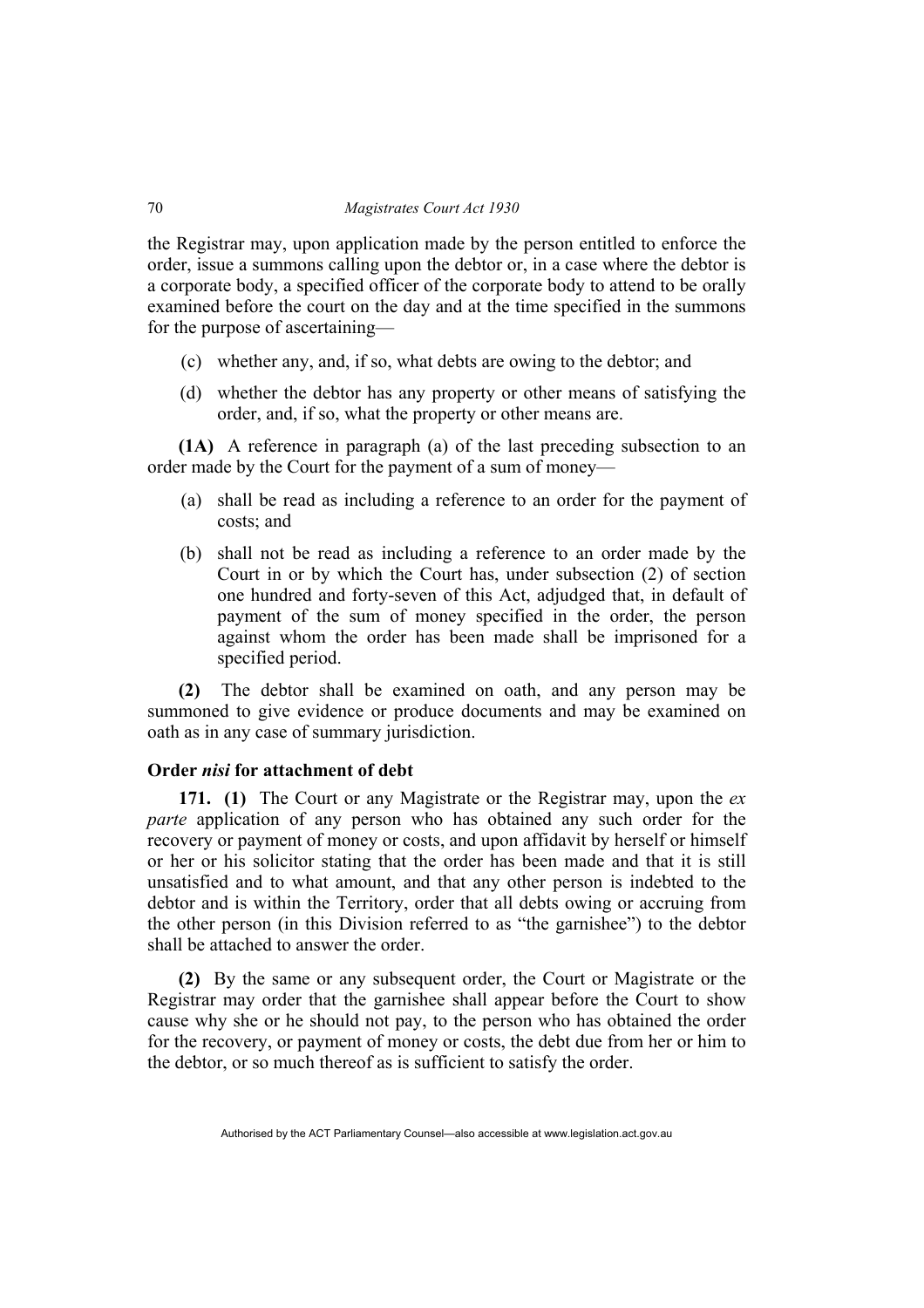**(3)** Upon any application under this section the Court or Magistrate or the Registrar may, if it or she or he thinks fit, refuse to make an order where, from the smallness of the amount to be recovered or of the debt sought to be attached or otherwise, the remedy sought would in its or her or his opinion be worthless or vexatious.

# **Service of order** *nisi* **to bind debts**

**172. (1)** Service of a true copy of an order that debts due or accruing to a debtor shall be attached, or notice thereof to the garnishee in such manner as the Court directs, shall bind the debts in her or his hands.

**(2)** In the absence of any direction the service shall be personal or may be made by leaving a true copy of the order with a person apparently an inmate and apparently not less than sixteen years of age at the last or most usual place of abode of or business of the garnishee.

**(3)** For the purposes of subsection (2), a place of business shall not be taken to be the place of business of a garnishee unless he or she is the principal or one of the principals of the business.

## **Court's power where garnishee does not dispute debt**

**173.** If the garnishee does not pay to the Registrar the amount due from her or him to the debtor or an amount equal to the amount specified in the order and the garnishee—

- (a) appears at the hearing of the order directing her or him to appear and does not dispute the debt due or claimed to be due from her or him to the debtor; or
- (b) does not appear upon the hearing of the order directing her or him to appear,

the Court may order a warrant of execution to issue, and the warrant may be issued accordingly, without any previous writ or other process, to levy the amount due from the garnishee or so much thereof as is sufficient to satisfy the order.

# **Where garnishee disputes debt**

**174. (1)** If the garnishee disputes her or his liability, the Court, instead of making an order that a warrant shall issue may make an order that any issue or question necessary for determining her or his liability be tried and determined between the person who has obtained the order for the recovery or payment of money or costs and the garnishee in any manner and in any court in which the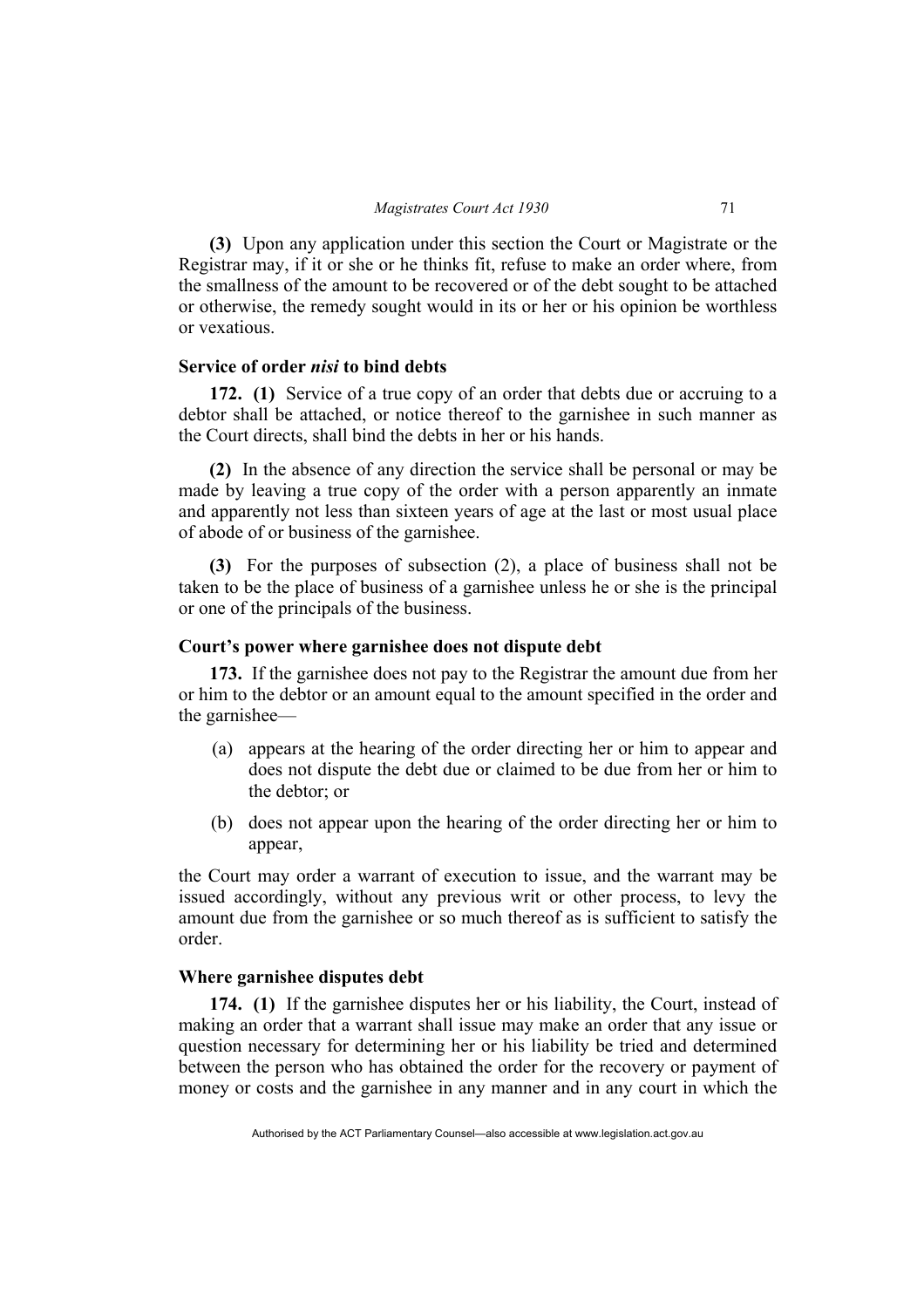issue or question might be tried or determined if a claim were made or an action commenced in respect of the issue or question by the debtor against the garnishee.

**(2)** The Court in which the issue or question shall be tried or determined shall be specified in this order.

## **Issue may be filed**

**175.** The party obtaining the order for the trial or determination of the issue or question may, within the time fixed by the order, or such further time as the Court allows, file it in the court mentioned in the order, and thereupon the issue or question shall be tried and determined in that Court, and the judgment order or other determination of the Court may be enforced and all subsequent proceedings taken therein as nearly as may be according to the usual practice thereof.

## **Where third party claims lien or charge on debt**

**176.** Whenever in proceedings to obtain an attachment of debt it is suggested by the garnishee that the debt sought to be attached belongs to any third person, or that any third person has a lien or charge upon it, the Court may order the third person to appear and state the nature and particulars of her or his claim (if any) upon the debt.

## **Court may order warrant to levy amount or issue to be tried**

**177.** After hearing the allegations of any third person under an order made in pursuance of the last preceding section, and of any other person whom the Court orders to appear, or, in the case of that third person or other person not appearing when ordered, the Court may—

- (a) order a warrant of execution to issue to levy the amount due from the garnishee; or
- (b) order any issue or question to be tried and determined; and
- (c) order the determination to be enforced and subsequent proceedings to be taken as provided in section one hundred and seventy-five of this Act; and
- (d) bar the claim (if any) of the third or other person to an extent not greater than the amount due from the garnishee to the debtor; and
- (e) make any such order upon such terms, in all cases, with respect to the lien or charge (if any) of the third or other person and to costs as the Court thinks just and reasonable.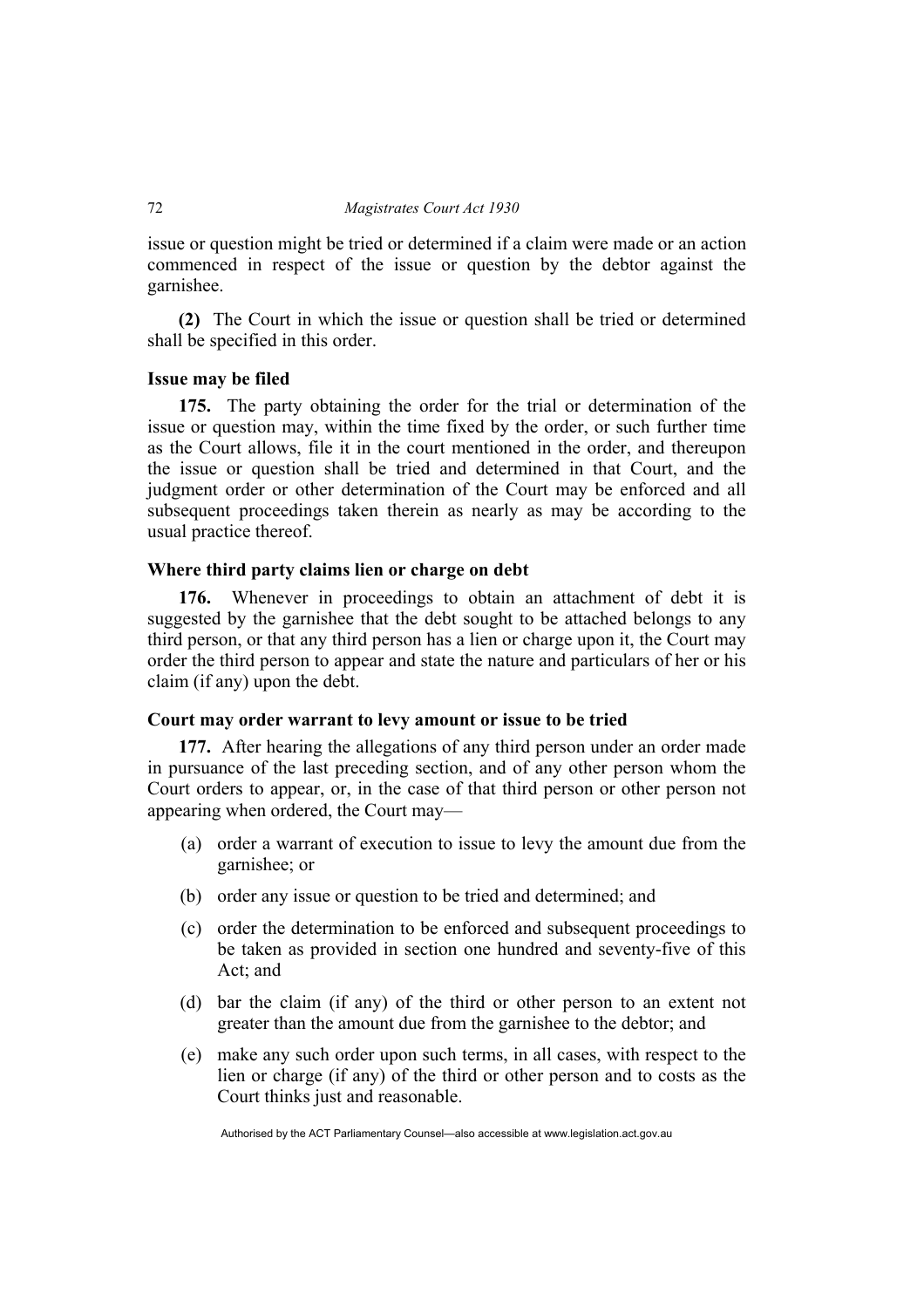#### **Payment by debtor under order to be valid discharge**

**178.** Payment made by, or execution levied upon, the garnishee under any proceeding under this Division, shall be a valid discharge to her or him as against the debtor to the amount paid or levied although the proceedings may be set aside or order reversed.

## **Debt attachment book**

**179. (1)** The Registrar shall keep a debt attachment book and shall make therein entries of the attachment and proceedings thereon with names, dates and statements of the amounts recovered and otherwise.

**(2)** On application to the Registrar any person may take copies of entries in the debt attachment book.

## **Costs of attachment**

**180.** The costs of any application for an attachment of debts and of any proceedings arising from or incidental to the applications shall be in the discretion of the Court determining the application, and the costs of the party who has obtained the order for the recovery or payment of money or costs mentioned in section one hundred and seventy of this Act shall, unless otherwise directed, be retained out of the money recovered by her or him under the garnishee order and in priority to the amount due under the order so mentioned.

# *Division 5—Imprisonment of Fraudulent Debtors*

# **Defendants in civil cases not to be imprisoned except under certain circumstances**

**181. (1)** An order made by the Court—

- (a) for the payment of any damages, civil debt or demand recoverable before it, or of any instalment thereof, and whether with or without costs; or
- (b) for the payment of damages for an assault or for trespass by cattle, or of any instalment thereof, or for the payment of damages summarily recoverable and not enforceable as a fine or any instalment thereof, and in every such case whether with or without costs; or
- (c) for costs ordered to be paid by an informant; or
- (d) for the delivery of goods detained without just cause after due notice, and, in the event of neglect or refusal to deliver up the goods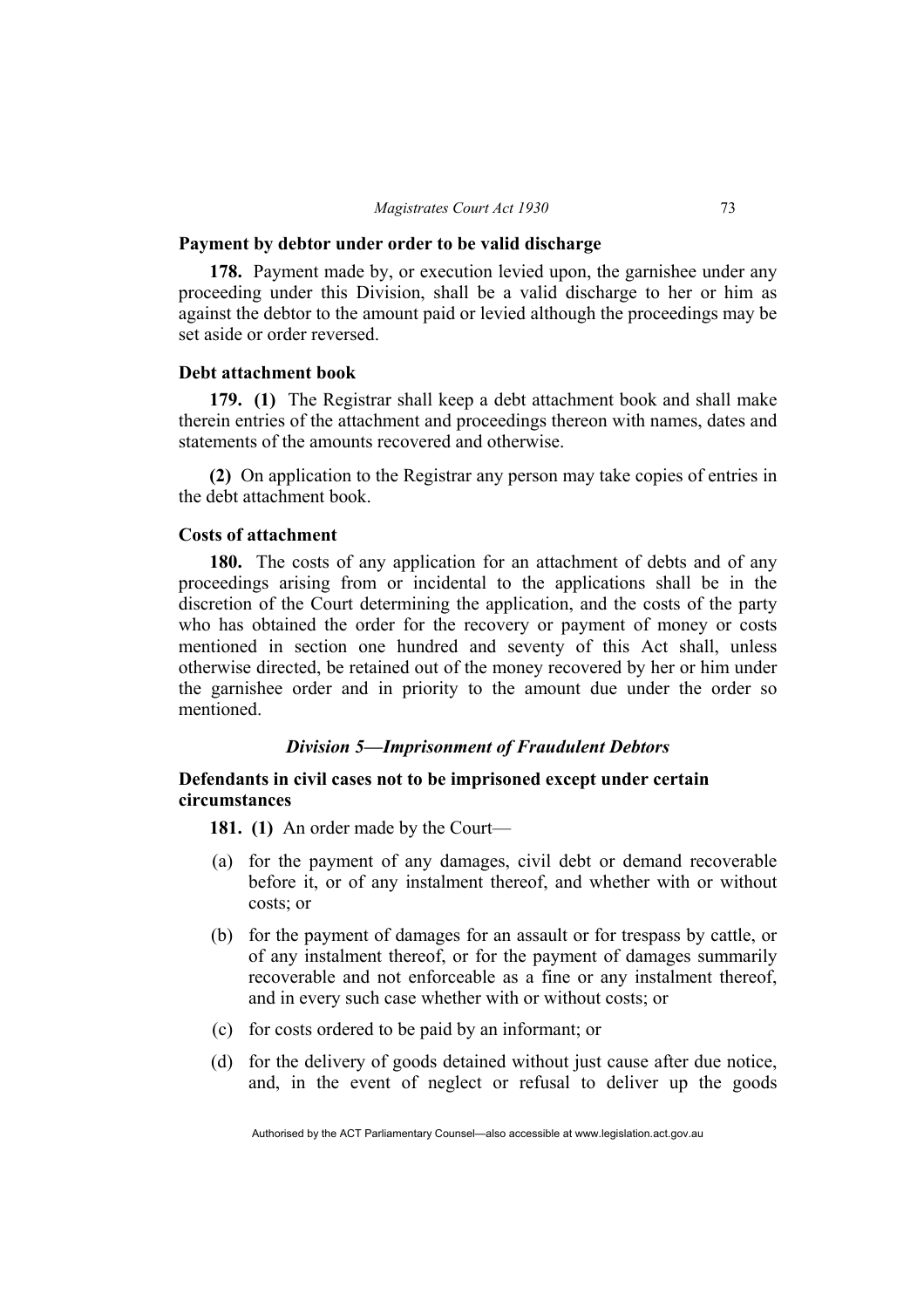according to the order, for the payment of the value of the goods to the party aggrieved,

shall not in default of distress or otherwise be enforced by imprisonment—

- (i) unless it is proved to the satisfaction of the Court that the person making default in payment of the civil debt, damages, demand, instalment or costs either—
	- (1) has then, or has had since the date of the order sufficient means and ability to pay the sum of which she or he has made default or any instalment thereof, where an order has been made to pay by instalments, and has refused or neglected or refuses or neglects to pay the sum or instalment; or
	- (2) is about to leave the Territory without paying the debt, damages, demand, costs or money or instalment or so much thereof as is still unsatisfied; or
	- (3) has neglected or refused to comply with any order under this Act for the delivery of goods detained without just cause after due notice, and has not paid the value thereof to the party aggrieved; or
- (ii) unless it is proved to the satisfaction of the Court that that person, if a defendant incurring the liability which is the subject of the proceedings in which the order was made—
	- (1) obtained credit or contracted the liability under false pretences or by means of fraud or breach of trust; or
	- (2) wilfully contracted the liability without having at the same time a reasonable expectation of being able to discharge it; or
	- (3) has made or caused to be made any gift, delivery or transfer of any property, or has charged, removed or concealed it with intent to defraud her or his creditors or any of them.

**(2)** Proof of any of the matters mentioned in the last preceding subsection may be given in such manner as the Court thinks just, and for the purposes of that proof the person making default may be personally served with a summons in accordance with Form 80 in the First Schedule to this Act, and may be examined on oath on the return thereof as to any of the matters mentioned in this section and set out in the summons, and any witnesses (including the person making default) may be summoned and examined on oath according to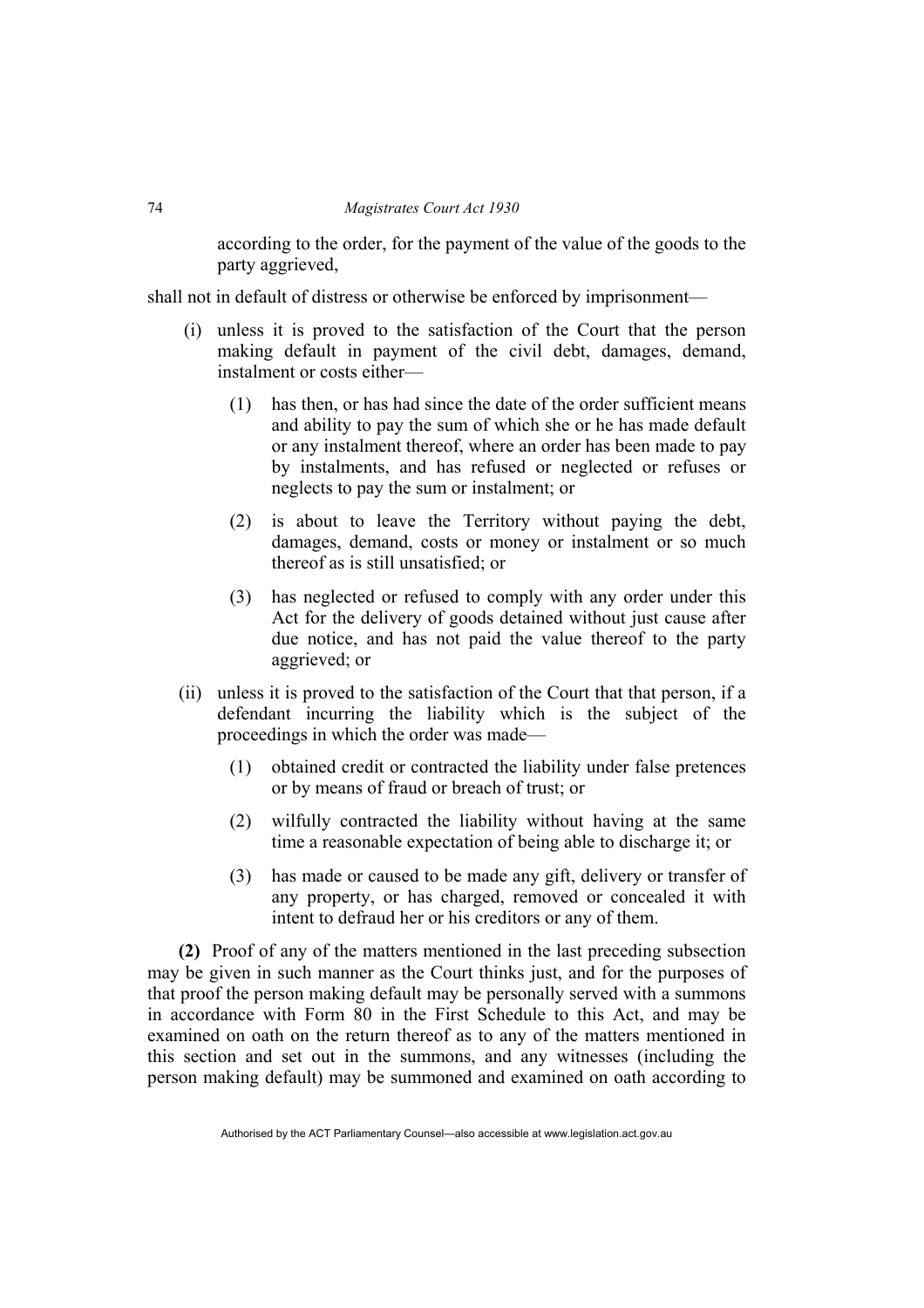the provisions relating to the summoning and examination of witnesses in cases of summary jurisdiction.

**(3)** If any of the matters mentioned in subsection (1) of this section are proved to the satisfaction of the Court, the Court may if it thinks fit make an order in accordance with Form 81 in the First Schedule to this Act or to the like effect that, unless the person making the default pays to the Registrar, either forthwith or within the time limited in the order, and either in one sum or by such instalments as the Court orders, the money so unsatisfied together with such costs of, and occasioned by the summons and examination as are directed by the order, she or he shall be committed to prison for a term of not more than two months:

Provided that no such order for commitment shall be made against any person who, since the order under which the money was recoverable was made, has become a bankrupt.

#### **Warrant in default of compliance**

**182.** Where any order for commitment has been made under the provisions of the last preceding section, and the money and costs or any instalment of the money or costs named therein has or have not been paid in pursuance thereof, the Registrar shall, without any previous notice or summons to the party required to pay the money, costs, or instalment, issue a warrant in accordance with Form 82 in the First Schedule to this Act or to the like effect, and the keeper of the gaol to whom the warrant is directed shall execute and obey the warrant, and all police officers shall aid and assist in the execution of the warrant.

# *Ex parte* **order of commitment**

**183. (1)** Any order for commitment under the foregoing provisions of this Division may, if the special circumstances of the case appear to the Court to warrant it, be made by the Court *ex parte* and without notice, upon proof by affidavit only of any of the matters mentioned in section one hundred and eighty-one of this Act.

**(2)** Any order made under the last preceding subsection under the hand of the Magistrate constituting the Court may be filed in the Court, and the person against whom the order is made may be dealt with as if an order for commitment had been made as provided in section one hundred and eighty-one of this Act, and the warrant to be issued by the Registrar in that case shall be in accordance with Form 83 in the First Schedule to this Act or to the like effect.

## **Debtor, how discharged**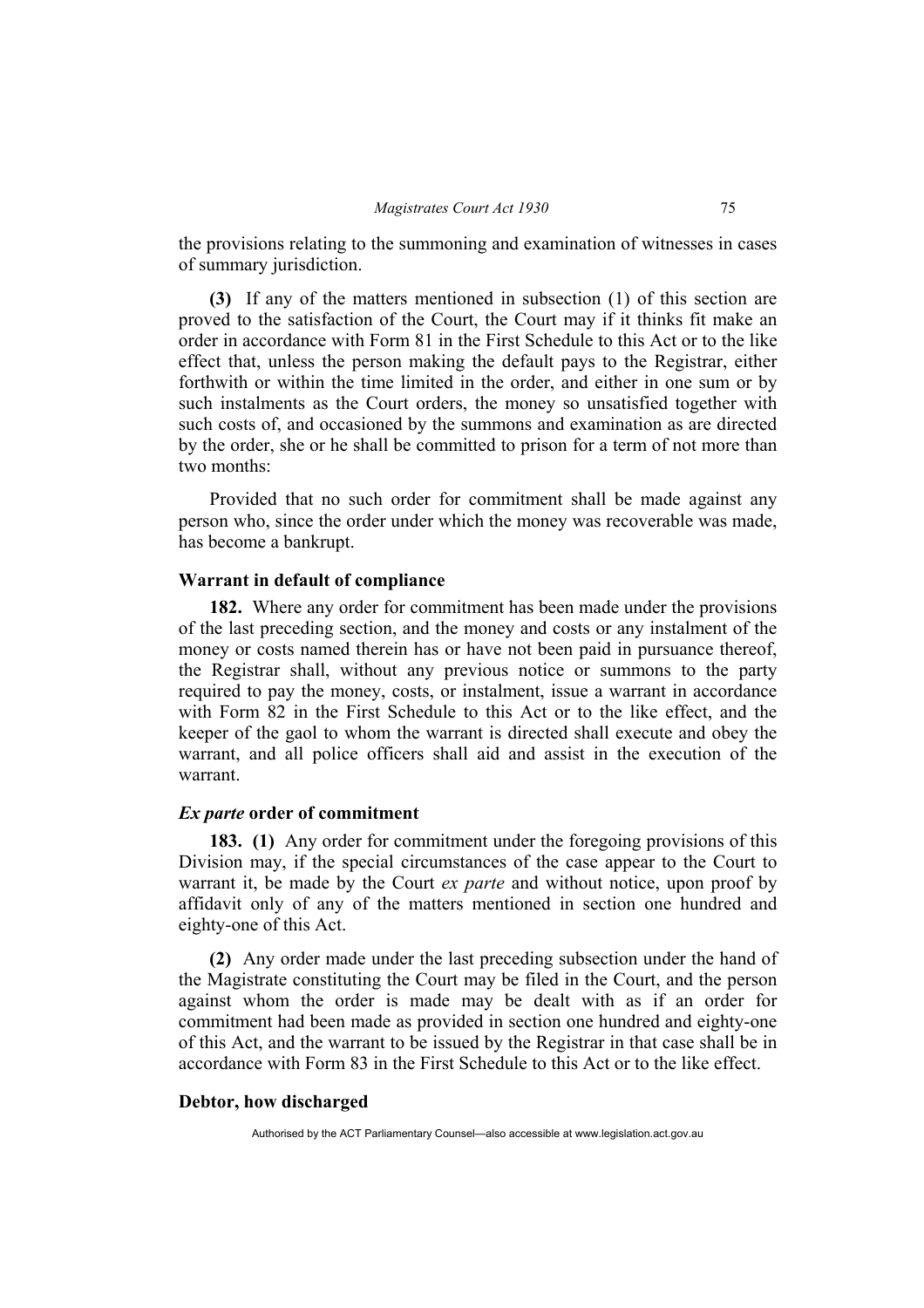**184. (1)** Any person imprisoned by virtue of any warrant under this Division who pays or satisfies the sum mentioned in the order of commitment shall be discharged out of custody upon the certificate of the payment or satisfaction signed by the Registrar.

**(2)** Notwithstanding anything contained in this Division, the Court may at any time, by order under the hand of the Magistrate (if under the special circumstances of the case it thinks fit so to do), direct that any person in gaol or custody under any order made under this Division shall be forthwith discharged, and that person shall be forthwith discharged accordingly.

### **Examination to be a judicial proceeding**

**186.** The examination of any person examined under the provisions of this Division shall be deemed to be a judicial proceeding, and any person in any such examination wilfully, knowingly and corruptly giving or making any untrue or false statement or declaration, shall be deemed to have committed wilful and corrupt perjury.

## **Imprisonment for fraud no satisfaction of debt**

**187.** Imprisonment under this Division shall not operate as a satisfaction or discharge of the amount due on any order, but notwithstanding the imprisonment a fresh warrant against the property or other proceedings to recover the amount may be issued on the order and executed in due course of law.

# *Division 6—Miscellaneous*

## **Mitigation of payment by court**

**188. (1)** Where in a case when either imprisonment or fine is imposed there is prescribed a requirement for the defendant to enter into her or his recognizance and to find sureties for keeping the peace, or being of good behaviour, and observing some other condition, or to do any of such things, the Court may dispense with any such requirement or any part thereof.

**(2)** Where the Court has authority under any law in force in the Territory (other than this Act), whether past or future, to impose imprisonment for an offence punishable on summary conviction, and has no authority to impose a fine for that offence, it may notwithstanding, when adjudicating on that offence, if it thinks that the justice of the case will be better met by a fine than by imprisonment, impose a penalty not exceeding \$5,000, and not being of such an amount as will subject the offender under the provisions of this Act in default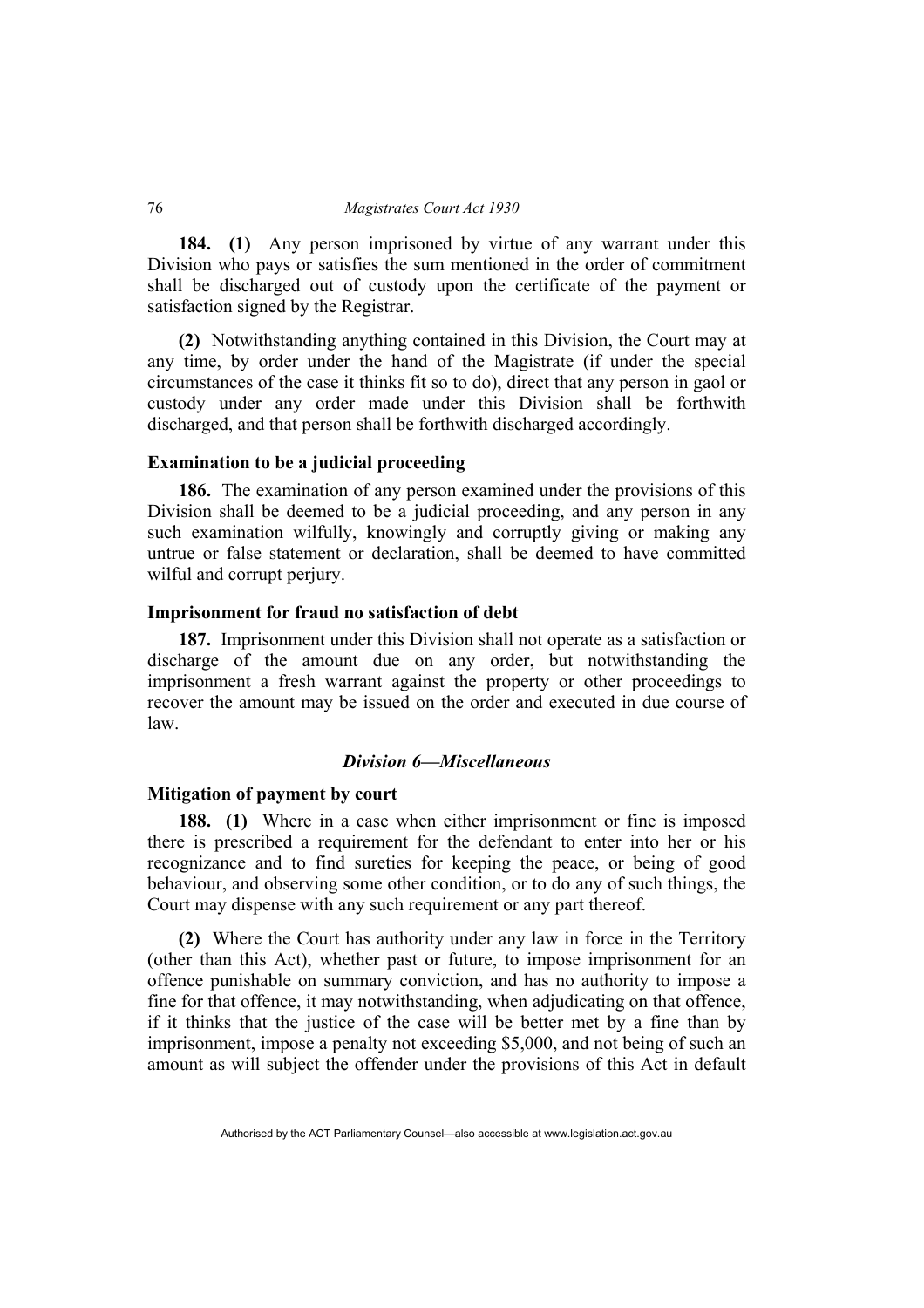of payment of the penalty, to any greater term of imprisonment than that to which she or he is liable under the law authorizing the imprisonment.

## **Scale of imprisonment for non-payment of money**

**189.** Subject to Division 5 of this Part and to the provisions of the law under which a conviction or order is made, the period of imprisonment imposed by the Court in default of payment of an amount being a penalty, sum of money or costs under a conviction or order shall be such period as in the opinion of the Court will satisfy the justice of the case, but not exceeding in any case a period calculated at the rate of one day for each \$100, or part of \$100, included in the amount ordered to be paid or 6 months, whichever is the less.

## **Proceeds of warrants of execution**

**190. (1)** Where the Registrar receives a sum as the proceeds of a warrant of execution issued pursuant to a judgment given or entered on a claim, the Registrar shall, unless section 25 of the *Public Trustee Act 1985* or an order of the Court otherwise requires, pay the sum to the judgment creditor.

**(2)** Where the Registrar receives a sum as the proceeds of a warrant of execution issued other than pursuant to a judgment given or entered on a claim, the Registrar shall, unless a law in force in the Territory or an order of the Court otherwise requires, pay the sum into the Consolidated Revenue Fund.

## **Accounts to be kept in the form in Third Schedule**

**191.** Every Registrar, keeper of a gaol and Superintendent of a remand centre shall keep a true and exact account of all moneys received by her or him under or by virtue of any conviction or order, showing the persons from whom and the time when the sums were received and to whom and when the sums were paid, in accordance with the form in the Third Schedule to this Act.

Penalty: Four dollars for every default.

# **Executors and Administrators may enforce orders in civil matters**

**192. (1)** Where an order for the recovery or payment of money with or without costs or for costs ordered to be paid on a conviction or for costs alone (including costs ordered to be paid by an informant) has been made, and the party entitled to enforce the order dies, her or his executor or administrator, after filing with the Registrar an affidavit showing that she or he is the executor or administrator, may enforce the order to the same extent and by the like means and in the same circumstances as the party might have done if living.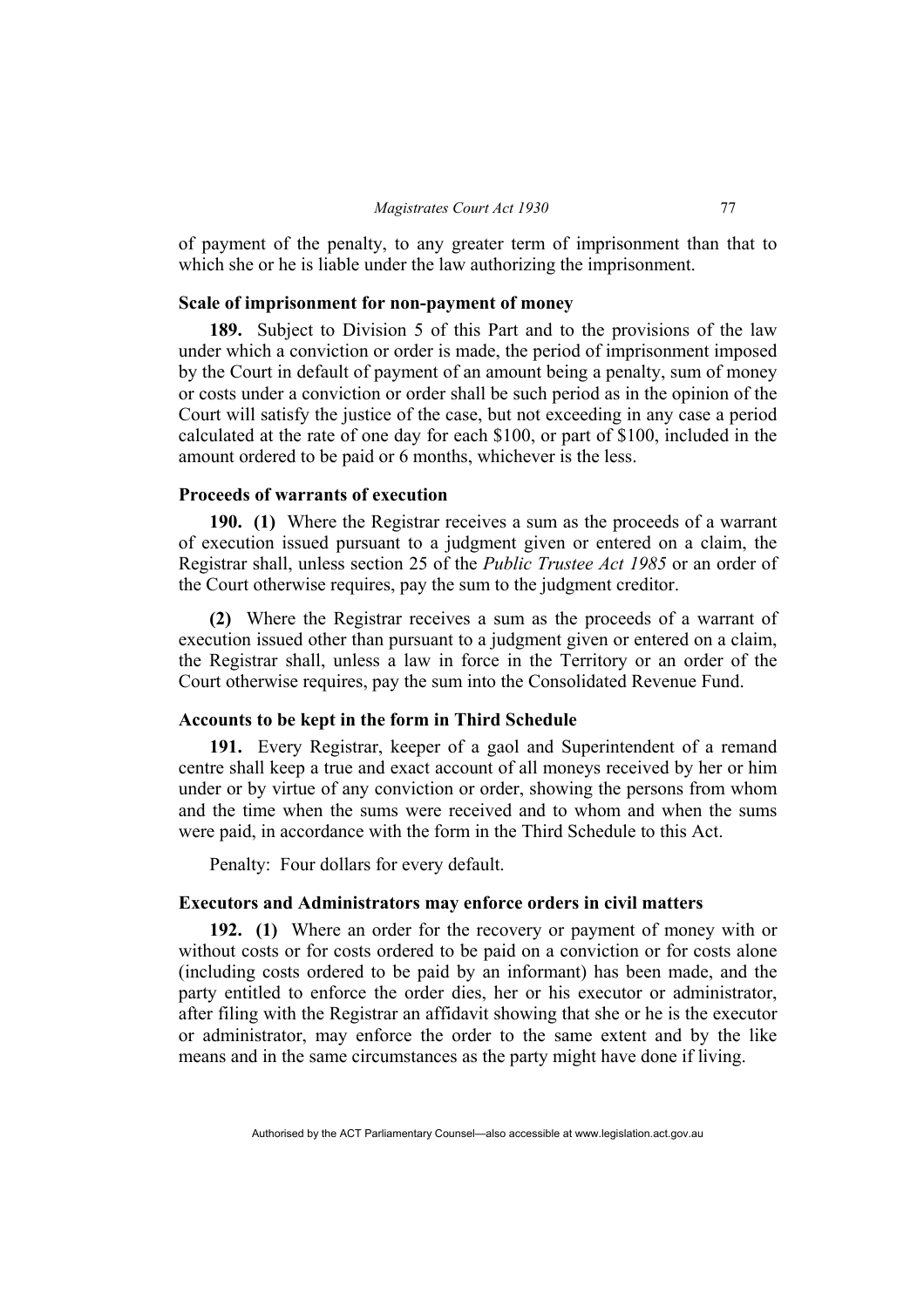**(2)** In all such cases, where necessary, there may be substituted for the name of the party the name of the executor or administrator as the executor or administrator of the party deceased.

## **Forfeited goods may be sold**

**193.** Except where otherwise provided, all forfeitures, not pecuniary, which are incurred in respect of an offence triable by the Court or which may be enforced by the Court, may be sold or disposed of or dealt with in such a manner as the Court directs, and the proceeds of the sale shall be applied in like manner as if the proceeds were a fine imposed under the Act, Ordinance or law on which the proceeding for forfeiture is founded.

## **Warrant of commitment or distress not to be void for form only**

**194.** A warrant of commitment or of execution shall not be held void by reason only of any defect or error therein if there is a conviction or order which is good and valid or which may be amended and made good and valid under this Act to sustain it.

# **Convictions etc. to be transmitted to Registrar of Supreme Court**

**195.** Where any person is convicted before, or an information is dismissed by, the Court in respect of any prosecution for an indictable offence, the Court shall forthwith thereafter transmit the conviction and recognizances, or a copy of the certificate of dismissal (if any), as the case may be, to the Registrar of the Supreme Court, to be kept by the Registrar among the records of the Supreme Court; and the Court shall also cause all such decisions to be registered in a book to be kept of the purpose.

# **PART X—RESTRAINING ORDERS**

# **Interpretation**

**196.** In this Part, unless the contrary intention appears—

"aggrieved person" means the person in respect of whom, or in respect of whose property, conduct or alleged conduct was engaged in:

"child" means a person who has not attained the age of 18 years;

"interim restraining order" means an order under section 206C;

"relative", in relation to an aggrieved person, means—

- (a) a parent of the person;
- (b) a child of the person who has attained the age of 18 years; or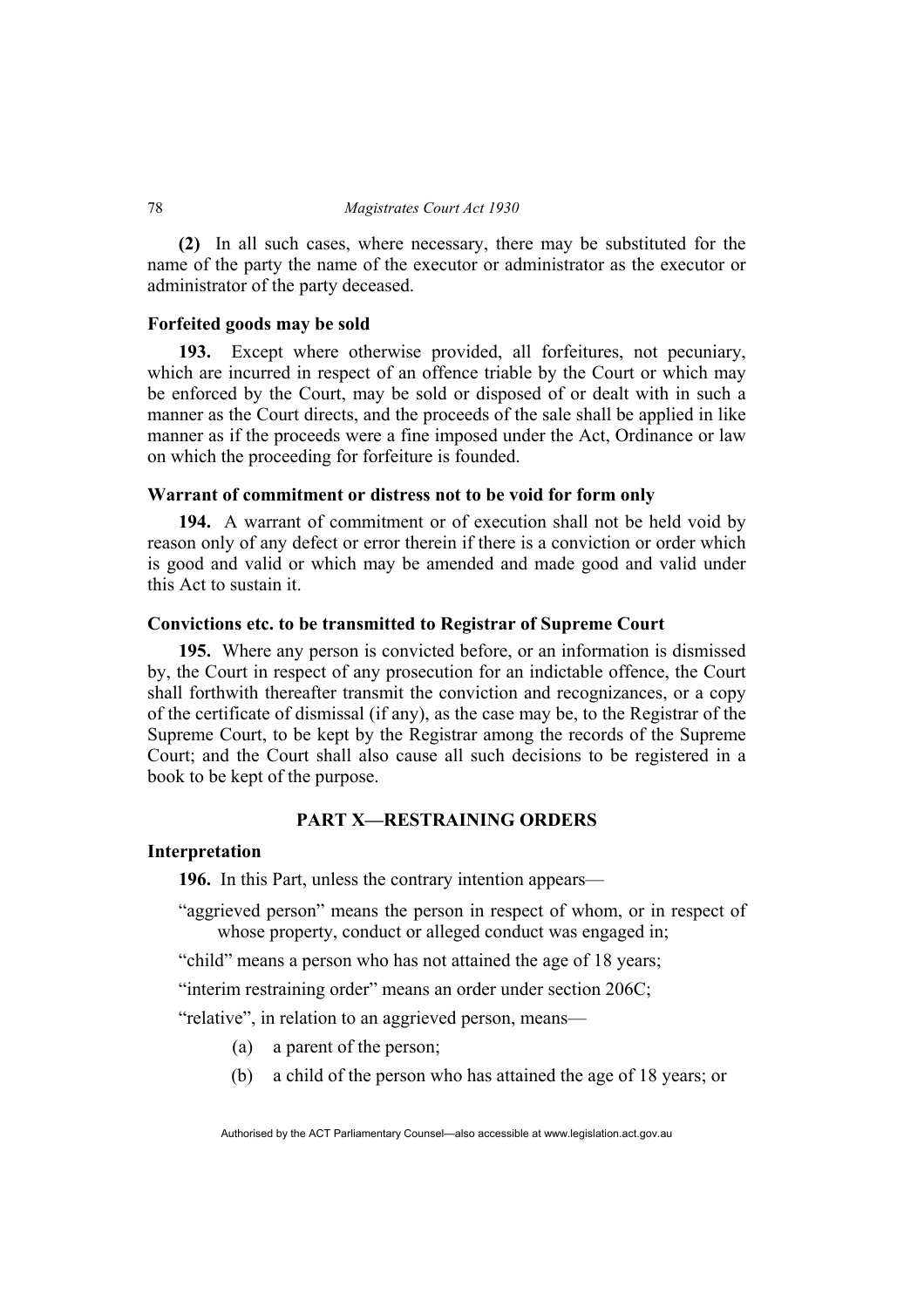- (c) a brother or sister of the person who has attained the age of 18 years;
- "respondent", in relation to a restraining order or interim restraining order, means the person in respect of whom the order is sought or made;

"restraining order" means an order under section 197.

"vary" includes adapt and modify.

# **Power to make**

**197. (1)** The Court may, on application and if satisfied on the balance of probabilities that—

- (a) the respondent has caused personal injury or damage to property and, unless the respondent is restrained, the respondent is likely to cause further personal injury or damage to property;
- (b) the respondent has threatened to cause personal injury or damage to property and, unless the respondent is restrained, the respondent is likely to carry out the threat; or
- (c) the respondent has behaved in an offensive or harassing manner;

make an order restraining the respondent from 1 or more of the following:

- (d) causing personal injury or damage to property;
- (e) threatening to cause personal injury or damage to property;
- (f) behaving in an offensive or harassing manner;

and may impose 1 or more of the prohibitions and conditions specified in section 205.

**(2)** Subsection (1) applies in respect of conduct engaged in outside the Territory.

# **Entitlement to apply**

**198. (1)** An application may be made by—

- (a) the aggrieved person;
- (b) a relative of the aggrieved person;
- (c) where the aggrieved person is a child—
	- (i) a person with whom the child normally resides;
	- (ii) a parent or guardian of the child; or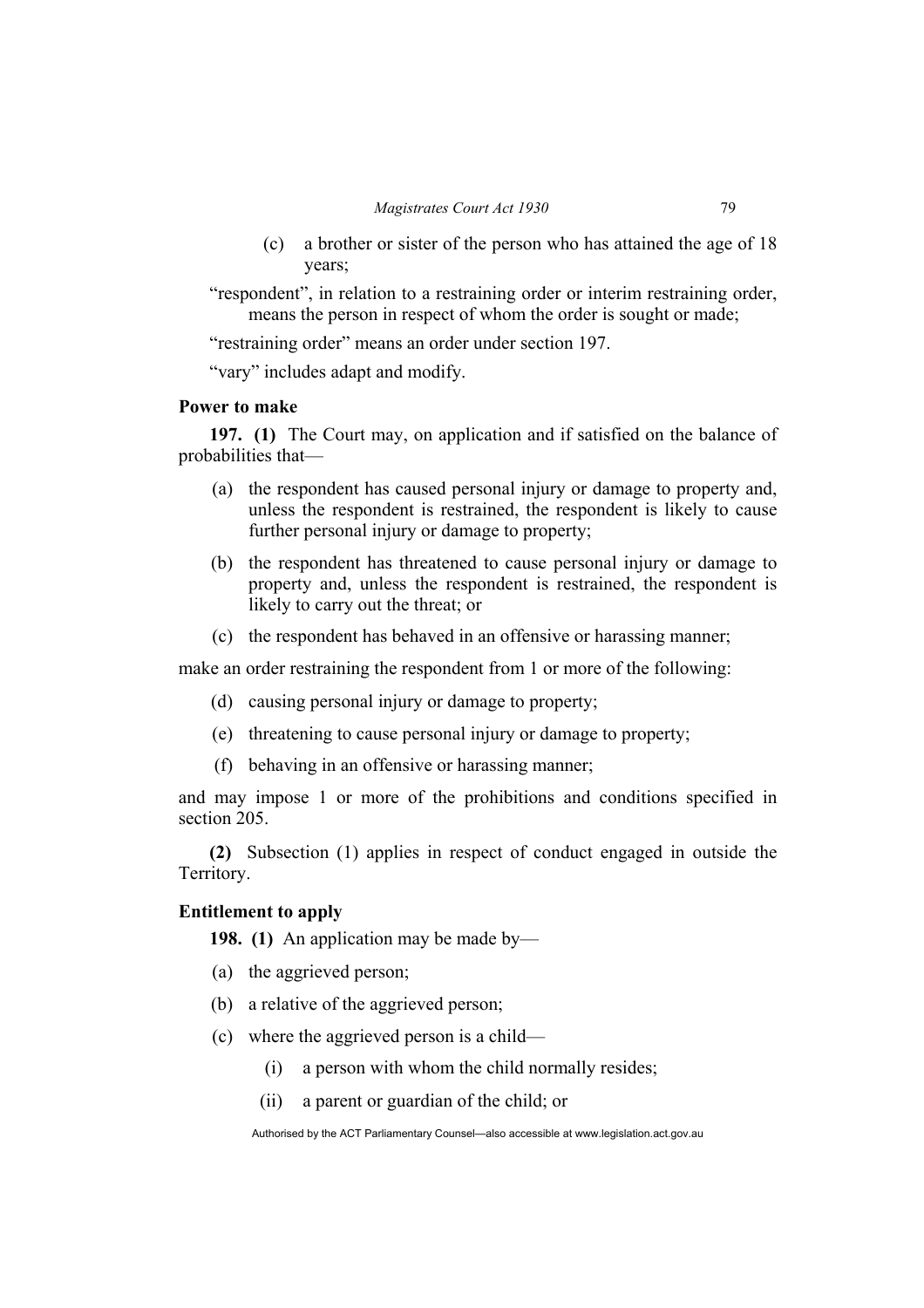- (iii) the child; or
- (d) a police officer.

**(2)** A person is not entitled to make an application in respect of alleged conduct under this Part if the person is entitled to make an application in respect of that conduct under the *Domestic Violence Act 1986*.

# **Hearing dates**

**199.** The Registrar shall fix a date for the hearing of an application that is not more than 2 days after the date on which the application is filed.

# **Parties—applications by relatives and police officers**

**200. (1)** Where the applicant is—

- (a) a relative; or
- (b) a police officer;

the aggrieved person shall be a party to the proceedings.

**(2)** Subsection (1) does not apply where the aggrieved person is a child.

# **Parties—applications involving children**

**201. (1)** Where the aggrieved person is a child, the Registrar shall, as soon as practicable, cause a copy of the application, together with notice of the date, time and place of the hearing, to be served—

- (a) on a person (other than the respondent) with whom the child normally resides; and
- (b) where the child has a parent or guardian with whom the child does not normally reside—on that parent or guardian.

**(2)** A person who has been served shall, on application to the Court, be made a party to the proceedings.

## **Representation of children**

**202. (1)** Where—

- (a) an application has been made by a child;
- (b) the child is not separately represented by another person; and
- (c) it appears to the Court that the child should be so represented;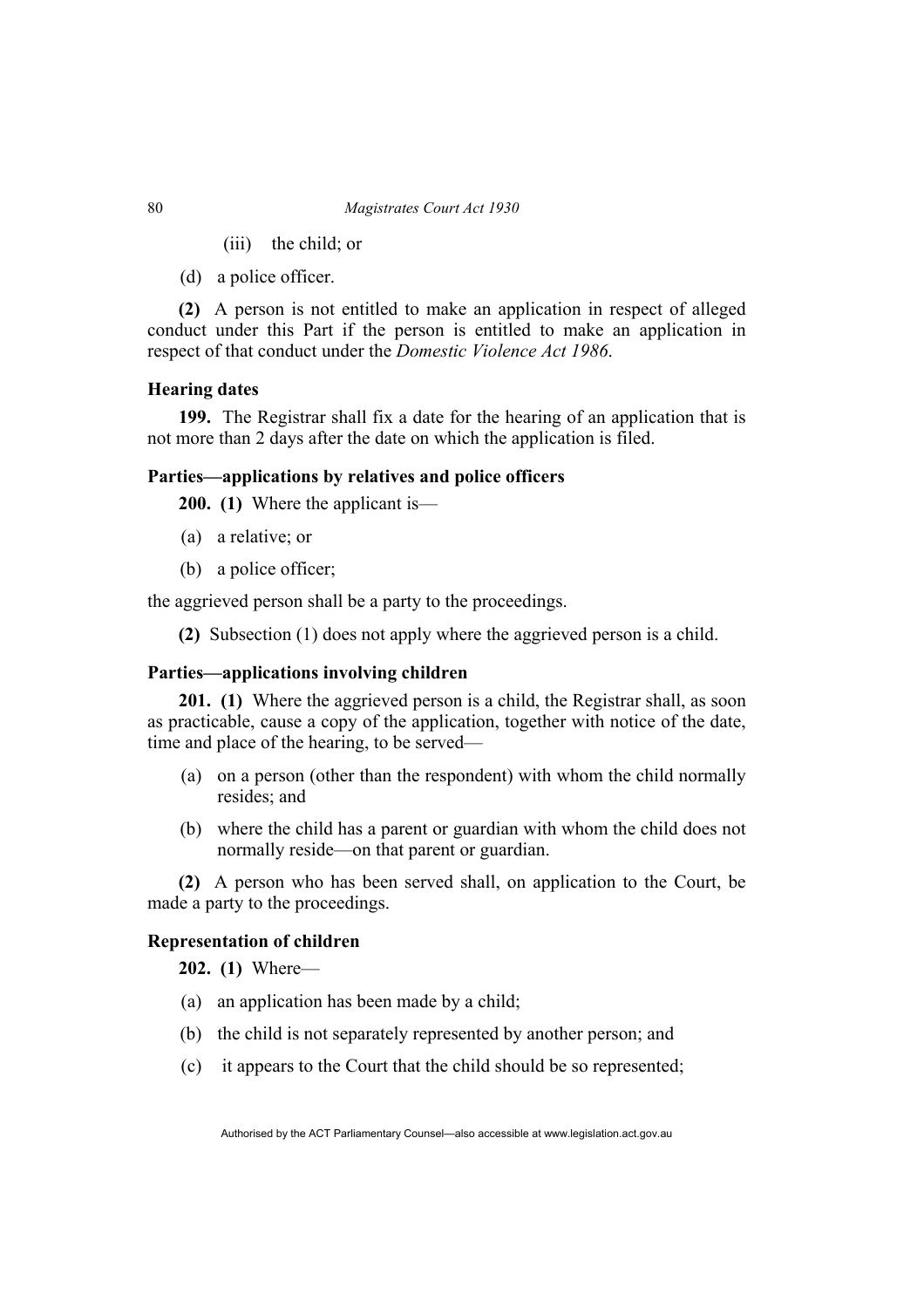the Court may, of its own motion or on the application of a person (including the child), order that the child be separately represented by another person and the Court may make such other orders as it thinks necessary to secure that representation.

**(2)** Where the Court orders that a child be separately represented, the Court may request that the representation be arranged by the Legal Aid Office  $(A.C.T.).$ 

# **Hearing of applications**

**203. (1)** Section 20 of the *Magistrates Court (Civil Jurisdiction) Act 1982* (other than paragraph (4) (a) and subsection (5)) applies in relation to proceedings under this Part.

**(2)** Section 198 of the *Magistrates Court (Civil Jurisdiction) Act 1982* does not apply in relation to proceedings under this Part.

**(3)** Notwithstanding the provisions of sections 205 and 206 of the *Magistrates Court (Civil Jurisdiction) Act 1982*—

- (a) an affidavit; and
- (b) a notice referred to in subsection 206 (1) of that Act;

shall each be served—

- (c) as soon as practicable before the hearing; or
- (d) within such other time as the Court orders.

**(4)** Where a period of time, being a period of 5 days or less, is prescribed or allowed for any purpose under this Part, that period shall be reckoned exclusive of any day on which the office of the Court is closed.

## **Matters to be taken into account**

**204. (1)** When determining an application, the Court shall have regard to the following:

- (a) the need to ensure that the aggrieved person is protected from violence, threats or harassment;
- (b) the welfare of a child affected, or likely to be affected, by the respondent's conduct;
- (c) the need to ensure that property is protected from damage;
- (d) any other matter that the Court considers relevant.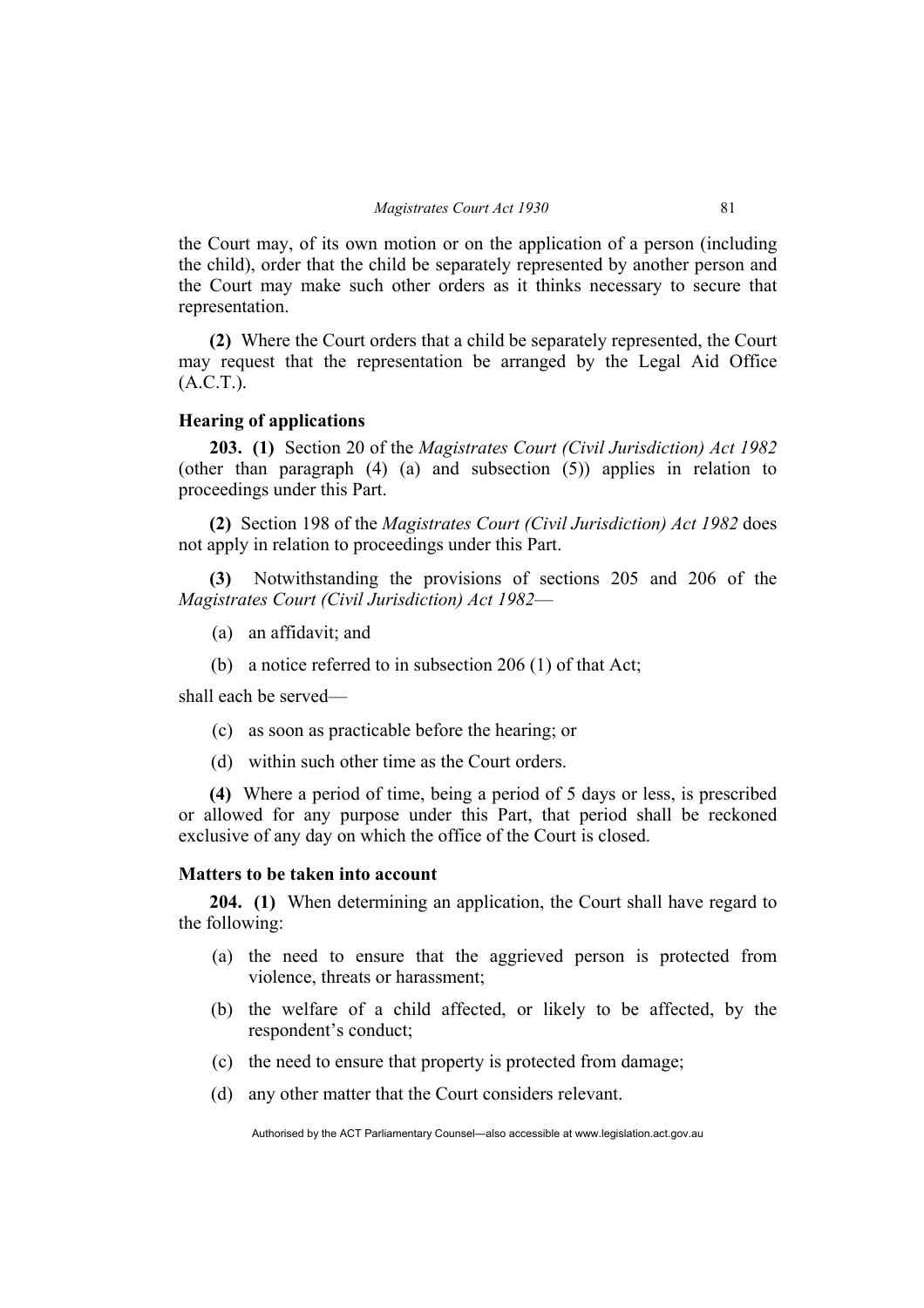**(2)** The Court shall regard the matters specified in paragraphs (1) (a) and (b) as being of primary importance.

# **Restrictions in orders**

**205.** A restraining order may—

- (a) prohibit the respondent from being on premises on which the aggrieved person resides or works;
- (b) prohibit the respondent from being on premises specified in the order, being premises frequented by the aggrieved person;
- (c) prohibit the respondent from being in a locality specified in the order;
- (d) prohibit the respondent from approaching within a specified distance of the aggrieved person;
- (e) prohibit the respondent from contacting, harassing, threatening or intimidating the aggrieved person;
- (f) prohibit the respondent from damaging property of the aggrieved person;
- (g) prohibit the respondent from causing another person to engage in conduct referred to in paragraph (e) or (f); or
- (h) specify conditions subject to which the respondent may—
	- (i) be on premises;
	- (ii) be in a locality; or
	- (iii) approach or contact a person;

specified in the order.

# **Consent orders**

**206.** The Court may make any order with the consent of the parties to the proceedings.

## **Service of applications**

**206A. (1)** Subject to section 206M, the Registrar shall, as soon as practicable after an application has been filed, cause—

 (a) a copy of the application, together with a notice in accordance with Form 1 in the First Schedule, to be served personally on the respondent; and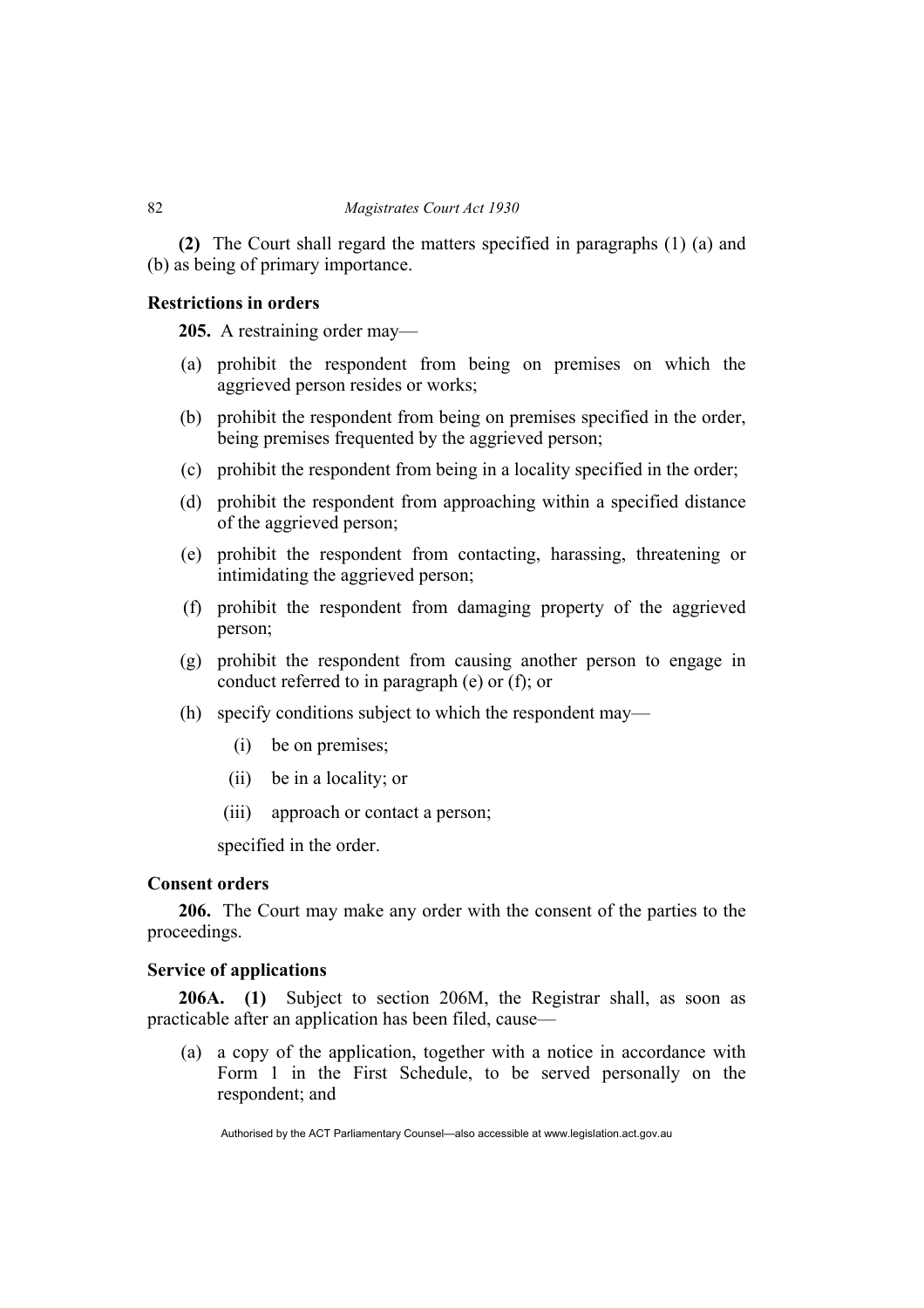(b) where the applicant is a relative or police officer—a copy of the application, together with notice of the date, time and place of the hearing, to be served personally on the aggrieved person (other than an aggrieved person who is a child).

**(2)** Where a hearing is adjourned because the respondent has not been served, the date, time and place stated in the notice shall be the date, time and place fixed by the Court for the adjourned hearing.

# **Procedure in absence of respondent**

**206B.** Where the respondent—

- (a) has been served; and
- (b) fails to appear in person at the Court at the time fixed for the hearing;

the Court may—

- (c) proceed to hear and determine the application in the respondent's absence; or
- (d) where the Court is satisfied that it is appropriate to do so—adjourn the matter and issue a warrant for the respondent to be apprehended and brought before the Court.

# **Interim restraining orders**

**206C. (1)** Where—

- (a) an application has been made; and
- (b) the Court is satisfied that it is necessary, in order to ensure the safety of the aggrieved person, to make an interim restraining order;

the Court may make an interim restraining order whether or not the respondent has been served.

**(2)** The Court shall not make an interim restraining order unless the application is supported by oral evidence on oath given by the applicant or the aggrieved person.

**(3)** An interim restraining order—

 (a) shall restrain the respondent from engaging in conduct on which the application is based and—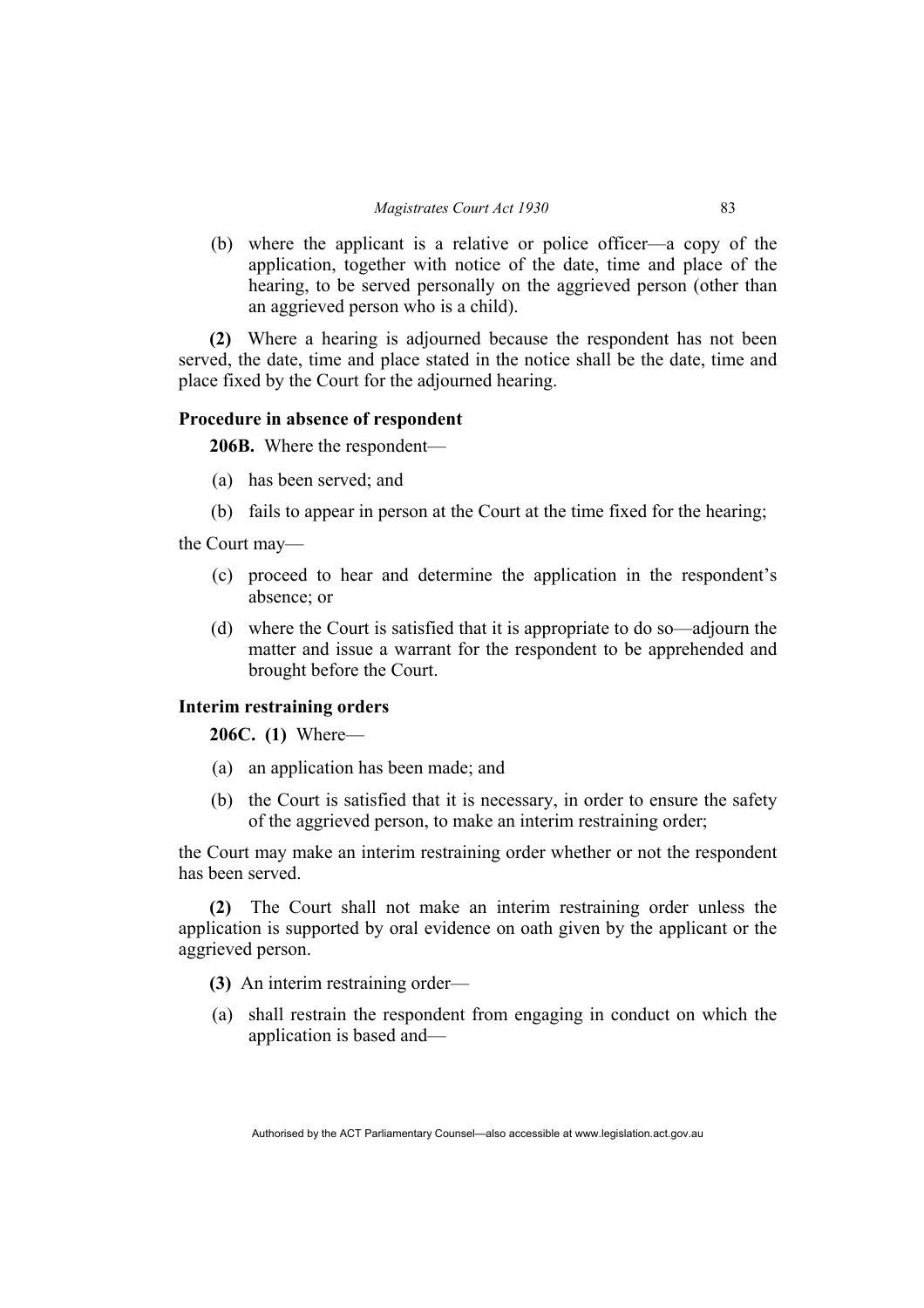- (i) if the conduct consisted of causing personal injury or damage to property—from threatening to cause further injury or damage; or
- (ii) if the conduct consisted of a threat—from carrying out the threat;
- (b) may prohibit the respondent from being on premises on which the aggrieved person resides or works or which the aggrieved person frequents; and
- (c) shall not contain any other prohibition or condition specified in section 205 unless the Court is satisfied, by reason of the circumstances of the case, that it is necessary to do so to ensure the safety of the aggrieved person.

# **Seizure of weapons**

**206D. (1)** Where a restraining order is made in respect of a person who is the holder of a licence under the *Weapons Act 1991*, the licence is by force of this section cancelled unless, on application being made to it at the time of the making of the order, the Court is satisfied that the licence should not be cancelled.

**(2)** In determining an application under subsection (1), the Court shall have regard to the matters specified in section 204.

**(3)** The Court may, in addition to making the restraining order, order the seizure, and detention for the period during which the order is in force, of any dangerous weapon or restricted weapon in the respondent's possession.

**(4)** Where a licence is cancelled by force of subsection (1), cancellation of the licence takes effect on the date of service of the order on that person.

**(5)** Where the Court makes an interim restraining order, it may, if the respondent is the holder of a licence under the *Weapons Act 1991*, make an order—

- (a) suspending the licence for the period specified in the order; and
- (b) directing the seizure and detention for that period of any dangerous weapon or restricted weapon in the respondent's possession.
- **(6)** In this section—

"dangerous weapon" and "restricted weapon" have the same respective meanings as in the *Weapons Act 1991*.

## **Explaining proposed orders**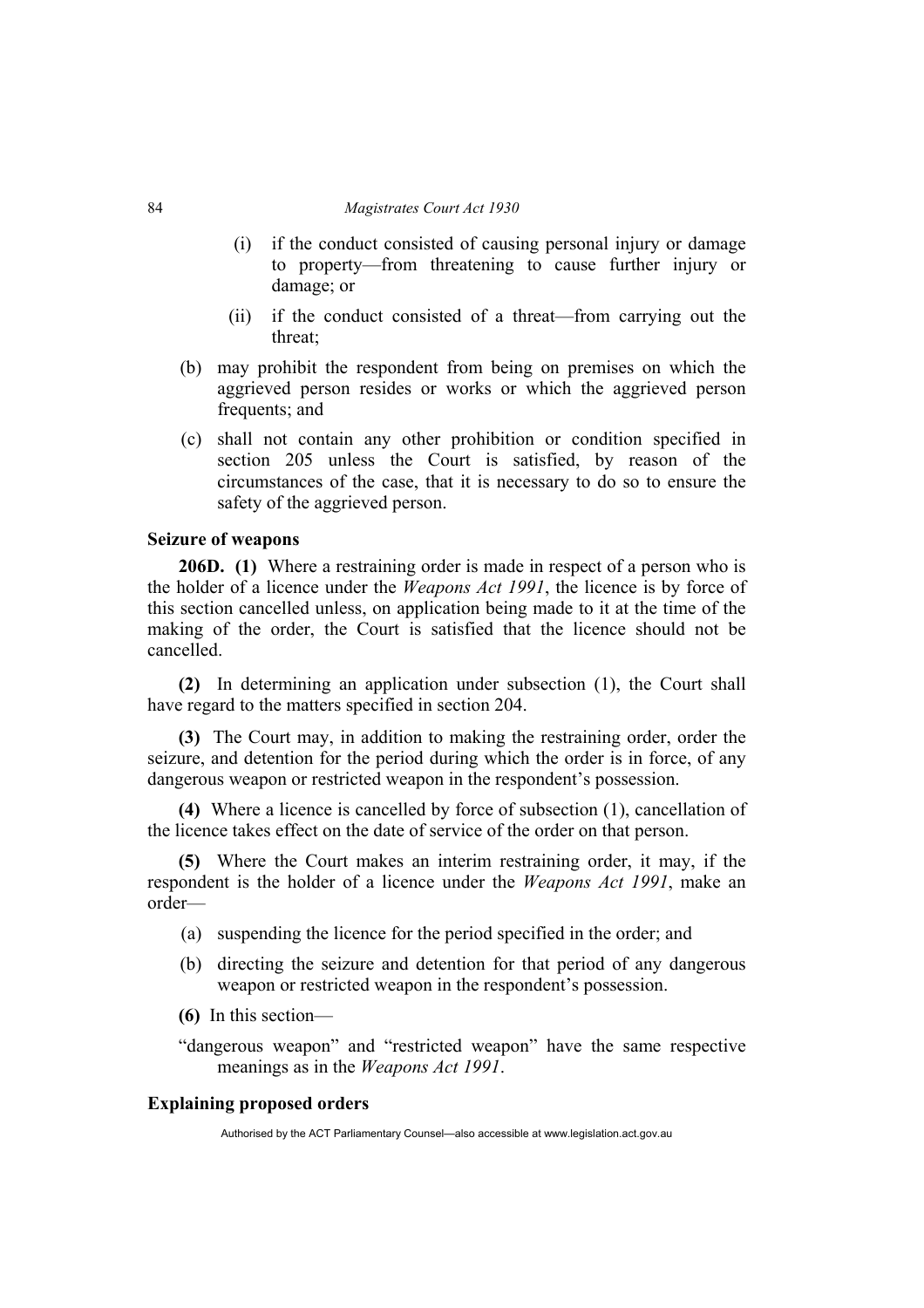**206E. (1)** Where—

- (a) the Court proposes to make a restraining order or interim restraining order; and
- (b) the respondent is before the Court;

the Court shall, before making the order, explain or cause to have explained to the respondent in language likely to be understood by the respondent—

- (c) the purpose, terms and effect of the proposed order;
- (d) the consequences that may follow if the respondent fails to comply with the terms of the proposed order;
- (e) the means by which the proposed order may be varied or revoked; and
- (f) that, where a State or another Territory has reciprocal legislation in force, the proposed order may be registered, and enforced, in that State or other Territory without notice of registration being given to the respondent.
- **(2)** Where—
- (a) the Court proposes to make a restraining order or interim restraining order; and
- (b) the aggrieved person is before the Court;

the Court shall, before making the order, explain or cause to have explained to the aggrieved person in language likely to be understood by that person—

- (c) the matters specified in paragraphs  $(1)$  (c),  $(d)$  and  $(e)$ ; and
- (d) the consequences of the aggrieved person aiding or abetting the respondent in the commission of an offence against section 206L.

# **Counselling**

**206F.** Where the Court makes a restraining order, the Court may recommend that the respondent, the aggrieved person or any other person participate in counselling, or attend a conflict resolution service, of a nature specified by the Court.

# **Power of Court to make orders where person charged**

**206G.** The power of the Court to make a restraining order or interim restraining order in respect of a person may be exercised notwithstanding that the person has been charged with an offence arising out of conduct in respect of which the application has been made.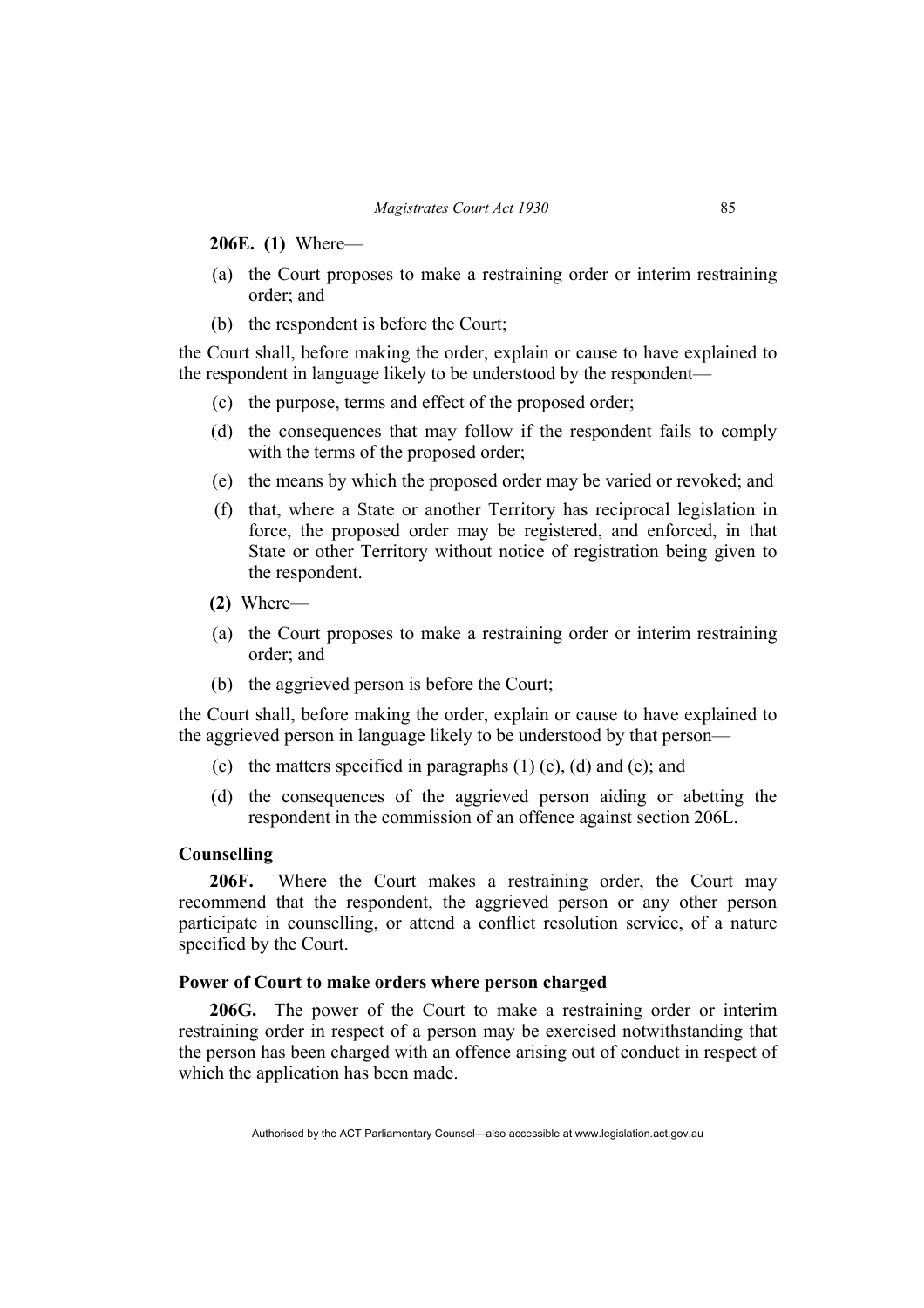## **Duration of orders**

**206H. (1)** A restraining order remains in force for the period (not exceeding 12 months) specified by the Court in the order.

**(2)** Where a restraining order contains a prohibition or condition of a kind specified in section 205, the Court may specify the period (not exceeding the period of the order) for which the prohibition or condition remains in force.

**(3)** An interim restraining order remains in force for the period (not exceeding 10 days) specified by the Court in the order.

- **(4)** Where—
- (a) the Court adjourns the hearing of an application; and
- (b) an interim restraining order is in force;

the Court may, with or without hearing further evidence, extend the period for which the order remains in force until the date fixed for the further hearing of the application.

- **(5)** An interim restraining order ceases to be in force—
- (a) where a restraining order is made and the respondent is present when that order is made—when that order is made;
- (b) where a restraining order is made but the respondent is not present when that order is made—when that order is served on the respondent; or
- (c) when the application is dismissed.

# **Variation and revocation of orders**

**206J. (1)** Where a restraining order or interim restraining order is in force, the Court may, on application by—

- (a) a party to the proceedings in which the order was made; or
- (b) the aggrieved person;

vary or revoke the order.

**(2)** The Registrar shall cause a copy of the application to be served personally on each other party to those proceedings.

**(3)** When determining an application, the Court shall have regard to the matters specified in subsection 204 (1).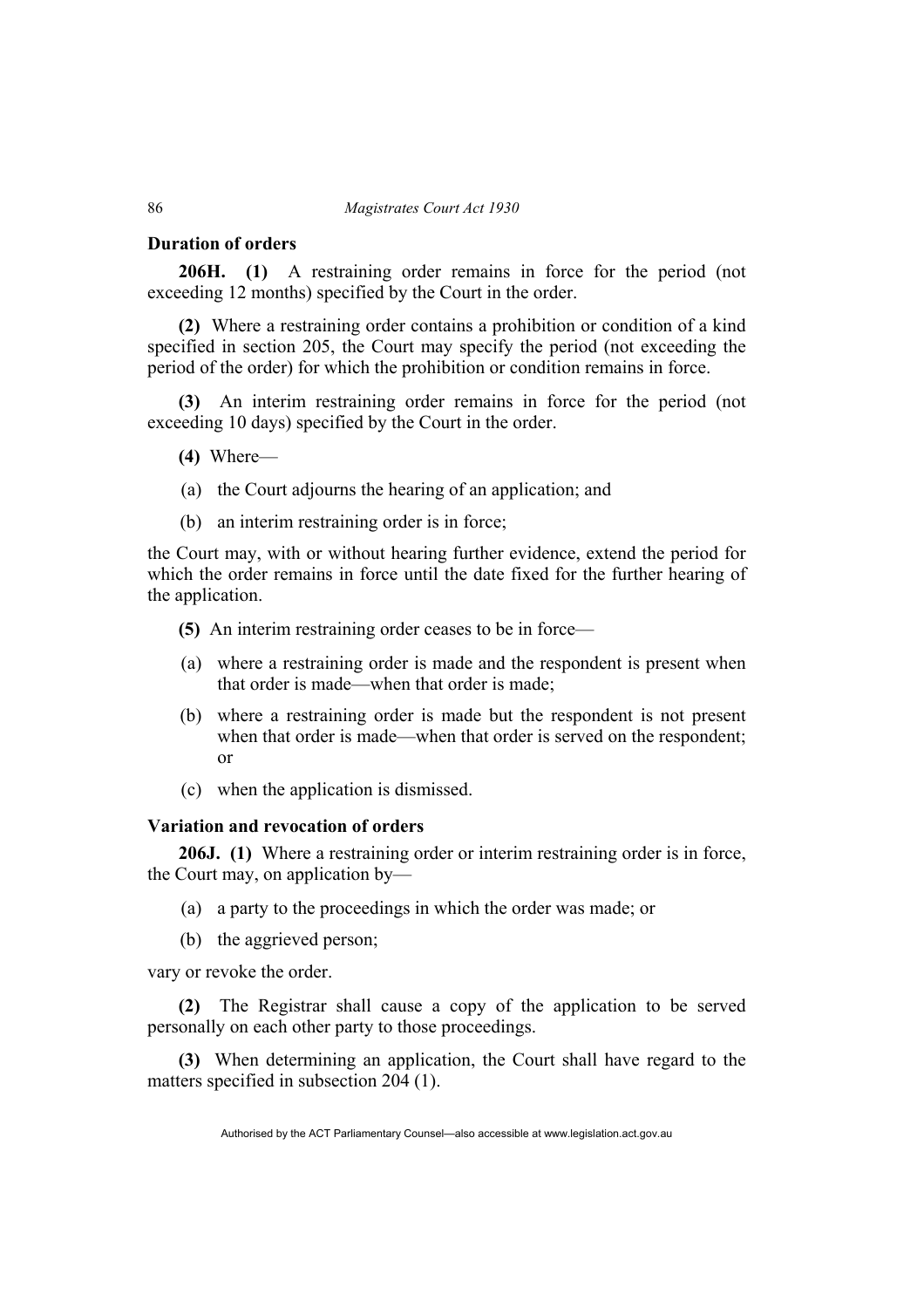## **Service etc. of orders**

**206K. (1)** Where a restraining order or interim restraining order is made or varied by the Court, the Registrar shall—

- (a) arrange for an order in the prescribed form to be engrossed and filed in the Court;
- (b) cause a copy of the order to be served personally on the respondent; and
- (c) cause a copy of the order to be given to—
	- (i) the Commissioner of Police;
	- (ii) the Registrar of Gun Licences; and
	- (iii) each other party to the proceedings.

**(2)** In subsection (1), a reference to an order in the prescribed form shall be read as a reference to—

- (a) in the case of the making of a restraining order or interim restraining order—an order in accordance with Form 1A in the First Schedule; and
- (b) in the case of the varying of a restraining order or interim restraining order—an order in accordance with Form 1B in the First Schedule.

**(3)** Where an order is made under section 206D, the Registrar shall cause a copy of the order to be forwarded to the Registrar of Gun Licences.

# **Offence**

**206L. (1)** Where—

- (a) a restraining order or interim restraining order is in force;
- (b) the respondent—
	- (i) was present at the time the order was made; or
	- (ii) was served personally with a copy of the order; and
- (c) the respondent contravenes the order;

the respondent is guilty of an offence punishable, on conviction, by a fine not exceeding \$1,000 or imprisonment for a period not exceeding 6 months, or both.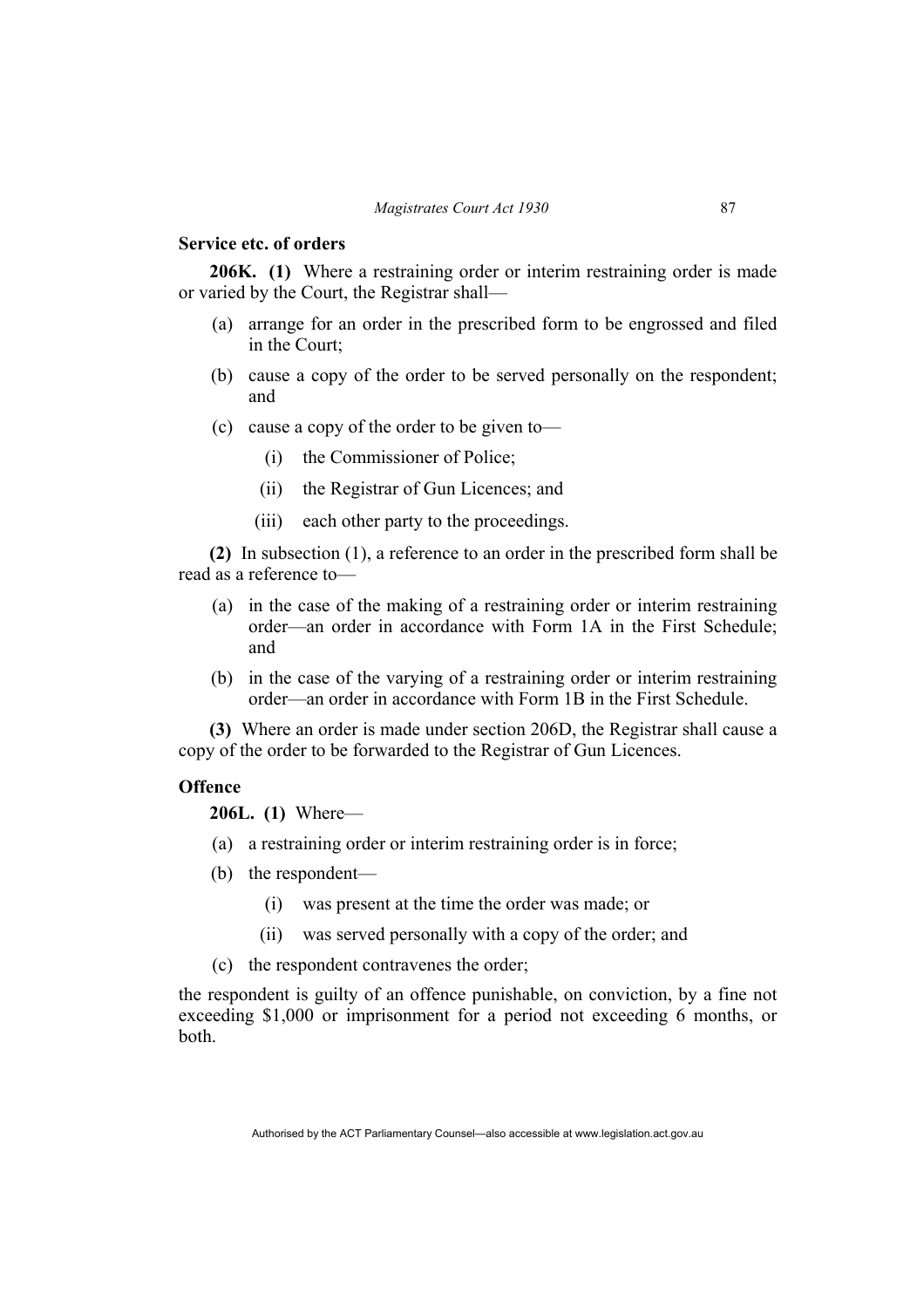**(2)** In paragraph (1) (c), a reference to contravening an order shall be read as including a reference to engaging in conduct outside the Territory that, if it were engaged in within the Territory, would contravene the order.

# **Service other than personal service**

**206M.** Where it appears to the Court that it is not practicable to serve a copy of an application personally, the Court may—

- (a) order that the copy be served by such other means as the Court thinks just; or
- (b) make an order for substituted service.

## **Service by police officers**

**206N. (1)** Where the Court is satisfied that it is appropriate to do so, the Court may direct that a document be served by a police officer.

**(2)** Where the Court gives such a direction, the police officer for the time being in charge of a police station shall, when requested to do so by the Registrar, arrange for the document to be served by a police officer.

# **Restrictions on publication of reports of proceedings**

**206P. (1)** A person shall not, otherwise than pursuant to a direction or order of a court, print or publish by any means a report or account of proceedings under this Part if the printing or publication identifies—

- (a) a party to the proceedings;
- (b) a person who is related to, or associated with, a party to the proceedings or is, or is alleged to be, in any other way concerned in the matter to which the proceedings relate; or
- (c) a witness in the proceedings.

**(2)** A person who contravenes subsection (1) is guilty of an offence punishable, on conviction—

- (a) in the case of a body corporate—by a fine not exceeding \$25,000; or
- (b) in the case of a natural person—by a fine not exceeding \$5,000 or imprisonment for a period not exceeding 2 years, or both.

**(3)** Proceedings for an offence against this section shall not be commenced except by, or with the written consent of, the Attorney-General or the Director of Public Prosecutions.

# **Appeals**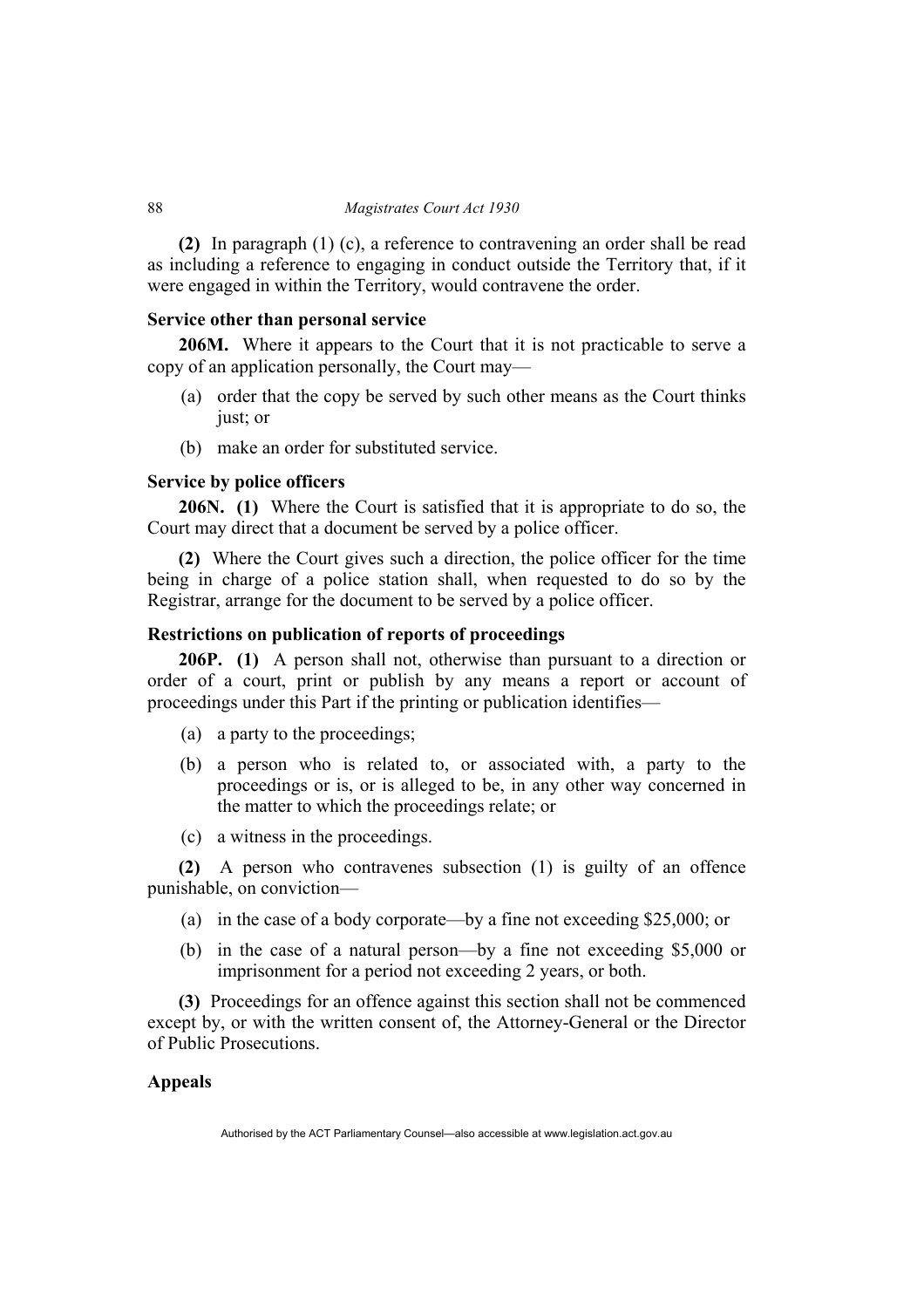**206Q. (1)** Part XIXA of the *Magistrates Court (Civil Jurisdiction) Act 1982* applies in relation to an appeal from—

- (a) the making, variation or revocation of a restraining order; or
- (b) a refusal of the Court to make such an order;

as if the appeal were an appeal from a judgment or order of a kind specified in subsection 282C (2) of that Act.

- **(2)** An appeal to the Supreme Court does not lie from—
- (a) the making, variation or revocation of an interim restraining order; or
- (b) the refusal of the Court to make such an order.

# **Application of Crimes Act**

**206R.** Nothing in this Part shall be taken to affect the operation of subsection 547 (1) of the Crimes Act.

# **PART XI—APPEALS TO THE SUPREME COURT**

#### *Division 1—The Appellate Jurisdiction of the Supreme Court*

# **Jurisdiction of Supreme Court**

**207. (1)** The appellate jurisdiction of the Supreme Court with respect to decisions of the Magistrates Court under this Act (other than a decision under Part X) extends to the hearing and determination of the following appeals and to no others, namely:

- (a) appeals to which Division 2 of this Part applies; and
- (b) appeals from decisions of the Magistrates Court by way of orders to review made in accordance with Division 3 of this Part.

**(2)** Nothing in this Part limits the operation of any other Act that makes provisions with respect to the appellate jurisdiction of the Supreme Court.

## *Division 2—Appeals*

# **Appeals to which this Division applies**

**208. (1)** Each of the following appeals is an appeal to which this Division applies—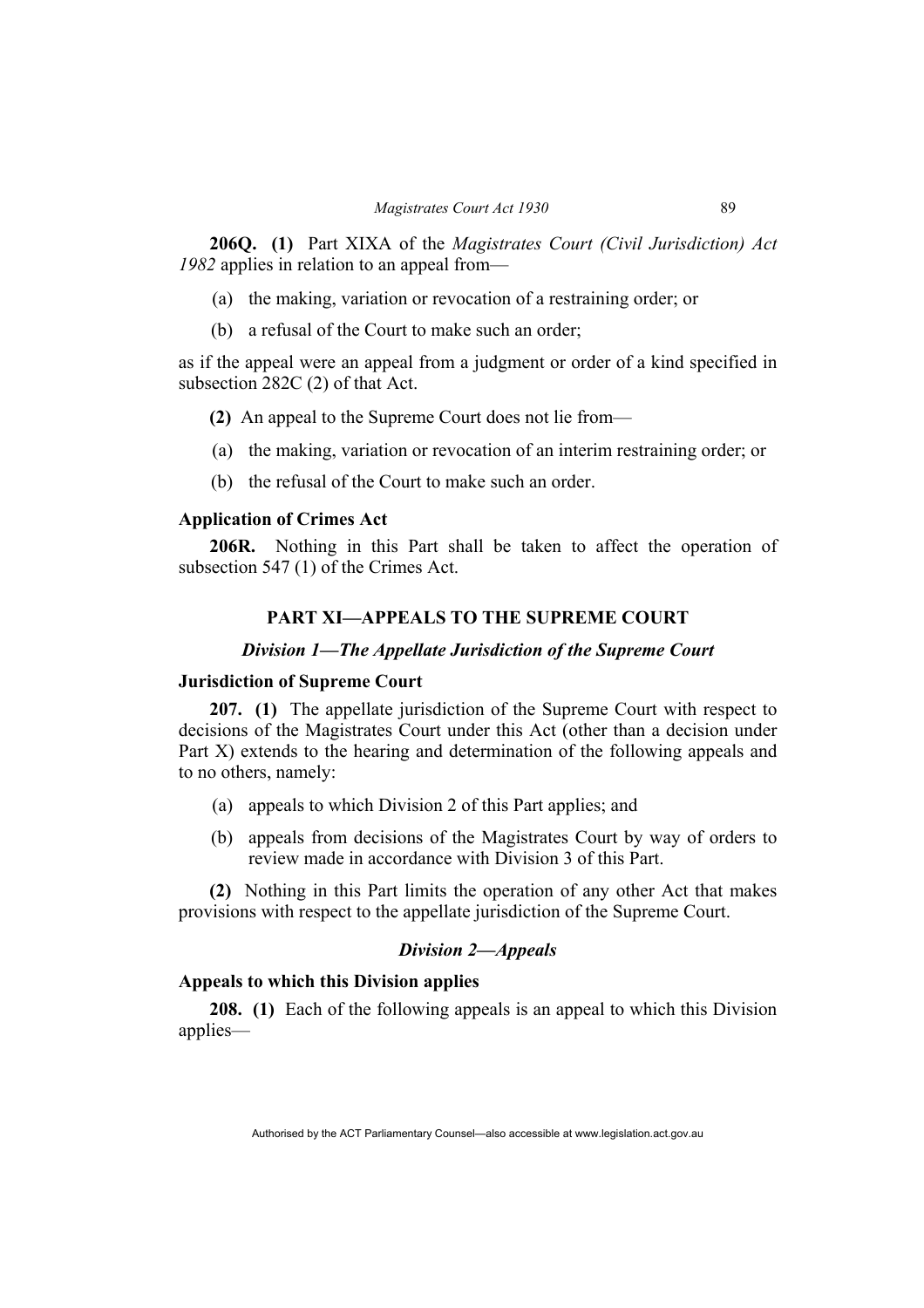- (a) an appeal, by the person convicted, from a conviction for an offence dealt with by the Magistrates Court under Part VII, Part VIIA or section 255 of this Act or under section 477 of the Crimes Act:
- (b) an appeal, by the person against whom the order is made, from an order made in pursuance of section 113 or 114 of this Act in proceedings dealt with by the Magistrates Court under Part VII of this Act or under section 477 of the Crimes Act;
- (c) an appeal from a sentence or penalty imposed by the Magistrates Court by a person convicted of an offence dealt with by that Court under section 90A or 255, or Part VII or VIIA, of this Act, or under section 477 of the Crimes Act, whether or not that person appeals against the conviction in respect of which the sentence or penalty was imposed;
- (d) an appeal, by the person charged, from a decision of the Magistrates Court made in pursuance of—
	- (i) subsection (1) of section five hundred and fifty-six A of the Crimes Act;
	- (ii) subsection (3) of that section;
	- (iii) subsection (1) of section five hundred and fifty-six B of that Act: or
	- (iv) paragraph (b) of subsection (7) of section five hundred and fifty-six C of that Act;
- (e) an appeal, by a person who has given a recognizance under section five hundred and fifty-six A or five hundred and fifty-six B of the Crimes Act or by her or his surety, from a decision of the Magistrates Court on an application made under section five hundred and fifty-six D of that Act to that Court; and
- (g) an appeal, by the person against whom the order is made, from an order for commitment made by the Magistrates Court under Division 5 of Part IX.

**(3)** Nothing in subsection (1) shall be taken to affect any power that the Supreme Court has, apart from this Act, to grant bail or to vary the conditions of bail.

# **Institution of appeal**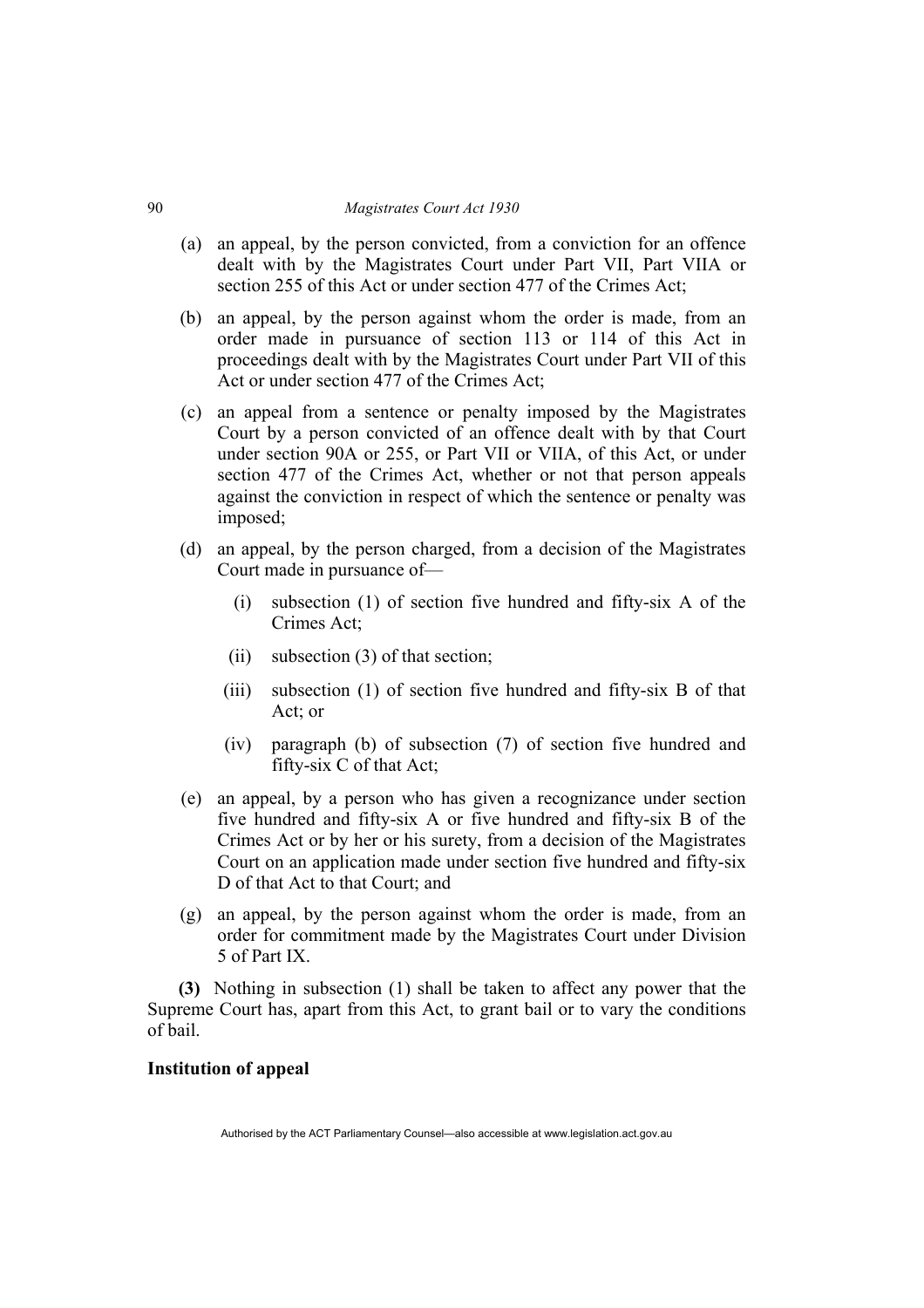**209. (1)** An appeal shall be instituted by the appellant filing a notice of appeal in the office of the Registrar of the Supreme Court within the period of 21 days after the conviction was entered, the order or decision was made or the sentence or penalty imposed, as the case requires, or within such further time as the Supreme Court allows.

**(2)** As soon as practicable after the appeal has been instituted, the appellant shall—

- (a) lodge a copy of the notice of appeal in the office of the Magistrates Court for inclusion in the records of that Court; and
- (b) serve a copy of the notice of appeal on the informant.

# **Substituted service of notice of appeal**

**210. (1)** Where it appears to the Supreme Court, on an application made for an order under this section, that personal service of a notice of appeal under the last preceding section on a person on whom it is required to be served cannot be effected, the Supreme Court may make such order for substituted or other service as the Supreme Court thinks just.

**(2)** The Supreme Court may, on an application made for an order under this subsection, dispense with service of a notice of appeal if the Court thinks it necessary or expedient to do so.

**(3)** An order under the last preceding subsection may be made subject to such conditions (if any) as the Supreme Court thinks fit.

# **Appeals in cases other than civil cases**

**214. (1)** This section applies to an appeal referred to in paragraph 208 (1) (a), (b), (c), (d), (e) or (g).

**(2)** In an appeal to which this section applies, the Supreme Court shall have regard to the evidence given in the proceedings out of which the appeal arose, and has power to draw inferences of fact.

**(3)** In an appeal to which this section applies, the Supreme Court shall—

- (a) if it thinks it necessary or expedient to do so in the interests of justice—
	- (i) order the production of any document or other thing that was an exhibit in, or was otherwise connected with, the proceedings out of which the appeal arose, being a document or thing the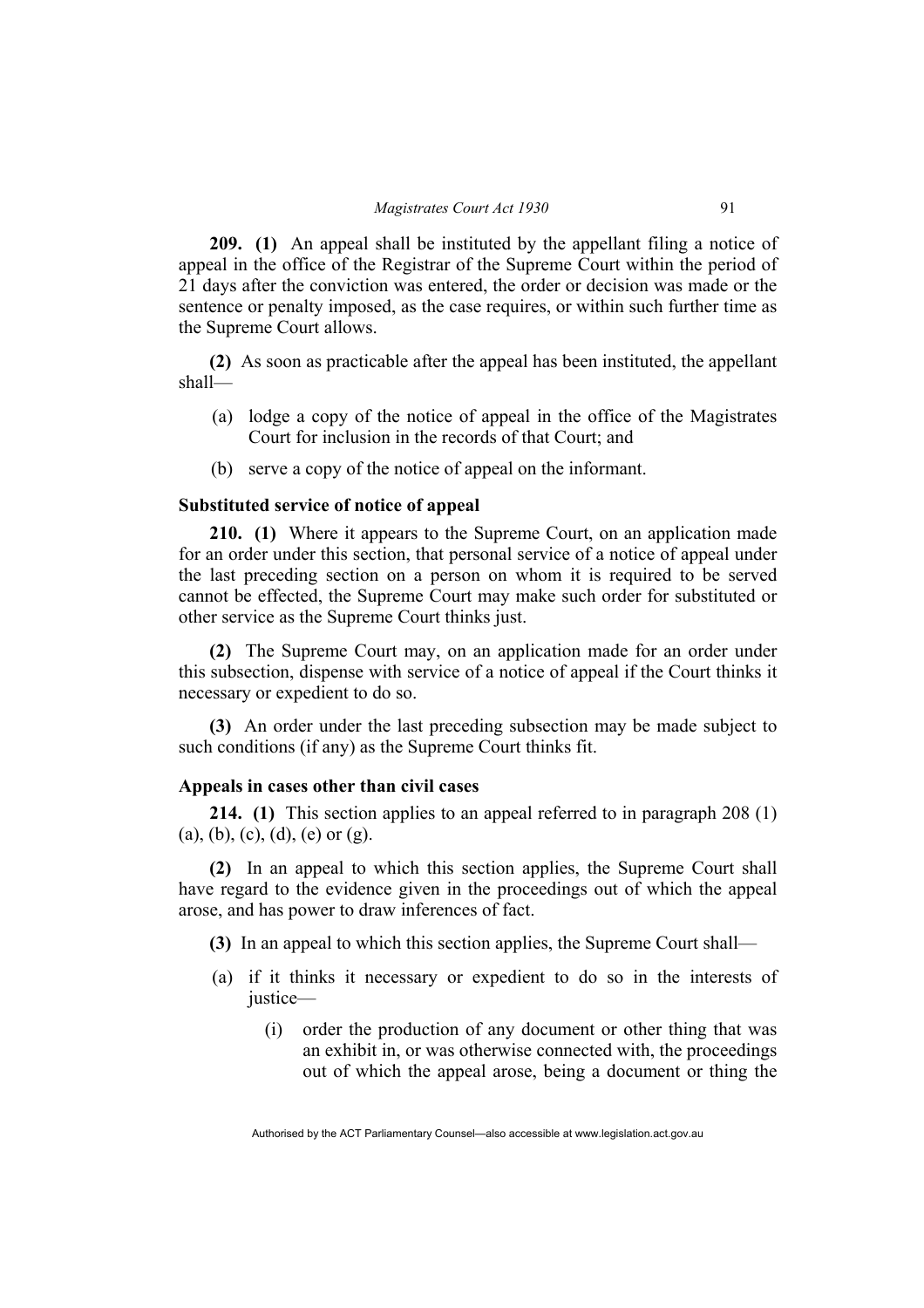production of which appears to it to be necessary for the determination of the appeal;

- (ii) order any person who was, or would have been if she or he had been called, a compellable witness in those proceedings to attend for examination before the Supreme Court; and
- (iii) receive the evidence, if tendered, of any witness; and
- (b) receive evidence with the consent of the parties to the appeal.

**(4)** Where evidence is tendered in an appeal to which this section applies, the Supreme Court shall, unless it is satisfied that the evidence would not afford any ground for allowing the appeal, receive the evidence if—

- (a) it appears to the Supreme Court that the evidence is likely to be credible and would have been admissible in the proceedings out of the which the appeal arose on an issue relevant to the appeal; and
- (b) the Supreme Court is satisfied that the evidence was not adduced in those proceedings and there is a reasonable explanation for the failure to adduce it.

## **Stay of execution pending appeal in certain cases**

**216. (1)** Where an appeal to which this Division applies has been duly instituted, the enforcement or execution of the conviction, order, sentence or penalty appealed from shall be stayed until the appeal is concluded or is abandoned or discontinued and, if the appellant is in custody, she or he may, if not detained for any other cause, be granted bail in accordance with the provisions of the *Bail Act 1992*.

## **Orders by Supreme Court on appeals**

**218. (1)** On an appeal to which this Division applies, the Supreme Court may—

- (a) affirm, reverse or vary the conviction, order, sentence, penalty or decision appealed from;
- (b) give such judgment, or make such order, as, in all the circumstances, it thinks fit, or refuse to make an order; or
- (c) set aside the conviction, order, sentence, penalty or decision appealed from, in whole or in part, and remit the proceedings to the Magistrates Court for further hearing and determination, subject to such directions as the Supreme Court thinks fit.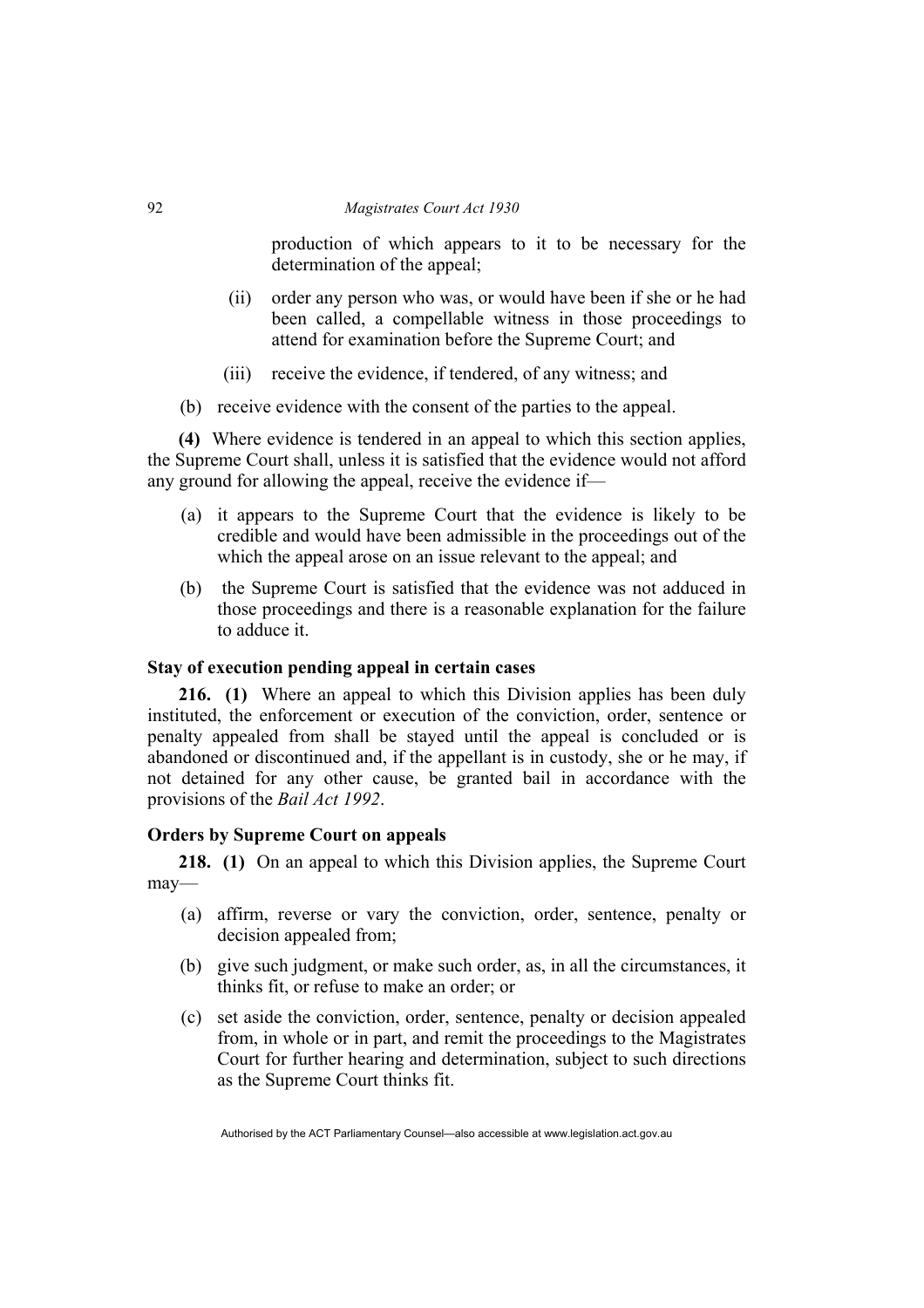**(2)** A judgment or order of the Supreme Court under paragraph (1) (a) or (b) shall have effect as if it were a decision of the Magistrates Court and may be enforced by the Magistrates Court accordingly.

# **Barring of right of appeal under this Division if order to review is granted**

**219. (1)** Where an order *nisi* to review a decision of the Magistrates Court has been granted under the next succeeding Division to a person entitled to appeal against that decision to the Supreme Court under this Division, that person ceases to be entitled to appeal to the Supreme Court under this Division.

**(2)** Where an order *nisi* to review a decision of the Magistrates Court is granted under Division 3 to a person after the person has instituted an appeal to the Supreme Court under this Division against that decision, the appeal shall be deemed to have been withdrawn.

## *Division 3—Orders to Review*

#### **Interpretation**

**219A.** In this Division, "defendant" includes a person against whom an order for commitment has been made under Division 5 of Part IX.

## **Appeals by way of orders to review**

**219B. (1)** Each of the following is a decision of the Magistrates Court from which an appeal by way of order to review may be made in accordance with this Division:

- (a) an order of the Magistrates Court dismissing an information dealt with by that Court under Part VII or Part VIIA of this Act or under section 477 of the Crimes Act;
- (b) a conviction by the Magistrates Court for an offence dealt with by that Court under Part VII or Part VIIA of this Act or under section 477 of the Crimes Act;
- (c) an order made in pursuance of section one hundred and thirteen or one hundred and fourteen of this Act in proceedings dealt with by the Magistrates Court under Part VII of this Act or under section 477 of the Crimes Act;
- (d) an order for commitment under Division 5 of Part IX;
- (e) a decision of the Magistrates Court not to commit a person to the Supreme Court for sentence pursuant to section 92A;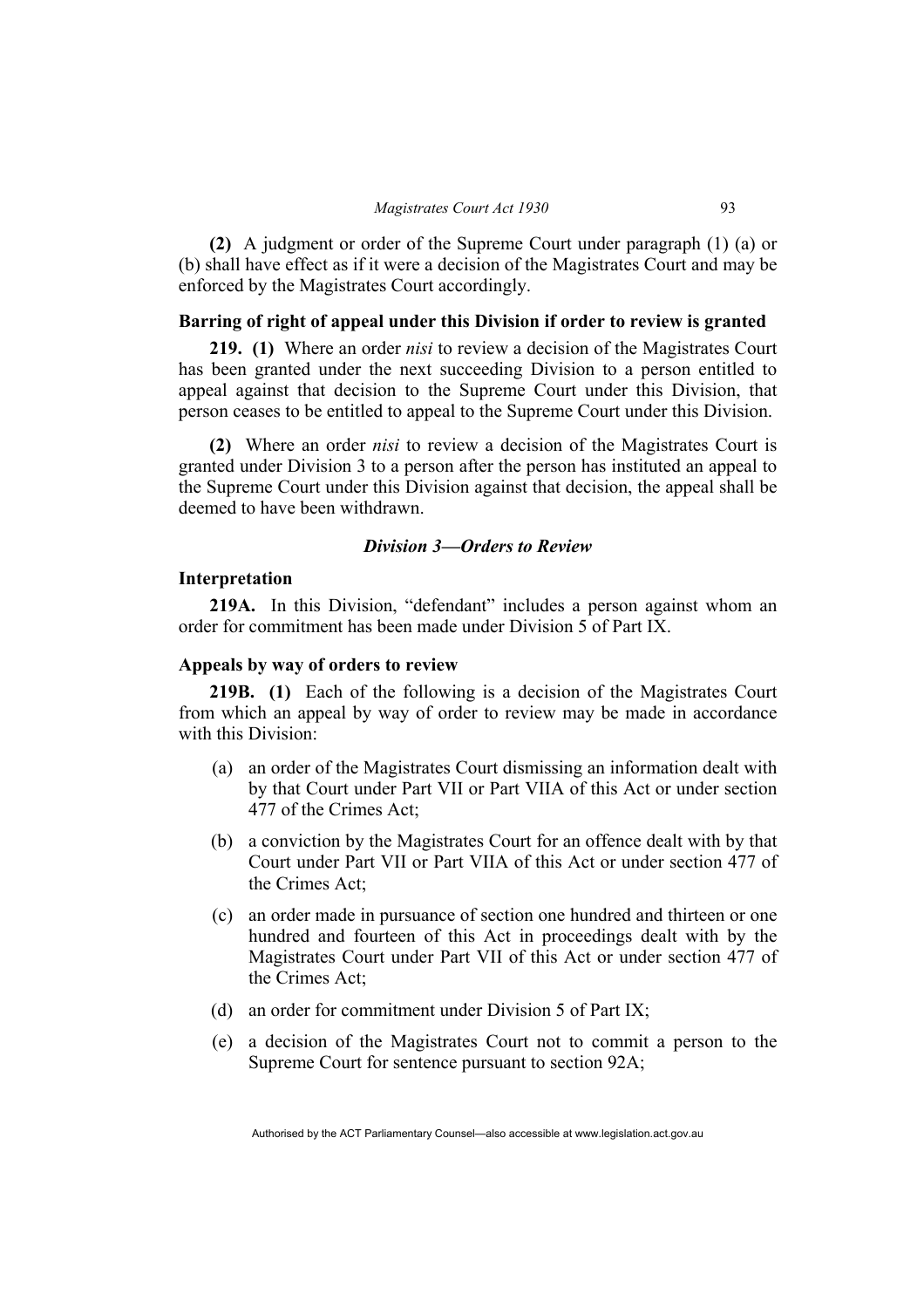- (f) a decision of the Magistrates Court to dispose of a case summarily pursuant to subsection 477 (6) or 477 (7) of the Crimes Act;
- (g) a sentence or penalty imposed by the Magistrates Court for an offence dealt with by that Court under section 90A, Part VII or VIIA or section 255 of this Act or section 477 of the Crimes Act.

**(2)** For the purposes of paragraph (1) (g), a reference to a sentence or penalty shall be read as including a reference to a decision order made under subsection 556A (1) or (3), 556B (1), 556C (4) or (7) or 556D (1) or (3) of the Crimes Act, whether or not the person is convicted of the offence.

# **Grant of order** *nisi* **to review**

**219C. (1)** Where—

- (a) within 21 days of the making of an order of a kind referred to in paragraph 219B (1) (a) or within such further time as the Supreme Court allows, an application is made by the informant in the proceedings before the Magistrates Court;
- (aa) within 21 days of the making of a decision of a kind referred to in paragraph 219B (1) (e), (f) or (g) an application is made by the informant in the proceedings before the Magistrates Court; or
- (b) within 21 days after—
	- (i) the entering of a conviction of a kind referred to in paragraph  $219B(1)$  (b); or
	- (ii) the making of an order of a kind referred to in paragraph 219B (1) (c) or (d),

or within such further time as the Supreme Court allows, an application is made by the defendant in the proceedings before the Magistrates Court,

the Supreme Court may grant an order *nisi* calling on the other party to the proceedings to show cause, on a date specified in the order *nisi*, why the decision of the Magistrates Court should not be reviewed on any one or more of the following grounds, namely—

- (c) that there was a *prima facie* case of error or mistake on the part of the Magistrates Court;
- (d) that the Magistrates Court did not have jurisdiction or authority to make the decision;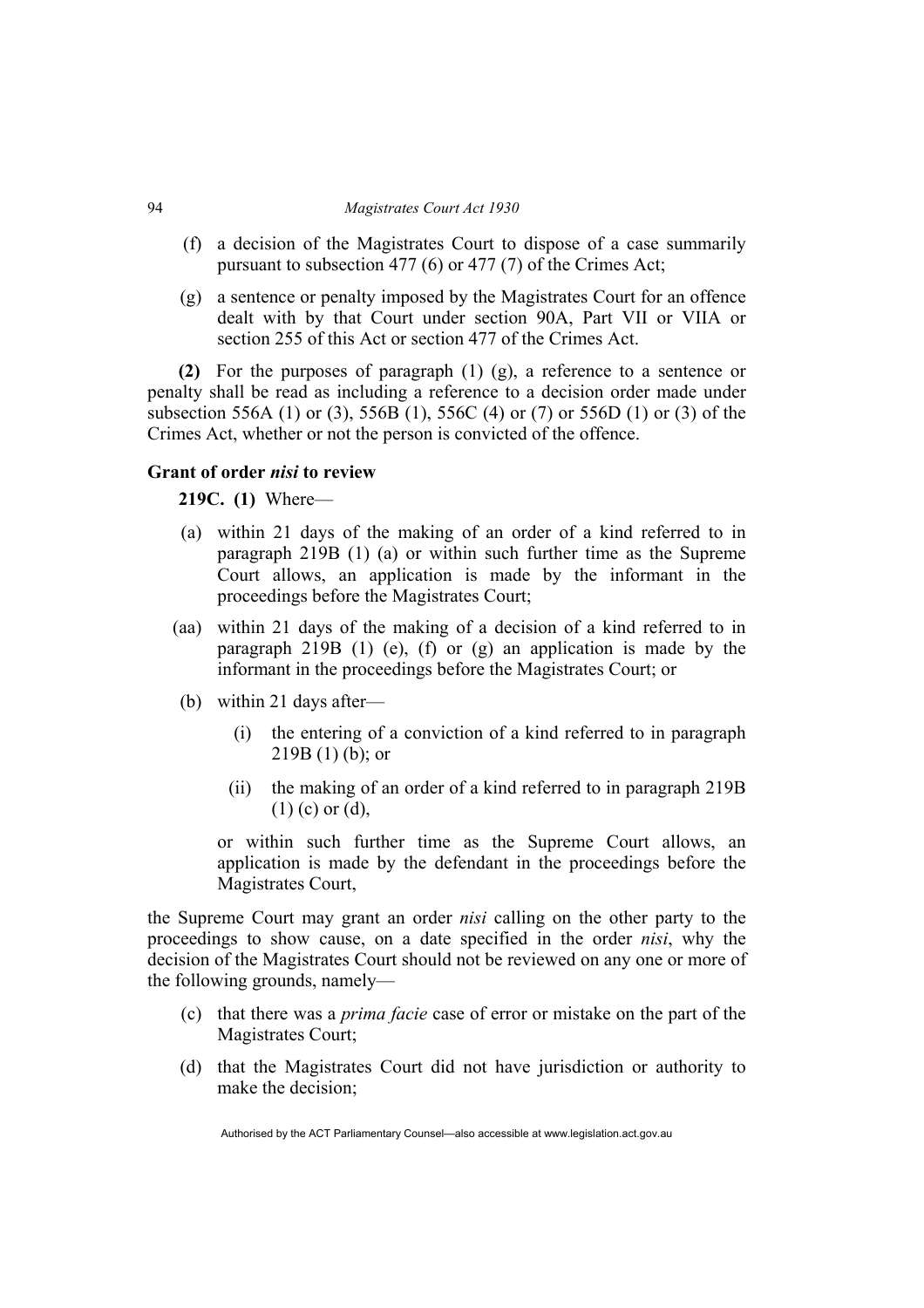- (e) that the decision of the Magistrates Court should not in law have been made;
- (f) that, in the circumstances of the case, a decision of a kind referred to in paragraph 219B (1) (e) or (f) should not have been made; or
- (g) that a sentence or penalty of a kind referred to in paragraph 219B (1) (g) was manifestly inadequate or otherwise in error.

**(2)** On an application for an order to review a decision of the Magistrates Court or on an application made after the making of such an order, the Supreme Court may, if it thinks fit, make an order requiring the Magistrate by whom the Magistrates Court was constituted to furnish to the Supreme Court a report setting forth the reasons for the decision of the Magistrates Court and any facts or matters which in the view of the Magistrate were relevant to the decision of the Magistrates Court.

## **Security for costs and stay of execution**

**219D. (1)** The Supreme Court, in granting an order *nisi* under the last preceding section—

- (a) may order that the person on whose application the order is made give, within such time as is specified in the order or within such further time as the Supreme Court allows, security in such amount as the Supreme Court thinks fit for the costs of the appeal; and
- (b) may order that the enforcement or execution of the decision of the Magistrates Court be stayed pending the hearing of the appeal; and
- (c) may, if the appellant is in custody and is not detained for any other cause, grant the appellant bail in accordance with the provisions of the *Bail Act 1992*; and
- (d) where the order *nisi* is made in respect of a decision of a kind referred to in paragraph 219B (1) (e) or (f) where, after making that decision, the Magistrates Court has, pursuant to section 477 of the Crimes Act, heard and determined a case and sentenced or otherwise dealt with the defendant according to law—may order that the enforcement of any further decision made by the Magistrates Court in relation to the case be stayed.

**(1A)** Where the Supreme Court grants an order *nisi* in relation to an application by the informant in respect of a decision of the Magistrates Court of a kind referred to in paragraph 219B (1) (e) or (f), the proceedings in the

Authorised by the ACT Parliamentary Counsel—also accessible at www.legislation.act.gov.au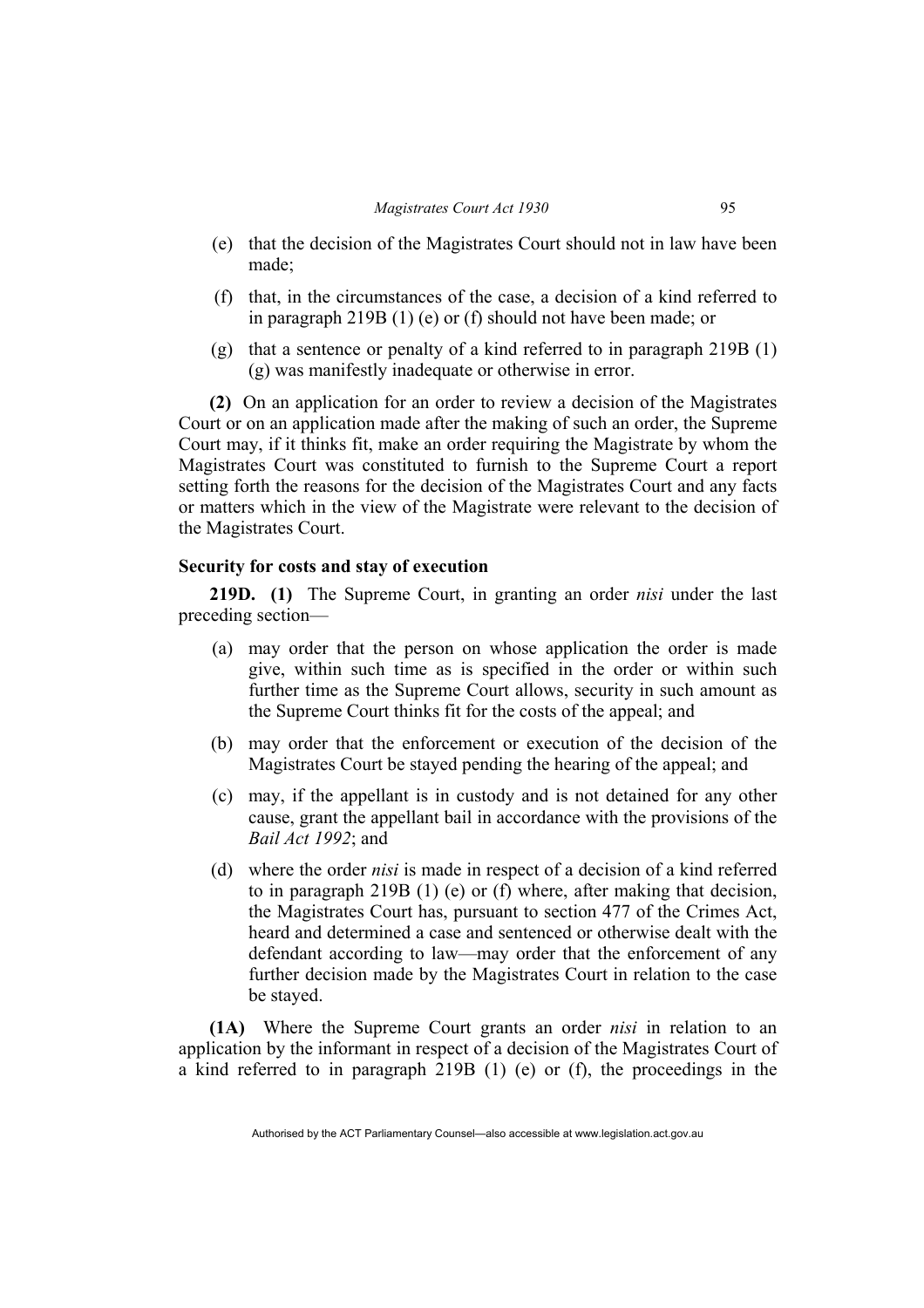Magistrates Court shall be stayed until the appeal is concluded, abandoned or discontinued.

**(2)** If security for the costs of the appeal is not given in accordance with the order of the Supreme Court, the Supreme Court may, on an application made by the person called upon to show cause by the order *nisi*, revoke the order *nisi*.

# **Non-appearance of applicant**

**219E.** If the person on whose application the order *nisi* has been granted under section two hundred and nineteen C of this Act fails to appear on the date specified in the order or on any date to which the hearing is adjourned, the Supreme Court may discharge the order.

# **Powers of Supreme Court**

**219F. (1)** On the return of an order *nisi* to review a decision of the Magistrates Court, the Supreme Court, on consideration of the evidence before the Magistrates Court, and any further evidence called by leave of the Supreme Court—

- (a) may, if satisfied that the decision of the Magistrates Court should be confirmed, discharge the order *nisi*; or
- (b) may set aside or quash, in whole or in part, or otherwise vary or amend, the decision of the Magistrates Court.

**(1A)** Where, pursuant to paragraph (1) (b), the Supreme Court sets aside, quashes or otherwise varies or amends a decision of the Magistrates Court, the Supreme Court may—

- (a) in the case of a decision specified in paragraph 219B (1) (e)—order that the Magistrates Court commit the person to whom the decision relates to the Supreme Court for sentence pursuant to section 92A;
- (b) in the case of a decision specified in paragraph 219B (1) (f)—order that the Magistrates Court continue the preliminary examination of the person to whom the decision relates in accordance with Part VI;
- (ba) in the case of a decision specified in paragraph 219B (1)  $(g)$ 
	- (i) impose such sentence or penalty as the Supreme Court thinks fit; or
	- (ii) by order, exercise any power which the Magistrates Court might have exercised; or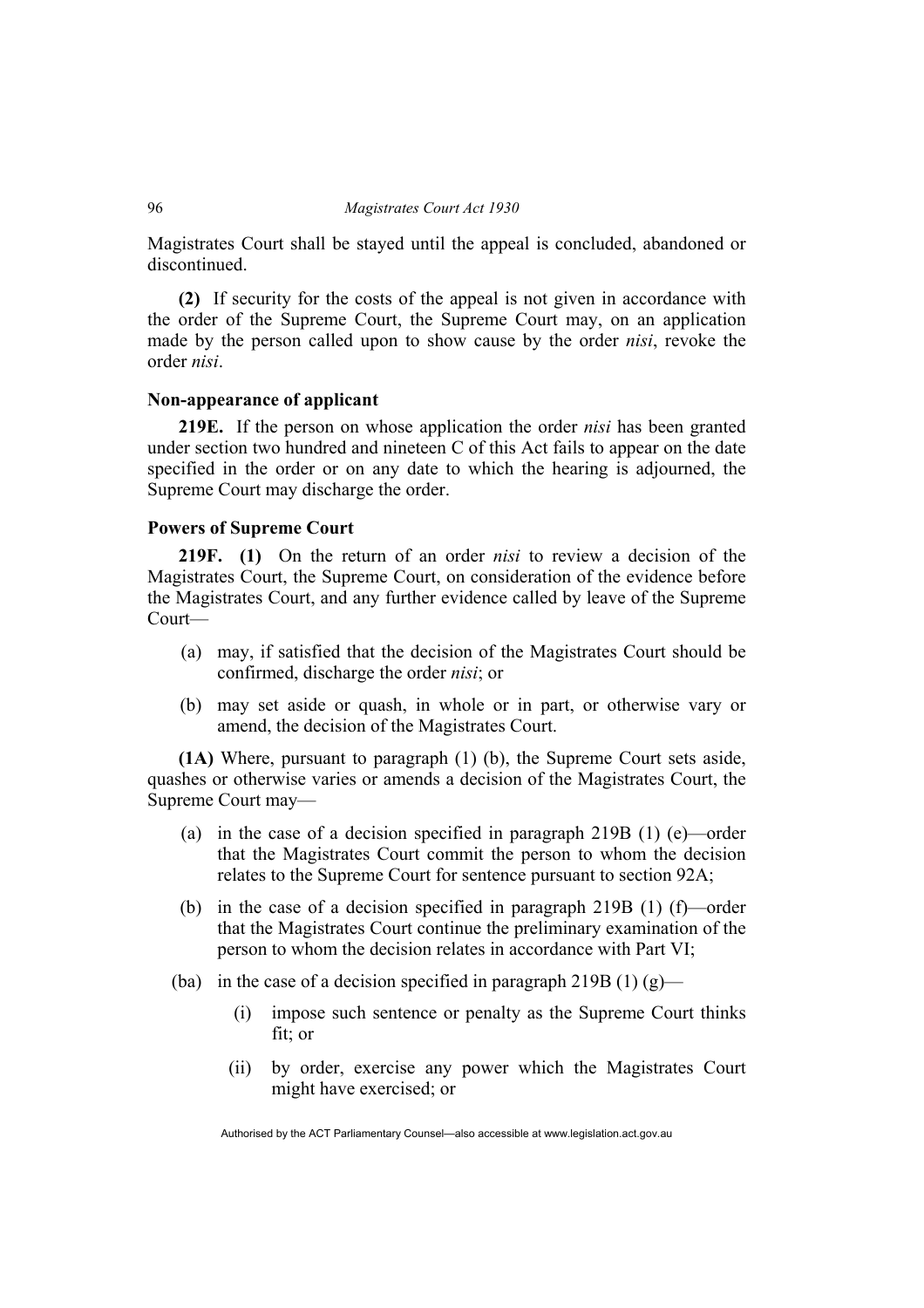- (c) in any other case—
	- (i) remit the matter to the Magistrates Court for rehearing or for further hearing with or without directions of law; or
	- (ii) make such further order, including an order granting any relief that the Supreme Court is empowered to grant on certiorari, mandamus, prohibition or habeas corpus, as the Supreme Court thinks necessary to determine the matter finally.
- **(2)** For the purpose of—
- (a) correcting any defect or error in the proceedings before the Magistrates Court; or
- (b) enabling the matter to be determined upon the merits,

the Supreme Court may make such amendments of the proceedings in the Magistrates Court as it thinks appropriate.

**(2A)** For the purposes of paragraphs (1) (b) and (1A) (ba), the Supreme Court shall not—

- (a) vary a sentence or penalty such that the sentence or penalty as varied could not have been imposed by the Magistrates Court; or
- (b) impose a sentence or penalty which could not have been imposed by the Magistrates Court.

**(3)** The Supreme Court may, notwithstanding the ground or any of the grounds on which the order *nisi* to review a decision of the Magistrates Court was granted has been established, discharge the order *nisi* if the Supreme Court is of the opinion that no substantial miscarriage of justice has occurred.

**(4)** On the discharge of an order *nisi* to review a decision of the Magistrates Court, that decision may be enforced, executed or given effect to as if the order *nisi* had not been granted.

**(4A)** Where, in respect of a sentence or penalty referred to in paragraph 219B (1) (g), the Supreme Court—

- (a) varies a sentence or penalty under paragraph (1) (b); or
- (b) imposes a sentence or penalty or makes an order under paragraph (1A) (b);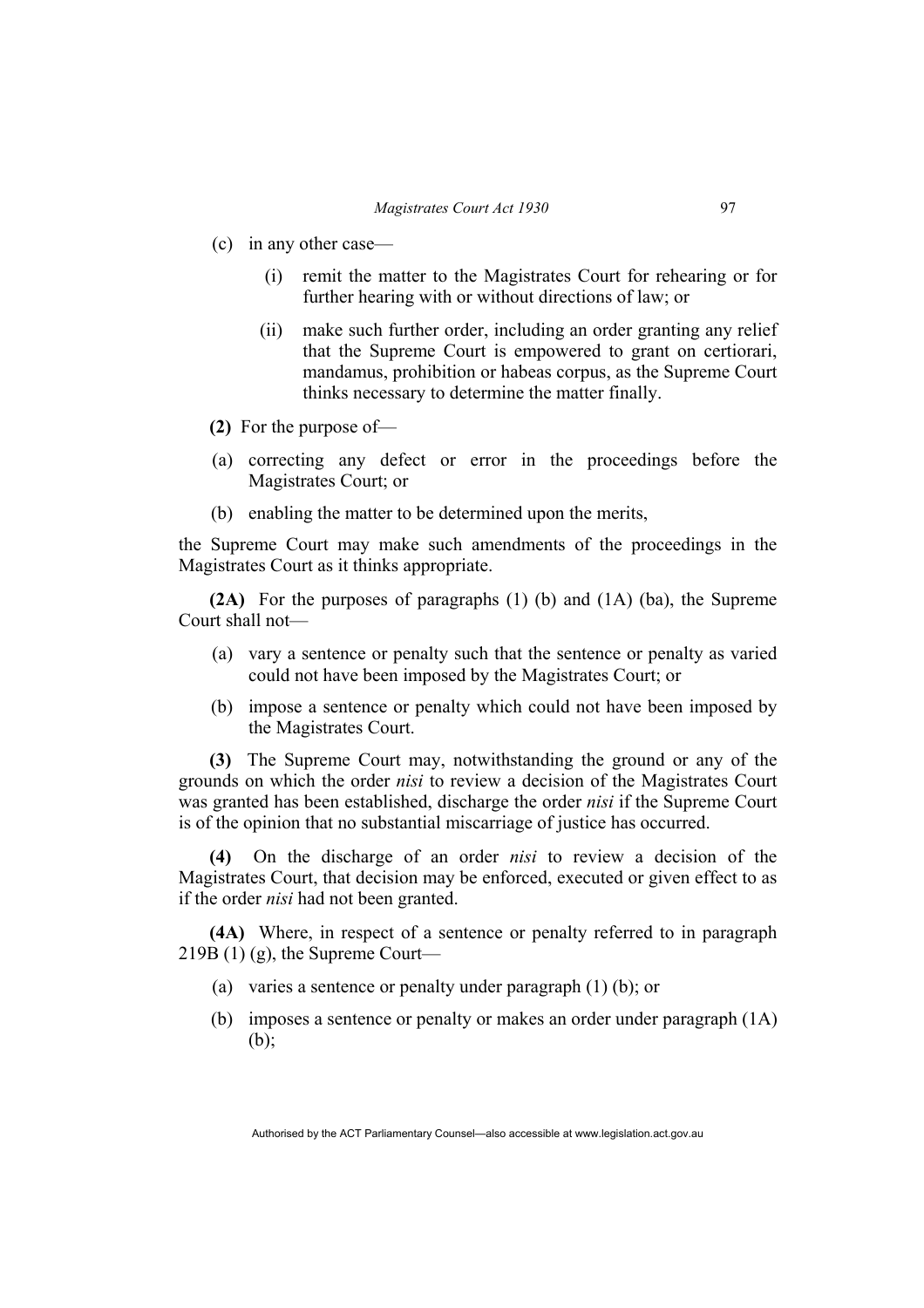the sentence or penalty as varied or imposed or the order made shall have effect as if it were a decision of the Magistrates Court and may be enforced by the Magistrates Court accordingly.

**(5)** On an appeal under this Division from an order, decision, sentence or penalty referred to in paragraph 219B (1) (a), (e), (f) or (g), the Supreme Court shall order that the costs of and incidental to the appeal shall be paid by the appellant.

**(6)** Subsection (5) applies whether the Supreme Court orders that the order *nisi* be discharged or exercises any of the other powers conferred on it by this section.

## *Division 4—General Provisions*

## **Control of Supreme Court over summary convictions**

**222. (1)** A person brought before the Supreme Court or the Judge, on *habeas corpus*, shall not be discharged from custody by reason of any defect or error in a warrant of commitment of the Magistrates Court, unless the Court, or the magistrate constituting the Court, and the prosecutor or other party interested in supporting the warrant have received reasonable and sufficient notice of the intention to apply for the discharge.

**(2)** The notice shall require them to transmit or cause to be transmitted to the Supreme Court or the Judge the conviction, judgment or order, if any, on which the commitment was founded, together with the depositions and information or claim, if any, intended to be relied on in support of the conviction, judgment or order, or certified copies thereof.

## **Amendment**

**223.** If any such conviction, judgment or order, information or claim and depositions or certified copies, are so transmitted, and the offence charged or intended to be charged thereby or the cause of action mentioned therein appears to have been established, and the judgment of the Court thereupon to have been in substance warranted, and the defects or errors appear to be defects of form only, or mistakes not affecting the substantial merits of the proceedings before the Magistrates Court, the Supreme Court or the Judge shall allow the warrant of commitment, and may allow the conviction, judgment or order also, to be forthwith amended in all necessary particulars in accordance with the facts, and the person committed shall thereupon be remanded to her or his former custody.

## **In cases of** *certiorari*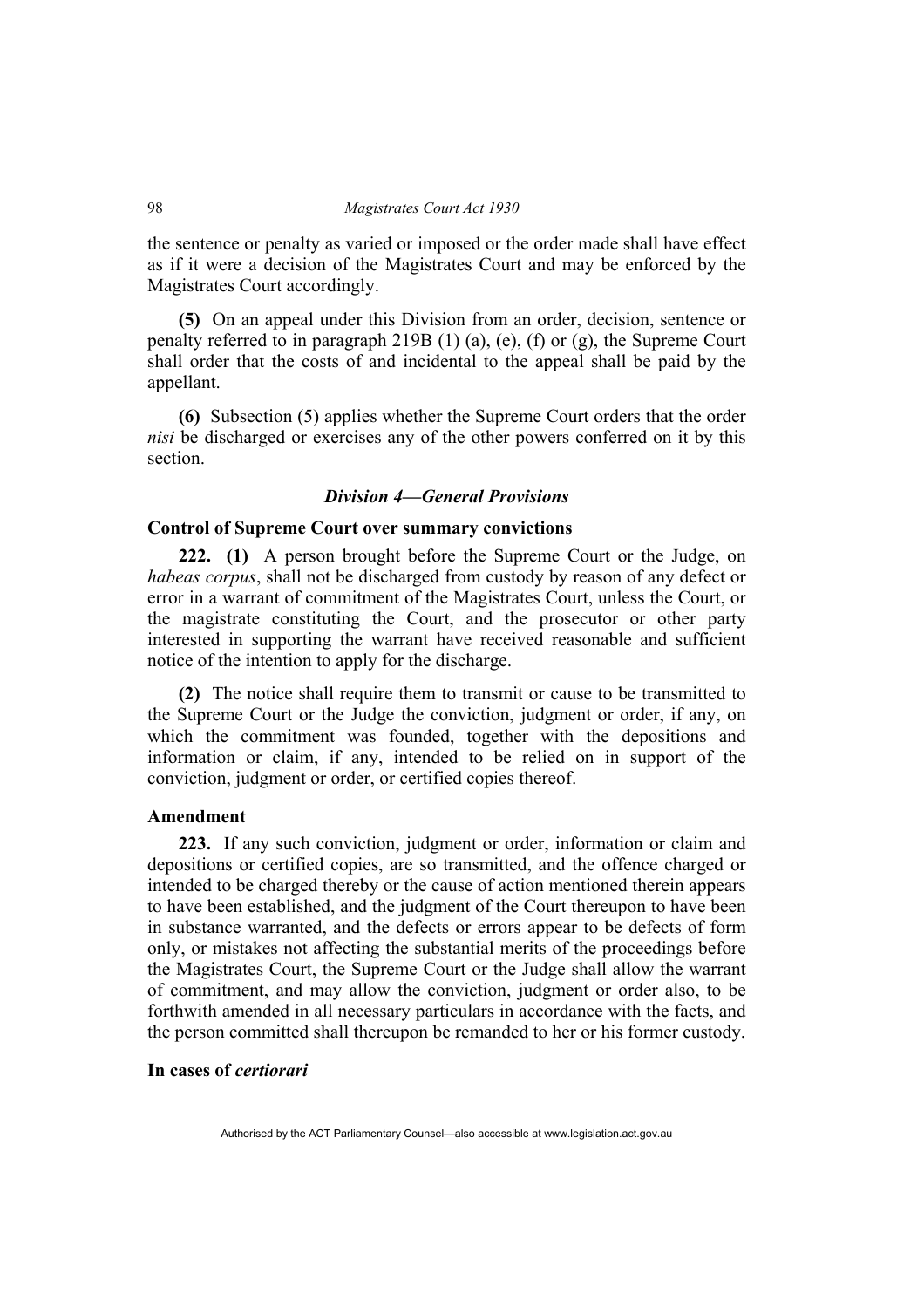**224.** The like proceedings as in the last two preceding sections mentioned shall be had, and the like amendments may and shall be allowed to be made, in respect of every order brought before the Supreme Court or the Judge by writ of *certiorari*, and after amendment in any such case the order may be enforced in the proper manner, and shall in all respects and for all purposes be regarded and dealt with as if it had been drawn up originally as amended.

## **Notice dispensed with**

**225.** The notice prescribed by section two hundred and twenty-two of this Act may be given either before or after the issue of the writ of *habeas corpus*, or *certiorari*:

Provided that when at the time of applying for the writ—

- (a) copies of the conviction or order and depositions are produced; or
- (b) in cases of committal for trial or for sentence all informations, depositions, and statements have been transmitted, as provided in section 106, to the Director of Public Prosecutions or a person authorized by the Director of Public Prosecutions,

the Supreme Court or the Judge may dispense with the notice.

## **Power of Court or Judge to admit to bail**

**226. (1)** Where any person committed to gaol by virtue of a summary conviction or order is brought up by writ of *habeas corpus*, and the Supreme Court or the Judge postpones the final decision of the case, the Supreme Court or the Judge may admit the person to bail in accordance with the provisions of the *Bail Act 1992*.

**(2)** If the judgment of the Supreme Court or the Judge is against any person so brought up, the Supreme Court or the Judge may remand her or him to her or his former custody, there to serve the rest of the term for which she or he was committed.

## **Respecting the amendment of convictions etc.**

**227. (1)** Whenever the facts or evidence appearing by the depositions in substance support the decision of the Magistrates Court, if the decision does not extend beyond the information, and if the facts or evidence would have justified the Court in making any necessary allegation or finding omitted in the decision, or in the formal conviction or order, or any warrant issued in pursuance of the adjudication, the powers of amendment conferred by section two hundred and twenty-three of this Act may be exercised, and where in a conviction there is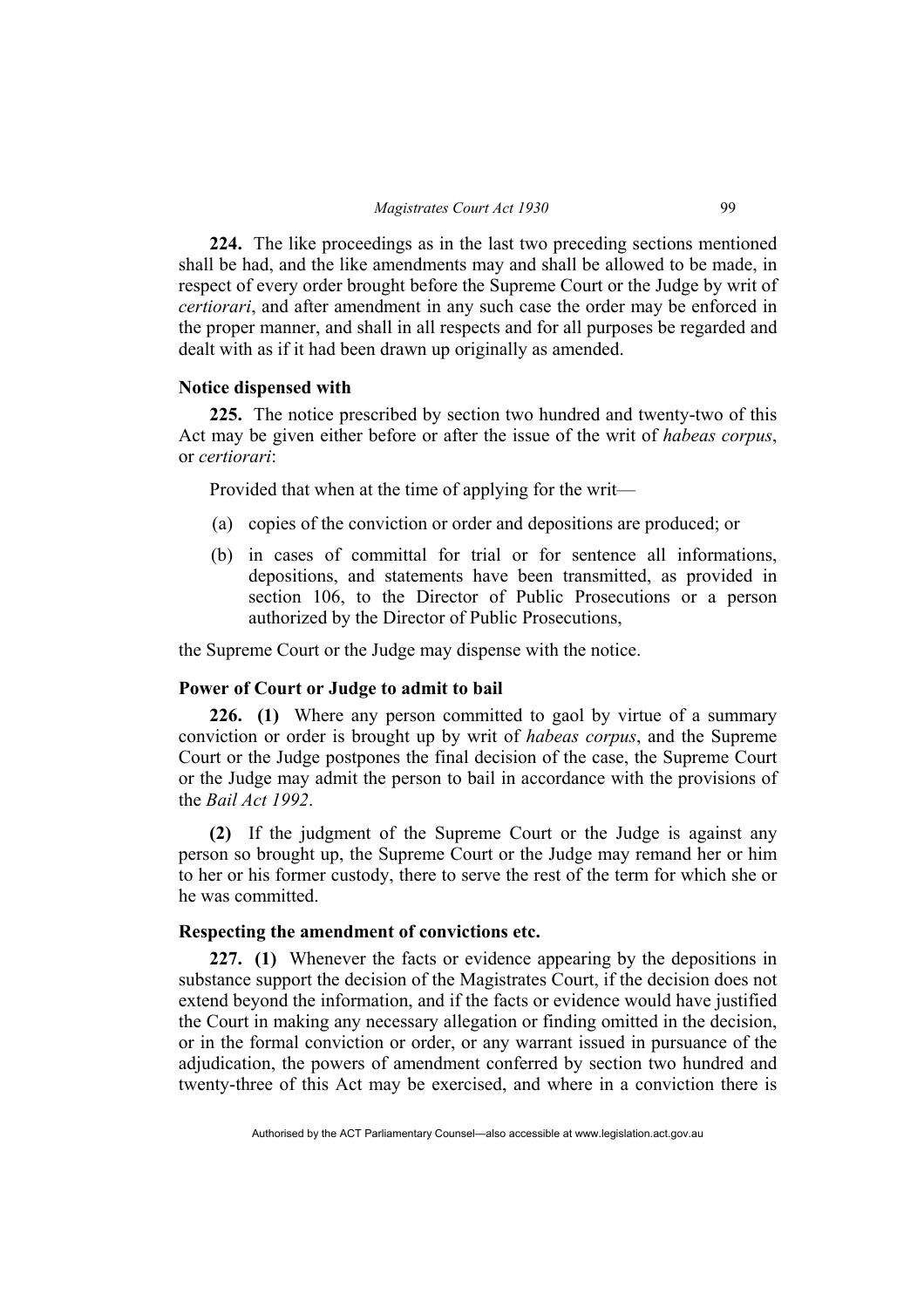some excess which may (consistently with the merits of the case) be corrected, the conviction shall be amended accordingly and shall stand good for the remainder.

**(2)** All amendments shall be subject to such order as to costs and otherwise as the Supreme Court or the Judge thinks fit.

## **Want of summons or information**

**228.** Where the person convicted, or against whom an order has been made, or any person whose goods have been condemned or directed to be sold as forfeited, was present at the hearing of the case, the conviction or order shall be sustained, although there may not have been any information or summons or amendment thereof unless she or he objected at the hearing that there was no information or summons or amendment thereof.

## **Distribution of penalty**

**229.** A conviction or an order shall not be defeated for the want of any distribution, or for a wrong distribution of the penalty or forfeiture.

## **Provisions applicable in relation to security given for costs of appeal**

**230. (1)** Where security is given, in accordance with an order made under section 219D, by deposit of money with the Registrar, the Registrar shall—

- (a) if, upon the determination of the appeal, the costs of and incidental to the appeal are not ordered to be paid by the appellant to the respondent—repay the amount deposited to the person by whom it was deposited; or
- (b) if, upon determination of the appeal, the costs of and incidental to the appeal are ordered to be paid by the appellant to the respondent, the amount payable has been ascertained and the whole or any portion of that amount has not been paid to the respondent—apply the amount deposited in, or towards, satisfaction of the amount of costs unpaid and repay the balance (if any) to the person by whom it was deposited.

**(2)** Where security is given by bond, the Registrar shall, if the costs of and incidental to the appeal are ordered to be paid by the appellant to the respondent, deliver the bond to the respondent who may enforce the bond according to its tenor.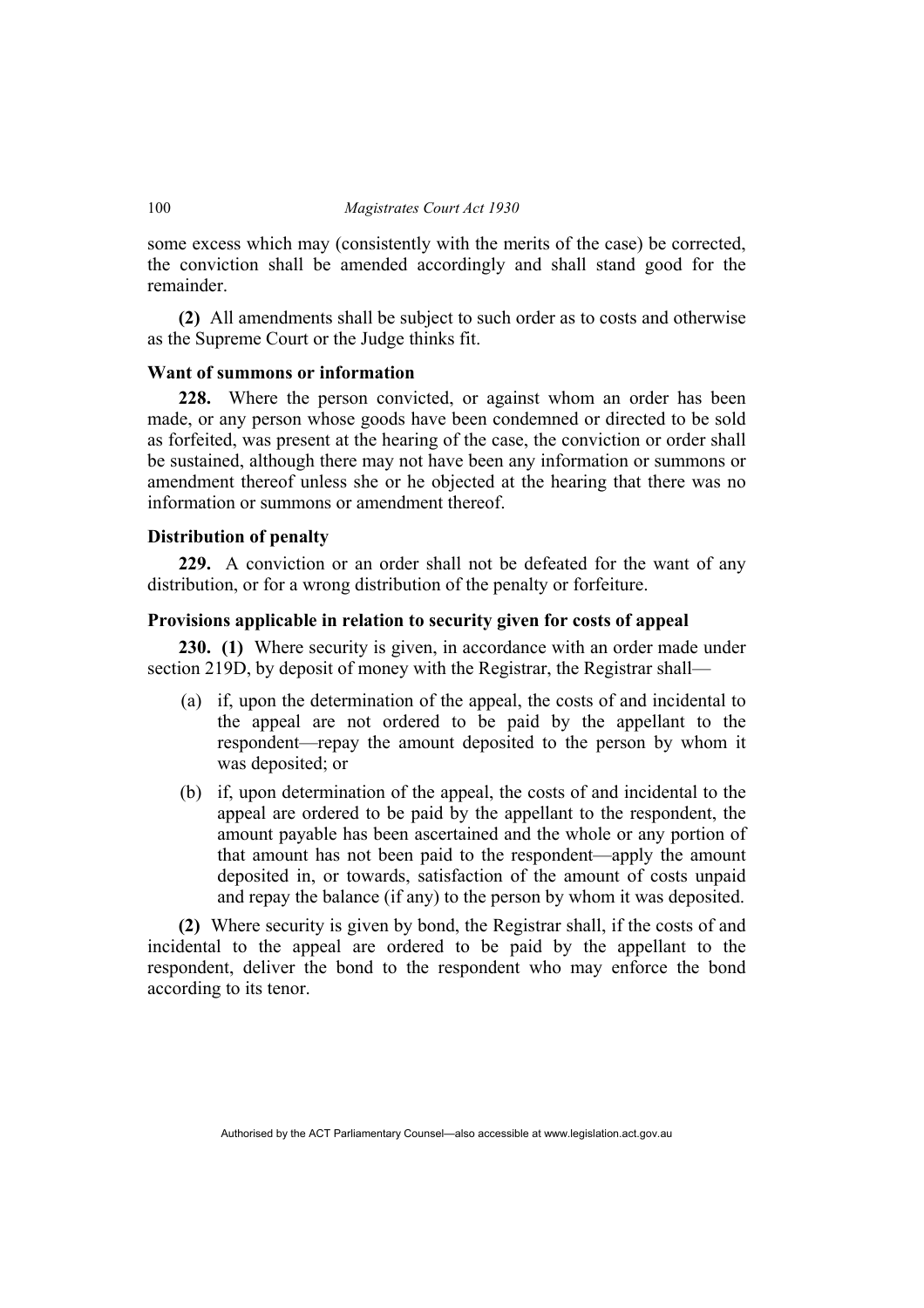## **PART XII—PROTECTION OF MAGISTRATES IN THE EXECUTION OF THEIR OFFICE**

## **Magistrate sued for act not within her or his jurisdiction**

**231.** Any person injured by an act done by a Magistrate in a matter in which by law she or he has no jurisdiction or in which she or he has exceeded her or his jurisdiction, or by an act done under any conviction or order made or warrant issued by a Magistrate in any such matter, may maintain in the Supreme Court an action against the Magistrate without alleging in her or his statement of claim or plaint that the act complained of was done maliciously and without reasonable and probable cause:

Provided that no such action shall be maintainable for anything done under any such conviction or order until after the conviction or order has been quashed or set aside upon appeal:

Provided further that no such action shall be maintainable for anything done under any such warrant which was issued by the Magistrate to procure the appearance of the person charged, and which has been followed by a conviction or order in the same matter, until after the conviction or order has been so quashed or set aside:

Provided also that if the last-mentioned warrant has not been followed by a conviction or order, or if it is a warrant upon an information of an alleged indictable offence, and if a summons was issued previously to the warrant being issued, and the summons was served upon the person charged either personally or by leaving it for her or him with some person at her or his last known or usual place of abode or business, and she or he did not appear according to the exigency of the summons, in that case no action shall be maintainable against the Magistrate for anything done under the warrant.

## **No action against Magistrate after order** *nisi* **to quash conviction has been granted**

**232.** Where an order to show cause why a conviction or order should not be quashed has been granted an action shall not be maintainable against the Magistrate constituting the Court by which the conviction or order in question was made in respect of any proceeding taken under, or matter arising out of, the conviction or order.

## **Warrant by Magistrate upon an order of a Court**

**233.** Where a conviction or order is made by the Court and a warrant of execution or of commitment is granted thereon by a Magistrate *bona fide* and without collusion, an action in respect of any defect in the conviction or order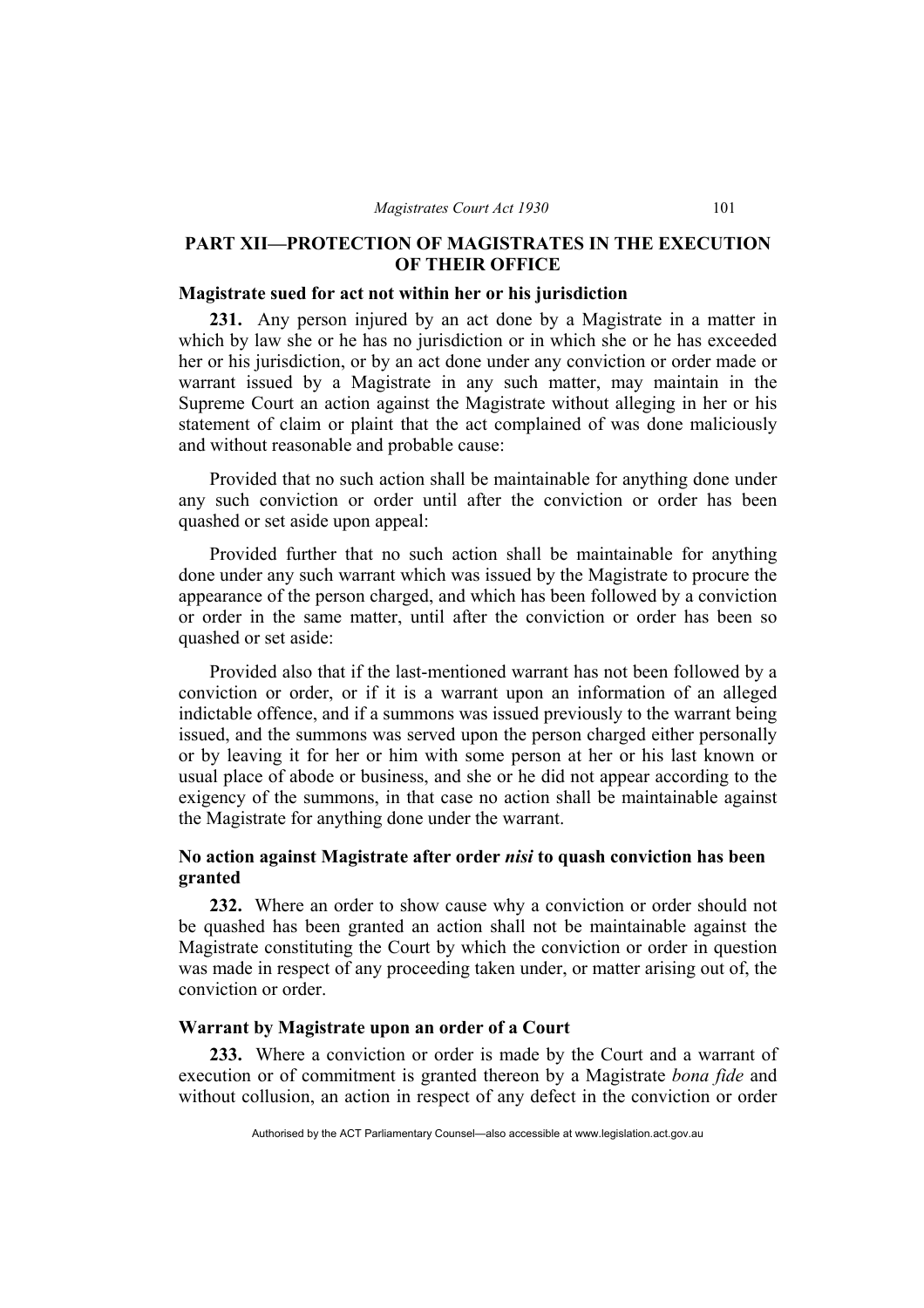or any want of jurisdiction in the Court making the conviction or order shall be maintainable only against the Magistrate constituting the Court which made the conviction or order.

## **No action for acts done under order of Supreme Court**

**234.** Where a Magistrate does an act in obedience to an order of the Supreme Court or the Judge, an action shall not be maintainable against her or him for obeying the order and doing the act thereby required.

## **No action where proceeding confirmed on appeal**

**235.** Where a warrant of execution or of commitment is granted by a Magistrate upon a conviction or order which, either before or after the granting of the warrant, is confirmed upon appeal, an action shall not be maintainable against the Magistrate who granted the warrant for anything done under it by reason of any defect in the conviction or order.

## **Actions in cases prohibited**

**236.** If any action, which by this Act is declared to be not maintainable, is brought against a Magistrate, the Judge, upon application of the defendant, and upon affidavit of the facts, may set aside or stay the proceedings in the action with or without costs.

## **Payment of money into court**

**239. (1)** After an action under this Part has been commenced but before issue is joined, the defendant may pay into court such sum of money as he or she thinks fit.

**(2)** If the court at the trial is of opinion that the plaintiff is not entitled to damages beyond the sum so paid into court, judgment shall be given for the defendant; and the sum of money so paid into court, or so much thereof as is sufficient to pay or satisfy the defendant's costs in that behalf, shall thereupon be paid out of court to her or him, and the residue (if any) shall be paid to the plaintiff.

**(3)** If when money is so paid into court the plaintiff elects to accept the same in satisfaction of her or his damages in the action, she or he may apply to the Judge for an order for the payment of the money out of court to her or him, with or without costs, and the Judge may make the order, and thereupon the action shall be determined and the order shall be a bar to any other action for the same cause.

## **No action against Magistrate for judicial acts in Magistrates Court**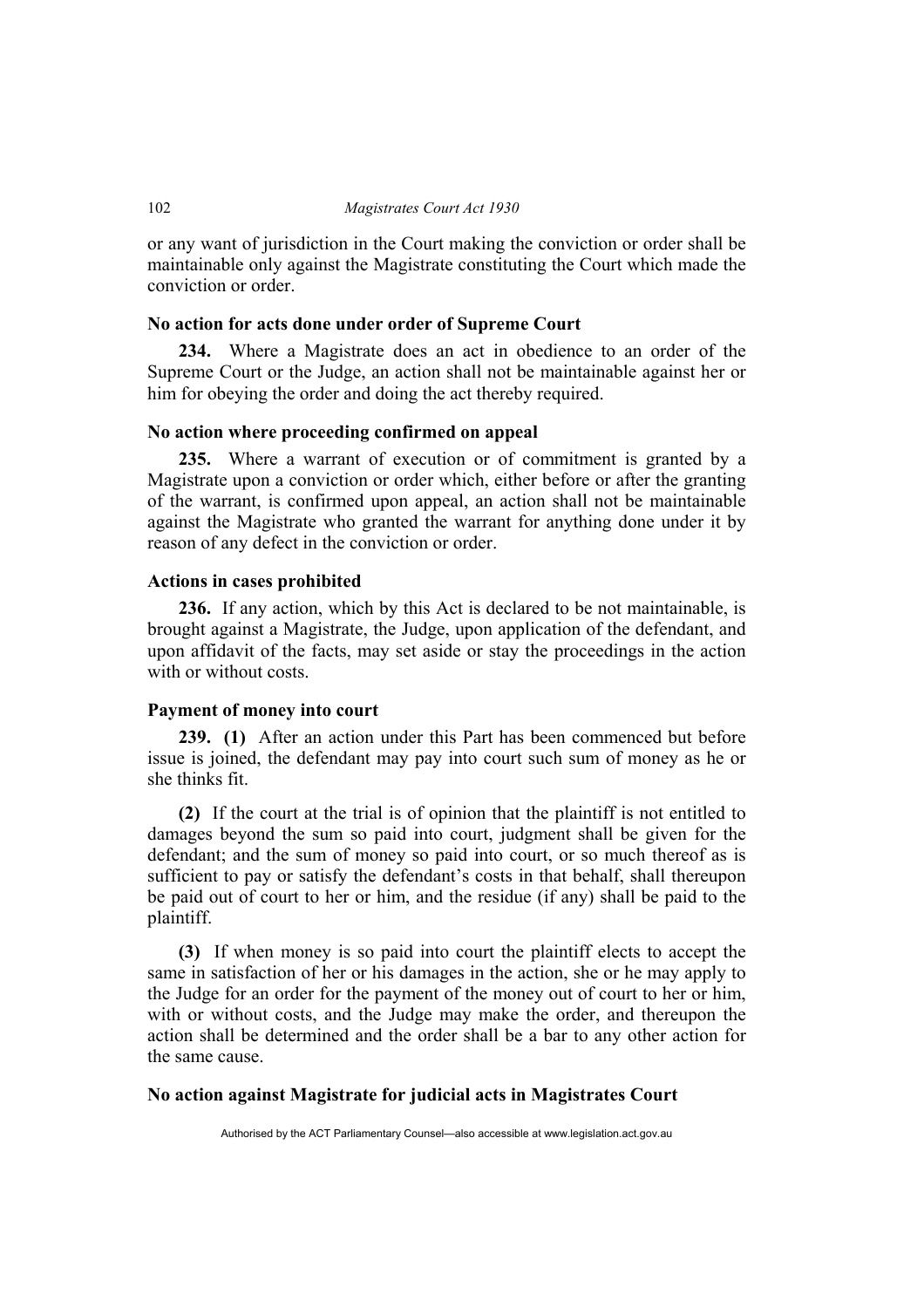**240.** An action shall not be brought in the Magistrates Court against a Magistrate in respect of anything done by her or him in the execution of her or his office.

## **Magistrate sued for acts within her or his jurisdiction only liable in case of malice and absence of reasonable and probable cause**

**241.** In an action against a Magistrate for any act done by her or him in the execution of her or his duty as a Magistrate with respect to any matter within her or his jurisdiction as a Magistrate, it must be expressly alleged in the statement of claim or plaint that the act was done maliciously and without reasonable and probable cause, and if the allegations are denied, and at the trial of the action the plaintiff fails to prove them, judgment shall be given for the defendant.

## **Verdict for defendant**

**242.** If at the trial of any action against a Magistrate, the plaintiff—

(c) does not prove the cause of action stated in the notice,

judgment shall be given for the defendant.

## **Damages**

**243.** Where the plaintiff in an action against a Magistrate is entitled to recover, and she or he proves the levying or payment of any penalty or sum of money under a conviction or order as parcel of the damages which she or he seeks to recover, or proves that she or he was imprisoned under the conviction or order, and seeks to recover damages in respect of the levying or payment or imprisonment, if it is proved that she or he was actually guilty of the offence of which she or he was so convicted, or that she or he was liable by law to pay the sum which she or he was so ordered to pay, and, in case of imprisonment, that she or he has undergone no greater punishment than that assigned by law for the offence of which she or he was so convicted, or for non-payment of the sum which she or he was so ordered to pay, she or he shall not be entitled to recover the amount of the penalty or sums so levied or paid, or any sum beyond the sum of One cent as damages for the imprisonment, or any costs of the suit whatsoever.

## **PART XIII—COSTS AND FEES**

## **Award of costs**

**244. (1)** The power of the Court to award costs and the award of costs by the Court shall be subject to the following provisions: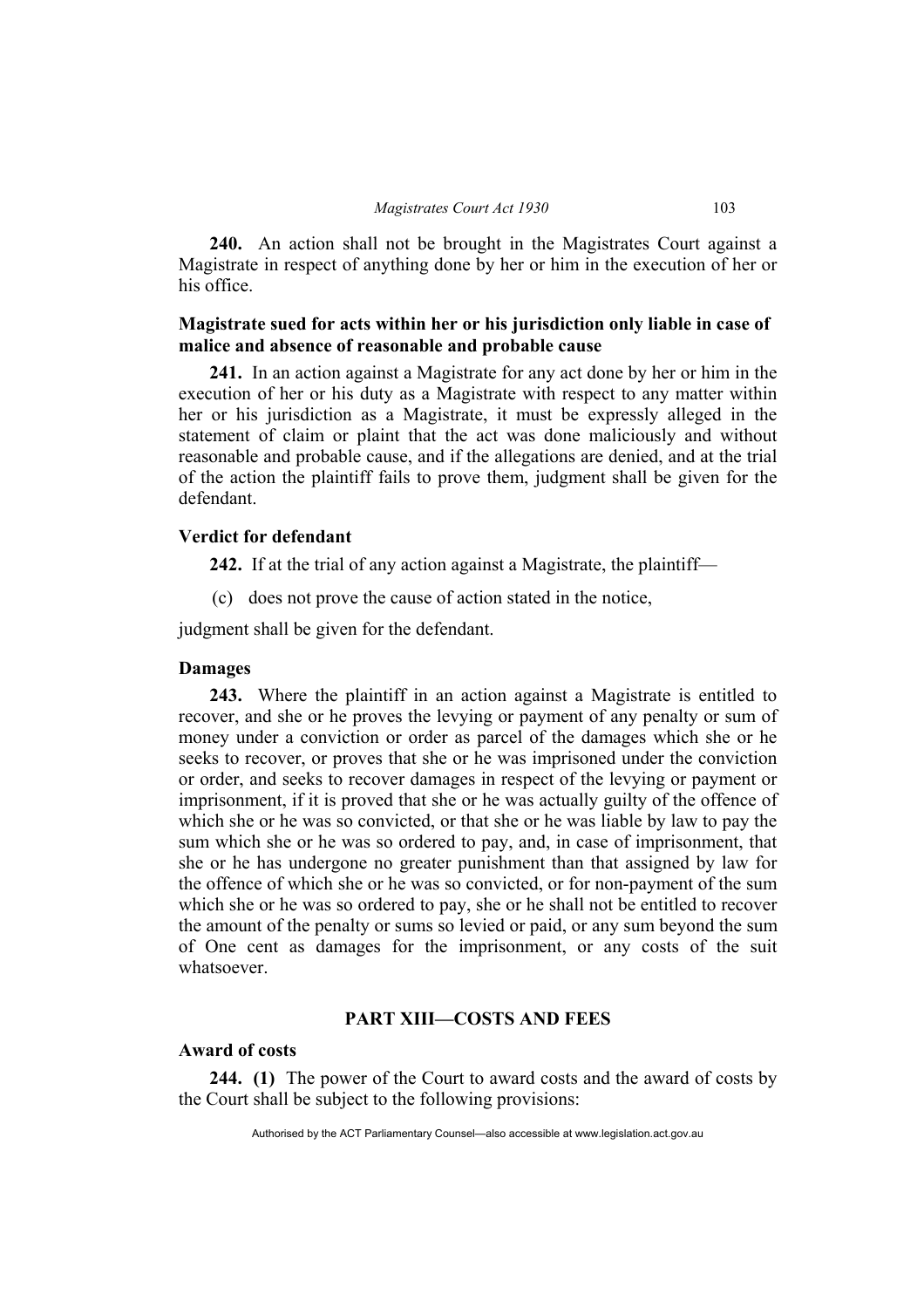- (a) Where the Court makes a conviction or order in favour of the informant, it may in its discretion award and order that the defendant shall pay to the informant such costs as it thinks just and reasonable;
- (b) Where the Court dismisses the information, or makes an order in favour of the defendant, it may in its discretion award and order that the informant shall pay to the defendant such costs as it thinks just and reasonable;
- (c) The sums so allowed for costs shall in all cases be specified in the conviction or order or order of dismissal;
- (d) Any sum awarded or ordered to be paid by an informant or to a defendant for costs, may be raised and levied by distress under the provisions of this Act;
- (e) Where any case is adjourned the Court may in its discretion order that the costs of and occasioned by the adjournment be paid by any party to any other party;
- (f) The costs of persons present to give evidence or produce documents, whether they have been examined or not, or have or have not produced documents shall, unless otherwise ordered by the Court, be allowed to them though they have not been summoned; but their allowance for attendance shall in no case exceed the highest rate of allowance prescribed; and
- (g) The amount of costs to be paid by one party to another whether for the attendance of those persons or otherwise shall in all cases be fixed by the Court.

## **Court fees**

**245. (1)** Subject to this Act and to any other law in force in the Territory, there are payable to the Registrar, in respect of proceedings and matters under this Act, the determined fees.

**(2)** Subject to subsection (3), determined fees for the purpose of subsection (1) shall be paid in advance.

**(3)** Subsection (2) does not apply to a fee for the service or execution of process or for an attempt to serve or execute process where the amount of the fee is to be calculated by reference to the expenses actually incurred in such service or execution or in such attempt, as the case may be.

**(4)** No fees are payable in respect of proceedings under Part X of this Act.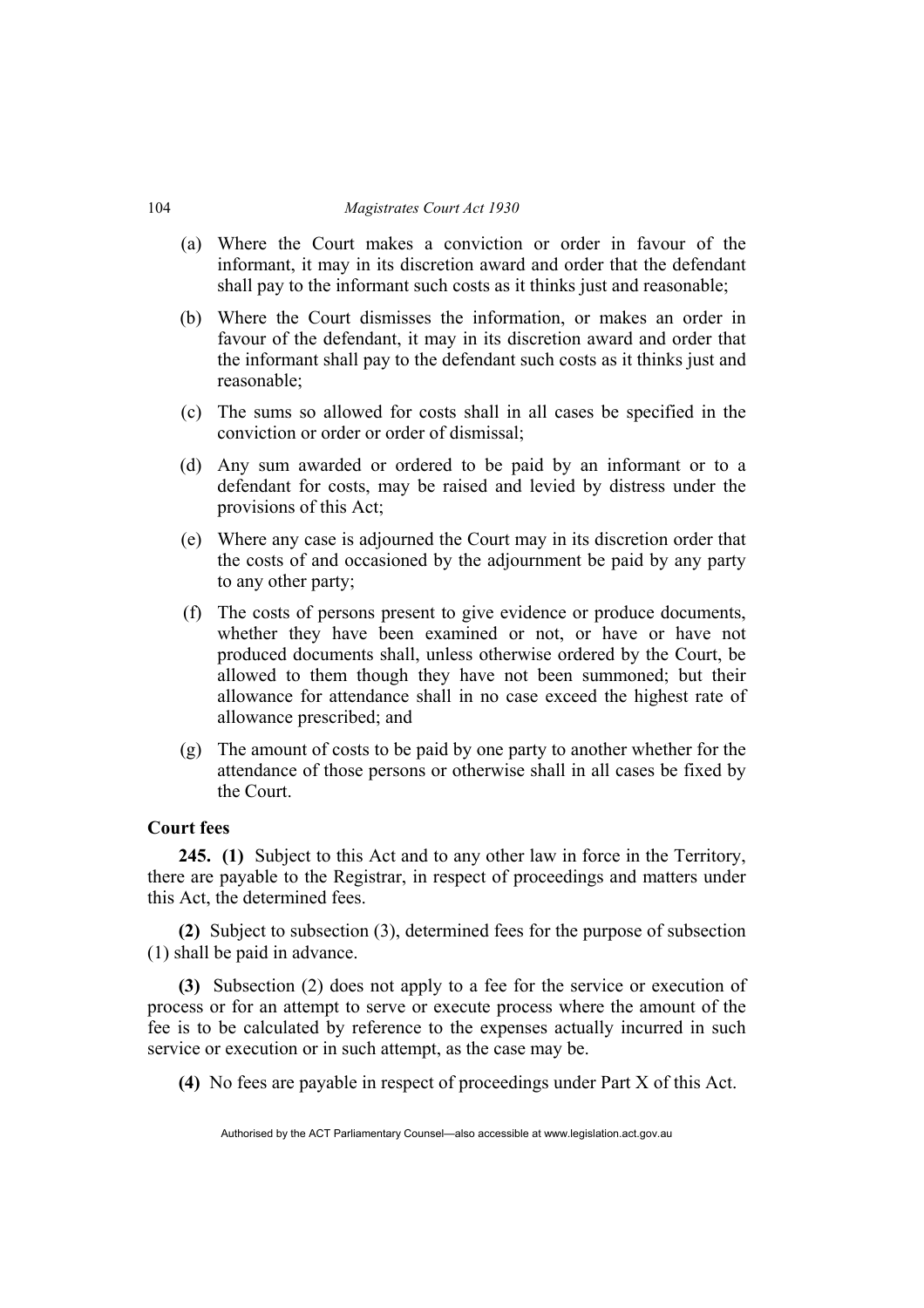## **Remission of fees**

**245A. (1)** Subject to subsection (2), a fee that would, but for this section, be payable by a person under this Act is not payable by that person if the Registrar is satisfied that—

- (a) the person is, in relation to the relevant proceedings, a legally assisted person within the meaning of the *Legal Aid Act 1977*;
- (b) legal aid in relation to the relevant proceedings has been granted to the person from a legal aid scheme or service approved by the Attorney-General; or
- (c) payment of the fee would impose hardship on the person.

**(2)** A fee that would be payable by a person under subsection 26 (1) is not payable only if the Registrar is satisfied that payment of the fee would impose hardship on the person.

## **Witnesses expenses**

**247.** The amount of costs that may be awarded under section two hundred and forty-four of this Act in respect of the attendance of a person who attends for the purpose of giving evidence before the Court is such amount as the Court directs in accordance with the scale and conditions applicable in relation to persons who attend as witnesses before the Supreme Court.

## **Costs in garnishee proceedings**

**248. (1)** The costs of an application for a garnishee order and of any proceedings arising from or incidental to the application, shall be in the discretion of the Court.

**(2)** Where the garnishee pays into Court, five days before the return day of the summons, all debts due, owing or accruing from her or him to the judgment debtor or so much of the debts as is sufficient to satisfy the judgment debt, she or he shall not be liable for any costs incurred by the judgment debtor.

## **PART XIV—SECURITIES**

## **Securities taken in pursuance of Act**

**249. (1)** A person shall give security under this Act, whether as principal or surety, either by the deposit of money with the Registrar, or by an oral or written acknowledgment of the undertaking or condition by which, and of the sum for which, she or he is bound, in such manner and form as are prescribed.

Authorised by the ACT Parliamentary Counsel—also accessible at www.legislation.act.gov.au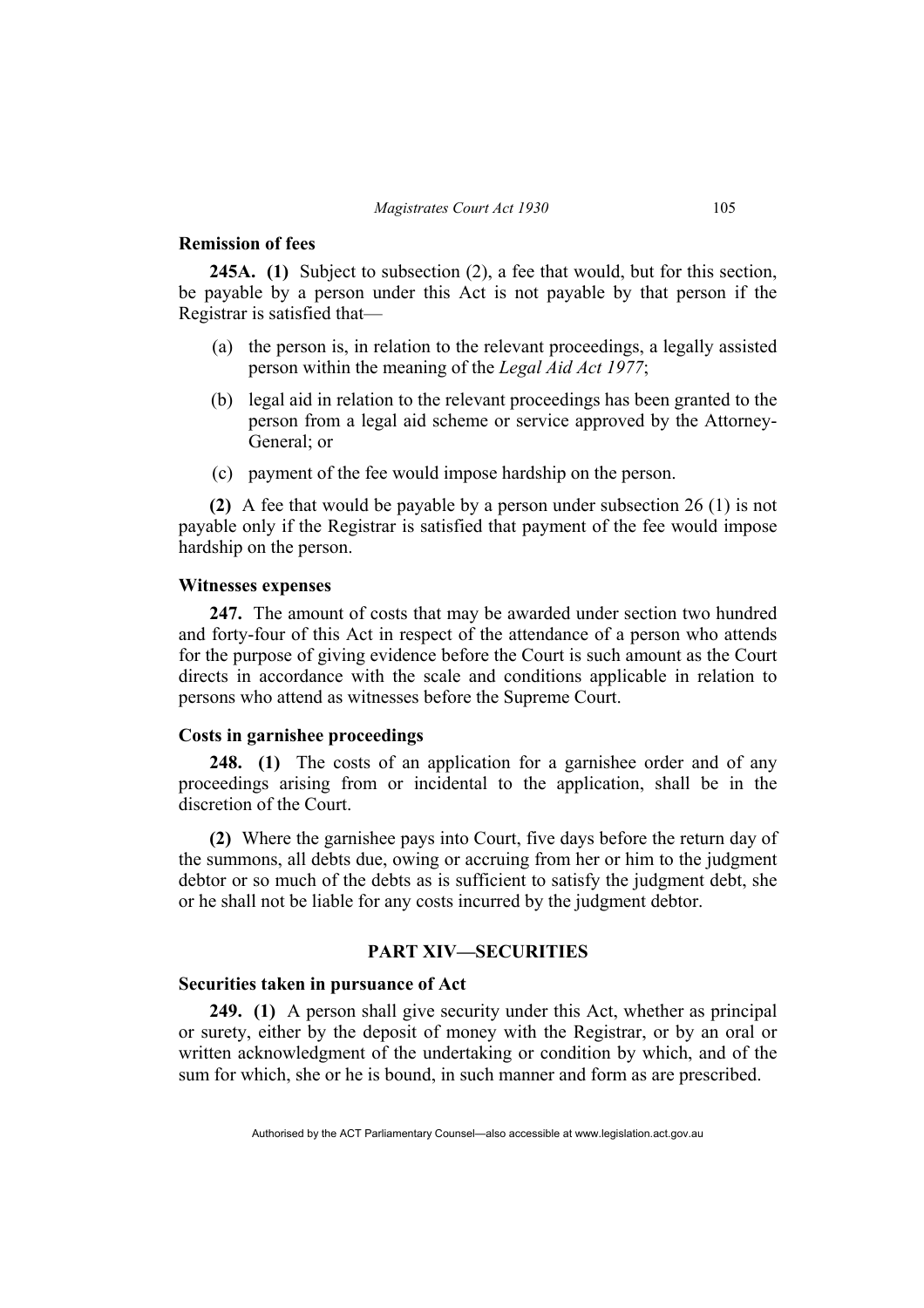**(2)** Record of the security having been made may be provided by entry thereof in the register under this Act or proceedings of the Court or as is prescribed.

## **Recovery of sum due under security**

**250.** Any sum becoming due in pursuance of a security under this Act or the *Bail Act 1992* shall be recoverable on a claim by a member of the Police Force or by the Registrar or by some other person thereto authorized by the Court.

## **Sums paid by surety may be recovered from principal**

**252.** Any sum paid by a surety on behalf of her or his principal in respect of a security under this Act or the *Bail Act 1992*, together with all costs, charges and expenses incurred by the surety in respect of the security, shall be deemed to be a debt due to her or him from the principal, and may be recovered on a claim by the surety.

## **Payment enforced by security**

**253.** Where security is given under this Act or the *Bail Act 1992* for payment of a sum of money, the payment shall be enforced by means of the security in substitution for other means of enforcing the payment.

## **Enforcement of recognizance**

**254. (1)** Where—

- (a) a witness or a person sought to be made a witness has entered into a recognizance for the purposes of this Act; and
- (b) the Court is satisfied that the witness or person sought to be made a witness has failed to comply with a condition of the recognizance;

the Court may declare the recognizance to be forfeited and may make an order that the witness or person sought to be made a witness pay the whole or a part of the sum in which he or she is bound under the recognizance.

- **(2)** Where—
- (a) the Court has declared a recognizance to be forfeited under subsection (1); and
- (b) a person is bound by the recognizance as surety for the performance of that condition,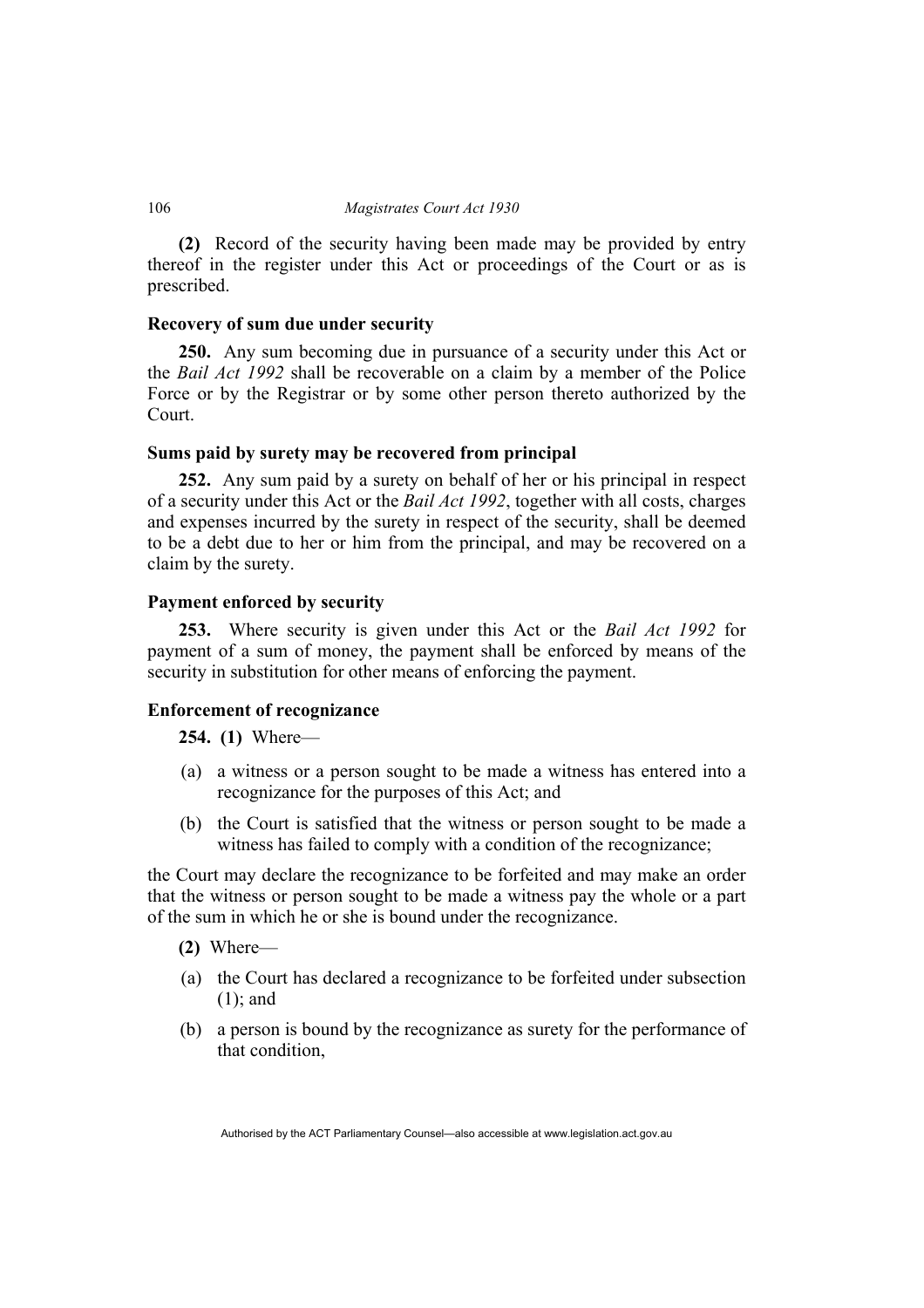the Court may make an order that the person referred to in paragraph (b) pay the whole or a part of the sum in which she or he is bound under the recognizance.

**(3)** An order made under subsection (1) or (2) may be enforced as if it were a judgment entered on a claim by the Registrar.

**(4)** Subject to subsection (5), the Court may, on application by a person against whom an order has been made under subsection (1) or (2) or under subsection 36 (1) of the *Bail Act 1992*—

- (a) vary the order by reducing the amount payable under the order; or
- (b) revoke the order and, if the order was made under subsection (1) of this section, revoke the declaration that the recognizance is forfeited.
- **(5)** Where—
- (a) the Court has made an order under subsection (1) or (2);
- (b) a warrant has been issued under section 158; and
- (c) goods or chattels have been sold under the warrant,

the Court shall not make an order under subsection (4).

**(6)** It is not necessary that, for the purpose of hearing an application under subsection (4), the Court be constituted by the Magistrate who made the order to which the application relates.

## **Directions as to procedure**

**254A.** Where the procedure for taking any step in proceedings is not prescribed in this Act or the law under which the step is to be taken, the Court may give directions with respect to the procedure to be followed as regards that step.

## **PART XV—MISCELLANEOUS**

## **Contempt**

**255. (1)** A person shall not—

- (a) wilfully threaten, disturb or insult the Court;
- (b) wilfully interrupt, interfere with or obstruct the proceedings of the Court; or
- (c) commit any other act that is a wilful contempt of the Court.

Penalty: \$5,000 or imprisonment for 6 months or both.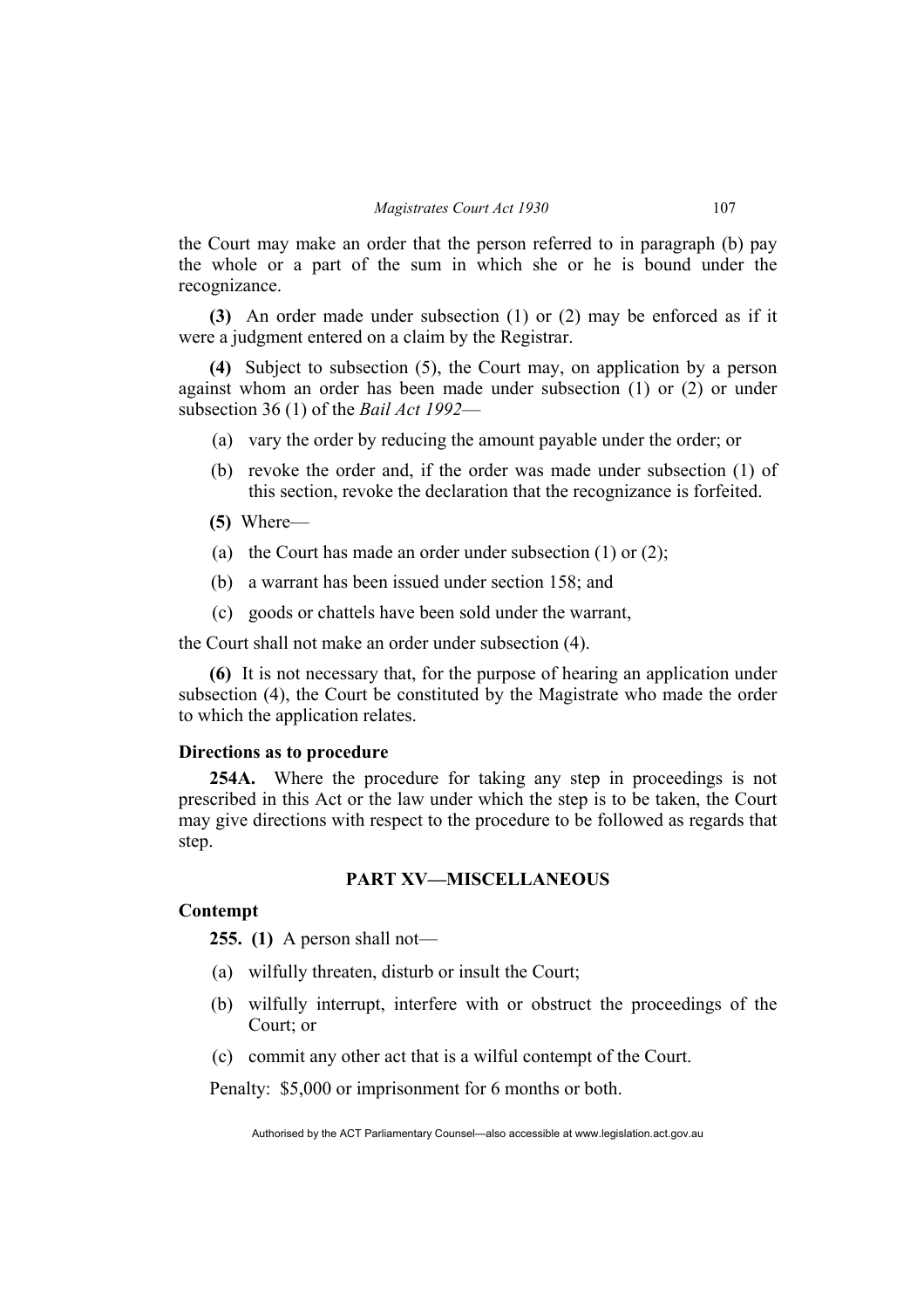**(2)** Subsection (1) only applies to acts in the face, or within the hearing, of the Court.

**(3)** Without limiting the operation of any other provision of this Act, where a person commits an offence against subsection (1), a Magistrate may proceed to charge the person and hear and dispose of the matter immediately and for that purpose receive evidence including unsworn evidence.

- **(4)** Where—
- (a) a person has not been dealt with under subsection (3);
- (b) a Magistrate has reasonable grounds to believe that the person has committed an offence against subsection (1); and
- (c) the Magistrate considers that it is reasonable in all the circumstances—
	- (i) to order that the person be taken into custody to appear before the Court;
	- (ii) to order that the person be remanded in custody from time to time for periods not exceeding 15 clear days at any one time;
	- (iii) to release the person on bail; or
	- (iv) to make an order in respect of the person under subsection (8) before the alleged offence has been heard;

the Magistrate may make such an order.

**(5)** An order under subsection (4) need not be in writing but such an order shall be reduced to writing, and a copy served on the alleged offender, as soon as practicable.

**(6)** Failure to comply with subsection (5) does not invalidate an order.

**(7)** Where a person is convicted of an offence against subsection (1), the Court, in addition to any penalty provided for under that subsection that it imposes, may make an order in relation to the person under subsection (8).

- **(8)** An order under this subsection may provide for—
- (a) the exclusion of the person from any building in which the Court sits or the environs of such a building;
- (b) prohibiting the person from approaching a Magistrate, an officer of the Court or a witness; or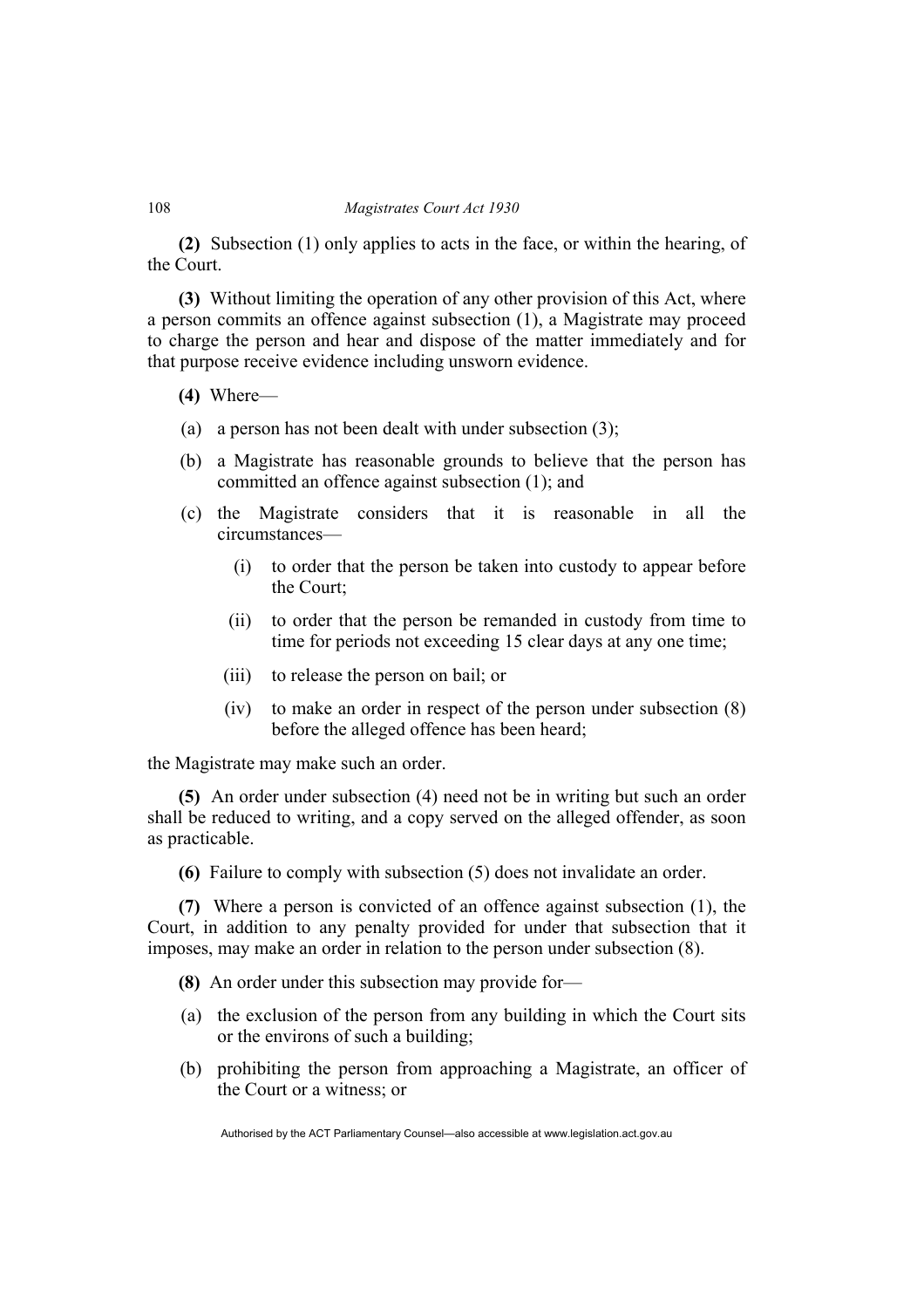- (c) the imposition of any reasonable condition on the person.
- **(9)** In this section—

"Court" includes—

- (a) a Magistrate when exercising the jurisdiction of the Court; or
- (b) the Registrar in the performance of a judicial function.

## **Commitment to remand centre**

**255A. (1)** Where—

- (a) a warrant has been issued for the commitment of a person to prison under section 145, 150, 151, 182 or 183, or to gaol under section 202; and
- (b) a warrant under section 5 of the *Removal of Prisoners (Australian Capital Territory) Act 1968* is not in force in respect of that person on the day on which the person is taken into custody by virtue of the warrant referred to in paragraph (a),

the Court or a magistrate may, by warrant, commit the person to a remand centre.

**(2)** Where a warrant is issued under subsection (1), the warrant referred to in paragraph (1) (a) ceases, by virtue of this section, to have any effect.

## **Registrar to give directions for preparation of transcript**

**255B. (1)** Where an application has been made for a copy of a transcript of depositions of which a record was made in accordance with subsection 54A (2), the Registrar shall give such directions as she or he considers necessary for ensuring that a transcript of the record is prepared and, for the purpose of enabling the transcript to be prepared, the record shall be produced out of the custody of the Registrar.

**(2)** Where a transcript of a record is prepared in accordance with directions given under subsection (1), the person who prepared the transcript, or under whose supervision the transcript was prepared, shall certify on the transcript, by writing under her or his hand, that the transcript is a true transcript of a record produced out of the custody of the Registrar.

## **Applications for transcripts**

**255C. (1)** Subject to this section, where a record of any proceedings is constituted by:

Authorised by the ACT Parliamentary Counsel—also accessible at www.legislation.act.gov.au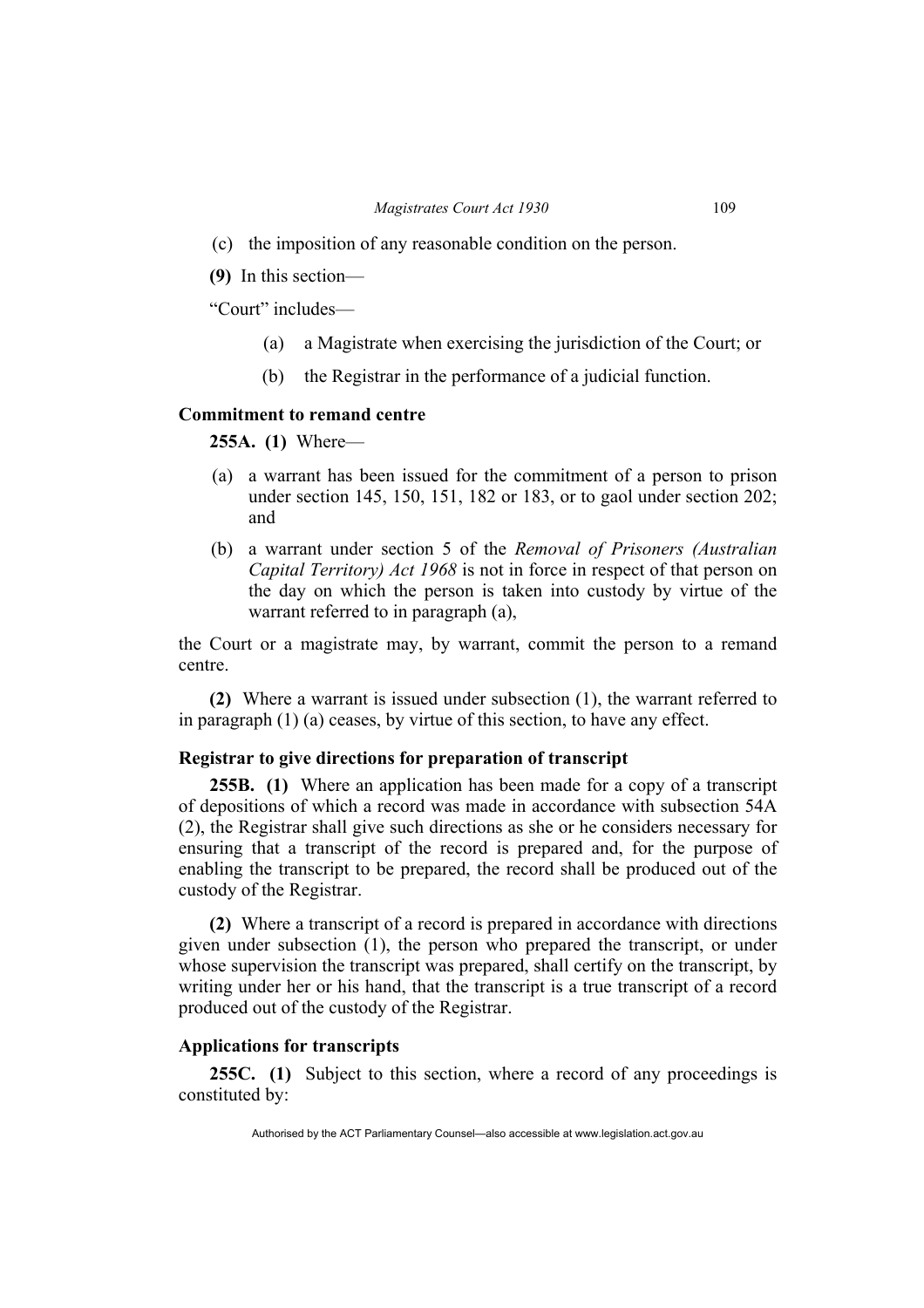- (a) a sound-recording made in accordance with subsection 54A (2);
- (b) a shorthand or similar record made in accordance with subsection 54A  $(2);$
- (c) writing taken down in accordance with subsection 54A (3); or
- (d) a written statement or statements in accordance with section 90AA or subsection 110 (2),

a person may make application to the Registrar for a copy or a transcript, as the case may be, of all or part of that record.

**(2)** A person, not being a party to the proceedings, is not entitled to make an application under this section in relation to a record made in those proceedings unless she or he has satisfied the Registrar or a Magistrate that she or he has good reason for so applying.

**(3)** A copy of the record or a transcript or a copy of the transcript of the record shall be delivered to the applicant upon payment of the determined fee.

- **(4)** Where—
- (a) a person applies for a transcript that has not been prepared; and
- (b) an amount is payable under subsection (3) for the transcript;

the Registrar may, before the transcript is prepared, require the applicant to deposit with the Registrar an amount which, in the Registrar's opinion, will not exceed the amount payable.

**(5)** Subject to subsections (6) and (7), where the Registrar receives an application in accordance with this section—

- (a) she or he shall, in the case of an application relating to depositions; and
- (b) she or he may, in any other case,

furnish to the applicant a copy of the record or a copy of a transcript of the record relating to those depositions or other matter, as the case may be.

**(6)** The Registrar shall not furnish a copy of the record or a copy of a transcript under paragraph (5) (a) unless there is written on the copy a certificate under the hand of the Registrar stating that the copy is a true copy of the record or a true copy of a transcript of the record, as the case may be, produced out of the custody of the Registrar.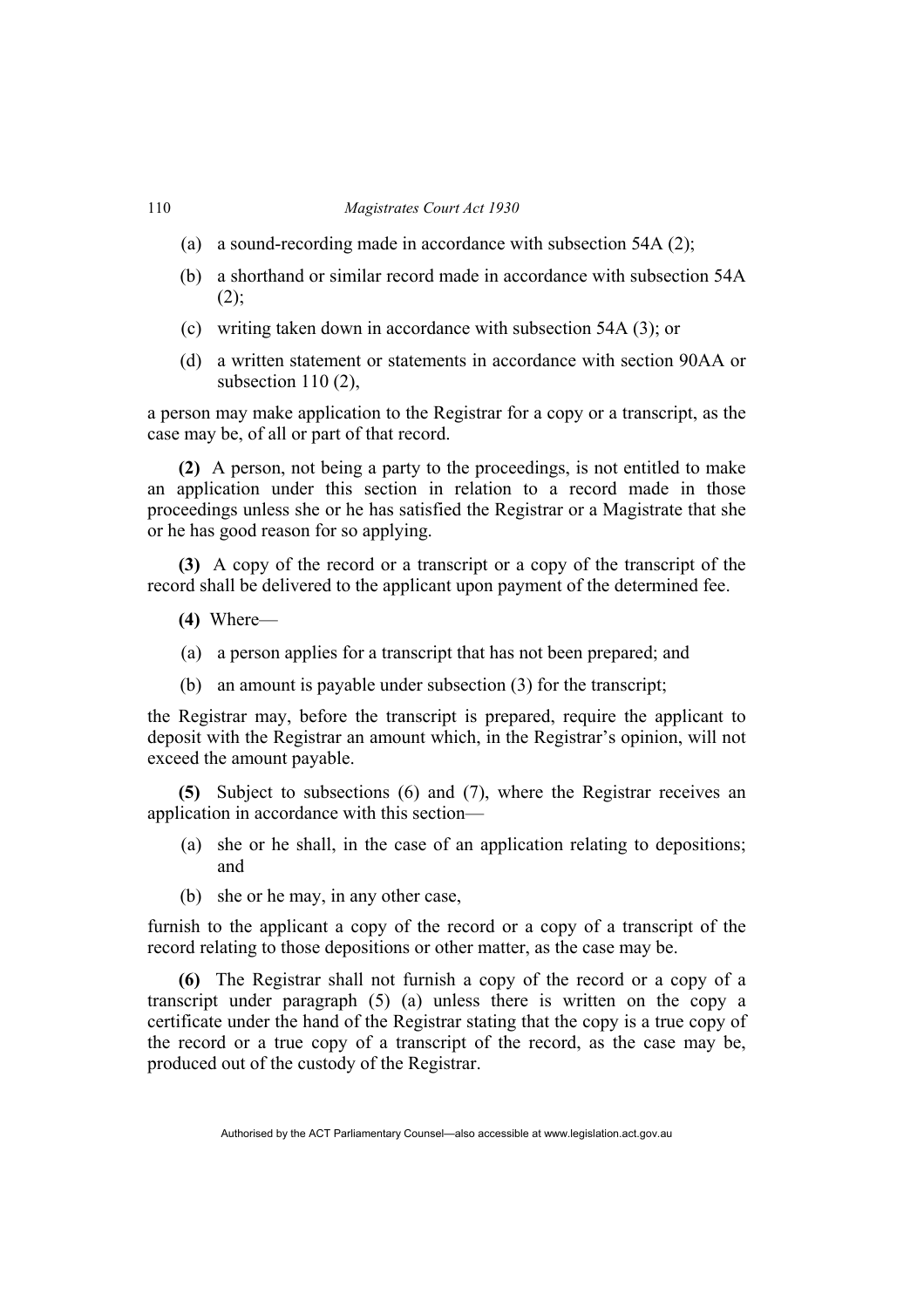**(7)** Nothing in this section requires the Registrar to furnish a copy of a transcript of any proceedings if—

- (a) the proceedings were recorded by means of a sound-recording made in accordance with subsection 54A (2);
- (b) the application for the copy was made after the expiration of 7 years after the date of completion of the proceedings to which the record relates; and
- (c) the Registrar does not have the record or a transcript of that record in her or his custody.

**(8)** If an amount paid by a person under subsection (4) exceeds the amount payable under subsection (3), there is payable to the person an amount equal to the amount of the excess.

## **Forms**

**256. (1)** Subject to subsection (1A), the forms—

- (a) in the First Schedule; or
- (b) approved under subsection (3);

or forms to the like effect, may be used for the purposes to which they are respectively applicable, and instruments in those forms shall be deemed sufficient in law; but those forms, or any of them, may be varied for the purpose of adapting them to circumstances.

**(1A)** Subsection (1) does not apply to or in relation to the Notice to Defendant form, the Notice of Intention to Defend form or the Plea of Guilty form.

**(2)** No conviction, order or judgment shall be vacated, quashed or set aside for want of form, or be impeached or affected by reason of any defect, mistake or omission therein, if the proceeding or matter to which the form relates is sufficient in substance and effect.

**(3)** The Minister may, by notice published in the *Gazette*, approve a form for the purposes of this Act.

**(4)** The notice referred to in subsection (3)—

- (a) shall include the text of the approved form; and
- (b) may include a declaration by the Minister that that form supersedes a particular numbered form or forms in the First Schedule and the numbered form or forms shall be taken to be superseded accordingly.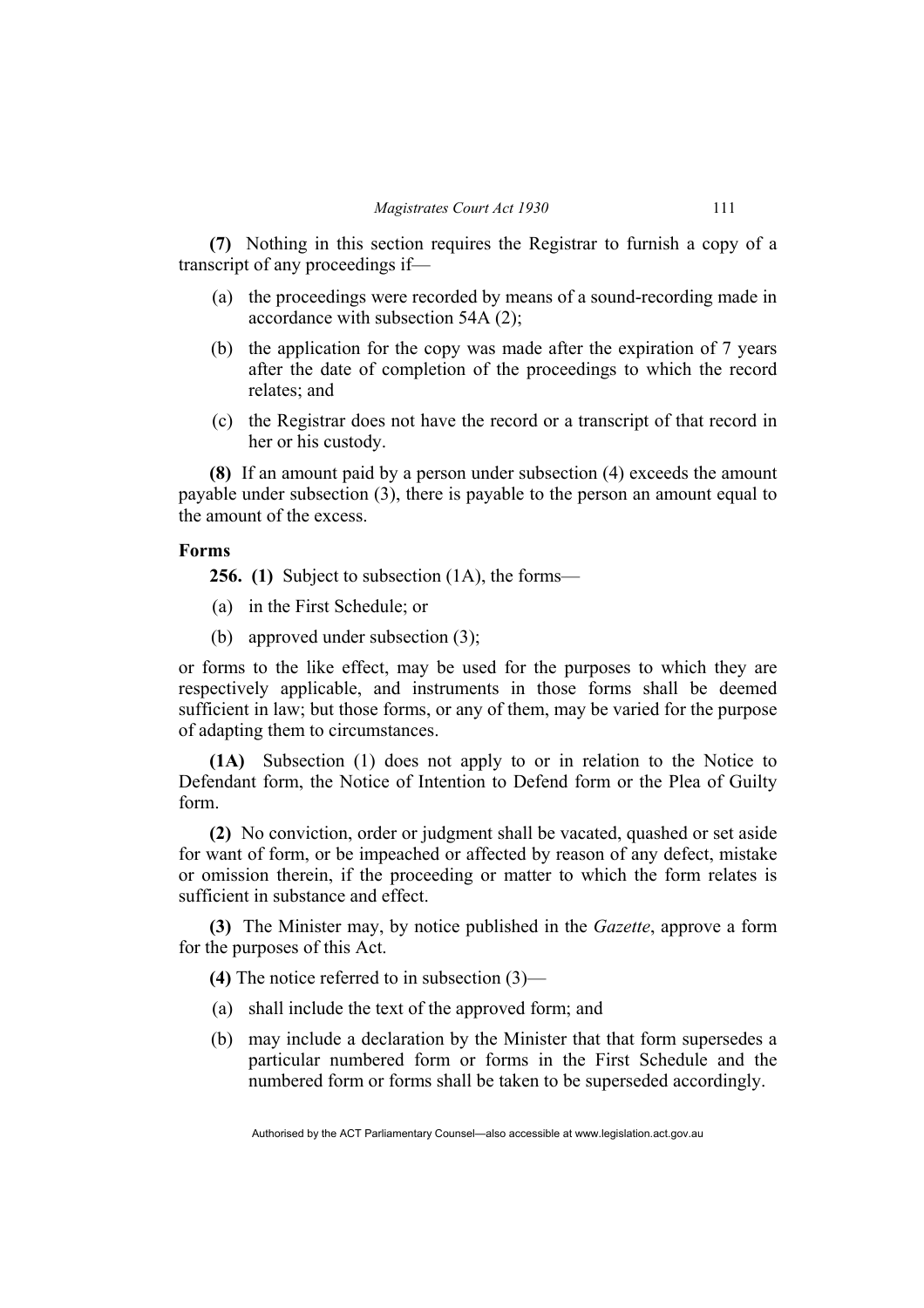**(5)** Where a form in the First Schedule is superseded, it shall cease to have effect as if it had been repealed.

**(6)** Where a form in the First Schedule is superseded by an approved form, the revocation of the approved form does not revive the form in the First Schedule.

**(7)** A notice referred to in subsection (3) is a disallowable instrument for the purposes of section 10 of the *Subordinate Laws Act 1989*.

## **Power of Minister to determine fees**

**257.** The Minister may, by notice in writing published in the *Gazette*, determine fees for the purposes of this Act.

## **Rules and Regulations**

**258. (1)** The Executive may make rules or regulations, not inconsistent with this Act, prescribing all matters which by this Act are required or permitted to be prescribed, or which are necessary or convenient to be prescribed, for giving effect to this Act, and in particular prescribing matters providing for and in relation to—

- (a) the practice and procedure before Magistrates and in the Court;
- (c) the giving of security under this Act;
- (d) the forms to be used under this Act including the forms of any recognizance mentioned in this Act, and including the variation of any of the forms in the First Schedule to this Act on the substitution of other forms therefor;
- (e) the fees, costs and charges in respect of proceedings under any other law for the time being in force so far as the same relates to any matter or proceeding as to which the Court or any Magistrate has jurisdiction;
- (g) the regulating of the form of account to be rendered by Registrars of fines, fees and other sums received by them, and including the variation of the form in the Third Schedule to this Act; and
- (h) the service of documents, and the taking of evidence, in the Territory, in pursuance of any Request from the Consular or other proper authority of a foreign country under the terms of any Convention relating to Legal Proceedings in Civil and Commercial Matters to which the Commonwealth is a party.

Authorised by the ACT Parliamentary Counsel—also accessible at www.legislation.act.gov.au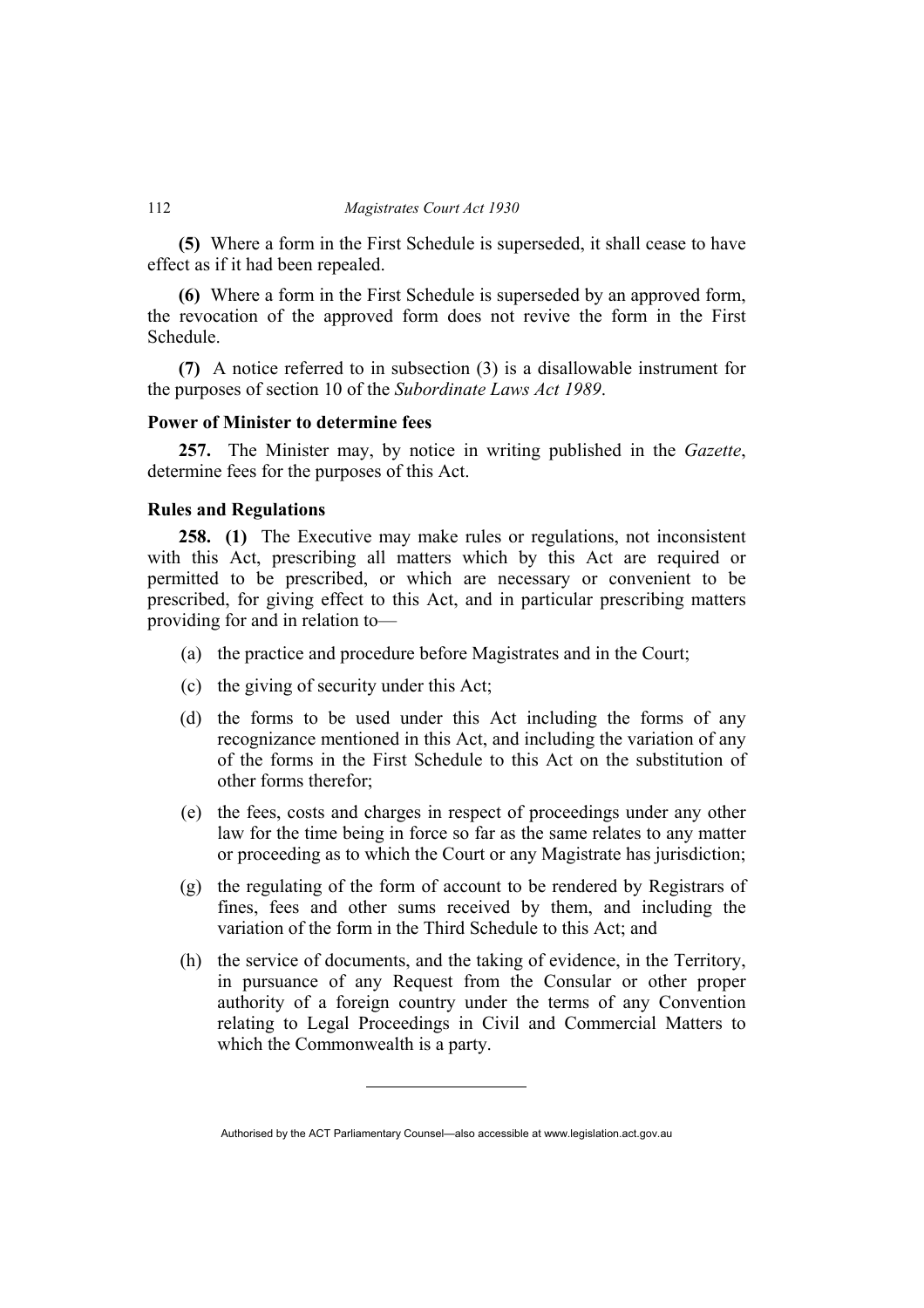## **THE SCHEDULES**

## **THE FIRST SCHEDULE**

Form 1 Paragraph 206A (1) (a)

*Magistrates Court Act 1930* NOTICE OF PROCEEDINGS

IN THE MAGISTRATES COURT AT CANBERRA No. of 19

Between (*applicant*) and (*respondent*)

To the Respondent

An application in accordance with Part X of the *Magistrates Court Act 1930* for a restraining order has been made by [*name of applicant*] against you. A copy of the application is attached. The application has been set down for hearing on a t been set down for hearing on the 19 at the set of the set of the set of the set of the set of the set of the set of the set of the set of the set of the set of the set of the set of the set of the set of the set of the set (*time*) at (*place*) .

If you do not appear in person at the hearing of the application, the Court may—

(a) deal with the application in your absence; or

(b) issue a warrant for your apprehension to be brought before the Court.

Dated 19

 [*Signature*] Registrar of the Magistrates Court

Form 1A Paragraph 206K (2) (a)

### *Magistrates Court Act 1930*  RESTRAINING ORDER *or* INTERIM RESTRAINING ORDER

(*Heading as in Form 1*)

The Court, having heard an application made by [*name of applicant*] under the *Magistrates Court Act 1930* in respect of the conduct [*or* threatened conduct] of [*name of respondent*] towards [*name of aggrieved person*]:

Now the Court this day orders that, for [*period*]:

- 1. [*name of respondent*] not engage in the following conduct:
- 2. [*name of respondent*] comply with the following prohibitions and conditions:

[*specify prohibitions and conditions and any other period or periods for which they are imposed*] Dated 19

[*Signature*]

#### Registrar of the Magistrates Court

Note: If a State or another Territory has reciprocal legislation in force, this order may be registered, and enforced, in that State or other Territory without notice of registration being given to the respondent.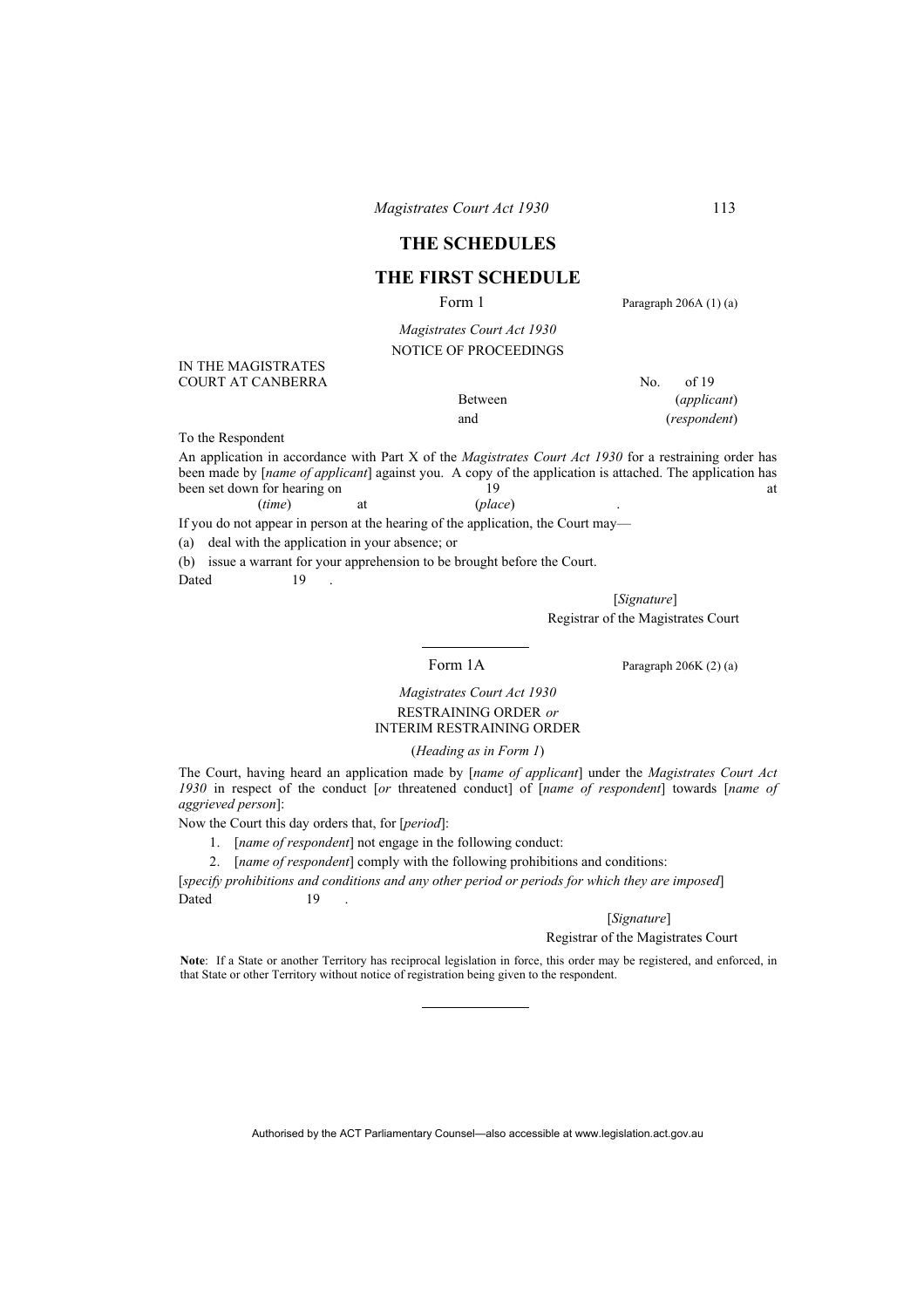## **THE FIRST SCHEDULE**—continued

Form 1B Paragraph 206K (2) (b)

*Magistrates Court Act 1930*

### ORDER VARYING RESTRAINING ORDER *or*

#### INTERIM RESTRAINING ORDER

#### (*Heading as in Form 1*)

The Court, having heard an application made by [*name of applicant*] under the *Magistrates Court Act 1930* in respect of the conduct [*or* threatened conduct] of [*name of respondent*] towards [*name of aggrieved person*], and having on [*date of original order*] ordered that, for [*period*]:

- 1. [*name of respondent*] not engage in the following conduct:
- 2. [*name of respondent*] comply with the following prohibitions and conditions:

[*specify prohibitions and conditions and any other period or periods for which they are imposed*] Now the Court, on the application of [*name of applicant*], this day orders that the Restraining Order [*or* Interim Restraining Order] be varied as follows:

[*specify details of variation*]

Dated 19

[*Signature*] Registrar of the Magistrates Court

#### FORM 2

*Information to Ground Search Warrant* 

Australian Capital Territory,<br>to wit.  $\Big\}$ 

The information of C.D., of  $\qquad \qquad$ , in the said Territory and this day of  $\qquad \qquad$  19, before the undersigned (*a Magistrate of or Registrar of*  day of 19 , before the undersigned (*a Magistrate of* or *Registrar of Magistrates Court of the said Territory*), who says that the following goods of [her or him], the said C.D., to wit [*describe them*], were on the day of [*or* have lately been] feloniously stolen, taken and carried away, from and out of the dwelling-house [*or as the case may be*] of the said C.D. situate at , in the said Territory, and that she or he, the said C.D., has reasonable cause to suspect, and does suspect that the said goods, or part thereof, are concealed in the dwelling-house or premises [*or as the case may be*] in the occupation of A.B., situate at , in the said Territory.

[*Here state grounds of suspicion*.]

Sworn before me the day and year first above-mentioned, at , in the said Territory.

J.S., Magistrate.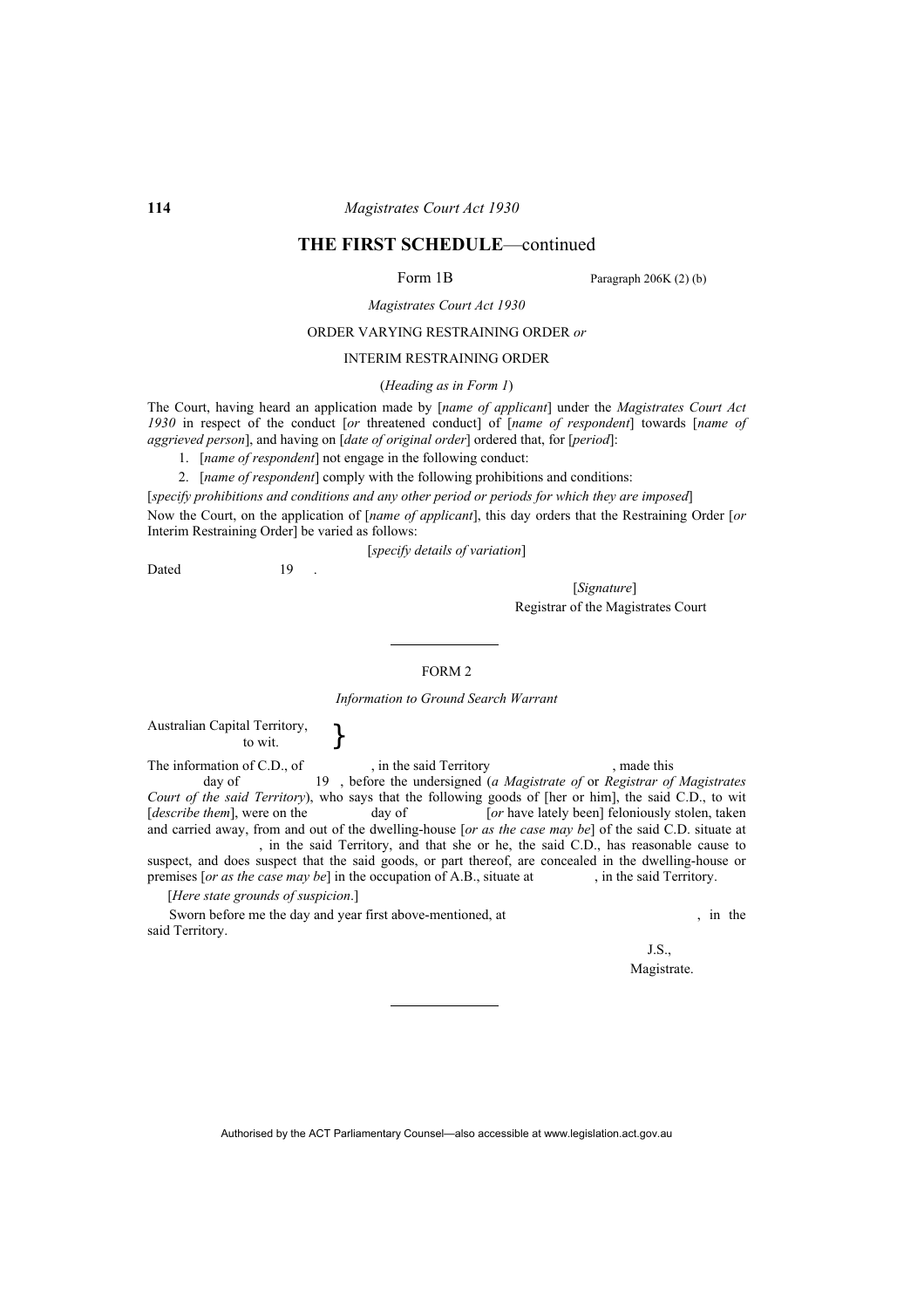#### FORM 3

*Information in all other cases*

Australian Capital Territory, to wit. The information of C.D., of , in the said Territory , laid this day of , 19 , before the undersigned, a Magistrate of the said Territory. day of , 19, before the undersigned, a Magistrate of the said Territory, who says that on the day of  $19$  , at  $(8c)$ , *stating the offence or subject matter*). Sworn (*or* laid) before me on the day of the year first mentioned, at , in the said Territory. J.S. Magistrate The causes of complaint in civil cases may be stated as follows: For that you assaulted A.B. by [*state nature of assault*]. For that certain goods of A.B. are detained by you. For that you on the day of , at , in the said , were indebted to A.B. in the sum of (on balance of accounts). For goods then and there bargained and sold to you by A.B. and For goods then and there sold and delivered to you by A.B. For money then and there lent to you by A.B. and interest thereon. For money paid by A.B. for you at your request. For money received by you for the use of A.B. For work and labour then and there done by A.B. for you at your request and For the use and hire of divers chattels [*or* beasts] by A.B. then and there let to hire and delivered to you at your request and For work and labour then and there done and materials for the same then and there provided by A.B. for you at your request and For the use and occupation of certain land [house *or* apartments] of A.B. by you at your request and by the permission of the said A.B. then and there held and enjoyed and For board and lodging then and there provided and supplied by A.B. for and to you at your request and For feeding and taking care of horses [sheep *or* cattle] by A.B. then and there fed and taken care of for you at your request and For warehouse room then and there found and provided by A.B. in and about the storing and keeping of goods and chattels by the said A.B. for you at your request and For the carriage of goods and chattels by A.B. then and there carried for you at your request. For the amount of a cheque drawn by you on the Bank of dated or for for the amount of a bill of exchange dated the day of , now overdue, and directed by the complainant to you, and requiring you to pay to the complainant (*Here insert amount*) months after date, which was accepted by you, but was not paid, or for the amount of your promissory note dated , payable months after date, and interest thereon.

For money due to A.B. on account stated.

For that certain of your cattle, to wit, (*eleven cows*), trespassed on the land of A.B.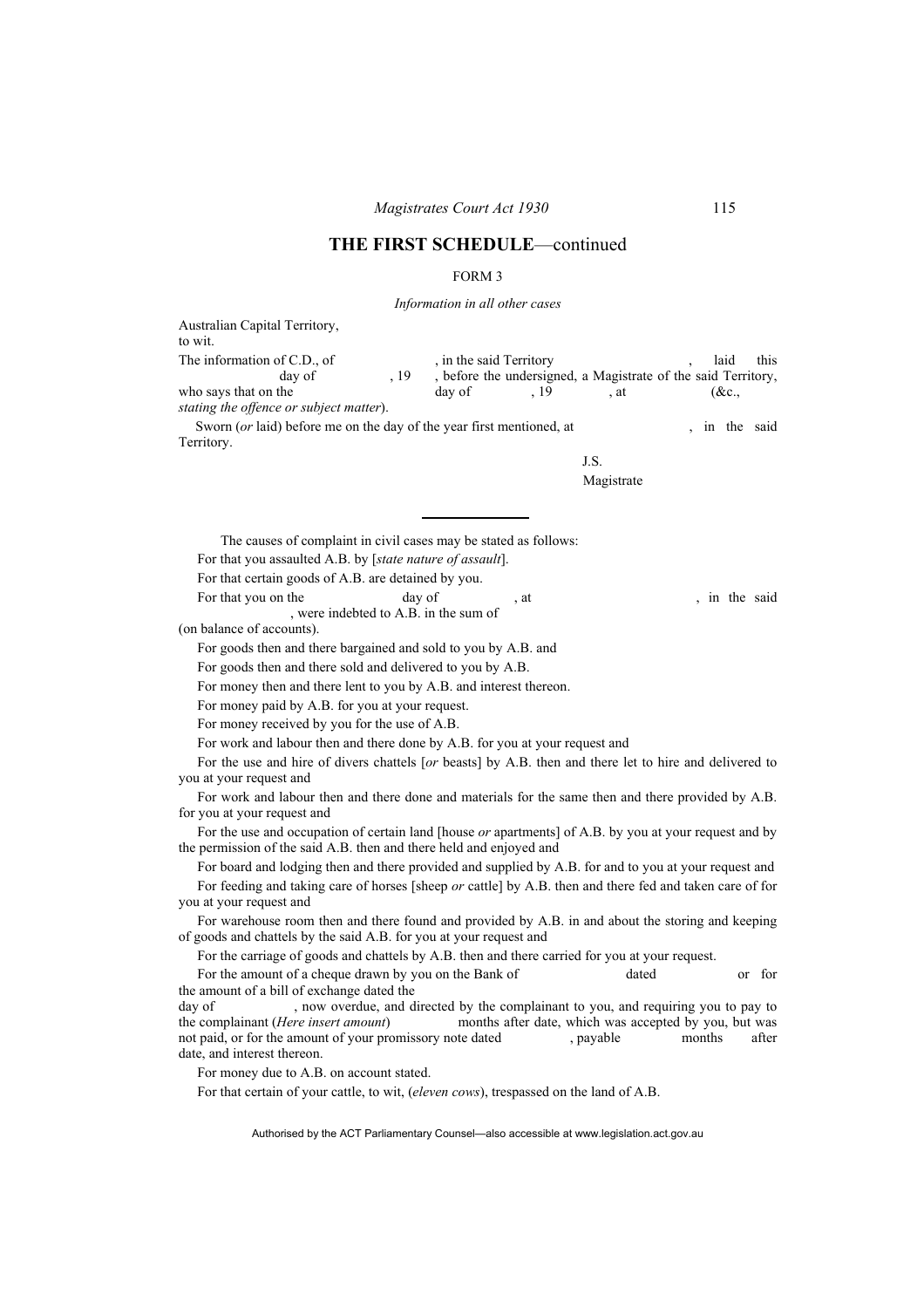## **THE FIRST SCHEDULE**—continued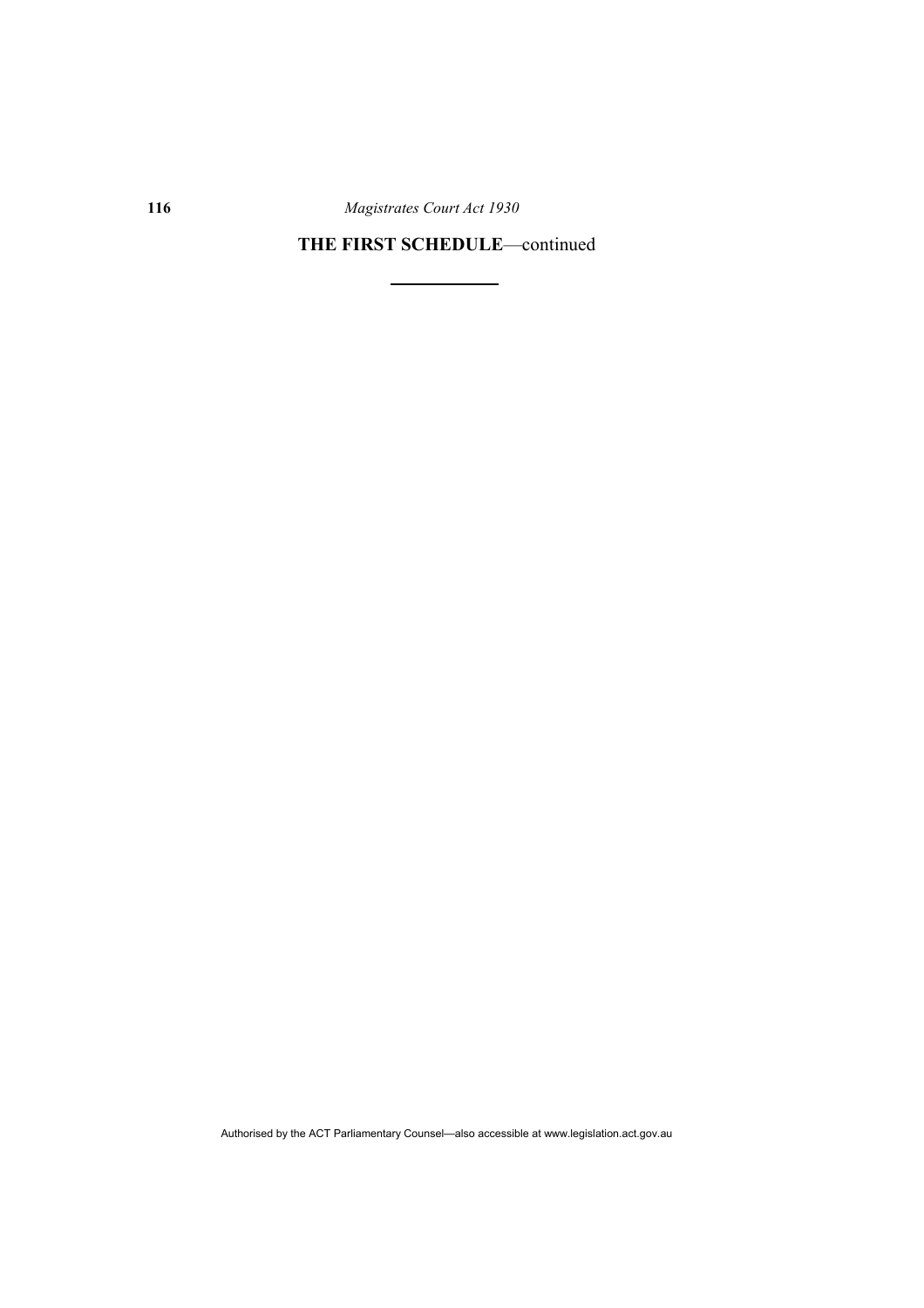#### FORM 4

*Certificate of Indictment being found* 

|                                                            | I HEREBY certify that at the Sittings of the Supreme Court, held at            |        | in the                  |
|------------------------------------------------------------|--------------------------------------------------------------------------------|--------|-------------------------|
| on the                                                     | day of                                                                         | 19     | , an information was    |
| presented against A.B., therein described as A.B., late of |                                                                                |        | , in the said Territory |
|                                                            | , for that she or he, on the                                                   | day of |                         |
| , at                                                       | $[\&c.,$ stating shortly the offence, and that the said A.B. did not appear or |        |                         |
| plead to the said information.                             |                                                                                |        |                         |
| Dated this                                                 | day of                                                                         | . 19   |                         |

#### FORM 5

**SUMMONSES** 

*Summons to the defendant upon information* 

In the Magistrates Court at Canberra.

To A.B., of , in the Australian Capital Territory.

WHEREAS an information has this day been laid before the undersigned (*a magistrate of or Registrar of the Magistrates Court of the said Territory*), that you, on the day of *day* of *the Magistrates Court of the said Territory*), that you, on the 19 , at

[*here state shortly the matter of the information*]. These are therefore to command you, in His Majesty's name, to appear at at

in the said Territory, on the day of 19 , at

o'clock in the forenoon, before the said court, to answer the said information, and to be further dealt with according to law.

> Given under my hand, at in the said Territory, this day of 19 day of

J.S.,

Magistrate *or* Registrar of Magistrates Court.

*Affidavit of service* [*to be endorsed on summons*]*.* 

A.B. being duly sworn saith as follows: I am a of Police stationed at

On the day of 19, I personally served the within-named C.D. with the within summons by delivering a copy of it to her or him personally and at the same time showing her or him the original summons.

Sworn before me [*&c., as in information*].

Authorised by the ACT Parliamentary Counsel—also accessible at www.legislation.act.gov.au

Registrar.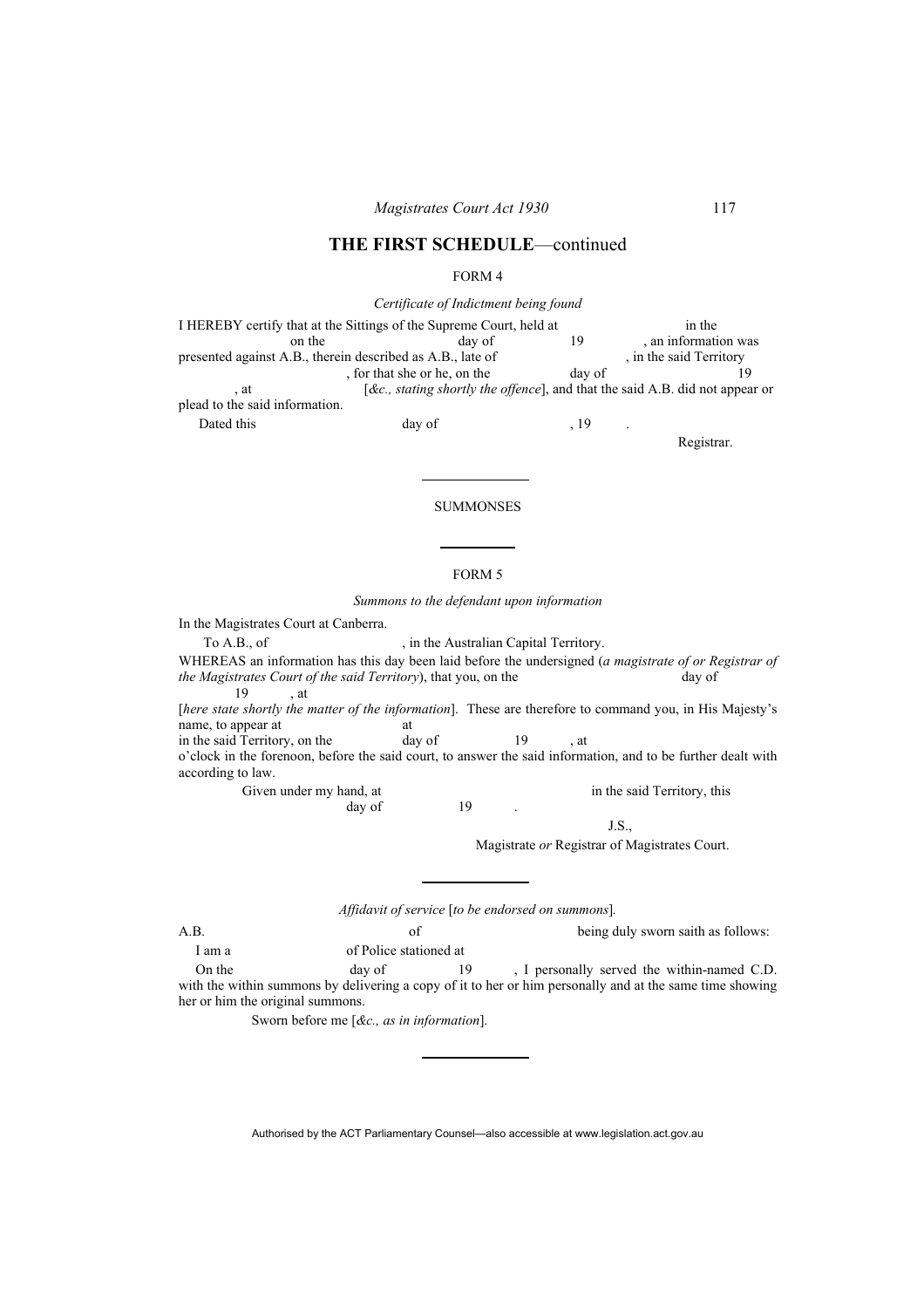#### FORM 7

*Summons to a person to give evidence* [*and produce documents*]

In the Magistrates Court at Canberra. A.B., informant C.D., defendant. Date of information 19 . Nature of information [*state shortly*]. To  $, of$ , of  $,$  in the Australian Capital Territory. THESE are to require you to appear on the day of 19 , at o'clock in the noon, at in the said Territory, before the said Court to give such evidence as you know concerning the matter of the above-mentioned information. [*Where documents are required to be produced add* and also to bring with you and produce at the time and place aforesaid for examination at the hearing thereof the following accounts, papers, books, or other documents, that is to say: or such of them as are in your possession or control]. Dated at the day of the case of  $\frac{19}{19}$ . J.S., Magistrate *or* Registrar of Magistrates Court.

#### FORM 8

*Summons to a person to produce documents* 

In the Magistrates Court at Canberra. A.B., informant. C.D., defendant. Date of information 19 Nature of information [*state shortly*]. To  $, of$ , of  $, and$  , in the Australian Capital Territory. THESE are to require you to appear on the day of 19 , at o'clock in the day of private in the said Territory, before the said noon, at in the said Territory, before the said Court and to bring with you and produce for examination at the hearing of the above-mentioned information the following accounts, papers, books, or other documents, that is to say: or such of them as are in your possession or control. Dated at the day of the contract the contract of the day of the set of the contract of the day of the set of the  $\frac{19}{12}$ . J.S.,

Magistrate *or* Registrar of Magistrates Court.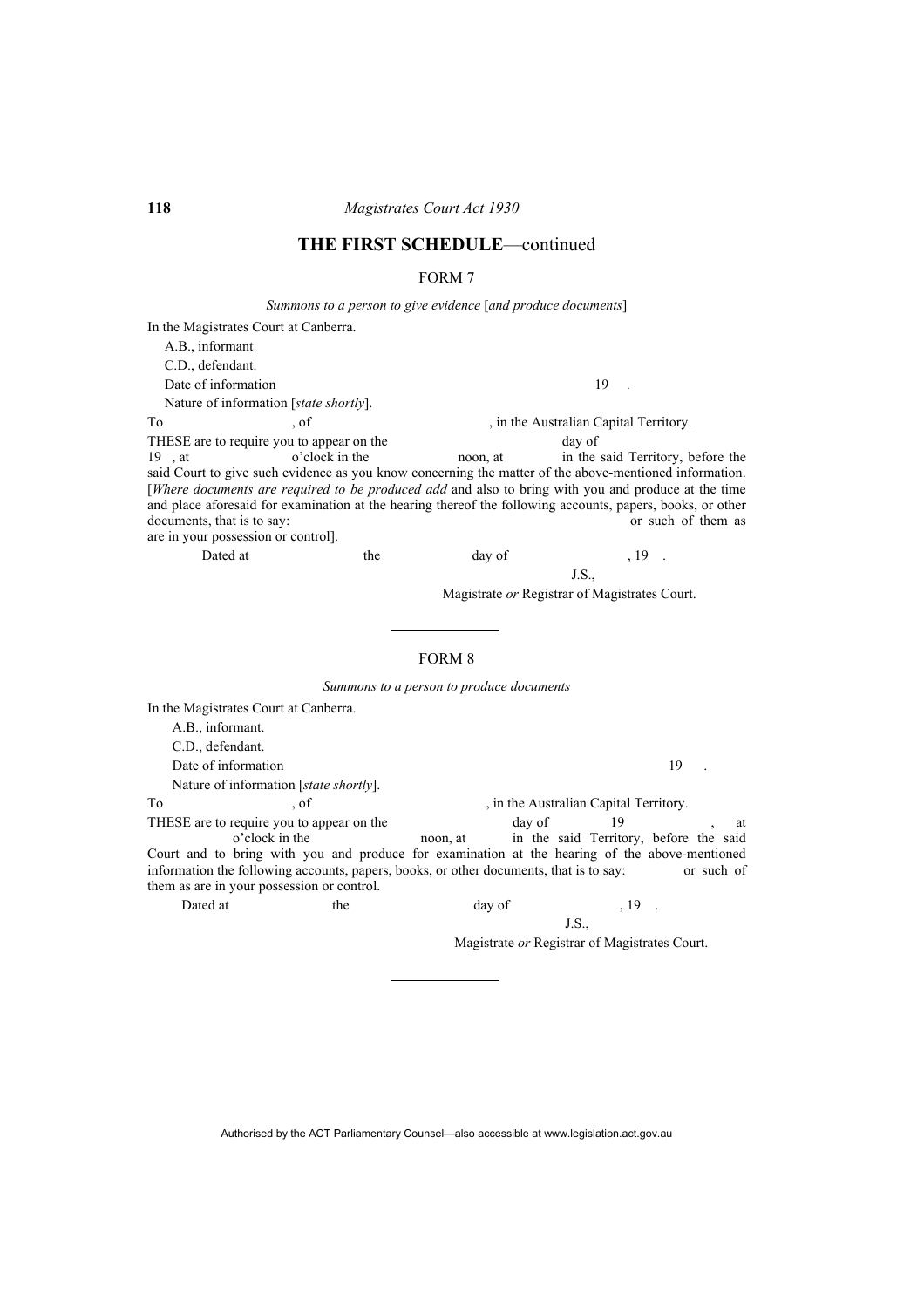#### WARRANTS

#### FORM 12

*Warrant in the first instance to apprehend a person charged with an offence* 

In the Magistrates Court at Canberra.

To the Commissioner of Police at Canberra, in the Australian Capital Territory, and to all other Police Officers in the said Territory.

WHEREAS an information has this day been laid upon oath before the undersigned, *the Registrar of Magistrates Court or a magistrate* of the said Territory, for that A.B. on the day of 19 , at [*here state shortly the offence*]:

These are therefore to command you, in His Majesty's name, forthwith to apprehend the said A.B. and to bring [her or him] before a magistrate of the said Territory to answer to the said information, and be further dealt with according to law.

 Given under my hand, at Canberra, in the said Territory, this  $\alpha$  day of  $19$ . J.S.,

Registrar of Magistrates Court *or* Magistrate.

#### FORM 13

*Search Warrant* 

In the Magistrates Court at Canberra.

To the Commissioner of Police at Canberra, in the Australian Capital Territory, and to all other Police Officers in the said Territory.

WHEREAS an information has this day been laid upon oath before the undersigned, *the Registrar of Magistrates Court*, or *a magistrate* of the said Territory, for that A.B., on the day of 19 , at [*here state shortly the offence*]:

These are therefore to command you, in His Majesty's name, forthwith with proper assistance, to enter the said dwelling-house and premises [*or as the case may be*] of the said A.B. [in the day time], and there diligently search for the said goods; and if the same, or any part thereof, are found upon search, that you attach the goods so found [and apprehend the said A.B., and bring (her or him) before the said court to give an account of how she or he came by the said goods, and to be further dealt with according to law].

|        |  | Given under my hand, at Canberra, in the said Territory, this |  |  |  |
|--------|--|---------------------------------------------------------------|--|--|--|
| day of |  | 19.                                                           |  |  |  |
|        |  | J.S                                                           |  |  |  |

Registrar of Magistrates Court *or* Magistrate.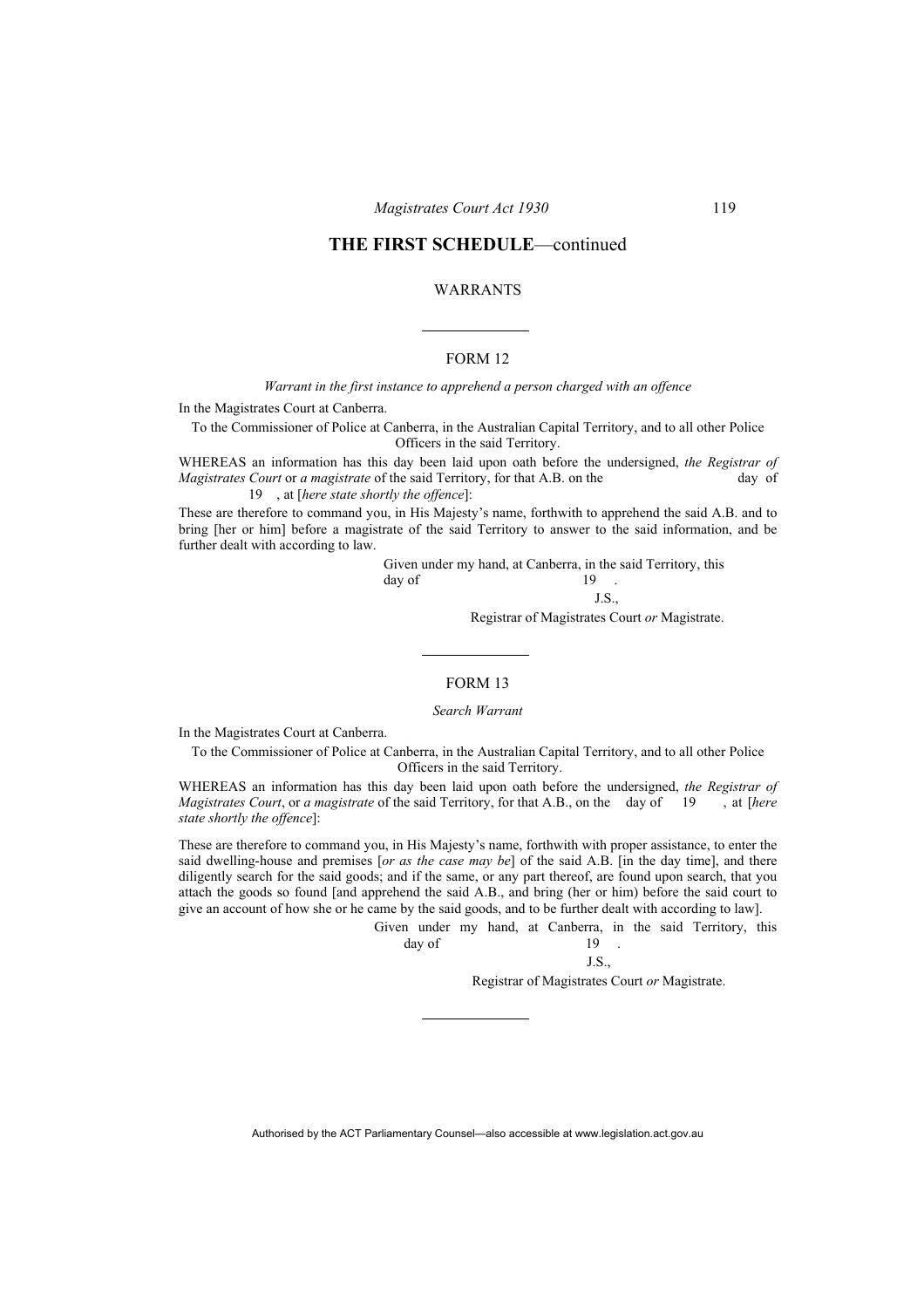#### FORM 14

*Warrant to apprehend defendant where the summons is disobeyed* 

In the Magistrates Court at Canberra.

To the Commissioner of Police at Canberra, in the Australian Capital Territory, and to all other Police Officers in the said Territory.

WHEREAS on the day of  $\frac{19}{19}$ , an information was laid that A.B. [*&c., as in the summons*], and a summons was then issued to the said A.B., commanding [her or him] to appear at at in the said Territory, on the day of 19, at o'clock in the forenoon, before the said court, to answer the said information: And whereas the said A.B. neglected to appear at the time and place appointed by the said summons, and it has been proved upon oath that the said summons was duly served upon the said A.B.: These are therefore to command you, in His Majesty's name, forthwith to apprehend the said A.B. and to bring [her or him] before the said court to answer the said information, and to be further dealt with according to law.

Given under my hand, at Canberra, in the said Territory, this day of 19  $\text{day of}$ , 19.

J.S.,

Registrar of Magistrates Court *or* Magistrate.

## FORM 14A

*Warrant to apprehend defendant where a notice under section 89A is disobeyed* 

In the Magistrates Court at Canberra.

To the Commissioner of Police at Canberra, in the Australian Capital Territory, and to all other Police Officers in the said Territory.

WHEREAS on the day of , 19 , an information was laid that A.B., [*&c., as in the summons or warrant*]: and whereas A.B. was excused from attendance under subsection 89A (1): and whereas a notice under subsection 89A (4) [*or* 89A (5)] was served on A.B. requiring A.B. to attend on the day of 19, at o'clock in the noon, before the Magistrates the day of 19 , at o'clock in the noon, before the Magistrates Court: and whereas it has been proved on oath that the notice was duly served on A.B.: and whereas A.B. neglected to attend at the time and place specified in the notice: These are therefore to command you, in Her Majesty's name, forthwith to apprehend A.B. and to bring [her or him] before the Magistrates Court to be dealt with according to law.

> Given under my hand, at Canberra, in the said Territory, this day of  $19$ .<br> $J.S.,$

J.S.,

Registrar of Magistrates Court *or* Magistrate.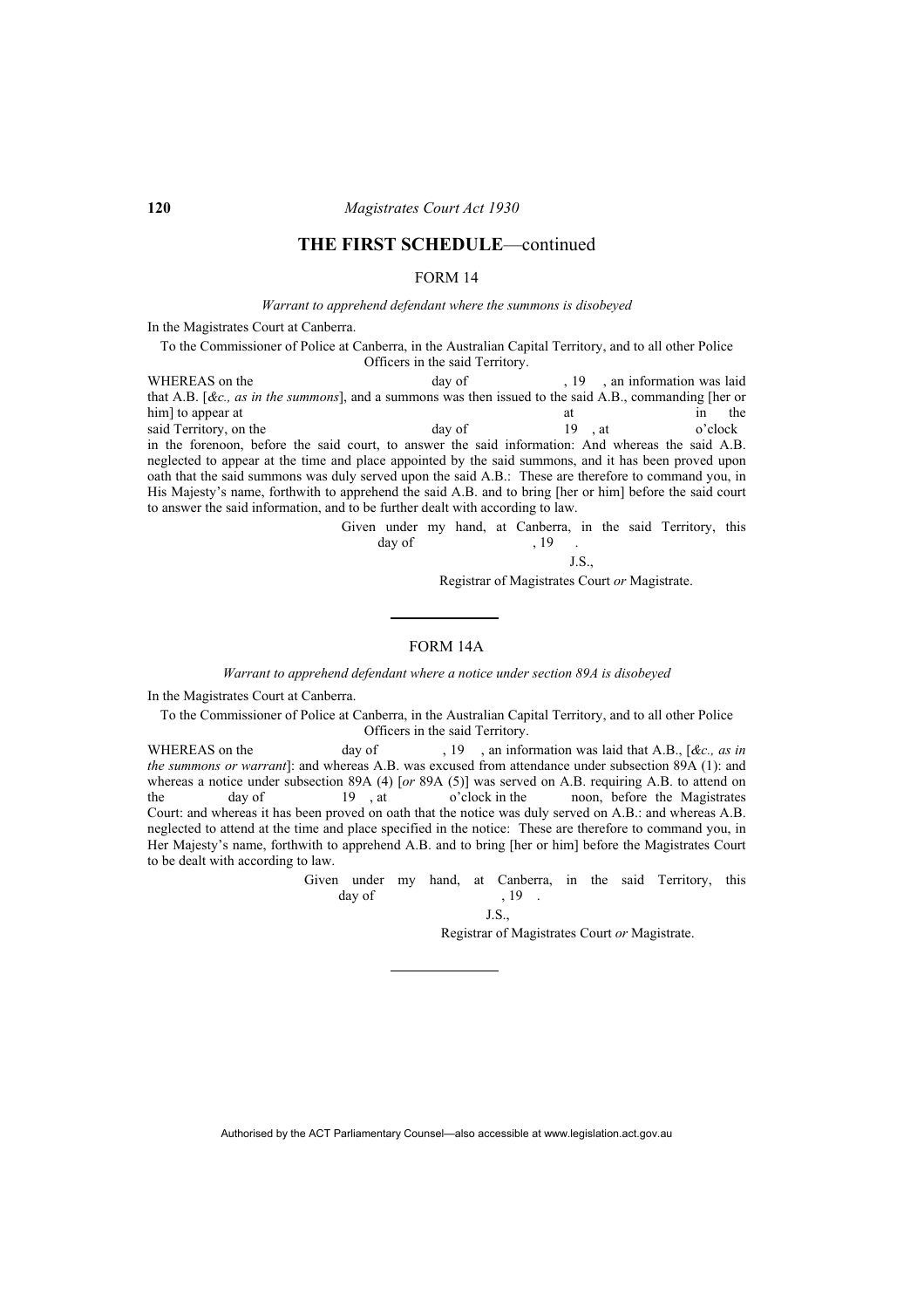#### FORM 16

*Warrant where a witness has not obeyed a summons to attend the examination of a person charged with an indictable offence or the hearing of a charge punishable on summary conviction* 

In the Magistrates Court at Canberra.

To the Commissioner of Police at Canberra, in the Australian Capital Territory, and to all other Police Officers in the said Territory.

WHEREAS on the day of , 19 , an information was laid that A.B. [*&c.*, *as in the summons or warrant*], and a summons was duly issued to E.F. *as in the summons or warrant*], and a summons was duly issued to E.F. of in the said Territory , requiring [her or him] to appear on the day of 19, at , in the said Territory, before the said court, to testify what [she or he] knew concerning the matter of the said information: And whereas proof has this day been made upon oath that such summons was duly served upon the said E.F.: And whereas the said E.F. neglected to appear at the time and place appointed by the

said summons, and no just excuse has been offered for such neglect: These are therefore to command you, in His Majesty's name, forthwith to apprehend the said E.F. and bring [her or him] before the said court at Canberra, in the said Territory, to testify what [she or he] knows concerning the matter of the said information.

| Given under my hand, at |  |  | the said Territory, this |  |
|-------------------------|--|--|--------------------------|--|
| day of                  |  |  |                          |  |

J.S.,

Registrar of Magistrates Court *or* Magistrate.

#### FORM 17

*Warrant for a witness in the first instance* 

In the Magistrates Court at Canberra.

To the Commissioner of Police at Canberra, in the Australian Capital Territory, and to all other Police Officers in the said Territory.

WHEREAS on the day of the day of the state of the day of the state of the day of the state of the day of the state of the state of the state of the state of the state of the state of the state of the state of the state of information was laid that A.B. [*&c., as in the summons or warrant*] and it being made to appear before me upon oath that E.F. of in the said Territory [ ] is likely to give material evidence on behalf of the prosecution [*or as the case may be*] in the matter, and it is probable that the said E.F. will not attend to give evidence without being compelled so to do: These are therefore to command you, in His Majesty's name, forthwith to apprehend the said E.F. and bring [her or him] before the said court at Canberra, in the said Territory, to testify what [she or he] knows concerning the matter of the said information.

| Given under my hand, at |  |  | the said Territory, this |  |
|-------------------------|--|--|--------------------------|--|
| day of                  |  |  |                          |  |

J.S.,

Registrar of Magistrates Court *or* Magistrate.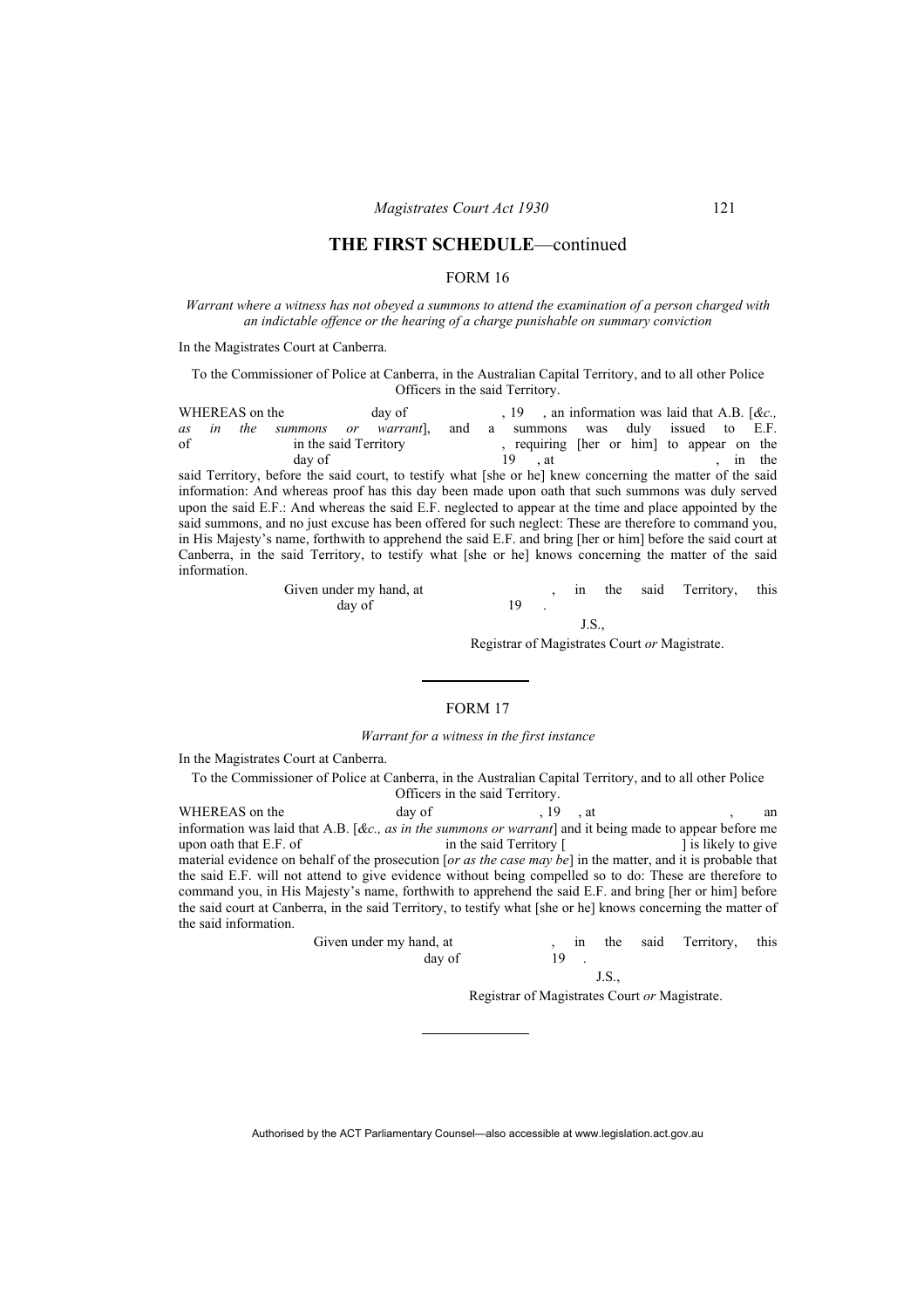#### FORM 18

*Warrant to apprehend person indicted* 

In the Magistrates Court at Canberra.

To the Commissioner of Police at Canberra, in the Australian Capital Territory, and to all other Police Officers in the said Territory.

WHEREAS it has been certified by the Registrar of the Supreme Court that [*&c., stating the certificate* (*Form* 4)]: These are therefore to command you, in His Majesty's name, forthwith to apprehend the said A.B. and to bring [her or him] before the said Magistrates Court to be dealt with according to law.

 Given under my hand, at Canberra, in the said Territory, this  $day of$  19.

> J.S., Magistrate.

#### REMANDS

#### FORM 19

#### *Warrant remanding a prisoner*

In the Magistrates Court at Canberra.

To the Commissioner of Police at Canberra, in the Australian Capital Territory, and to all other Police Officers in the said Territory, and to the \*Keeper of the Gaol/Superintendent of the Remand Centre at , in the

WHEREAS A.B. was this day charged before the undersigned, a magistrate of the said Territory, for that [*&c., as in the warrant to apprehend*], and it appears to me to be necessary to remand the said A.B.: These are therefore to command you the said police officers, in His Majesty's name, forthwith to convey the said A.B. to the \*gaol/remand centre at . in the . and there to deliver [her or him] to the , and there to deliver [her or him] to the \*keeper/Superintendent thereof together with this warrant, and I hereby command you the said \*keeper/Superintendent to receive the said A.B. into your custody in the said \*gaol/remand centre, and there safely keep [her or him] until the day of , 19 , or such earlier day as may be lawfully ordered in that behalf, when I hereby command you to have [her or him] at Canberra, in the said Territory, at o'clock in the forenoon, before the said court, further to answer the said o'clock in the forenoon, before the said court, further to answer the said charge.

 Given under my hand, at Canberra, in the said Territory, this  $day \text{ of } 19$ .

> J.S., Magistrate.

\**Strike out whichever is inapplicable*.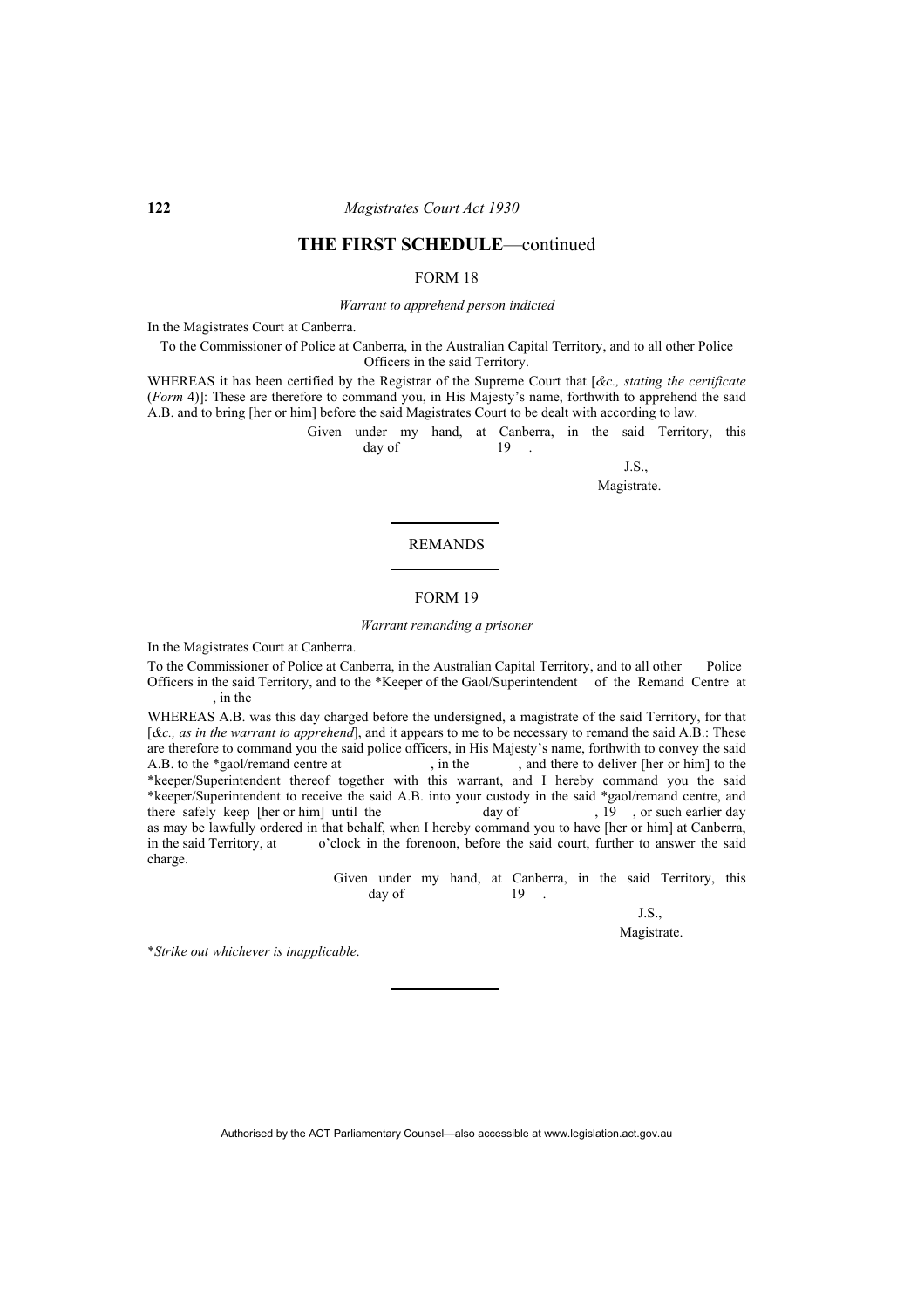#### FORM 20

#### *Warrant of committal for safe custody during an adjournment of the hearing*

In the Magistrates Court at Canberra.

To the Commissioner of Police at Canberra, in the Australian Capital Territory, and to all other Police Officers in the said Territory, and to the \*Keeper of the Gaol/Superintendent of the Remand Centre at , in

WHEREAS on the day of  $\frac{19}{19}$ , an information was laid before the undersigned [*or as the case may be*], for that [*&c., as in the summons or warrant*], and whereas the hearing of the same is adjourned to the day of , 19 , at o'clock in the forenoon, at Canberra, in the said Territory, and it is necessary that the said

A.B. should in the meantime be kept in safe custody: These are therefore to command you the said police officers, in His Majesty's name, forthwith to convey the said A.B. to the \*gaol/remand centre at

, in the , and there to deliver [her or him] into the custody of the \*keeper/Superintendent thereof, together with this warrant, and I hereby command you the said \*keeper/Superintendent to receive the said  $\overline{A}$ .B. into your custody in the said \*gaol/remand centre, and there keep [her or him] until the day of 19 when I here hy and there keep [her or him] until the day of  $\frac{19}{19}$ , when I hereby require you to convey and have [her or him] the said A.B., at the time and place to which the said hearing is so adjourned as aforesaid before the said Magistrates Court, to answer further the said information, and to be further dealt with according to law.

Given under my hand, at Canberra, in the said Territory, this day of day of 19 .

J.S., Magistrate.

\**Strike out whichever is inapplicable*.

### RECOGNIZANCES, ETC.

#### FORM 21

*Certificate of consent to bail by the committing Magistrate indorsed on the commitment* 

I hereby certify that I consent to the within-named A.B. being bailed by recognizance, herself or himself in the sum of  $[awo]$  sureties in the sum of  $[each]$  (to be included and [two] sureties in the sum of *where an order is made under section* 248A) And the within-named A.B. herself or himself in the sum of to comply with (*here insert terms of order under section* 248A).

J.S.,

Magistrate.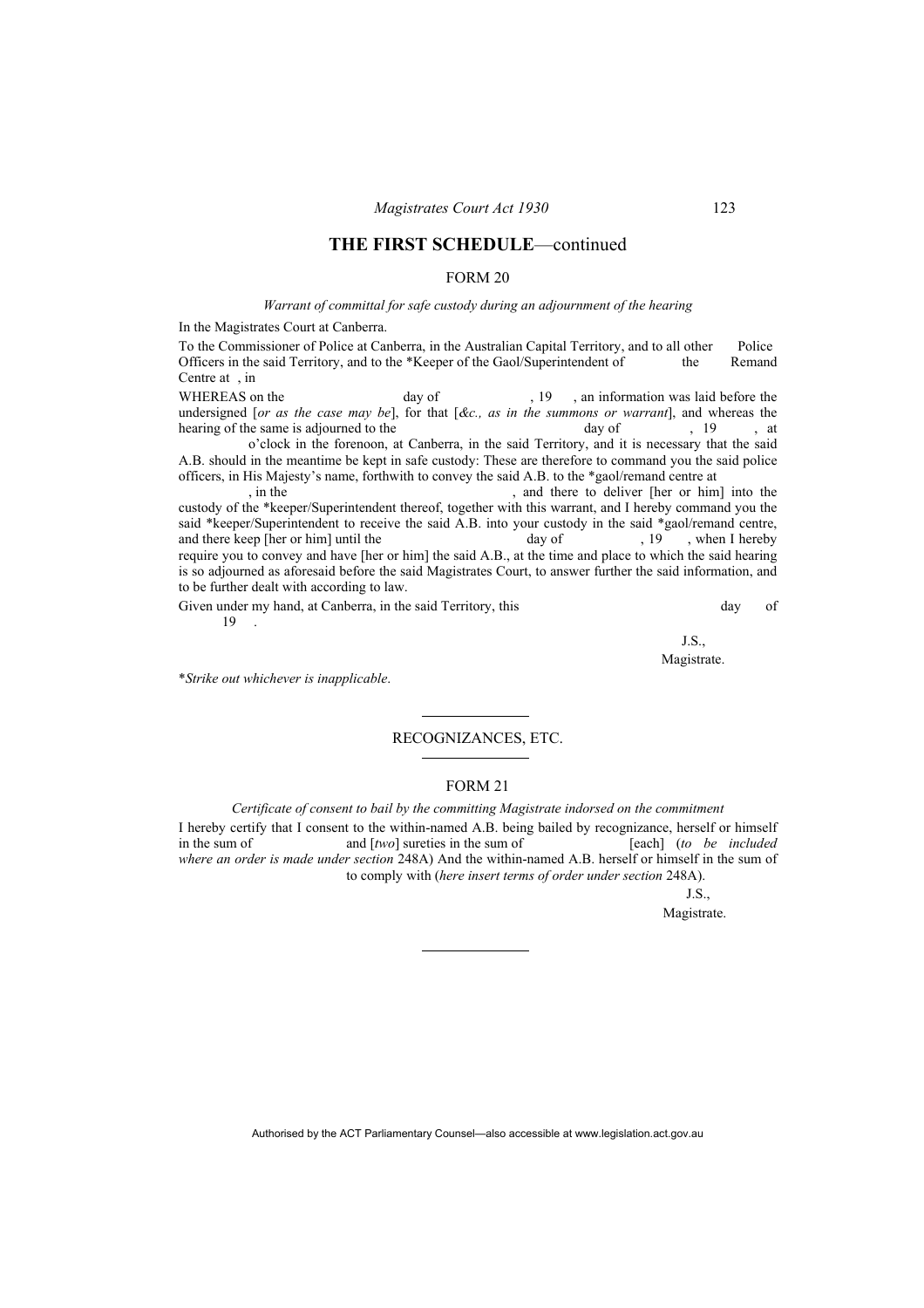#### FORM 22

*The like on a separate paper* 

WHEREAS A.B. was, on the day of , 19 , committed by  $[me]$  to the \*gaol/remand centre at , in the , charged with [*&c., naming the offence shortly*]:

I hereby certify that I consent to the said A.B. being bailed by recognizance, herself or himself in the sum of and [*two*] sureties in the sum of [each] (*to be included where an order is made under section* 248A)

And the within-named A.B. herself or himself in the sum of to comply with (*here insert terms of order under section* 248A).

Dated this day of 19 .

J.S.,

Magistrate.

\**Strike out whichever is inapplicable*.

#### FORM 30

*Recognizance to give evidence* 

Australian Capital Territory,<br>to wit.  $\Big\}$ 

BE it remembered that on the day of , 19 , C.D., of , in the said Territory, came before  $[me]$  a magistrate of the said Territory, and acknowledged [herself or himself] to owe to our Sovereign Lord the King the sum of to be made and levied of [her or his] goods and chattels, lands, and tenements, to the use of our said Lord the King, His Heirs and Successors, if [she or he] the said C.D. shall fail in the conditions endorsed.

Taken and acknowledged before [me] the day and year first abovementioned at Canberra, in the said Territory.

> J.S., Magistrate.

*Condition* 

THE condition of the within-written recognizance is such that whereas A.B., was this day charged before the Magistrates Court at Canberra, for that [*&c., as in the caption of the depositions*]. If therefore [*she or*   $he\!$  the said C.D. shall appear at the next Sittings of the Supreme Court, to be holden at in the  $\,$  , on  $\,$ 

in the , on , the day of , 19 , and there give evidence upon an information to be then preferred against the said A.B. for the offence aforesaid, then the said recognizance to be void, or else to stand in full force and virtue.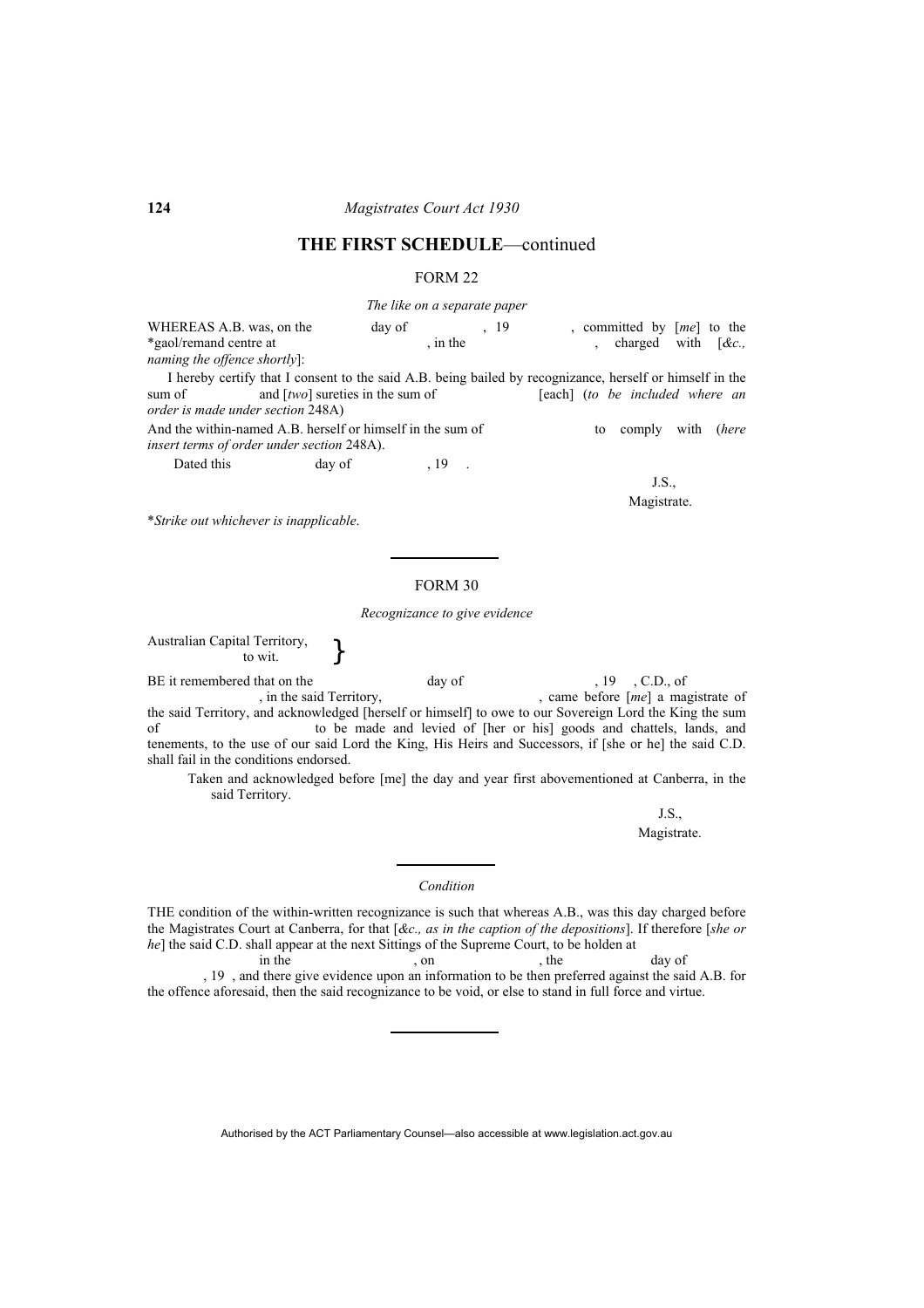#### FORM 31

*Notices of recognizance to be given to the witnesses* 

Australian Capital Territory,<br>to wit.  $\Big\}$ 

TAKE notice that you, C.D., of , in the said Territory, are bound in the sum of , to appear at the next [*as in the Condition*], and then and there to give evidence against A.B., and unless you then appear and give evidence accordingly the recognizance entered into by you will be forthwith put in suit and enforced against you.

Dated this day of , 19 .

J.S.,

Magistrate.

## FORM 34

#### *Statement of the Defendant*

Australian Capital Territory,  $\left.\begin{array}{c} \big\} \\ \text{to wit.} \end{array}\right\}$ 

A.B. stands charged before the Magistrates Court, at Canberra, this day of , 19, that [she or he] [*describe the offence as in a warrant of commitment*], and the charge being read to the said A.B. and the witnesses for the prosecution, C.D. and E.F., being severally examined the said A.B. is now addressed by the Court as follows:

"Do you wish to say anything in answer to the charge? You are not obliged to say anything unless you desire to do so but whatever you say may be given in evidence against you upon your trial. You are clearly to understand that you have nothing to hope from any promise or favour and nothing to fear from any threat which may have been held out to you to induce you to make any admission or confession of your guilt; but whatever you now say may be given in evidence against you upon your trial, notwithstanding any such promise or threat."

Whereupon the said A.B. says as follows: [*Here state whatever the prisoner may say, and in her or his very words as nearly as possible; get her or him to sign it if she or he will*.]

A.B.

Taken before the said Court at Canberra, in the said Territory, the day and year first above-mentioned.

J.S., Magistrate.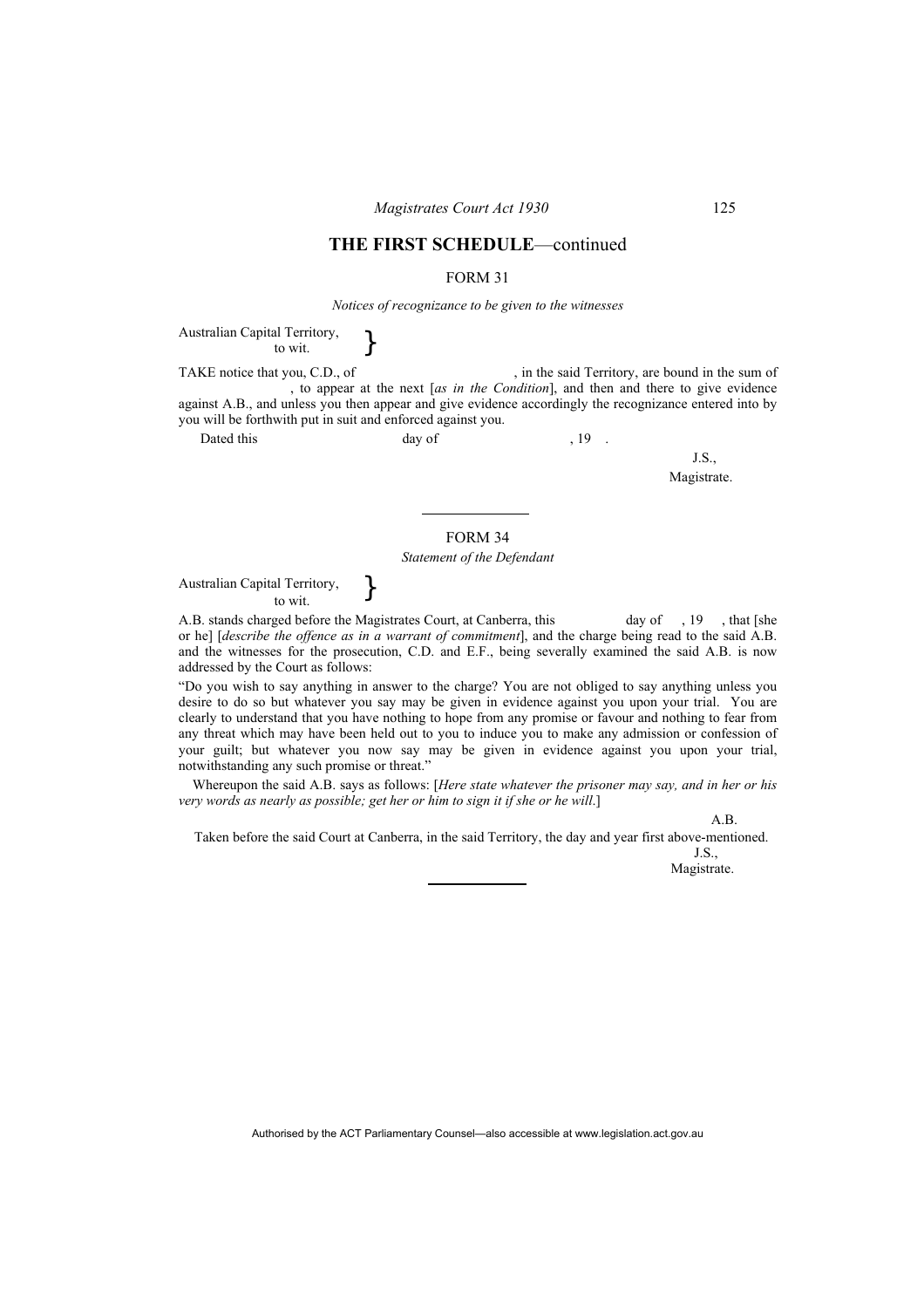#### MINUTES

#### FORM 35A

#### MEMORANDUM ADDED TO MINUTE OF CONVICTION UNDER SECTION 139B (2) OF THE MOTOR TRAFFIC ACT

The Court is satisfied that, at the time of the above-mentioned offence under section 139B (2) of the *Motor Traffic Act 1936-1972* the defendant had a concentration of alcohol in her or his blood equal to not less that eighty milligrammes but less than one hundred and fifty milligrammes [*or* equal to one hundred and fifty milligrammes or more, *as the case may be*] of alcohol per one hundred millilitres of blood. Dated this day of 19

J.S.,

Magistrate.

#### **CONVICTIONS**

FORM 36

*Conviction for a penalty to be levied by execution* 

Australian Capital Territory, to wit. }

BE it remembered that on the day of , 19, at Canberra, in the said Territory, A.B. of , in the said Territory [ ], is convicted before the Magistrates Court at Canberra, that [she or he], the said A.B. [*&c., stating the offence and the time and place when and where it was committed*], and the said A.B. was adjudged for [her or his] said offence to forfeit and pay the sum of [*stating the penalty and the compensation, if any*] to be paid and applied according to law, and also to pay to the said C.D. the sum of for [her or his] costs, and if the said several sums are not paid forthwith [*or* on or before next] then it is hereby ordered that the sums be levied by execution against the goods and chattels of the said A.B.

Given under my hand, at Canberra, in the said Territory, the day and year first above-mentioned.

J.S.

Magistrate.

#### FORM 38

*Conviction when the punishment is imprisonment, and costs are awarded to be levied by execution*

Australian Capital Territory,  $\left.\begin{array}{cc} \mathbf{b} & \mathbf{c} \\ \mathbf{d} & \mathbf{b} \end{array}\right\}$ BE it remembered that on the day of , 19, in the said Territory, A.B. of , in the said Territory,  $\qquad \qquad$ , is convicted before the Magistrates Court at Canberra, that [she or he], the said A.B. [*&c., stating the offence and the time and place when and where it was committed*], and the said A.B. was adjudged for [her or his] said offence to be imprisoned in the gaol at , in the , [there to be kept to hard labour] for the space of , and the said A.B. was also adjudged to pay to the said C.D. the sum of for [her or his] costs; and if the said sum for costs is not paid forthwith [*or* on or before next] then it is hereby ordered that the said sum be levied by execution against the goods and chattels of the said A.B. Given under my hand, at Canberra, in the said Territory, the day and year first above-mentioned.

J.S.,

Magistrate.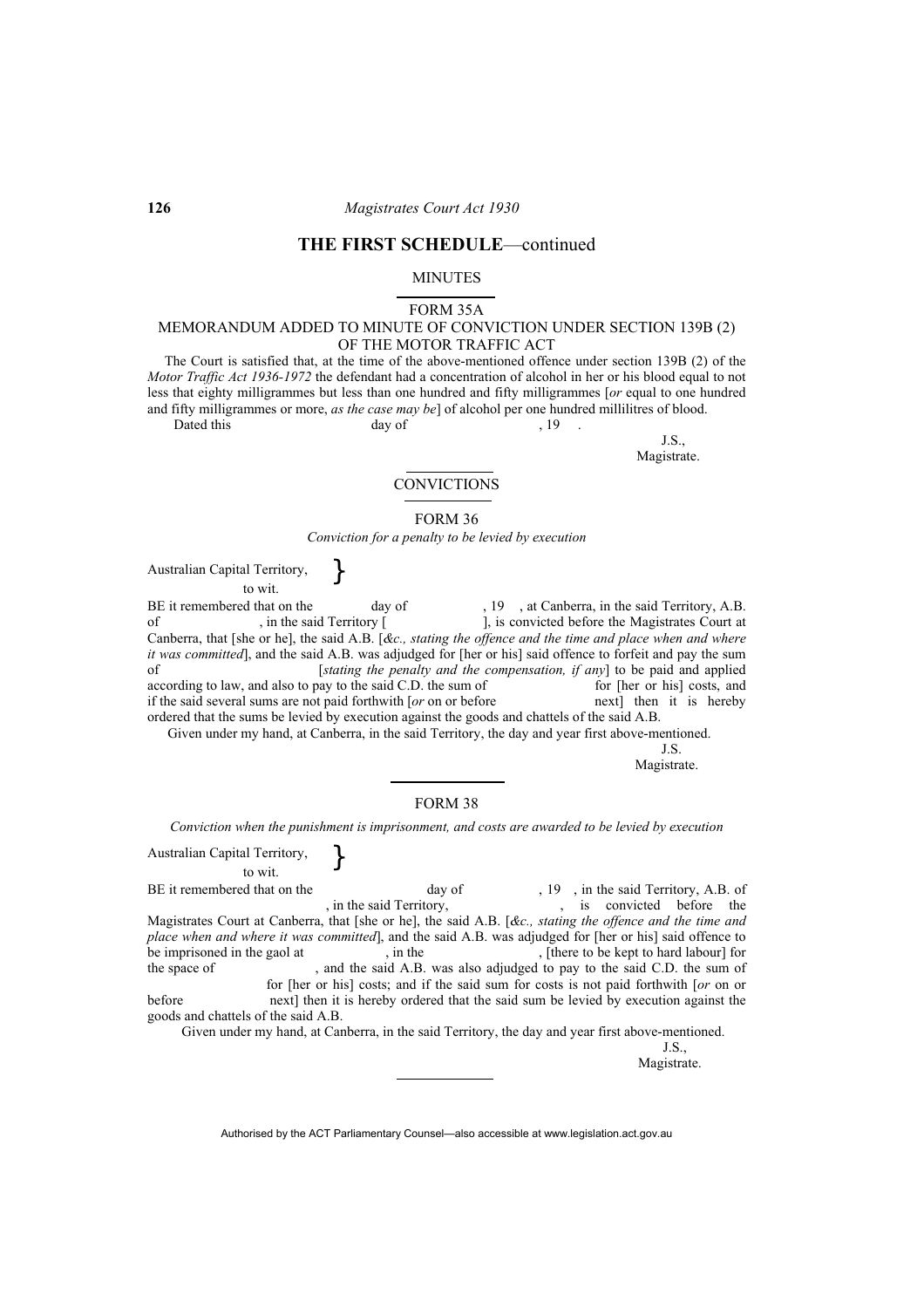#### CONVICTION FOR INDICTABLE OFFENCE

#### FORM 39

#### *Summary conviction*

# Australian Capital Territory,<br>to wit.  $\Big\}$

BE it remembered that on the day of , 19, at Canberra, in the said Territory, A.B., being charged before the Magistrates Court, at Canberra, that [she or he] the said A.B. [*&c., stating the offence and the time and place when and where committed*], and the age of the said A.B. on the [*date of offence*] having in the opinion of the said Court not exceeded sixteen [*or* twelve] years [*or* and the value of the said goods not exceeding \$4 (*or as the case may be*)] and the said A.B. [*or* C.D., the parent (or guardian) of the said A.B.] consenting to the said Court deciding upon the charge summarily, the said A.B. is therefore convicted before the said Court of the said offence, and the said A.B. is adjudged for [her or his] said offence to be imprisoned in the gaol at , in the , [there to be imprisoned in the gaol at kept to hard labour] for the term of .

Given under my hand at Canberra, in the said Territory, the day and year first above-mentioned.

J.S.,

Magistrate.

#### FORM 40

*Summary conviction on confession* 

Australian Capital Territory, to wit. }

BE it remembered that on the day of , 19 , at Canberra, in the said Territory, A.B. being charged before the Magistrates Court, at Canberra, that [she or he] the said A.B. [*&c., stating the offence and the time and place when and where committed*] and [she or he] the said A.B., pleading guilty to such charge [she or he] is thereupon convicted before the said Court of the said offence, and the said A.B. is adjudged for [her or his] said offence to be imprisoned in the gaol at in the A.B. is adjudged for [her or his] said offence to be imprisoned in the gaol at [there to be kept to hard labour] for the term of

Given under my hand at Canberra, in the said Territory, the day and year first above-mentioned.

J.S., Magistrate.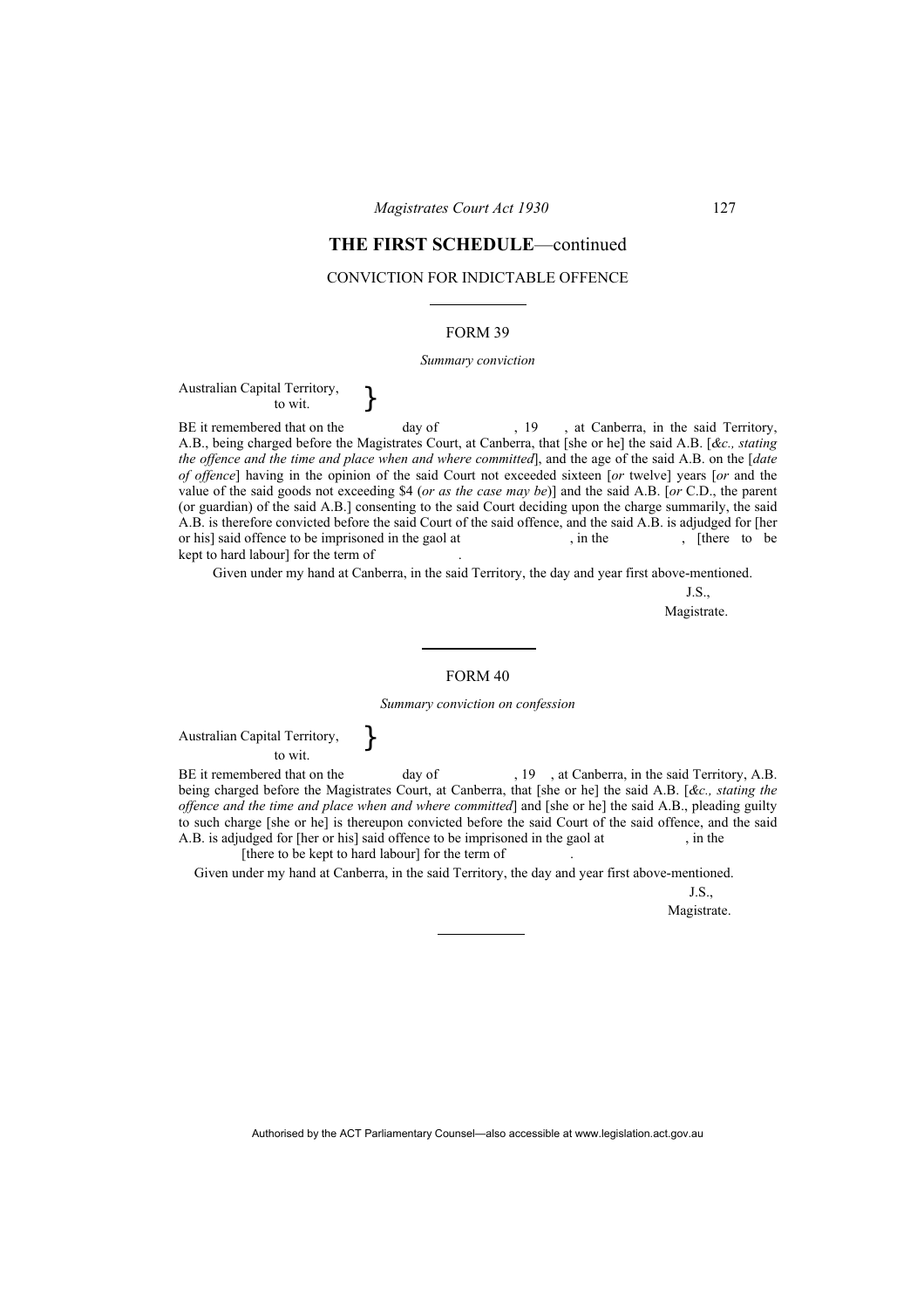## **THE FIRST SCHEDULE**—continued

#### ORDER AND CERTIFICATES OF DISMISSAL

#### FORM 41

*Order of Dismissal of an information* 

In the Magistrates Court at Canberra.

A.B., informant. C.D., defendant.

Date of information 19

Nature of information [*state shortly*].

BE it remembered that on the day of in the year of our Lord One thousand nine hundred and the above-mentioned information was laid before the said Court for that [*&c., as in the summons to the defendant*] and now at this day, to wit, on the day of

 at in the Australian Capital Territory, both the said parties having appeared in order that the said information should be heard and determined [*or* the said C.D. having appeared before the said Court, but the said A.B., although duly called not having appeared] whereupon the matter of the said information being duly considered it appears to this Court that the said information is not proved and the same is hereby dismissed and it is adjudged that the said A.B. do pay to the said C.D. the sum of

 for [his *or* her] costs incurred by [him *or* her] in [his *or* her] defence in this behalf, and if the said sum for costs is not paid [forthwith *or* on *or* before levied by distress and the sale of the goods and chattels, money, Australian notes, bank notes, cheques, bills of exchange, promissory notes, bonds, specialties, or securities of money of the said A.B.

Dated at Canberra the day of 19

J.S.,

Magistrate.

## FORM 42

#### *Certificate of dismissal*

Australian Capital Territory, to wit. }

I, the undersigned, a magistrate of the said Territory, hereby certify that on the

day of  $, 19, at$ , in the said Territory, A.B. was charged before the Magistrates Court, at Canberra, that [she or he] the said A.B., [*&c., stating the offences and the time and place when and where alleged to have been committed*] and that the said Court thereupon dismissed the said information.

Given under my hand, at Canberra, in the said Territory, this day of , 19 .

J.S., Magistrate.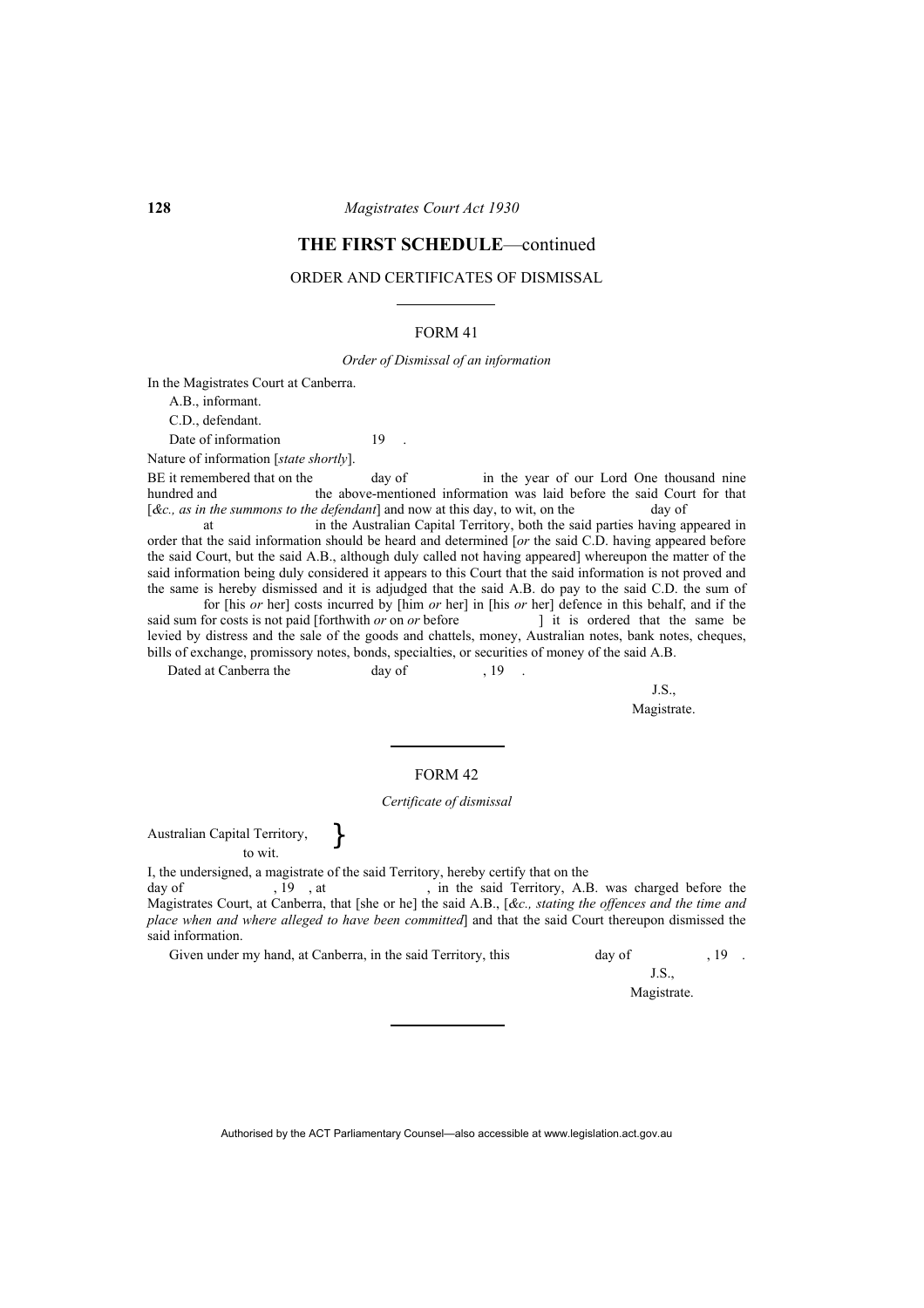#### FORM 43

#### *Certificate of dismissal on summary hearing of indictable offence*

Australian Capital Territory,<br>to wit.  $\Big\}$ 

I, the undersigned, a magistrate of the said Territory, hereby certify that on the day of , 19 , at Canberra, in the said Territory, A.B., charged before the Magistrates Court, at Canberra, that [*stating the offence charged, and the time and place when and where committed, &c., as in Form* 39 *to the asterisk*\*], the said information is thereupon dismissed. Given under my hand, at Canberra, in the said Territory, this day of

 $\left(19\right)$ 

J.S., Magistrate.

#### ORDERS

#### FORM 45

*Order for payment of money to be levied by execution* 

Australian Capital Territory, to wit. } BE it remembered that on the day of , 19 , information was<br>laid before the that stating the facts entitling the complainant to the order with that [stating the facts entitling the complainant to the order, with *the time and place when and where they occurred*], and on the day of , 19 , at Canberra, in the said Territory, having heard the said complaint the said Court adjudged the said A.B. to pay to the said C.D. the sum of forthwith [*or as the case may be*], and also to pay to the said C.D. forthwith [*or as the case may be*], the sum of for costs, and if those sums are not said C.D. forthwith [*or as the case may be*], the sum of paid in accordance with the adjudgment, it is ordered that the sums be levied by execution against the goods and chattels of the said A.B.

Given under my hand, at Canberra, in the said Territory, this day of 19

J.S., Magistrate.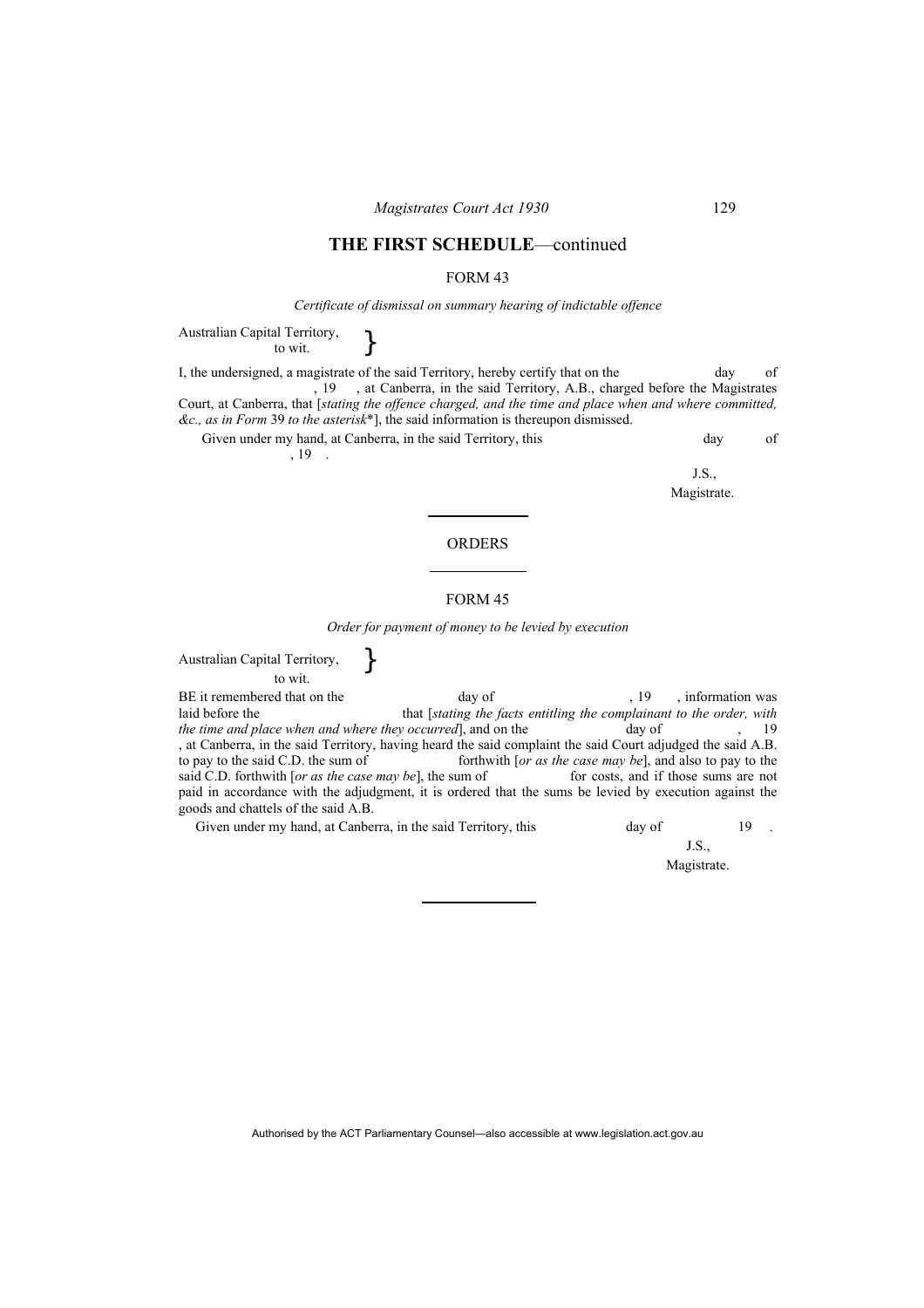#### FORM 47

*Order for any matter where the disobeying of it is punishable with imprisonment* 

Australian Capital Territory, to wit. }

BE it remembered that on the day of  $\frac{19}{15}$ , 19 , information was laid before the Magistrates Court, at Canberra, that [*stating the facts entitling the complainant to the order,* with the time and place when they occurred], and on the day of , at Canberra, in the said Territory, having heard the information.  $\alpha$ , at Canberra, in the said Territory, having heard the information, the said Court adjudged the said A.B. to [*here state the matter required to be done*], and if upon a copy of the minute of this order being served upon the said A.B., either personally or by leaving the same for [her or him] at [her or his] last known or usual place of abode [she or he] shall neglect or refuse to obey the same it is adjudged that the said A.B. be imprisoned in the gaol at , in the [there to be kept to hard labour] for the term of to be kept to hard labour] for the term of [unless the said order is sooner obeyed, *if the Act authorize this*], and it is also adjudged that for costs, and if the said sum is not paid forthwith [*or* on or before next], it is ordered that the same be levied by execution against the goods and chattels of the said A.B.

Given under my hand, at Canberra, in the said Territory, this day of

 $19$  .

J.S., Magistrate.

#### FORM 48

*Order for payment of compensation and costs where information brought or made in the wrong Court*  In the Magistrates Court, at Canberra.

A.B., informant.

C.D., defendant.

Date of information 19

Nature of information [*state shortly*].

BE it remembered that the said A.B. has now here vexatiously and oppressively brought C.D. before this Court to answer a certain information of the said A.B. there now being a place at which a Magistrates Court is held more easy of access than this place, not only from the place of abode of the said C.D. but also from the place where the subject-matter of the said information arose, and now at this day [conclude as in ordinary cases].

> J.S., Magistrate.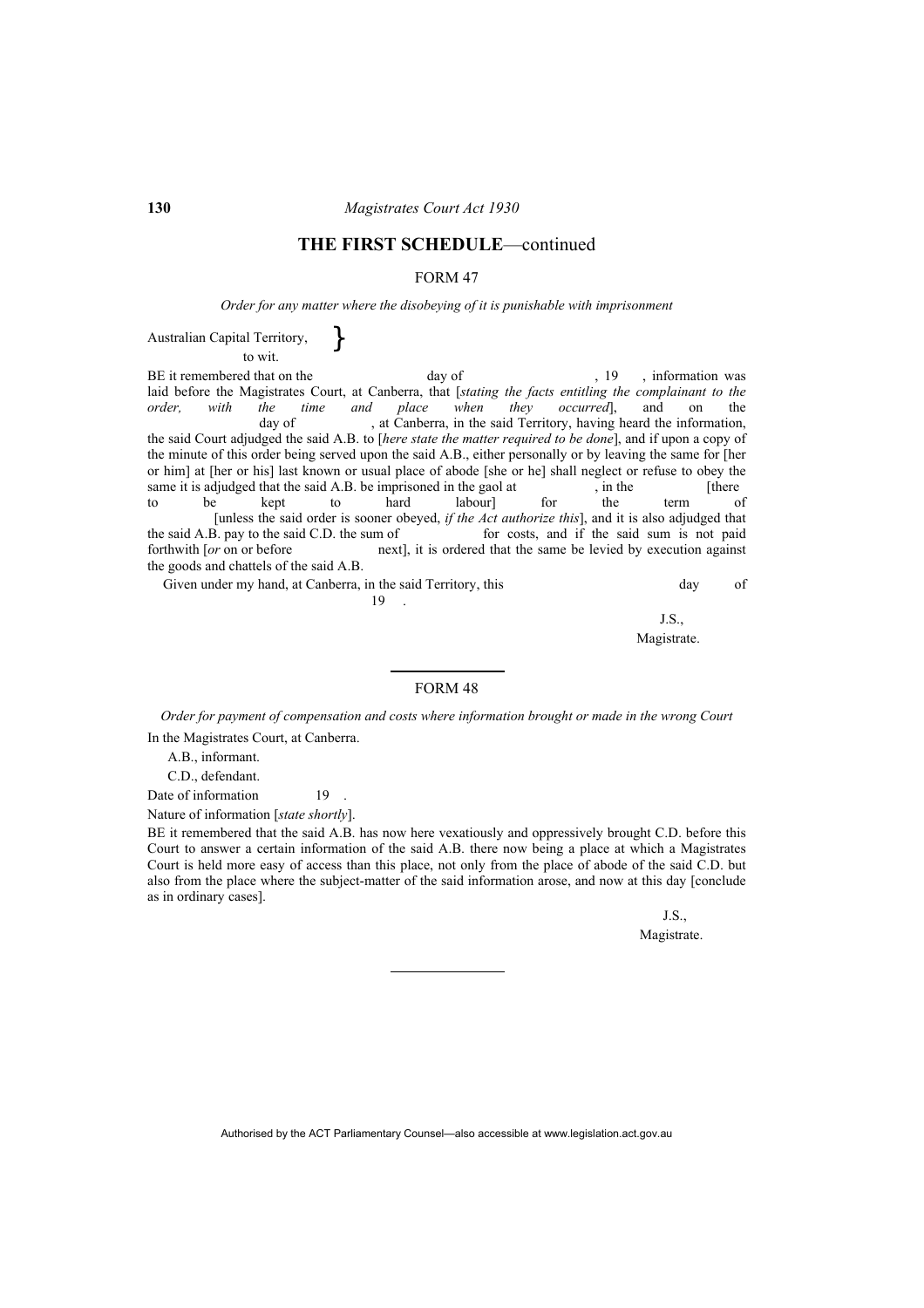#### FORM 51

*Summons for oral examination of debtors* 

In the Magistrates Court, at Canberra.

A.B., informant (*or* plaintiff).

C.D., defendant.

Date of information (*or* claim)

To:

WHEREAS by an order made or a judgment given herein by the Court, or a judgment entered, on the day of 19, 19, was ordered to pay to day of  $, 19,$  , was ordered to pay to the sum of

You are hereby commanded to attend before the Magistrates Court at Canberra on the day of , 19 , at o'clock in the noon, to be orally examined before the Court for the purpose of ascertaining—

(a) whether any and what debts are owing to the said ; and

(b) whether the said has any other property or means of satisfying the said order or judgment.

You are also commanded to produce to the Court for the purposes of the examination all books of account and other documents in your possession or custody in any way relating to those debts, property or means.

Dated this day of the same of  $\frac{19}{2}$ 

Registrar of the Magistrates Court.

#### FORM 52

*Order ex parte for attachment of debt* 

In the Magistrates Court, at Canberra.

A.B., informant [*or* plaintiff].

C.D., defendant.

Date of information [*or* claim] 19

Nature of information [*or* claim] [*state shortly*].

[*add*] M.P., garnishee.

UPON hearing and upon reading the affidavit of filed the day of  $19$ .

It is ordered that all debts owing or accruing due from the above-named garnishee to the above-named C.D. be attached to answer the order or judgment herein for the sum of

on which order or judgment the sum of remains due and unpaid.

It is further ordered that the said garnishee attend before the Magistrates Court at Canberra on

the day of [next *or* instant] at o'clock in the noon on an application by the said A.B. that the said garnishee pay to the said A.B. the debt due from her or him to the said C.D. or so much thereof as may be sufficient to satisfy the order or judgment herein.

And that the costs of this application be.

[*If any order for special service is made add* "and it is further ordered that service of this order may be made by (*as directed by the Court*)."]

| Dated at Canberra the | day of |  |       |
|-----------------------|--------|--|-------|
|                       |        |  | J.D., |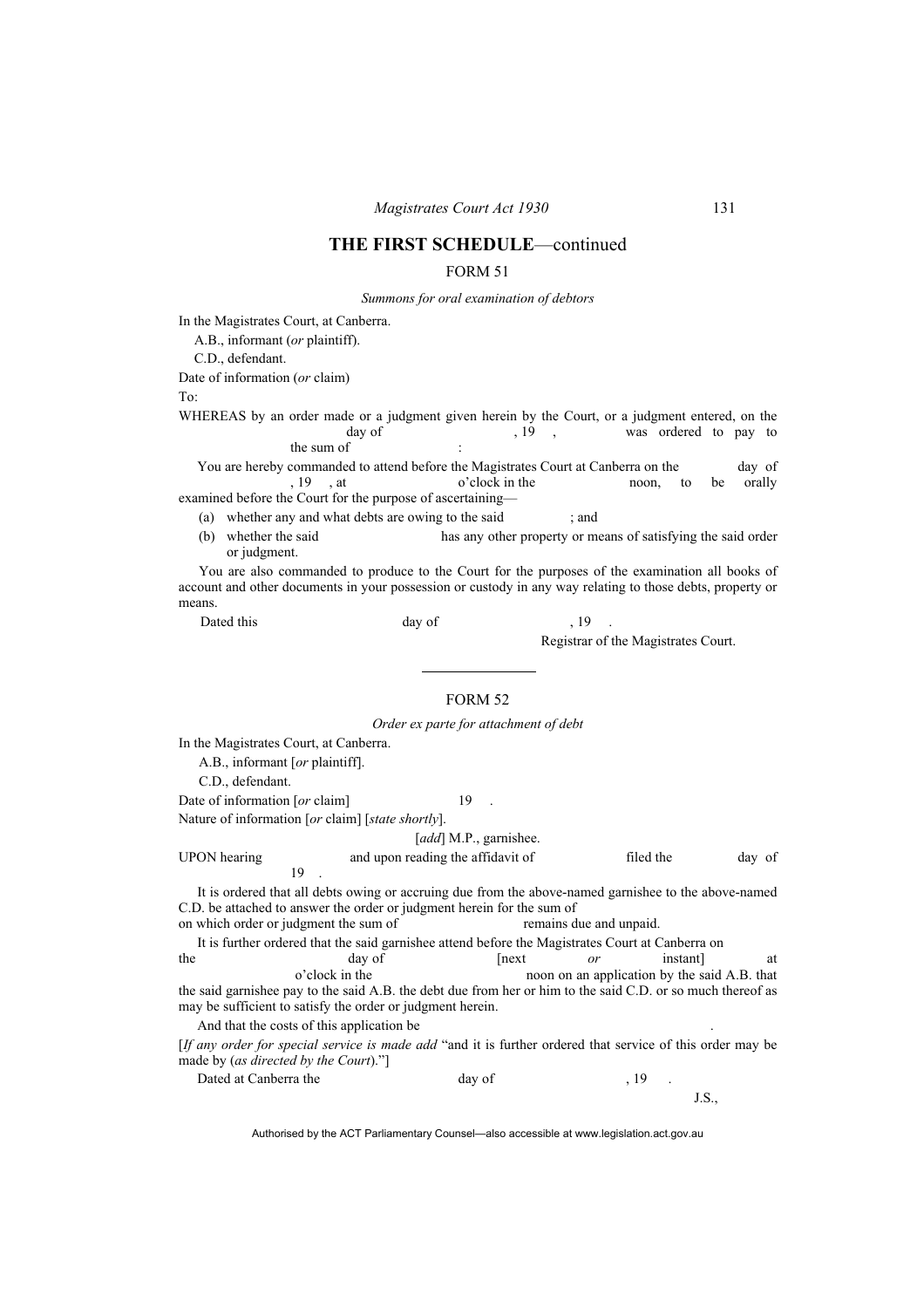Magistrate *or* Registrar of the Magistrates Court.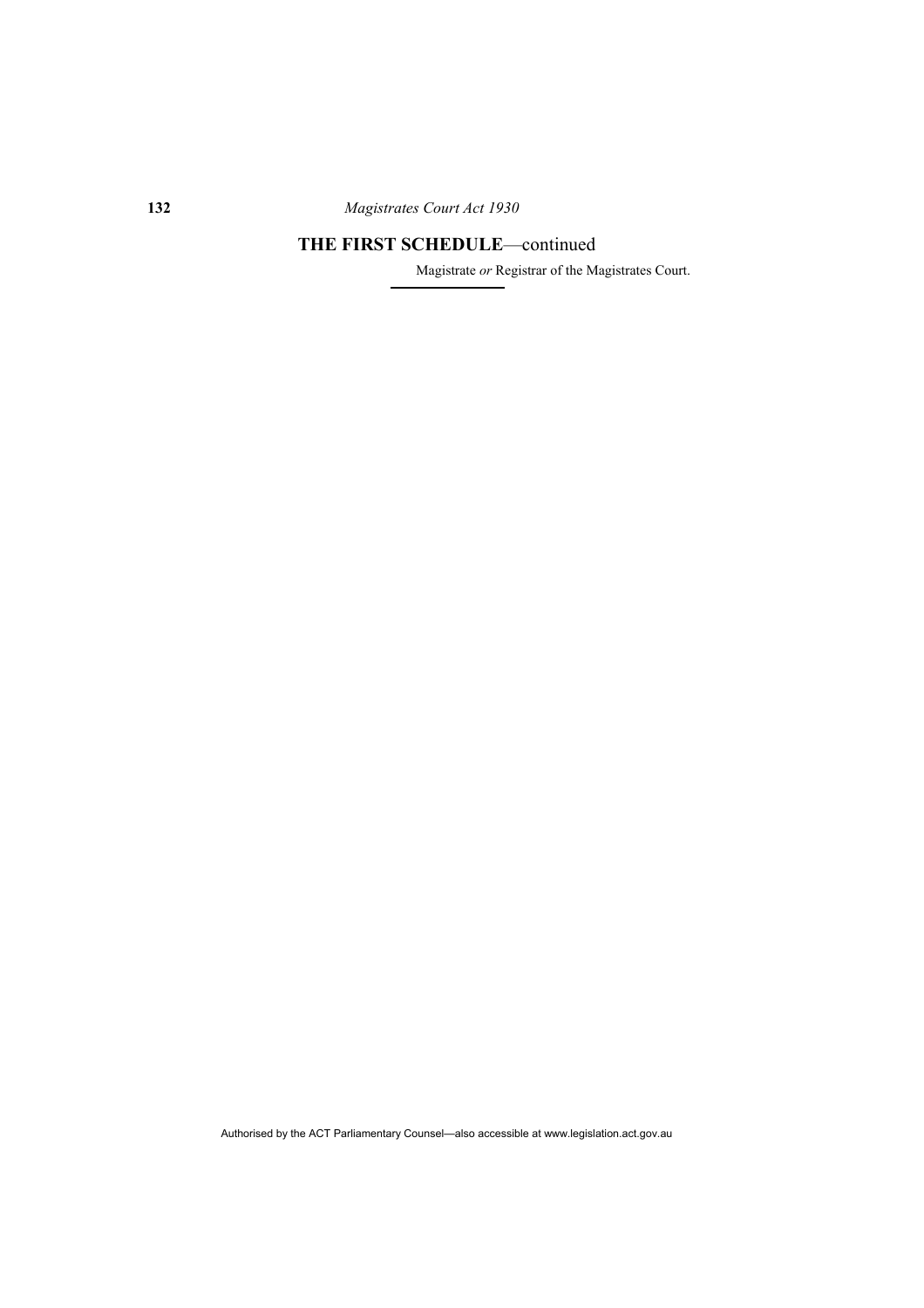#### FORM 53

*Order for payment by garnishee to person obtaining order where garnishee does not dispute her or his liability* 

In the Magistrates Court, at Canberra.

A.B., informant [*or* plaintiff].

C.D., defendant.

Date of information [*or* claim] 19 .

Nature of information [*or* claim] [*state shortly*].

[*add*] M.P., garnishee.

UPON hearing [all the said parties] and upon reading the order for attachment of debt dated it is ordered that the said garnishee do forthwith pay the said A.B. the amount of the debt due from her or him to the said C.D. namely [*or*

 part thereof] and that in default a warrant of execution may issue for the same and that the costs of this application be

Dated at Canberra the day of , 19 .

J.S.,

Magistrate.

### FORM 54

*Order where garnishee disputes her or his liability and issue is ordered* 

In the Magistrates Court, at Canberra.

A.B., informant [*or* plaintiff].

C.D., defendant.

Date of information [*or* claim] 19

Nature of information [*or* claim] [*state shortly*].

[*add*] M.P., garnishee.

UPON hearing [all] the parties above-named and upon reading the order for attachment of debt dated it is ordered that the said A.B. and the said M.P. do proceed to the trial of an issue in the Magistrates Court at Canberra wherein the said A.B. shall be [informant *or* plaintiff] and the said M.P. shall be defendant; the question to be tried therein shall be whether the said M.P. was indebted to the said C.D. at the time the said order for attachment was made, viz., on the , and, if so, whether she or he was so indebted to the amount of and that the cost of this application follow the and that the cost of this application follow the event of such issue.

And it is further ordered that this order be filed in the said Magistrates Court at Canberra within days of the making of this order.

Dated at Canberra the day of  $19$ .

J.S.,

Magistrate.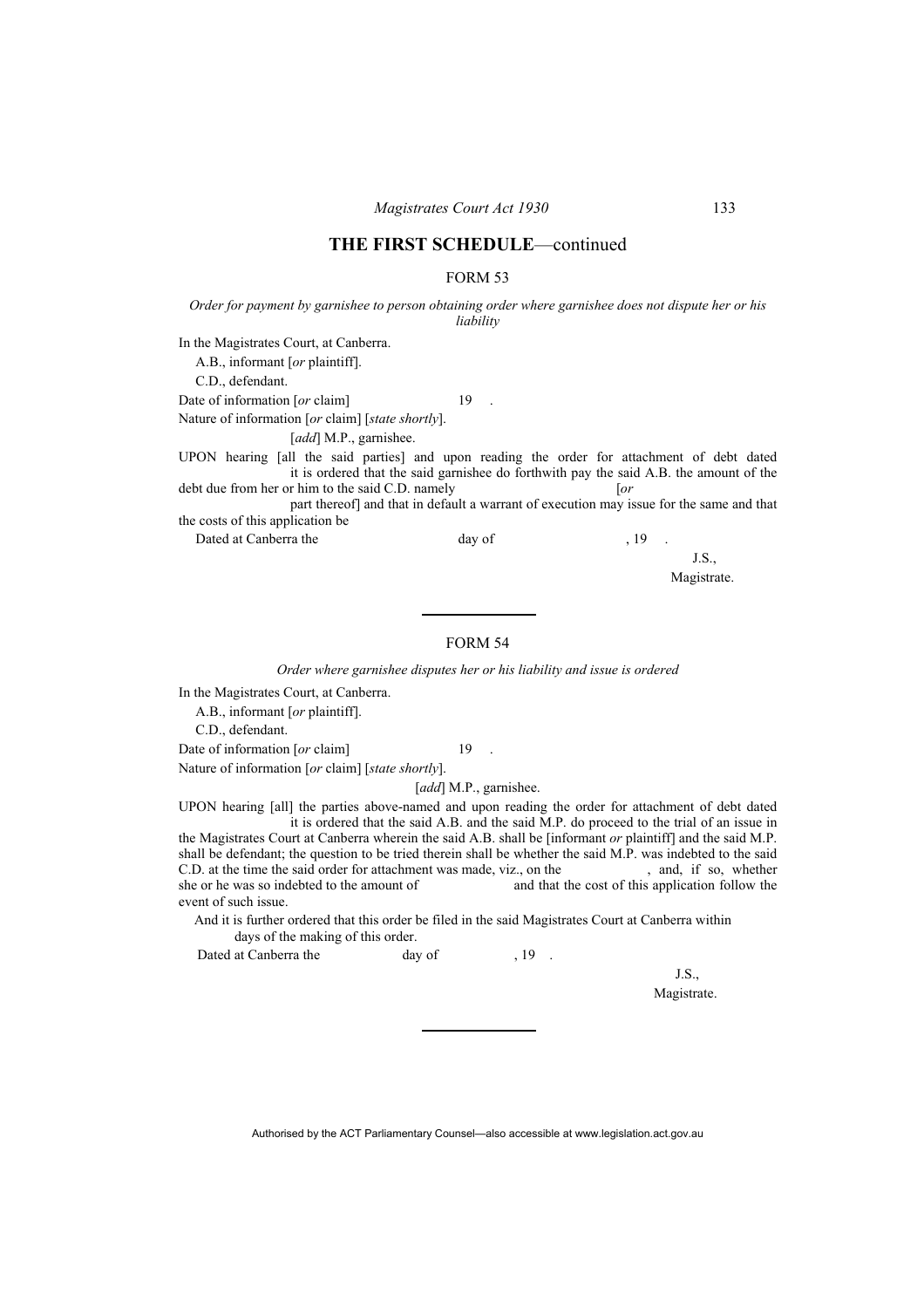FORM 55

*Order where the garnishee suggests that a third person claims a lien or charge on debt due from garnishee to debtor* 

In the Magistrates Court, at Canberra. A.B., informant [*or* plaintiff]. C.D., defendant.

Date of information [*or* claim] 19 . Nature of information [*or* claim] [*state shortly*].

[add] M.P., garnishee.

S.T., claimant.

UPON hearing the above-named A.B., C.D., and M.P., it is ordered that all the above-named parties A.B., C.D., M.P., and S.T., attend before the Magistrates Court at Canberra at o'clock in the noon on the day of [next *or* instant] and state the nature and particulars of their respective claims to such debts and maintain or relinquish the same and abide such order as may be made herein. And it is further ordered that the above-named A.B. do serve a true copy of the order in the said information [*or* claim] made the day of last [*or* instant] upon the above-named S.T.

Dated at Canberra the day of the day of the state of  $\frac{19}{10}$ .

J.S., Magistrate.

#### WARRANTS OF EXECUTION, ETC.

### FORM 56

#### *Warrant of execution upon a conviction for a penalty*

To the Commissioner of Police at Canberra, in the Australian Capital Territory, and all other Police Officers in the said Territory.

| WHEREAS A.B., late of                                                                                           | , in the said Territory of                                                               |                      | was on | the |
|-----------------------------------------------------------------------------------------------------------------|------------------------------------------------------------------------------------------|----------------------|--------|-----|
|                                                                                                                 | day of $19$ , at                                                                         | convicted before the |        |     |
| Magistrates Court of an offence against the provisions of the                                                   |                                                                                          | section              | of     | the |
|                                                                                                                 | [or as the case may be, describing the Act or By-law under which the offence is          |                      |        |     |
| created], and it was thereby adjudged that the said A.B. should for such [her or his] offence forfeit and       |                                                                                          |                      |        |     |
| pay $[\&c, as in the convolution]$ , and should also pay to the said C.D. the sum of [her or his] costs, and it |                                                                                          |                      |        |     |
| was thereby ordered that if the said several sums should not be paid [forthwith] the same should be levied      |                                                                                          |                      |        |     |
| by execution against the goods and chattels of the said A.B.: And whereas the said A.B. being [now]             |                                                                                          |                      |        |     |
| required to pay the said sums, has not paid the same [or any part thereof]: These are therefore to command      |                                                                                          |                      |        |     |
| you, in His Majesty's name, forthwith to take the goods and chattels of the said A.B., and if within the        |                                                                                          |                      |        |     |
| space of                                                                                                        | days after taking them the said sums, together with the reasonable charges of taking and |                      |        |     |
| keeping the goods and chattels are not paid, that then you sell the said goods and chattels and pay the         |                                                                                          |                      |        |     |
| money arising by such sale to the Registrar of the Magistrates Court, at Canberra, in the said Territory,       |                                                                                          |                      |        |     |
| and if no goods and chattels can be found, that you certify the same to me.                                     |                                                                                          |                      |        |     |
| Given under my hand at Canberra in the said Territory this                                                      |                                                                                          |                      | dav    | of  |

Given under my hand, at Canberra, in the said Territory, this day of  $\left(19\right)$ J.S.,

Magistrate.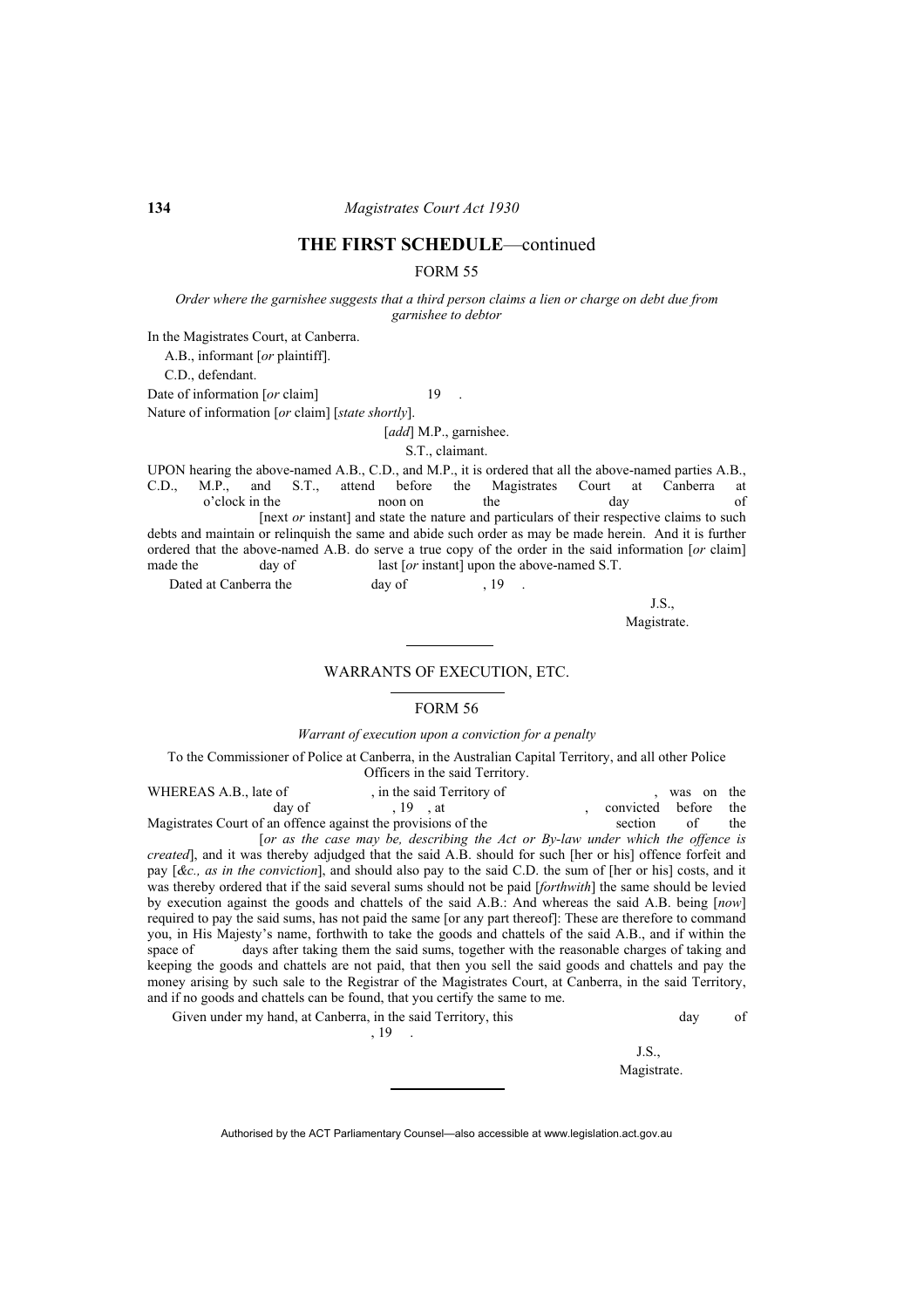#### FORM 57

*Warrant of execution upon an order for the payment of money* 

To the Commissioner of Police at Canberra, in the Australian Capital Territory, and all other Police Officers in the said Territory.

*or*

To capital Territory.<br>
WHEREAS on the day of 19 at Canberra unon the hearing WHEREAS on the day of , 19, at Canberra, upon the hearing of a claim made<br>by C.D. of against A.B., of E.F. [and others] the  $\alpha$  against A.B., of  $E.F.$  [and others] the Magistrates Court at Canberra adjudged that the said A.B. should pay to the said C.D. the sum of on or before the then next [*or as the case may be*], and also should pay to the said C.D. the sum of for costs, and it was thereby ordered that if the said several sums were not paid on or before the said day day of then next, the same should be levied by execution against the goods and chattels of the said A.B.: And whereas the said A.B. has not paid the said several sums of , [or any part thereof]: These are therefore to command you, in His Majesty's name, forthwith to take the goods and chattels of the said A.B., and if within the space of days after taking them the said last-mentioned sums, together with the reasonable charges of taking and keeping the said goods and chattels are not paid, that then you sell the said goods ands chattels, and pay the money arising from such sale to the Registrar of the said Court; and if no goods and chattels can be found, that you certify the same to me.

Given under my hand, at Canberra, in the said Territory, this day of , 19 .

J.S.,

Magistrate.

## FORM 58

#### *Warrant of execution for costs upon an order for dismissal of an information or a claim*

To the Commissioner of Police at Canberra, in the Australian Capital Territory, and all other Police Officers in the said Territory.

*or* 

To , a bailiff of the Magistrates Court of the Australian Capital Territory.

WHEREAS on the day of , 19, at Canberra, upon the hearing of an information laid [*or* a claim made] by C.D. against A.B. before the Magistrates Court at Canberra, dismissed the information or claim, and adjudged that the said C.D. should pay to the said A.B. the sum of

 for costs, and that if the said sum were not paid [*forthwith*] the same would be levied by execution against the goods and chattels of the said C.D.: And whereas the said C.D. being [*now*] required to pay to the said A.B. the said sum for costs, has not paid the same or any part thereof: These are therefore to command you, in His Majesty's name, forthwith to take the goods and chattels of the said C.D., and if within the space of days next after taking them the said sum, together with the reasonable charges of taking and keeping the goods and chattels, are not paid, that then you sell the said goods and chattels, and pay the money arising from such sale to the Registrar of the said Court; and if no goods and chattels can be found, that you certify the same to me.

Given under my hand, at Canberra, in the said Territory, this **of** the same of the same of the same of the same of the same of the same of the same of the same of the same of the same of the same of the same of the same of  $, 19$ .

J.S., Magistrate.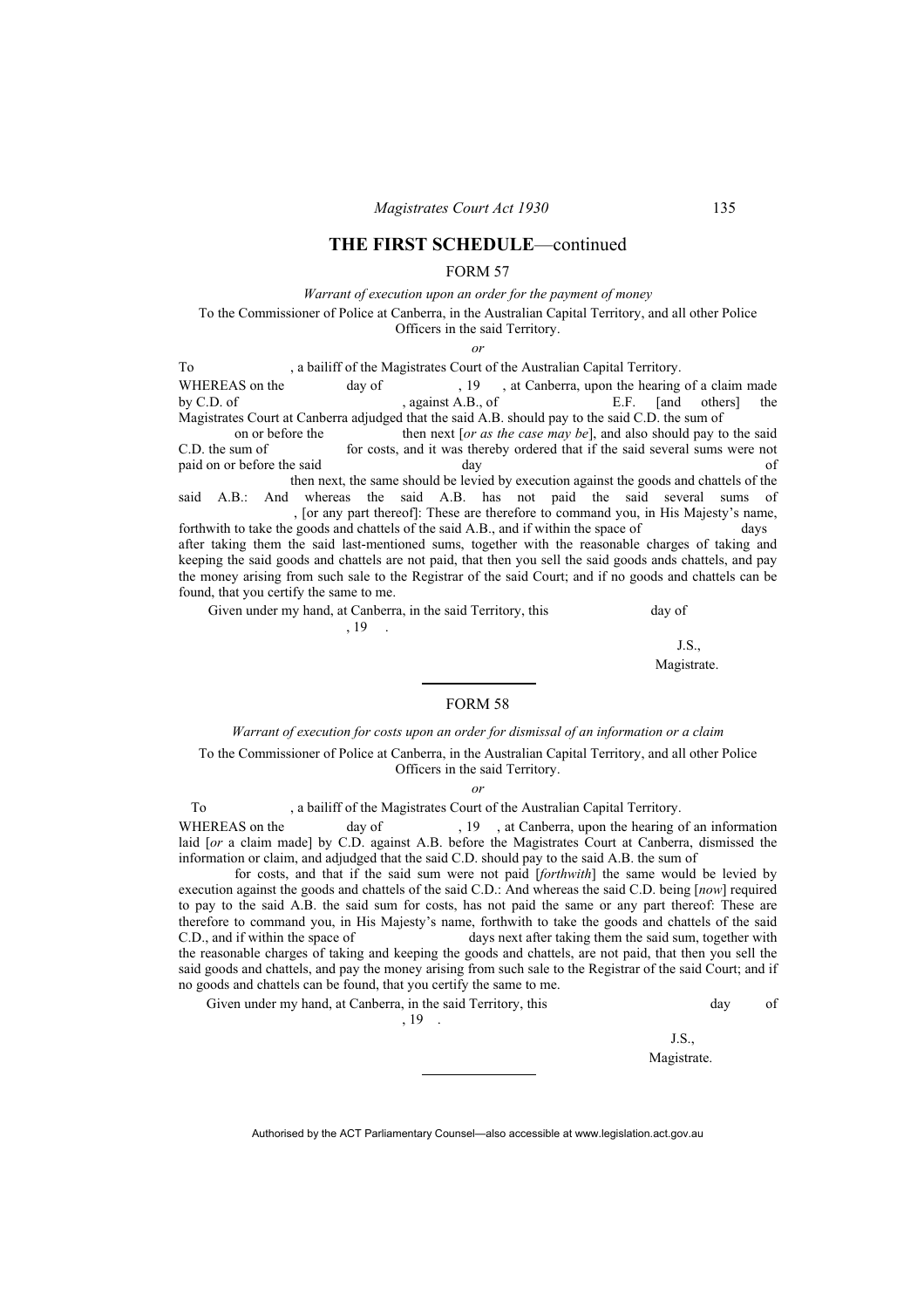### FORM 59

*Warrant of execution for costs upon a conviction where the offence is punishable by imprisonment*  To the Commissioner of Police at Canberra, in the Australian Capital Territory, and all other Police Officers in the said Territory.

WHEREAS A.B., of , in the Australian Capital Teritory, was on the day of , 19, at convicted before the day of  $19$ , at , convicted before the Magistrates Court at , of an offence against the provisions of the section of the *for as the case may be, describing the Act or By-law under which* $\frac{1}{2}$ *for as the case may be, describing the Act or By-law under which the offence is created*], and it was also adjudged that the said A.B. should be imprisoned in the gaol at , in the [there to be kept to hard labour] for the term of , and it was also adjudged that the said A.B. should pay to the said C.D. the sum of for costs, and it was thereby ordered that if the said sum of for costs should not be paid [*forthwith*] the same should be levied by execution against the goods and chattels of the said A.B.:

And whereas the said A.B. being required to pay the said sum of has not paid the same [or any part thereof]: These are therefore to command you, in His Majesty's name, forthwith to take the goods and chattels of the said A.B., and if within the space of

 days next after taking them, the said last-mentioned sum, together with the reasonable charges of taking and keeping the goods and chattels, are not paid, that then you sell the said goods and chattels, and pay the money arising from such sale to the Registrar of the said court; and if no goods and chattels can be found, that you certify the same to me.

Given under my hand, at Canberra, in the said Territory, this day of

, 19 .

J.S., Magistrate.

#### FORM 60

#### *Warrant of execution for costs upon an order where the disobeying of the order is punishable with imprisonment*

To the Commissioner of Police at Canberra, in the Australian Capital Territory, and all other Police Officers in the said Territory.

WHEREAS on the day of , 19, at Canberra, upon an information laid by C.D., of the Magistrates Court, at Canberra adjudged that the of , against A.B., of the Magistrates Court, at Canberra adjudged that the said A.B. should [*&c., as in the order*], and it was thereby also adjudged that the said A.B. should pay to the said C.D. the sum of for costs, and it was ordered that if the said sum should not be paid [*forthwith*] the same should be levied by execution against the goods and chattels of the said A.B.:

And whereas a copy of the minute of the said order was served upon the said A.B., but the said A.B. has not paid the said sum for costs, or any part thereof: these are therefore to command you, in His Majesty's name, forthwith to take the goods and chattels of the said A.B., and if within the space of

 days after taking them, the said last-mentioned sum, together with the reasonable charges of taking and keeping the goods and chattels, are not paid, that then you sell the said goods and chattels, and pay the money arising from such sale to the Registrar of the said Court; and if no goods and chattels can be found, that you certify the same to me.

Given under my hand, at Canberra, in the said Territory, this day of

, 19 .

J.S., Magistrate.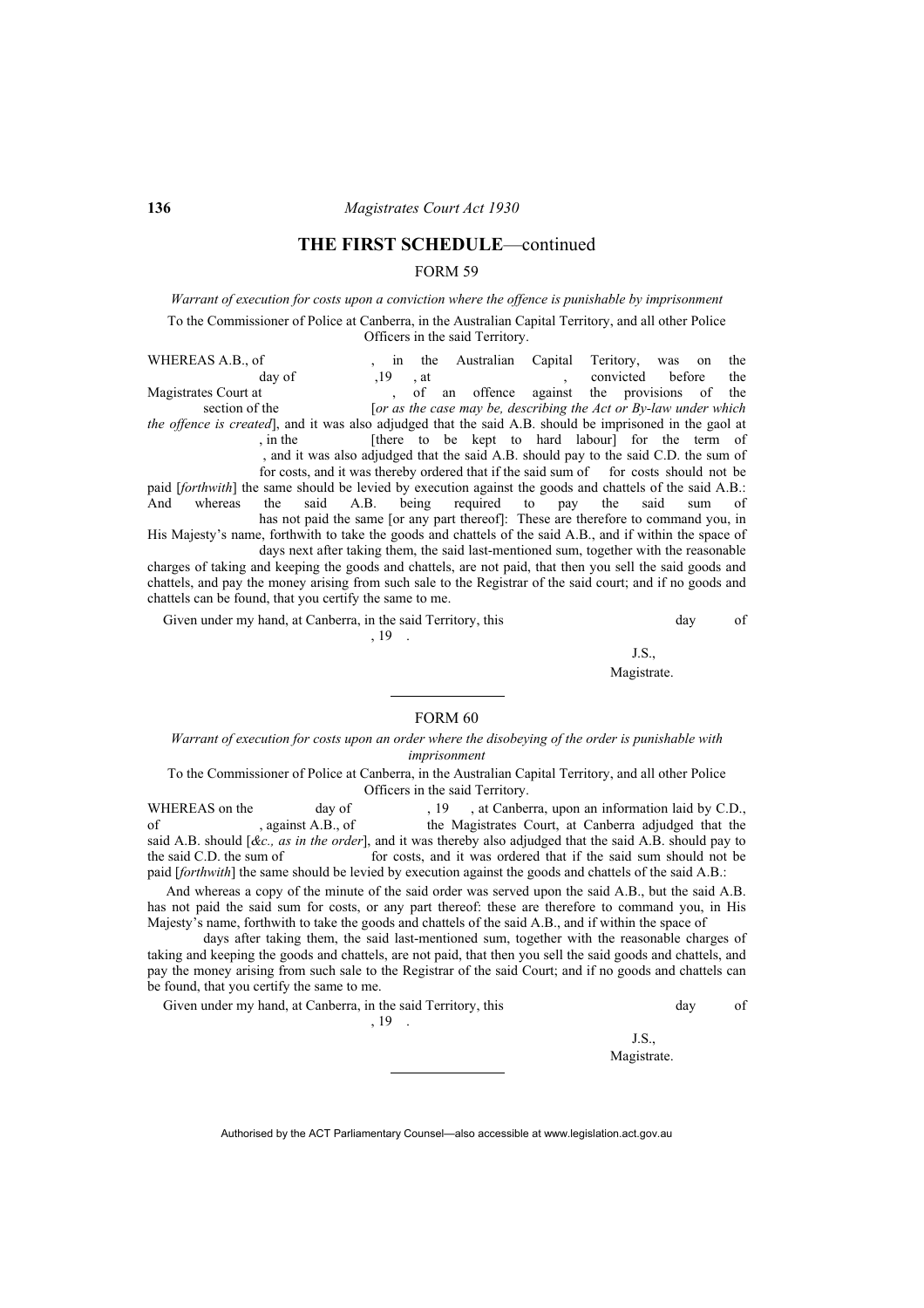#### FORM 61

### *Warrant of distress for costs of an appeal against a conviction or order*  To a member of the Police Force of the Australian Capital Territory.

*or* 

To , a bailiff of the Magistrates Court of the Australian Capital Territory.

WHEREAS [*&c., as in warrant of execution Form* 58, 59 *or* 60 *to the end of the statement of the conviction or order and then thus*]: And whereas the said (C.D. *or* A.B., *as the case may be*) appealed to the Supreme Court held at Canberra against the said [conviction *or* order] and the said Supreme Court thereupon ordered that the said [appellant] should pay to the said [respondent] the sum of [his *or* her] costs: And whereas the Registrar of the said Supreme Court hath on the day of **[instant** *or* last past] duly certified that the

said sum for costs had not then been paid: These are therefore to command you in His Majesty's name forthwith to make distress of the goods and chattels, money, Australian notes, bank notes, cheques, bills of exchange, promissory notes, bonds, specialties or securities of money of the said (C.D. *or* A.B. *as the case may be*) and if within the space of days next after the making of such distress of the said last-mentioned sum, together with the reasonable charges of taking and keeping the said distress shall not be paid that then you do sell the said goods and chattels so by you distrained and do pay the money arising from such sale and such money and bank notes so distrained to the Registrar of the Magistrates Court at in the said Territory and that you do as by law empowered hold and realize and if occasion requires sue on the said cheques, bills of exchange, promissory notes, specialties or securities of money, and do pay the money realized or recovered on the same unto the said Registrar that he may pay and apply the same as by law directed and if no such distress can be found then that you certify the same unto me or some other magistrate to the end that such proceedings may be had therein as to the law doth appertain.

Dated at Canberra the day of , 19 .

J.S., Magistrate.

#### FORM 62

#### *Return to a warrant of execution*

I, W.T., Police Officer (*or* bailiff), of Canberra, in the Australian Capital Territory, hereby certify to J.S., Esquire, a magistrate of the said Territory, that by virtue of this warrant I have made diligent search for the goods and chattels of the within-mentioned A.B., and that I can find no sufficient goods or chattels of the said A.B. whereon to levy the sums within-mentioned.

Witness my hand, this day of 19

W.T.

#### WARRANT OF COMMITTAL, ETC.

### FORM 63

#### *Warrant of commitment for trial or for sentence*

To all Police Officers in the Australian Capital Territory and to the \*Keeper of the Gaol/Superintendent of the Remand Centre at , in the WHEREAS A.B. was this day charged before the Magistrates Court at Canberra on the oath of C.D., of , in the said Territory, and others that [*&c., stating shortly the indictable* 

*offence*] [and the said A.B. being asked, admitted that she or he is guilty of the said offence], and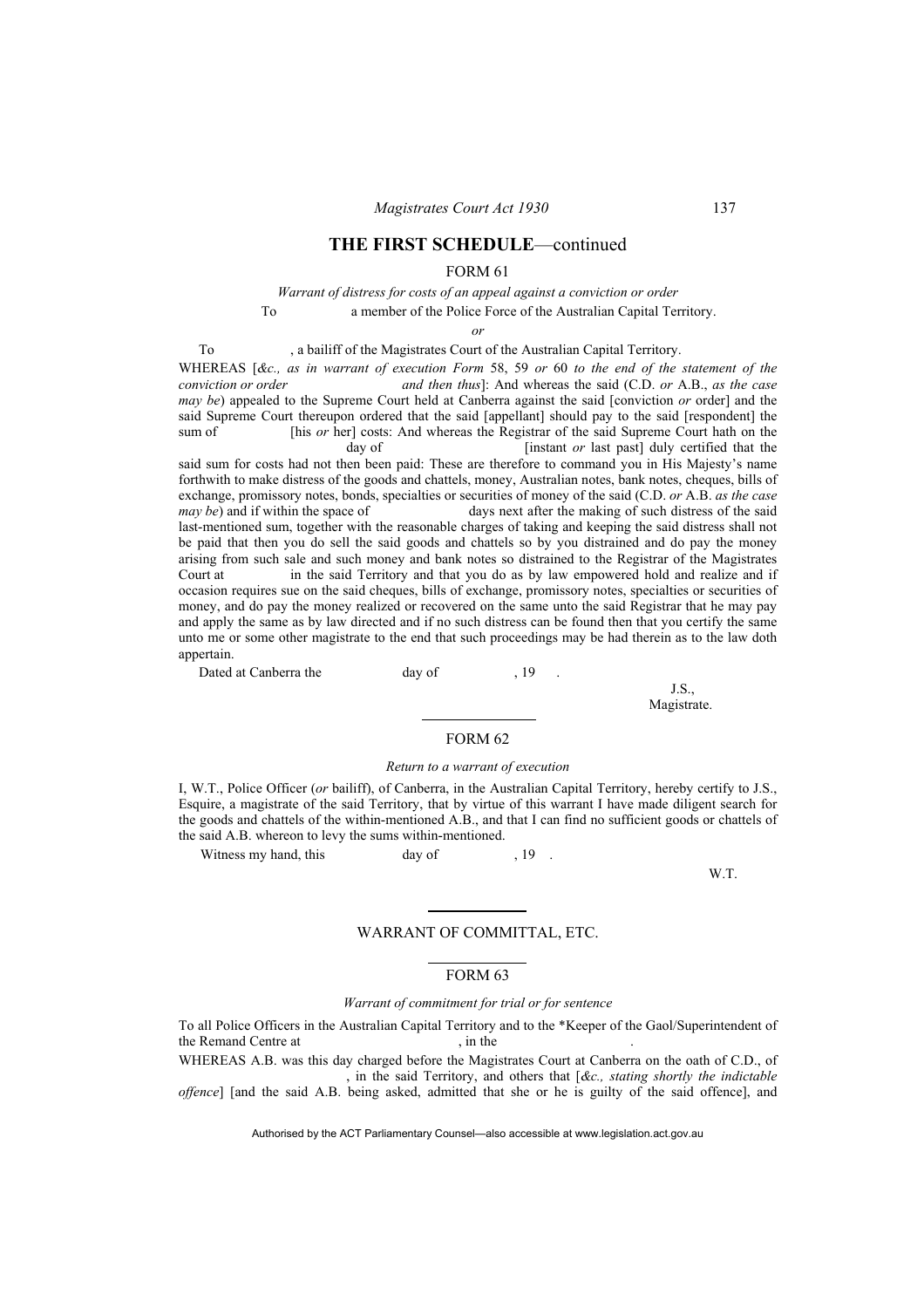### **THE FIRST SCHEDULE**—continued

thereupon it was ordered that the said A.B. should be committed to take her or his trial [*or to be sentenced*] for the said offence at the Sittings of the Supreme Court, to be holden at, &c.: These are therefore to command you, the said Police Officers, to convey the said A.B. to the \*gaol/remand centre at aforesaid, and deliver [her or him] to the \*keeper/Superintendent thereof together

with this warrant; and [*I*] hereby command you, the said \*keeper of the said gaol/Superintendent of the said remand centre, to receive the said A.B. into your custody in the said \*gaol/remand centre, and [her or him] there keep until the said sittings of the said Court, or until [she or he] shall be thence delivered by due course of law.

Given under my hand, at Canberra, in the said Territory, this day of  $, 19$ .

J.S., Magistrate.

\**Strike out whichever is inapplicable*.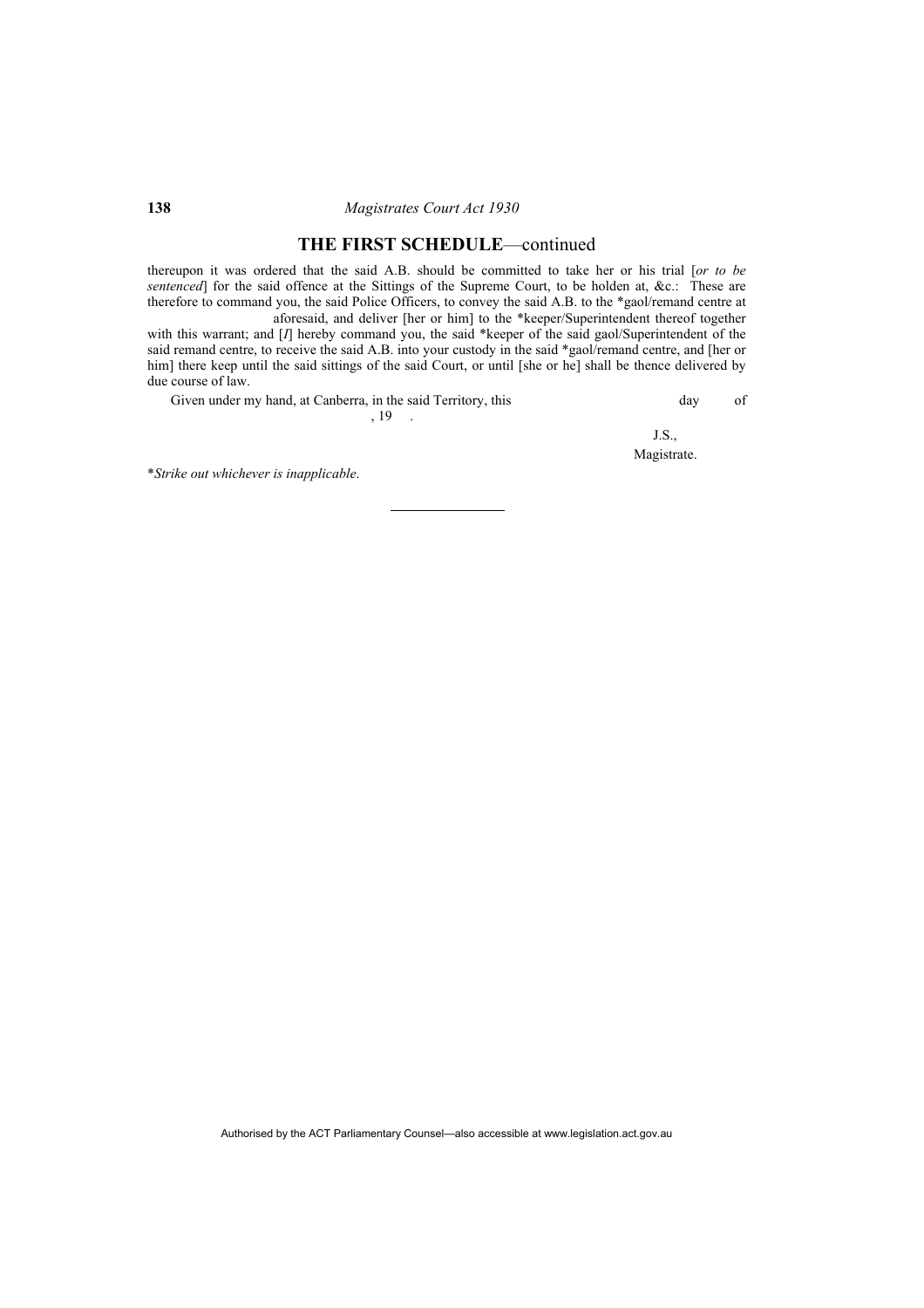#### FORM 64

### *Warrant of commitment of a person indicted*

To all Police Officers in the Australian Capital Territory, and to the \*Keeper of the Gaol/Superintendent of the Remand Centre at , in the

WHEREAS by warrant under [my] hand, dated the day of , 19, after reciting that it has been certified by J.D. [*&c., as in the certificate*], [*I*] command the Commissioner of Police at Canberra, in the said Territory, and all other police officers of the said Territory, in His Majesty's name, forthwith to apprehend the said A.B., and to bring [her or him] before the Magistrates Court at Canberra in the said Territory. And whereas the said A.B. having been apprehended and brought before the said Court at , it is proved to the said Court upon oath that the said A.B. is the same person who is charged in the said information: These are therefore to command you in His Majesty's name forthwith to convey the said A.B. to the \*gaol/remand centre at , in the

 , and deliver [her or him] to the \*keeper/Superintendent thereof, together with this warrant, and to command you, the said \*keeper/Superintendent to receive the said A.B. into your custody in the said \*gaol/remand centre and to keep [her or him] there until [she or he] shall be thence delivered by due course of law.

| Given under my hand, at Canberra, in the said Territory, this | day of |
|---------------------------------------------------------------|--------|
|                                                               |        |
|                                                               |        |

Magistrate.

\**Strike out whichever is inapplicable*.

### FORM 65

#### *Warrant to detain a person indicted who is already in custody for another offence*

To the Keeper of the Gaol at , in the

WHEREAS it has been duly certified by the Registrar of the Magistrates Court that [*&c., stating the certificate Form* 41]: And whereas [*I*] am informed that the said A.B. is in your custody in the said gaol at , in the , charged with some offence or other matter, and it is now proved upon oath before [*me*] that the said A.B. so indicted as aforesaid, and the said A.B. in your custody as aforesaid, are one and the same person: These are therefore to command you, in His Majesty's name, to detain the said A.B. in your custody in the gaol aforesaid until [she or he] shall be lawfully removed therefrom for the purpose of being tried upon the said information, or until [she or he] shall otherwise be removed or discharged out of your custody by due course of law.

Given under my hand, at Canberra, in the said Territory, this day day of

, 19 .

J.S., Magistrate.

#### FORM 66

*Warrant of commitment of a witness for refusing to be sworn or to give evidence* 

To all Police Officers in the Australian Capital Territory, and to the \*Keeper of the Gaol/Superintendent of the Remand Centre at , in the WHEREAS on the day of , 19 , upon the hearing of a charge before the

Magistrates Court at , that  $\lceil \mathcal{R}c, \mathcal{A}\mathcal{A}\mathcal{B}\rceil$  as *in the summons or warrant*  $\lceil \mathcal{A}\mathcal{A}\mathcal{B}\rceil$ .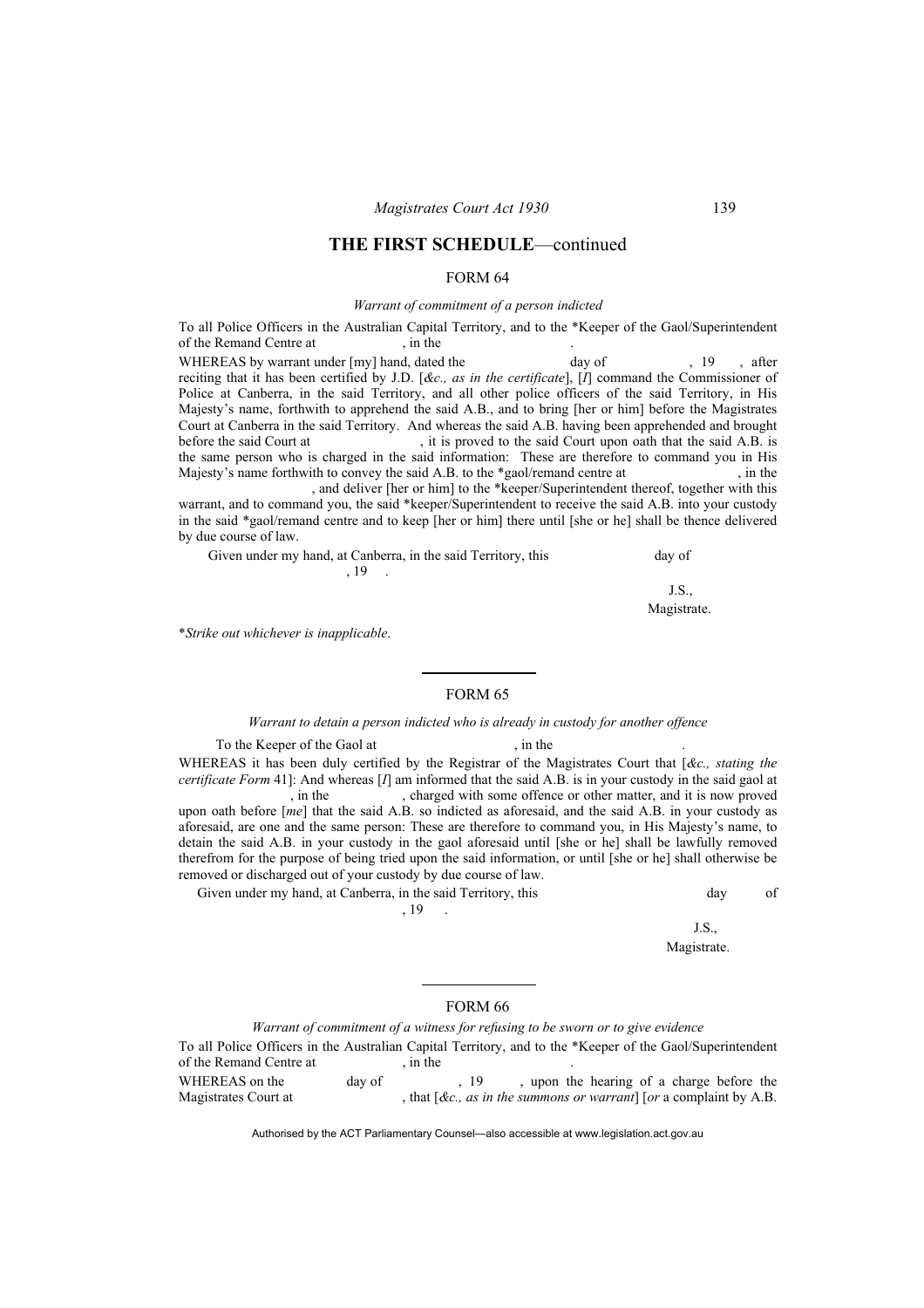### **THE FIRST SCHEDULE**—continued

against C.D.] E.F., of , in the said Territory [ ], being required to make oath [*or* affirmation] as a witness to testify what [she or he] knew concerning the said charge [*or* the matter of the said complaint] refused so to do [*or* being duly sworn as a witness, refused to answer certain questions concerning the premises which were put to her or him] without offering any just excuse for such refusal: These are therefore to command you, the said police officers, to convey the said E.F. to the \*gaol/remand centre at , in the said Territory, and deliver [her or him] to the \*keeper/Superintendent thereof, together with this warrant, and [*I*] hereby command you, the said \*keeper of the said gaol/Superintendent of the said remand centre, to receive the said E.F. into your custody in the said \*gaol/remand centre and keep [her or him] there for the space of days for [her or his] contempt, unless in the meantime she or he consents to be examined, and to answer concerning the premises.

Given under my hand, at Canberra, in the said Territory, this day of day of , 19 .

J.S., Magistrate.

\**Strike out whichever is inapplicable*.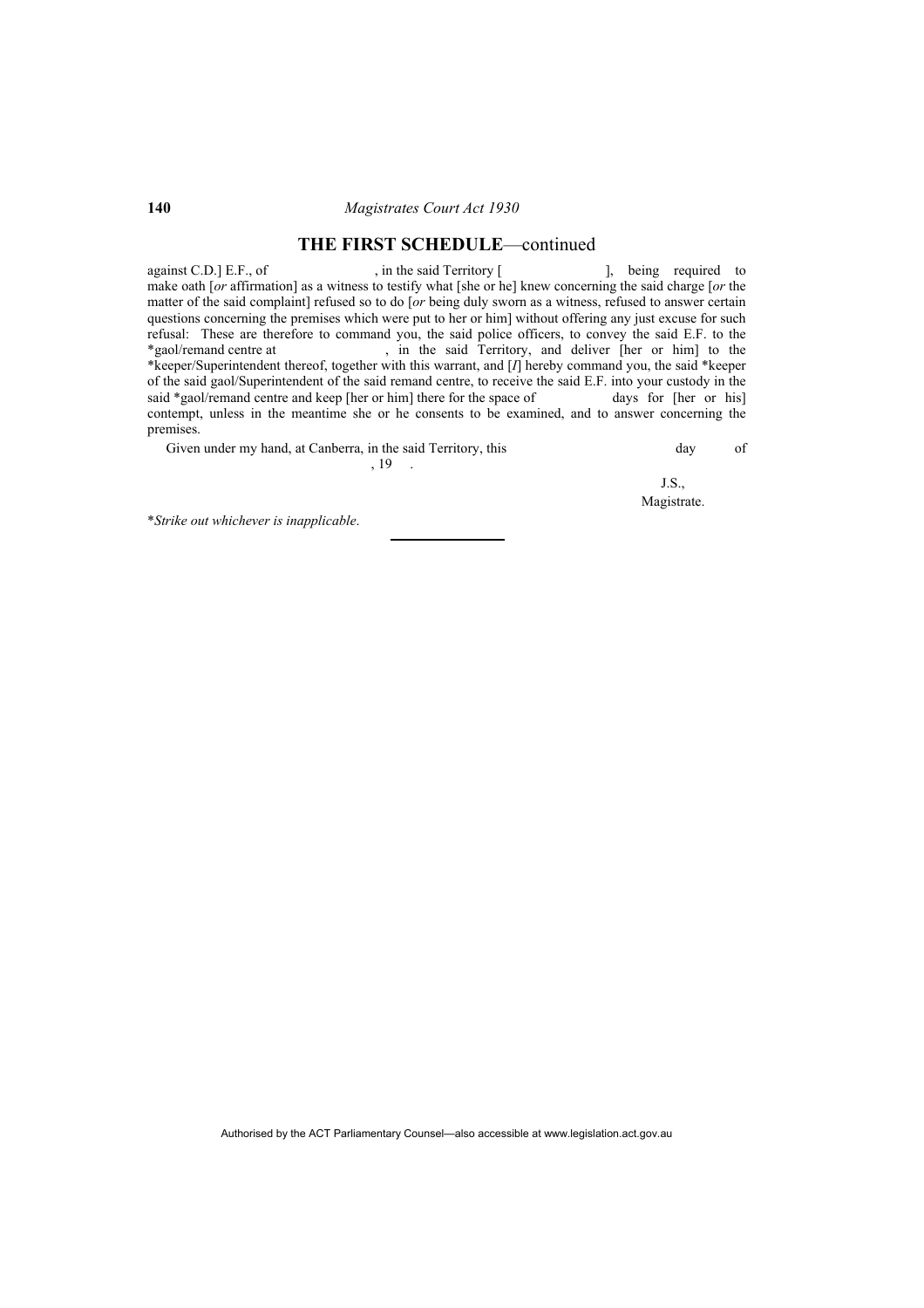#### FORM 68

#### *Commitment of witness for refusing to enter into recognizance*

| To all Police Officers in the Australian Capital Territory, and to the *Keeper of the Gaol/Superintendent |                         |  |            |  |
|-----------------------------------------------------------------------------------------------------------|-------------------------|--|------------|--|
| of the Remand Centre at                                                                                   | m                       |  |            |  |
| WHEDEAS A $R_{\text{off}}$                                                                                | in the said Territory L |  | was an the |  |

| WHEREAS A.B., of | , in the said Territory [                 | was on the |  |
|------------------|-------------------------------------------|------------|--|
| day of           | , charged before the Magistrates Court at |            |  |

that  $[dc., as in the summons or warrant]$  E.F., of , in the said Territory [ ], having been examined as a witness touching the premises, and being required to enter into a recognizance conditioned to give evidence against the said A.B., refuses so to do: These are therefore to command you, the said police officers, to convey the said E.F. to the \*gaol/remand centre

, in the , and deliver [her or him] to the \*keeper/Superintendent thereof, together with this warrant, and to command you, the said \*keeper of the said gaol/Superintendent of the said remand centre, to receive the said E.F. into your custody in the said \*gaol/remand centre, there to keep [her or him] until after the trial of the said A.B. for the offence aforesaid, unless in the meantime the said E.F. duly enters into such recognizance as aforesaid in the sum of before

 for the said Territory, conditioned to appear at the next Sittings of the Supreme Court to be held at , in , and there to give evidence upon any information which may be then and there preferred against the said A.B. for the offence aforesaid, and also to give evidence upon the trial of the said A.B. for the said offence.

| Given under my hand, at Canberra, in the said Territory, this | day |  |
|---------------------------------------------------------------|-----|--|
|                                                               |     |  |

J.S., Magistrate.

\**Strike out whichever is inapplicable*.

### FORM 71

*Warrant of commitment on an order where the disobeying of it is punishable by imprisonment*  To all Police Officers in the Australian Capital Territory, and to the Keeper of the Gaol at , in the

WHEREAS on the day of  $\frac{19}{19}$ , upon the hearing of an information before the Magistrates Court at Canberra, that [*&c., as in the order*], it was adjudged that the said A.B. [*&c., as in the order*], and ordered that if upon a copy of the minute of that order being served upon the said A.B., either personally or by leaving the same for [her or him] at [her or his] last known or usual place of abode [she or he] should refuse or neglect to obey the same, the said A.B. should be imprisoned in the gaol at the said A.B. should be imprisoned in the gaol at the said A.B. should for in the [there to be kept to hard labour] for the term of , unless the said order should be obeyed: And whereas it is now proved to [me] that after the making of the said order a copy of the minute thereof was duly served upon the said A.B., but [she or he] then refused [*or* neglected] to obey the same, and has not as yet obeyed the said order: These are therefore to command you, the said police officers, to apprehend the said A.B., and convey [her or him] to the gaol at aforesaid, and deliver [her or him] to the keeper thereof, together with this warrant, and to command you, the said keeper of the said gaol, to receive the said A.B. into your custody in the said gaol, there to imprison [her or him] and keep [her or him] to hard labour for the term of .

Given under my hand, at Canberra, in the said Territory, this day of day of , 19 .

J.S., Magistrate.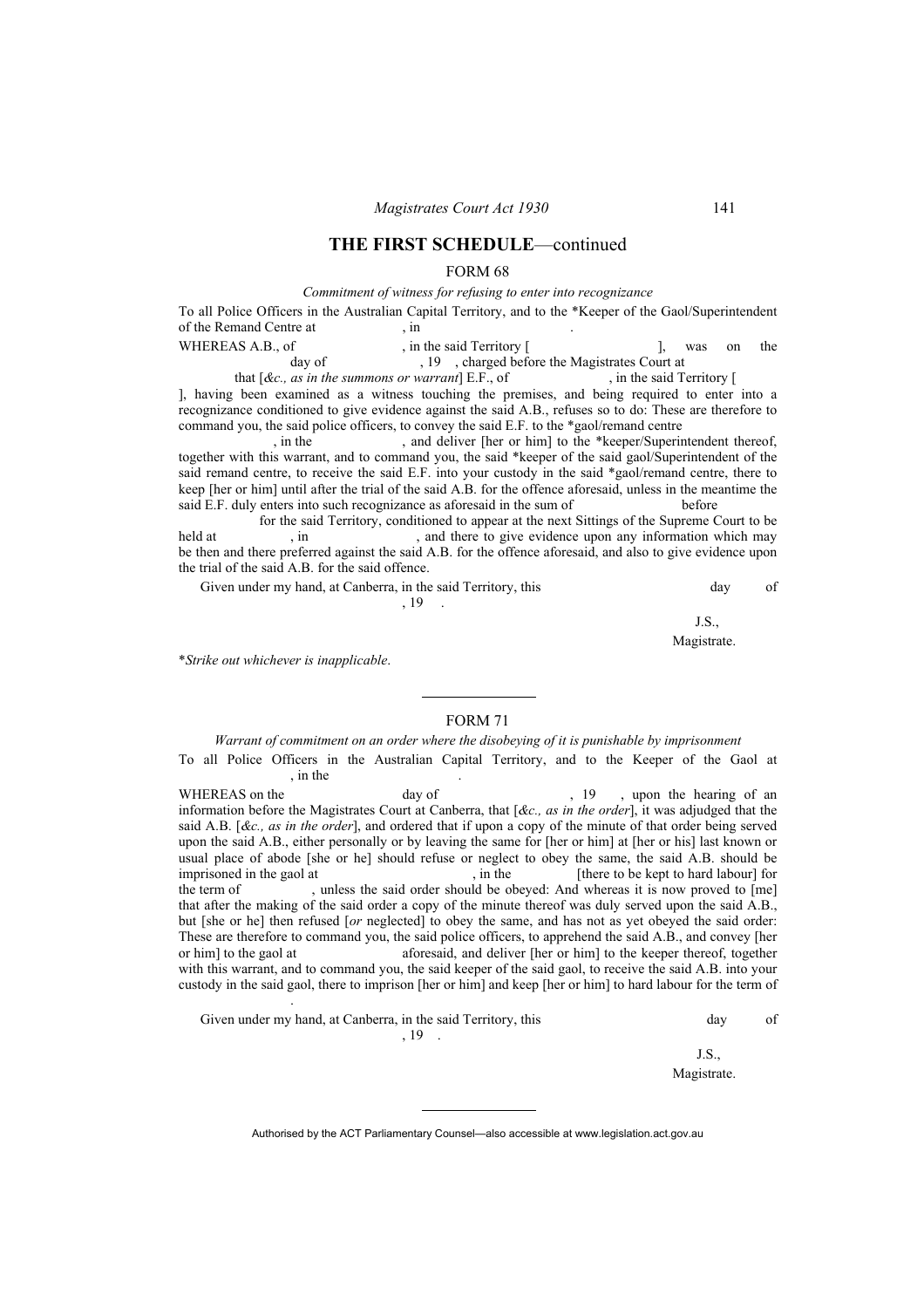### FORM 72

*Warrant of commitment on a conviction where the punishment is by imprisonment*  To all Police Officers in the Australian Capital Territory, and to the Keeper of the Gaol at , in the WHEREAS A.B. of , [*labourer*], was this day duly convicted before the Magistrates Court at , that *[stating the offence as in the conviction as in Forms* 37, 38 *and* 39], and it was adjudged that the said A.B. should be imprisoned in the gaol at . in the and it was adjudged that the said  $A.B.$  should be imprisoned in the gaol at

[there to be kept to hard labour] for a term of : These are therefore to command you, the said police officers, to convey the said A.B. to the gaol at aforesaid, and deliver [her or him] to the keeper thereof, together with this warrant, and to command you, the said keeper of the said gaol, to receive the said A.B. into your custody in the said gaol, there to imprison [her or him] and keep [her or him] to hard labour for the term of

Given under my hand, at Canberra, in the said Territory, this **compared a** day of

, 19 .

J.S., Magistrate.

#### EXECUTION AND IMPRISONMENT

#### GAOLER'S RECEIPT

#### FORM 76

#### \**Gaoler's/Superintendent's receipt for the prisoner*

I HEREBY certify that I have received from W.T., police officer, of Canberra, in the Australian Capital Territory, the body of A.B. in good health [*or as the case may be*], together with a warrant under the hand of J.S., Esquire, a magistrate of the said Territory.

P.K.,

 \*Keeper of the Gaol/ Superintendent of the Remand Centre.

\**Strike out whichever is inapplicable*

### DELIVERANCE

#### FORM 79

*Order to discharge a witness upon a prisoner not being committed for trial*  To the \*Keeper of the Gaol/Superintendent of the Remand Centre at  $\qquad \qquad$  in the state of the state of the state of the state of the state of the state of the state of the state of the state of the state of the state of the state of the state of the state of the state of the state of the state of t

WHEREAS by a warrant dated the day of , under the hand of L.M., a magistrate of the said Territory, reciting that upon the hearing of a charge against one A.B. for a certain offence therein mentioned, E.F., having been examined as a witness, refused to enter into a recognizance to give evidence against the said A.B., the said L.M. committed the said E.F. to your custody and required you to keep [her or him] until after the trial of the said A.B. for the offence aforesaid unless in the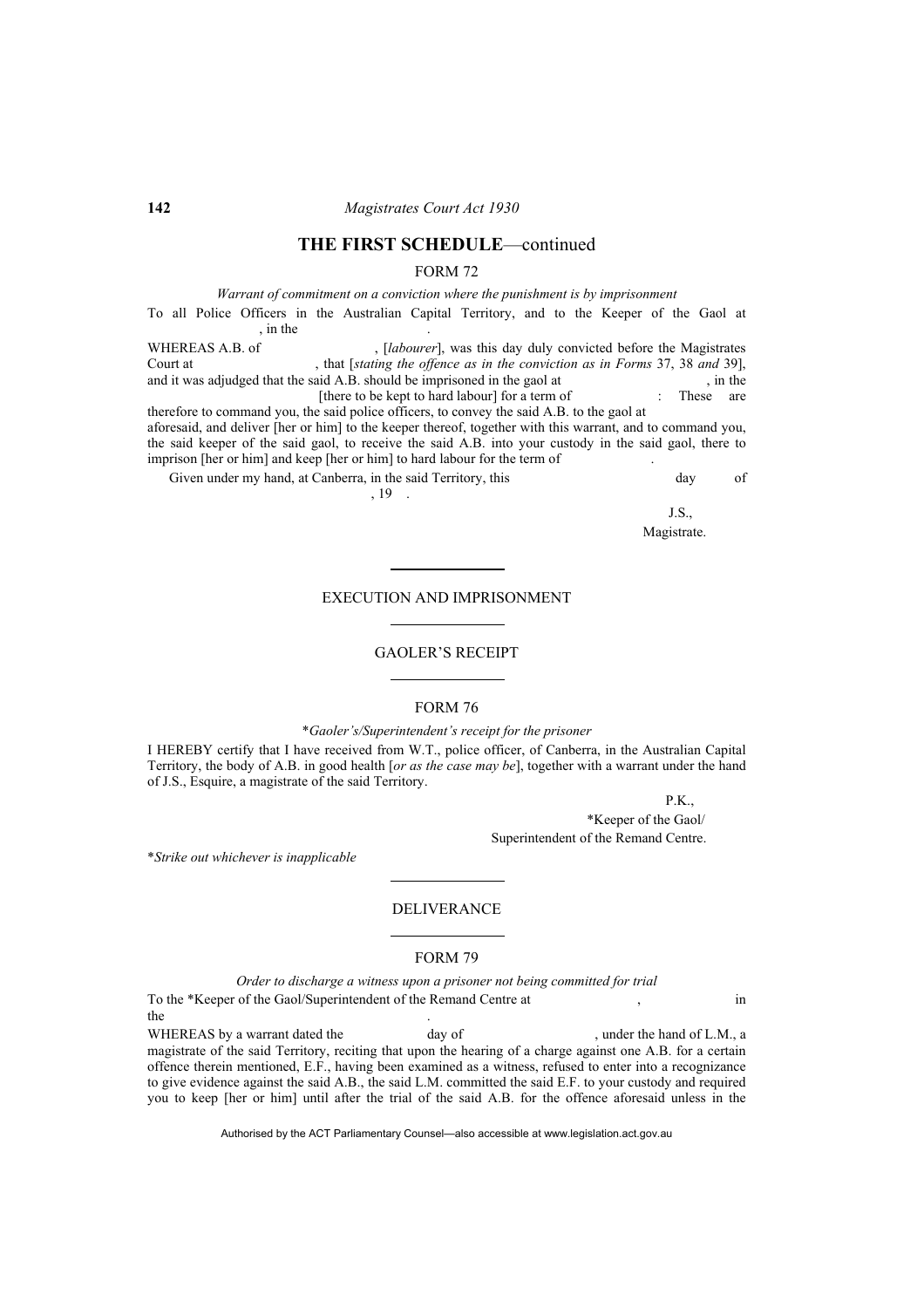meantime the said E.F. should enter into such recognizance as aforesaid: And whereas the said A.B. has not been committed for trial or held to bail for the said offence, but has been discharged: These are therefore to direct you to discharge the said E.F. out of your custody and suffer [her or him] to go at large as to the said commitment.

| Given under my hand, at Canberra, in the said Territory, this | day of |
|---------------------------------------------------------------|--------|
| . 19                                                          |        |

J.S., Magistrate.

\**Strike out whichever is inapplicable*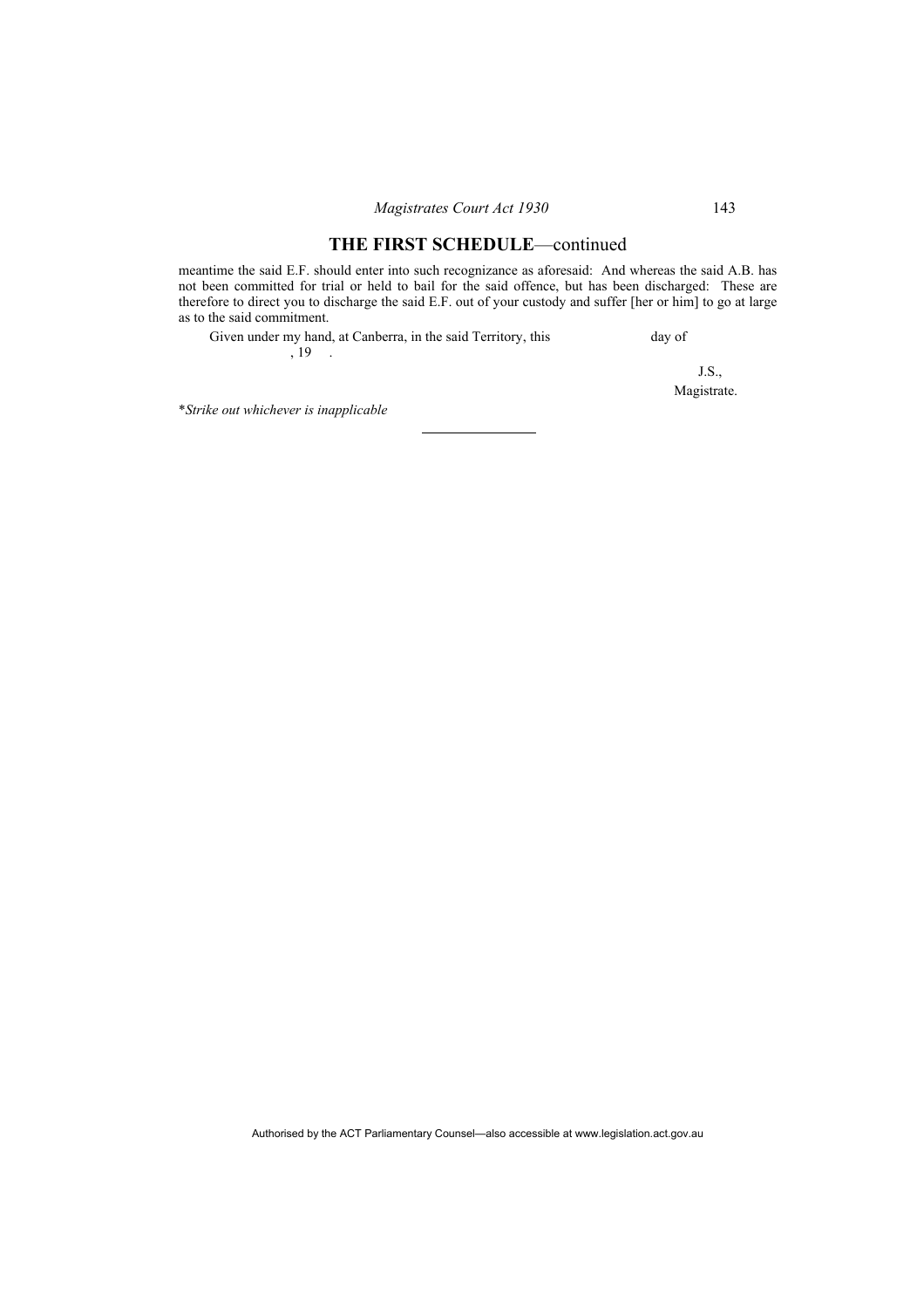#### IMPRISONMENT OF FRAUDULENT DEBTORS

FORM 80

#### *Summons to Debtor*

In the Magistrates Court at Canberra.

To A.B. of

WHEREAS the said Court did on the day of order that you should pay to C.D. the sum of and costs which by the said order were fixed at the sum of and costs which by the said order were fixed at the sum of (*or* the sum of for costs) and the said sums (*or* sum) (*or* part of, *&c., as the case may be*) are still wholly due and unpaid:

These are therefore to command you to appear personally before the Magistrates Court at Canberra on the day of at o'clock in the day of at o'clock in the

 noon to be examined by the said Court touching your estate and effects and as to the property and means you have or have had of paying and discharging the said sums (*or* sum) and as to the disposal you have made of your property and as to your intention to leave the Australian Capital Territory without paying the said sums (*or* sum) or to depart elsewhere within the said Territory with intent to evade payment thereof and as to the mode in which you incurred the liability (and as to your neglect or refusal to comply with an order for the deliver of goods detained without just cause after due notice and to pay the value thereof to the complainant).

Dated at the day of the day of the day of the day of the day of the day of the day of the day of the day of the  $\alpha$ 

Registrar of Magistrates Court

NOTE—When the original order has been made by a magistrate out of session this and the following forms should be modified accordingly.

### FORM 81

*Order for Commitment in Default of Payment* 

In the Magistrates Court at Canberra.

To A.B. of

WHEREAS the said Court did on the day of order that you should pay to C.D.<br>the sum of and costs which by the said order were fixed at the sum of and costs which by the said order were fixed at the sum of (*or* the sum of for costs) and the said sums (*or* sum) (*or* part of, *&c., as the case may be*) are still wholly due and unpaid, and it has been proved against you that having been duly summoned (*or* summoned and examined) [*here set out the specific offence found, ex. gr.* "it has been proved to the satisfaction of the Court that you contracted the liability under false pretences or by means of fraud or breach of trust" *or* "it has been proved to the satisfaction of the Court that you have or have had since the date of the order against you sufficient means and ability to pay the sum in respect of which you have made default and have refused or neglected (*or* refuse or neglect) to pay the same" or "it has been proved to the satisfaction of the Court that you have neglected or refused to comply with an order under the *Magistrates Court Act 1930* for the deliver of goods detained without just cause after due notice and have not paid the value thereof to the complainant]:

It is adjudged that unless you pay into the said Court immediately (*or* within days *or* by the following instalments upon the following days (that is to say): [*here set out dates and sums*] the said sum together with the sum of for the costs of the summons (*or* summons and examination) you be committed to prison for the term of (*or* until you shall have paid or satisfied the said order and the sums hereinbefore ordered to be paid for costs, or until you shall be otherwise discharged by due course of law).

Dated at this day of .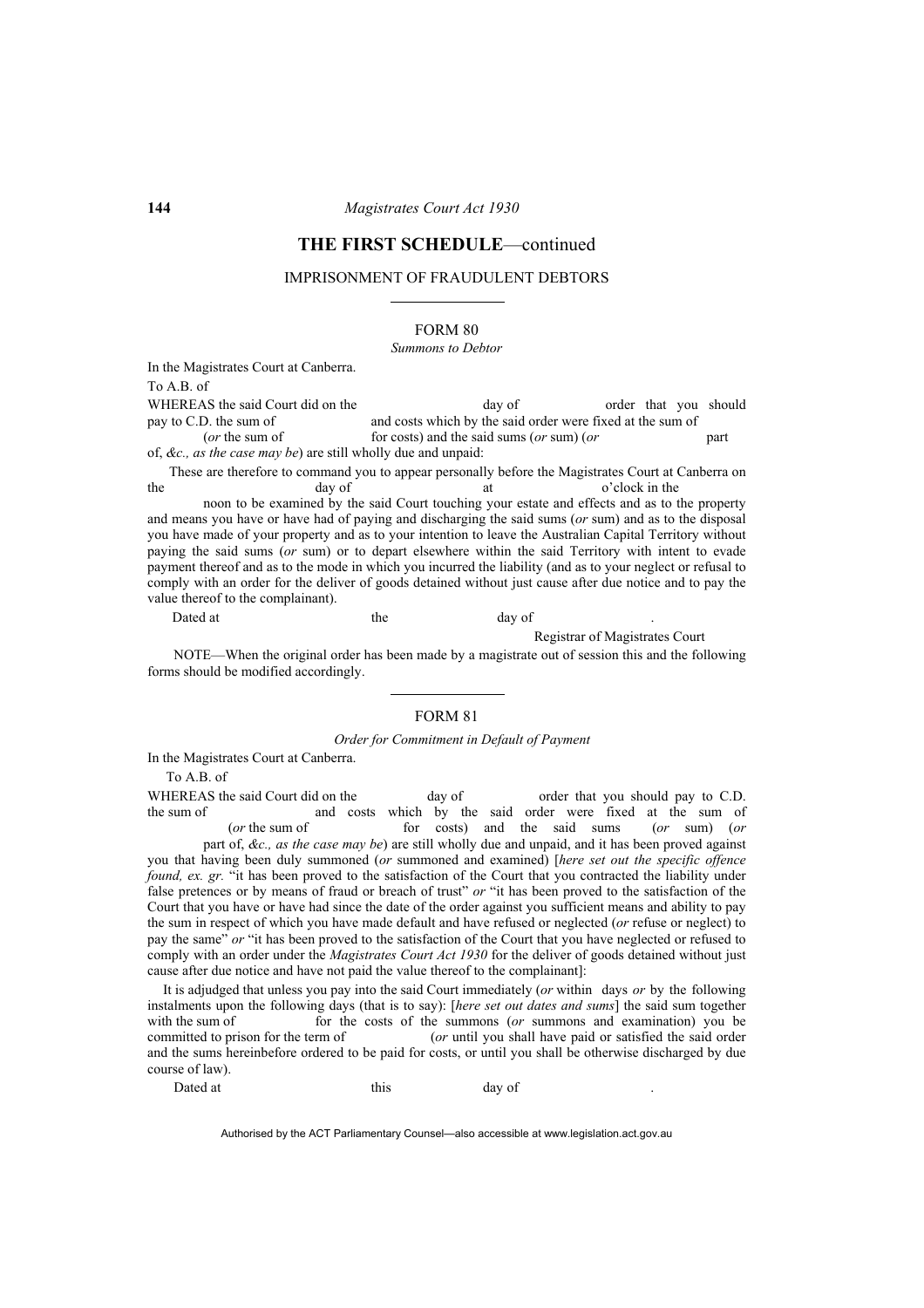*Magistrates Court Act 1930* 145

# **THE FIRST SCHEDULE**—continued

J.S., Magistrate.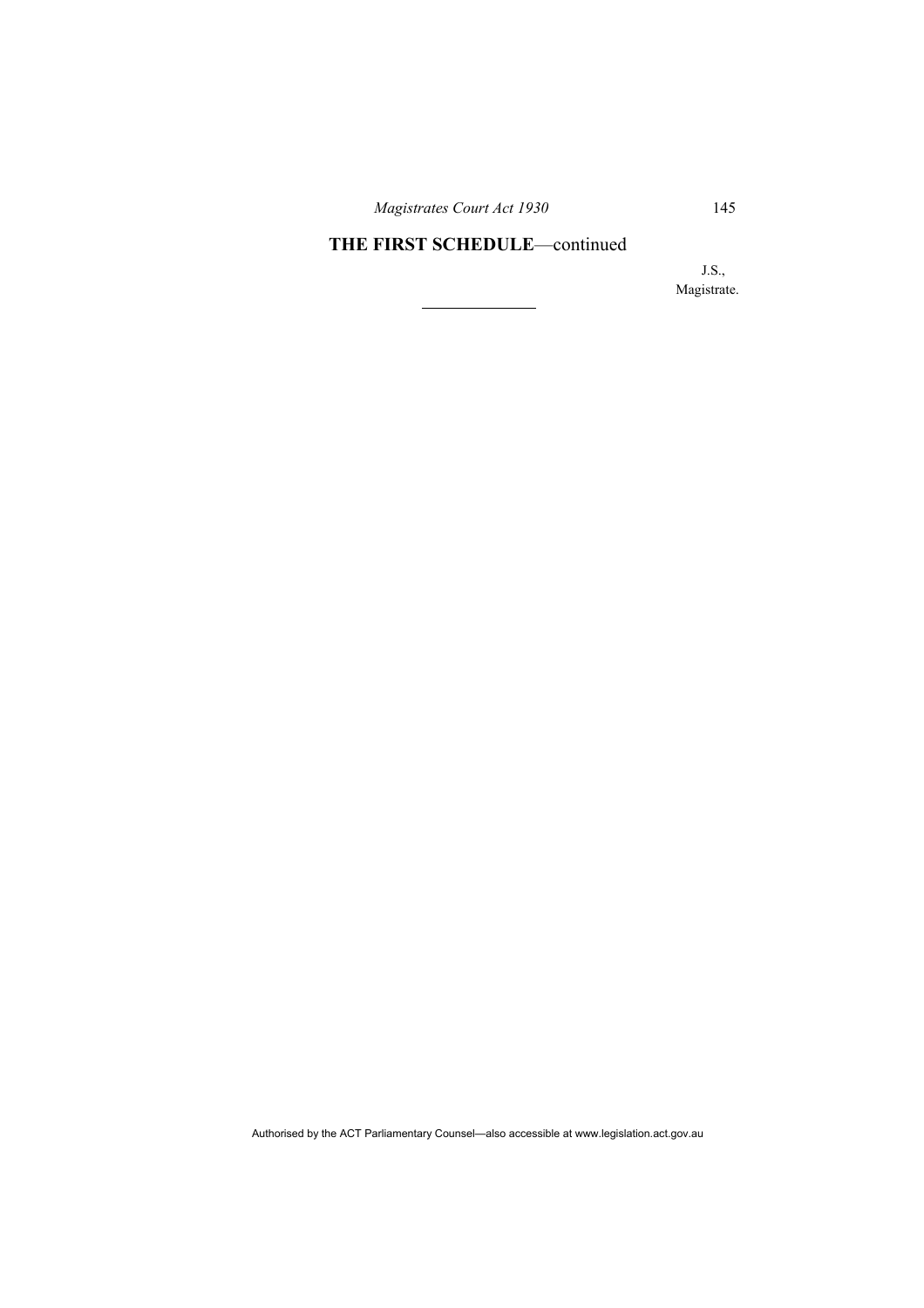### FORM 82

#### *Warrant of commitment*

In the Magistrates Court at Canberra.

To a member of the Police Force of the Australian Capital Territory, and to the Keeper of the Gaol at

The Court having ordered that A.B. against whom C.D. had in the said Court obtained an order for (*as in Form* 81) should be committed to prison for [*state time*] unless she or he did [*as in order*] and the said A.B. having made default by not [*state shortly the default*]:

You the said member of the police force are commanded to take the said A.B. and convey her or him to the said gaol and deliver her or him to the keeper thereof and you the said keeper are hereby required to receive her or him into your custody in the said gaol and her or him there safely to keep for the space of or until you shall receive a certificate (signed by the Registrar of the Court) that the

said A.B. has paid or satisfied the said sums or until the said A.B. shall be otherwise discharged by due course of law.

Dated at Canberra this day of .

Registrar of Magistrates Court.

#### FORM 83

#### *Warrant of Commitment on Ex parte Application*

In the Magistrates Court at

To a member of the Police Force of the Australian Capital Territory, and to the Keeper of the Gaol at

The Court having in the special circumstances of the case on the day day of ordered that A.B. against whom C.D. had in the said Court obtained an order for (*as in* 

*Form* 81) should be committed to prison for [*state time*] unless she or he did (*as in order*) and the said A.B. having made default by not [*state shortly the default*]:

You the said member of the police force are commanded to take the said A.B. and convey her or him to the said gaol and deliver her or him to the keeper thereof and you the said keeper are hereby required to receive her or him into your custody in the said gaol and her or him there safely to keep for the space of

 or until you shall receive a certificate (signed by the Registrar of the Court) that the said A.B. has paid or satisfied the said sums or until the said A.B. shall be otherwise discharged by due course of law.

Dated at Canberra this day of .

Registrar of Magistrates Court.

### FORM 88

#### *Warrant of Commitment to Remand Centre*

To all Police Officers in the Australian Capital Territory, and to the keeper of the lock-up at in the Australian Capital Territory and to the Superintendent of the Remand Centre at in the Australian Capital Territory.

WHEREAS a warrant has been issued for the commitment of A. B. of , under section of the *Magistrates Courts Act 1930*; And whereas the said  $A$ . B. has been taken into custody by virtue of the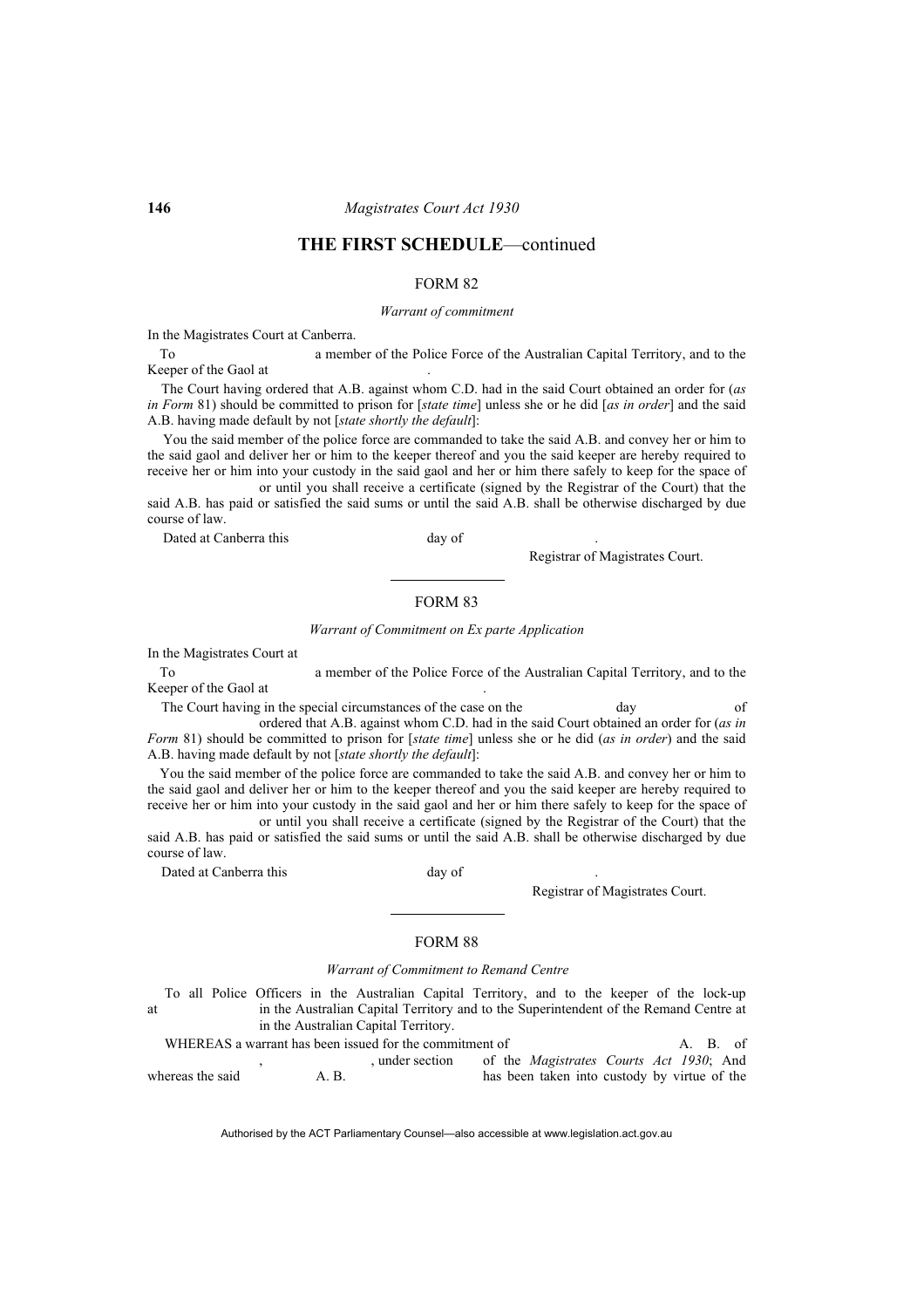said warrant; And whereas a warrant under section 5 of the *Removal of Prisoners (Australian Capital Territory) Act 1968* is not in force in respect of the said A. B.

These are therefore to command you, the said police officers, to take the said A.B. and convey her or him to the said remand centre, and deliver her or him to the Superintendent thereof, together with this warrant, and to command you, the said keeper of the said lockup, to deliver her or him to the said police officer, and to command you, the said Superintendent of the said remand centre, to receive the said  $A.B.$ centre, there to detain her or him until she or he shall be removed or discharged out of your custody by due course of law.

Given under my hand, at Canberra, in the said Territory, this day of day of

, 19

J.S., Magistrate

## **SECOND SCHEDULE** Section 10P

### OATH

I, A.B., do swear that I will be faithful and bear true allegiance to Her Majesty, Queen Elizabeth the Second, Her heirs and successors, according to law, that I will well and truly serve in the office of

 and that I will do right to all manner of people according to law, without fear or favour, affection or ill-will. So help me God!

### AFFIRMATION

I, A.B., do solemnly and sincerely affirm and declare that I will be faithful and bear true allegiance to Her Majesty, Queen Elizabeth the Second, Her heirs and successors, according to law, that I will well and truly serve in the office of and that I will do right to all manner of people. and that I will do right to all manner of people, according to law, without fear or favour, affection or ill-will.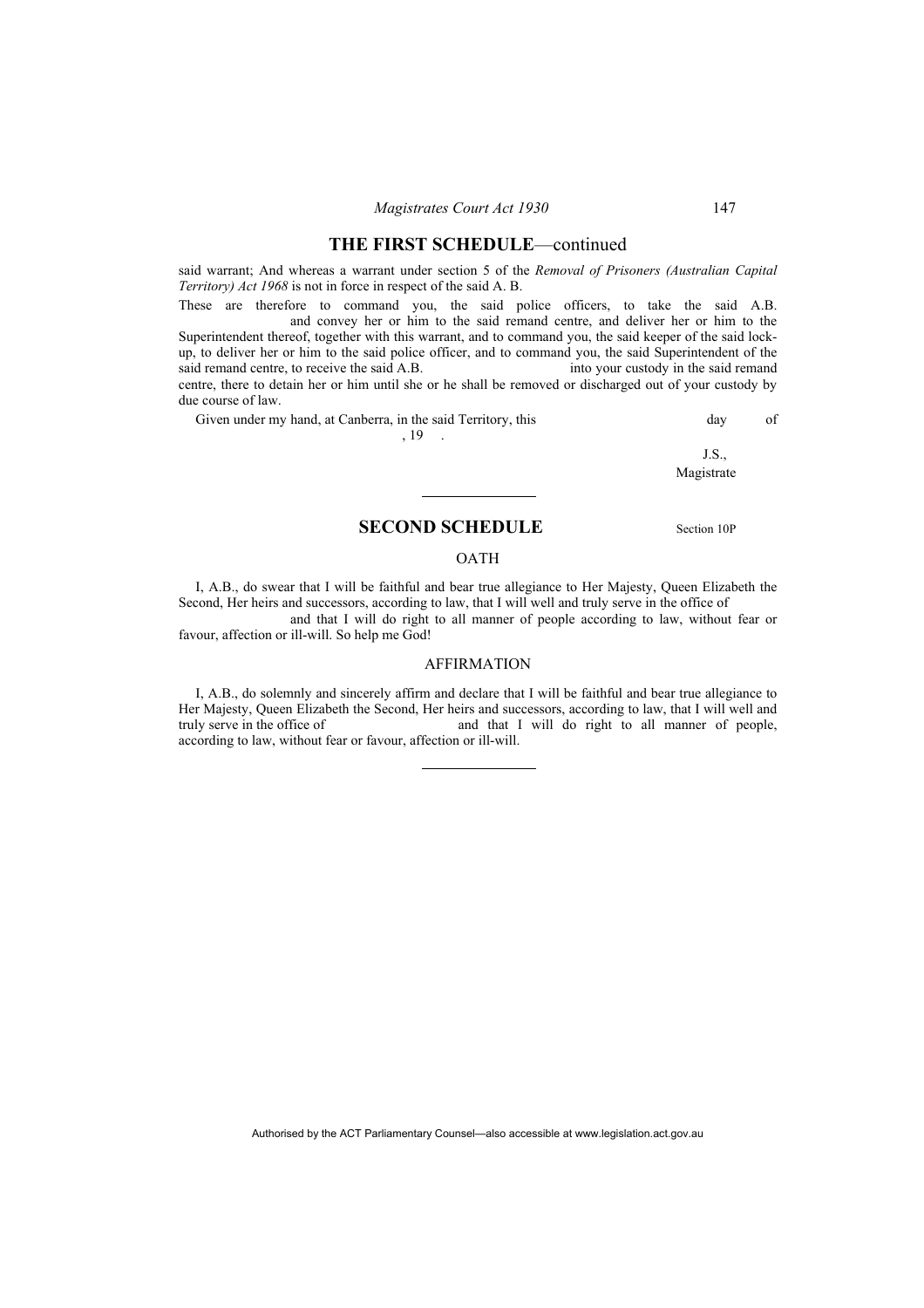# **THE THIRD SCHEDULE**

### *Account of Registrar of Magistrates Court, Keeper of the Gaol and Superintendent of the Remand Centre*

RETURN to Magistrates Court assembled at , in the Australian Capital Territory, on the day of , 19, of all fines, penalties, and sums of money received by the \*Registrar of the said Court/Keeper of the said Gaol/Superintendent of the said Remand Centre at %, in the said Territory, from the day of day<br>  $\begin{array}{ccc} 19 & , \text{to the} \\ 19 & , \text{to the} \end{array}$  day of  $\begin{array}{ccc} 19 & , \text{and how applied.} \\ 19 & , \text{to the} \end{array}$ , and how applied.

| Name of<br>person<br>*convicted<br>Date<br>detained | Offenc<br>e | Costs | Amount<br>thereof<br>paid | Fine | Amount<br>thereof<br>paid | Amount<br>of fine.<br>how<br>applied | Punishment<br>when fine<br>not paid | Name of<br>convictin<br>magistrate | Reasons of<br>non-<br>payment or<br>other<br>observation<br>s |  |
|-----------------------------------------------------|-------------|-------|---------------------------|------|---------------------------|--------------------------------------|-------------------------------------|------------------------------------|---------------------------------------------------------------|--|
|-----------------------------------------------------|-------------|-------|---------------------------|------|---------------------------|--------------------------------------|-------------------------------------|------------------------------------|---------------------------------------------------------------|--|

(*Signed* )

\*Registrar of Magistrates Court/Keeper of the above-named Gaol/Superintendent of the above-named Remand Centre

\**Strike out whichever is inapplicable.*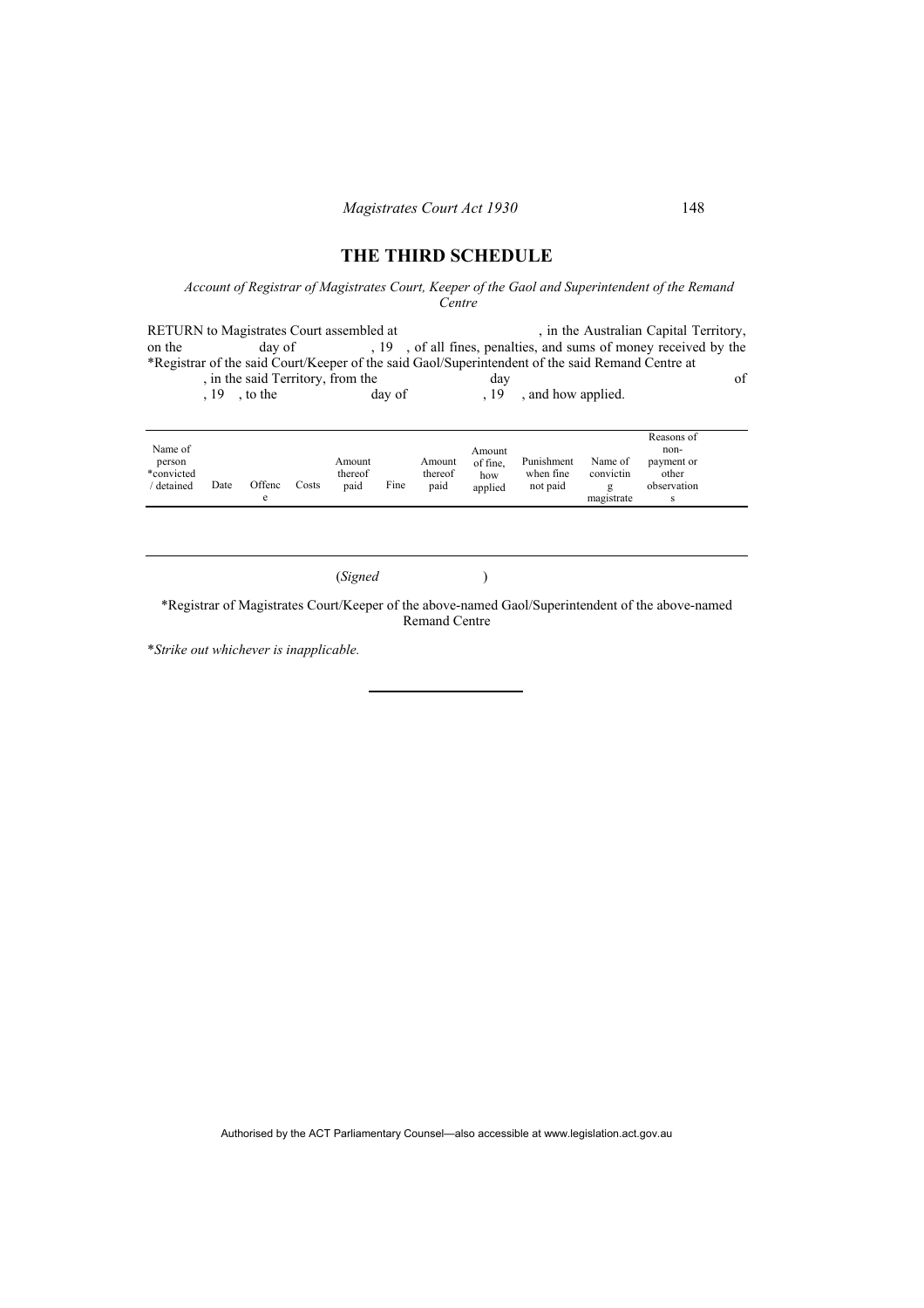### **NOTE**

1. The *Magistrates Court Act 1930* as shown in this reprint comprises Act No. 21, 1930 amended as indicated in the Tables below.

The Australian Capital Territory received Self-Government on 11 May 1989.

For details regarding the application of the *Magistrates Court Act 1930* from 11 May 1989 to 1 July 1990 see the *Australian Capital Territory (Self-Government) Act 1988* of the Commonwealth (No. 106, 1988) and the *A.C.T. Self-Government (Consequential Provisions) Act 1988* of the Commonwealth (No. 109, 1988), in particular sections 3, 34 and Schedules 3 and 5 and section 12 respectively. The *Self-Government (Citation of Laws) Act 1989* (No. 21, 1989) and the *Reserved Laws (Interpretation) Ordinance 1989* (No. 25, 1989) effect the citation change of Ordinance to Act and affect references to Commonwealth legislation.

| Law                                                          | Number<br>and year | Date of<br>notification<br>in Gazette | Date of<br>commencement | Application,<br>saving or<br>transitional<br>provisions |
|--------------------------------------------------------------|--------------------|---------------------------------------|-------------------------|---------------------------------------------------------|
| <b>Court of Petty Sessions</b><br>Ordinance (No. 2) 1930     | 21, 1930           | 21 Nov 1930                           | 21 Nov 1930             |                                                         |
| <b>Court of Petty Sessions</b><br>Ordinance 1932             | 21, 1932           | 17 Nov 1932                           | 17 Nov 1932             |                                                         |
| <b>Court of Petty Sessions</b><br>Ordinance 1934             | 17, 1934           | 19 July 1934                          | 19 July 1934            |                                                         |
| Money Lenders Ordinance<br>1936                              | 13, 1936           | 9 Apr 1936                            | 1 May 1936              | S. 5(2)                                                 |
| <b>Court of Petty Sessions</b><br>Ordinance 1937             | 5, 1937            | 27 May 1937                           | 27 May 1937             | S. 2(2)                                                 |
| <b>Court of Petty Sessions</b><br>Ordinance (No. 2) 1937     | 28, 1937           | 23 Dec 1937                           | 23 Dec 1937             |                                                         |
| <b>Seat of Government</b><br>(Designation) Ordinance<br>1938 | 25, 1938           | 8 Sept 1938                           | 8 Sept 1938             | S.3                                                     |
| as<br>amended<br>by                                          |                    |                                       |                         |                                                         |
| <b>Ordinances Revision</b><br>Ordinance 1938                 | 35, 1938           | 15 Dec 1938                           | 15 Dec 1938             |                                                         |
| <b>Ordinances Revision</b><br>Ordinance 1938                 | 35, 1938           | 15 Dec 1938                           | 15 Dec 1938             |                                                         |
| <b>Court of Petty Sessions</b><br>Ordinance 1940             | 20, 1940           | 7 Nov 1940                            | 7 Nov 1940              |                                                         |
| <b>Court of Petty Sessions</b><br>Ordinance (No. 2) 1940     | 22, 1940           | 12 Dec 1940                           | 12 Dec 1940             |                                                         |
| <b>Court of Petty Sessions</b><br>Ordinance 1949             | 13, 1949           | 1 Dec 1949                            | 1 Dec 1949              | S.4                                                     |
| <b>Court of Petty Sessions</b><br>Ordinance 1951             | 7, 1951            | 26 July 1951                          | 26 July 1951            | S.4                                                     |
| <b>Court of Petty Sessions</b><br>Ordinance (No. 2) 1951     | 12, 1951           | 14 Dec 1951                           | 14 Dec 1951             |                                                         |
| <b>Court of Petty Sessions</b><br>Ordinance 1953             | 14, 1953           | 12 Nov 1953                           | 3 Dec 1953              |                                                         |
| <b>Court of Petty Sessions</b><br>Ordinance 1958             | 12, 1958           | 24 July 1958                          | 24 July 1958            |                                                         |
| <b>Court of Petty Sessions</b><br>Ordinance 1961             | 2, 1961            | 29 Mar 1961                           | 29 Mar 1961             |                                                         |

#### **Table of Laws**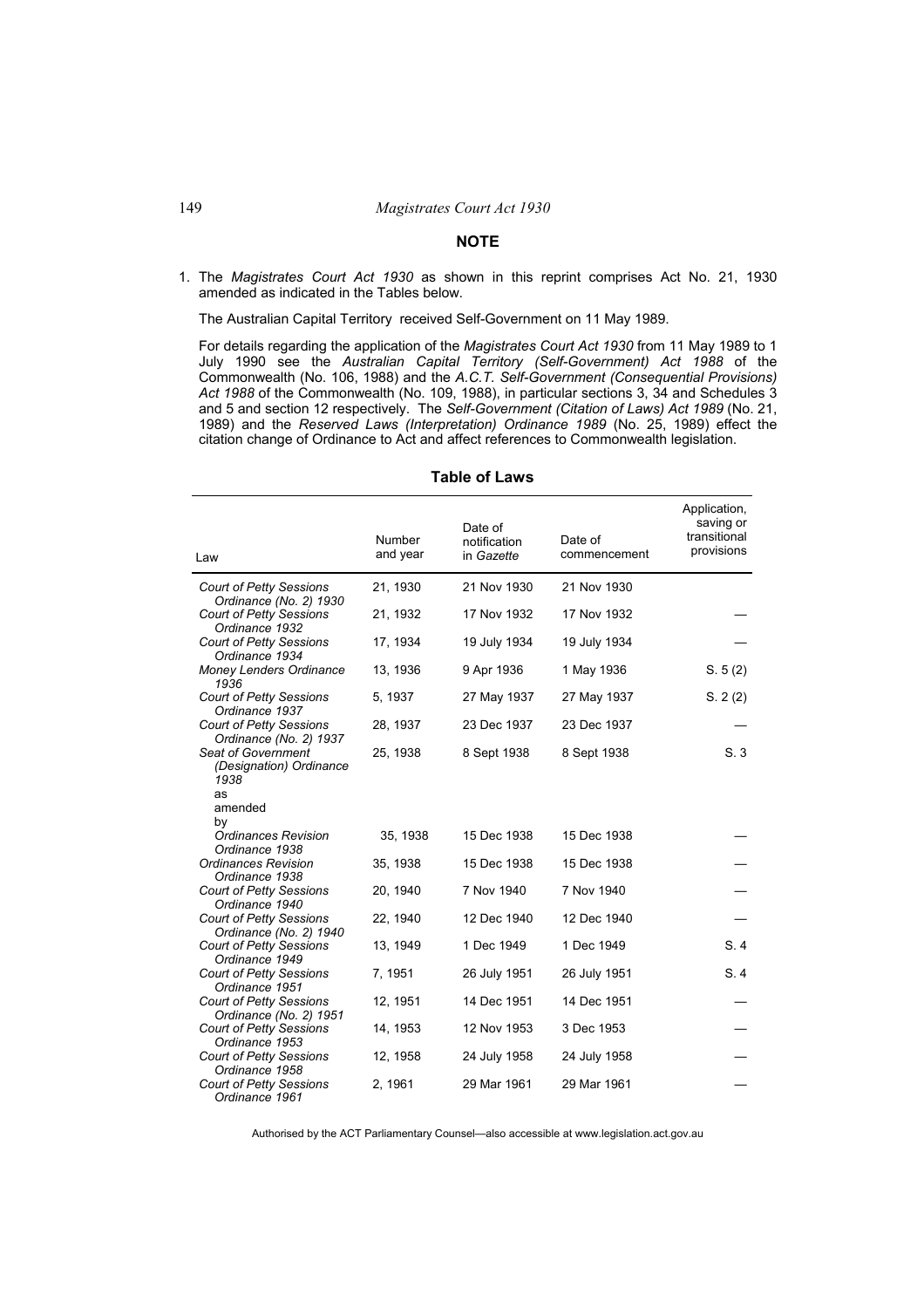# **NOTE**—continued

# **Table of Laws**—continued

| Law                                                                         | Number<br>and year | Date of<br>notification<br>in Gazette | Date of<br>commencement                                                                                   | Application,<br>saving or<br>transitional<br>provisions |
|-----------------------------------------------------------------------------|--------------------|---------------------------------------|-----------------------------------------------------------------------------------------------------------|---------------------------------------------------------|
| <b>Court of Petty Sessions</b><br>Ordinance 1966                            | 2, 1966            | 10 Feb 1966                           | 14 Feb 1966                                                                                               |                                                         |
| <b>Court of Petty Sessions</b><br>Ordinance 1967                            | 1, 1967            | 9 Feb 1967                            | 9 Feb 1967                                                                                                | S. 23                                                   |
| <b>Court of Petty Sessions</b><br>Ordinance 1968                            | 25, 1968           | 19 Dec 1968                           | 1 Jan 1969 (see<br>Gazette 1968,<br>p. 7565)                                                              | Ss. 4 (2), 6 (2)<br>and 13                              |
| <b>Court of Petty Sessions</b><br>Ordinance 1969                            | 12, 1969           | 20 June 1969                          | 20 June 1969                                                                                              | S.5                                                     |
| <b>Court of Petty Sessions</b><br>Ordinance 1970                            | 15, 1970           | 19 Mar 1970                           | 19 Mar 1970                                                                                               |                                                         |
| <b>Court of Petty Sessions</b><br>Ordinance 1972                            | 37, 1972           | 16 Nov 1972                           | Ss. 1, 2, 6 and<br>14: 16 Nov<br>1972<br>Remainder: 1<br>Feb 1973 (see<br>Gazette 1972,<br>No. 118, p. 2) | S.3                                                     |
| <b>Court of Petty Sessions</b><br>Ordinance 1973                            | 48, 1973           | 17 Dec 1973                           | 17 Dec 1973                                                                                               |                                                         |
| <b>Court of Petty Sessions</b><br>Ordinance 1974                            | 14, 1974           | 17 Apr 1974                           | 17 Apr 1974                                                                                               |                                                         |
| Ordinances Revision (Age of<br>Majority) Ordinance 1974                     | 47, 1974           | 24 Oct 1974                           | 1 Nov 1974                                                                                                |                                                         |
| <b>Court of Petty Sessions</b><br>(Amendment) Ordinance<br>1976             | 42, 1976           | 13 Sept 1976                          | 13 Sept 1976                                                                                              |                                                         |
| <b>Court of Petty Sessions</b><br>(Amendment) Ordinance<br>1977             | 4, 1977            | 24 Mar 1977                           | Ss. 1-3 and 10:<br>24 Mar 1977<br>Remainder: 28<br>Mar 1977 (see<br>Gazette 1977,<br>No. S52)             | Ss. 10-12                                               |
| <b>Court of Petty Sessions</b><br>(Amendment) Ordinance<br>(No. 2) 1977     | 34, 1977           | 28 July 1977                          | 28 July 1977                                                                                              | S. 24                                                   |
| <b>Court of Petty Sessions</b><br>(Amendment) Ordinance<br>(No. 3) 1977 (a) | 56, 1977           | 6 Oct 1977                            | 6 Oct 1977 (a)                                                                                            |                                                         |
| <b>Court of Petty Sessions</b><br>(Amendment) Ordinance<br>(No. 4) 1977     | 61, 1977           | 21 Nov 1977                           | 21 Nov 1977                                                                                               | S. 12                                                   |
| <b>Ordinances Revision</b><br>Ordinance 1978                                | 46, 1978           | 28 Dec 1978                           | 28 Dec 1978                                                                                               |                                                         |
| Court of Petty Sessions<br>(Amendment) Ordinance<br>1979                    | 33, 1979           | 14 Nov 1979                           | 14 Nov 1979                                                                                               | S. 13                                                   |
| <b>Court of Petty Sessions</b><br>(Amendment) Ordinance<br>(No. 2) 1979     | 41, 1979           | 18 Dec 1979                           | 18 Dec 1979                                                                                               | S.6                                                     |
| <b>Court of Petty Sessions</b><br>(Amendment) Ordinance<br>1980             | 4, 1980            | 20 Mar 1980                           | 1 Apr 1980 (see<br>Gazette 1980,<br>No. S66)                                                              | Ss. 11 and 12                                           |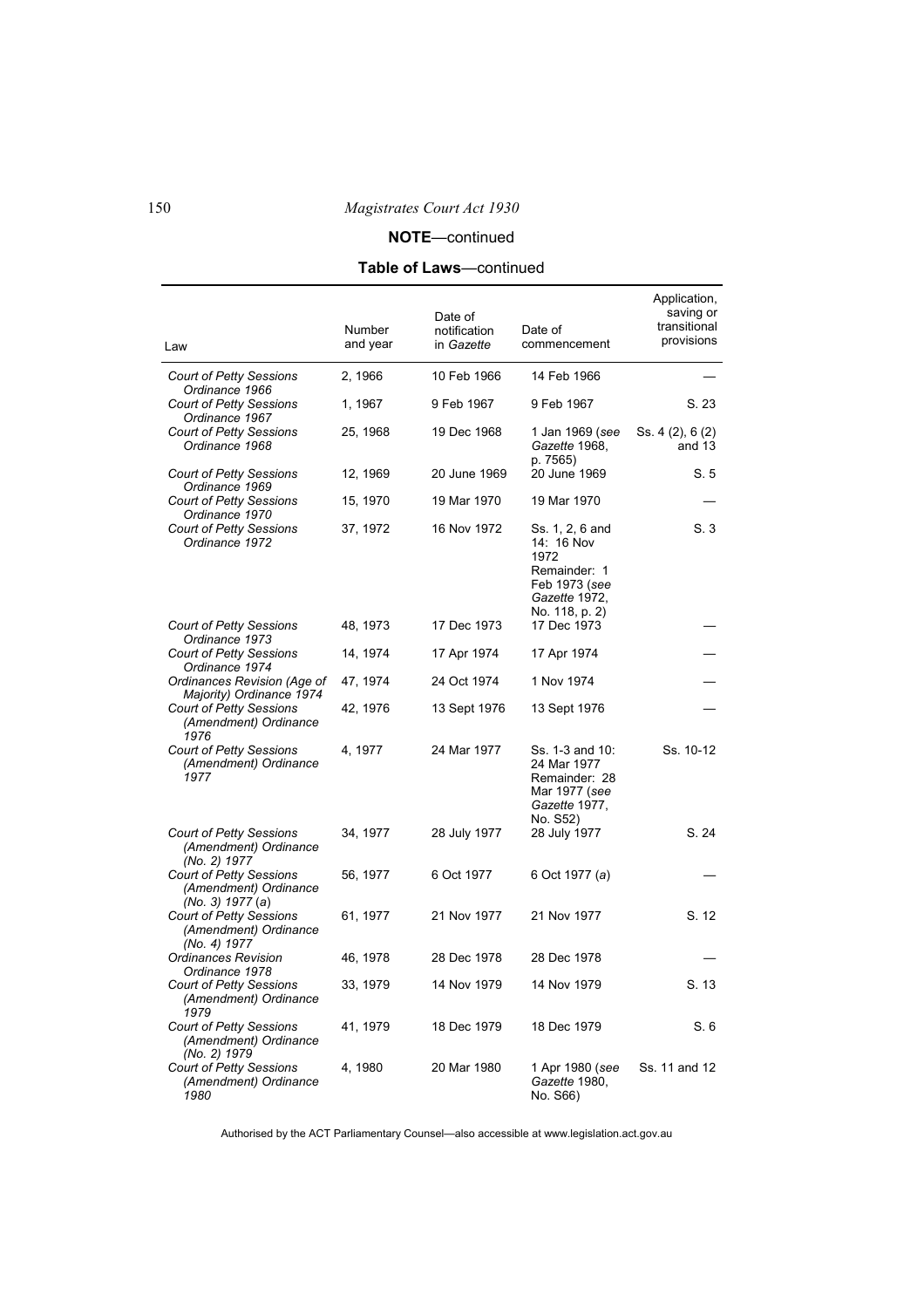# **Table of Laws**—continued

| Law                                                                            | Number<br>and year   | Date of<br>notification<br>in Gazette | Date of<br>commencement                                            | Application,<br>saving or<br>transitional<br>provisions |
|--------------------------------------------------------------------------------|----------------------|---------------------------------------|--------------------------------------------------------------------|---------------------------------------------------------|
| <b>Court of Petty Sessions</b><br>(Amendment) Ordinance<br>(No. 2) 1980        | 10, 1980             | 26 Mar 1980                           | 26 Mar 1980                                                        |                                                         |
| <b>Court of Petty Sessions</b><br>(Amendment) Ordinance<br>1982                | 2, 1982              | 26 Feb 1982                           | 1 Sept 1982<br>(see Gazette<br>1982, No. S178)                     |                                                         |
| <b>Court of Petty Sessions</b><br>(Amendment) Ordinance<br>(No. 2) 1982        | 3, 1982              | 26 Feb 1982                           | 26 Feb 1982                                                        |                                                         |
| <b>Court of Petty Sessions</b><br>(Amendment) Ordinance<br>1984                | 9, 1984              | 11 Apr 1984                           | 11 Apr 1984                                                        |                                                         |
| <b>Court of Petty Sessions</b><br>(Amendment) Ordinance<br>(No. 2) 1984        | 10, 1984             | 11 Apr 1984                           | 11 Apr 1984                                                        |                                                         |
| <b>Court of Petty Sessions</b><br>(Amendment) Ordinance<br>(No. 3) 1984        | 16, 1984             | 1 June 1984                           | 1 June 1984                                                        |                                                         |
| <b>Court of Petty Sessions</b><br>(Amendment) Ordinance<br>(No. 4) 1984        | 61, 1984             | 2 Nov 1984                            | 2 Nov 1984                                                         | S.7                                                     |
| <b>Court of Petty Sessions</b><br>(Amendment) Ordinance<br>(No. 5) 1984        | 62, 1984             | 2 Nov 1984                            | 2 Nov 1984                                                         |                                                         |
| <b>Court of Petty Sessions</b><br>(Amendment) Ordinance<br>1985                | 17, 1985             | 17 Apr 1985                           | 17 Apr 1985                                                        |                                                         |
| Court of Petty Sessions<br>(Amendment) Ordinance<br>(No. 2) 1985               | 18, 1985             | 17 Apr 1985                           | 17 Apr 1985                                                        |                                                         |
| <b>Court of Petty Sessions</b><br>(Amendment) Ordinance<br>(No. 3) 1985        | 41, 1985             | 5 Sept 1985                           | 5 Sept 1985                                                        |                                                         |
| <b>Limitation Ordinance 1985</b><br><b>Magistrates Court Ordinance</b><br>1985 | 66, 1985<br>67, 1985 | 19 Dec 1985<br>19 Dec 1985            | 19 Dec 1985<br>1 Feb 1986 (see<br>Gazette 1986,<br>No. G3, p. 265) | Ss. 36 and 37                                           |
| <b>Magistrates Court</b><br>(Amendment) Ordinance<br>1986                      | 33, 1986             | 7 Aug 1986                            | 7 Aug 1986                                                         |                                                         |
| <b>Domestic Violence</b><br>(Miscellaneous<br>Amendments) Ordinance<br>1986    | 53, 1986             | 4 Sept 1986                           | 1 Oct 1986 (see<br>Gazette 1986,<br>No. S484)                      |                                                         |
| Crimes (Amendment)<br>Ordinance (No. 4) 1986                                   | 57, 1986             | 3 Oct 1986                            | 3 Oct 1986                                                         | S. 15                                                   |
| <b>Magistrates Court</b><br>(Amendment) Ordinance<br>(No. 2) 1986              | 71, 1986             | 30 Oct 1986                           | 1 Apr 1987 (see<br>Gazette 1987,<br>No. S52)                       |                                                         |
| <b>Magistrates Court</b><br>(Amendment) Ordinance<br>(No. 3) 1986              | 74, 1986             | 14 Nov 1986                           | 14 Nov 1986                                                        | S. 66                                                   |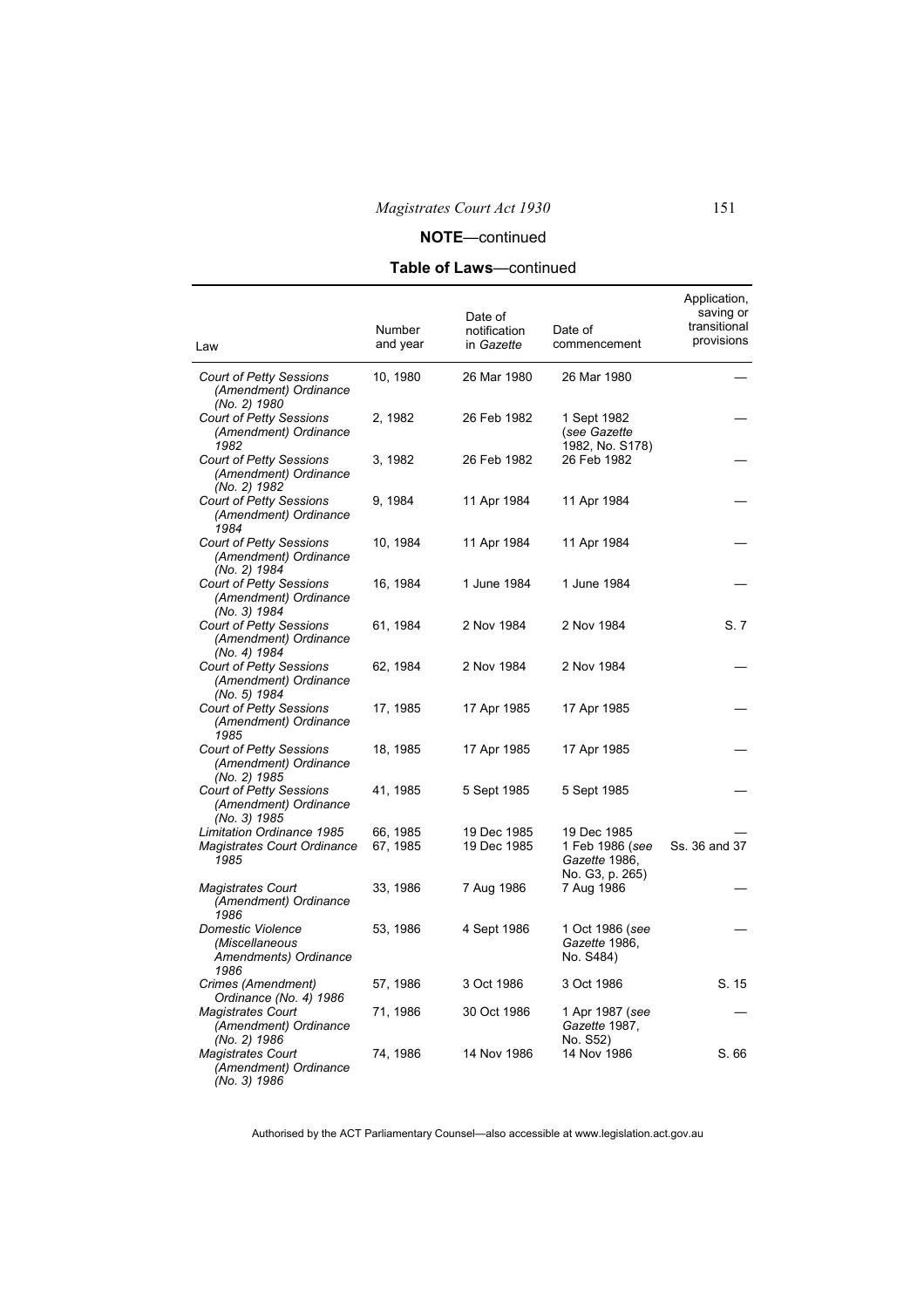# **NOTE**—continued

# **Table of Laws**—continued

| Law                                                                   | Number<br>and year | Date of<br>notification<br>in Gazette | Date of<br>commencement                                                                                           | Application,<br>saving or<br>transitional<br>provisions |
|-----------------------------------------------------------------------|--------------------|---------------------------------------|-------------------------------------------------------------------------------------------------------------------|---------------------------------------------------------|
| <b>Magistrates Court</b><br>(Amendment) Ordinance<br>(No. 4) 1986     | 83, 1986           | 22 Dec 1986                           | 22 Dec 1986                                                                                                       |                                                         |
| <b>Magistrates Court</b><br>(Amendment) Ordinance<br>1987             | 56, 1987           | 21 Oct 1987                           | 21 Oct 1987                                                                                                       |                                                         |
| <b>Magistrates Court</b><br>(Amendment) Ordinance<br>1988             | 45, 1988           | 27 July 1988                          | 27 July 1988                                                                                                      |                                                         |
| <b>Magistrates Court</b><br>(Amendment) Ordinance<br>1989             | 55, 1989           | 30 June 1989                          | 1 July 1989                                                                                                       |                                                         |
| <b>Magistrates Court</b><br>(Amendment) Ordinance<br>(No. 2) 1989     | 59, 1989           | 25 Oct 1989                           | Ss. 11, 12 and<br>14: 27 June<br>1990 (see<br>Gazette 1990,<br>No. GN25,<br>p. 1687)<br>Remainder: 25<br>Oct 1989 | S. 2(2)                                                 |
| <b>Magistrates Court</b><br>(Amendment) Ordinance<br>(No. 3) 1989     | 60, 1989           | 20 Dec 1989                           | 14 Feb 1990<br>(see Gazette<br>1990, No. GN5,<br>p. 216)                                                          |                                                         |
| Crimes (Amendment)<br>Ordinance 1990                                  | 1, 1990            | 23 May 1990                           | 23 May 1990                                                                                                       | S.6                                                     |
| Self-Government<br>(Consequential<br>Amendments) Ordinance<br>1990(b) | 5, 1990            | 27 June 1990                          | Ss. 1 and 2: 27<br>June 1990<br>Remainder: 1<br><b>July 1990</b>                                                  | S. 6(2)                                                 |
| Magistrates Court (Appeals<br>Against Sentence)<br>Ordinance 1990     | 9, 1990            | 29 June 1990                          | 29 June 1990                                                                                                      | S. 11                                                   |
| <b>Magistrates Court</b><br>(Amendment) Act 1990                      | 65, 1990           | 24 Dec 1990                           | 24 Dec 1990                                                                                                       |                                                         |
| Weapons (Consequential<br>Amendments) Act 1991                        | 9, 1991            | 3 Apr 1991                            | Ss. 1 and 2: 3<br>Apr 1991<br>Remainder: 3<br>Oct 1991 (see<br>s. 2 (2))                                          |                                                         |
| <b>Magistrates Court</b><br>(Amendment) Act 1991                      | 38, 1991           | 20 Sept 1991                          | Ss. 1-3: 20 Sept<br>1991<br>Remainder: 25<br>Sept 1991 (see<br>Gazette 1991,<br>No. S103, p. 3)                   |                                                         |
| <b>Magistrates and Coroner's</b><br>Courts (Registrar) Act<br>1991    | 44, 1991           | 20 Sept 1991                          | Ss. 1 and 2: 20<br>Sept 1991<br>Remainder: 25<br>Sept 1991 (see<br>Gazette 1991,<br>No. S103, p. 2)               | Ss. 3 and 4                                             |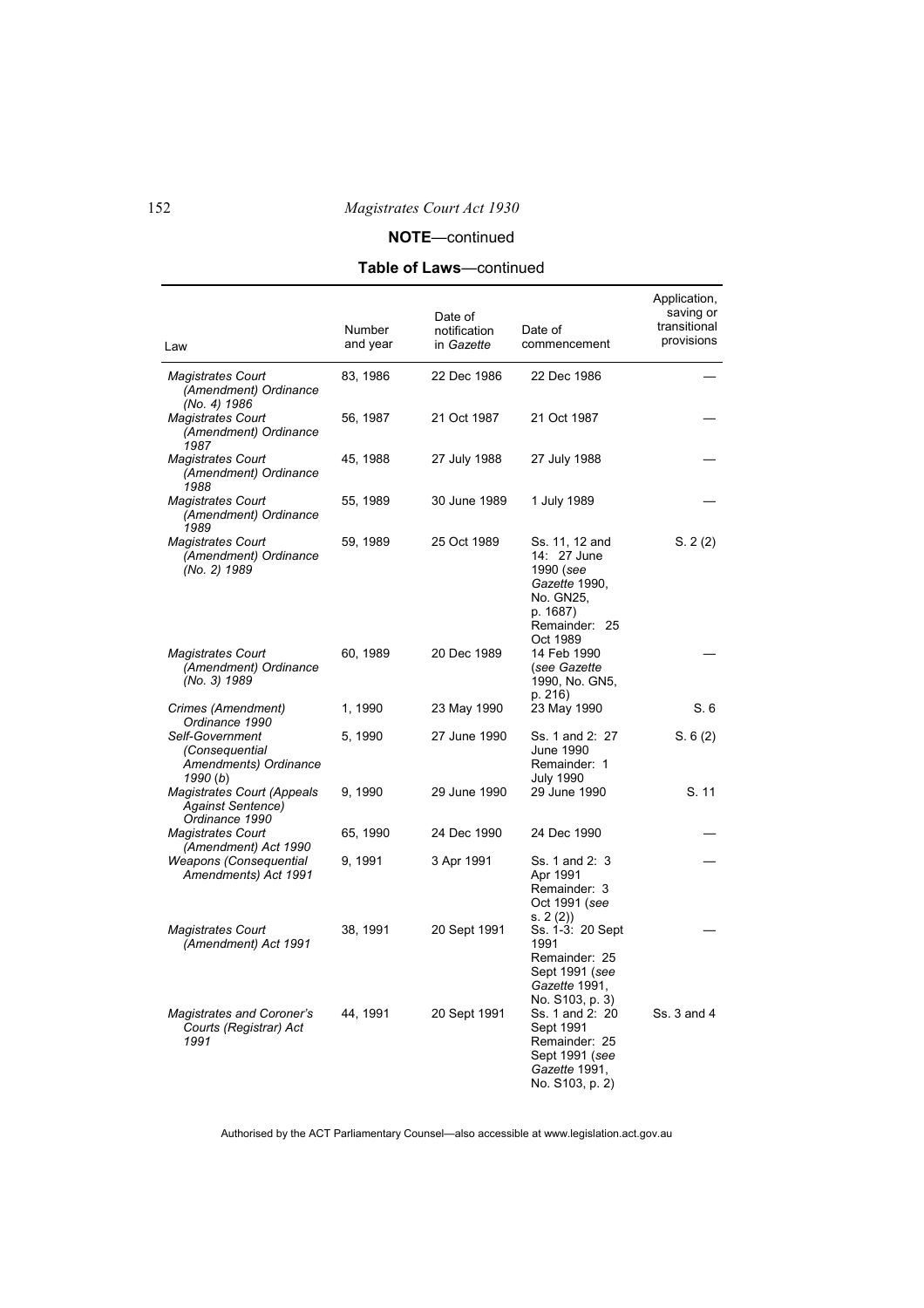**Table of Laws**—continued

| Law                                                                                                | <b>Number</b><br>and year | Date of<br>notification<br>in Gazette | Date of<br>commencement                                                                                                             | Application,<br>saving or<br>transitional<br>provisions |
|----------------------------------------------------------------------------------------------------|---------------------------|---------------------------------------|-------------------------------------------------------------------------------------------------------------------------------------|---------------------------------------------------------|
| <b>Magistrates Court</b><br>(Amendment) Act (No. 2)<br>1991                                        | 79, 1991                  | 11 Dec 1991                           | Ss. 1-3: 11 Dec<br>1991<br>Remainder: 11                                                                                            |                                                         |
| <b>Workers' Compensation</b><br>(Consequential<br>Amendments) Act 1991                             | 106, 1991                 | 15 Jan 1991                           | June 1992<br>Ss. 1 and 2: 15<br>Jan 1992<br>Remainder: 22<br>Jan 1992 (see<br>s. 2 (2) and<br>Gazette 1992,<br>No. S9)              |                                                         |
| <b>Magistrates Court</b><br>(Amendment) Act (No. 3)<br>1991                                        | 112, 1991                 | 10 Jan 1992                           | Ss. 1 and 2: 10<br>Jan 1992<br>Remainder: 18<br>May 1992 (see<br>Gazette 1992,<br>No. S57, p. 2)                                    |                                                         |
| <b>Bail (Consequential</b><br>Amendments) Act 1992                                                 | 9, 1992                   | 28 May 1992                           | Ss. 1 and 2: 28<br>May 1992<br>Remainder: 28<br>Nov 1992                                                                            | S.3                                                     |
| Statute Law Revision<br>(Miscellaneous<br>Provisions) Act 1992                                     | 23, 1992                  | 4 June 1992                           | 4 June 1992                                                                                                                         |                                                         |
| <b>Protection Orders</b><br>(Reciprocal<br>Arrangements)<br>(Consequential<br>Amendments) Act 1992 | 37, 1992                  | 8 July 1992                           | Ss. 7 and 12: 3<br>Aug 1992 (see<br>Gazette 1992,<br>No. S130)<br>Remainder: 8<br><b>July 1992</b>                                  |                                                         |
| Evidence (Amendment) Act<br>1993                                                                   | 2, 1993                   | 1 Mar 1993                            | 1 Mar 1993                                                                                                                          |                                                         |
| <b>Magistrates Court</b><br>(Amendment) Act 1993                                                   | 4, 1993                   | 1 Mar 1993                            | Ss. 1-3: 1 Mar<br>1993<br>Ss. 4-19, 21-24<br>and 26-32: 8<br>Mar 1993 (see<br>Gazette 1993,<br>No. 32)<br>Remainder: 1<br>Sept 1993 | Ss. 31 and 32                                           |
| includes retrospective<br>amendments by                                                            |                           |                                       |                                                                                                                                     |                                                         |
| <b>Magistrates Court</b><br>(Amendment) Act 1996                                                   | 1996 No 6                 | 12 Mar 1996                           | ss 1-3: 12 Mar<br>1996<br>s 7: 25 Sept<br>1991<br>remainder: 12<br>Sept 1996                                                        | s 5(2)                                                  |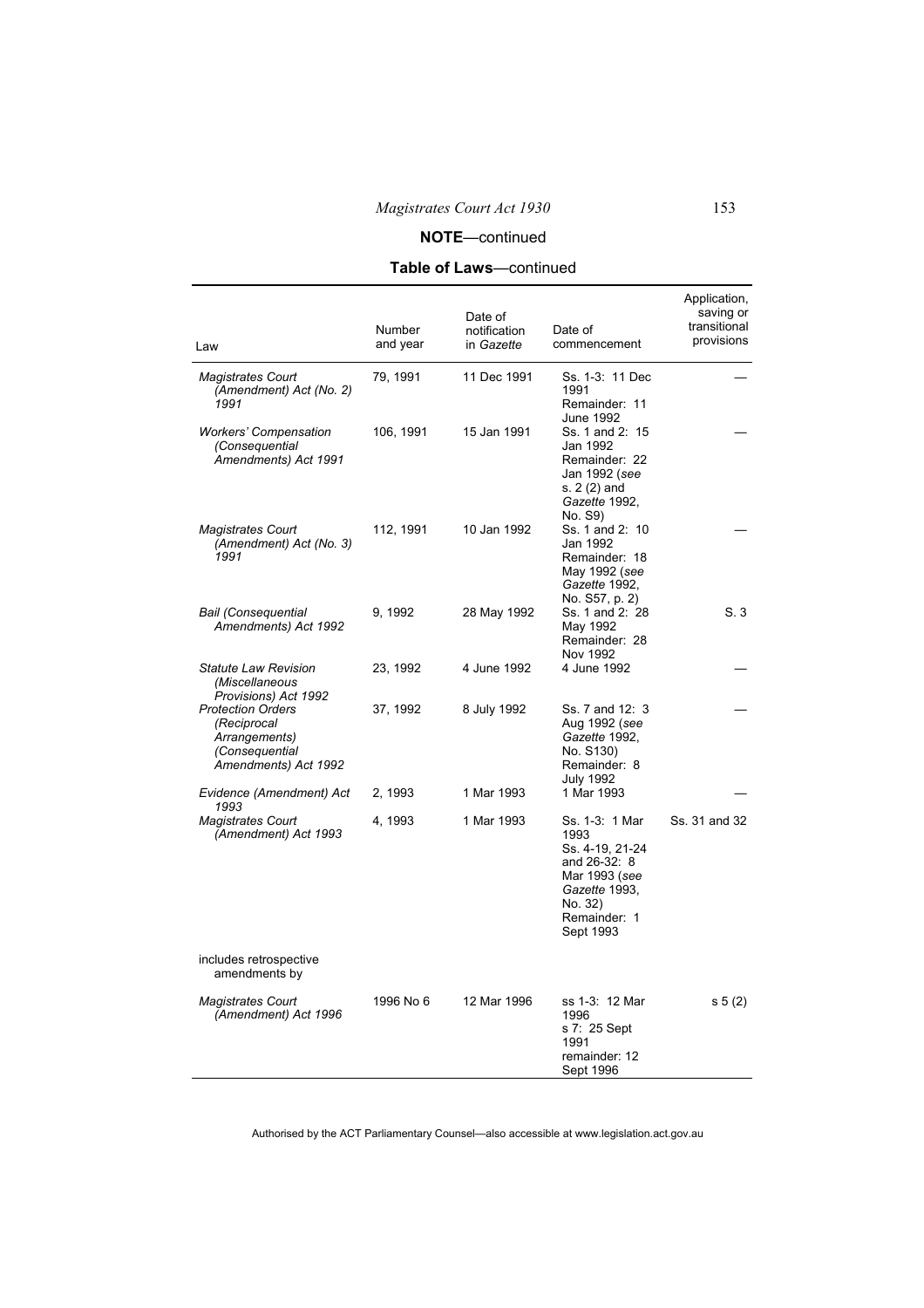### **NOTE**—continued

### **Table of Laws**—continued

|     |                    |                                       |                         | Application,                            |
|-----|--------------------|---------------------------------------|-------------------------|-----------------------------------------|
| Law | Number<br>and vear | Date of<br>notification<br>in Gazette | Date of<br>commencement | saving or<br>transitional<br>provisions |

(*a*) The *Court of Petty Sessions (Amendment) Ordinance (No. 3) 1977* was not laid before each House of the Parliament within 15 sitting days after the day on which it was made and by virtue of subsection 12 (3) of the *Seat of Government (Administration) Act 1910* of the Commonwealth, is void and of no effect. The amendments made by that Ordinance are not incorporated in this reprint.

(*b*) Subsection 6 (1) of the *Self-Government (Consequential Amendments) Ordinance 1990* provides as follows:

"6. (1) The Ordinances specified in Schedule 1 (except the *Legal Practitioners Ordinance 1970*), the Crimes Act, 1900 of the State of New South Wales in its application in the Territory and the rules specified in Schedule 3 are amended—

(a) by inserting 'she or' before 'he' (wherever occurring);

(b) by inserting 'her or' before 'him' (wherever occurring);

(c) by inserting 'her or' before 'his' (wherever occurring); and

(d) by inserting 'herself or' before 'himself' (wherever occurring)."

The amendments have been incorporated in this reprint but do not appear in the Table of Amendments.

**Table of Amendments** 

| ad. = added or inserted                      | rs. = repealed and substituted<br>$am. = amended$<br>$rep. = repeated$                                                                                                                                                       |
|----------------------------------------------|------------------------------------------------------------------------------------------------------------------------------------------------------------------------------------------------------------------------------|
| Provision                                    | How affected                                                                                                                                                                                                                 |
|                                              |                                                                                                                                                                                                                              |
|                                              |                                                                                                                                                                                                                              |
|                                              |                                                                                                                                                                                                                              |
|                                              |                                                                                                                                                                                                                              |
|                                              | rs. No. 12, 1958                                                                                                                                                                                                             |
|                                              | am. No. 25, 1968; No. 37, 1972                                                                                                                                                                                               |
|                                              | rep. No. 14, 1974                                                                                                                                                                                                            |
|                                              | 1958; No. 1, 1967; No. 25, 1968; No. 48, 1973; No. 42, 1976; No. 4, 1980;<br>No. 62, 1984; Nos. 17, 41 and 67, 1985; No. 74, 1986; Nos. 59 and 60,<br>1989; No. 5, 1990; Acts Nos. 38 and 44, 1991; No. 9, 1992; No. 4, 1993 |
|                                              |                                                                                                                                                                                                                              |
|                                              | am. No. 5, 1990                                                                                                                                                                                                              |
| Heading to Div. 1 of Part II ad. No. 4, 1977 |                                                                                                                                                                                                                              |
|                                              | am. No. 67, 1985                                                                                                                                                                                                             |
|                                              |                                                                                                                                                                                                                              |
|                                              | am. No. 67, 1985                                                                                                                                                                                                             |
|                                              |                                                                                                                                                                                                                              |
|                                              | am. Nos. 7 and 12, 1951; No. 48, 1973                                                                                                                                                                                        |
|                                              | rs. No. 4, 1977; No. 67, 1985                                                                                                                                                                                                |
|                                              | am. No. 5, 1990                                                                                                                                                                                                              |
|                                              |                                                                                                                                                                                                                              |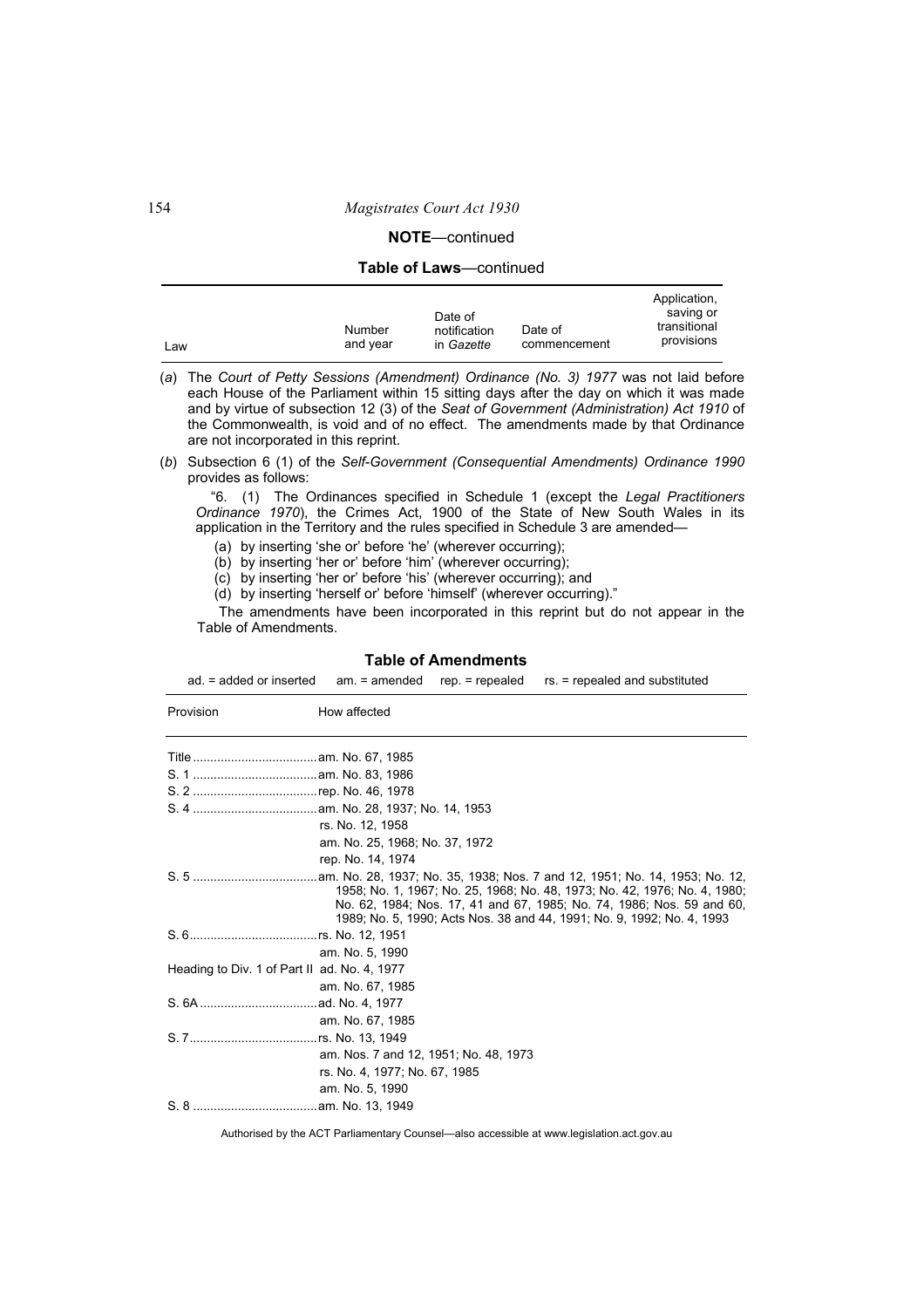## **Table of Amendments**—continued

ad. = added or inserted am. = amended rep. = repealed rs. = repealed and substituted

| Provision                             | How affected                       |
|---------------------------------------|------------------------------------|
|                                       |                                    |
|                                       | rs. No. 4, 1977                    |
|                                       | rep. No. 4, 1977                   |
|                                       |                                    |
|                                       | am. No. 67, 1985                   |
|                                       |                                    |
|                                       | rs. No. 4, 1977                    |
|                                       | am. No. 5, 1990                    |
|                                       |                                    |
|                                       |                                    |
|                                       | am. No. 5, 1990                    |
|                                       |                                    |
|                                       | am. No. 67, 1985; No. 5, 1990      |
|                                       |                                    |
|                                       |                                    |
|                                       | am. Act No. 4, 1993                |
|                                       |                                    |
|                                       |                                    |
|                                       | am. No. 67, 1985; No. 74, 1986     |
| Div. 2 of Part II (ss. 10H<br>$-10L)$ | ad. No. 4, 1977                    |
|                                       |                                    |
|                                       | am. No. 5, 1990                    |
|                                       |                                    |
| Ss. 10K, 10L  ad. No. 4, 1977         |                                    |
|                                       | am. No. 5, 1990                    |
| Heading to Div. 3 of                  | ad. No. 4, 1977                    |
| Part II                               | am. No. 67, 1985; Act No. 44, 1991 |
| Div. 3 of Part II (ss. 10M,           | ad. No. 4, 1977                    |
| 10N)                                  |                                    |
|                                       |                                    |
|                                       | am. No. 67, 1985; Act No. 44, 1991 |
|                                       | rs. No. 4, 1993                    |
|                                       |                                    |
|                                       | am. Act No. 44, 1991               |
| Div. 4 of Part II (ss. 10P,           | ad. No. 4, 1977                    |
| 10Q)                                  |                                    |
|                                       |                                    |
|                                       | am. No. 5, 1990                    |
|                                       |                                    |
|                                       |                                    |
|                                       |                                    |
|                                       |                                    |
| S. 14 rep. No. 37, 1972               |                                    |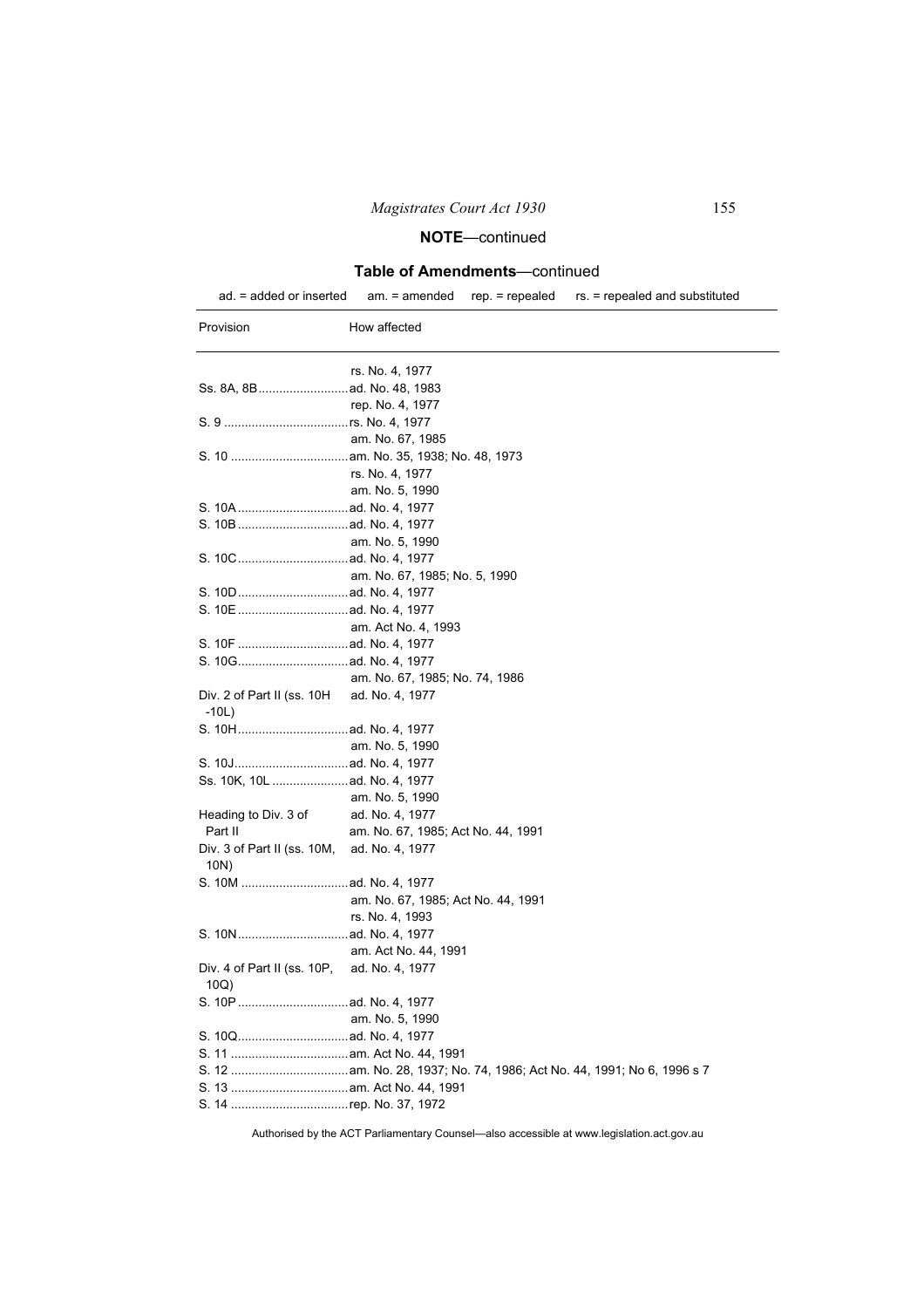# **NOTE**—continued

## **Table of Amendments**—continued

ad. = added or inserted am. = amended rep. = repealed rs. = repealed and substituted

| Provision                                             | How affected                                                                             |
|-------------------------------------------------------|------------------------------------------------------------------------------------------|
|                                                       |                                                                                          |
|                                                       |                                                                                          |
|                                                       |                                                                                          |
|                                                       |                                                                                          |
| Heading to Div. 1 of Part am. No. 67, 1985<br>Ш       |                                                                                          |
|                                                       |                                                                                          |
| Heading to Div. 2 of Part am. No. 67, 1985<br>Ш       |                                                                                          |
|                                                       |                                                                                          |
|                                                       |                                                                                          |
|                                                       | rep. No. 74, 1986                                                                        |
|                                                       |                                                                                          |
|                                                       | am. No. 1, 1967                                                                          |
|                                                       | rep. No. 74, 1986                                                                        |
|                                                       |                                                                                          |
|                                                       |                                                                                          |
|                                                       | rs. No. 14, 1974                                                                         |
|                                                       | am. No. 33, 1979; No. 74, 1986; No. 60, 1989; Acts Nos. 44 and 112, 1991;<br>No. 4, 1993 |
|                                                       |                                                                                          |
|                                                       |                                                                                          |
|                                                       |                                                                                          |
|                                                       | am. Act No. 44, 1991                                                                     |
|                                                       |                                                                                          |
|                                                       |                                                                                          |
|                                                       | rep. No. 74, 1986                                                                        |
|                                                       |                                                                                          |
|                                                       | am. No. 14, 1953; No. 10, 1980; No. 67, 1985                                             |
|                                                       | rep. No. 74, 1986                                                                        |
|                                                       |                                                                                          |
|                                                       | am. No. 74, 1986                                                                         |
|                                                       |                                                                                          |
|                                                       |                                                                                          |
|                                                       |                                                                                          |
|                                                       | rep. No. 17, 1985                                                                        |
|                                                       |                                                                                          |
| Div. 3 of Part IV (ss. 32 rep. No. 74, 1986<br>$-36)$ |                                                                                          |
|                                                       |                                                                                          |
|                                                       | rep. No. 74, 1986                                                                        |
|                                                       |                                                                                          |
|                                                       | rep. No. 74, 1986                                                                        |
|                                                       |                                                                                          |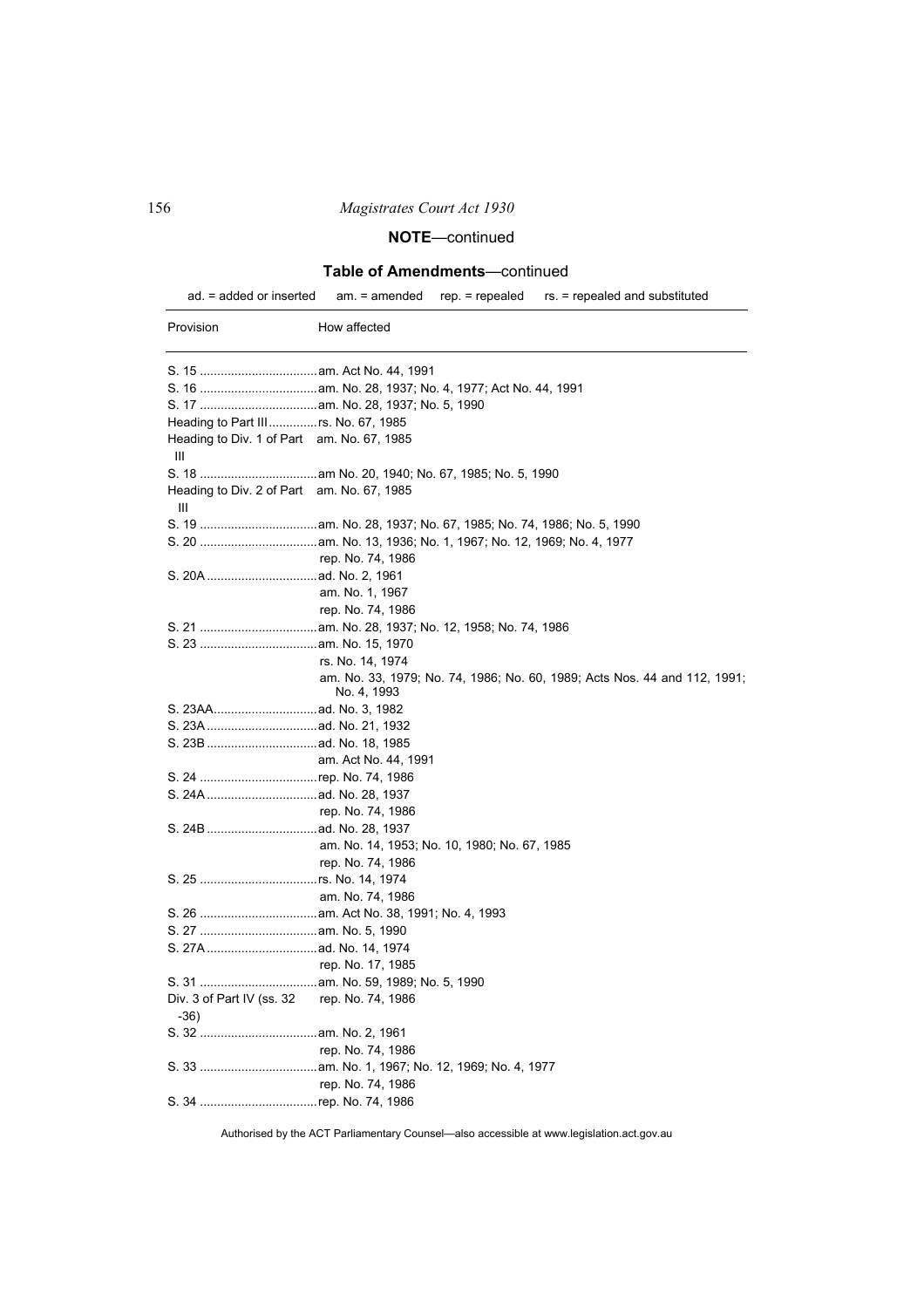## **Table of Amendments**—continued

ad. = added or inserted am. = amended rep. = repealed rs. = repealed and substituted

| Provision | How affected                                                                           |
|-----------|----------------------------------------------------------------------------------------|
|           |                                                                                        |
|           | rep. No. 74, 1986                                                                      |
|           |                                                                                        |
|           |                                                                                        |
|           |                                                                                        |
|           |                                                                                        |
|           |                                                                                        |
|           |                                                                                        |
|           | am. No. 14, 1953; No. 74, 1986; Act No. 44, 1991                                       |
|           |                                                                                        |
|           |                                                                                        |
|           |                                                                                        |
|           | rep. No. 9, 1992                                                                       |
|           |                                                                                        |
|           |                                                                                        |
|           |                                                                                        |
|           |                                                                                        |
|           | rep. No. 2, 1993                                                                       |
|           |                                                                                        |
|           | am. No. 41, 1985; Nos. 71, 74 and 83, 1986; No. 5, 1990; Acts Nos. 44 and<br>106, 1991 |
|           |                                                                                        |
|           |                                                                                        |
|           |                                                                                        |
|           |                                                                                        |
|           | am. No. 37, 1972                                                                       |
|           | rs. No. 14, 1974; No. 4, 1980                                                          |
|           | am. Act No. 44, 1991                                                                   |
|           |                                                                                        |
|           |                                                                                        |
|           |                                                                                        |
|           |                                                                                        |
|           |                                                                                        |
|           |                                                                                        |
|           |                                                                                        |
|           | Ss. 67A, 67B  ad. No. 74, 1986                                                         |
|           | am. No. 5, 1990                                                                        |
|           |                                                                                        |
|           |                                                                                        |
|           |                                                                                        |
|           |                                                                                        |
|           |                                                                                        |
|           |                                                                                        |
|           |                                                                                        |
|           |                                                                                        |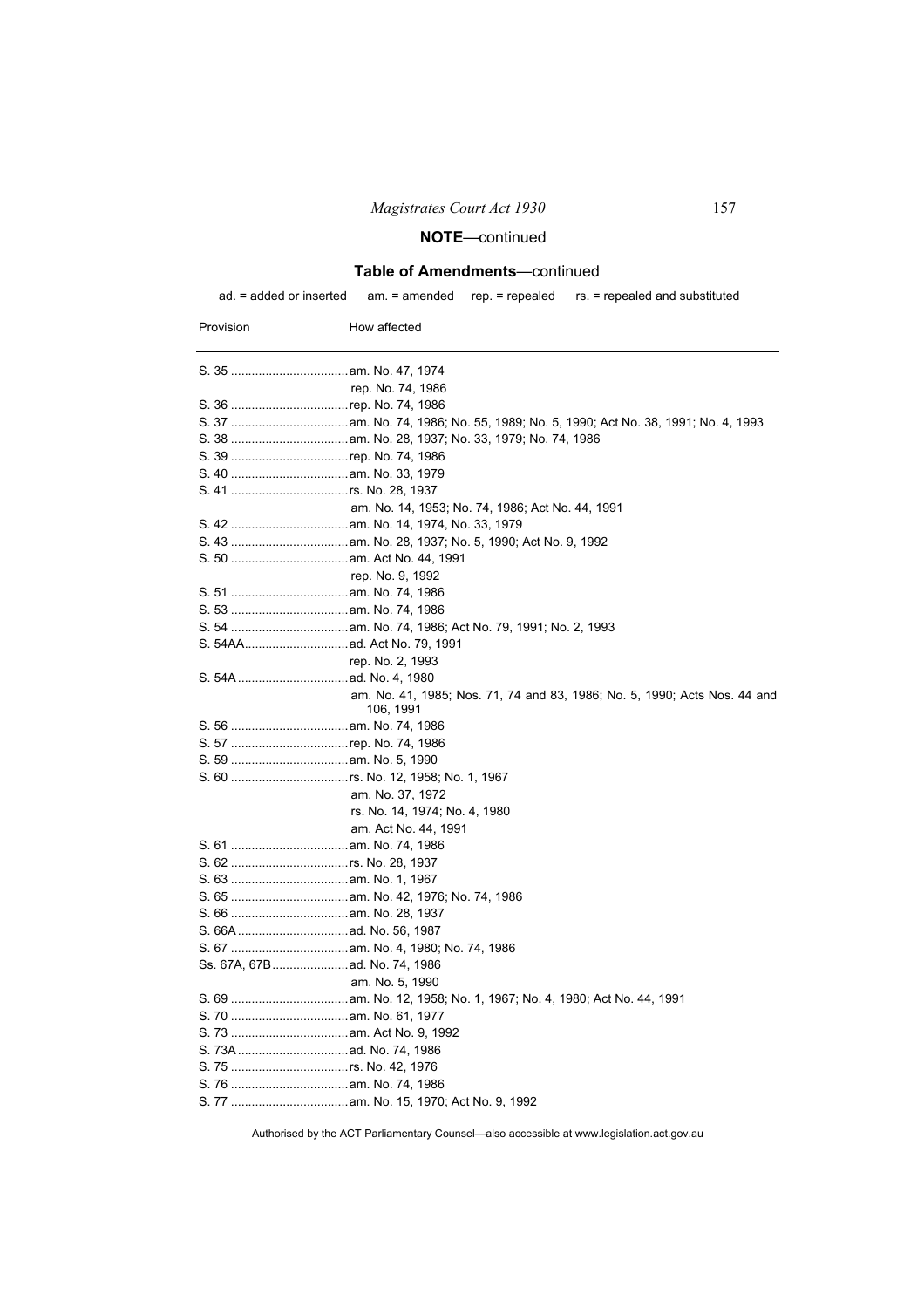# **NOTE**—continued

## **Table of Amendments**—continued

ad. = added or inserted am. = amended rep. = repealed rs. = repealed and substituted

| Provision | How affected                                     |
|-----------|--------------------------------------------------|
|           |                                                  |
|           |                                                  |
|           |                                                  |
|           |                                                  |
|           | rep. Act No. 9, 1992                             |
|           |                                                  |
|           |                                                  |
|           |                                                  |
|           |                                                  |
|           |                                                  |
|           | Div. 1A of Part VI (s. 88A). ad. No. 56, 1987    |
|           |                                                  |
|           |                                                  |
|           |                                                  |
|           | am. No. 56, 1987; Act No. 9, 1992                |
|           |                                                  |
|           | am. No. 1, 1967                                  |
|           | rs. No. 14, 1974                                 |
|           | am. No. 61, 1977; Act No. 44, 1991               |
|           |                                                  |
|           | am. Act No. 44, 1991                             |
|           |                                                  |
|           | am. No. 61, 1977                                 |
|           |                                                  |
|           |                                                  |
|           | am. No. 41, 1985; No. 5, 1990                    |
|           |                                                  |
|           |                                                  |
|           | 41, 1985; No. 74, 1986; No. 56, 1987             |
|           |                                                  |
|           |                                                  |
|           |                                                  |
|           |                                                  |
|           |                                                  |
|           | am. No. 1, 1967; No. 59, 1989                    |
|           |                                                  |
|           | rep. No. 12, 1958                                |
|           | Div. 2A of Part VI (s. 97)ad. No. 9, 1984        |
|           |                                                  |
|           | am. No. 56, 1987                                 |
|           | Heading to Div. 3 of Part VI am. Act No. 9, 1992 |
|           |                                                  |
|           | rep. No. 59, 1989                                |
|           |                                                  |
|           |                                                  |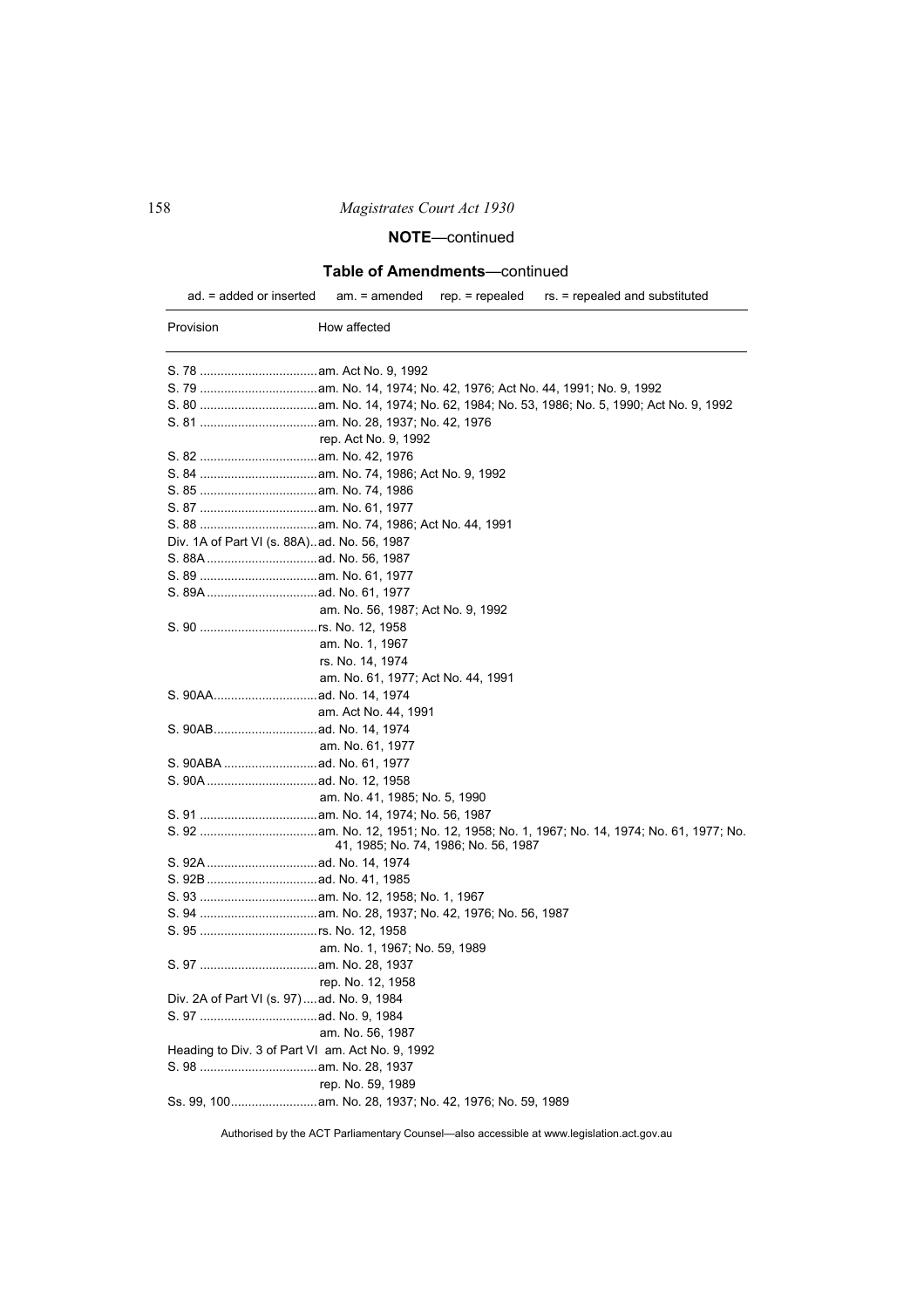## **Table of Amendments**—continued

ad. = added or inserted am. = amended rep. = repealed rs. = repealed and substituted

| Provision               | How affected                                    |
|-------------------------|-------------------------------------------------|
|                         | rep. Act No. 9, 1992                            |
|                         |                                                 |
|                         | rep. Act No. 9, 1992                            |
|                         |                                                 |
|                         | rep. Act No. 9, 1992                            |
|                         |                                                 |
|                         |                                                 |
|                         |                                                 |
|                         |                                                 |
|                         |                                                 |
|                         |                                                 |
|                         |                                                 |
|                         |                                                 |
|                         | Part VIIA (ss. 116A-116J)ad. No. 14, 1974       |
|                         | rep. No. 33, 1979                               |
|                         | Part VIIA (ss. 116A-116I)ad. No. 33, 1979       |
|                         |                                                 |
|                         | rs. No. 33, 1979                                |
|                         | am. No. 10, 1984; No. 5, 1990; Act No. 4, 1993  |
|                         |                                                 |
|                         | rs. No. 33, 1979                                |
|                         | am. Act No. 4, 1993                             |
|                         |                                                 |
|                         |                                                 |
|                         | rs. No. 33, 1979                                |
|                         | am. Act No. 44, 1991; No. 4, 1993               |
|                         |                                                 |
|                         |                                                 |
|                         | rs. No. 33, 1979                                |
|                         | am. No. 59, 1989; Act No. 44, 1991; No. 4, 1993 |
|                         |                                                 |
|                         | rs. No. 33, 1979; Act No. 4, 1993               |
|                         |                                                 |
|                         | rs. No. 33, 1979                                |
|                         | am. Act No. 44, 1991; No. 4, 1993               |
|                         |                                                 |
|                         | rep. No. 33, 1979                               |
| Part VIII (ss. 117-134, | rep. No. 74, 1986                               |
| 134A, 134B, 135-140)    |                                                 |
|                         | Ss. 117-122 rep. No. 74, 1986                   |
|                         |                                                 |
|                         | rep. No. 74, 1986                               |
|                         | S. 124 rep. No. 74, 1986                        |
|                         |                                                 |
|                         |                                                 |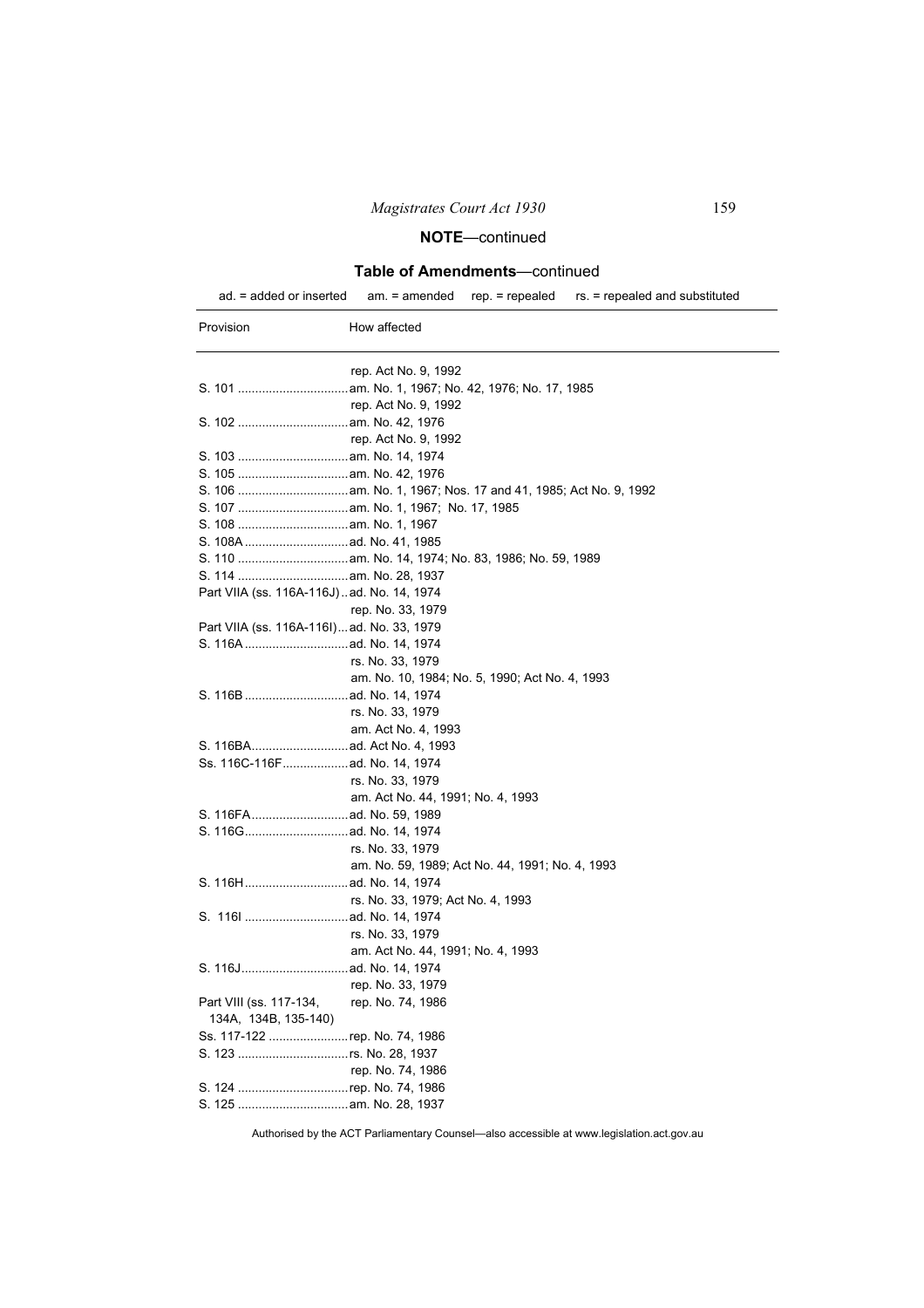# **NOTE**—continued

## **Table of Amendments**—continued

ad. = added or inserted am. = amended rep. = repealed rs. = repealed and substituted

| Provision | How affected                                              |
|-----------|-----------------------------------------------------------|
|           |                                                           |
|           | rep. No. 74, 1986                                         |
|           | S. 126 rep. No. 74, 1986                                  |
|           |                                                           |
|           | rep. No. 74, 1986                                         |
|           |                                                           |
|           | rep. No. 74, 1986                                         |
|           |                                                           |
|           | am. No. 4, 1980                                           |
|           | rep. No. 74, 1986                                         |
|           | Ss. 130, 131rep. No. 74, 1986                             |
|           |                                                           |
|           | rep. No. 74, 1986                                         |
|           |                                                           |
|           | rep. No. 74, 1986                                         |
|           |                                                           |
|           | rep. No. 74, 1986                                         |
|           |                                                           |
|           | am. No. 46, 1978                                          |
|           | rep. No. 74, 1986                                         |
|           |                                                           |
|           | rep. No. 74, 1986                                         |
|           | Ss. 136-138 rep. No. 74, 1986                             |
|           |                                                           |
|           | rep. No. 74, 1986                                         |
|           |                                                           |
|           | rep. No. 74, 1986                                         |
|           |                                                           |
|           |                                                           |
|           |                                                           |
|           |                                                           |
|           | am. No. 10, 1980; No. 74, 1986; Acts Nos. 38 and 44, 1991 |
|           | S. 146 rep. No. 57, 1986                                  |
|           | ad. No. 60, 1989                                          |
|           | rs. Act No. 112, 1991                                     |
|           | am. No. 4, 1993                                           |
|           |                                                           |
|           | No. 112, 1991; No. 23, 1992; No. 4, 1993                  |
|           |                                                           |
|           | am. Acts Nos. 44 and 112, 1991                            |
|           |                                                           |
|           | S. 149 rep. No. 74, 1986                                  |
|           | Act No. 112, 1991; No. 4, 1993                            |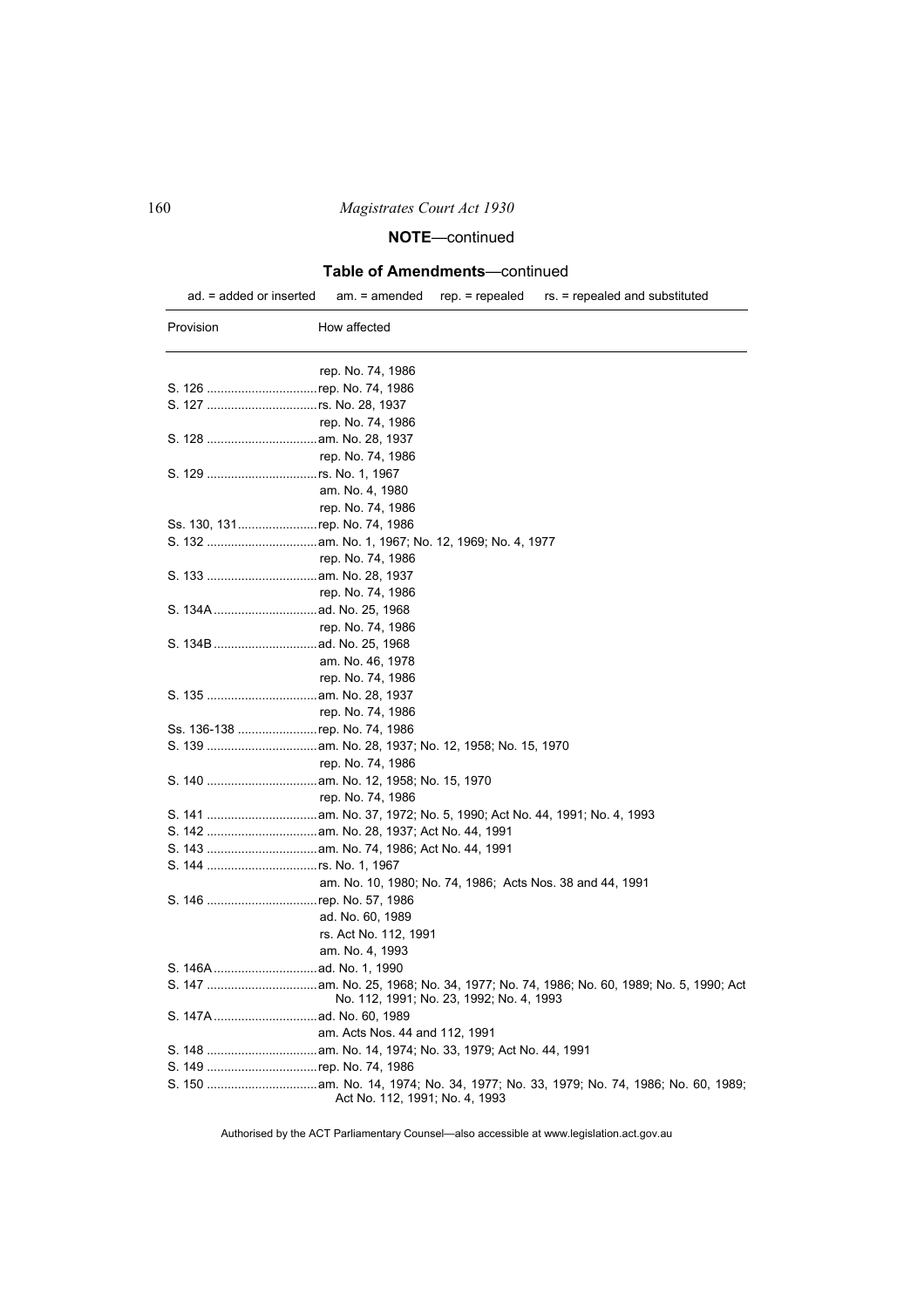## **Table of Amendments**—continued

ad. = added or inserted am. = amended rep. = repealed rs. = repealed and substituted

| Provision                                    | How affected                       |
|----------------------------------------------|------------------------------------|
|                                              |                                    |
|                                              | am. Acts Nos. 44 and 112, 1991     |
|                                              |                                    |
|                                              | am. Act No. 44, 1991               |
|                                              |                                    |
|                                              |                                    |
| Ss. 153A-153C  ad. No. 60, 1989              |                                    |
|                                              | am. Act No. 44, 1991               |
|                                              |                                    |
|                                              |                                    |
|                                              | am. Acts Nos. 44 and 112, 1991     |
|                                              |                                    |
|                                              |                                    |
|                                              |                                    |
|                                              |                                    |
|                                              |                                    |
|                                              |                                    |
|                                              |                                    |
|                                              |                                    |
|                                              |                                    |
|                                              |                                    |
| Div. 2A of Part IX                           | ad. No. 2, 1982                    |
| (ss. 166A-166E)                              |                                    |
|                                              |                                    |
|                                              | am. Act No. 44, 1991               |
|                                              |                                    |
| Ss. 166C-166E  ad. No. 2, 1982               |                                    |
|                                              | am. Act No. 44, 1991               |
| Div. 3 of Part IX (ss. 167 rep. No. 74, 1986 |                                    |
| $-169$                                       |                                    |
|                                              |                                    |
|                                              | rep. No. 74, 1986                  |
| Ss. 168, 169rep. No. 74, 1986                |                                    |
|                                              |                                    |
|                                              |                                    |
|                                              |                                    |
|                                              |                                    |
|                                              | am. No. 15, 1970; Act No. 44, 1991 |
|                                              |                                    |
|                                              |                                    |
|                                              |                                    |
| Ss. 182-184  am. Act No. 44, 1991            |                                    |
| S. 185 rs. No. 1, 1967                       |                                    |
|                                              |                                    |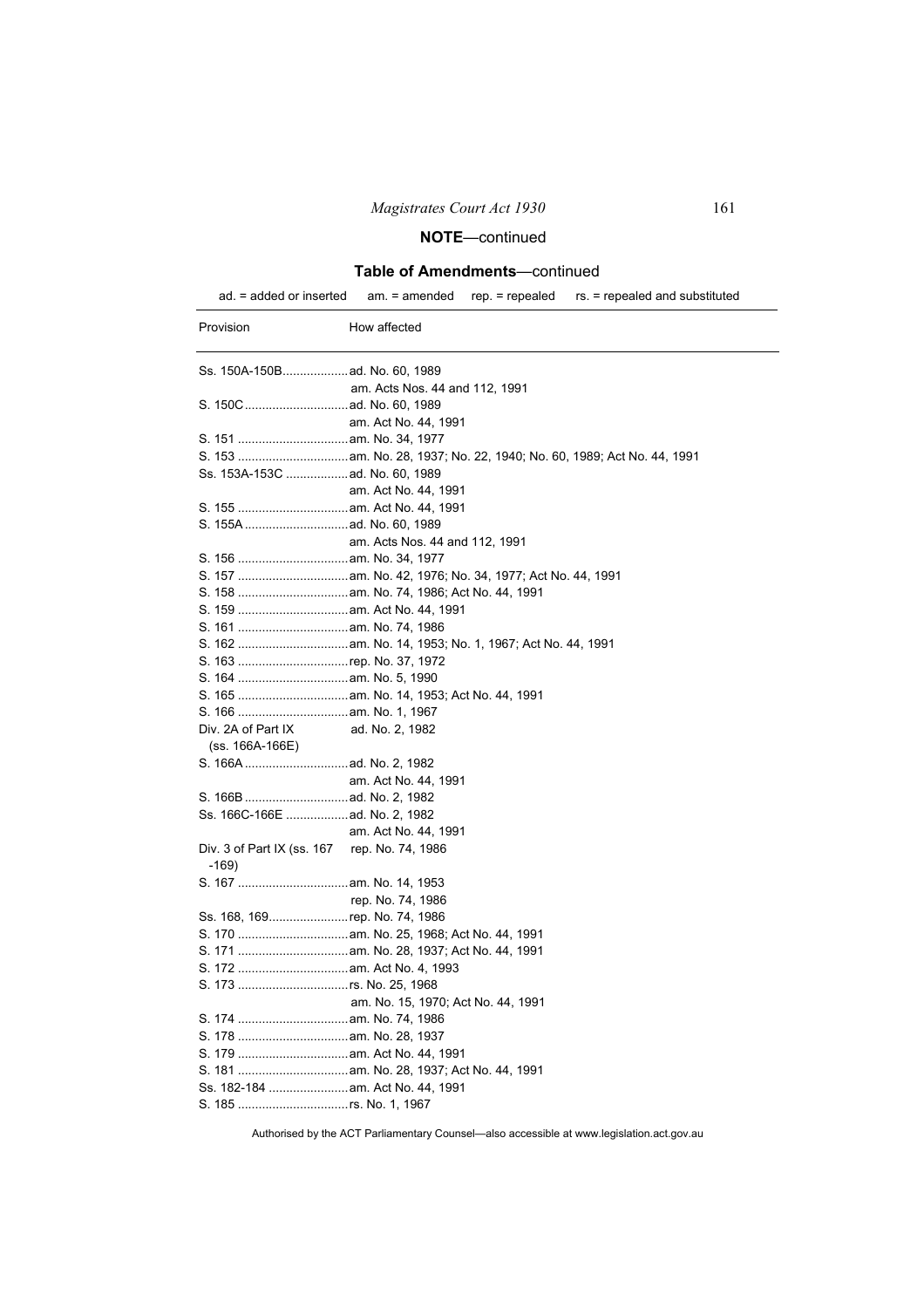# **NOTE**—continued

## **Table of Amendments**—continued

ad. = added or inserted am. = amended rep. = repealed rs. = repealed and substituted

| Provision                                                   | How affected                      |
|-------------------------------------------------------------|-----------------------------------|
|                                                             | rep. No. 37, 1972                 |
|                                                             |                                   |
|                                                             |                                   |
|                                                             | rs. Act No. 4, 1993               |
| S. 190 rs. No. 74, 1986                                     |                                   |
|                                                             | am. No. 5, 1990; Act No. 44, 1991 |
|                                                             |                                   |
|                                                             |                                   |
|                                                             |                                   |
|                                                             |                                   |
| Part X (ss. 196-206) rep. Act No. 65, 1990                  |                                   |
| Part X (ss. 196-206, 206A .ad. Act No. 65, 1990<br>$-206R)$ |                                   |
|                                                             |                                   |
|                                                             | rs. Act No. 65, 1990              |
|                                                             | am. No. 37, 1992                  |
| Ss. 197, 198rs. Act No. 65, 1990                            |                                   |
|                                                             |                                   |
|                                                             | rs. Act No. 65, 1990              |
|                                                             | am. No. 44, 1991                  |
|                                                             |                                   |
|                                                             | rs. Act No. 65, 1990              |
|                                                             |                                   |
|                                                             | am. No. 44, 1991                  |
| Ss. 202-204 rs. Act No. 65, 1990                            |                                   |
|                                                             |                                   |
|                                                             | rs. Act No. 65, 1990              |
| S. 206 rs. Act No. 65, 1990                                 |                                   |
|                                                             |                                   |
|                                                             | am. No. 44, 1991                  |
| Ss. 206B, 206Cad. Act No. 65, 1990                          |                                   |
|                                                             |                                   |
|                                                             | am. No. 9, 1991                   |
|                                                             |                                   |
|                                                             | am. No. 37, 1992                  |
|                                                             |                                   |
| Ss. 206J, 206K  ad. Act No. 65, 1990                        |                                   |
|                                                             | am. No. 44, 1991                  |
|                                                             |                                   |
|                                                             | am. No. 37, 1992                  |
|                                                             |                                   |
|                                                             |                                   |
|                                                             | am. No. 44, 1991                  |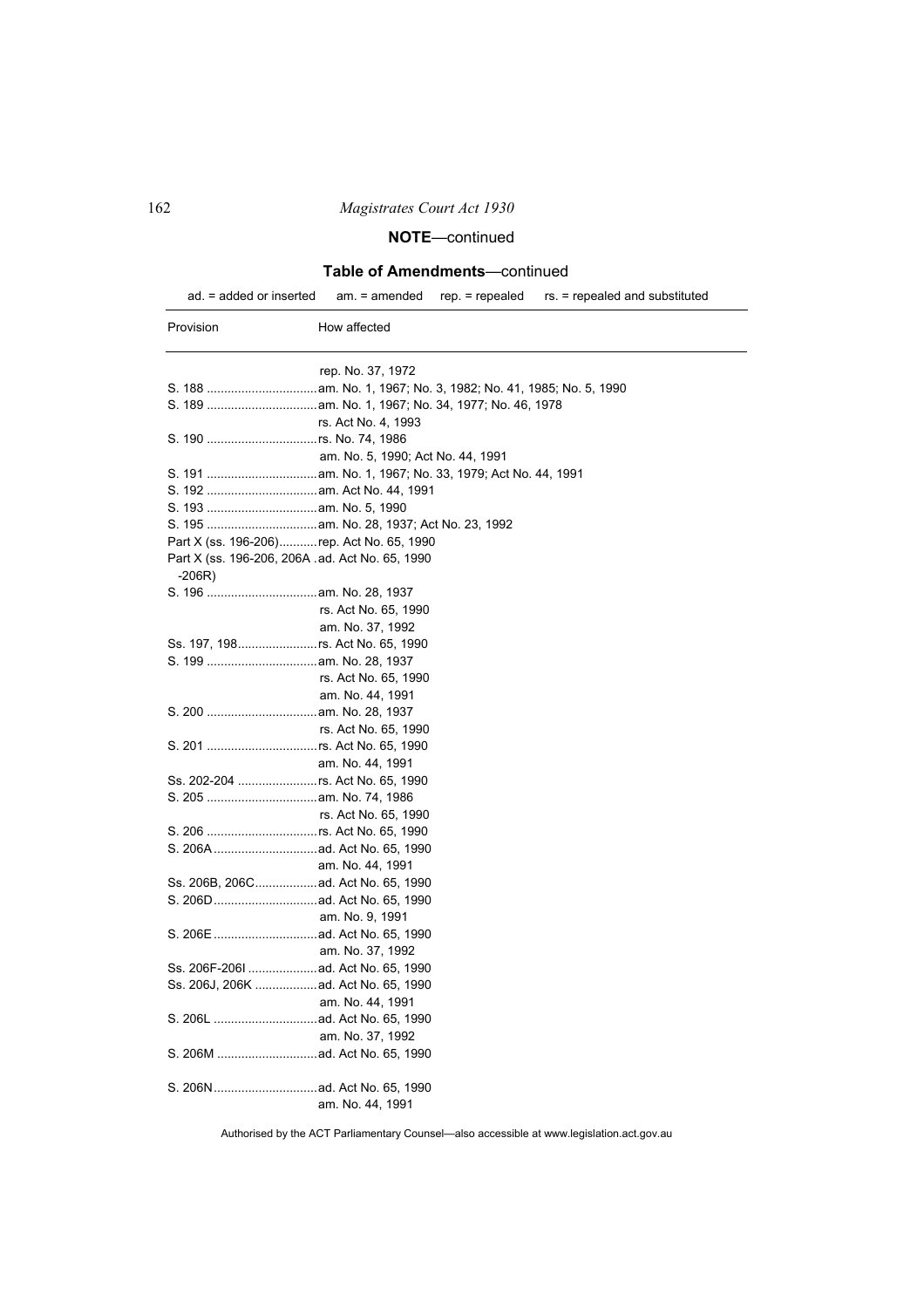## **Table of Amendments**—continued

ad. = added or inserted am. = amended rep. = repealed rs. = repealed and substituted

| Provision                                    | How affected                                                                                   |
|----------------------------------------------|------------------------------------------------------------------------------------------------|
|                                              |                                                                                                |
| Heading to Part XI  rs. No. 37, 1972         |                                                                                                |
| Div. 1 of Part XI (s. 207)  ad. No. 37, 1972 |                                                                                                |
|                                              |                                                                                                |
|                                              | am. No. 1, 1967; No. 25, 1968                                                                  |
|                                              | rs. No. 37, 1972                                                                               |
|                                              | am. No. 67, 1985; Act No. 65, 1990                                                             |
| Div. 2 of Part XI (ss. 208<br>$-219$         | ad. No. 37, 1972                                                                               |
|                                              |                                                                                                |
|                                              | am. No. 14, 1953; No. 12, 1958; No. 25, 1968                                                   |
|                                              | rs. No. 37, 1972                                                                               |
|                                              | am. No. 16, 1984; Nos. 41 and 67, 1985; Nos. 33 and 74, 1986; Act No. 65,<br>1990; No. 9, 1992 |
|                                              |                                                                                                |
|                                              | am. No. 1, 1967; No. 25, 1968                                                                  |
|                                              | rep. No. 37, 1972                                                                              |
|                                              |                                                                                                |
|                                              | rep. No. 37, 1972                                                                              |
|                                              |                                                                                                |
|                                              | rs. No. 28, 1937                                                                               |
|                                              | am. No. 1, 1967                                                                                |
|                                              | rs. No. 37, 1972                                                                               |
|                                              | am. No. 61, 1984; No. 67, 1985                                                                 |
|                                              | rs. No. 74, 1986                                                                               |
|                                              |                                                                                                |
|                                              | rs. No. 28, 1937; No. 37, 1972                                                                 |
|                                              | S. 211 rs. No. 28, 1937; No. 37, 1972; No. 18, 1985                                            |
|                                              | rep. No. 74, 1986                                                                              |
|                                              |                                                                                                |
|                                              | am. No. 1, 1967                                                                                |
|                                              | rs. No. 37, 1972                                                                               |
|                                              | rep. No. 18, 1985                                                                              |
|                                              | S. 213 rs. No. 28, 1937; No. 37, 1972                                                          |
|                                              | rep. No. 18, 1985                                                                              |
|                                              |                                                                                                |
|                                              | am. No. 1, 1967                                                                                |
|                                              | rs. No. 37, 1972                                                                               |
|                                              | am. No. 61, 1984; Act No. 65, 1990                                                             |
|                                              |                                                                                                |
|                                              | rep. Act No. 9, 1992                                                                           |
| S. 215 rep. No. 28, 1937                     |                                                                                                |
|                                              | ad. No. 37, 1972<br>am. No. 67, 1985                                                           |
|                                              |                                                                                                |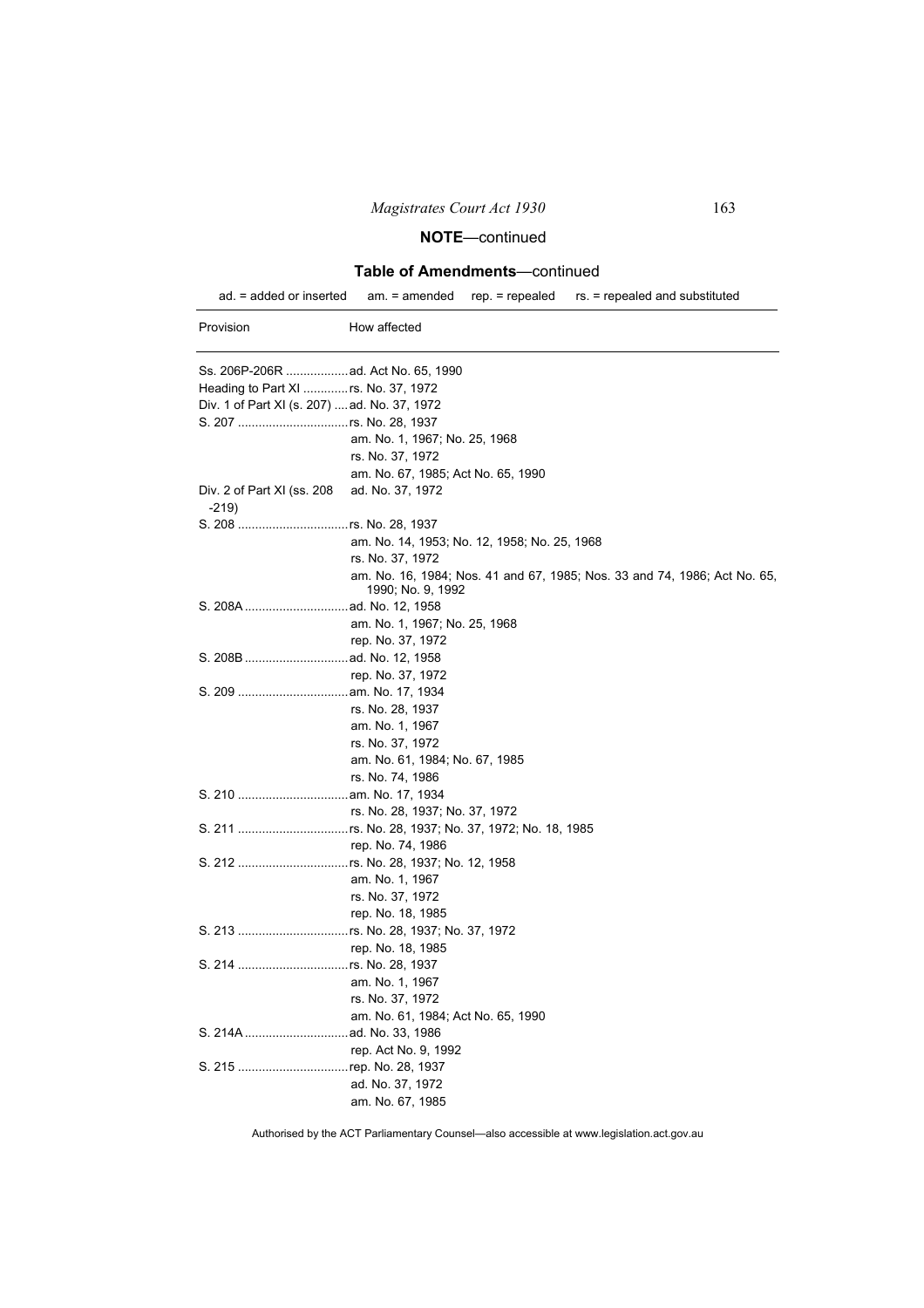# **NOTE**—continued

## **Table of Amendments**—continued

ad. = added or inserted am. = amended rep. = repealed rs. = repealed and substituted

| Provision                                               | How affected                                                                       |
|---------------------------------------------------------|------------------------------------------------------------------------------------|
|                                                         | rep. No. 74, 1986                                                                  |
| S. 216 rep. No. 28, 1937                                |                                                                                    |
|                                                         | ad. No. 37, 1972                                                                   |
|                                                         | am. No. 62, 1984; No. 74, 1986; Act No. 9, 1992                                    |
| S. 217 rep. No. 28, 1937                                |                                                                                    |
|                                                         | ad. No. 37, 1972                                                                   |
|                                                         | rep. No. 74, 1986                                                                  |
| S. 218 rep. No. 28, 1937                                |                                                                                    |
|                                                         | ad. No. 37, 1972                                                                   |
|                                                         | rs. No. 61, 1984                                                                   |
|                                                         | am. No. 67, 1985                                                                   |
| S. 219 rep. No. 28, 1937                                |                                                                                    |
|                                                         | ad. No. 37, 1972                                                                   |
|                                                         | am. No. 67, 1985; No. 74, 1986                                                     |
| Div. 3 of Part XI (ss. 219A ad. No. 37, 1972<br>$-219F$ |                                                                                    |
|                                                         |                                                                                    |
|                                                         |                                                                                    |
|                                                         | am. No. 14, 1974; No. 41, 1979; No. 16, 1984; Nos. 41 and 67, 1985; No. 9,<br>1990 |
|                                                         |                                                                                    |
|                                                         | am. No. 14, 1974; No. 41, 1979; No. 61, 1984; Nos. 41 and 67, 1985; No. 9,<br>1990 |
|                                                         |                                                                                    |
|                                                         | am. Nos. 41 and 67, 1985; No. 9, 1990; Act No. 9, 1992                             |
|                                                         |                                                                                    |
|                                                         |                                                                                    |
|                                                         | am. No. 14, 1974; No. 41, 1979; Nos. 41 and 67, 1985; No. 9, 1990                  |
| Div. 3A of Part XI                                      | ad. No. 62, 1984                                                                   |
| (ss. 219G-219L)                                         | rep. Act No. 9, 1992                                                               |
|                                                         |                                                                                    |
|                                                         | am. No. 74, 1986                                                                   |
|                                                         | rep. Act No. 9, 1992                                                               |
| Ss. 219H-219L ad. No. 62, 1984                          |                                                                                    |
|                                                         | rep. Act No. 9, 1992                                                               |
| Heading to Div. 4 of Part ad. No. 37, 1972<br>ΧI        |                                                                                    |
|                                                         |                                                                                    |
|                                                         | rs. No. 62, 1984                                                                   |
|                                                         | rep. Act No. 9, 1992                                                               |
| S. 221 rep. No. 28, 1937                                |                                                                                    |
|                                                         |                                                                                    |
|                                                         |                                                                                    |
|                                                         |                                                                                    |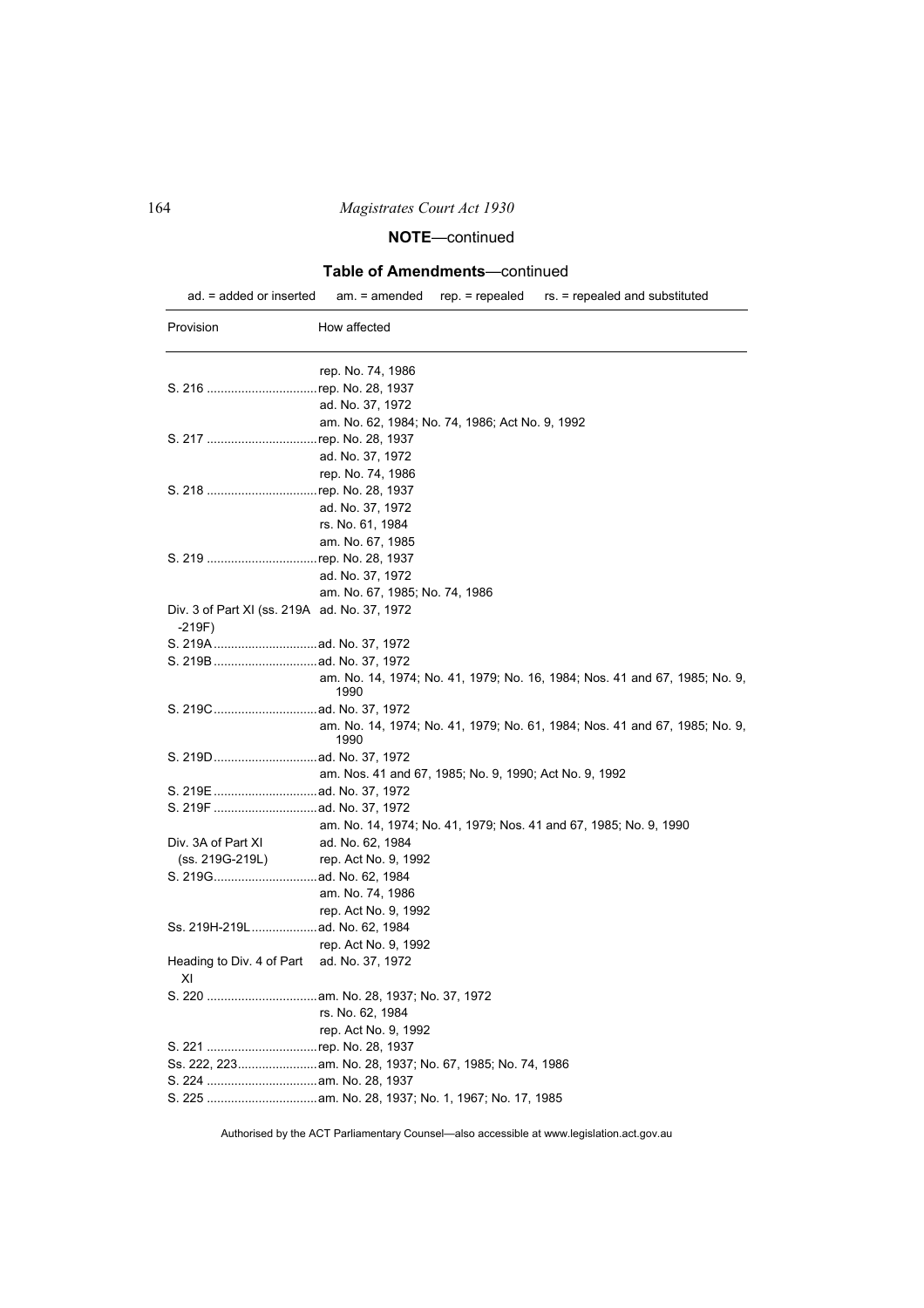## **Table of Amendments**—continued

ad. = added or inserted am. = amended rep. = repealed rs. = repealed and substituted

| Provision                              | How affected                                                         |
|----------------------------------------|----------------------------------------------------------------------|
|                                        |                                                                      |
|                                        |                                                                      |
|                                        |                                                                      |
|                                        |                                                                      |
|                                        | rs. No. 37, 1972                                                     |
|                                        | am. No. 18, 1985; Act No. 44, 1991                                   |
|                                        |                                                                      |
|                                        |                                                                      |
|                                        |                                                                      |
| Ss. 237, 238rep. No. 66, 1985          |                                                                      |
|                                        |                                                                      |
|                                        |                                                                      |
|                                        |                                                                      |
|                                        |                                                                      |
| Heading to Part XIII  rs. No. 14, 1953 |                                                                      |
|                                        |                                                                      |
|                                        |                                                                      |
|                                        | am. Acts Nos. 38 and 44, 1991                                        |
|                                        |                                                                      |
|                                        | rs. No. 83, 1986                                                     |
|                                        | am. No. 55, 1989; No. 5, 1990; Act No. 44, 1991; No. 4, 1993         |
|                                        |                                                                      |
|                                        | rep. No. 74, 1986                                                    |
|                                        |                                                                      |
| Part XIIIA (ss. 248A ad. No. 14, 1974  |                                                                      |
| $-248D)$                               | rep. Act No. 9, 1992                                                 |
| Ss. 248A, 248Bad. No. 14, 1974         |                                                                      |
|                                        | am. No. 53, 1986; No. 5, 1990                                        |
|                                        | rep. Act No. 9, 1992                                                 |
|                                        |                                                                      |
|                                        | rep. Act No. 9, 1992                                                 |
|                                        |                                                                      |
|                                        | am. No. 53, 1986                                                     |
|                                        | rep. Act No. 9, 1992                                                 |
|                                        |                                                                      |
|                                        |                                                                      |
|                                        | am. No. 74, 1986; Act No. 44, 1991; No. 9, 1992                      |
| S. 251 rep. No. 28, 1937               |                                                                      |
|                                        |                                                                      |
|                                        |                                                                      |
|                                        |                                                                      |
|                                        | am. Nos. 53 and 74, 1986; No. 5, 1990; Act No. 44, 1991; No. 9, 1992 |
|                                        |                                                                      |
|                                        |                                                                      |